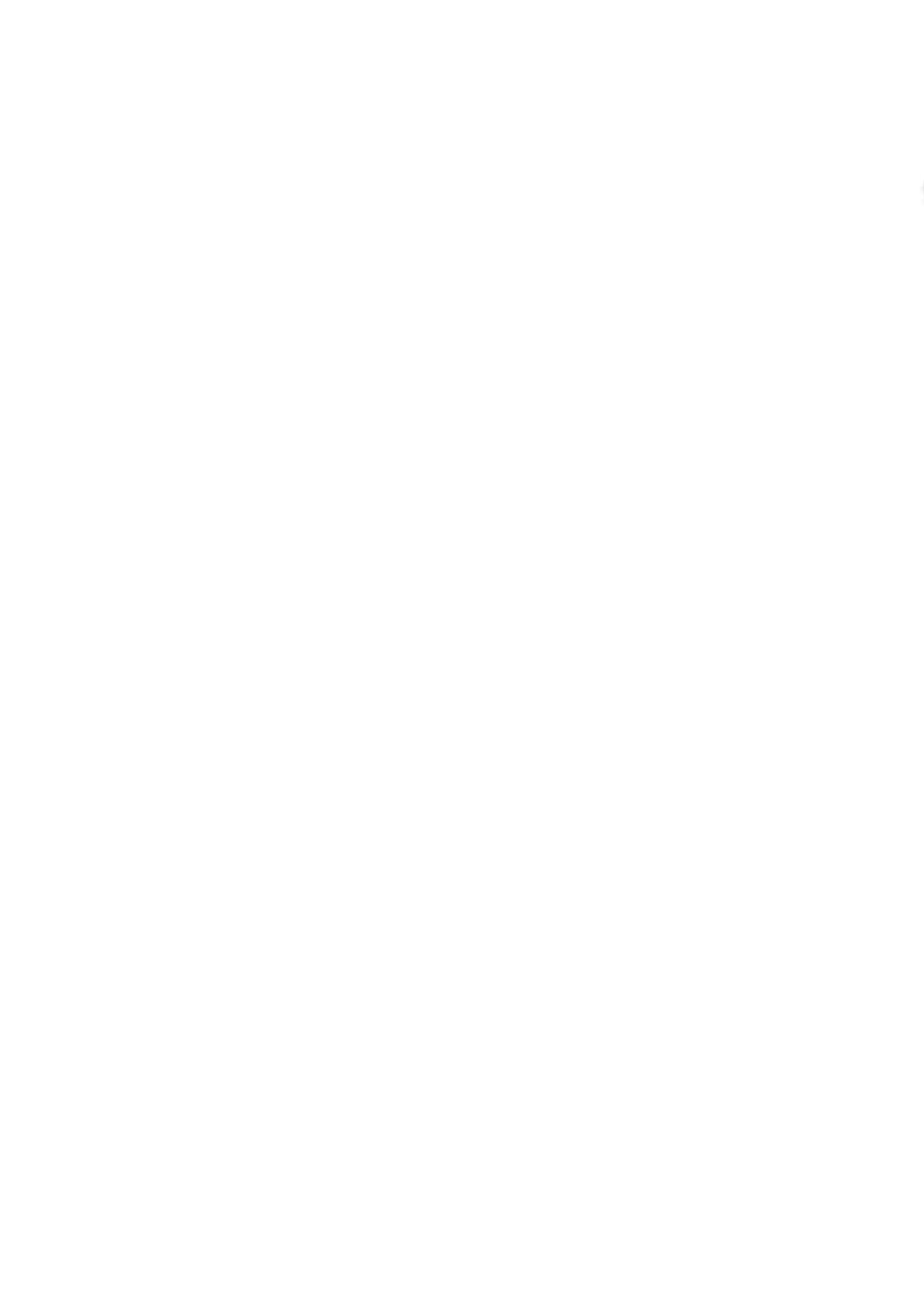

## **Contents**

| 1. Generic Entity            | 5  |
|------------------------------|----|
| 2. Person Entity             | 10 |
| 3. Patient Entity            | 16 |
| 4. Employee Entity           | 19 |
| 5. Provider Entity           | 39 |
| 6. Source of Payment Entity  | 42 |
| 7. Bill Entity               | 47 |
| 8. Facility Entity           | 51 |
| 9. Episode Entity            | 55 |
| 10. Encounter Entity         | 56 |
| 11. Advance Directive Entity | 58 |
| 12. ADT Entity               | 59 |
| 13. Emergency Entity         | 64 |
| 14. Outreach Entity          | 66 |
| 15. Disaster Response Entity | 68 |
| 16. Examination Entity       | 73 |
| 17. Vital Signs Entity       | 74 |
| 18. Allergy Entity           | 76 |
| 19. Clinical Notes Entity    | 78 |
| 20. Diagnosis Entity         | 81 |
| 21. Lab Entity               | 83 |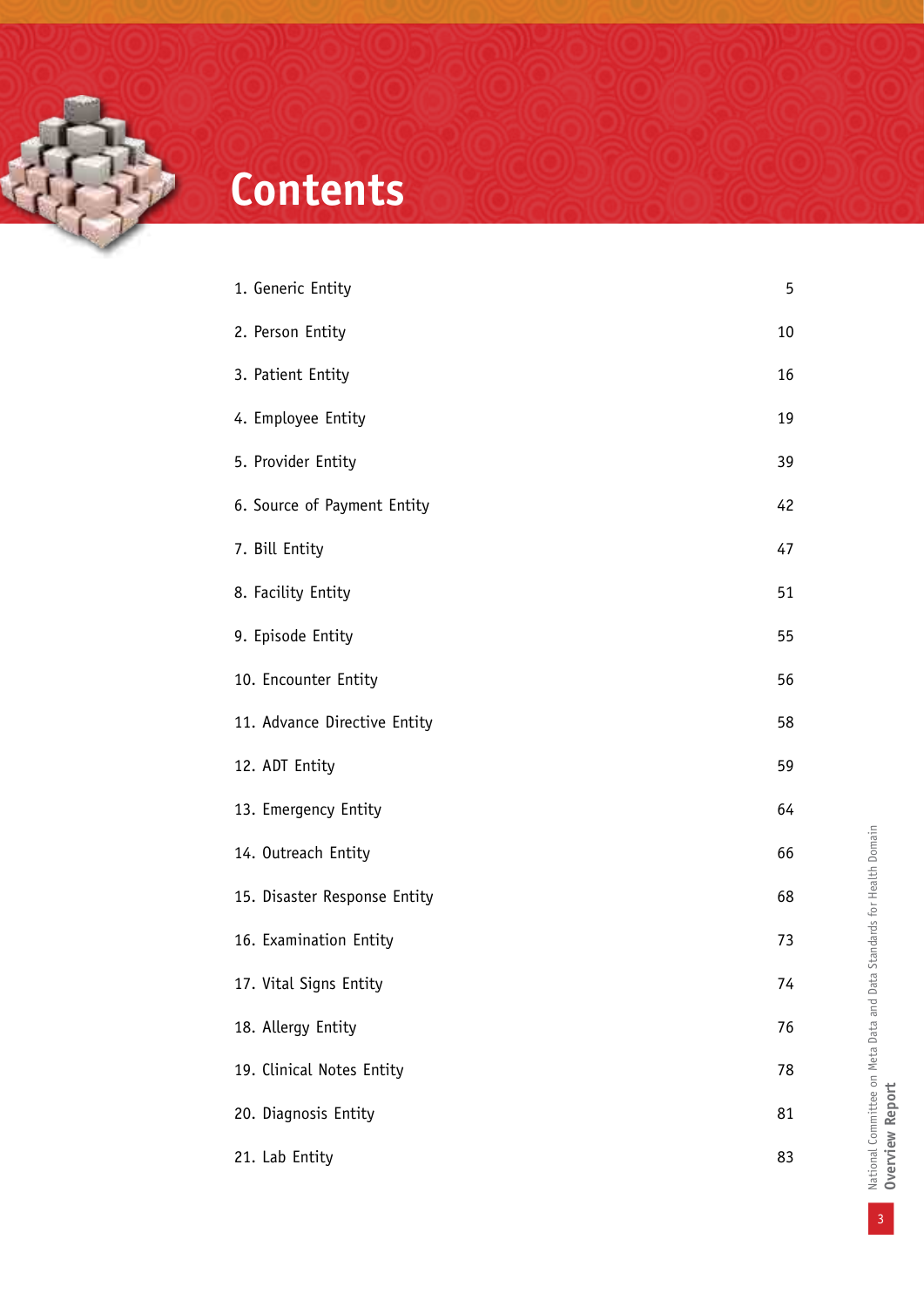| 22. Radiology Entity          | 87  |
|-------------------------------|-----|
| 23. Pharmacy Entity           | 89  |
| 24. Immunization Order Entity | 93  |
| 25. Clinical Orders Entity    | 95  |
| 26. Procedures Entity         | 97  |
| 27. Blood Bank Entity         | 98  |
| 28. Nursing Entity            | 103 |
| 29. OT Entity                 | 105 |
| 30. CSSD Entity               | 108 |
| 31. Inventory Entity          | 110 |
| 32. Remission Entity          | 131 |
| 33. Complications Entity      | 132 |
| 34. Relapse Entity            | 133 |
| 35. Morbidity Entity          | 134 |
| 36. Disability Entity         | 135 |
| 37. Mortality Entity          | 136 |
| 38. Ambulance Entity          | 138 |
| 39. Indicator Entity          | 147 |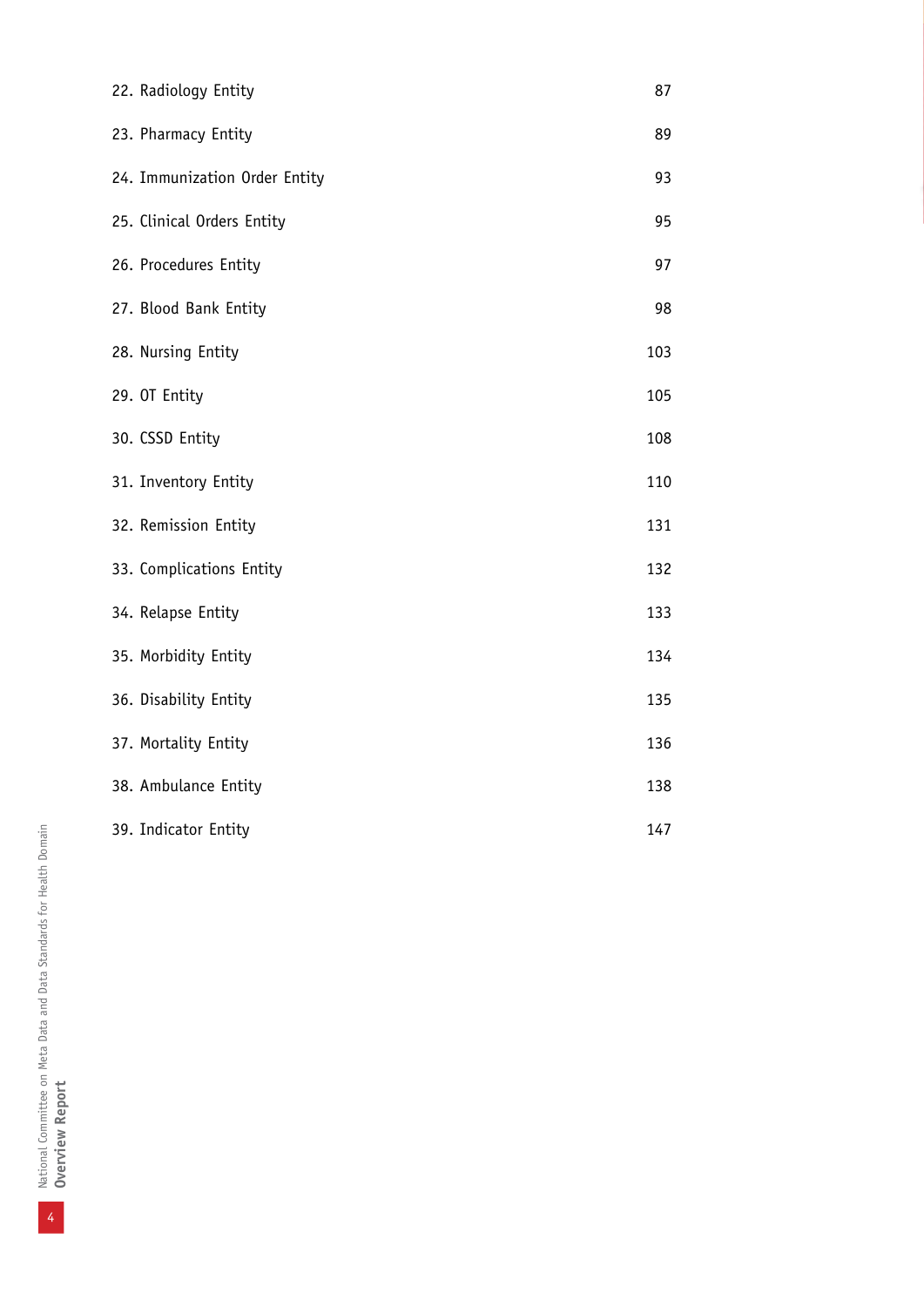# **1. Generic Entity**

| <b>Entity Number: 001</b> |  |
|---------------------------|--|
|                           |  |

**Data Element Number Range : 05.001.0001 - 05.001.0035**

| <b>Name</b><br>of Data<br><b>Element</b>              | namber nange : 05100210002<br><b>Description of Data Element</b>                                                                                                                                                                                                                     | <b>Data</b><br><b>Format</b> | <b>Maximum</b><br><b>Size</b> | <b>Type</b><br>of Data<br><b>Elements</b> | <b>Remarks</b>                                                                             |
|-------------------------------------------------------|--------------------------------------------------------------------------------------------------------------------------------------------------------------------------------------------------------------------------------------------------------------------------------------|------------------------------|-------------------------------|-------------------------------------------|--------------------------------------------------------------------------------------------|
| Time<br>05.001.0001                                   | Time will be measured in<br>HH:MM:SS format.<br>The default value for minutes<br>and seconds part of this time<br>format should be set to 0 and<br>measured in 24 hour format<br>(e.g. HH:00:00).                                                                                    | HH:MM:SS                     | 8                             | PGAD (To<br>be named<br>as 'Time')        | "Time" may be<br>used across the<br>domains.                                               |
| FIR No.<br>05.001.0002                                | First information report (FIR)<br>is a written document prepared<br>by a police organization/<br>department. Each FIR is<br>assigned a number, known as<br>FIR number.                                                                                                               | Varchar                      | 50                            | PGAD                                      | This data<br>element can<br>be used across<br>domains                                      |
| Alternate<br>Identifier<br><b>Type</b><br>05.001.0003 | Code representing the type of<br>alternate identifier<br>Values: Refer Code Directory<br>CD05.053                                                                                                                                                                                    | Integer                      | $\overline{c}$                | PGAD                                      | This data<br>element is<br>linked to the<br>'Alternate<br>Identifier' data<br>element      |
| Alternate<br>Identifier<br>05.001.0004                | Alternate identifier is a name<br>used to identify a unique<br>healthcare object or class of<br>objects excluding the unique<br>patient identification number,<br>or care provider identification<br>number, or facility identification<br>number.<br>This identifier may be a word, | Varchar                      | 254                           | <b>PGAD</b>                               | This data<br>element is<br>linked to the<br>'Alternate<br>Identifier Type'<br>data element |
|                                                       | number, letter, symbol, or any<br>combination of these which may<br>follow an encoding system.<br>Such as Barcodes, RFID etc. This<br>data element will represent code<br>used by these identifiers.                                                                                 |                              |                               |                                           |                                                                                            |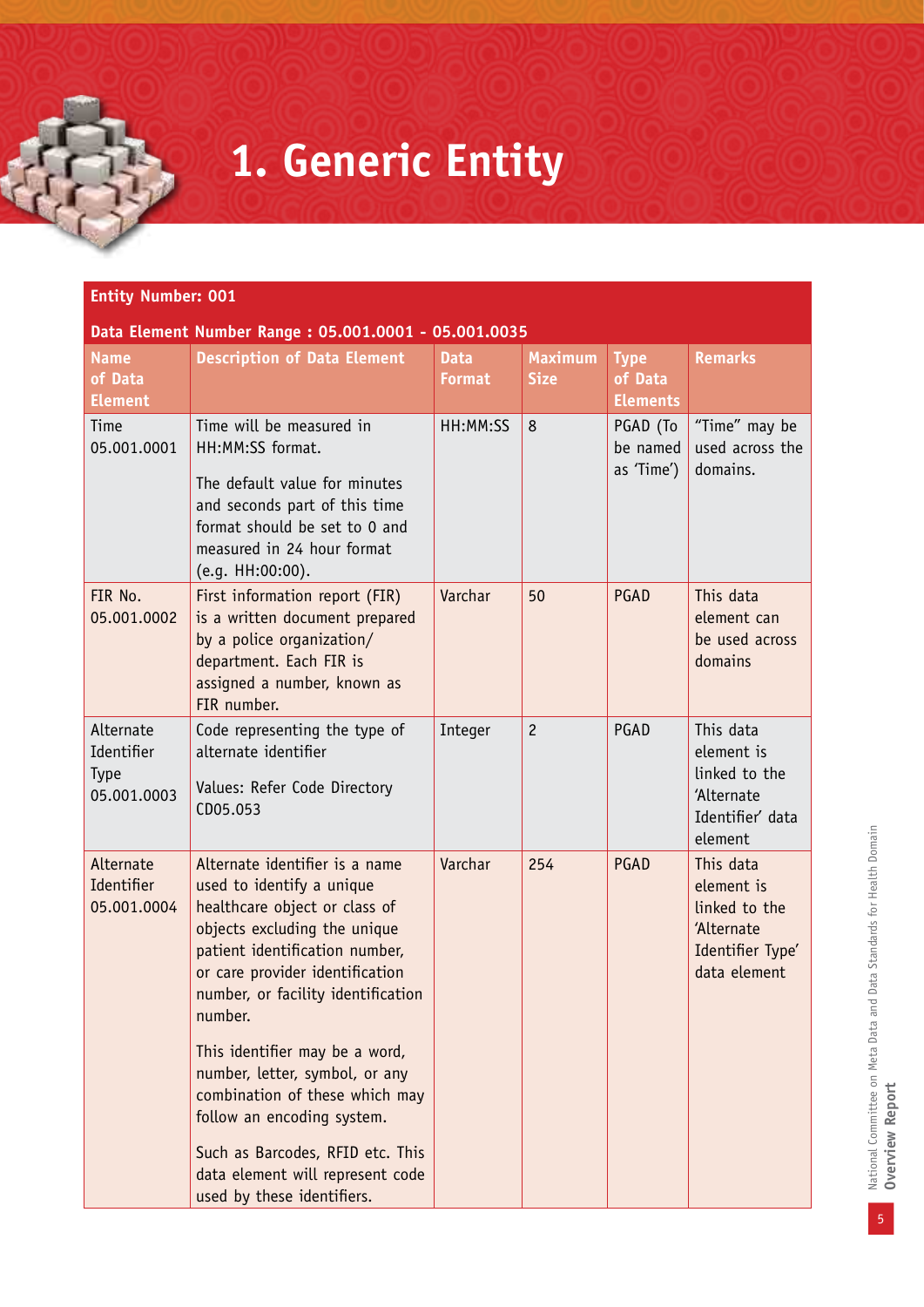| <b>Entity Number: 001</b>                                     |                                                                                                                                                                                                                                                                                                                                                                                                                                |                              |                               |                                           |                                                             |  |
|---------------------------------------------------------------|--------------------------------------------------------------------------------------------------------------------------------------------------------------------------------------------------------------------------------------------------------------------------------------------------------------------------------------------------------------------------------------------------------------------------------|------------------------------|-------------------------------|-------------------------------------------|-------------------------------------------------------------|--|
|                                                               | Data Element Number Range: 05.001.0001 - 05.001.0035                                                                                                                                                                                                                                                                                                                                                                           |                              |                               |                                           |                                                             |  |
| <b>Name</b><br>of Data<br><b>Element</b>                      | <b>Description of Data Element</b>                                                                                                                                                                                                                                                                                                                                                                                             | <b>Data</b><br><b>Format</b> | <b>Maximum</b><br><b>Size</b> | <b>Type</b><br>of Data<br><b>Elements</b> | <b>Remarks</b>                                              |  |
| Alternate<br>Identifier<br>Format<br>05.001.0005              | Alternate identifier is user<br>defined to identify keywords. It<br>may consist of words, numbers,<br>letters or symbols which follows<br>an encoding system.<br>Alternate identifier format<br>consists of<br>>> First 4 Bytes: Type of<br>identifier<br>>> Next 2 Bytes: Application<br>code which assigns this<br>identifier<br>>> Last 14 Bytes: Any<br>miscellaneous data<br>about alternate identifier<br>representation | <b>Bytes</b>                 | 20                            | PGAD                                      |                                                             |  |
| Fax Number<br>05.001.0006                                     | Fax Number of a person or an<br>organization.                                                                                                                                                                                                                                                                                                                                                                                  |                              |                               | $\mathsf{C}$                              | Refer to<br>Landline<br><b>Number</b><br>$(G00.06-01-05)$   |  |
| Comments<br>05.001.0007                                       | A free text to capture<br>comments. This field should be<br>used in such situation where the<br>user is unable to find relevant<br>standard data element/code<br>directory values or to provide<br>additional information                                                                                                                                                                                                      | Varchar                      | 99                            | PGAD                                      | 'Comments'<br>data element<br>can be used<br>across domains |  |
| Tax<br>Deduction<br>Account<br>Number<br>(TAN)<br>05.001.0008 | <b>Tax Deduction Account Number</b><br>(TAN) is a 10 digit alphanumeric<br>number issued to hospitals that<br>are required to deduct tax on<br>payments made by them.                                                                                                                                                                                                                                                          | Integer                      | 10                            | PGAD                                      |                                                             |  |
| <b>Bank Name</b><br>05.001.0009                               | Name of the bank of a person or<br>organization                                                                                                                                                                                                                                                                                                                                                                                | Varchar                      | 100                           | PGAD                                      |                                                             |  |
| Indian<br>Financial<br>System Code<br>(IFSC)<br>05.001.0010   | Indian Financial System Code is<br>11 digit alphanumeric unique<br>codes which are used to identify<br>each branch of every bank in<br>India.<br>This code can be found on the<br>Cheque book of an individuals,<br>firms and corporates and is<br>required to transfer money<br>through NEFT or RTGS.                                                                                                                         | Varchar                      | 11                            | PGAD                                      |                                                             |  |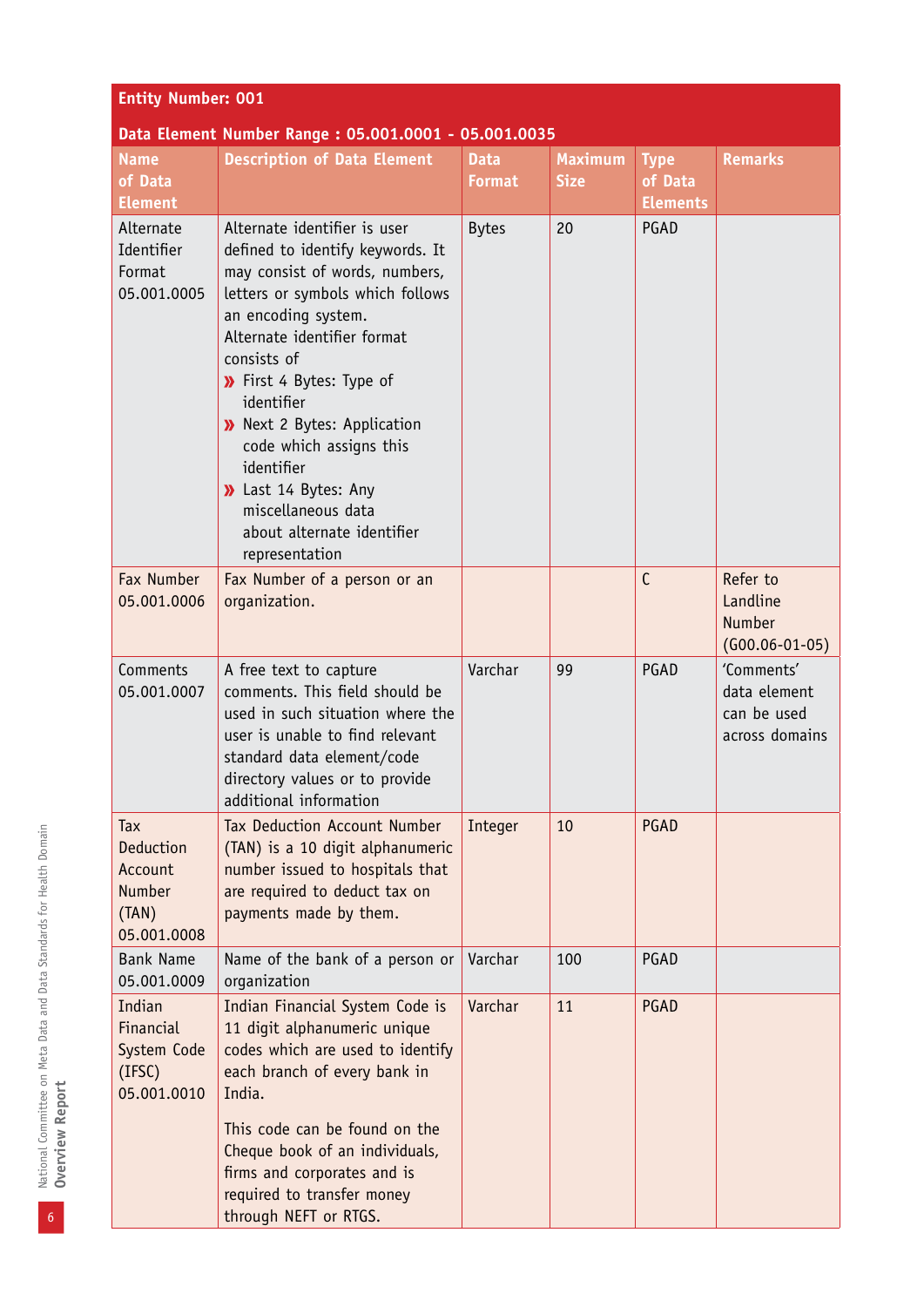| <b>Entity Number: 001</b>                                              |                                                                                                                                          |                              |                               |                                           |                |  |
|------------------------------------------------------------------------|------------------------------------------------------------------------------------------------------------------------------------------|------------------------------|-------------------------------|-------------------------------------------|----------------|--|
|                                                                        | Data Element Number Range: 05.001.0001 - 05.001.0035                                                                                     |                              |                               |                                           |                |  |
| <b>Name</b><br>of Data<br><b>Element</b>                               | <b>Description of Data Element</b>                                                                                                       | <b>Data</b><br><b>Format</b> | <b>Maximum</b><br><b>Size</b> | <b>Type</b><br>of Data<br><b>Elements</b> | <b>Remarks</b> |  |
| Magnetic Ink<br>Character<br>Recognition<br>(MICR) Code<br>05.001.0011 | Magnetic Ink Character<br>Recognition is a character<br>recognition technology used<br>by the majority of banks while<br>issuing Cheque. | Integer                      | 20                            | PGAD                                      |                |  |
|                                                                        | The technology uses magnetic<br>ink for printing the code, which<br>is usually present at the bottom<br>of the Cheque.                   |                              |                               |                                           |                |  |
| <b>Bank Branch</b><br><b>Name</b><br>05.001.0012                       | Name of the bank branch of a<br>person or organization.                                                                                  | Varchar                      | 100                           | PGAD                                      |                |  |
| <b>Bank</b><br>Account No.<br>05.001.0013                              | Bank account number of the<br>patient                                                                                                    | Integer                      | 20                            | PGAD                                      |                |  |
| Mode of<br>Payment<br>05.001.0014                                      | Various modes of payment.<br>Values: Refer Code Directory<br>CD05.101                                                                    | Integer                      | $\mathbf{1}$                  | PGAD                                      |                |  |
| Cheque No.<br>05.001.0015                                              | Cheque Number for identification                                                                                                         | Integer                      | 20                            | PGAD                                      |                |  |
| Demand<br>Draft No.<br>05.001.0016                                     | Demand Draft Number for<br>identification                                                                                                | Integer                      | 20                            | PGAD                                      |                |  |
| Debit/Credit<br>Card No.<br>05.001.0017                                | Unique card number mentioned<br>on the Debit/Credit Card                                                                                 | Integer                      | 16                            | PGAD                                      |                |  |
| Unit of<br>Measurement<br>05.001.0018                                  | Basic units of measure<br>Values: Refer Code Directory<br>CD05.025                                                                       | Varchar                      | 25                            | <b>PGWD</b>                               |                |  |
| Healthcare<br>Application<br><b>Number</b><br>05.001.0019              | This is a unique identifier for<br>healthcare applications rolled<br>out by State, Central government<br>and other healthcare providers. | Integer                      | 5                             | PGWD                                      |                |  |
|                                                                        | Values: Refer Code Directory<br>CD05.013                                                                                                 |                              |                               |                                           |                |  |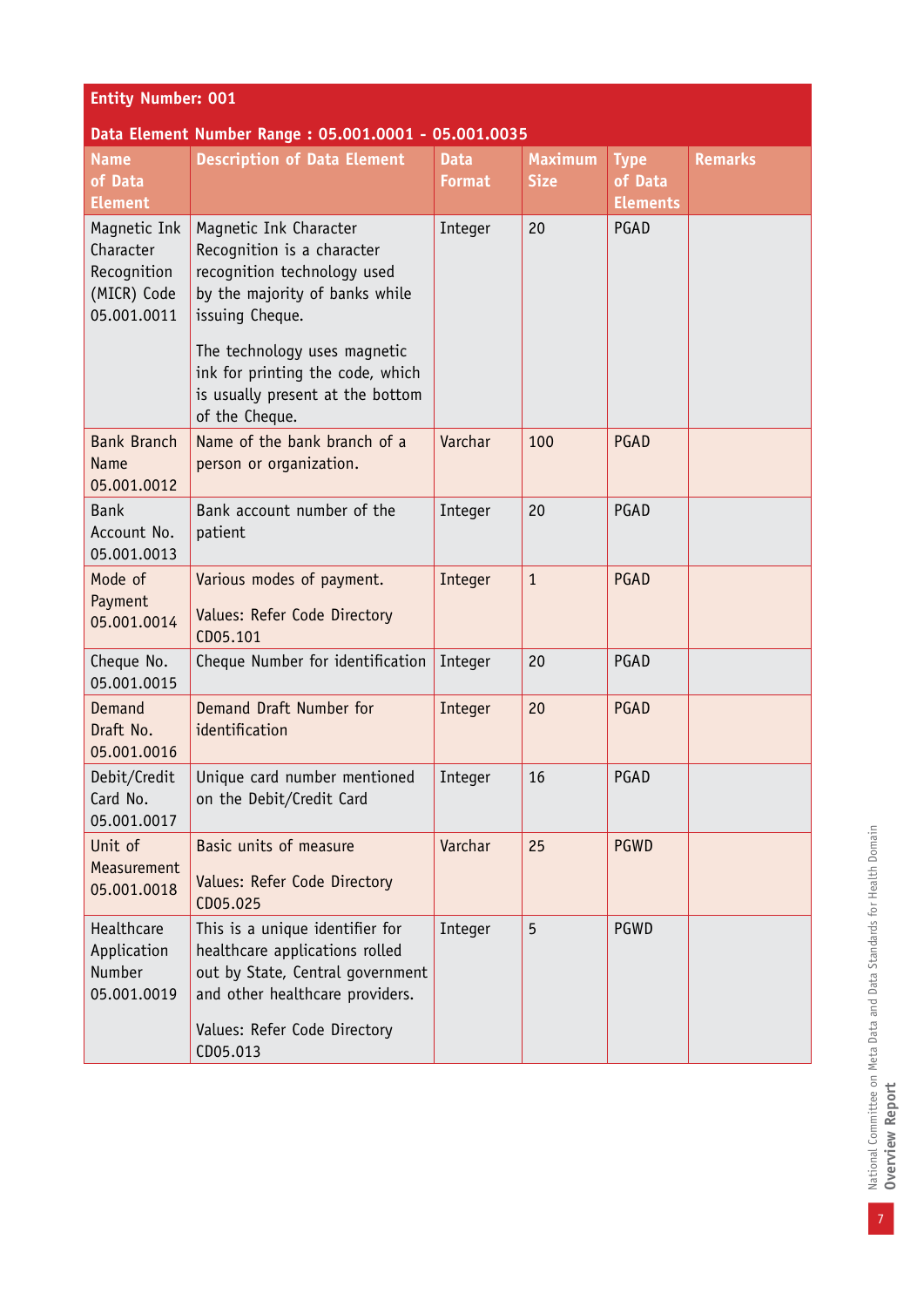| <b>Entity Number: 001</b>                       |                                                                                                                                                                                                                                                                                                                                                                                                                                                                                                                                                                                                                                                                                                       |                       |                               |                                           |                |  |
|-------------------------------------------------|-------------------------------------------------------------------------------------------------------------------------------------------------------------------------------------------------------------------------------------------------------------------------------------------------------------------------------------------------------------------------------------------------------------------------------------------------------------------------------------------------------------------------------------------------------------------------------------------------------------------------------------------------------------------------------------------------------|-----------------------|-------------------------------|-------------------------------------------|----------------|--|
|                                                 | Data Element Number Range: 05.001.0001 - 05.001.0035                                                                                                                                                                                                                                                                                                                                                                                                                                                                                                                                                                                                                                                  |                       |                               |                                           |                |  |
| <b>Name</b><br>of Data<br><b>Element</b>        | <b>Description of Data Element</b>                                                                                                                                                                                                                                                                                                                                                                                                                                                                                                                                                                                                                                                                    | <b>Data</b><br>Format | <b>Maximum</b><br><b>Size</b> | <b>Type</b><br>of Data<br><b>Elements</b> | <b>Remarks</b> |  |
| Code System<br>Qualifier<br>Type<br>05.001.0020 | This data element specifies the<br>primary, secondary or alternate<br>code system being used by<br>the application in a particular<br>context. E.g. If two versions of<br>the same coding system are used<br>then they could be classified as<br>Primary and Secondary coding<br>system. (E.g. If an application<br>uses two coding systems such<br>as ICD 10 and ICD 9 then the<br>application can tag ICD 10 and<br>ICD 9 respectively as primary<br>and secondary coding system.<br>Another example, CPT is an<br>alternate to CCI so CPT and CCI<br>can be tagged by the application<br>that uses them as primary and<br>alternate.<br>Values:<br>$P - Primary$<br>S - Secondary<br>A - Alternate | Char                  | $\mathbf{1}$                  | <b>PGWD</b>                               |                |  |
| Code System<br>Qualifier<br>05.001.0021         | The data element specifies<br>different types of Coding System<br>across health domain which<br>are being referred to and used<br>in applications. E.g. ICD10<br>(International Classification<br>of diseases), LOINC (Logical<br>observation identifiers names<br>and codes), etc.<br>Values: Refer Code Directory<br>CD05.032                                                                                                                                                                                                                                                                                                                                                                       | Varchar               | 15                            | PGWD                                      |                |  |
| System of<br>Medicine<br>05.001.0022            | There are various systems of<br>medicine such as Allopath,<br>Ayurveda, Yoga, Naturopathy,<br>Unani, Siddha, Chinese etc.<br>Values: Refer Code Directory<br>CD05.030                                                                                                                                                                                                                                                                                                                                                                                                                                                                                                                                 | Integer               | $\overline{c}$                | <b>PGWD</b>                               |                |  |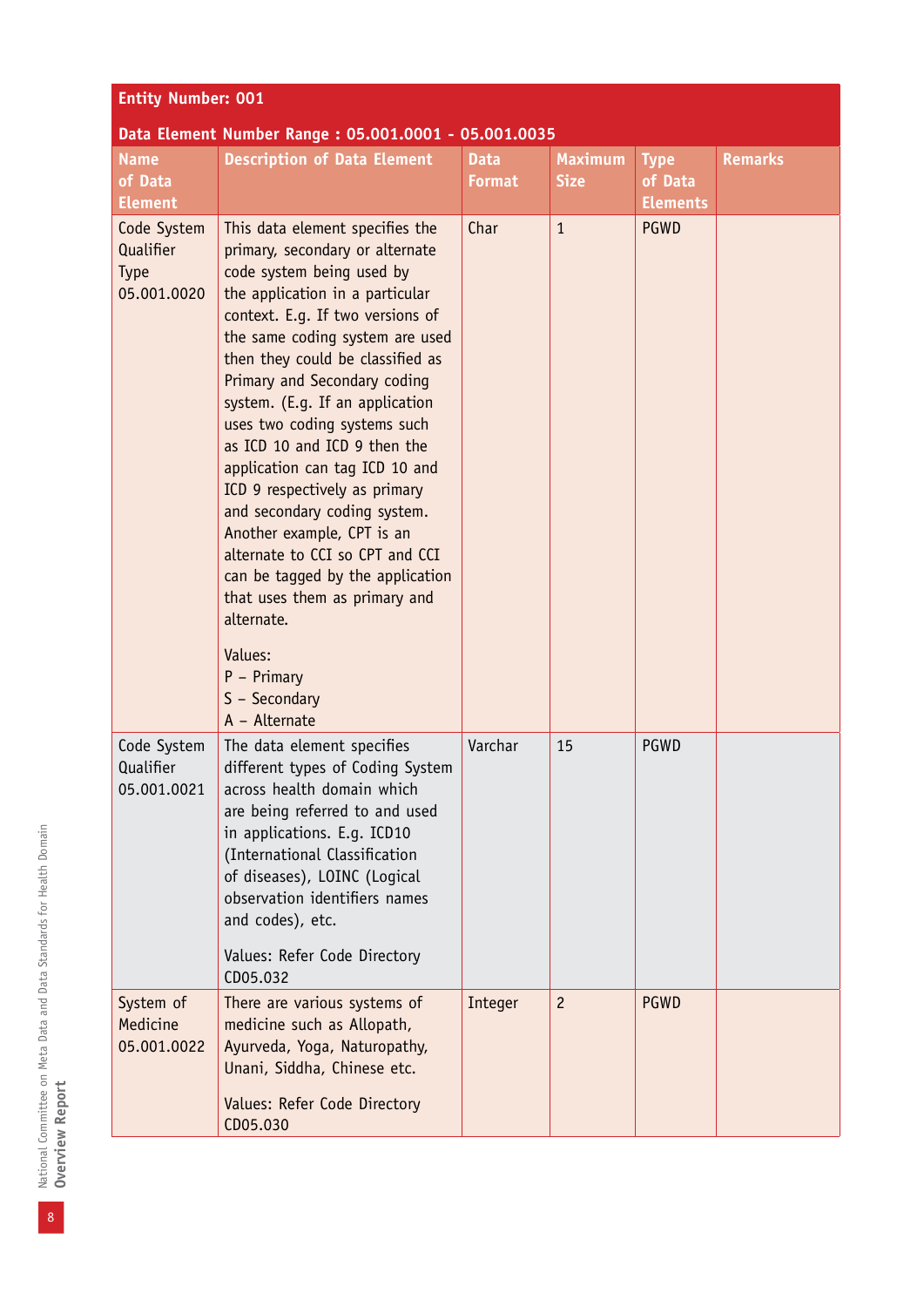| <b>Entity Number: 001</b><br>Data Element Number Range: 05.001.0001 - 05.001.0035 |                                                                                                                                                                                                                                                                                                                    |                              |                               |                                           |                |  |
|-----------------------------------------------------------------------------------|--------------------------------------------------------------------------------------------------------------------------------------------------------------------------------------------------------------------------------------------------------------------------------------------------------------------|------------------------------|-------------------------------|-------------------------------------------|----------------|--|
| <b>Name</b><br>of Data<br><b>Element</b>                                          | <b>Description of Data Element</b>                                                                                                                                                                                                                                                                                 | <b>Data</b><br><b>Format</b> | <b>Maximum</b><br><b>Size</b> | <b>Type</b><br>of Data<br><b>Elements</b> | <b>Remarks</b> |  |
| Document ID<br>05.001.0023                                                        | Identifier of the clinical document<br>E.g. Patient discharge summary,<br>clinical note, referral note etc.<br>that is prepared to be exchanged.<br>Document also include DICOM<br>Images, Result text files, binary<br>files or scanned documents etc.                                                            | Varchar                      | 50                            | PGWD                                      |                |  |
| Reference<br>Document ID<br>05.001.0024                                           | Identifier of the external<br>document that was referenced                                                                                                                                                                                                                                                         | Varchar                      | 50                            | <b>PGWD</b>                               |                |  |
| Non-Clinical<br>Document<br><b>Type</b><br>05.001.0025                            | Type of non-clinical document<br>that needs to be exchanged<br>such as supplier contracts, Claim<br>forms etc.<br>Values: Refer Code Directory<br>CD05.034                                                                                                                                                         | Integer                      | $\overline{c}$                | PGWD                                      |                |  |
| Reference<br>Document<br>05.001.0026                                              | A reference from which this<br>document may be retrieved.<br>Note: Depending on the<br>architectural variant applied,<br>only references to documents<br>which have been registered, so<br>as to ensure that the registry/<br>repository/system access control<br>mechanisms are used to access<br>these documents | Varchar                      | 254                           | <b>PGWD</b>                               |                |  |
| Non-Clinical<br>Document<br>05.001.0027                                           | This data element is used to<br>record information regarding any<br>non-clinical documents such as<br>Consent Forms, Pre-Authorization<br>Forms, Claims etc.                                                                                                                                                       | Varchar                      | 4096                          | PGWD                                      |                |  |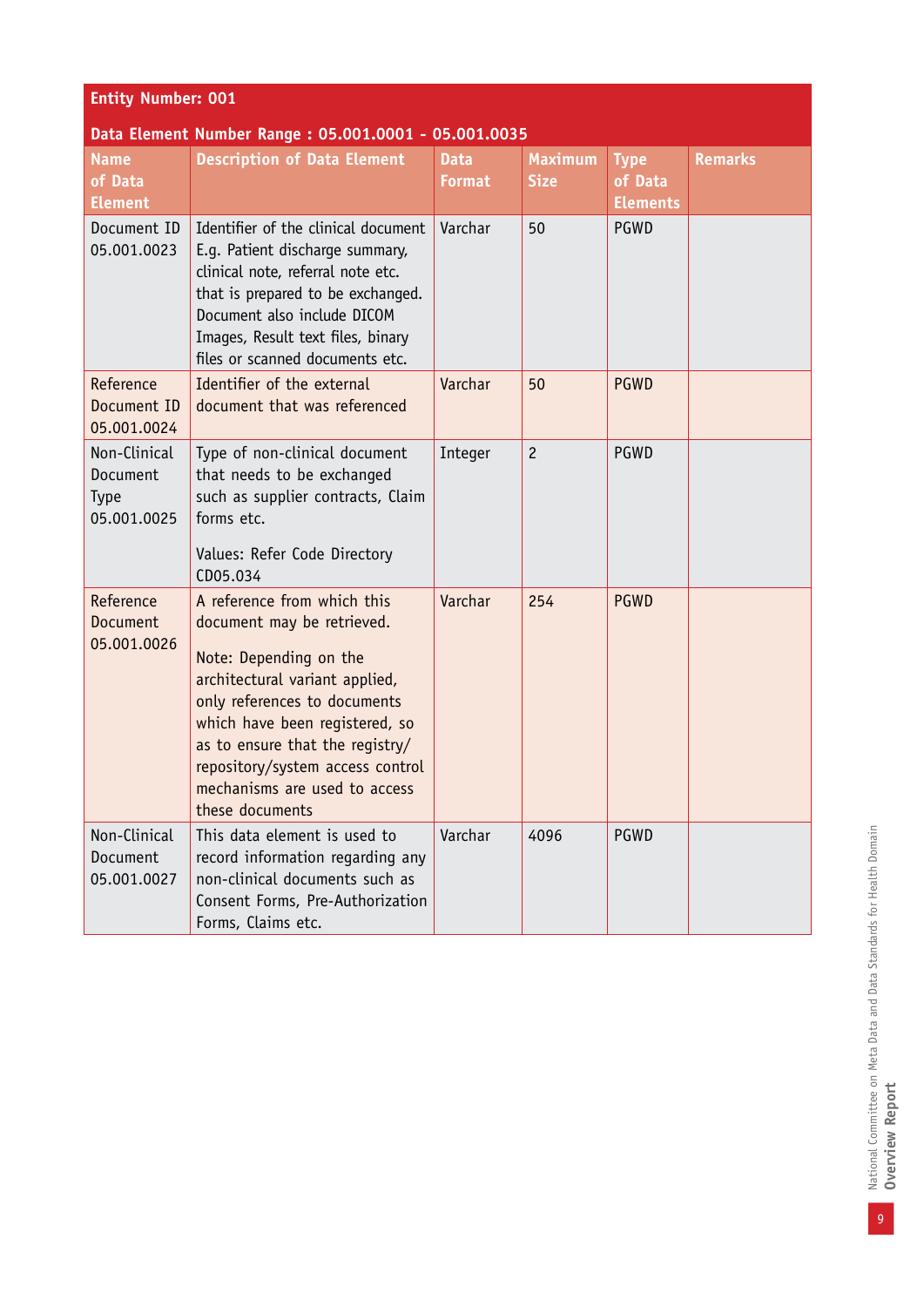## **2. Person Entity**

#### **Entity Number: 002 Data Element Number Range : 05.002.0001 - 05.002.0032 Name of Data Element Description of Data Element** Data **Format Maximum Size Type of Data Elements Remarks** Alternate Unique Identification Number (UID) Type 05.002.0001 This describes the type of the ID proof which will be used in case the UID number (also called as Aadhaar number) is not available with a person. e.g. values for this data element are PAN card, Passport Number, Voter ID, National Population Registration Number, Others etc. It can also be used in addition to the UID. Values: Refer Code Directory CD05.007 Integer 2 PGAD "Alternate UID Type" may be used across the domains. Alternate Unique **Identification** Number(UID) 05.002.0002 Alternate Unique Identification Number (UID) is any identity which may be used if primary Unique Identification number is not available with a person, or in addition to the primary Unique ID. PAN card - Permanent Account Number (PAN) is a ten-digit alphanumeric number, issued in the form of a laminated card, by the Income Tax Department. This is a laminated card which contains Person's Name, Father's Name, date of Birth, Permanent Account Number, Signature, Photograph and date of issue of PAN Card. It is an important national ID. Varchar  $\vert$  Max. Size = 18 10 - PAN Card 08 - Passport No. 18 - Voter ID 18 - Any other **Identifier** PGAD <sup>A</sup>Alternate UID" may be used across the domains.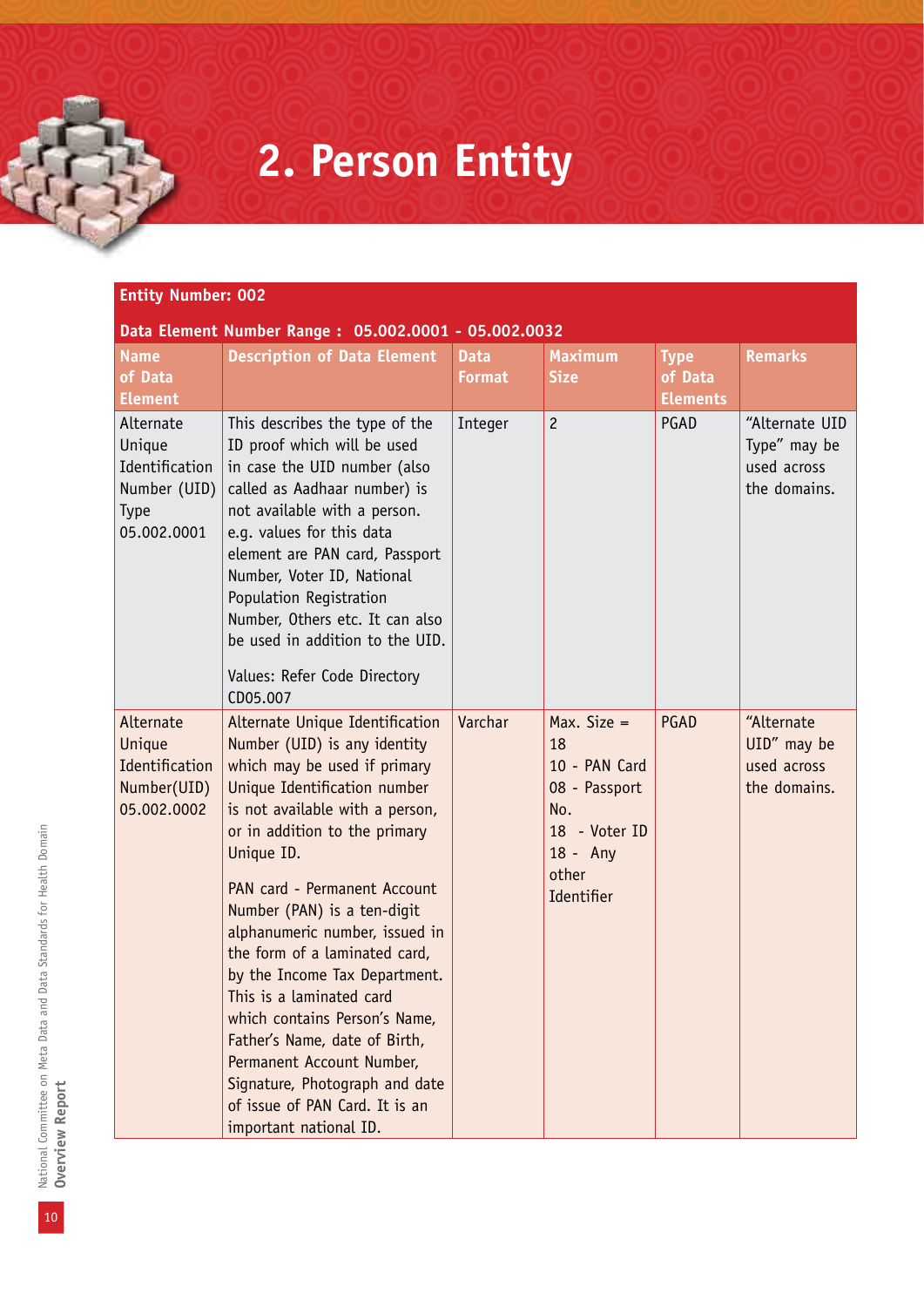| <b>Entity Number: 002</b>                     |                                                                                                                                                                                                                                                                                 |                              |                               |                                           |                                                                    |
|-----------------------------------------------|---------------------------------------------------------------------------------------------------------------------------------------------------------------------------------------------------------------------------------------------------------------------------------|------------------------------|-------------------------------|-------------------------------------------|--------------------------------------------------------------------|
|                                               | Data Element Number Range: 05.002.0001 - 05.002.0032                                                                                                                                                                                                                            |                              |                               |                                           |                                                                    |
| <b>Name</b><br>of Data<br><b>Element</b>      | <b>Description of Data Element</b>                                                                                                                                                                                                                                              | <b>Data</b><br><b>Format</b> | <b>Maximum</b><br><b>Size</b> | <b>Type</b><br>of Data<br><b>Elements</b> | <b>Remarks</b>                                                     |
|                                               | Passport Number - The Consular<br>Passport & Visa (CPV) Division<br>of the Ministry of External<br>Affairs, functioning as the<br>central passport organization,<br>is responsible for issuance of<br>Indian passports on demand to<br>all eligible Indian citizens.            |                              |                               |                                           |                                                                    |
|                                               | Voter ID - An election card is<br>a unique identity card which<br>has the individual's name and<br>personal data, such as address,<br>date of birth, and father's<br>name. A photograph is also<br>included in it.                                                              |                              |                               |                                           |                                                                    |
|                                               | Ration card - included with<br>photo for Identity proof. It is<br>applicable to Head of Family<br>only                                                                                                                                                                          |                              |                               |                                           |                                                                    |
| Time of Birth<br>05.002.0003                  | This data element identifies a<br>person's time of Birth.                                                                                                                                                                                                                       | HH:MM:SS                     | 8                             | PGAD (To<br>be named<br>as 'Time')        | "Time of<br>Birth" may be<br>used across<br>the domains.           |
| Caste Code<br>05.002.0004                     | This data element identifies<br>a person's caste. Caste based<br>data is mandatory because of<br>certain Government policies<br>such as JSY, RSBY etc.<br>Values:<br>SC - Scheduled Caste<br>ST - Scheduled Tribe<br>G - General<br>OBC - Other Backward Classes<br>OT - Others | Char                         | 3                             | PGAD                                      | "Caste Code"<br>may be used<br>across the<br>domains.              |
| Economic<br><b>Status Code</b><br>05.002.0005 | This data element helps to<br>identify a person's economic<br>status with respect to<br>government policies. Following<br>are the major types;<br>Values:<br>1- Below Poverty Line<br>2- Above Poverty Line<br>3- Others                                                        | Integer                      | $\mathbf{1}$                  | PGAD                                      | "Economic<br>Status Code"<br>may be used<br>across the<br>domains. |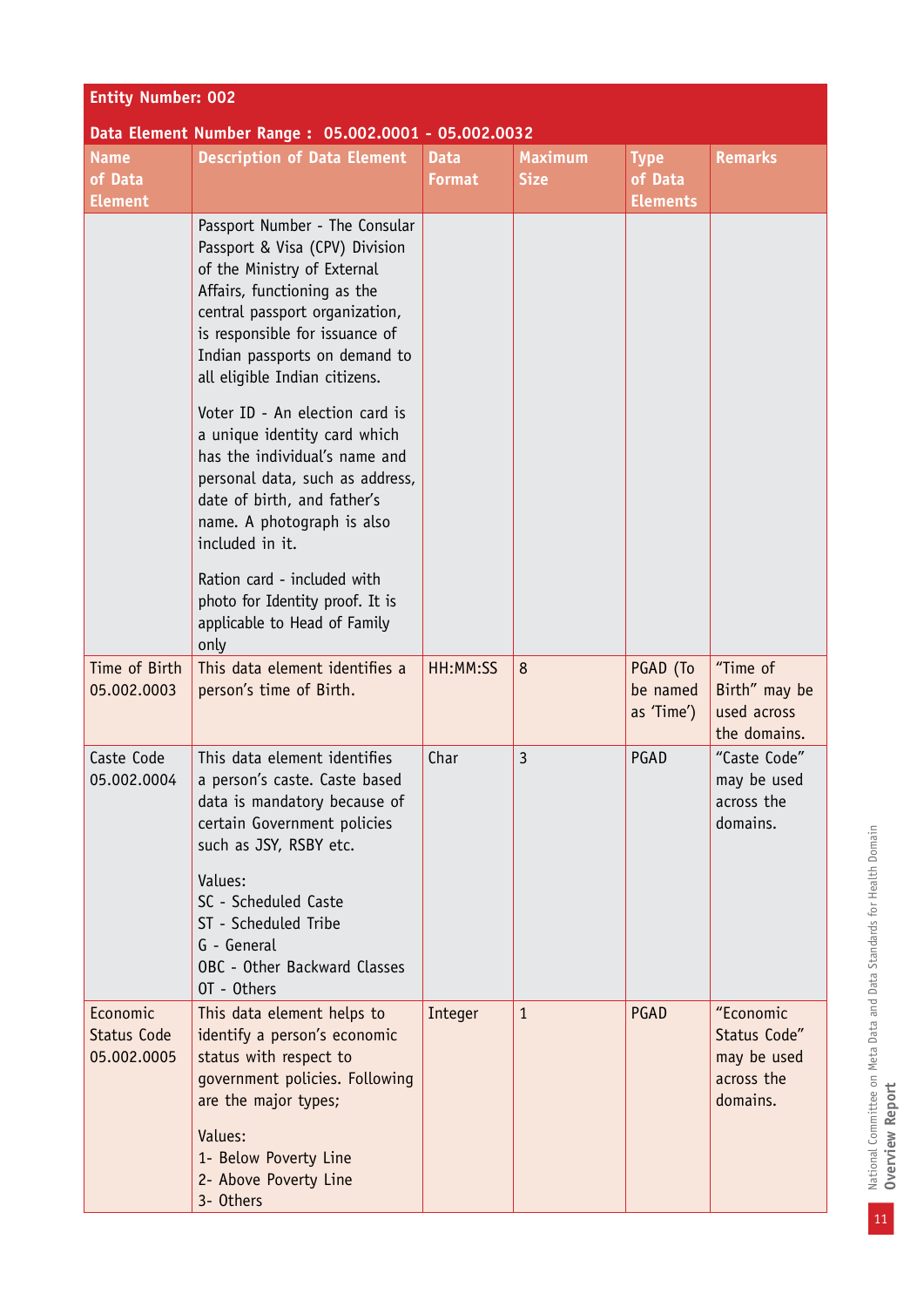| <b>Entity Number: 002</b>                  |                                                                                                                                                                                                                                                                                                                                                                                                                                            |                              |                               |                                           |                                                             |  |
|--------------------------------------------|--------------------------------------------------------------------------------------------------------------------------------------------------------------------------------------------------------------------------------------------------------------------------------------------------------------------------------------------------------------------------------------------------------------------------------------------|------------------------------|-------------------------------|-------------------------------------------|-------------------------------------------------------------|--|
|                                            | Data Element Number Range: 05.002.0001 - 05.002.0032                                                                                                                                                                                                                                                                                                                                                                                       |                              |                               |                                           |                                                             |  |
| <b>Name</b><br>of Data<br><b>Element</b>   | <b>Description of Data Element</b>                                                                                                                                                                                                                                                                                                                                                                                                         | <b>Data</b><br><b>Format</b> | <b>Maximum</b><br><b>Size</b> | <b>Type</b><br>of Data<br><b>Elements</b> | <b>Remarks</b>                                              |  |
| Nationality<br>Code<br>05.002.0006         | The code indicating the<br>nationality of a person.<br>Values:<br>1- Indian<br>2- Others<br>Default value will be 1.                                                                                                                                                                                                                                                                                                                       | Integer                      | $\mathbf{1}$                  | PGAD                                      | "Nationality<br>Code" may be<br>used across<br>the domains. |  |
| Multiple Birth<br>Indicator<br>05.002.0007 | Indicates whether a patient<br>was part of a multiple birth.<br>A multiple birth occurs when<br>a woman gives birth to more<br>than one child in a single<br>pregnancy. This is important<br>for keeping records and<br>statistical relevance.<br>Values:<br>$0 - No$<br>1- Yes                                                                                                                                                            | Integer                      | $\mathbf{1}$                  | PGAD                                      |                                                             |  |
| Person Name<br><b>Type</b><br>05.002.0008  | A person's name may be<br>recorded as one of the<br>following types:<br>Values:<br>M - Maiden Name<br>B - Birth Name<br>A - Alias<br>L - Legal Name<br>Default value will be Legal<br>Name.                                                                                                                                                                                                                                                | Char                         | $\mathbf{1}$                  | PGAD                                      |                                                             |  |
| Phone Owner<br>05.002.0009                 | The person who is listed as<br>the owner of the number<br>provided in the medical<br>records.<br>Self-phone number is<br>preferred, in case not available<br>then phone number of any<br>neighbor or relative can be<br>recorded.<br>Record phone number of ANM<br>and ASHA, in case no other<br>phone number is available.<br>(If Phone owner code is<br>other than self, name and<br>relationship code of person<br>should be captured.) | Integer                      | $\overline{c}$                | <b>PGWD</b>                               |                                                             |  |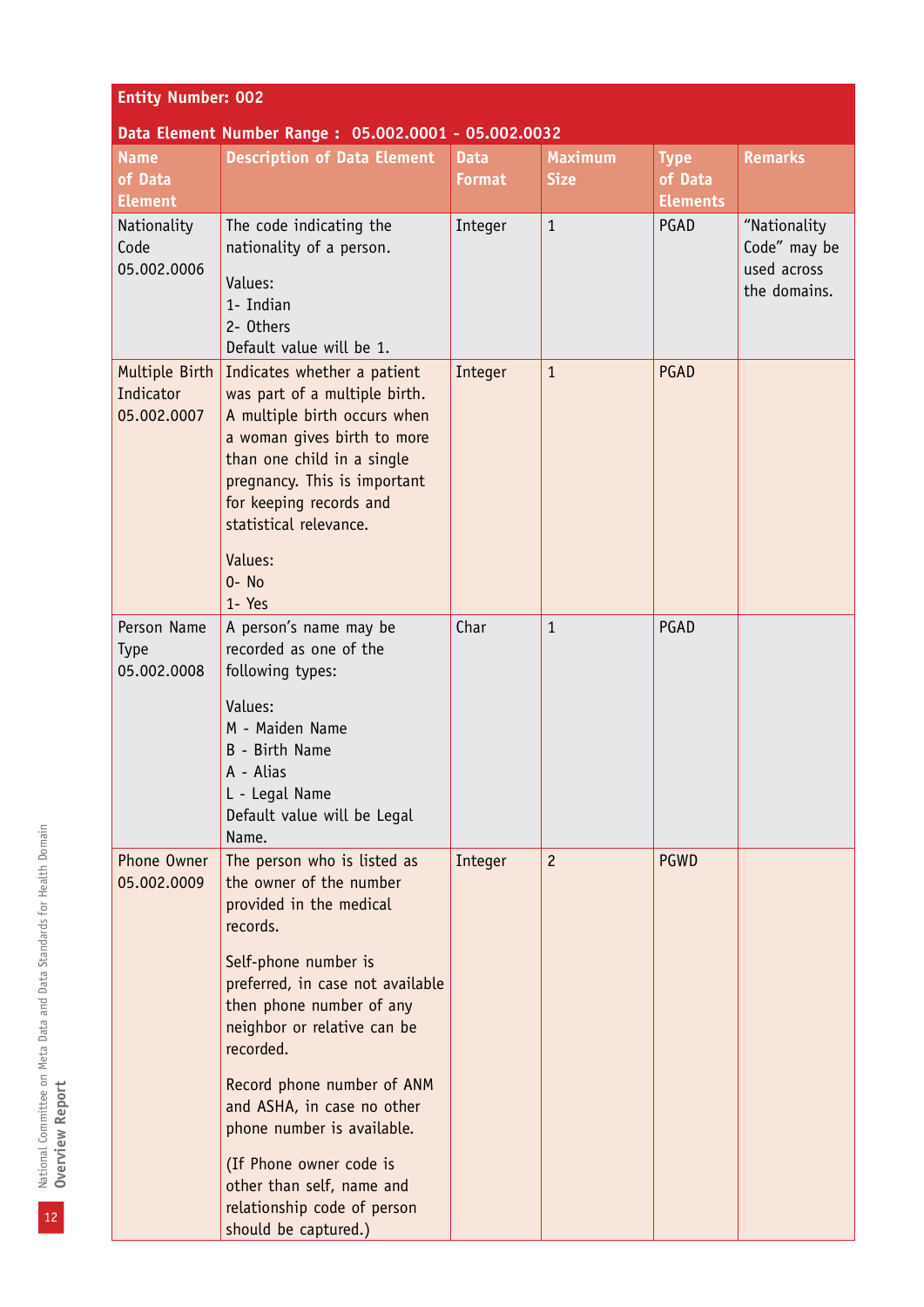| <b>Entity Number: 002</b>                                        |                                                                                                                                                                                                                                                                                                                                                  |                              |                               |                                           |                                                           |  |
|------------------------------------------------------------------|--------------------------------------------------------------------------------------------------------------------------------------------------------------------------------------------------------------------------------------------------------------------------------------------------------------------------------------------------|------------------------------|-------------------------------|-------------------------------------------|-----------------------------------------------------------|--|
|                                                                  | Data Element Number Range: 05.002.0001 - 05.002.0032                                                                                                                                                                                                                                                                                             |                              |                               |                                           |                                                           |  |
| <b>Name</b><br>of Data<br><b>Element</b>                         | <b>Description of Data Element</b>                                                                                                                                                                                                                                                                                                               | <b>Data</b><br><b>Format</b> | <b>Maximum</b><br><b>Size</b> | <b>Type</b><br>of Data<br><b>Elements</b> | <b>Remarks</b>                                            |  |
|                                                                  | Values:<br>1- Self (patient)<br>2- ANM<br>3- Doctor or any other health<br>provider<br>4- Neighbor<br>5- Family member                                                                                                                                                                                                                           |                              |                               |                                           |                                                           |  |
| Contact Type<br>05.002.0010                                      | A patient can have multiple<br>types of contacts such as: in<br>case of emergency, in context of<br>insurance, in case of patient's<br>will. The values of this data<br>element can be the following -<br>immediate emergency contacts,<br>next of kin, family relations,<br>guardians, agents, etc.<br>Values: Refer Code Directory<br>CD05.054 | Integer                      | $\overline{c}$                | <b>PGWD</b>                               |                                                           |  |
| Contact<br>Person Name<br>05.002.0011                            | Name of Contact Person whose<br>data is required in health<br>domain applications. Multiple<br>names are allowed to retain<br>birth name, maiden name, legal<br>names and aliases as required                                                                                                                                                    |                              |                               | $\mathsf{C}$                              | Refer to Name<br>of the Person<br>(G01.02)                |  |
| Contact<br>Relationship<br>Code<br>05.002.0012                   | The relationship with a<br>contact person identified in<br>'Contact Person Name' data<br>element                                                                                                                                                                                                                                                 |                              |                               | C                                         | Refer to<br>Relationship<br>Code<br>$(G01.08-01)$         |  |
| Contact Person<br><b>Address</b><br>05.002.0013                  | Address of the contact person<br>identified in 'Contact Person<br>Name' data element                                                                                                                                                                                                                                                             |                              |                               | C                                         | Refer to<br>Address of<br>a Premises<br>(602.03)          |  |
| Contact Person<br>landline<br>telephone<br>number<br>05.002.0014 | Landline number of the<br>contact person identified in<br>'Contact Person Name' data<br>element                                                                                                                                                                                                                                                  |                              |                               | C                                         | Refer to<br>Landline<br><b>Number</b><br>$(G00.06-01-05)$ |  |
| Contact<br>Person Mobile<br>number<br>05.002.0015                | Mobile number of the contact<br>person identified in 'Contact<br>Person Name' data element                                                                                                                                                                                                                                                       |                              |                               | $\mathsf{C}$                              | Refer to<br>Mobile Number<br>$(G00.06 - 02 - 05)$         |  |
| Contact<br>Person Email<br>Address/URL<br>05.002.0016            | Email of a Contact person/<br>organization identified in<br>'Contact Person Name' data<br>element                                                                                                                                                                                                                                                |                              |                               | C                                         | Refer to Email<br>(600.09)                                |  |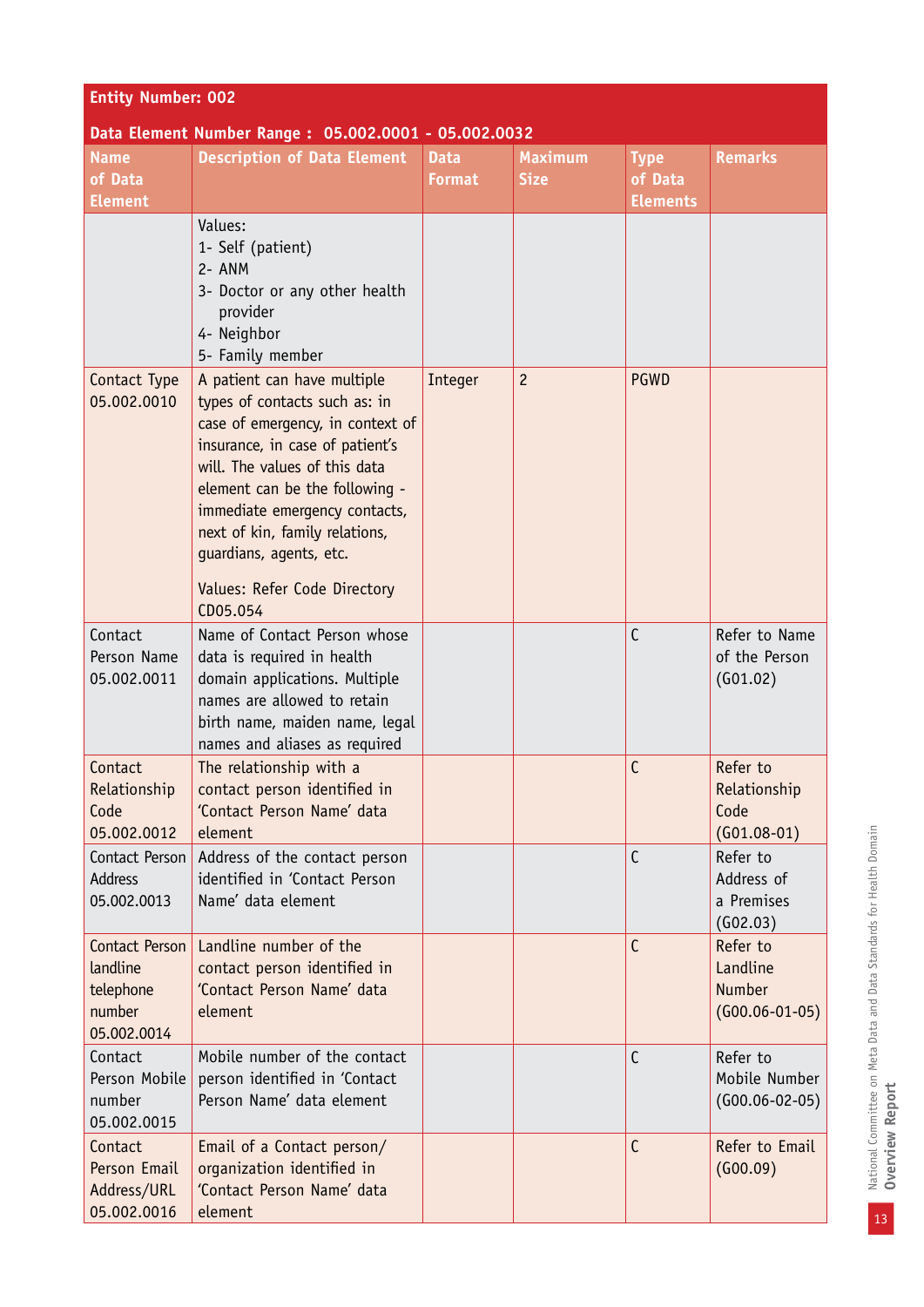| <b>Entity Number: 002</b>                                |                                                                                                                                                                                                                                                                                                                                                                |                              |                               |                                           |                                                            |  |
|----------------------------------------------------------|----------------------------------------------------------------------------------------------------------------------------------------------------------------------------------------------------------------------------------------------------------------------------------------------------------------------------------------------------------------|------------------------------|-------------------------------|-------------------------------------------|------------------------------------------------------------|--|
|                                                          | Data Element Number Range: 05.002.0001 - 05.002.0032                                                                                                                                                                                                                                                                                                           |                              |                               |                                           |                                                            |  |
| <b>Name</b><br>of Data<br><b>Element</b>                 | <b>Description of Data Element</b>                                                                                                                                                                                                                                                                                                                             | <b>Data</b><br><b>Format</b> | <b>Maximum</b><br><b>Size</b> | <b>Type</b><br>of Data<br><b>Elements</b> | <b>Remarks</b>                                             |  |
| <b>Author Name</b><br>05.002.0017                        | Name of Author who has<br>authored the clinical<br>information that need to be<br>exchanged. E.g. provider who<br>has authored patient discharge<br>summary or referral notes.                                                                                                                                                                                 |                              |                               | C                                         | Refer to Name<br>of the Person<br>(G01.02)                 |  |
| Author<br>Landline<br>Telephone<br>Number<br>05.002.0018 | Landline number of Author<br>who is identified in 'Author<br>Name' data element                                                                                                                                                                                                                                                                                |                              |                               | $\mathsf{C}$                              | Refer to<br>Landline<br>Number<br>$(G00.06-01-05)$         |  |
| Author Mobile<br>number<br>05.002.0019                   | Mobile number of Author who<br>is identified in 'Author Name'<br>data element                                                                                                                                                                                                                                                                                  |                              |                               | C                                         | Refer to<br>Mobile Number<br>$(G00.06 - 02 - 05)$          |  |
| <b>Author Email</b><br>Address/URL<br>05.002.0020        | Email of Author who is<br>identified in 'Author Name'<br>data element                                                                                                                                                                                                                                                                                          |                              |                               | C                                         | Refer to Email<br>(600.09)                                 |  |
| Family Member<br>Person Name<br>05.002.0021              | Name of any family member<br>Person.                                                                                                                                                                                                                                                                                                                           |                              |                               | C                                         | Refer to Name<br>of the Person<br>(G01.02)                 |  |
| Family Member<br>Gender<br>05.002.0022                   | Gender of the family member                                                                                                                                                                                                                                                                                                                                    |                              |                               | C                                         | Refer to Gender<br>Identification<br>Code (G01.03)         |  |
| Family<br>member's<br>05.002.0023                        | Person's date of birth<br>The date of birth is typically<br>Date of Birth $ a $ key patient identifier<br>variable and used to enable<br>computation of age at the<br>effective date of any other<br>data element. It is assumed to<br>be unique and fixed throughout<br>the patient's lifetime                                                                |                              |                               | $\overline{C}$                            | Refer to Date<br>(600.01)                                  |  |
| Family Member<br>Medical<br>History<br>05.002.0024       | Information including current<br>and past problems of the<br>family member.                                                                                                                                                                                                                                                                                    | Varchar                      | 4096                          | <b>PGWD</b>                               |                                                            |  |
| Family<br>Member UID<br>Number<br>05.002.0025            | Unique Person Identifier (UID)<br>of family member. Number to<br>be allocated by UIDAI to every<br>Indian Citizen, which would enable<br>interoperability of data related to<br>a person in various domains.<br>This will be a public Key used<br>for unique person identification,<br>and aid in patient search, patient<br>merge and demerge functionalities |                              |                               | $\mathsf{C}$                              | Refer to<br>Unique<br>Identification<br>Number<br>(G01.01) |  |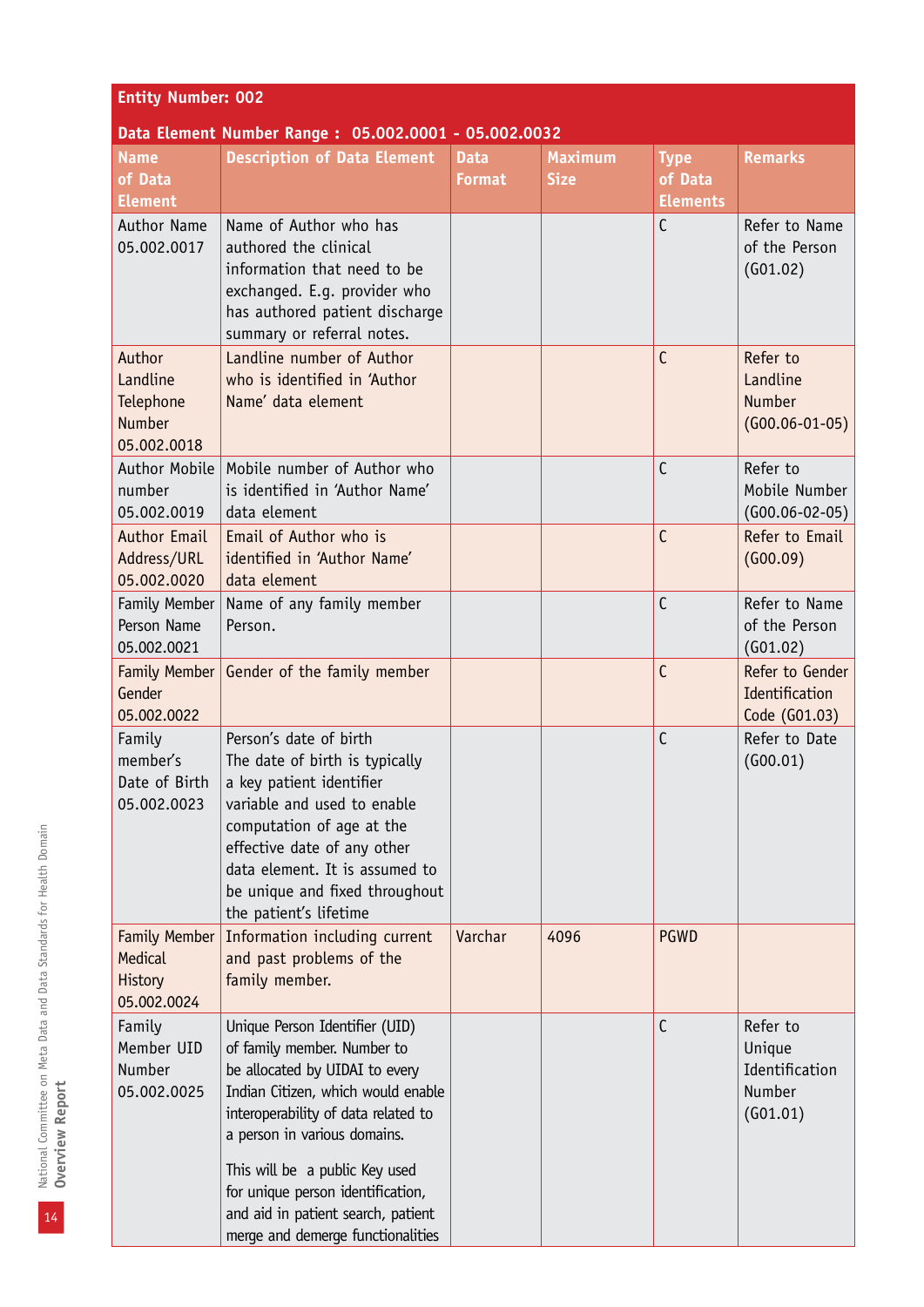| <b>Entity Number: 002</b>                                   |                                                                                                                                                                                                                                             |                                                                                                                                                                                             |                               |                                           |                                                                                                                    |  |  |  |
|-------------------------------------------------------------|---------------------------------------------------------------------------------------------------------------------------------------------------------------------------------------------------------------------------------------------|---------------------------------------------------------------------------------------------------------------------------------------------------------------------------------------------|-------------------------------|-------------------------------------------|--------------------------------------------------------------------------------------------------------------------|--|--|--|
| Data Element Number Range: 05.002.0001 - 05.002.0032        |                                                                                                                                                                                                                                             |                                                                                                                                                                                             |                               |                                           |                                                                                                                    |  |  |  |
| <b>Name</b><br>of Data<br><b>Element</b>                    | <b>Description of Data Element</b>                                                                                                                                                                                                          | <b>Data</b><br><b>Format</b>                                                                                                                                                                | <b>Maximum</b><br><b>Size</b> | <b>Type</b><br>of Data<br><b>Elements</b> | <b>Remarks</b>                                                                                                     |  |  |  |
| Family<br>member Time<br>of Birth<br>05.002.0026            | Time of Birth of family<br>member mostly used for<br>recording birth time of a child,<br>in the mother's medical record.                                                                                                                    | HH:MM:SS                                                                                                                                                                                    | 8                             | PGAD (to<br>be named<br>as 'Time')        | "Time" can be<br>used across<br>the domains.                                                                       |  |  |  |
| Family<br>Member<br>Relationship<br>05.002.0027             | Relationship of Family Member to<br>Patient or other Family Member.<br>Record information on relatives<br>including 1st and 2nd degree,<br>such as: Mother, Siblings,<br>Children, Aunts/uncles, Cousins,<br>Grandchildren, Nieces/Nephews. |                                                                                                                                                                                             |                               | PGWD                                      | Refer<br>G01.08-01                                                                                                 |  |  |  |
| Family Member<br>Relationship<br>Description<br>05.002.0028 | Free Text Data Entry for each<br>relative used to note special<br>cases. Examples include gamete<br>donor and/or surrogate mother                                                                                                           | Varchar                                                                                                                                                                                     | 99                            | <b>PGWD</b>                               |                                                                                                                    |  |  |  |
| Family<br>Member Age<br>05.002.0029                         | The exact or approximate age<br>of the family member                                                                                                                                                                                        | Age-year(s)<br>(yyy)<br>Integer(3)<br>Age-<br>Month(s)<br>(mm)<br>Integer(2)<br>Age-Day $(s)$<br>(dd)<br>Integer (2)<br>999,99,99<br>no<br>preceding<br>zero<br>[years,<br>months,<br>days] | $\overline{7}$                | PGAD (to<br>be named<br>as 'Age')         | Can be<br>considered as<br>a Prospective<br>Generic Data<br>element as it<br>may be used<br>across the<br>domains. |  |  |  |
| <b>Special</b><br>Vulnerability<br>05.002.0030              | Special Vulnerability s a term<br>that extends the concept of race.<br>Values:<br>1- Homeless<br>2- Street Child<br>3- HIV Positive<br>4- Deserted<br>5- Refugee<br>6- Others                                                               | Integer                                                                                                                                                                                     | $\overline{c}$                | <b>PGWD</b>                               |                                                                                                                    |  |  |  |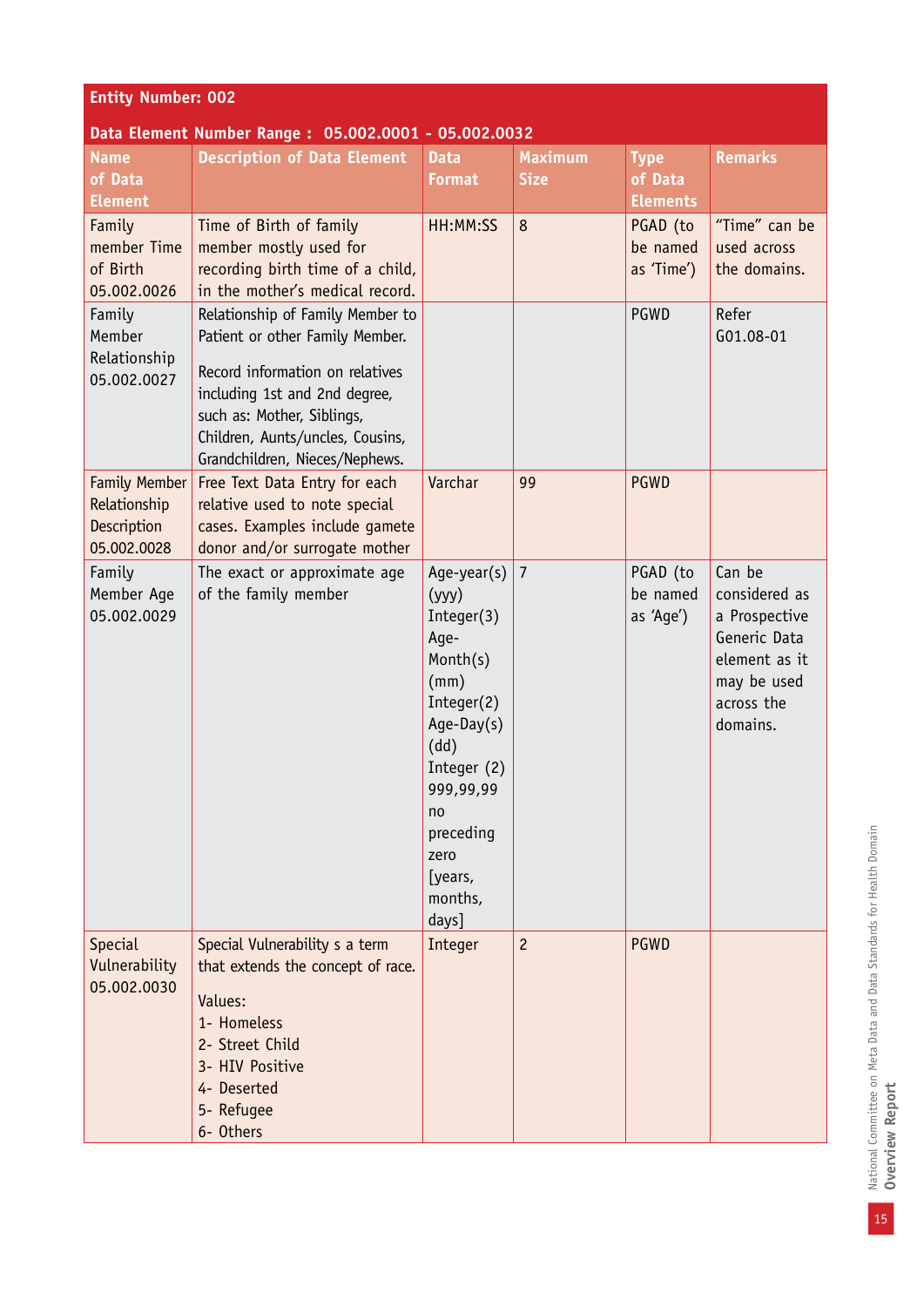## **3. Patient Entity**

| <b>Entity Number: 003</b>                            |                                                                                                                                                                                                                                                                                                                                                                                                                                                                                                                                                                                                                                                |                                                                                                                                                                                                               |                               |                                           |                                                                                                                    |  |  |  |
|------------------------------------------------------|------------------------------------------------------------------------------------------------------------------------------------------------------------------------------------------------------------------------------------------------------------------------------------------------------------------------------------------------------------------------------------------------------------------------------------------------------------------------------------------------------------------------------------------------------------------------------------------------------------------------------------------------|---------------------------------------------------------------------------------------------------------------------------------------------------------------------------------------------------------------|-------------------------------|-------------------------------------------|--------------------------------------------------------------------------------------------------------------------|--|--|--|
| Data Element Number Range: 05.003.0001 - 05.003.0021 |                                                                                                                                                                                                                                                                                                                                                                                                                                                                                                                                                                                                                                                |                                                                                                                                                                                                               |                               |                                           |                                                                                                                    |  |  |  |
| <b>Name</b><br>of Data<br><b>Element</b>             | <b>Description of Data Element</b>                                                                                                                                                                                                                                                                                                                                                                                                                                                                                                                                                                                                             | <b>Data</b><br><b>Format</b>                                                                                                                                                                                  | <b>Maximum</b><br><b>Size</b> | <b>Type</b><br>of Data<br><b>Elements</b> | <b>Remarks</b>                                                                                                     |  |  |  |
| Provider's<br>Patient ID<br>05.003.0001              | The identifier used by a care<br>provider (Individual or facility)<br>to uniquely identify the<br>patient.                                                                                                                                                                                                                                                                                                                                                                                                                                                                                                                                     | Varchar                                                                                                                                                                                                       | 18                            | PGWD                                      |                                                                                                                    |  |  |  |
| <b>Patient Name</b><br>05.003.0002                   | Name of the patient                                                                                                                                                                                                                                                                                                                                                                                                                                                                                                                                                                                                                            |                                                                                                                                                                                                               |                               | $\mathsf{C}$                              | Refer to Name<br>of the Person<br>(G01.02)                                                                         |  |  |  |
| Patient Age<br>05.003.0003                           | This data element is to be used<br>when patient DOB is not known<br>or in addition to DOB.<br>Age is to be automatically<br>calculated if date of birth is<br>entered/available; once the<br>patient's DOB is available,<br>all client systems must<br>automatically calculate "age"<br>of the patient. For this,<br>unless the patient's date of<br>birth is available, the age<br>will be approximated with the<br>assumption that the patient<br>was born on the 1st day of<br>January of the year that the<br>entered age appears to point<br>to. The record display will need<br>to clearly show that this age is<br>an approximated one. | Age-year(s)<br>(yyy)<br>Integer(3)<br>Age-<br>Month(s)<br>(mm)<br>Integer(2)<br>Age-Day(s)<br>(dd)<br>Integer (2)<br>Default<br>Value:<br>999,99,99<br>no<br>preceding<br>zero<br>[years,<br>months,<br>days] | $\overline{7}$                | PGAD<br>(to be<br>named as<br>'Age')      | Can be<br>considered as<br>a Prospective<br>Generic Data<br>element as it<br>may be used<br>across the<br>domains. |  |  |  |
| Birth Order<br>05.003.0004                           | Birth order is defined as<br>person's rank by age amongst<br>his/ her siblings.<br>The value (number) indicating<br>the patient's birth order when<br>the patient was part of a<br>multiple birth.                                                                                                                                                                                                                                                                                                                                                                                                                                             | Integer                                                                                                                                                                                                       | $\mathbf{1}$                  | PGAD                                      |                                                                                                                    |  |  |  |
| Parity<br>05.003.0005                                | Number of live births in all<br>previous pregnancies of a<br>mother.                                                                                                                                                                                                                                                                                                                                                                                                                                                                                                                                                                           | Integer                                                                                                                                                                                                       | $\overline{c}$                | PGWD                                      |                                                                                                                    |  |  |  |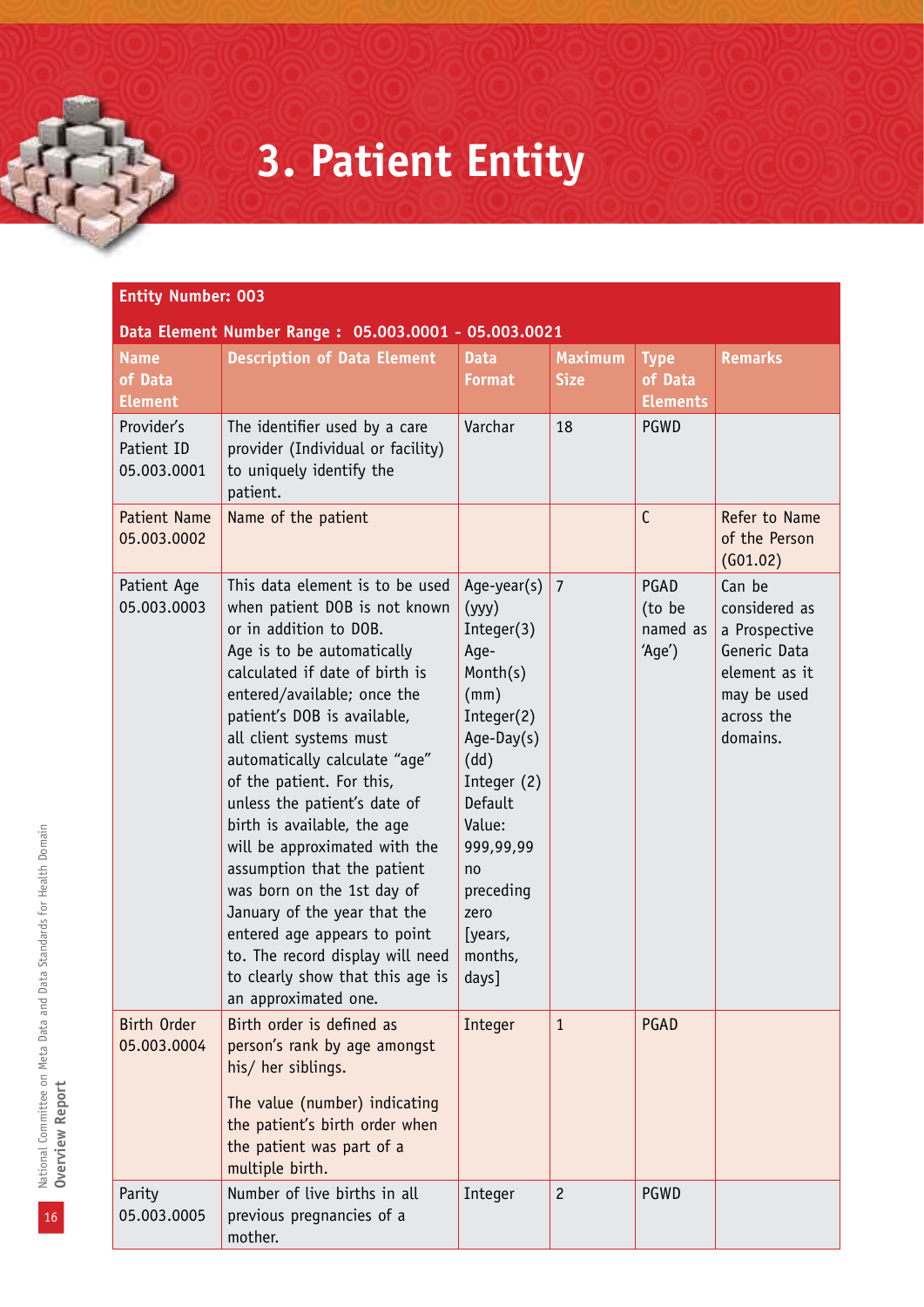| <b>Entity Number: 003</b>                           |                                                                                                                                                                                                                                                        |                              |                               |                                |                                                                                                                                                                                      |  |  |  |
|-----------------------------------------------------|--------------------------------------------------------------------------------------------------------------------------------------------------------------------------------------------------------------------------------------------------------|------------------------------|-------------------------------|--------------------------------|--------------------------------------------------------------------------------------------------------------------------------------------------------------------------------------|--|--|--|
| <b>Name</b><br>of Data                              | Data Element Number Range: 05.003.0001 - 05.003.0021<br><b>Description of Data Element</b>                                                                                                                                                             | <b>Data</b><br><b>Format</b> | <b>Maximum</b><br><b>Size</b> | <b>Type</b><br>of Data         | <b>Remarks</b>                                                                                                                                                                       |  |  |  |
| <b>Element</b><br>Gravida<br>05.003.0006            | Number of previous pregnancies<br>of a mother.                                                                                                                                                                                                         | Integer                      | $\overline{c}$                | <b>Elements</b><br><b>PGWD</b> |                                                                                                                                                                                      |  |  |  |
| Identity<br>Unknown<br>Indicator<br>05.003.0007     | Indicates whether or not the<br>patient's/person's identity is<br>known.<br>Values:<br>$0 - No$<br>1- Yes<br>Default value is 0.                                                                                                                       | Integer                      | $\mathbf{1}$                  | PGWD                           |                                                                                                                                                                                      |  |  |  |
| Cause of<br>Death Known<br>indicator<br>05.003.0008 | Indicates whether the cause of<br>death is known<br>Values:<br>$0 - No$<br>1- Yes<br>Default value will be 0.                                                                                                                                          | Integer                      | $\mathbf{1}$                  | <b>PGWD</b>                    |                                                                                                                                                                                      |  |  |  |
| Patient<br><b>Address</b><br>05.003.0009            | Address of the patient                                                                                                                                                                                                                                 |                              |                               | $\mathsf{C}$                   | Refer to<br>Address of<br>a Premises<br>(602.03)                                                                                                                                     |  |  |  |
| Patient<br><b>Address Type</b><br>05.003.0010       | <b>Address Type</b><br>This data element is extended<br>in health domain to include<br>more address type values. The<br>value list has been coded using<br>a character code to identify<br>the address type. Values : Refer<br>Code Directory CD05.120 | Char                         | $\mathbf{1}$                  | PGAD                           | Refer to Address<br>Type<br>$(G02.03-00-01).$<br>Recommendation<br>to add values<br>to Generic<br><b>Address Type</b><br>as described<br>in customized<br>code directory<br>CD05.120 |  |  |  |
| Patient<br>Landline<br>Number<br>05.003.0011        | Landline number of patient                                                                                                                                                                                                                             |                              |                               | $\mathsf{C}$                   | Refer to<br>Landline<br>Number<br>$(G00.06-01-05)$                                                                                                                                   |  |  |  |
| Patient<br>Mobile<br><b>Number</b><br>05.003.0012   | Mobile number of patient                                                                                                                                                                                                                               |                              |                               | $\mathsf{C}$                   | Refer to Mobile<br><b>Number</b><br>$(G00.06-02-05)$                                                                                                                                 |  |  |  |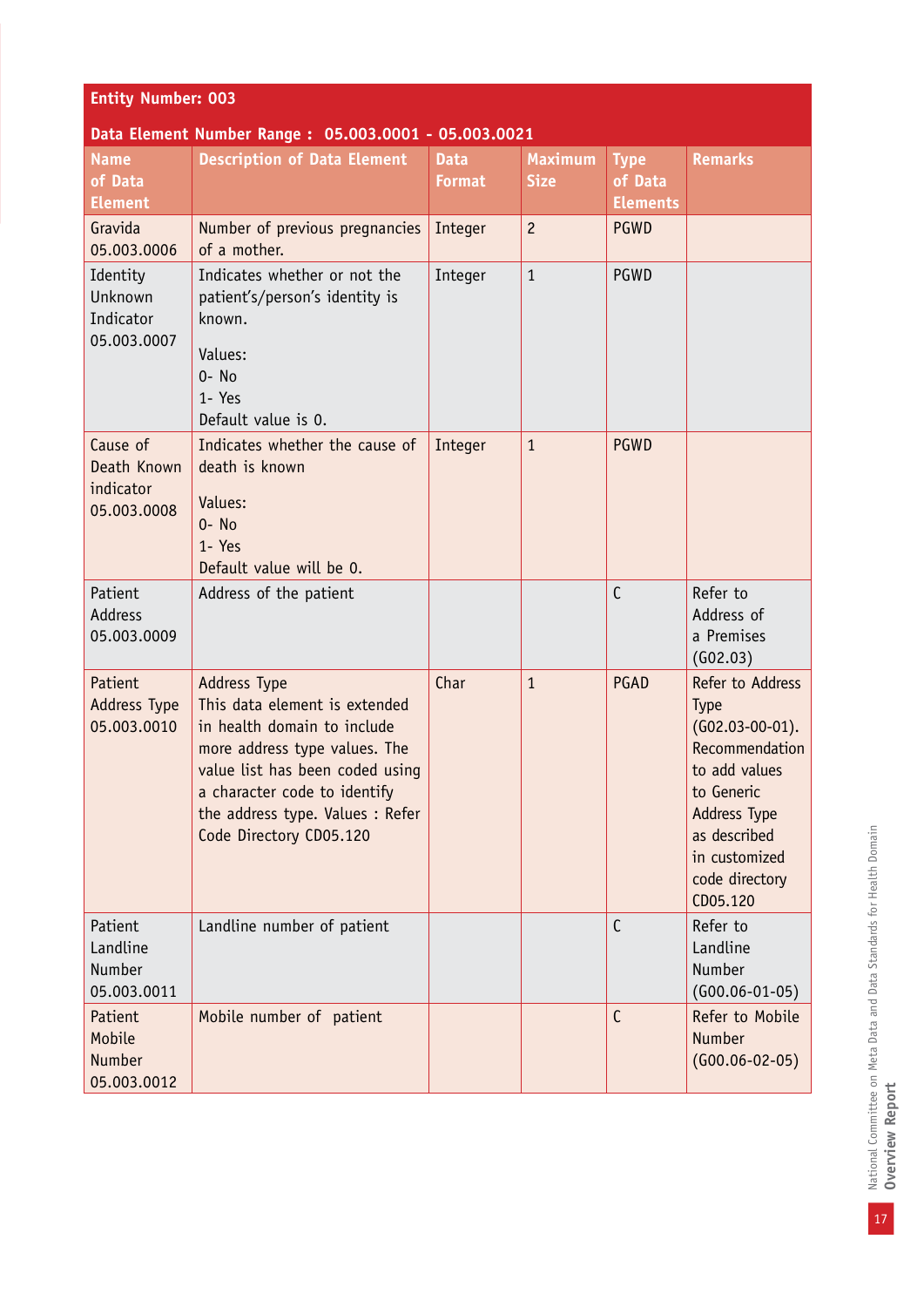| <b>Entity Number: 003</b>                            |                                                                                                                                                                                                 |                              |                               |                                           |                                              |  |  |  |  |
|------------------------------------------------------|-------------------------------------------------------------------------------------------------------------------------------------------------------------------------------------------------|------------------------------|-------------------------------|-------------------------------------------|----------------------------------------------|--|--|--|--|
| Data Element Number Range: 05.003.0001 - 05.003.0021 |                                                                                                                                                                                                 |                              |                               |                                           |                                              |  |  |  |  |
| <b>Name</b><br>of Data<br><b>Element</b>             | <b>Description of Data Element</b>                                                                                                                                                              | <b>Data</b><br><b>Format</b> | <b>Maximum</b><br><b>Size</b> | <b>Type</b><br>of Data<br><b>Elements</b> | <b>Remarks</b>                               |  |  |  |  |
| Patient Class<br>05.003.0013                         | This is used to categorize<br>patients by the site where the<br>encounter occurred, such as<br>Emergency patients, Inpatients,<br>Outpatients etc.<br>Values : Refer Code Directory<br>CD05.047 | Integer                      | $\overline{c}$                | <b>PGWD</b>                               |                                              |  |  |  |  |
| Patient<br><b>Arrival Time</b><br>05.003.0014        | Time of patient arrival at<br>service delivery location                                                                                                                                         | HH:MM:SS                     | $\bf 8$                       | PGAD (To<br>be named<br>as 'Time')        | "Time" may be<br>used across the<br>domains. |  |  |  |  |
| Patient<br>Arrival Date<br>05.003.0015               | Date of patient arrival at<br>service delivery location                                                                                                                                         |                              |                               | $\mathsf{C}$                              | Refer to Date<br>(G00.01)                    |  |  |  |  |
| Reason for<br>Visit<br>05.003.0016                   | Indicates the rationale for the<br>encounter.<br>More than one reason for<br>patient visit can be entered                                                                                       | Varchar                      | 99                            | <b>PGWD</b>                               |                                              |  |  |  |  |
| Pregnancy<br>Indicator<br>05.003.0017                | Indicates whether a woman is<br>pregnant or not<br>Values:<br>$0 - No$<br>1- Yes                                                                                                                | Integer                      | $\mathbf{1}$                  | <b>PGWD</b>                               |                                              |  |  |  |  |
| Duration of<br>Pregnancy<br>05.003.0018              | Duration of pregnancy in<br>weeks. This is relevant when<br>the pregnancy indicator is 'Yes"                                                                                                    | Integer                      | $\overline{c}$                | <b>PGWD</b>                               |                                              |  |  |  |  |
| Employer<br>Name<br>05.003.0019                      | Name of the employer where<br>the patient has been employed.                                                                                                                                    | Varchar                      | 99                            | PGAD                                      |                                              |  |  |  |  |
| Employer ID<br>05.003.0020                           | A unique identifier for an<br>organization or an employer.                                                                                                                                      | Varchar                      | 50                            | PGAD                                      |                                              |  |  |  |  |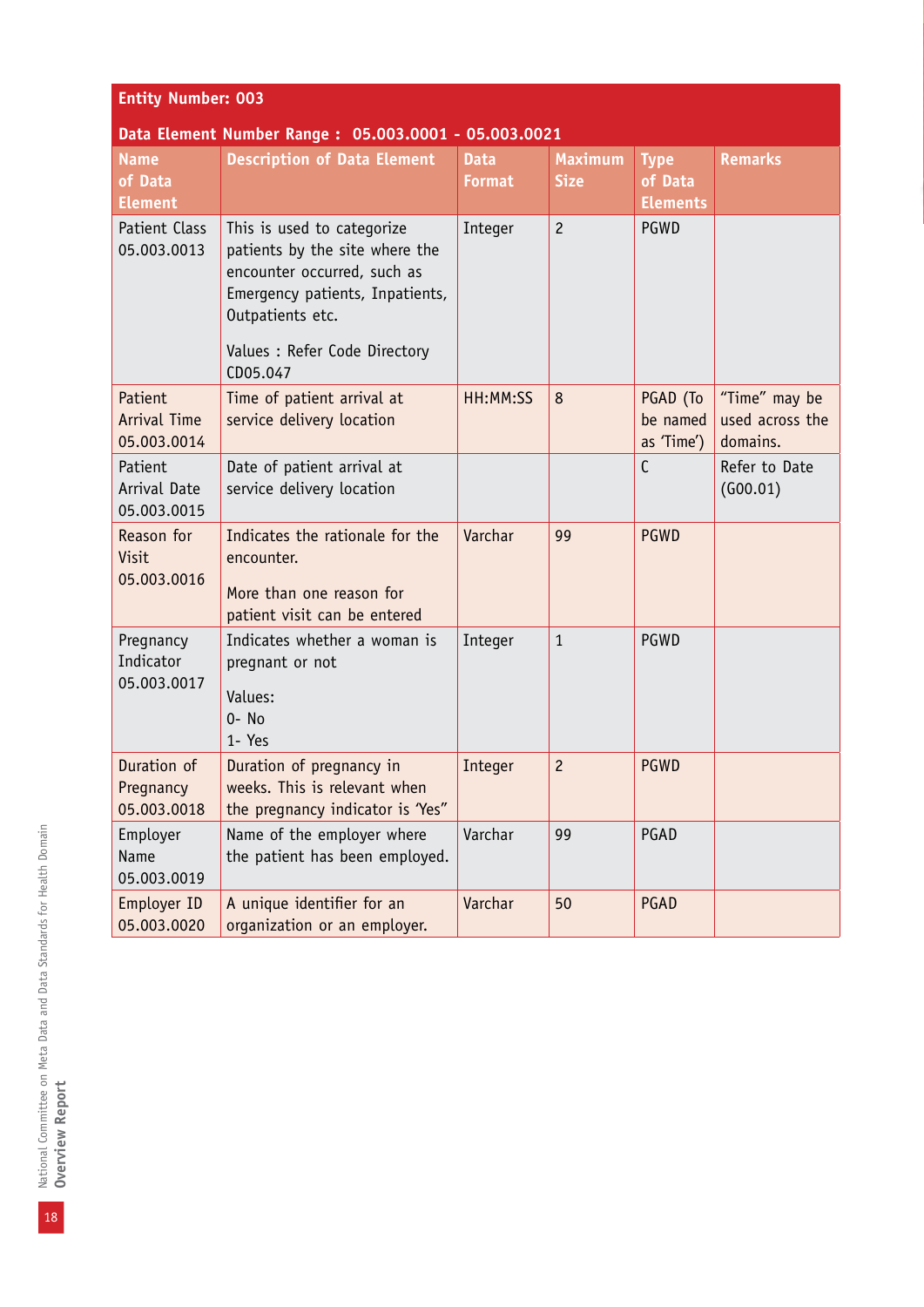# **4. Employee Entity**

| <b>Entity Number: 004</b>                       |                                                                                                                  |                              |                               |                                           |                                                                                                                                                                               |  |  |  |
|-------------------------------------------------|------------------------------------------------------------------------------------------------------------------|------------------------------|-------------------------------|-------------------------------------------|-------------------------------------------------------------------------------------------------------------------------------------------------------------------------------|--|--|--|
| <b>Name of Data</b><br><b>Element</b>           | Data Element Number Range: 05.004.0001 - 05.004.0155<br><b>Description of Data Element</b>                       | <b>Data</b><br><b>Format</b> | <b>Maximum</b><br><b>Size</b> | <b>Type</b><br>of Data<br><b>Elements</b> | <b>Remarks</b>                                                                                                                                                                |  |  |  |
| Employee<br>Name<br>05.004.0001                 | Employee name indicates the<br>name of employee assigned<br>with a particular job or role in<br>an organization. |                              |                               | $\mathsf{C}$                              | Refer to Name of<br>the Person<br>(G01.02)                                                                                                                                    |  |  |  |
| <b>Employee Date</b><br>of Birth<br>05.004.0002 | Date of birth of the employee                                                                                    |                              |                               | $\mathsf{C}$                              | Refer to Date<br>(600.01)                                                                                                                                                     |  |  |  |
| Employee<br>Gender Code<br>05.004.0003          | Gender Identification code of<br>employee.                                                                       |                              |                               | $\mathsf{C}$                              | Refer to Gender<br>Identification<br>Code (G01.03)                                                                                                                            |  |  |  |
| Employee<br><b>Address</b><br>05.004.0004       | Address of the employee.                                                                                         |                              |                               | $\mathsf{C}$                              | Refer to Address<br>of a Premises<br>(G02.03)                                                                                                                                 |  |  |  |
| Employee<br>Address Type<br>05.004.0005         | Address type of the employee<br>Values: Refer Code Directory<br>CD05.120                                         | Char                         | $\mathbf{1}$                  | PGAD                                      | Refer to Address<br>Type<br>$(G02.03-00-01).$<br>Recommendation<br>to add values<br>to Generic<br>Address Type<br>as described<br>in customized<br>code directory<br>CD05.120 |  |  |  |
| Employee<br>Telephone<br>Number<br>05.004.0006  | Landline number of employee.                                                                                     |                              |                               | C                                         | Refer to Landline<br>Number<br>$(G00.06-01-05)$                                                                                                                               |  |  |  |
| Employee<br>Mobile Number<br>05.004.0007        | Mobile number of employee                                                                                        |                              |                               | $\mathsf{C}$                              | Refer to Mobile<br>Number<br>$(G00.06 - 02 - 05)$                                                                                                                             |  |  |  |
| Employee<br>E-mail Address<br>05.004.0008       | Employee email address                                                                                           |                              |                               | $\mathsf{C}$                              | Refer to Email<br>(600.09)                                                                                                                                                    |  |  |  |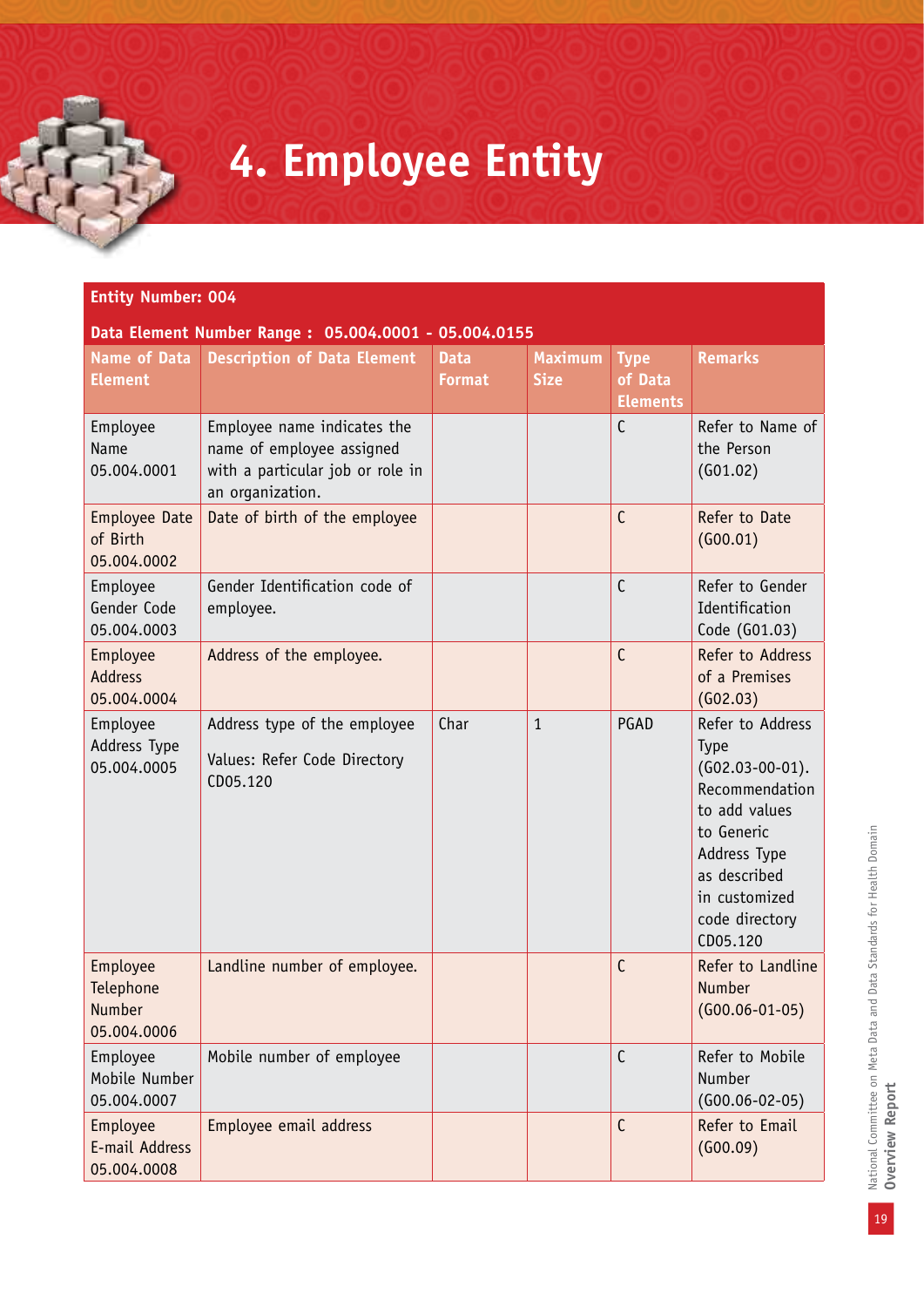| <b>Entity Number: 004</b>                              |                                                                                                                                                                                        |                                                                                                                                                                                         |                               |                                           |                                               |  |  |  |
|--------------------------------------------------------|----------------------------------------------------------------------------------------------------------------------------------------------------------------------------------------|-----------------------------------------------------------------------------------------------------------------------------------------------------------------------------------------|-------------------------------|-------------------------------------------|-----------------------------------------------|--|--|--|
| Data Element Number Range: 05.004.0001 - 05.004.0155   |                                                                                                                                                                                        |                                                                                                                                                                                         |                               |                                           |                                               |  |  |  |
| <b>Name of Data</b><br><b>Element</b>                  | <b>Description of Data Element</b>                                                                                                                                                     | <b>Data</b><br><b>Format</b>                                                                                                                                                            | <b>Maximum</b><br><b>Size</b> | <b>Type</b><br>of Data<br><b>Elements</b> | <b>Remarks</b>                                |  |  |  |
| Employee Age<br>05.004.0009                            | Age of employee in completed<br>years. This is required in<br>addition to or in place of date<br>of birth.                                                                             | Age-year(s)<br>(yyy)<br>Integer(3)<br>Age-<br>Month(s)<br>(mm)<br>Integer(2)<br>$Age-Day(s)$<br>(dd)<br>Integer (2)<br>999,99,99<br>no<br>preceding<br>zero [years,<br>months,<br>days] | $\overline{7}$                | PGAD                                      |                                               |  |  |  |
| Employee<br>Appellation<br>Code<br>05.004.0010         | Appellation code of employee                                                                                                                                                           |                                                                                                                                                                                         |                               | $\mathsf{C}$                              | Refer to<br>Appellation Code<br>$(G01.05-01)$ |  |  |  |
| Employee<br>Suffix Code<br>05.004.0011                 | Suffix code of employee                                                                                                                                                                |                                                                                                                                                                                         |                               | $\mathsf{C}$                              | Refer to Suffix<br>Code (G01.06)              |  |  |  |
| Academic<br>Qualification<br>Level Code<br>05.004.0012 | Academic qualification<br>level indicates the level of<br>education that employee has.<br>E.g. high school, graduation,<br>doctorate etc.<br>Values : Refer Code Directory<br>CD05.095 | Integer                                                                                                                                                                                 | $\overline{c}$                | PGAD                                      |                                               |  |  |  |
| Academic<br>Qualification<br>Type Code<br>05.004.0013  | Academic qualification<br>type code indicates the<br>qualification that employee<br>holds. E.g. BSc, MBBS, BAMS,<br>B. Pharma, etc.<br>Values : Refer Code Directory<br>CD05.096       | Integer                                                                                                                                                                                 | $\overline{c}$                | PGAD                                      |                                               |  |  |  |
| Academic<br>Qualification<br>Free Text<br>05.004.0014  | Free text to input any<br>academic qualification which<br>is not coded In 'Qualification<br>Type' code directory.                                                                      | Varchar                                                                                                                                                                                 | 99                            | PGAD                                      |                                               |  |  |  |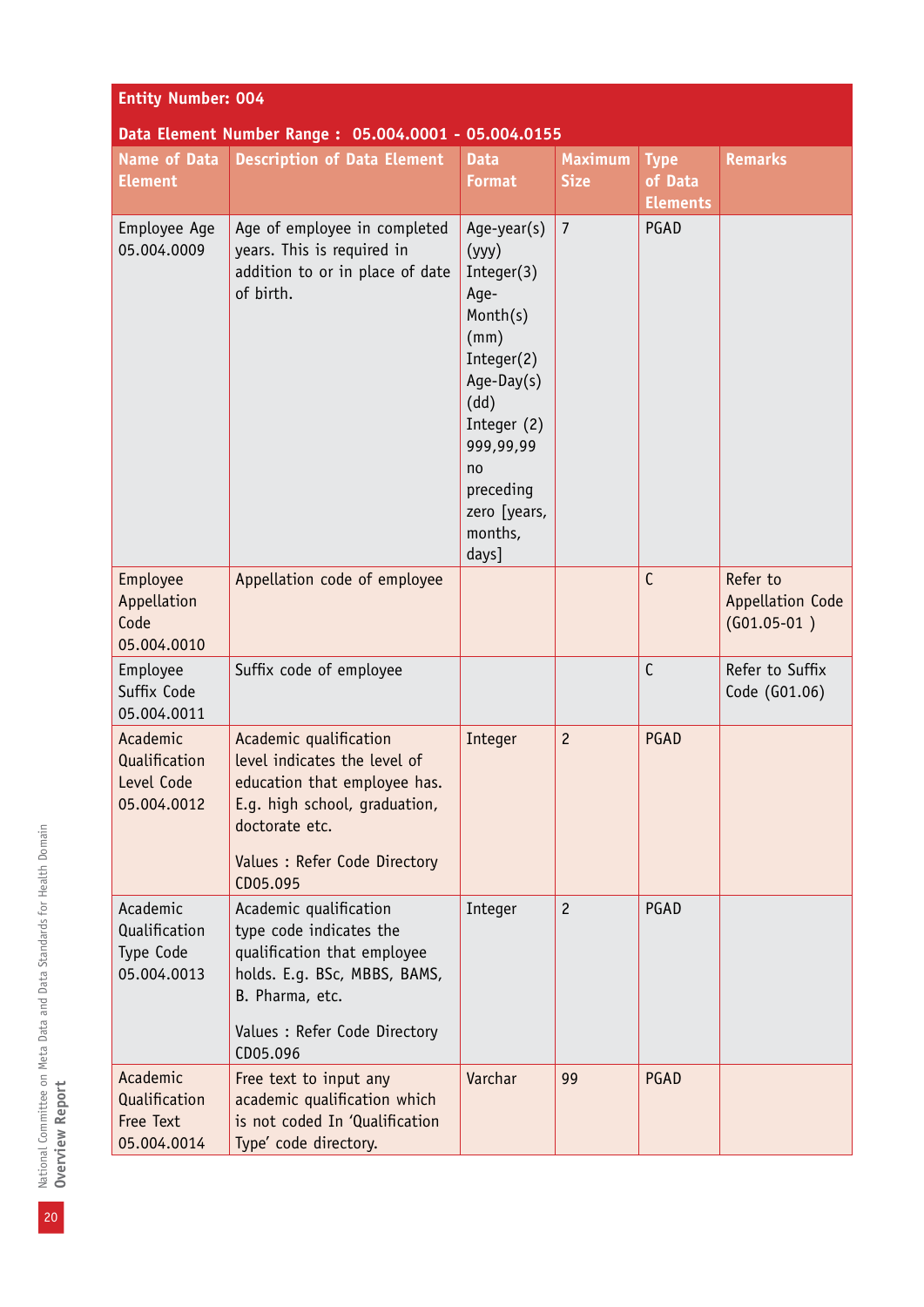| <b>Entity Number: 004</b>                                 |                                                                                                                                                                                                                             |                              |                               |                                           |                                               |  |  |  |
|-----------------------------------------------------------|-----------------------------------------------------------------------------------------------------------------------------------------------------------------------------------------------------------------------------|------------------------------|-------------------------------|-------------------------------------------|-----------------------------------------------|--|--|--|
| Data Element Number Range: 05.004.0001 - 05.004.0155      |                                                                                                                                                                                                                             |                              |                               |                                           |                                               |  |  |  |
| <b>Name of Data</b><br><b>Element</b>                     | <b>Description of Data Element</b>                                                                                                                                                                                          | <b>Data</b><br><b>Format</b> | <b>Maximum</b><br><b>Size</b> | <b>Type</b><br>of Data<br><b>Elements</b> | <b>Remarks</b>                                |  |  |  |
| Medium of<br>Instruction<br>05.004.0015                   | Medium of instruction indicates<br>the language used for learning<br>or education. In India medium<br>of learning could be Hindi,<br>English or regional.<br>Values:<br>1- Hindi<br>2- English<br>3- Regional Language      | Integer                      | $\mathbf{1}$                  | PGAD                                      |                                               |  |  |  |
| Mode of<br>learning<br>05.004.0016                        | Mode of learning indicates<br>mode in which education is<br>delivered. Following is some of<br>the modes to impart education.<br>Values:<br>1- Regular<br>2- Correspondence<br>3- Online<br>4- Contact Learning<br>5- Other | Integer                      | $\mathbf{1}$                  | PGAD                                      |                                               |  |  |  |
| Academic<br>Institution<br><b>Type</b><br>05.004.0017     | Type of academic institution<br>engaged in providing<br>education or certification.<br>Values:<br>1- School<br>2- College<br>3- University<br>4- Board,<br>5- Institute<br>6- Other                                         | Integer                      | $\overline{c}$                | PGAD                                      |                                               |  |  |  |
| Academic<br>Institution<br><b>Name</b><br>05.004.0018     | Name of the academic<br>institution where the person<br>was enrolled, or the institute<br>which issued the educational<br>completion certificate.                                                                           | Varchar                      | 99                            | PGAD                                      |                                               |  |  |  |
| Academic<br>Institution<br><b>Address</b><br>05.004.0019  | Address of the academic<br>institution to which employee<br>was enrolled.                                                                                                                                                   |                              |                               | $\mathsf{C}$                              | Refer to Address<br>of a Premises<br>(G02.03) |  |  |  |
| Affiliated<br>Board/<br>University<br>Code<br>05.004.0020 | Code of Affiliated Board or<br>University<br>Values: Refer Code directory<br>CD05.102.                                                                                                                                      | Integer                      | $\overline{4}$                | PGAD                                      |                                               |  |  |  |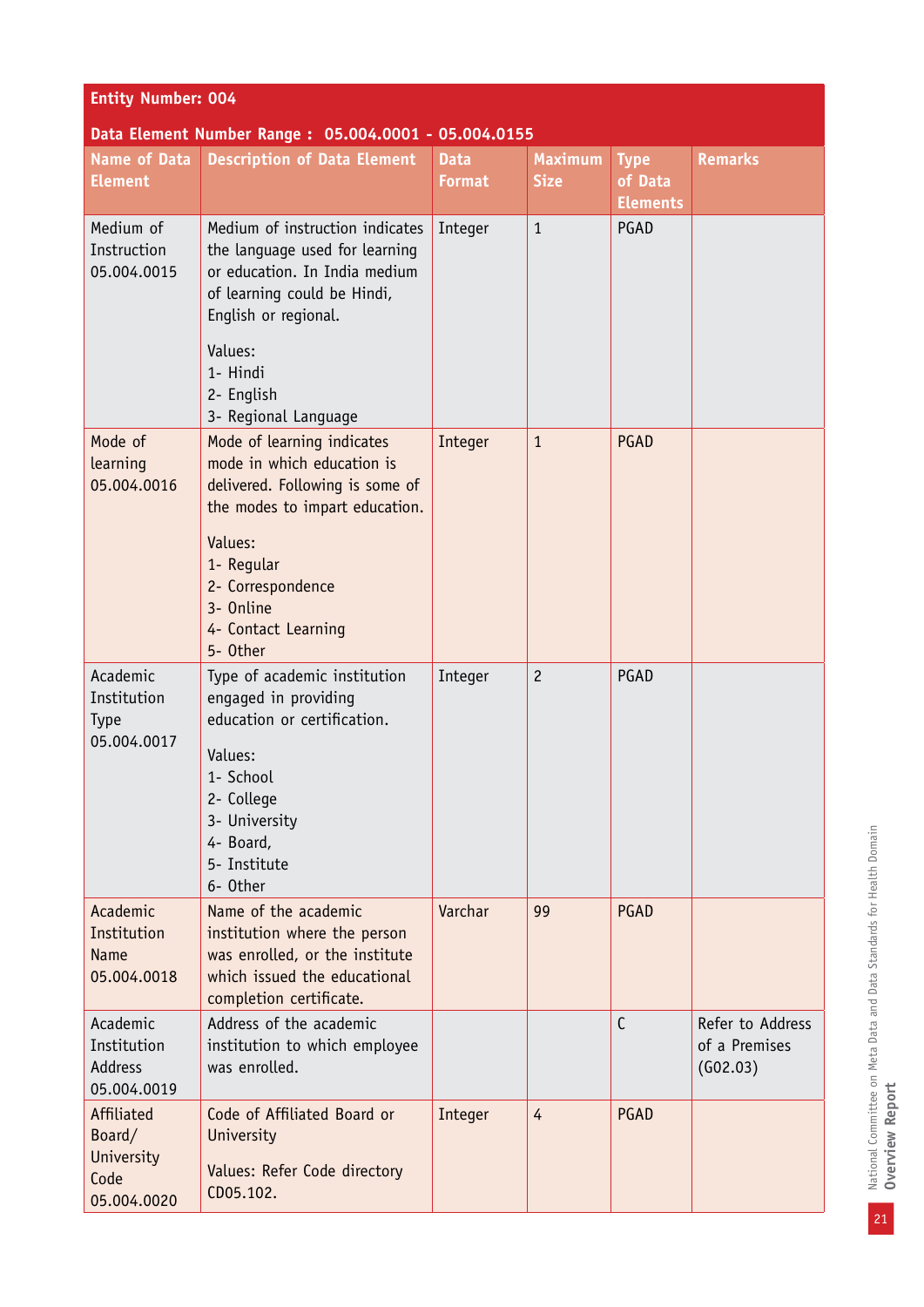| <b>Entity Number: 004</b>                                 |                                                                                                                                                                                                                                                                                                                       |                              |                               |                                           |                           |  |  |  |
|-----------------------------------------------------------|-----------------------------------------------------------------------------------------------------------------------------------------------------------------------------------------------------------------------------------------------------------------------------------------------------------------------|------------------------------|-------------------------------|-------------------------------------------|---------------------------|--|--|--|
| Data Element Number Range: 05.004.0001 - 05.004.0155      |                                                                                                                                                                                                                                                                                                                       |                              |                               |                                           |                           |  |  |  |
| <b>Name of Data</b><br><b>Element</b>                     | <b>Description of Data Element</b>                                                                                                                                                                                                                                                                                    | <b>Data</b><br><b>Format</b> | <b>Maximum</b><br><b>Size</b> | <b>Type</b><br>of Data<br><b>Elements</b> | <b>Remarks</b>            |  |  |  |
| Academic<br>Institution<br>Free Text<br>05.004.0021       | Name of School or college<br>captured in free text field.<br>This data element should<br>be used if name of school<br>or college is not covered in<br>Academic Institution code<br>directory.                                                                                                                         | Varchar                      | 254                           | PGAD                                      |                           |  |  |  |
| Date of<br>Enrollment<br>05.004.0022                      | Date on which employee was<br>enrolled with an institution for<br>any educational program.                                                                                                                                                                                                                            |                              |                               | $\mathsf{C}$                              | Refer to Date<br>(600.01) |  |  |  |
| Date of<br>Passing<br>05.004.0023                         | Date on which employee<br>passed out from educational<br>program of an institution.                                                                                                                                                                                                                                   |                              |                               | $\mathsf{C}$                              | Refer to Date<br>(600.01) |  |  |  |
| Passing Result<br><b>Type</b><br>05.004.0024              | Each academic Institution,<br>for any education program,<br>releases academic result for<br>every individual at the end<br>of the program. The result<br>can be interpreted as marks,<br>percentage of marks, grade,<br>etc.<br>Values:<br>1- Marks<br>2- Percentage of Marks<br>3- Grades<br>4- Division<br>5- Other | Integer                      | $\mathbf{1}$                  | PGAD                                      |                           |  |  |  |
| Passing Result<br>Maximum<br>Marks<br>05.004.0025         | Maximum marks for any<br>education program fixed by<br>academic institution.                                                                                                                                                                                                                                          | Integer                      | $\overline{4}$                | PGAD                                      |                           |  |  |  |
| Passing<br>Result Marks<br><b>Obtained</b><br>05.004.0026 | Marks obtained by an<br>individual for any educational<br>program attended at any<br>academic institution.                                                                                                                                                                                                            | Integer                      | $\overline{4}$                | PGAD                                      |                           |  |  |  |
| Passing Result<br>Value<br>05.004.0027                    | Result obtained by an<br>individual for any educational<br>program attended at any<br>academic institution. This<br>can be grade (E.g. A, B, C) or<br>Division (E.g.1st, 2nd, 3rd) or<br>percentages or marks.                                                                                                        | Varchar                      | 30                            | PGAD                                      |                           |  |  |  |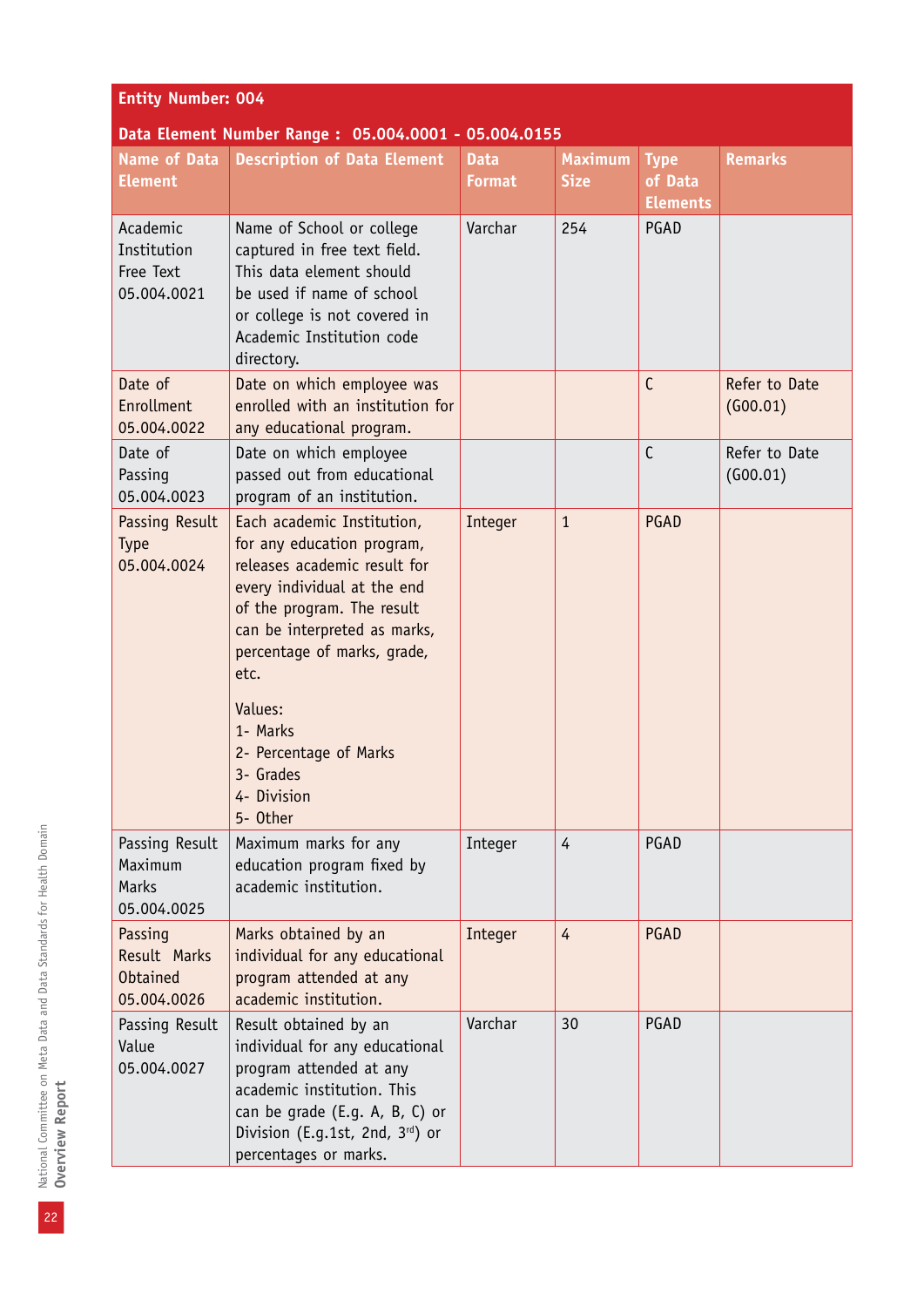| <b>Entity Number: 004</b>                                                     |                                                                                                                                                                                                                                              |                                                   |                               |                                           |                           |  |  |  |
|-------------------------------------------------------------------------------|----------------------------------------------------------------------------------------------------------------------------------------------------------------------------------------------------------------------------------------------|---------------------------------------------------|-------------------------------|-------------------------------------------|---------------------------|--|--|--|
|                                                                               | Data Element Number Range: 05.004.0001 - 05.004.0155                                                                                                                                                                                         |                                                   |                               |                                           |                           |  |  |  |
| <b>Name of Data</b><br><b>Element</b>                                         | <b>Description of Data Element</b>                                                                                                                                                                                                           | <b>Data</b><br><b>Format</b>                      | <b>Maximum</b><br><b>Size</b> | <b>Type</b><br>of Data<br><b>Elements</b> | <b>Remarks</b>            |  |  |  |
| Subject of<br>Study<br>05.004.0028                                            | Field of study of an individual<br>during any educational<br>program.                                                                                                                                                                        | Varchar                                           | 60                            | PGAD                                      |                           |  |  |  |
| Duration of<br>Course<br>05.004.0029                                          | The duration of any academic<br>course required to be attended<br>to receive completion<br>certificate for that course.                                                                                                                      | Integer<br>nn.nn.nnn<br>(year.<br>month.<br>days) | 9                             | PGAD                                      |                           |  |  |  |
| <b>Job Selection</b><br>Process<br>Commencement<br><b>Date</b><br>05.004.0030 | Date on which selection<br>process started for a particular<br>position.                                                                                                                                                                     |                                                   |                               | $\mathsf{C}$                              | Refer to Date<br>(G00.01) |  |  |  |
| Job Selection<br><b>Type</b><br>05.004.0031                                   | This indicates type of job for<br>which recruitment is to be<br>done.                                                                                                                                                                        | Integer                                           | $\mathbf{1}$                  | PGAD                                      |                           |  |  |  |
|                                                                               | Values : Refer Code Directory<br>$-$ CD05.097                                                                                                                                                                                                |                                                   |                               |                                           |                           |  |  |  |
| Job Selection<br>Requisition<br><b>Status</b><br>05.004.0032                  | Status of the position<br>requested to the competent<br>authority for the job selection<br>of an individual.<br>Values:<br>1- Sanctioned<br>2- Approved<br>3- Vacant<br>4- Rejected<br>5- Banned<br>6- Withheld<br>7- Withdrawn<br>8- Closed | Integer                                           | $\overline{c}$                | PGAD                                      |                           |  |  |  |
| Number of<br>Vacancies<br>05.004.0033                                         | Number of vacancies for each<br>position under consideration.                                                                                                                                                                                | Integer                                           | 5                             | PGAD                                      |                           |  |  |  |
| Job Position<br>Code<br>05.004.0034                                           | Code assigned for a job<br>position.<br>Values : Refer Code Directory<br>CD05.099                                                                                                                                                            | Integer                                           | 5                             | PGAD                                      |                           |  |  |  |
| Requesting<br>Authority<br>05.004.0035                                        | Authority which has requested<br>for filling up of the vacancy.<br>Values : Refer Code Directory :<br>CD05.098                                                                                                                               | Integer                                           | 5                             | PGAD                                      |                           |  |  |  |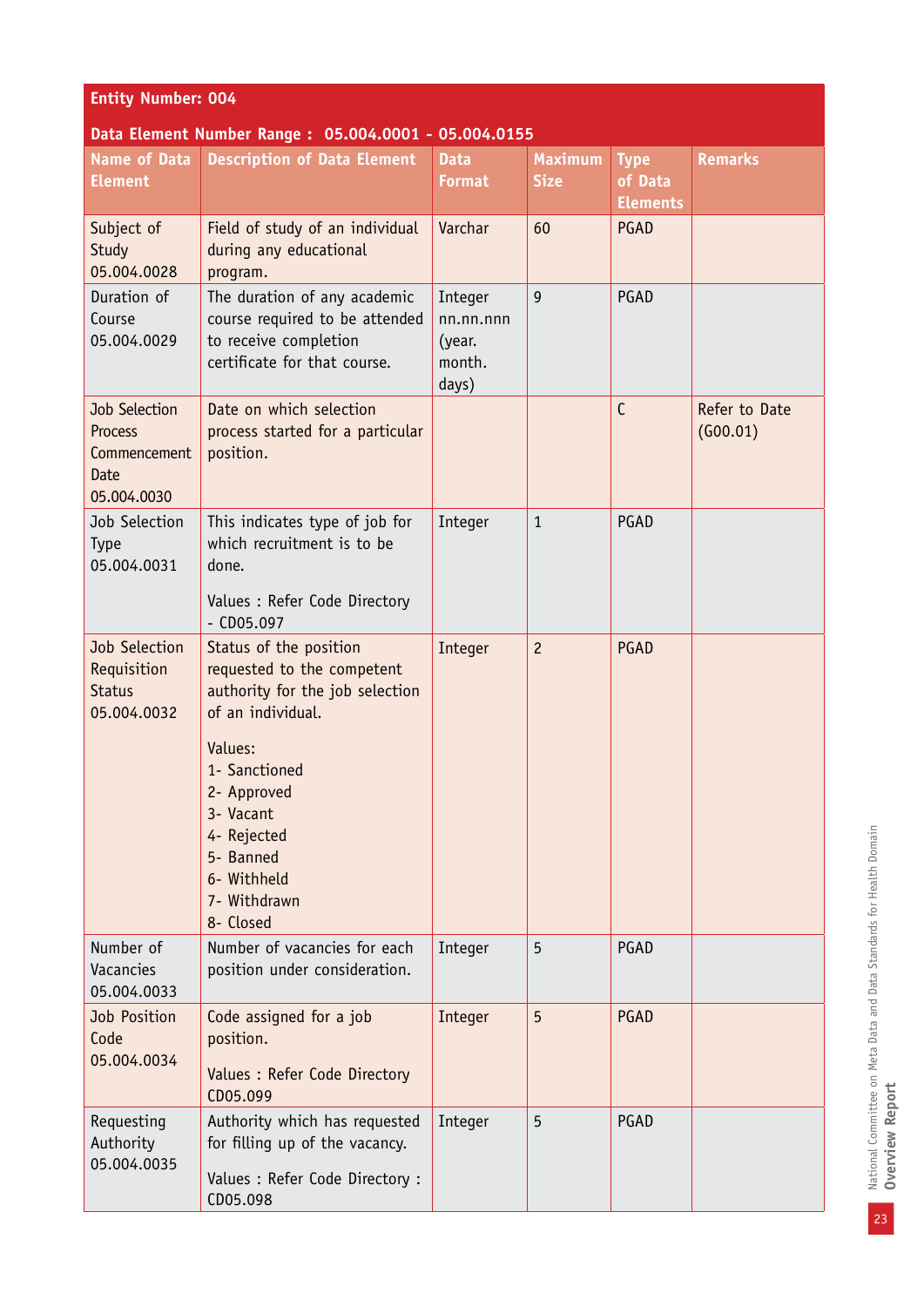| <b>Entity Number: 004</b>                                         |                                                                                                                                                                                                                |                              |                               |                                           |                           |  |  |  |
|-------------------------------------------------------------------|----------------------------------------------------------------------------------------------------------------------------------------------------------------------------------------------------------------|------------------------------|-------------------------------|-------------------------------------------|---------------------------|--|--|--|
| <b>Name of Data</b><br><b>Element</b>                             | Data Element Number Range: 05.004.0001 - 05.004.0155<br><b>Description of Data Element</b>                                                                                                                     | <b>Data</b><br><b>Format</b> | <b>Maximum</b><br><b>Size</b> | <b>Type</b><br>of Data<br><b>Elements</b> | <b>Remarks</b>            |  |  |  |
| Approving<br>Authority<br>05.004.0036                             | Authority which accepted<br>the request and approved for<br>filling up of the vacancy.<br>Values : Refer Code Directory :<br>CD05.098                                                                          | Integer                      | 5                             | PGAD                                      |                           |  |  |  |
| Job Position<br>Description<br>05.004.0037                        | Description of the job position<br>under consideration.                                                                                                                                                        | Varchar                      | 1024                          | PGAD                                      |                           |  |  |  |
| Job Position<br><b>Name</b><br>05.004.0038                        | Name of the job position<br>under consideration.<br>Values : Refer Code Directory<br>CD05.099                                                                                                                  | Varchar                      | 99                            | PGAD                                      |                           |  |  |  |
| Recruiting<br>Process<br><b>Outsourcer</b><br>Name<br>05.004.0039 | Name of the agency/<br>individual assigned with the<br>task of outsourcing people for<br>the organization.                                                                                                     | Varchar                      | 99                            | PGAD                                      |                           |  |  |  |
| <b>Staffing</b><br><b>Supplier Name</b><br>05.004.0040            | Name of the supplier who<br>provides staff for a particular<br>department for any stated<br>purpose.                                                                                                           | Varchar                      | 99                            | PGAD                                      |                           |  |  |  |
| Job<br>Advertisement<br>Circular ID<br>05.004.0041                | Each vacancy advertisement<br>is given an identifier to<br>document the recruitment<br>process. This ID may be<br>given for a single vacancy<br>advertisement, as well for the<br>multi-vacancy advertisement. | Varchar                      | 30                            | PGAD                                      |                           |  |  |  |
| Job<br>Advertisement<br>Date<br>05.004.0042                       | Date on which job<br>advertisement was made public<br>or put up as an advertisement<br>in the media (print, internet).                                                                                         |                              |                               | $\mathsf{C}$                              | Refer to Date<br>(G00.01) |  |  |  |
| Job<br>Application<br>Opening Date<br>05.004.0043                 | Date from which job<br>application would be accepted<br>by the recruiting agency.                                                                                                                              |                              |                               | $\mathsf{C}$                              | Refer to Date<br>(G00.01) |  |  |  |
| Job<br>Application<br>Closing Date<br>05.004.0044                 | Date up to which job<br>applications would be<br>accepted by the recruiting<br>agency.                                                                                                                         |                              |                               | $\mathsf{C}$                              | Refer to Date<br>(600.01) |  |  |  |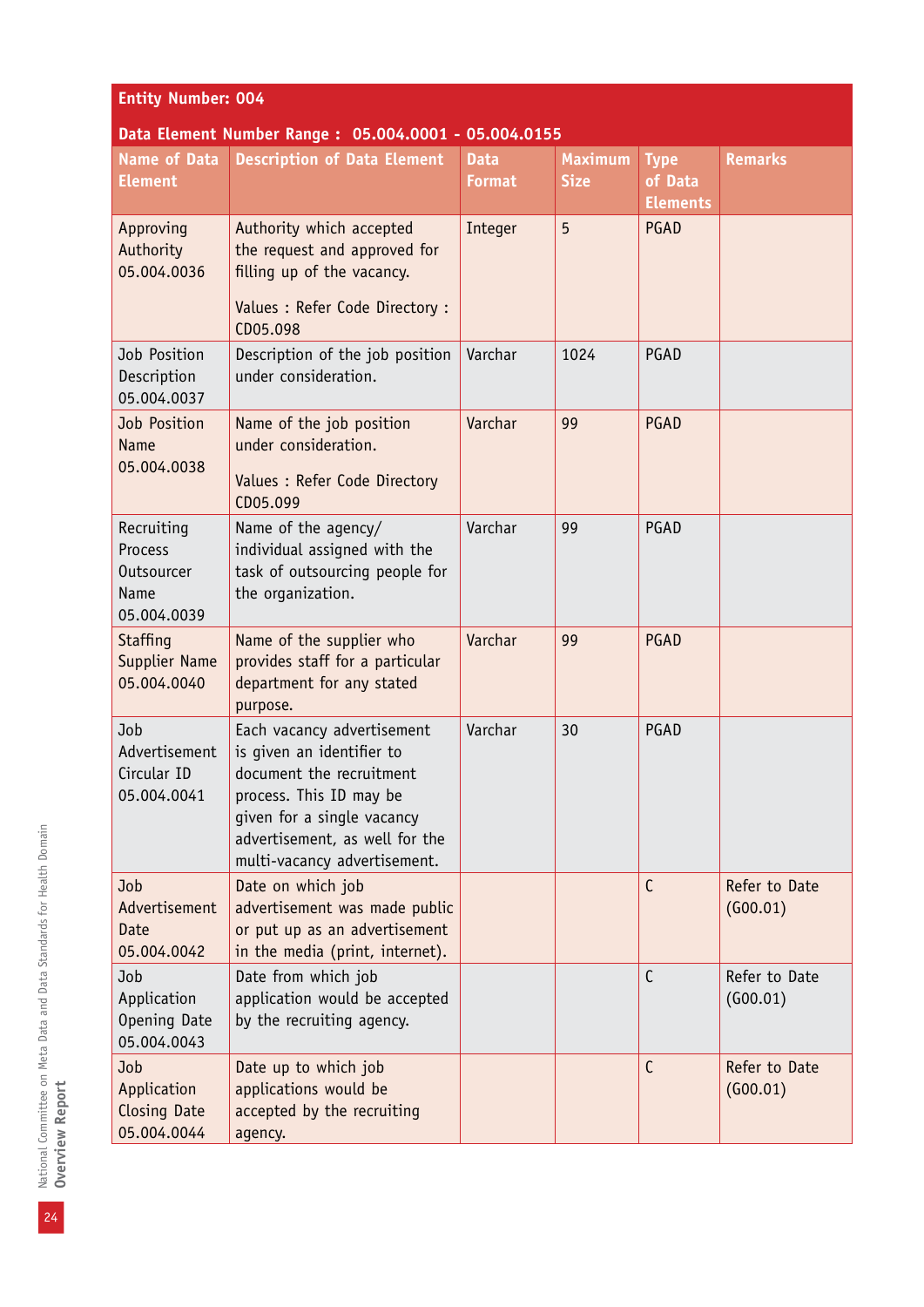| <b>Entity Number: 004</b>                            |                                                                                                                                                                                                                |                              |                               |                                           |                                             |  |  |  |
|------------------------------------------------------|----------------------------------------------------------------------------------------------------------------------------------------------------------------------------------------------------------------|------------------------------|-------------------------------|-------------------------------------------|---------------------------------------------|--|--|--|
| Data Element Number Range: 05.004.0001 - 05.004.0155 |                                                                                                                                                                                                                |                              |                               |                                           |                                             |  |  |  |
| <b>Name of Data</b><br><b>Element</b>                | <b>Description of Data Element</b>                                                                                                                                                                             | <b>Data</b><br><b>Format</b> | <b>Maximum</b><br><b>Size</b> | <b>Type</b><br>of Data<br><b>Elements</b> | <b>Remarks</b>                              |  |  |  |
| Job<br>Application<br><b>Status</b><br>05.004.0045   | Status of the job application<br>received from an individual to<br>recruiting agency/ authority.<br>Value:<br>1- Under Screening<br>2- Requisitioned<br>3- Rejected<br>4- Approved<br>5- Notified<br>6- Closed | Integer                      | $\overline{c}$                | PGAD                                      |                                             |  |  |  |
| Job<br>Assessment<br><b>Type</b><br>05.004.0046      | For shortlisting and finalizing<br>applicants various assessment<br>methods are used by recruiting<br>agency/organization<br>Values:<br>1- Written Test<br>2- Group Discussion<br>3- Interview<br>4- Other     | Integer                      | $\mathbf{1}$                  | PGAD                                      |                                             |  |  |  |
| Job<br>Assessment<br>Date<br>05.004.0047             | Date on which job assessment<br>was conducted by the<br>recruiting agency/organization.                                                                                                                        |                              |                               | $\mathsf{C}$                              | Refer to Date<br>(600.01)                   |  |  |  |
| Job<br>Assessment<br>Result<br>05.004.0048           | This indicates outcome of<br>the job assessment for an<br>applicant.<br>Value:<br>1- Awaited<br>2- Passed<br>3- Failed<br>4- Disqualified<br>5- Other                                                          | Integer                      | $\mathbf{1}$                  | PGAD                                      |                                             |  |  |  |
| Date of<br>Joining<br>05.004.0049                    | Date on which employee joins<br>the service. This is inclusive<br>of first time joining and<br>rejoining after leave, transfer<br>& training.                                                                  |                              |                               | $\mathsf{C}$                              | Refer to Date<br>(G00.01)                   |  |  |  |
| Place of<br>Joining<br>05.004.0050                   | Name of the place where the<br>employee is scheduled to join<br>for rendering his services.                                                                                                                    |                              |                               | С                                         | Refer to Name<br>of Land Region<br>(602.02) |  |  |  |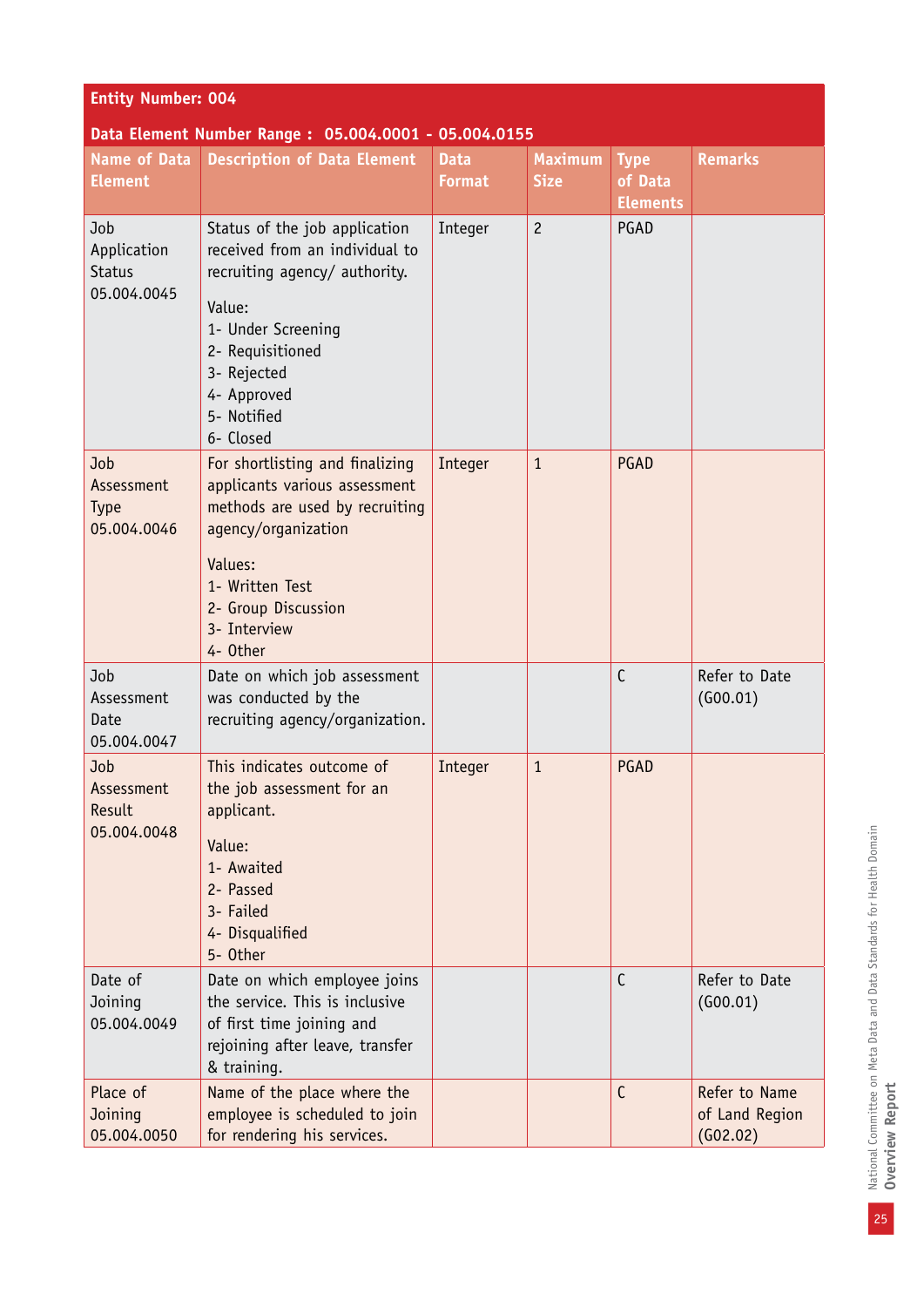| <b>Entity Number: 004</b>                                      |                                                                                                                                                                              |                              |                               |                                           |                |  |  |  |
|----------------------------------------------------------------|------------------------------------------------------------------------------------------------------------------------------------------------------------------------------|------------------------------|-------------------------------|-------------------------------------------|----------------|--|--|--|
| <b>Name of Data</b><br><b>Element</b>                          | Data Element Number Range: 05.004.0001 - 05.004.0155<br><b>Description of Data Element</b>                                                                                   | <b>Data</b><br><b>Format</b> | <b>Maximum</b><br><b>Size</b> | <b>Type</b><br>of Data<br><b>Elements</b> | <b>Remarks</b> |  |  |  |
| Joining<br>Facility<br>Identification<br>Number<br>05.004.0051 | The identifier of the facility<br>where employee is joining.<br>Values: Refer code directory<br>CD05.001                                                                     | Integer                      | 10                            | <b>PGWD</b>                               |                |  |  |  |
| Joining<br><b>Facility Type</b><br>Code<br>05.004.0052         | Type of facility where<br>employee is joining.<br>Values: Refer code directory<br>CD05.002                                                                                   | Integer                      | $\overline{c}$                | <b>PGWD</b>                               |                |  |  |  |
| Employee ID<br>05.004.0053                                     | <b>Identification Number</b><br>assigned to an employee by<br>recruiting organization. This<br>number will uniquely identify<br>each employee within the<br>organization.    | Varchar                      | 18                            | PGAD                                      |                |  |  |  |
| Employment<br><b>Status</b><br>05.004.0054                     | Current status of employment<br>for an employee.<br>Values: Refer code directory<br>CD05.128                                                                                 | Integer                      | $\overline{c}$                | PGAD                                      |                |  |  |  |
| Employment<br>Type<br>05.004.0055                              | This indicates type of<br>employment of an individual<br>employee with the employing<br>organization.<br>Values: Refer Code Directory<br>CD05.097                            | Integer                      | $\mathbf{1}$                  | PGWD                                      |                |  |  |  |
| Employee<br>Designation<br>Code<br>05.004.0056                 | This indicates exact<br>designation of an employee in<br>the organization. E.g. Medical<br>Officer, Staff Nurse etc.<br>Values: Refer Code Directory<br>CD05.099             | Integer                      | $\overline{3}$                | <b>PGWD</b>                               |                |  |  |  |
| Employee<br>Cadre<br>05.004.0057                               | This indicates the cadre that<br>an employee belongs to.<br>Cadres are created to serve<br>specific purposes. These<br>can be medical, specialist,<br>management cadres etc. | Integer                      | $\overline{c}$                | PGWD                                      |                |  |  |  |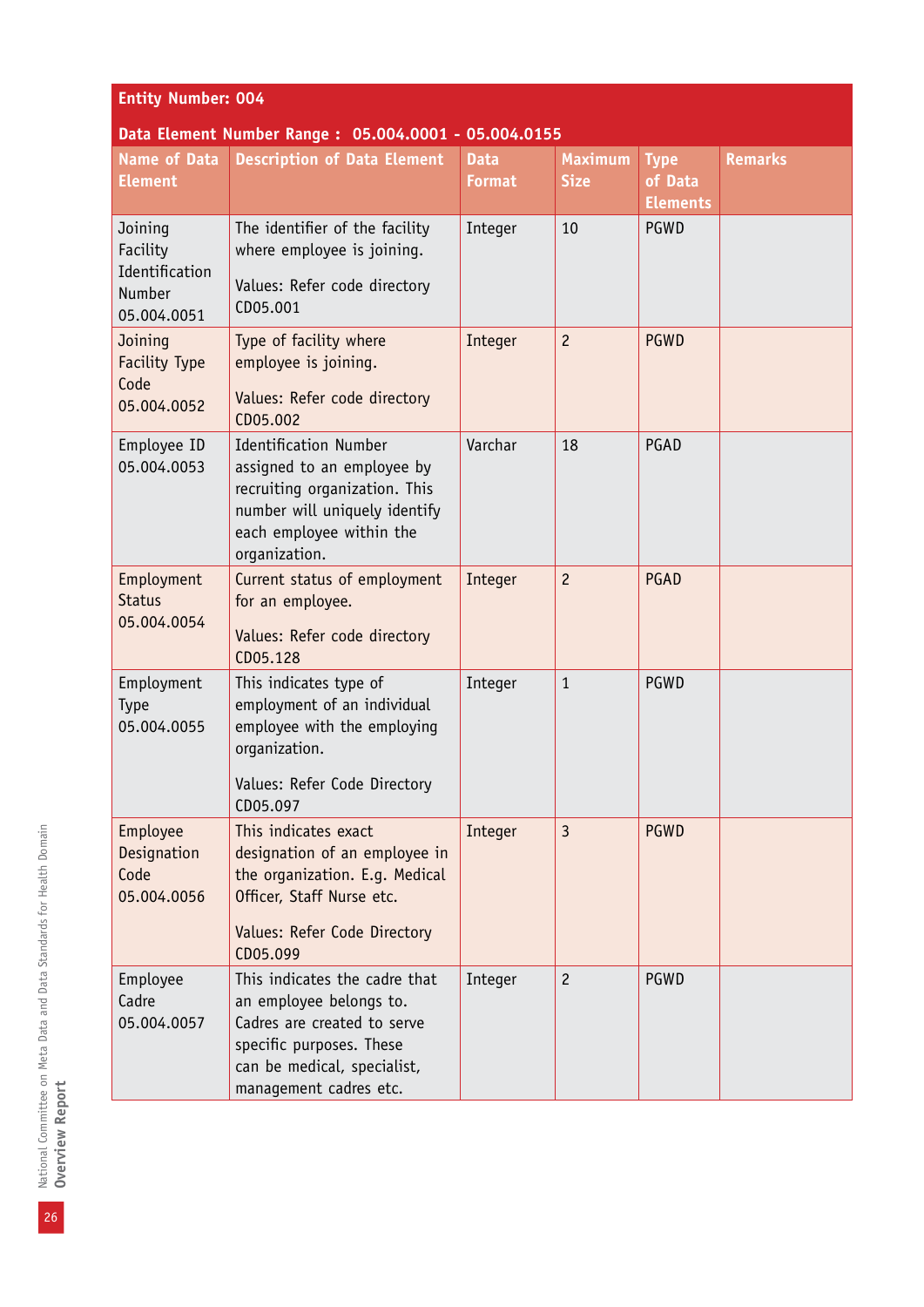| <b>Entity Number: 004</b>                             |                                                                                                                                                                                                                                          |                              |                               |                                           |                                             |
|-------------------------------------------------------|------------------------------------------------------------------------------------------------------------------------------------------------------------------------------------------------------------------------------------------|------------------------------|-------------------------------|-------------------------------------------|---------------------------------------------|
|                                                       | Data Element Number Range: 05.004.0001 - 05.004.0155                                                                                                                                                                                     |                              |                               |                                           |                                             |
| <b>Name of Data</b><br><b>Element</b>                 | <b>Description of Data Element</b>                                                                                                                                                                                                       | <b>Data</b><br><b>Format</b> | <b>Maximum</b><br><b>Size</b> | <b>Type</b><br>of Data<br><b>Elements</b> | <b>Remarks</b>                              |
|                                                       | Values:<br>1- Public Health Cadre<br>2- Medical Services Cadre<br>3- Medical Education Cadre<br>4- AYUSH Cadre<br>5- Nursing Cadre<br>6- Technician Cadre<br>7- Support Staff Cadre<br>8- Program Management Unit<br>Cadre<br>9- Others. |                              |                               |                                           |                                             |
| Employee Pay<br><b>Band</b><br>05.004.0058            | The pay band that is assigned<br>to an employee.<br>Values : Refer Code Directory<br>CD05.133                                                                                                                                            | Integer                      | $\overline{c}$                | PGAD                                      |                                             |
| Employee<br>Grade Pay<br>05.004.0059                  | Grade pay (being a fixed<br>amount attached to each<br>post in the hierarchy)<br>determines the status of a<br>post with a senior post being<br>given higher grade pay.<br>Values : Refer Code Directory<br>CD05.134                     | Integer                      | $\overline{3}$                | PGAD                                      |                                             |
| Joining<br>Department<br>Name<br>05.004.0060          | Name of the department the<br>employee is joining in an<br>organization                                                                                                                                                                  | Varchar                      | 99                            | PGWD                                      |                                             |
| Date of<br>Transfer Order<br>05.004.0061              | Date on which transfer order<br>issued to an employee.                                                                                                                                                                                   |                              |                               | $\mathsf{C}$                              | Refer to Date<br>(600.01)                   |
| Place of<br>Transfer<br>05.004.0062                   | Place to which employee is<br>transferred.                                                                                                                                                                                               |                              |                               | $\mathsf{C}$                              | Refer to Name<br>of Land Region<br>(602.02) |
| <b>Transfer</b><br>Reason<br>05.004.0063              | Reason for transfer of an<br>employee.                                                                                                                                                                                                   | Varchar                      | 254                           | PGAD                                      |                                             |
| Transfer Order<br>Request<br>Authority<br>05.004.0064 | Authority that requested for<br>transfer of employee to the<br>transferring authority.<br>Values : Refer Code Directory :<br>CD05.098                                                                                                    | Integer                      | 5                             | PGAD                                      |                                             |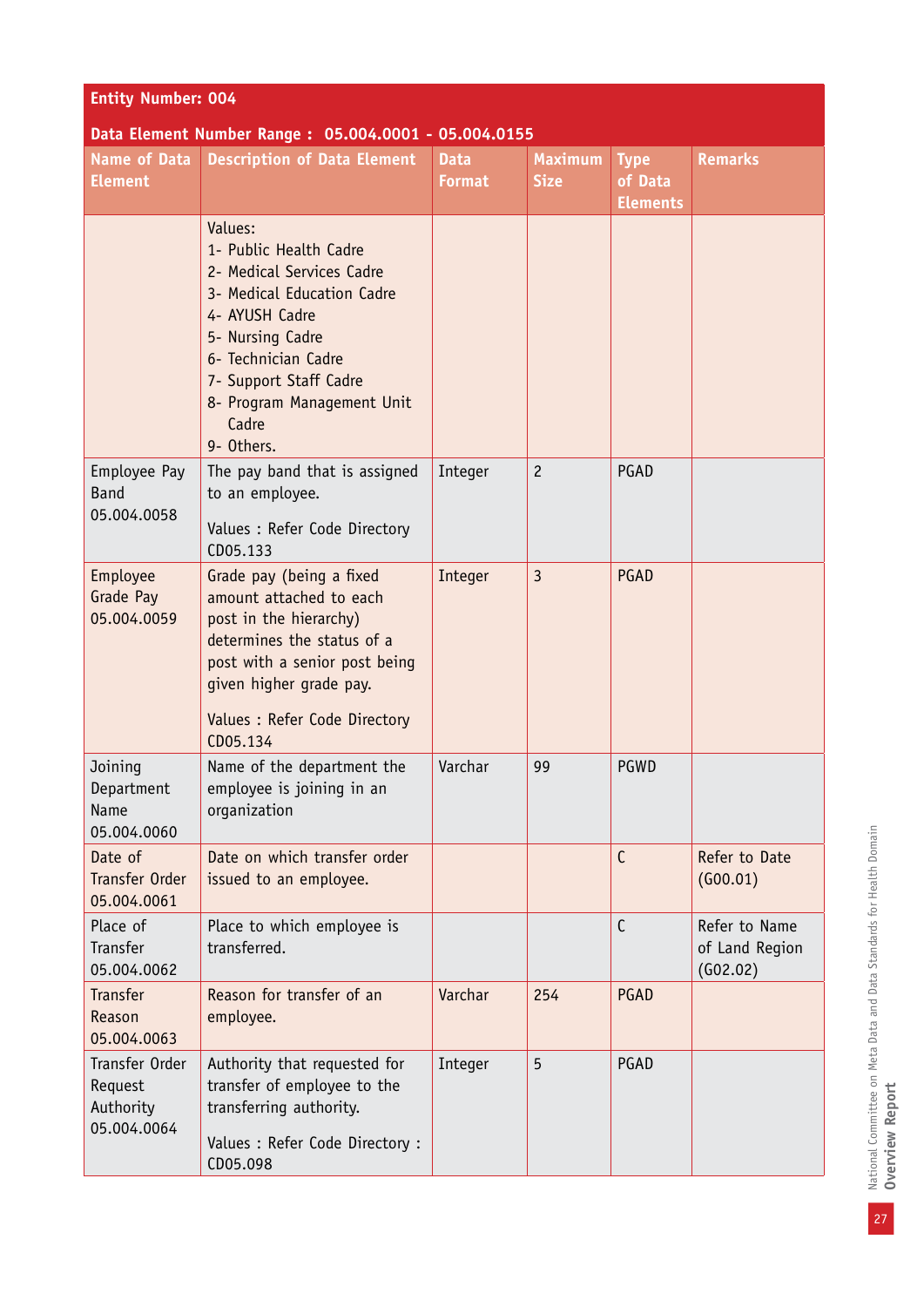| <b>Entity Number: 004</b>                               |                                                                                                                                                                                                                                  |                              |                               |                                           |                           |
|---------------------------------------------------------|----------------------------------------------------------------------------------------------------------------------------------------------------------------------------------------------------------------------------------|------------------------------|-------------------------------|-------------------------------------------|---------------------------|
|                                                         | Data Element Number Range: 05.004.0001 - 05.004.0155                                                                                                                                                                             |                              |                               |                                           |                           |
| <b>Name of Data</b><br><b>Element</b>                   | <b>Description of Data Element</b>                                                                                                                                                                                               | <b>Data</b><br><b>Format</b> | <b>Maximum</b><br><b>Size</b> | <b>Type</b><br>of Data<br><b>Elements</b> | <b>Remarks</b>            |
| Transfer Order<br>Approving<br>Authority<br>05.004.0065 | Authority which has approved<br>the transfer of an employee<br>Values : Refer Code Directory :<br>CD05.098                                                                                                                       | Integer                      | 5                             | PGAD                                      |                           |
| Transfer Order<br><b>Status</b><br>05.004.0066          | Status of transfer order once<br>the employee has received it.<br>Values:<br>1- Joined<br>2- Not Joined<br>3- Others                                                                                                             | Integer                      | $\overline{c}$                | PGAD                                      |                           |
| <b>Expected Date</b><br>of Joining<br>05.004.0067       | Expected date of joining<br>for an employee who is<br>transferred to another place.                                                                                                                                              |                              |                               | $\mathsf{C}$                              | Refer to Date<br>(600.01) |
| Training<br>Category<br>05.004.0068                     | Training given to an employee<br>can be the following:<br>Values:<br>1- Induction<br>2- Skill-based Training<br>3- Knowledge-based Training<br>4- Multiskilling<br>5- Behavioral Training<br>6- Leadership Training<br>7- Others | Integer                      | $\overline{c}$                | PGAD                                      |                           |
| <b>Training Type</b><br>05.004.0069                     | Type of training given to an<br>employee.<br>Values:<br>1- On Job Training<br>2- On Line<br>3- Class Room Training<br>4- Field Visit<br>5- Others                                                                                | Integer                      | 2                             | PGAD                                      |                           |
| Training<br>Method<br>05.004.0070                       | Training method adopted for<br>any training program.<br>Values:<br>1- Demonstration<br>2- Instruction<br>3- Coaching<br>4- Job Rotation<br>5- Case-based learning<br>6- Others                                                   | Integer                      | $\overline{c}$                | PGAD                                      |                           |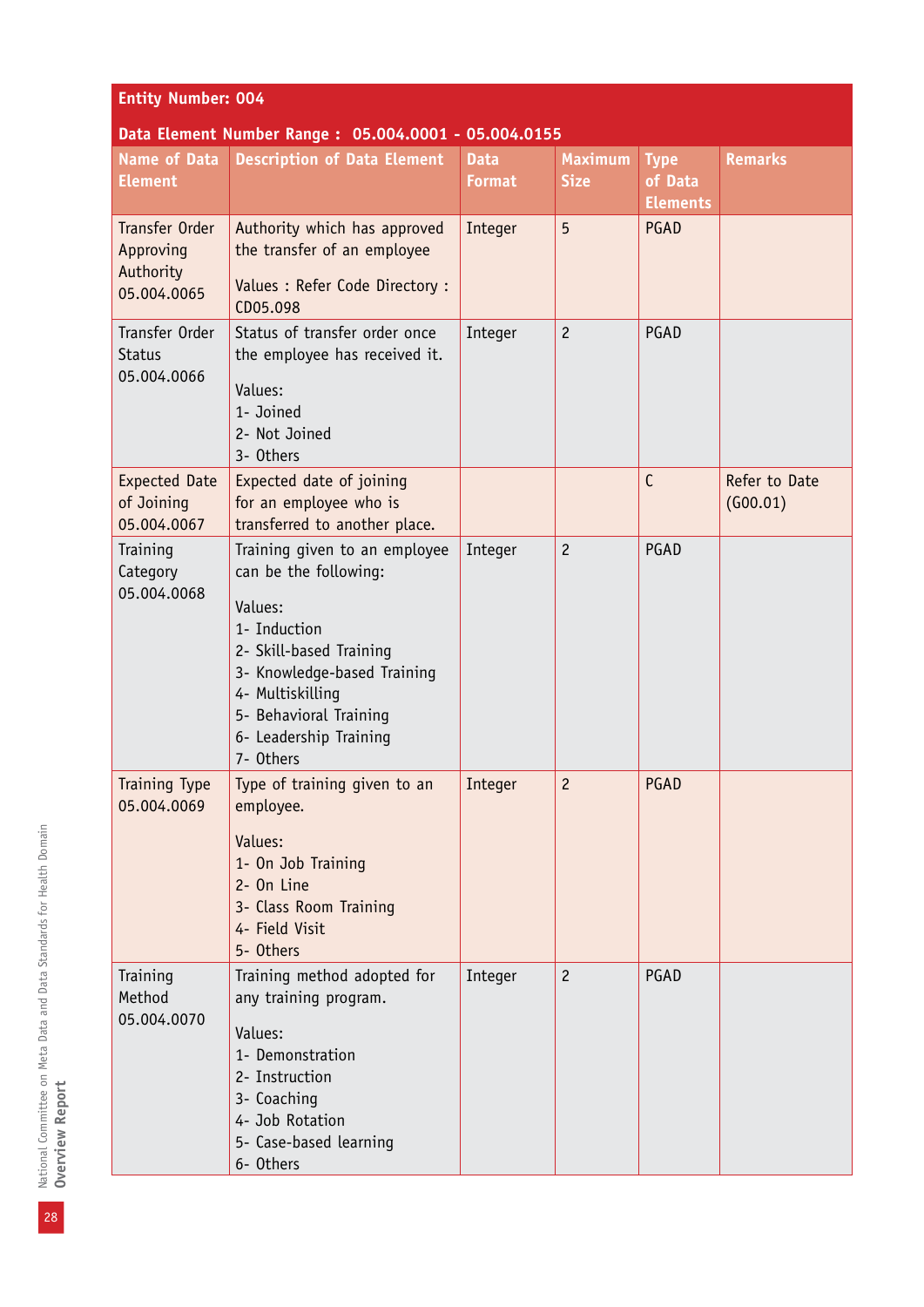| <b>Entity Number: 004</b>                                                   |                                                                                                                                                                                                                                               |                                              |                               |                                           |                                                                                                                                                                |  |
|-----------------------------------------------------------------------------|-----------------------------------------------------------------------------------------------------------------------------------------------------------------------------------------------------------------------------------------------|----------------------------------------------|-------------------------------|-------------------------------------------|----------------------------------------------------------------------------------------------------------------------------------------------------------------|--|
|                                                                             | Data Element Number Range: 05.004.0001 - 05.004.0155                                                                                                                                                                                          |                                              |                               |                                           |                                                                                                                                                                |  |
| <b>Name of Data</b><br><b>Element</b>                                       | <b>Description of Data Element</b>                                                                                                                                                                                                            | <b>Data</b><br><b>Format</b>                 | <b>Maximum</b><br><b>Size</b> | <b>Type</b><br>of Data<br><b>Elements</b> | <b>Remarks</b>                                                                                                                                                 |  |
| <b>Training Start</b><br><b>Date</b><br>05.004.0071                         | Date on which training has<br>started.                                                                                                                                                                                                        |                                              |                               | $\mathsf{C}$                              | Refer to Date<br>(G00.01)                                                                                                                                      |  |
| Training End<br>Date<br>05.004.0072                                         | Date on which training is<br>completed.                                                                                                                                                                                                       |                                              |                               | $\mathsf{C}$                              | Refer to Date<br>(G00.01)                                                                                                                                      |  |
| Place of<br>Training<br>05.004.0073                                         | Place where training was<br>conducted.                                                                                                                                                                                                        |                                              |                               | $\mathsf{C}$                              | Refer to Name<br>of Land Region<br>(G02.02)                                                                                                                    |  |
| Training<br>Duration<br>05.004.0074                                         | Duration for which training<br>was conducted.<br>Training duration will be<br>measured in no of months,<br>days and hours. If training was<br>conducted for certain hours in<br>a day, number of months and<br>days will be taken as 00:00.   | Integer<br>mm:nn:hh<br>(Months:<br>days: hh) | 8                             | PGAD                                      | "Time" may be<br>used across the<br>domains. It can<br>be reported as<br>Integer mm:nn:hh<br>(Months: days:<br>hh) e.g. 2<br>months, 60 days,<br>40 hours etc. |  |
| Training<br>Program Code<br>05.004.0075                                     | There are multiple training<br>programs being conducted<br>in public health system.<br>This data element uniquely<br>indicates name of the program<br>with their code. E.q. SBA<br>Training.<br>Values: Refer Code Directory<br>$-$ CD05.100. | Integer                                      | $\overline{c}$                | <b>PGWD</b>                               |                                                                                                                                                                |  |
| Instructor<br><b>Type</b><br>05.004.0076                                    | Type of instructor who<br>conducted training program.<br>Values:<br>1- Internal<br>2- External<br>3- Others                                                                                                                                   | Integer                                      | $\mathbf{1}$                  | PGAD                                      |                                                                                                                                                                |  |
| Instructor<br><b>Name</b><br>05.004.0077                                    | Name of the instructor who<br>has conducted training<br>program.                                                                                                                                                                              |                                              |                               | $\mathsf{C}$                              | Refer to Name of<br>the Person<br>(G01.02)                                                                                                                     |  |
| Instructor<br>Agency Name<br>05.004.0078                                    | Name of the agency to which<br>training instructor belongs to.                                                                                                                                                                                | Varchar                                      | 99                            | PGAD                                      |                                                                                                                                                                |  |
| Training<br><b>Outsourced</b><br>Organization<br><b>Name</b><br>05.004.0079 | Name of the organization<br>given the responsibility to<br>conduct training programs.                                                                                                                                                         | Varchar                                      | 99                            | PGAD                                      |                                                                                                                                                                |  |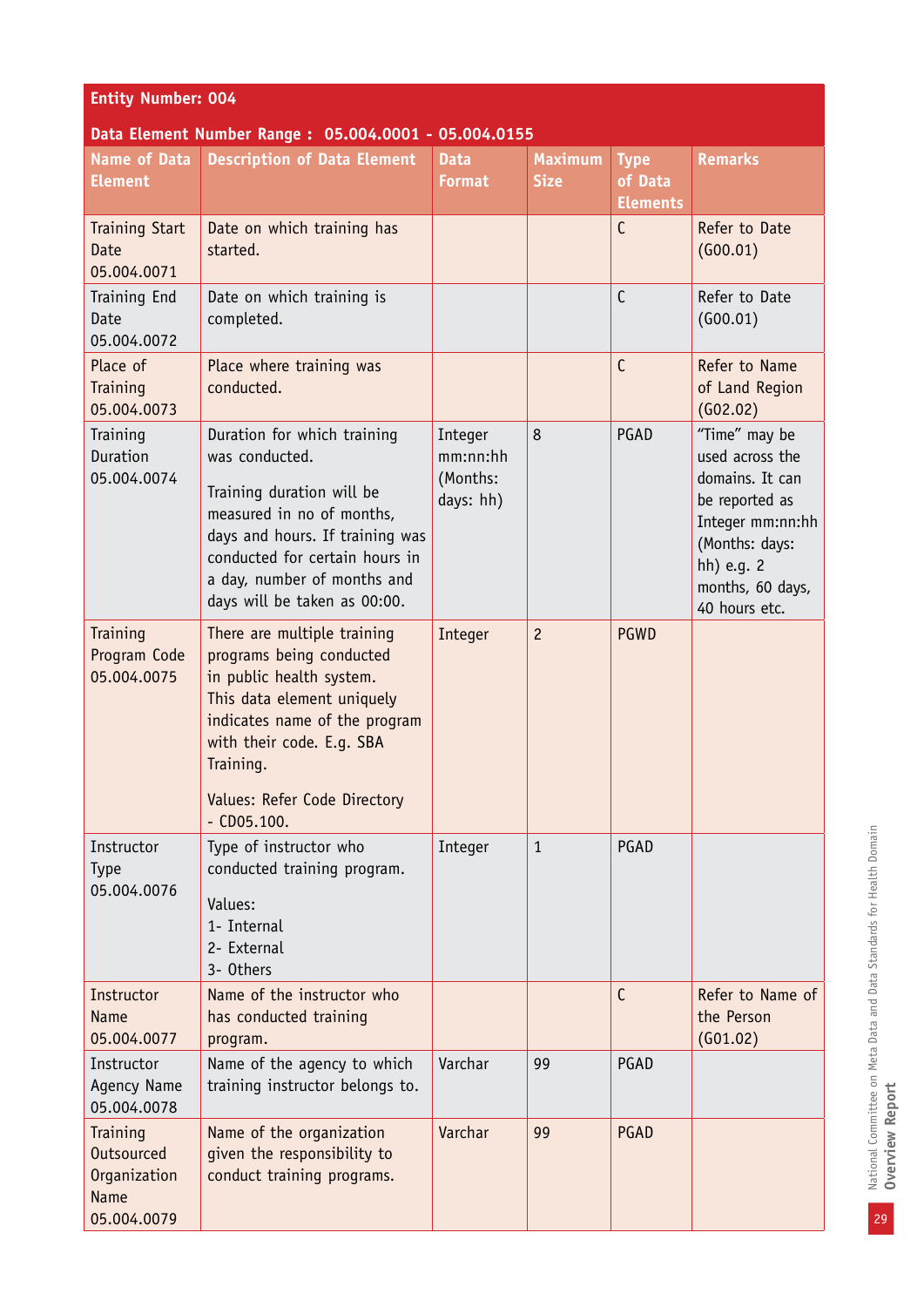| <b>Entity Number: 004</b>                                               |                                                                                                                                                                                                             |                              |                               |                                           |                                               |  |
|-------------------------------------------------------------------------|-------------------------------------------------------------------------------------------------------------------------------------------------------------------------------------------------------------|------------------------------|-------------------------------|-------------------------------------------|-----------------------------------------------|--|
| Data Element Number Range: 05.004.0001 - 05.004.0155                    |                                                                                                                                                                                                             |                              |                               |                                           |                                               |  |
| <b>Name of Data</b><br><b>Element</b>                                   | <b>Description of Data Element</b>                                                                                                                                                                          | <b>Data</b><br><b>Format</b> | <b>Maximum</b><br><b>Size</b> | <b>Type</b><br>of Data<br><b>Elements</b> | <b>Remarks</b>                                |  |
| Training<br>Outsourced<br>Organization<br><b>Address</b><br>05.004.0080 | Address of the organization<br>given the responsibility to<br>conduct training programs.                                                                                                                    |                              |                               | $\mathsf{C}$                              | Refer to Address<br>of a Premises<br>(G02.03) |  |
| Training<br>Program Name<br>05.004.0081                                 | Name of the training program<br>under consideration.                                                                                                                                                        | Varchar                      | 99                            | PGAD                                      |                                               |  |
| Training<br>Program<br>Objective<br>05.004.0082                         | Each training program is<br>conducted to impart certain<br>skills to employees. Each<br>training program has certain<br>objective. This filed can be<br>used to write objective of the<br>training program. | Varchar                      | 1024                          | PGAD                                      |                                               |  |
|                                                                         | Each training program has<br>certain objective. These<br>programs are conducted<br>to impart certain skills to<br>employees. This filed can be<br>used to write objective of the<br>training program.       |                              |                               |                                           |                                               |  |
| Training<br><b>Outcome</b><br>05.004.0083                               | Outcome of the training<br>program conducted.<br>Values:<br>1- Successful<br>2- Partially Successful<br>3- Incomplete<br>4- Not Attended<br>5- Postponed<br>6- Delayed<br>7- Others                         | Integer                      | $\overline{c}$                | PGAD                                      |                                               |  |
| Training<br>Program<br>Attending<br><b>Status</b><br>05.004.0084        | This is an indicator to indicate<br>whether the trainee attended<br>the training program or not.<br>Values:<br>$0 - No$<br>1- Yes                                                                           | Integer                      | $\mathbf{1}$                  | PGAD                                      |                                               |  |
| <b>Trainee</b><br>Feedback<br>05.004.0085                               | Feedback provided by the<br>trainee about the training<br>program and/or trainer                                                                                                                            | Varchar                      | 1024                          | PGAD                                      |                                               |  |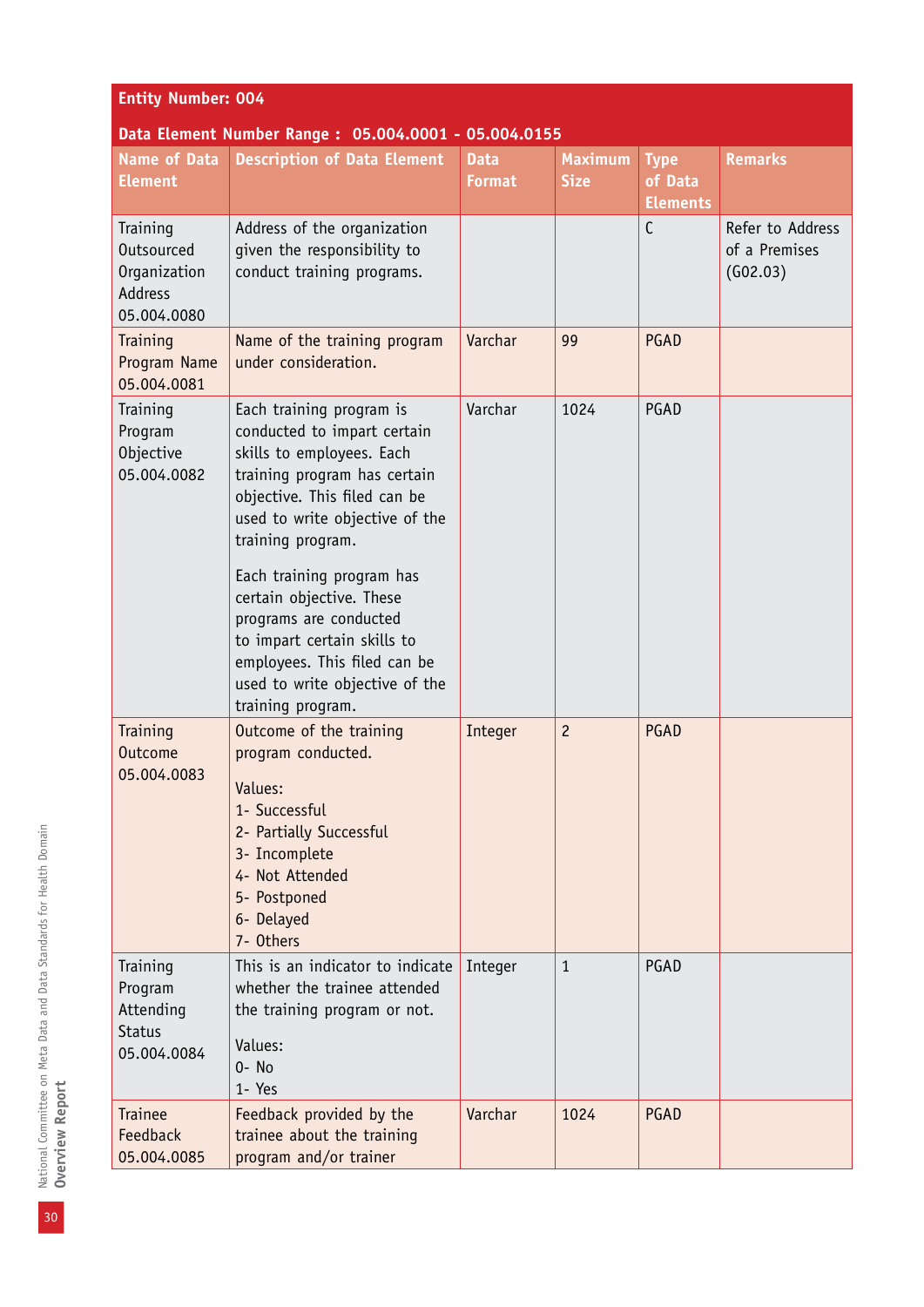| <b>Entity Number: 004</b>                              |                                                                                                                                                                                                                                                                                     |                              |                               |                                           |                                                      |  |  |
|--------------------------------------------------------|-------------------------------------------------------------------------------------------------------------------------------------------------------------------------------------------------------------------------------------------------------------------------------------|------------------------------|-------------------------------|-------------------------------------------|------------------------------------------------------|--|--|
|                                                        | Data Element Number Range: 05.004.0001 - 05.004.0155                                                                                                                                                                                                                                |                              |                               |                                           |                                                      |  |  |
| <b>Name of Data</b><br><b>Element</b>                  | <b>Description of Data Element</b>                                                                                                                                                                                                                                                  | <b>Data</b><br><b>Format</b> | <b>Maximum</b><br><b>Size</b> | <b>Type</b><br>of Data<br><b>Elements</b> | <b>Remarks</b>                                       |  |  |
| Training<br>Supervisor<br>Feedback<br>05.004.0086      | Feedback provided by the<br>training supervisor about<br>the training program and/or<br>trainer                                                                                                                                                                                     | Varchar                      | 1024                          | <b>PGAD</b>                               |                                                      |  |  |
| Training<br>Supervisor<br><b>Name</b><br>05.004.0087   | Name of the training<br>supervisor.                                                                                                                                                                                                                                                 |                              |                               | $\mathsf{C}$                              | Refer to Name of<br>the Person<br>(601.02)           |  |  |
| Training<br>Supervisor ID<br>05.004.0088               | Identification number of the<br>supervisor.                                                                                                                                                                                                                                         | Varchar                      | 18                            | PGAD                                      |                                                      |  |  |
| Training<br>Supervisor<br>Designation<br>05.004.0089   | Designation of training<br>supervisor.<br>Values : Refer Code Directory<br>$-$ CD05.099                                                                                                                                                                                             | Integer                      | $\overline{3}$                | <b>PGWD</b>                               |                                                      |  |  |
| Training<br>Supervisor<br>Phone Number<br>05.004.0090  | Phone number of training<br>supervisor.                                                                                                                                                                                                                                             |                              |                               | $\mathsf{C}$                              | Refer to Landline<br>Number<br>$(G00.06-01-05)$      |  |  |
| Training<br>Supervisor<br>Mobile Number<br>05.004.0091 | Mobile number of training<br>supervisor.                                                                                                                                                                                                                                            |                              |                               | $\mathsf{C}$                              | Refer to Mobile<br><b>Number</b><br>$(G00.06-02-05)$ |  |  |
| Training<br>Supervisor<br>email Address<br>05.004.0092 | E mail address of the training<br>supervisor.                                                                                                                                                                                                                                       |                              |                               | $\mathsf C$                               | Refer to Email<br>(600.09)                           |  |  |
| Training<br>Supervisor<br>Department<br>05.004.0093    | Department of training<br>supervisor                                                                                                                                                                                                                                                | Varchar                      | 99                            | <b>PGWD</b>                               |                                                      |  |  |
| Leave Type<br>05.004.0094                              | Type of leave available with an<br>employee during course of his<br>service in the organization.<br>Values:<br>EL- Earned Leave<br>CL- Casual Leave<br>SL- Sick Leave<br>RH- Restricted Holiday<br>SP- Special Leave<br>ML- Maternity Leave<br>PL- Paternity Leave<br>$OT - Others$ | Char                         | $\overline{c}$                | PGAD                                      |                                                      |  |  |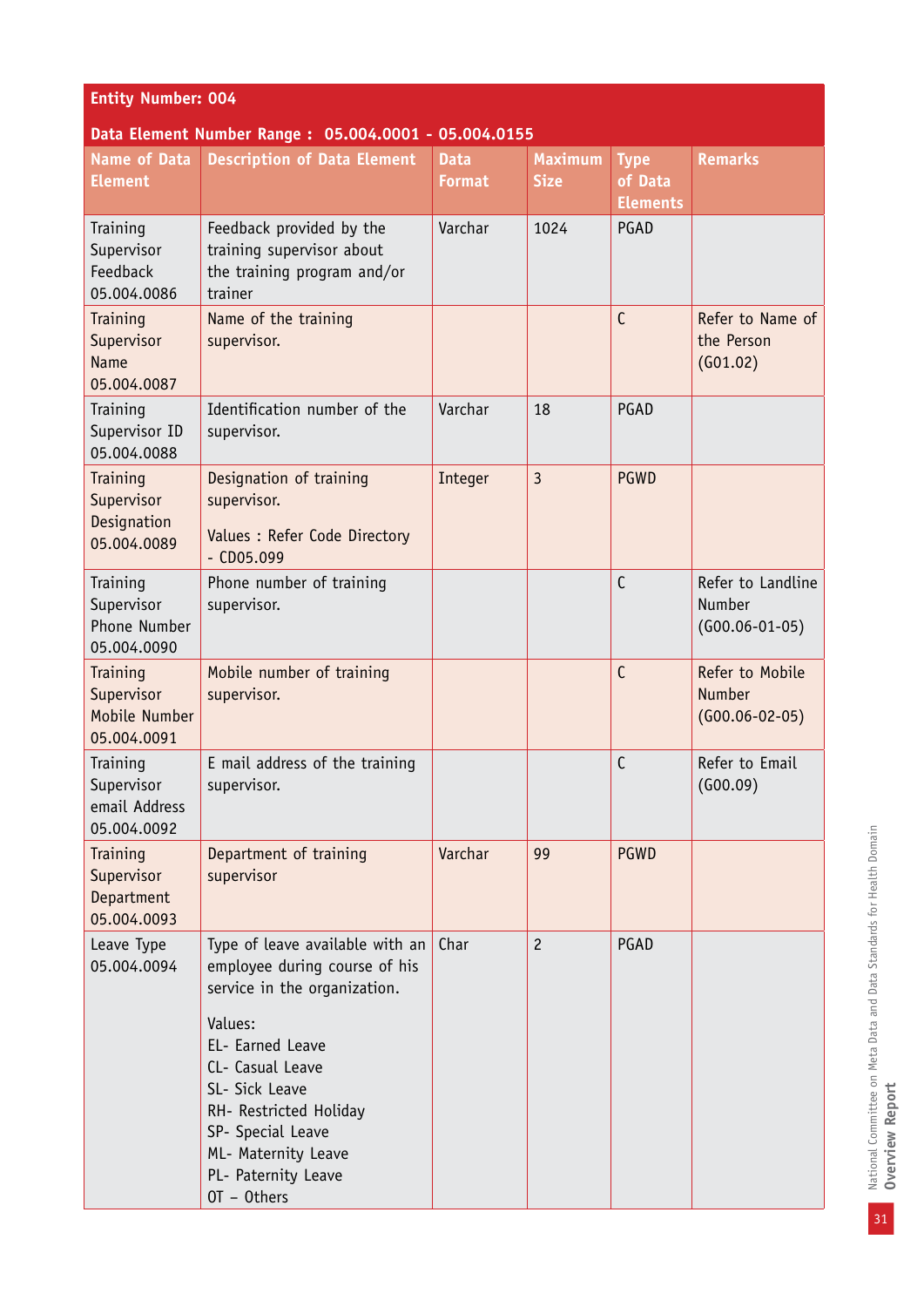| <b>Entity Number: 004</b>                                           |                                                                                                                                                  |                              |                               |                                           |                                               |
|---------------------------------------------------------------------|--------------------------------------------------------------------------------------------------------------------------------------------------|------------------------------|-------------------------------|-------------------------------------------|-----------------------------------------------|
|                                                                     | Data Element Number Range: 05.004.0001 - 05.004.0155                                                                                             |                              |                               |                                           |                                               |
| <b>Name of Data</b><br><b>Element</b>                               | <b>Description of Data Element</b>                                                                                                               | <b>Data</b><br><b>Format</b> | <b>Maximum</b><br><b>Size</b> | <b>Type</b><br>of Data<br><b>Elements</b> | <b>Remarks</b>                                |
| Leave Start<br>Date<br>05.004.0095                                  | Date from which employee has<br>taken a leave.                                                                                                   |                              |                               | C                                         | Refer to Date<br>(600.01)                     |
| Leave End<br>Date<br>05.004.0096                                    | Date on which employee's<br>leave ends.                                                                                                          |                              |                               | $\mathsf{C}$                              | Refer to Date<br>(G00.01)                     |
| Leave<br>Sanctioned<br>05.004.0097                                  | This indicates whether leave<br>was sanctioned or not.<br>Values:<br>$0 - No$<br>1- Yes                                                          | Integer                      | $\mathbf{1}$                  | PGAD                                      |                                               |
| Leave Availed<br>05.004.0098                                        | This indicates whether leave<br>was availed or not.<br>Values:<br>$0 - No$<br>1- Yes                                                             | Integer                      | $\mathbf{1}$                  | PGAD                                      |                                               |
| Leave<br>Encashed<br>05.004.0099                                    | This indicates whether leave<br>was encashed or not.<br>Values:<br>$0 - No$<br>1- Yes                                                            | Integer                      | $\mathbf{1}$                  | PGAD                                      |                                               |
| Leaves Applied<br>05.004.0100                                       | Number of leaves applied by<br>employee                                                                                                          | Integer                      | $\overline{3}$                | PGAD                                      |                                               |
| Leaves<br>Sanctioned<br>05.004.0101                                 | Number of leaves sanctioned<br>for approval by reporting<br>manager of employee.                                                                 | Integer                      | 3                             | PGAD                                      |                                               |
| Leaves<br>Rejected<br>05.004.0102                                   | Number of leaves rejected by<br>reporting manager of employee                                                                                    | Integer                      | 3                             | PGAD                                      |                                               |
| Employee<br><b>Address During</b><br>Leave<br>05.004.0103           | Contact address of employee<br>during leave period                                                                                               |                              |                               | $\mathsf{C}$                              | Refer to Address<br>of a Premises<br>(G02.03) |
| Promotion<br>Order Date<br>05.004.0104                              | Date on which employee was<br>promoted from one position to<br>another.                                                                          |                              |                               | $\mathsf{C}$                              | Refer to Date<br>(G00.01)                     |
| Promotion<br><b>Order</b><br>Requesting<br>Authority<br>05.004.0105 | Authority which has requested<br>for promotion of an employee<br>from one designation to another.<br>Values : Refer Code Directory :<br>CD05.098 | Integer                      | 5                             | PGAD                                      |                                               |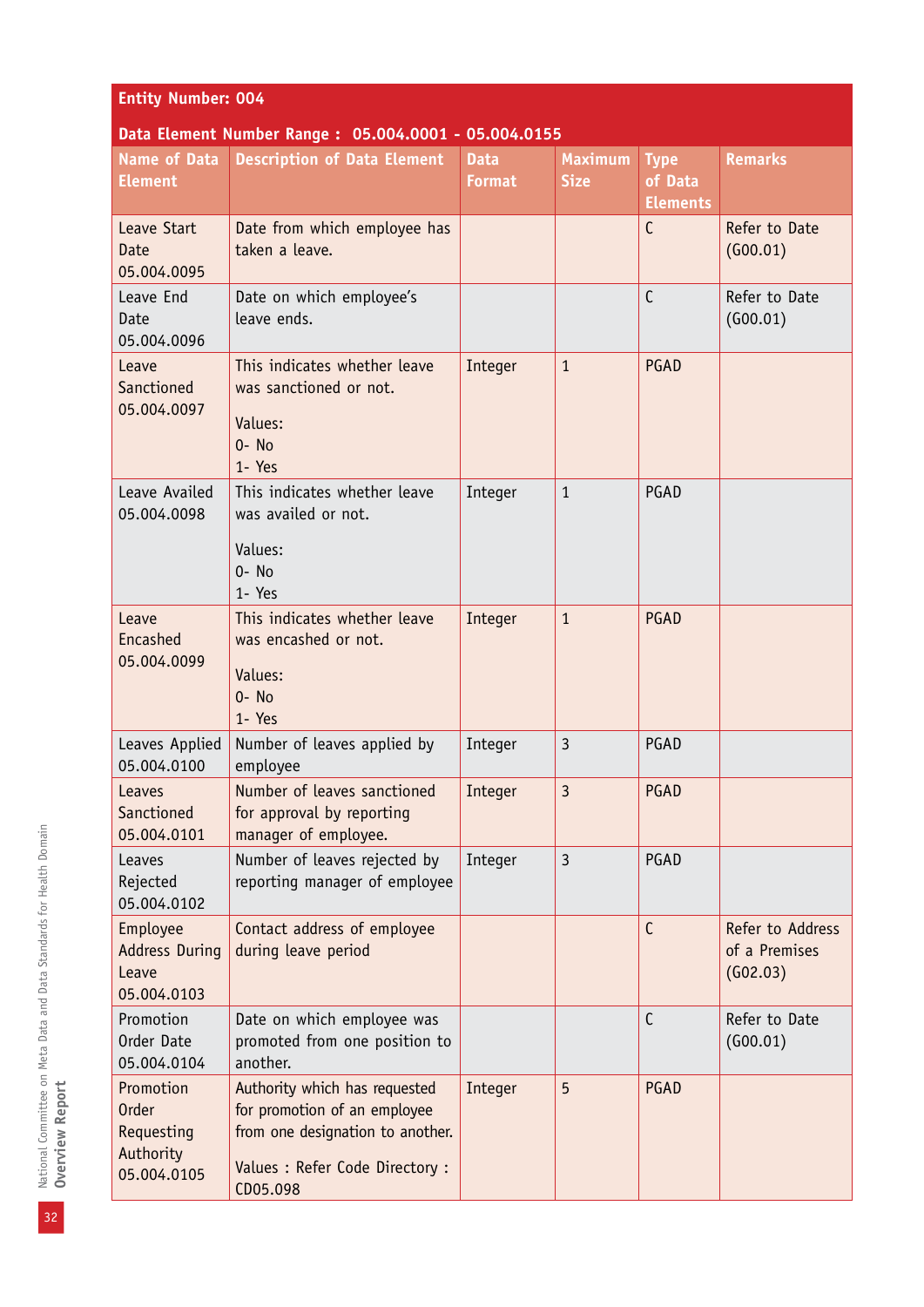| <b>Entity Number: 004</b>                                          |                                                                                                                                                                                                                                                                                                                                    |                              |                               |                                           |                                            |
|--------------------------------------------------------------------|------------------------------------------------------------------------------------------------------------------------------------------------------------------------------------------------------------------------------------------------------------------------------------------------------------------------------------|------------------------------|-------------------------------|-------------------------------------------|--------------------------------------------|
|                                                                    | Data Element Number Range: 05.004.0001 - 05.004.0155                                                                                                                                                                                                                                                                               |                              |                               |                                           |                                            |
| Name of Data<br><b>Element</b>                                     | <b>Description of Data Element</b>                                                                                                                                                                                                                                                                                                 | <b>Data</b><br><b>Format</b> | <b>Maximum</b><br><b>Size</b> | <b>Type</b><br>of Data<br><b>Elements</b> | <b>Remarks</b>                             |
| Promotion<br><b>Order</b><br>Approving<br>Authority<br>05.004.0106 | Authority which has approved<br>promotion of an employee from<br>one designation to another.<br>Values : Refer Code Directory :<br>CD05.098                                                                                                                                                                                        | Integer                      | 5                             | PGAD                                      |                                            |
| <b>New</b><br>Designation<br>05.004.0107                           | Designation to which an<br>employee has promoted from<br>its existing one.<br>Values : Refer Code Directory<br>CD05.099                                                                                                                                                                                                            | Integer                      | $\overline{3}$                | PGAD                                      |                                            |
| <b>New</b><br>Designation<br>Joining Date<br>05.004.0108           | Date on which employee is<br>joining the new designation<br>after promotion.                                                                                                                                                                                                                                                       |                              |                               | C                                         | Refer to Date<br>(600.01)                  |
| Promoted<br>Employee<br><b>Name</b><br>05.004.0109                 | Name of the employee<br>who is promoted from one<br>designation to another.                                                                                                                                                                                                                                                        |                              |                               | C                                         | Refer to Name of<br>the Person<br>(G01.02) |
| Promoted<br>Employee ID<br>05.004.0110                             | Code of the employee<br>who is promoted from one<br>designation to another.                                                                                                                                                                                                                                                        | Varchar                      | 18                            | PGAD                                      |                                            |
| <b>Incentive Plan</b><br><b>Type</b><br>05.004.0111                | There are various incentives<br>given in the health systems<br>to employees for specific<br>purposes. Some of these would<br>be for retention, some for<br>posting in rural and difficult<br>areas. These incentives can be<br>monetary and non-monetary in<br>nature.<br>Values:<br>1- Performance Based<br>2- Rural Area Posting | Integer                      | $\overline{c}$                | PGAD                                      |                                            |
|                                                                    | 3- Hardship Allowances<br>4- Multiskilling<br>5- Specialist Incentives<br>6- Others.                                                                                                                                                                                                                                               |                              |                               |                                           |                                            |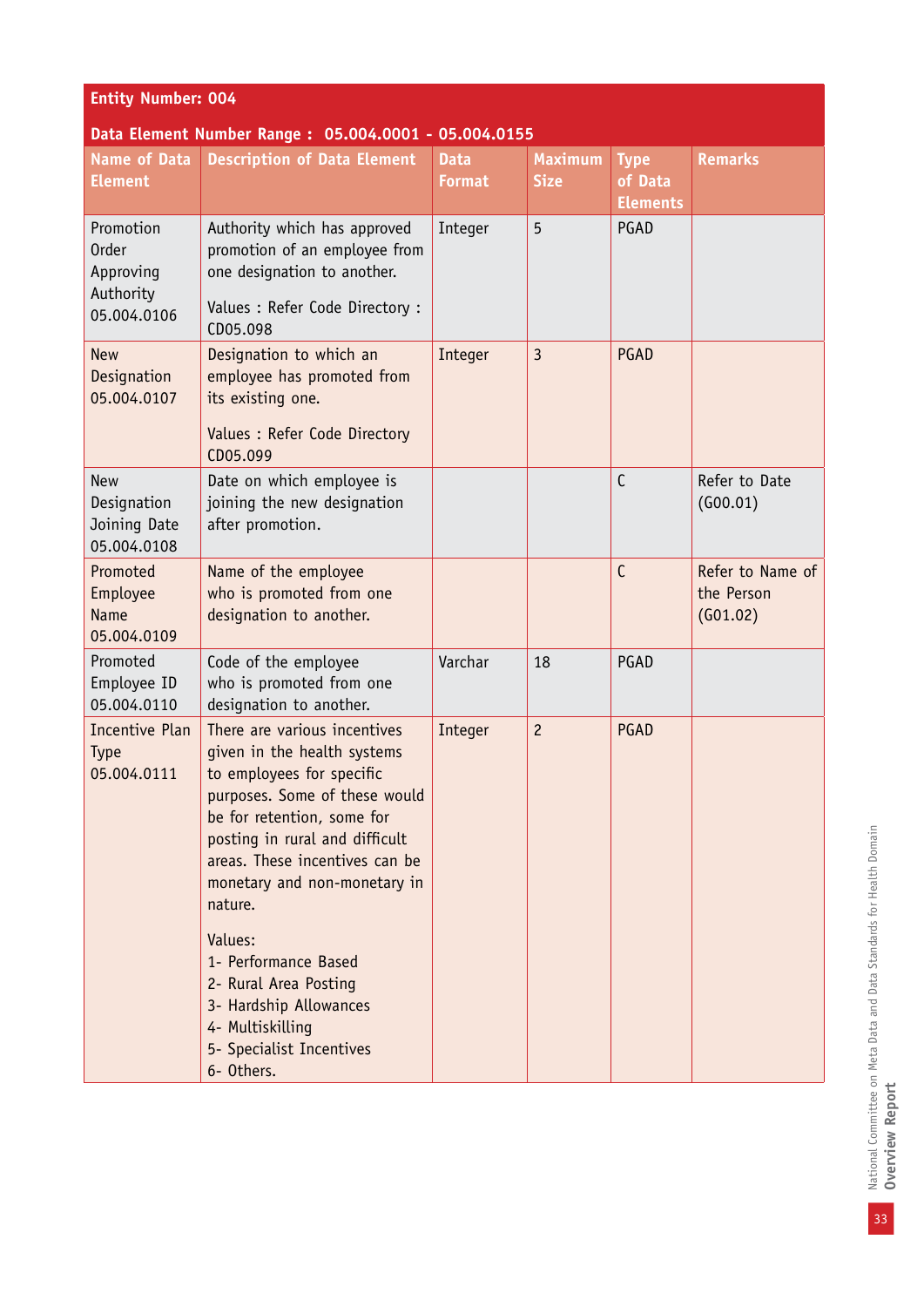| <b>Entity Number: 004</b>                                        |                                                                                                                                                                                                                  |                              |                               |                                           |                                            |
|------------------------------------------------------------------|------------------------------------------------------------------------------------------------------------------------------------------------------------------------------------------------------------------|------------------------------|-------------------------------|-------------------------------------------|--------------------------------------------|
|                                                                  | Data Element Number Range: 05.004.0001 - 05.004.0155                                                                                                                                                             |                              |                               |                                           |                                            |
| <b>Name of Data</b><br><b>Element</b>                            | <b>Description of Data Element</b>                                                                                                                                                                               | <b>Data</b><br><b>Format</b> | <b>Maximum</b><br><b>Size</b> | <b>Type</b><br>of Data<br><b>Elements</b> | <b>Remarks</b>                             |
| Incentive Type<br>05.004.0112                                    | Incentives can be both<br>monetary and non-monetary                                                                                                                                                              | Integer                      | $\overline{c}$                | PGAD                                      |                                            |
|                                                                  | Values:<br>1- Monetary<br>2- Non Monetary- PG Seat<br>Marks<br>3- Non Monetary- Opportunity<br>for further education.<br>4- Non Monetary- Early<br>Promotions.<br>5- Others                                      |                              |                               |                                           |                                            |
| Incentive<br>Amount<br>05.004.0113                               | Amount in Indian Rupees<br>given to an employee as<br>an incentive for individual<br>activity under an incentive<br>plan.                                                                                        |                              |                               | C                                         | Refer to Amount<br>(600.04)                |
| Incentive Paid<br>Date<br>05.004.0114                            | Date on which incentive paid<br>to an employee.                                                                                                                                                                  |                              |                               | $\mathsf{C}$                              | Refer to Date<br>(600.01)                  |
| Incentive<br>Recipient<br>Employee<br><b>Name</b><br>05.004.0115 | Name of the employee who<br>received incentive under any<br>plan.                                                                                                                                                |                              |                               | C                                         | Refer to Name of<br>the Person<br>(G01.02) |
| Incentive<br>recipient<br>Employee<br>Designation<br>05.004.0116 | Designation of employee who<br>received incentive under any<br>incentive plan.<br>Values: Refer Code Directory<br>CD05.099.                                                                                      | Integer                      | 3                             | PGAD                                      |                                            |
| Incentive<br>Recipient<br>Employee ID<br>05.004.0117             | Identification number of<br>employee who has received<br>incentive under any incentive<br>plan.                                                                                                                  | Varchar                      | 18                            | PGAD                                      |                                            |
| Employee<br><b>Bank Account</b><br>Number<br>05.004.0118         | Account number of an<br>employee to which incentive<br>is paid.                                                                                                                                                  | Integer                      | 12                            | PGAD                                      |                                            |
| Employee<br>Productivity<br>05.004.0119                          | Productivity of an employee<br>is measured as the percentage<br>of the output generated by<br>an employee against the<br>benchmark work target set<br>for his role and level. e.g.<br>C-Section for Gynecologist | Integer                      | $\overline{3}$                | PGAD                                      |                                            |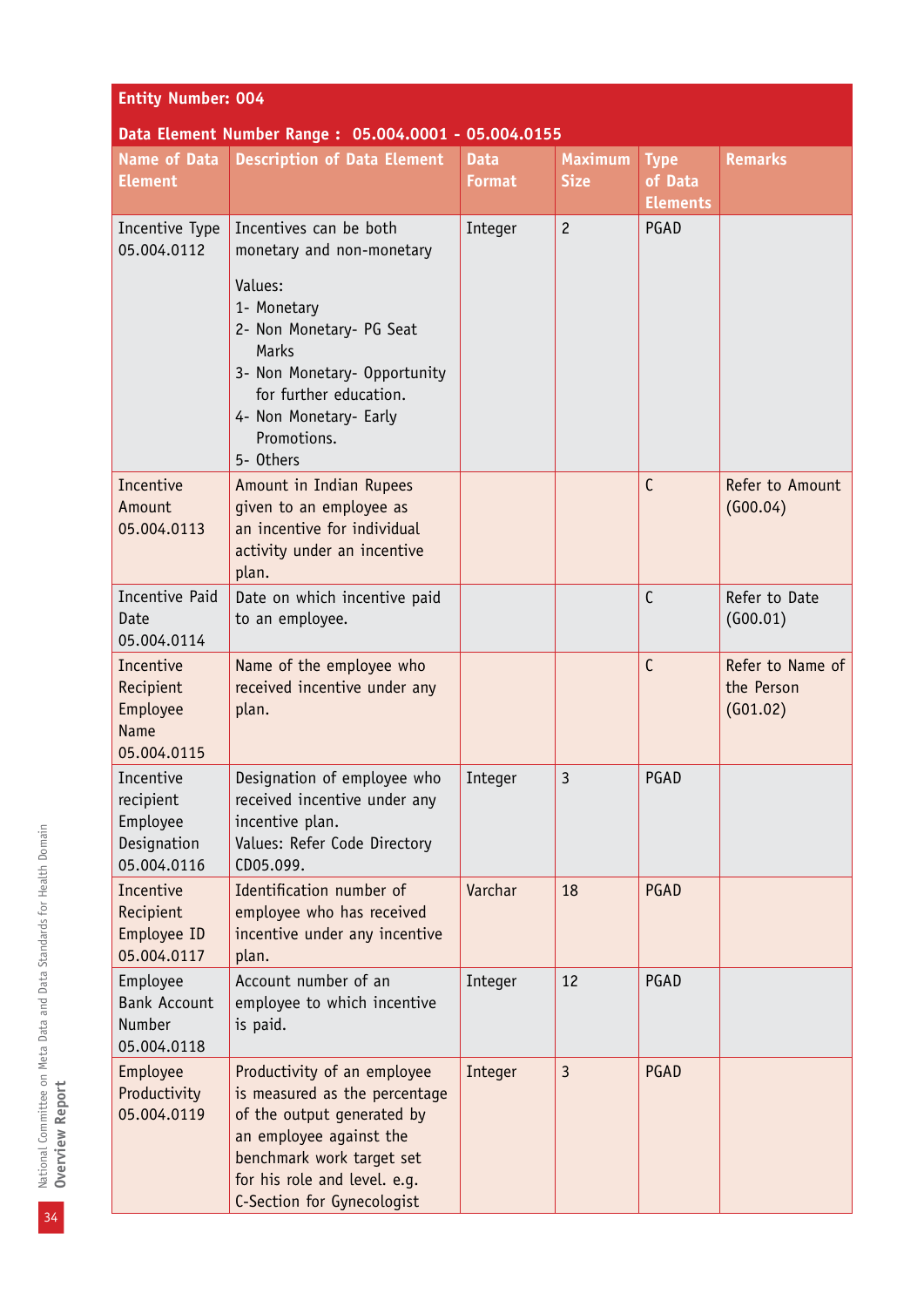| <b>Entity Number: 004</b>                                     |                                                                                                                                                                                                                                                                                                                                                                                              |                              |                               |                                           |                           |  |
|---------------------------------------------------------------|----------------------------------------------------------------------------------------------------------------------------------------------------------------------------------------------------------------------------------------------------------------------------------------------------------------------------------------------------------------------------------------------|------------------------------|-------------------------------|-------------------------------------------|---------------------------|--|
|                                                               | Data Element Number Range: 05.004.0001 - 05.004.0155                                                                                                                                                                                                                                                                                                                                         |                              |                               |                                           |                           |  |
| Name of Data<br><b>Element</b>                                | <b>Description of Data Element</b>                                                                                                                                                                                                                                                                                                                                                           | <b>Data</b><br><b>Format</b> | <b>Maximum</b><br><b>Size</b> | <b>Type</b><br>of Data<br><b>Elements</b> | <b>Remarks</b>            |  |
| Employee<br>Productivity<br>Indicator<br>05.004.0120          | Indicator defined to measure<br>the employee output against a<br>benchmark set for a given role<br>and level.                                                                                                                                                                                                                                                                                | Varchar                      | 99                            | PGAD                                      |                           |  |
| Employee<br>benchmark<br>target<br>05.004.0121                | The target output (in<br>numbers) set for a given<br>employee designation. This<br>target will help in measuring<br>the employee productivity and<br>time utilization.                                                                                                                                                                                                                       | Integer                      | $\overline{4}$                | PGAD                                      |                           |  |
| Employee<br>generated<br>output<br>05.004.0122                | The actual work output<br>performed by employee in<br>given time period against the<br>benchmark output set for his<br>designation and level.                                                                                                                                                                                                                                                | Integer                      | $\overline{4}$                | PGAD                                      |                           |  |
| Employee<br>Utilization<br>05.004.0123                        | Utilization is amount of time<br>available versus amount of<br>time used (measured as %).<br>e.g. Gynecologist is available<br>167 hours in a month and his/<br>her 30% time goes to clinical,<br>30% to administration, 30%<br>for conducting surgery. Out of<br>the amount of time allotted to<br>an employee, which how much<br>is actually used is a measure<br>of employee utilization. | Integer                      | $\overline{3}$                | PGAD                                      |                           |  |
| Annual<br>Increment<br>Given Date<br>05.004.0124              | Date on which annual<br>increment allocated to the<br>employee.                                                                                                                                                                                                                                                                                                                              |                              |                               | $\mathsf{C}$                              | Refer to Date<br>(G00.01) |  |
| Annual<br>Increment<br>Amount<br>05.004.0125                  | Amount in the Indian Rupee<br>given to the employee as<br>annual increment.                                                                                                                                                                                                                                                                                                                  | Decimal<br>(10, 2)           | 10                            | <b>PGAD</b>                               |                           |  |
| Employee<br>Fixed<br>Allowances<br><b>Type</b><br>05.004.0126 | There are some fixed<br>allowances given to employee<br>in the public sector. These can<br>be HRA, DA etc.<br>Values:<br>1- HRA<br>$2 - DA$<br>3- Others                                                                                                                                                                                                                                     | Integer                      | $\overline{c}$                | PGAD                                      |                           |  |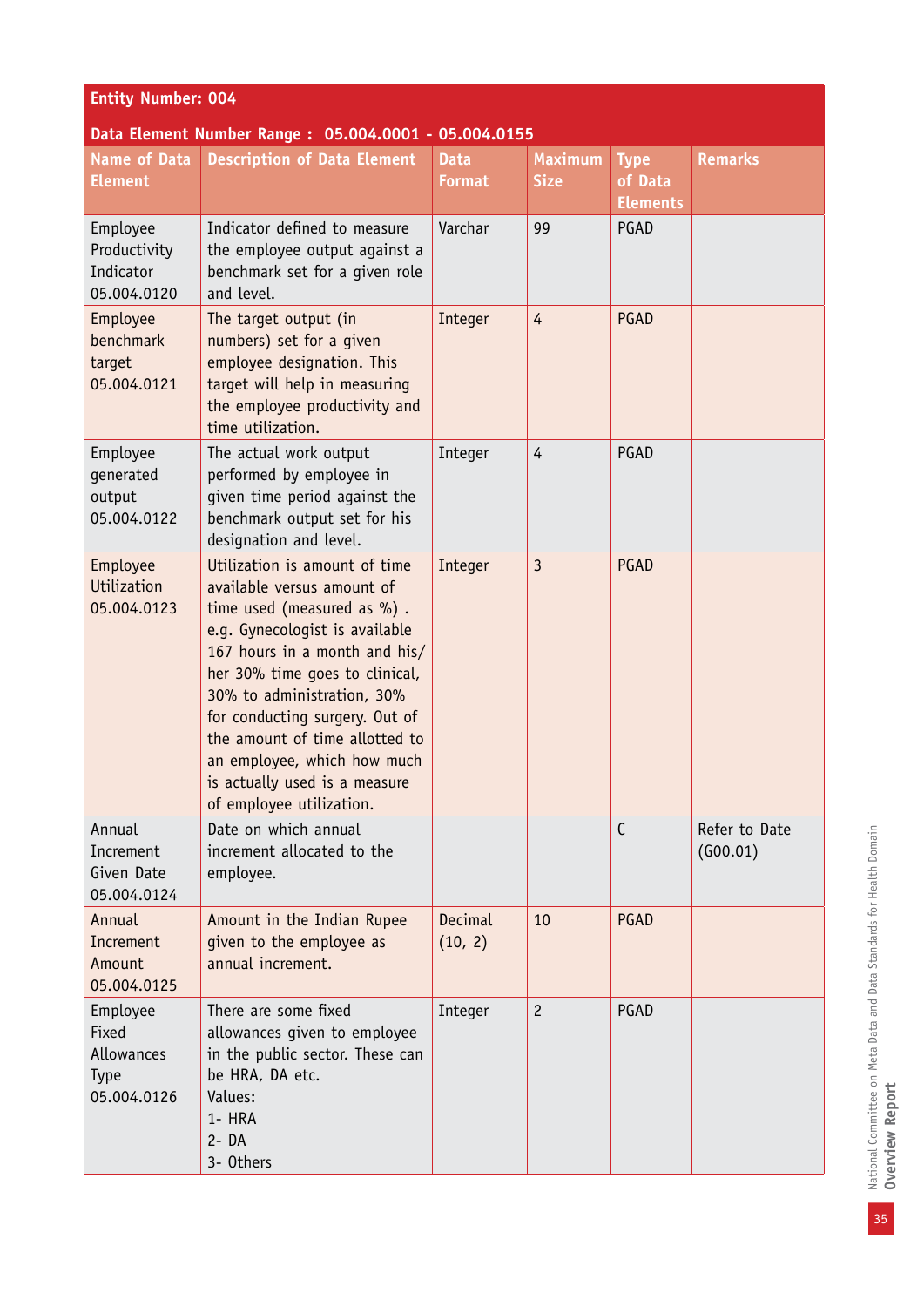| <b>Entity Number: 004</b>                                 |                                                                                                                                                                                                                                    |                              |                               |                                           |                |  |  |
|-----------------------------------------------------------|------------------------------------------------------------------------------------------------------------------------------------------------------------------------------------------------------------------------------------|------------------------------|-------------------------------|-------------------------------------------|----------------|--|--|
| Data Element Number Range: 05.004.0001 - 05.004.0155      |                                                                                                                                                                                                                                    |                              |                               |                                           |                |  |  |
| Name of Data<br><b>Element</b>                            | <b>Description of Data Element</b>                                                                                                                                                                                                 | <b>Data</b><br><b>Format</b> | <b>Maximum</b><br><b>Size</b> | <b>Type</b><br>of Data<br><b>Elements</b> | <b>Remarks</b> |  |  |
| Fixed<br>Allowance<br>Amount<br>05.004.0127               | Amount in Indian rupees given<br>to an employee as part of the<br>fixed allowance.                                                                                                                                                 | Decimal<br>(10, 2)           | 10                            | PGAD                                      |                |  |  |
| Employee<br>Variable<br>Allowances<br>Type<br>05.004.0128 | There are some variables given<br>to each employee in the<br>public sector. These allowances<br>can differ from state to state<br>and from district to district in<br>a state.<br>Values:<br>1- Tribal Area Allowance<br>2- Others | Integer                      | $\overline{c}$                | PGAD                                      |                |  |  |
| Variable<br>Allowance<br>Amount<br>05.004.0129            | Amount in Indian Rupees<br>given to an employee as part<br>of the variables.                                                                                                                                                       | Decimal<br>(10, 2)           | 10                            | PGAD                                      |                |  |  |
| Employee<br><b>Fixed Salary</b><br>Amount<br>05.004.0130  | Total amount in Indian Rupees<br>given to an employee on<br>monthly basis. This amount<br>could be given to contractual<br>employees, part time<br>employees etc.                                                                  | Decimal<br>(10, 2)           | 10                            | PGAD                                      |                |  |  |
| Employee<br>Salary<br>Deduction<br>Amount<br>05.004.0131  | Amount of money deducted<br>from employee salary toward<br>tax deduction or any other<br>deduction.                                                                                                                                | Decimal<br>(10, 2)           | 10                            | PGAD                                      |                |  |  |
| Employee<br>Salary<br>Deduction<br>Reason<br>05.004.0132  | This data element will help<br>identify reasons for deduction<br>from employee salary during<br>the month. This could be an<br>income tax deduction or any<br>other deduction.                                                     | Varchar                      | 99                            | PGAD                                      |                |  |  |
| Employee Total<br>Salary Amount<br>05.004.0133            | Total amount of take home pay<br>for employee after deductions.                                                                                                                                                                    | Decimal<br>(10, 2)           | 10                            | PGAD                                      |                |  |  |
| Employee<br>Unavailability<br>Indicator<br>05.004.0134    | This is to indicate whether<br>employee was available or not<br>in the facility.<br>Values:<br>0- No<br>1- Yes                                                                                                                     | Integer                      | $\mathbf{1}$                  | PGAD                                      |                |  |  |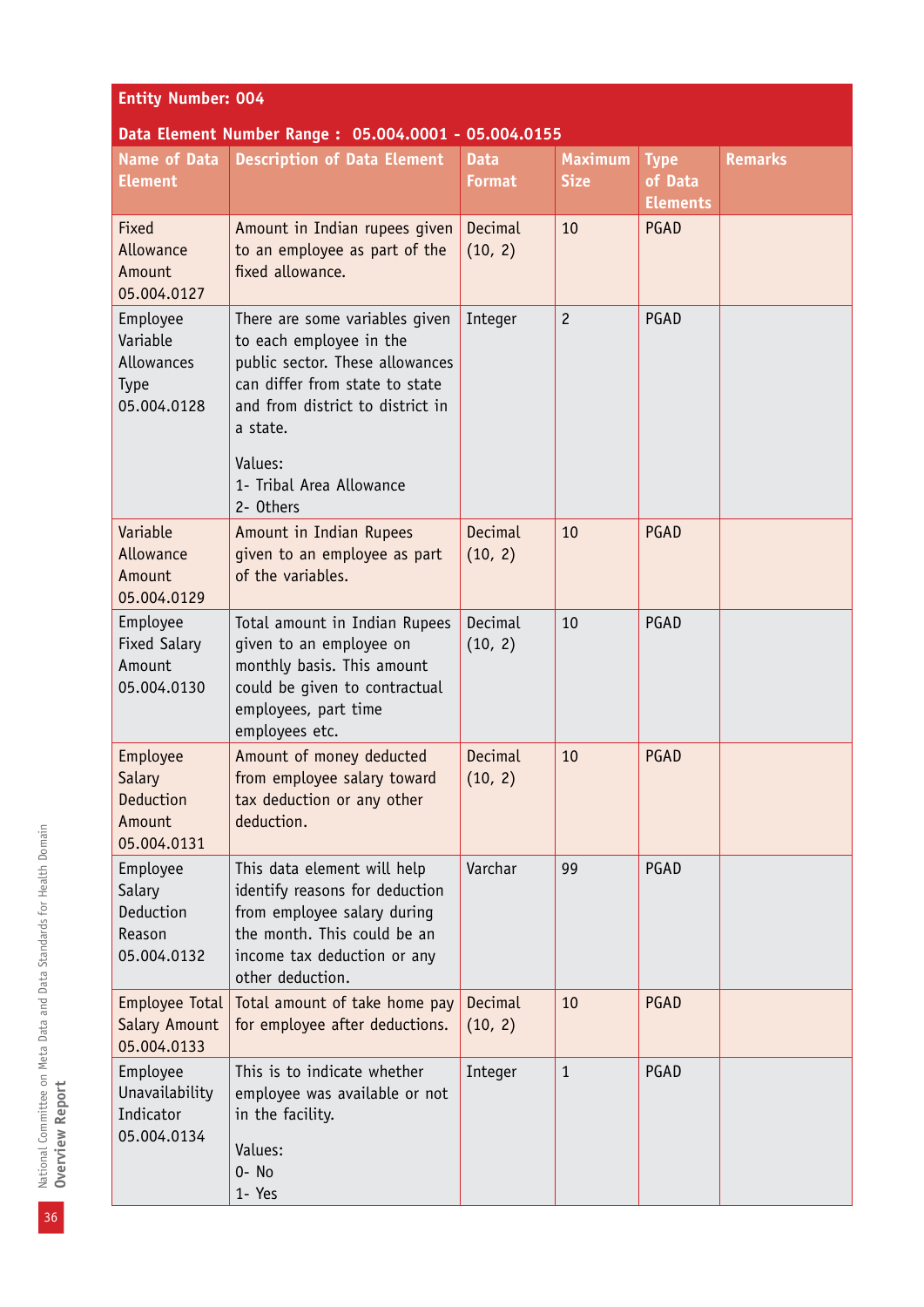| <b>Entity Number: 004</b>                                                    |                                                                                                                                                                 |                              |                               |                                           |                                            |  |  |  |
|------------------------------------------------------------------------------|-----------------------------------------------------------------------------------------------------------------------------------------------------------------|------------------------------|-------------------------------|-------------------------------------------|--------------------------------------------|--|--|--|
| Data Element Number Range: 05.004.0001 - 05.004.0155                         |                                                                                                                                                                 |                              |                               |                                           |                                            |  |  |  |
| <b>Name of Data</b><br><b>Element</b>                                        | <b>Description of Data Element</b>                                                                                                                              | <b>Data</b><br><b>Format</b> | <b>Maximum</b><br><b>Size</b> | <b>Type</b><br>of Data<br><b>Elements</b> | <b>Remarks</b>                             |  |  |  |
| Employee<br>Unavailability<br><b>Reason Type</b><br>05.004.0135              | Reason of employee not<br>available in the designated<br>facility. There can be multiple<br>reasons for unavailability of<br>employee in the facility.          | Integer                      | $\overline{c}$                | PGAD                                      |                                            |  |  |  |
|                                                                              | Value:<br>1- Leave<br>2- Not on Duty<br>3- Holiday<br>4- On Duty Travelling<br>5- Others                                                                        |                              |                               |                                           |                                            |  |  |  |
| Employee<br><b>Outstation</b><br><b>Travel Reason</b><br>Code<br>05.004.0136 | In public health system one<br>employee plays many roles.<br>These include field visits,<br>supervisory visits, training etc.<br>Value:<br>1- Supervisory Visit | Integer                      | $\overline{c}$                | PGAD                                      |                                            |  |  |  |
|                                                                              | 2- Health Camp<br>3- Surveillance<br>4- Others                                                                                                                  |                              |                               |                                           |                                            |  |  |  |
| Employee<br><b>Outstation</b><br><b>Travel Start</b><br>Date<br>05.004.0137  | Date from which employee was<br>on outstation travel.                                                                                                           |                              |                               | $\mathsf{C}$                              | Refer to Date<br>(600.01)                  |  |  |  |
| Employee<br><b>Outstation</b><br><b>Travel End</b><br>Date<br>05.004.0138    | Date on which employee's<br>outstation travel completed.                                                                                                        |                              |                               | $\mathsf{C}$                              | Refer to Date<br>(600.01)                  |  |  |  |
| Aggrieved<br>Employee ID<br>05.004.0139                                      | Identification Number of the<br>employee who has submitted<br>the grievance application<br>to the human resource<br>department.                                 | Varchar                      | 18                            | PGAD                                      |                                            |  |  |  |
| Aggrieved<br>Employee<br>Name<br>05.004.0140                                 | Name of the employee who<br>has submitted the grievance<br>application to the human<br>resource department.                                                     |                              |                               | $\mathsf{C}$                              | Refer to Name of<br>the Person<br>(G01.02) |  |  |  |
| Grievance ID<br>05.004.0141                                                  | Number of the grievance<br>application submitted to the<br>HRD.                                                                                                 | Varchar                      | 15                            | PGAD                                      |                                            |  |  |  |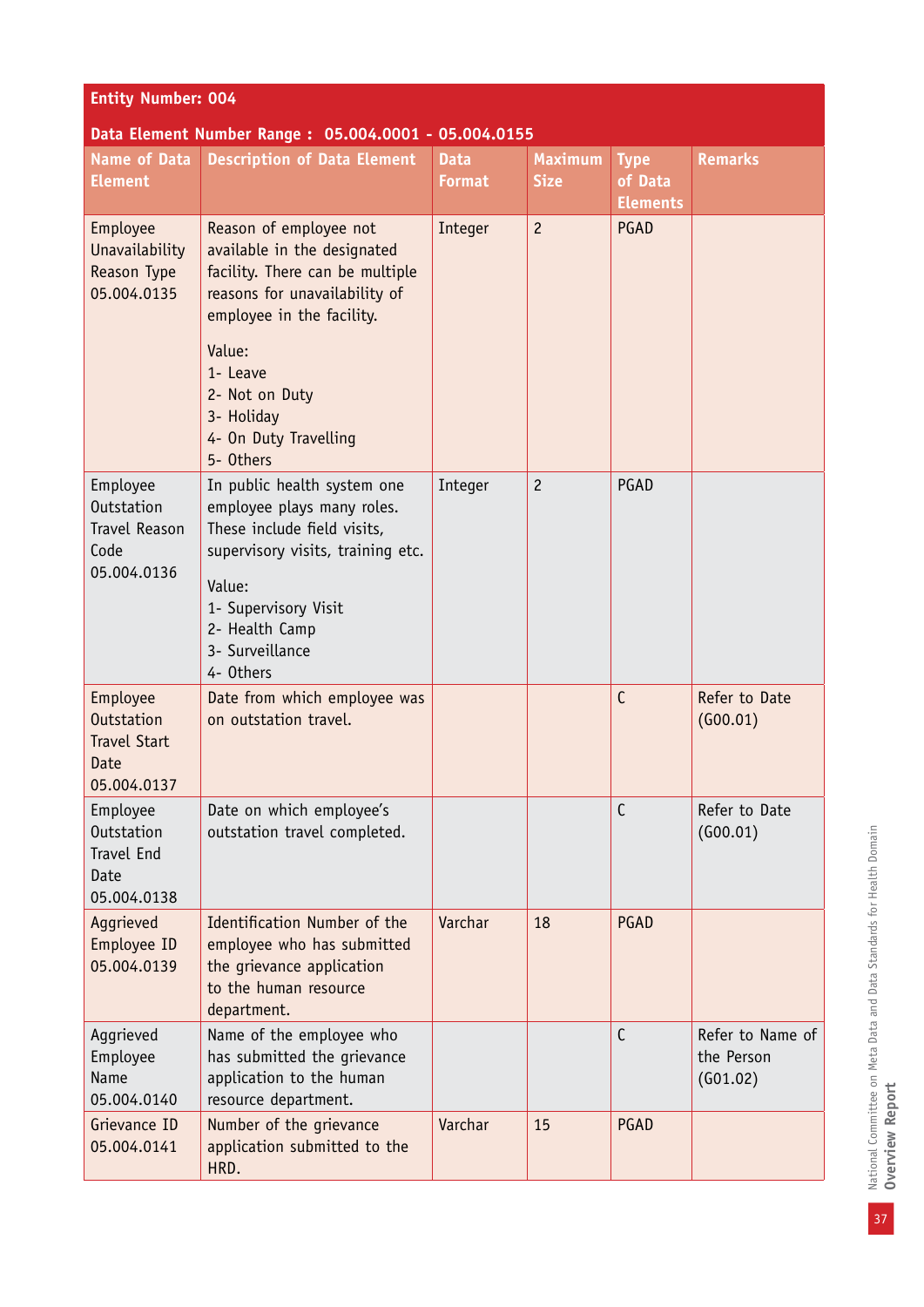| <b>Entity Number: 004</b>                                |                                                                                                                                        |                              |                               |                                           |                |  |  |
|----------------------------------------------------------|----------------------------------------------------------------------------------------------------------------------------------------|------------------------------|-------------------------------|-------------------------------------------|----------------|--|--|
|                                                          | Data Element Number Range: 05.004.0001 - 05.004.0155                                                                                   |                              |                               |                                           |                |  |  |
| Name of Data<br><b>Element</b>                           | Description of Data Element                                                                                                            | <b>Data</b><br><b>Format</b> | <b>Maximum</b><br><b>Size</b> | <b>Type</b><br>of Data<br><b>Elements</b> | <b>Remarks</b> |  |  |
| Grievance<br>Application<br><b>Status</b><br>05.004.0142 | Status of the grievance<br>application once submitted to<br>the HRD.<br>Values:<br>1- Rejected<br>2- Solved<br>3- Closed<br>4- Pending | Integer                      | $\overline{c}$                | PGAD                                      |                |  |  |
| Grievance<br>Application<br>Reason<br>05.004.0143        | This indicates the reason of<br>employee grievance.                                                                                    | Varchar                      | 1024                          | PGAD                                      |                |  |  |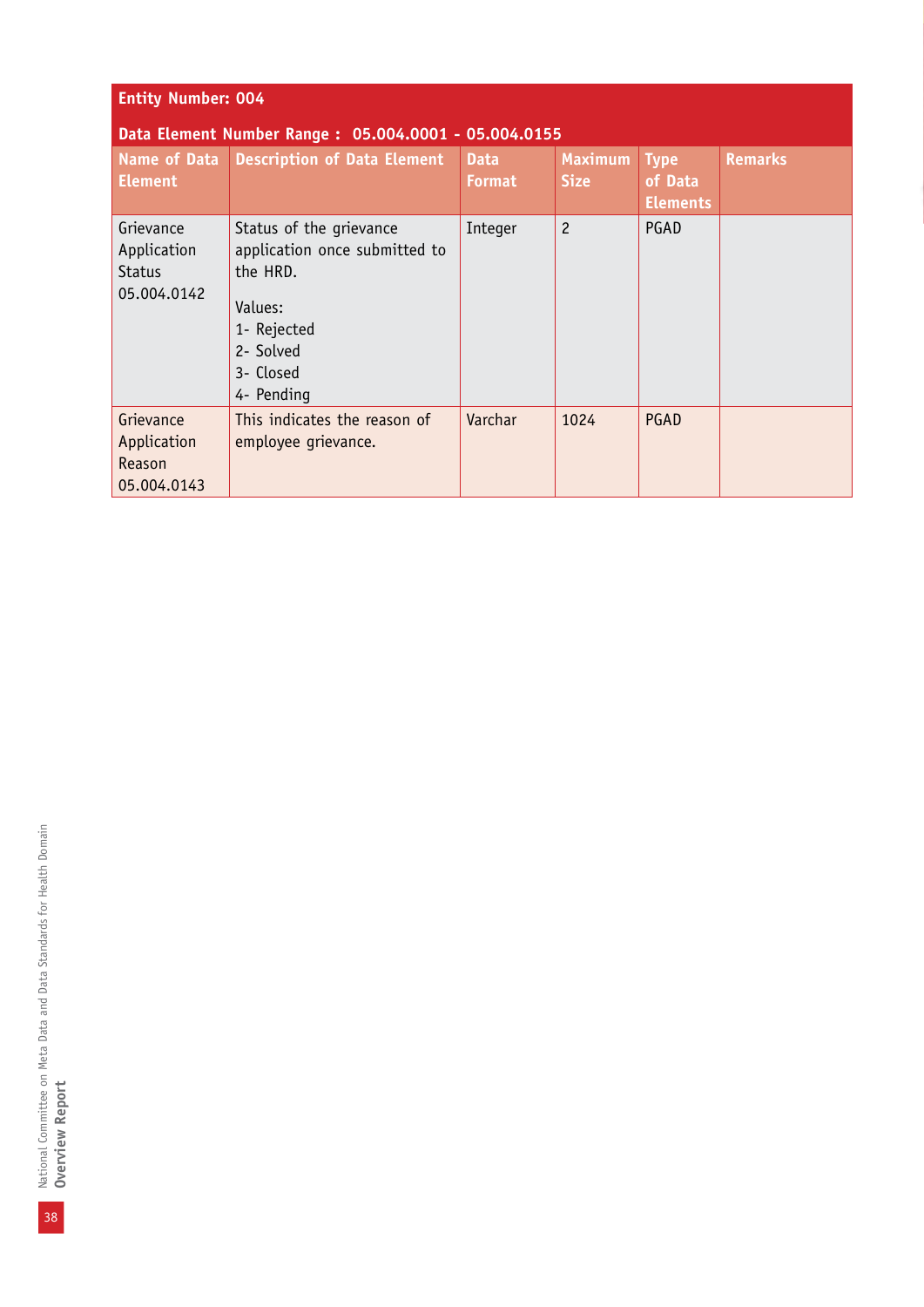### **5. Provider Entity**

|                                                                                      | <b>Entity Number: 005</b>                                                                                                                                                                                                                                                                                                                                                                                                                                                         |                              |                               |                                           |                |  |  |  |
|--------------------------------------------------------------------------------------|-----------------------------------------------------------------------------------------------------------------------------------------------------------------------------------------------------------------------------------------------------------------------------------------------------------------------------------------------------------------------------------------------------------------------------------------------------------------------------------|------------------------------|-------------------------------|-------------------------------------------|----------------|--|--|--|
| <b>Name</b><br>of Data<br><b>Element</b>                                             | Data Element Number Range: 05.005.0001 - 05.005.0016<br><b>Description of Data Element</b>                                                                                                                                                                                                                                                                                                                                                                                        | <b>Data</b><br><b>Format</b> | <b>Maximum</b><br><b>Size</b> | <b>Type</b><br>of Data<br><b>Elements</b> | <b>Remarks</b> |  |  |  |
| Unique<br>Individual<br>Health Care<br>Provider<br>Number<br>05.005.0001             | Unique ID assigned to a person who<br>is providing healthcare directly to<br>the patient. This ID can be assigned<br>by a central or state level Health<br>Registration Authority e.g. Medical<br>Registration number assigned to every<br>health provider by Indian Medical<br>Council.                                                                                                                                                                                          | Varchar                      | 18                            | <b>PGWD</b>                               |                |  |  |  |
|                                                                                      | In case any provider does not have<br>an assigned unique individual care ID,<br>they can use their UID or Alternate<br>UID numbers. In case any provider does<br>not have an assigned unique individual<br>care ID, they can use their UID or<br>Alternate UID numbers. Identifier given<br>to the provider by computer application<br>to uniquely identify each provider.<br>Monitoring of their activities and<br>empowers them while doing their<br>daily/ weekly/monthly job. |                              |                               |                                           |                |  |  |  |
|                                                                                      | It helps in reducing errors, simplifying<br>interoperability, increasing efficiency.<br>It is essential in both the delivery and<br>administration of health care.                                                                                                                                                                                                                                                                                                                |                              |                               |                                           |                |  |  |  |
| Unique<br>Individual<br><b>Health Care</b><br>Provider<br>Number Type<br>05.005.0002 | Code qualifying different coding schema   Integer<br>assigned to health care provider ID by<br>different institutional domains.<br>For state council registration numbers<br>the state name has to be taken from<br>G02.01.<br>E.g. Medical Registration numbers<br>assigned by MCI, Nursing Registration                                                                                                                                                                         |                              | $\overline{c}$                | <b>PGWD</b>                               |                |  |  |  |
|                                                                                      | number assigned to Nurses or Nursing<br>Midwife by Indian Nursing council, etc.<br>Values: Refer Code Directory CD05.008.                                                                                                                                                                                                                                                                                                                                                         |                              |                               |                                           |                |  |  |  |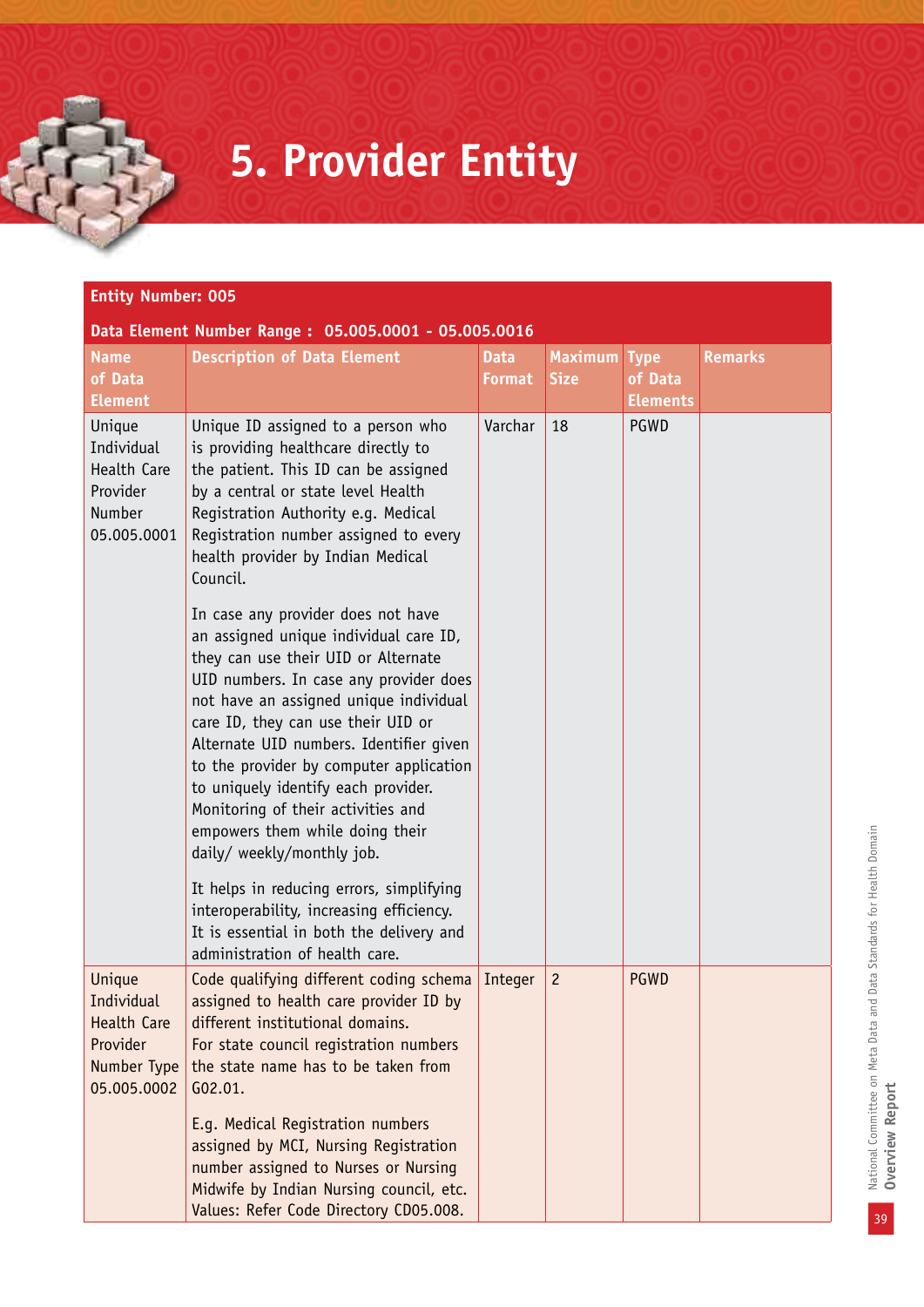| <b>Entity Number: 005</b>                                                 |                                                                                                                                                                                                                             |                              |                               |                                           |                                                                                                                                                                                      |  |  |  |
|---------------------------------------------------------------------------|-----------------------------------------------------------------------------------------------------------------------------------------------------------------------------------------------------------------------------|------------------------------|-------------------------------|-------------------------------------------|--------------------------------------------------------------------------------------------------------------------------------------------------------------------------------------|--|--|--|
| Data Element Number Range: 05.005.0001 - 05.005.0016                      |                                                                                                                                                                                                                             |                              |                               |                                           |                                                                                                                                                                                      |  |  |  |
| <b>Name</b><br>of Data<br><b>Element</b>                                  | <b>Description of Data Element</b>                                                                                                                                                                                          | <b>Data</b><br><b>Format</b> | <b>Maximum</b><br><b>Size</b> | <b>Type</b><br>of Data<br><b>Elements</b> | <b>Remarks</b>                                                                                                                                                                       |  |  |  |
| Registration<br>Authority<br>Number<br>05.005.0003                        | Code representing healthcare domain<br>or councils. E.g. Dental Council of<br>India, Medical Council of India, Nursing<br>Council of India etc.<br>Values: Refer Code Directory CD05.012                                    | Integer                      | $\overline{3}$                | PGWD                                      |                                                                                                                                                                                      |  |  |  |
| Care<br>Provider<br><b>Address</b><br>05.005.0004                         | Address of care provider                                                                                                                                                                                                    |                              |                               | $\mathsf{C}$                              | Refer to Address<br>of a Premises<br>(602.03)                                                                                                                                        |  |  |  |
| Care<br>Provider<br>Address Type<br>05.005.0005                           | This data element is extended in health<br>domain to include more address type<br>values. The value list has been coded<br>using a character code to identify the<br>address type.<br>Values: Refer Code Directory CD05.120 | Char                         | $\mathbf{1}$                  | PGAD                                      | Refer to Address<br><b>Type</b><br>$(G02.03-00-01).$<br>Recommendation<br>to add values<br>to Generic<br>Address Type<br>as described<br>in customized<br>code directory<br>CD05.120 |  |  |  |
| Care<br>Provider<br>Landline<br>Telephone<br><b>Number</b><br>05.005.0006 | Landline number of care provider                                                                                                                                                                                            |                              |                               | $\mathsf{C}$                              | Refer to<br>Landline Number<br>$(G00.06-01-05)$                                                                                                                                      |  |  |  |
| Care<br>Provider<br>Mobile<br>Number<br>05.005.0007                       | Mobile number of care provider                                                                                                                                                                                              |                              |                               | $\mathsf{C}$                              | Refer to Mobile<br>Number<br>$(G00.06-02-05)$                                                                                                                                        |  |  |  |
| Care<br>Provider<br>Email<br>Address/URL<br>05.005.0008                   | Email of a care provider or organization                                                                                                                                                                                    |                              |                               | C                                         | Refer to Email<br>(600.09)                                                                                                                                                           |  |  |  |
| Care<br>Provider<br>Name<br>05.005.0009                                   | Name of the care provider                                                                                                                                                                                                   |                              |                               | $\mathsf{C}$                              | Refer to Name of<br>the Person<br>(G01.02)                                                                                                                                           |  |  |  |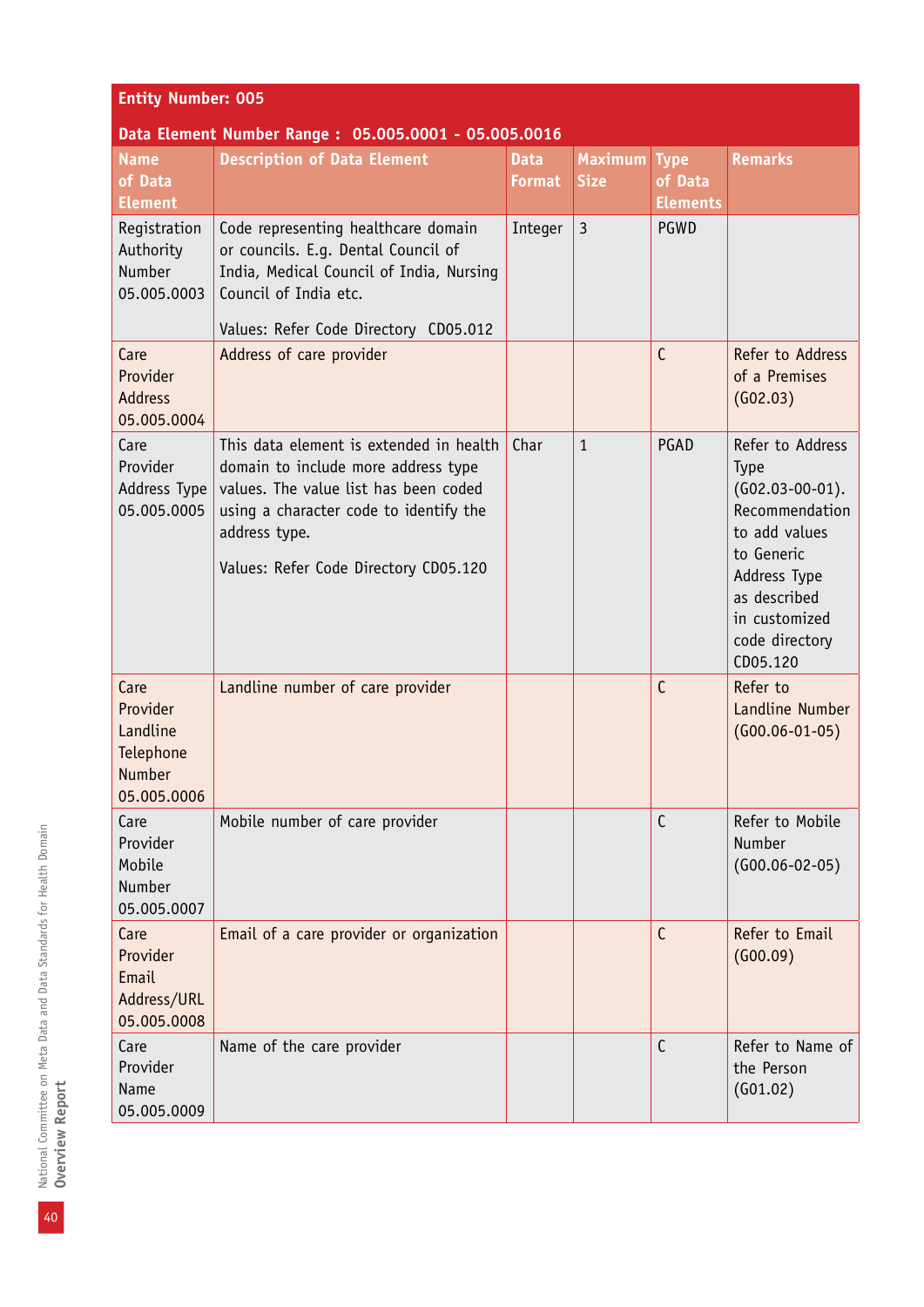| <b>Entity Number: 005</b>                                         |                                                                                                                                                                                                                                                                                                                                                                                                                                                                                                                                                                                                                                            |                              |                               |                                           |                |  |  |  |
|-------------------------------------------------------------------|--------------------------------------------------------------------------------------------------------------------------------------------------------------------------------------------------------------------------------------------------------------------------------------------------------------------------------------------------------------------------------------------------------------------------------------------------------------------------------------------------------------------------------------------------------------------------------------------------------------------------------------------|------------------------------|-------------------------------|-------------------------------------------|----------------|--|--|--|
| Data Element Number Range: 05.005.0001 - 05.005.0016              |                                                                                                                                                                                                                                                                                                                                                                                                                                                                                                                                                                                                                                            |                              |                               |                                           |                |  |  |  |
| <b>Name</b><br>of Data<br><b>Element</b>                          | <b>Description of Data Element</b>                                                                                                                                                                                                                                                                                                                                                                                                                                                                                                                                                                                                         | <b>Data</b><br><b>Format</b> | <b>Maximum</b><br><b>Size</b> | <b>Type</b><br>of Data<br><b>Elements</b> | <b>Remarks</b> |  |  |  |
| Health<br>Service<br>Provider<br>Role code<br>05.005.0010         | Health Service Provider role uses a<br>coded value to classify health service<br>providers according to the role they<br>play in the healthcare of the patient<br>and comes from a very limited set<br>of values. The purpose of this data<br>element is to express the information<br>often required during patient<br>registration, identifying the patient's<br>primary care provider, the referring<br>physician or other consultant involved<br>in the care of the patient.<br>Provider ID of Primary care provider<br>must be specified when patient is<br>transferred to a secondary care.<br>Values: Refer Code Directory CD05.009 | Integer                      | $\overline{c}$                | <b>PGWD</b>                               |                |  |  |  |
| Health<br>Service<br>Provider<br>Role Free<br>Text<br>05.005.0011 | This unstructured text classifies health<br>service providers according to the role<br>they play in the healthcare of the<br>patient                                                                                                                                                                                                                                                                                                                                                                                                                                                                                                       | Varchar                      | 99                            | PGWD                                      |                |  |  |  |
| Health<br>Service<br>Provider<br><b>Type</b><br>05.005.0012       | Health service provider type classifies<br>providers according to the type of<br>license or accreditation they hold (e.g.<br>physician, dentist, pharmacist, etc.) or<br>the service they provide.<br>Values: Refer Code Directory CD05.010                                                                                                                                                                                                                                                                                                                                                                                                | Integer                      | $\overline{c}$                | <b>PGWD</b>                               |                |  |  |  |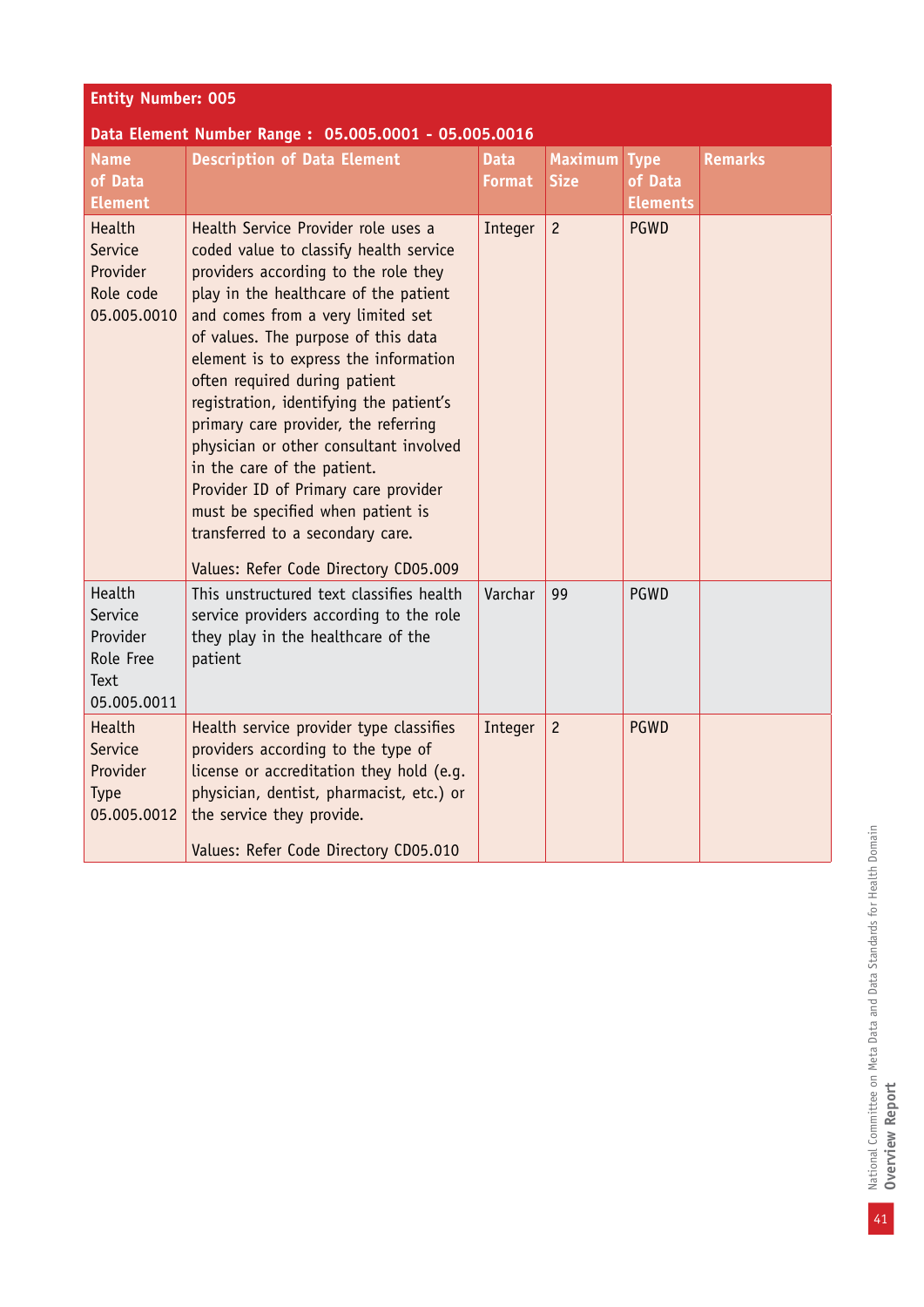### **6. Source of Payment Entity**

| Data Element Number Range: 05.006.0001 - 05.006.0038      |                                                                                                                                             |                              |                               |                                           |                |  |
|-----------------------------------------------------------|---------------------------------------------------------------------------------------------------------------------------------------------|------------------------------|-------------------------------|-------------------------------------------|----------------|--|
| <b>Name of Data</b><br><b>Element</b>                     | <b>Description of Data Element</b>                                                                                                          | <b>Data</b><br><b>Format</b> | <b>Maximum</b><br><b>Size</b> | <b>Type</b><br>of Data<br><b>Elements</b> | <b>Remarks</b> |  |
| Third Party<br>Administrator<br>(TPA) Code<br>05.006.0001 | A unique identifier for a TPA<br>IRDA has assigned a unique License<br>number to each of the TPAs.<br>Values: Refer Code Directory CD05.118 | Integer                      | $\overline{3}$                | PGWD                                      |                |  |
| Third Party<br>Administrator<br>(TPA) Name<br>05.006.0002 | Name of Third Party Administrator<br>(TPA)<br>Values: Refer Code Directory CD05.118                                                         | Varchar                      | 99                            | <b>PGWD</b>                               |                |  |
| Insured Card ID<br>05.006.0003                            | An identifier assigned to each member<br>covered under a health insurance<br>policy.                                                        | Varchar                      | 50                            | <b>PGWD</b>                               |                |  |
|                                                           | The health cards are issued by a TPA<br>or an insurance company.                                                                            |                              |                               |                                           |                |  |
| <b>Insurance</b><br>Policy Type<br>05.006.0004            | This data element indicates whether<br>the subscribed health insurance policy<br>is an individual subscription or a group<br>subscription.  | Integer                      | $\mathbf{1}$                  | <b>PGWD</b>                               |                |  |
|                                                           | Values:<br>1- Individual<br>2- Group                                                                                                        |                              |                               |                                           |                |  |
| Health Plan<br><b>Type</b><br>05.006.0005                 | Category of health plan subscribed as<br>classified by IRDA/Requlatory body.<br>Values: Refer code directory CD05.014                       | Integer                      | $\mathbf{1}$                  | PGWD                                      |                |  |
| Insurance<br>Policy ID<br>05.006.0006                     | An identifier assigned to each health<br>policy subscribed.                                                                                 | Varchar                      | 50                            | <b>PGWD</b>                               |                |  |
| Insurance<br>Policy Name<br>05.006.0007                   | Name of the health insurance policy<br>the patient has subscribed to                                                                        | Varchar                      | 99                            | PGWD                                      |                |  |
| Source of<br>Payment<br>05.006.0008                       | The different kinds of sources that can<br>pay for the healthcare expenditure.<br>Values: Refer Code Directory CD05.141                     | Integer                      | $\overline{c}$                | <b>PGWD</b>                               |                |  |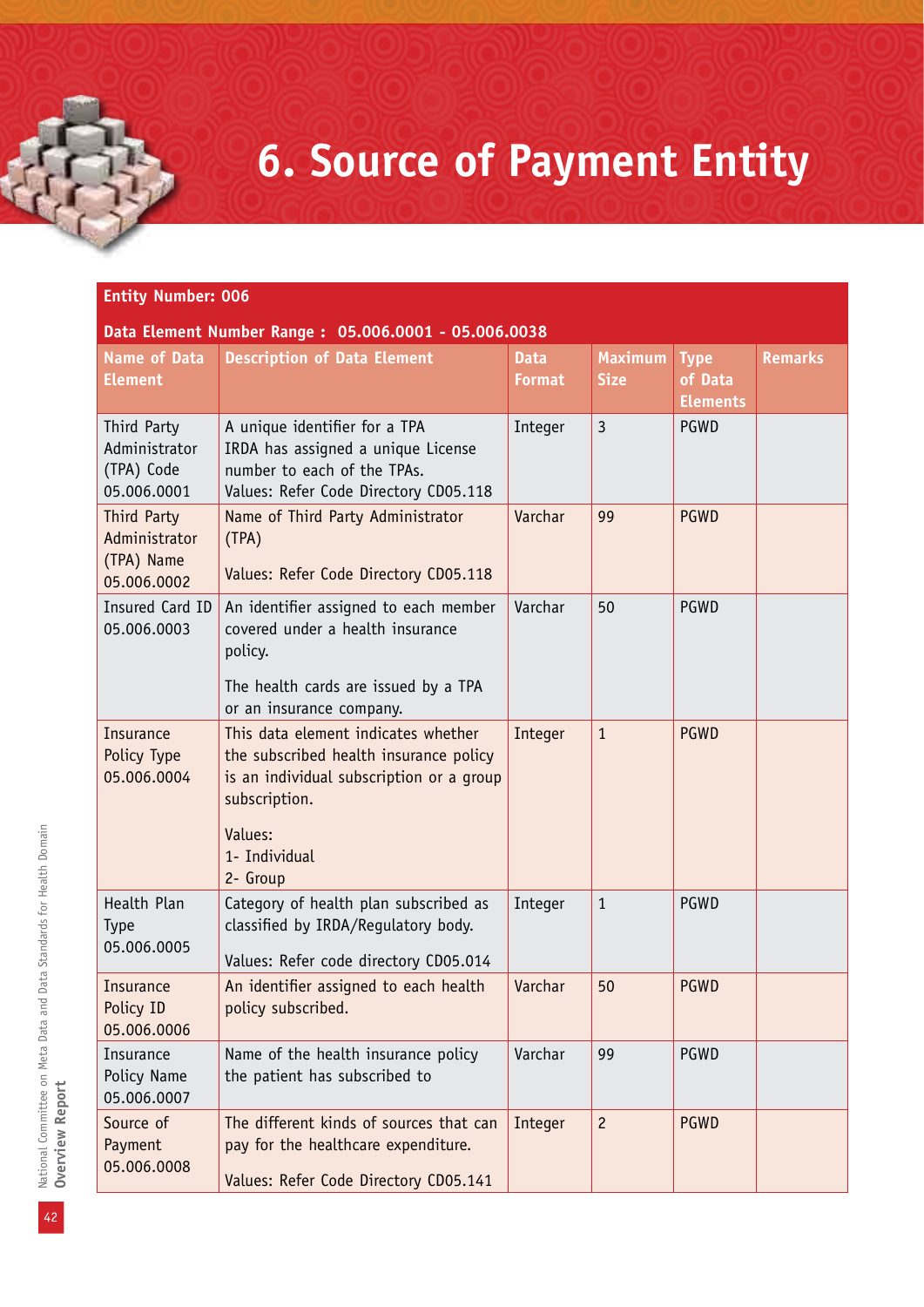| <b>Entity Number: 006</b>                                                               |                                                                                                                                                                      |                                             |                               |                                           |                              |  |  |
|-----------------------------------------------------------------------------------------|----------------------------------------------------------------------------------------------------------------------------------------------------------------------|---------------------------------------------|-------------------------------|-------------------------------------------|------------------------------|--|--|
| Data Element Number Range: 05.006.0001 - 05.006.0038                                    |                                                                                                                                                                      |                                             |                               |                                           |                              |  |  |
| <b>Name of Data</b><br><b>Element</b>                                                   | <b>Description of Data Element</b>                                                                                                                                   | <b>Data</b><br><b>Format</b>                | <b>Maximum</b><br><b>Size</b> | <b>Type</b><br>of Data<br><b>Elements</b> | <b>Remarks</b>               |  |  |
| Secondary<br>Health<br>Insurance<br>Policy Indicator<br>05.006.0009                     | This data element indicates if the<br>patient is covered under any secondary<br>health insurance policy.<br>Values:<br>$0 - No$<br>1- Yes                            | Integer                                     | $\mathbf{1}$                  | PGWD                                      |                              |  |  |
| Secondary<br>Health<br><b>Insurance</b><br>Policy ID<br>05.006.0010                     | An identifier assigned to secondary<br>health policy subscribed.                                                                                                     | Varchar                                     | 50                            | <b>PGWD</b>                               |                              |  |  |
| Family<br>Physician<br>Indicator<br>05.006.0011                                         | This data element indicates if the<br>patient has a family physician.<br>Values:<br>$0 - No$<br>1- Yes                                                               | Integer                                     | $\mathbf{1}$                  | PGWD                                      |                              |  |  |
| Proposed line<br>of treatment<br>05.006.0012                                            | Proposed treatment plan for which<br>preauthorization is requested.<br>Values: Refer Code Directory CD05.125                                                         | Integer                                     | $\overline{c}$                | <b>PGWD</b>                               |                              |  |  |
| Substance<br>Abuse Test<br>Indicator<br>05.006.0013                                     | This data element identifies if any test<br>was carried out to establish substance<br>abuse or alcohol consumption by a<br>patient.<br>Values:<br>$0 - No$<br>1- Yes | Integer                                     | $\mathbf{1}$                  | PGWD                                      |                              |  |  |
| Expected<br>Hospitalization<br><b>Duration</b><br>05.006.0014                           | Tentative period of Stay in days for an<br>episode of hospitalization.                                                                                               | Integer<br>mm:nn:hh<br>(Months:<br>days:hh) | 8                             | <b>PGWD</b>                               |                              |  |  |
| Estimated<br>Cost of<br>Hospitalization<br>05.006.0015                                  | Estimated cost of hospitalization for<br>the planned treatment.                                                                                                      | Decimal<br>(10, 2)                          | 10                            | PGWD                                      |                              |  |  |
| Date of<br>Commencement<br>of First<br>Insurance<br><b>Without Break</b><br>05.006.0016 | Date when insurance policy was first<br>taken.                                                                                                                       |                                             |                               | $\mathsf{C}$                              | Refer<br>to Date<br>(600.01) |  |  |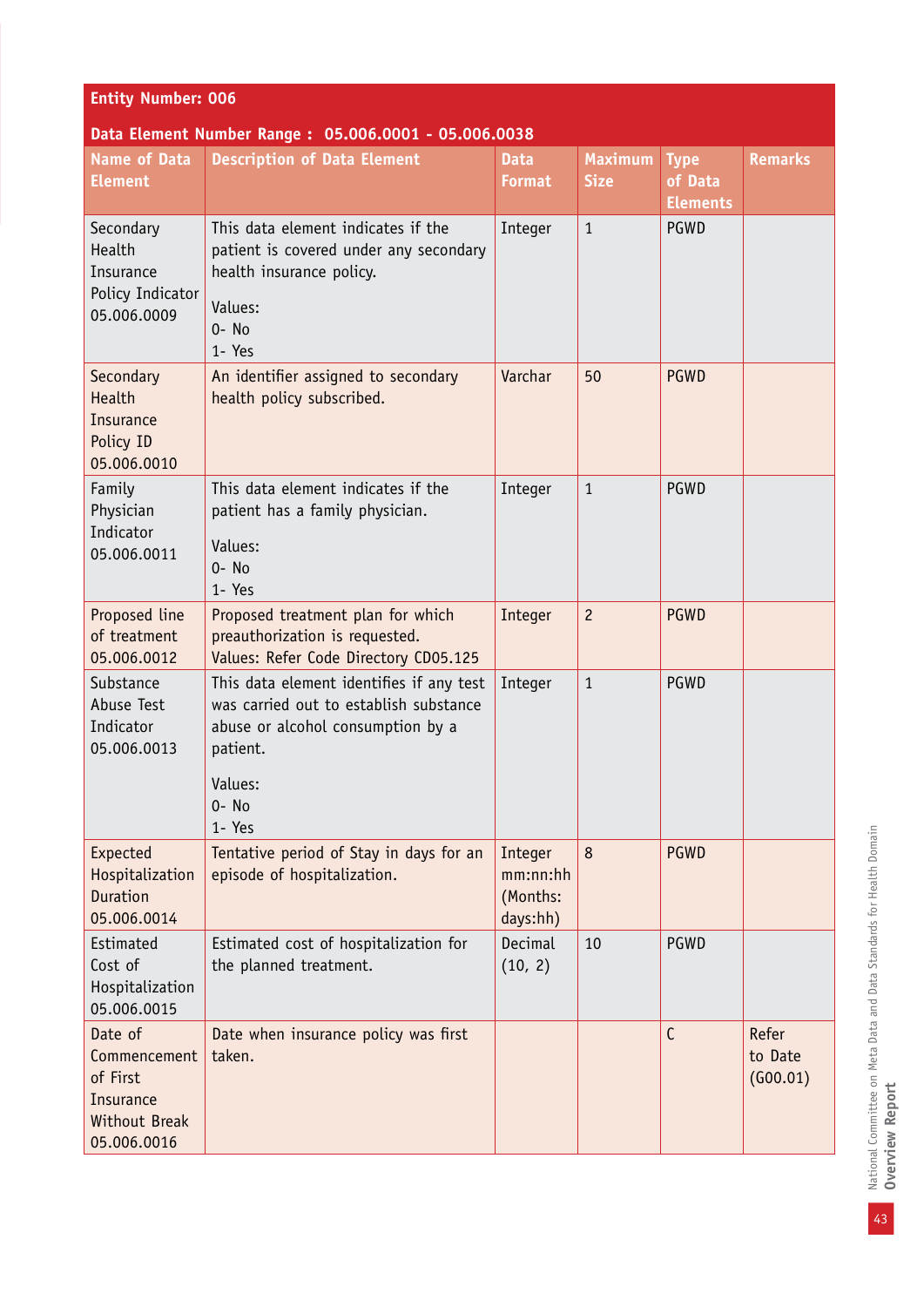| <b>Entity Number: 006</b>                                   |                                                                                                                                                                                                                   |                                             |                               |                                           |                |  |  |
|-------------------------------------------------------------|-------------------------------------------------------------------------------------------------------------------------------------------------------------------------------------------------------------------|---------------------------------------------|-------------------------------|-------------------------------------------|----------------|--|--|
| <b>Name of Data</b><br><b>Element</b>                       | Data Element Number Range: 05.006.0001 - 05.006.0038<br><b>Description of Data Element</b>                                                                                                                        | <b>Data</b><br><b>Format</b>                | <b>Maximum</b><br><b>Size</b> | <b>Type</b><br>of Data<br><b>Elements</b> | <b>Remarks</b> |  |  |
| Past Health<br>Insurance<br>Policy Indicator<br>05.006.0017 | This data element indicates if patient<br>had a health insurance policy in the<br>past.<br>Values:<br>$0 - No$<br>1- Yes                                                                                          | Integer                                     | $\mathbf{1}$                  | PGWD                                      |                |  |  |
| Room Type<br>05.006.0018                                    | Different types of patient rooms<br>available in a healthcare set-up.<br>Values: Refer Code Directory CD05.068                                                                                                    | Integer                                     | $\overline{c}$                | <b>PGWD</b>                               |                |  |  |
| Cause of<br>Hospitalization<br>05.006.0019                  | Reason for which hospitalization is<br>required.<br>Values:<br>1- Injury<br>2- Illness<br>3- Maternity                                                                                                            | Integer                                     | $\mathbf{1}$                  | <b>PGWD</b>                               |                |  |  |
| Claim Expenses<br>Type<br>05.006.0020                       | Type of healthcare expenses.<br>Values:<br>1- Pre-hospitalization Expenses<br>2- Hospitalization Expenses<br>3- Post-hospitalization Expenses<br>4- Health Check-up Expenses<br>5- Ambulance Charges<br>6- Others | Integer                                     | $\mathbf{1}$                  | <b>PGWD</b>                               |                |  |  |
| <b>Total Claimed</b><br>Amount<br>05.006.0021               | Total amount claimed by a hospital or<br>by a patient.                                                                                                                                                            | Decimal<br>(10, 2)                          | 10                            | PGWD                                      |                |  |  |
| Pre-<br>hospitalization<br>Period (days)<br>05.006.0022     | Duration of pre-hospitalization<br>measured in days.                                                                                                                                                              | Integer<br>mm:nn:hh<br>(Months:<br>days:hh) | 8                             | <b>PGWD</b>                               |                |  |  |
| Post-<br>hospitalization<br>Period (days)<br>05.006.0023    | Duration of post-hospitalization<br>measured in days.                                                                                                                                                             | Integer<br>mm:nn:hh<br>(Months:<br>days:hh) | 8                             | PGWD                                      |                |  |  |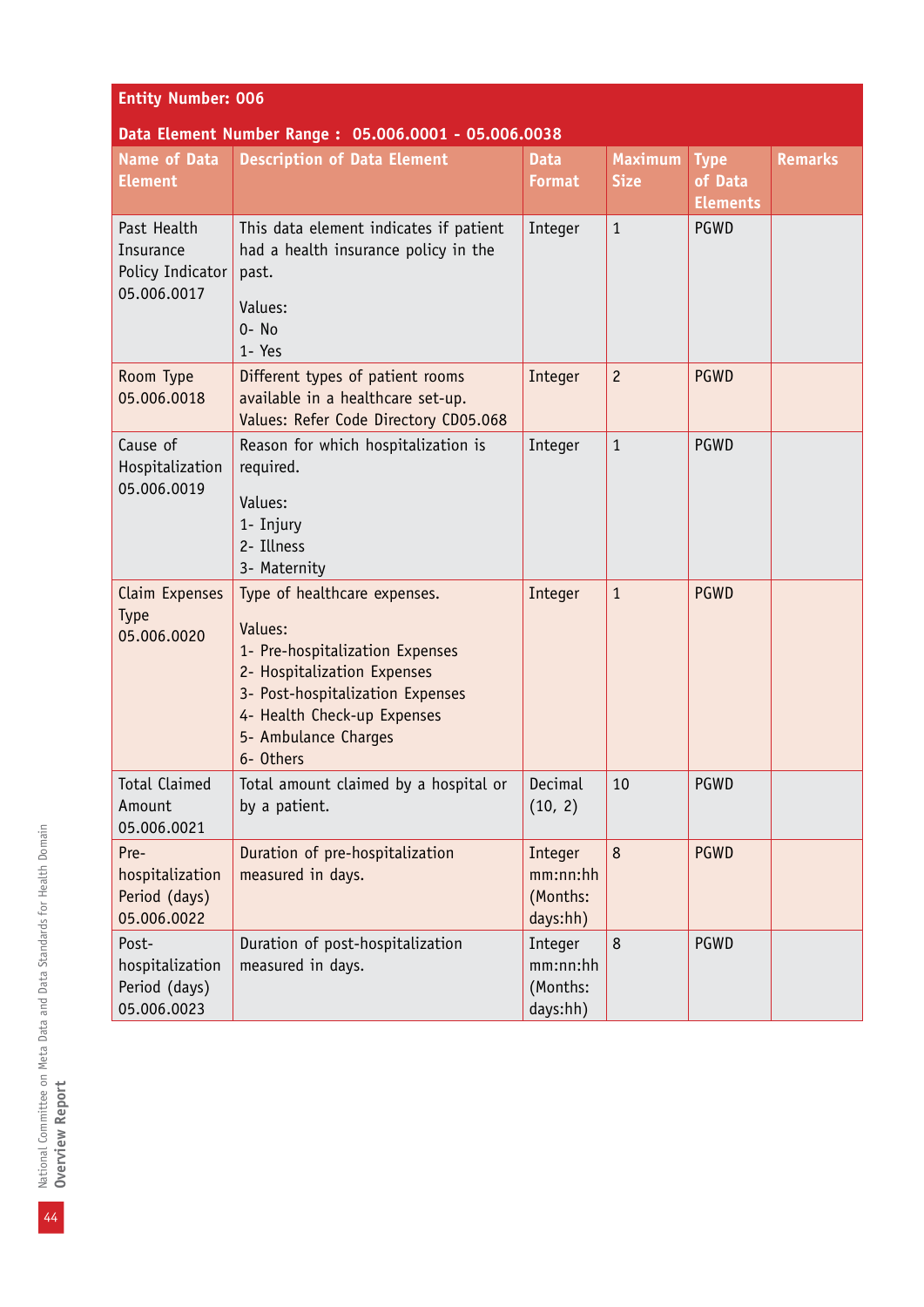| <b>Entity Number: 006</b>                                                  |                                                                                                                                                                                                                                |                              |                               |                                           |                |  |  |  |
|----------------------------------------------------------------------------|--------------------------------------------------------------------------------------------------------------------------------------------------------------------------------------------------------------------------------|------------------------------|-------------------------------|-------------------------------------------|----------------|--|--|--|
|                                                                            | Data Element Number Range: 05.006.0001 - 05.006.0038                                                                                                                                                                           |                              |                               |                                           |                |  |  |  |
| <b>Name of Data</b><br><b>Element</b>                                      | <b>Description of Data Element</b>                                                                                                                                                                                             | <b>Data</b><br><b>Format</b> | <b>Maximum</b><br><b>Size</b> | <b>Type</b><br>of Data<br><b>Elements</b> | <b>Remarks</b> |  |  |  |
| Additional<br><b>Benefit Types</b><br>Claimed<br>05.006.0024               | Additional benefit types claimed by a<br>patient.<br>Values:<br>1- Hospital Daily Cash<br>2- Surgical Cash<br>3- Critical Illness Benefit<br>4- Convalescence<br>5- Pre/Post hospitalization lump<br>sum benefits<br>6- Others | Integer                      | $\mathbf{1}$                  | <b>PGWD</b>                               |                |  |  |  |
| Total<br>Additional<br><b>Benefits</b><br>Claimed<br>Amount<br>05.006.0025 | Total additional benefits amount<br>claimed by a patient.                                                                                                                                                                      | Decimal<br>(10, 2)           | 10                            | PGWD                                      |                |  |  |  |
| Claim Bill ID<br>05.006.0026                                               | Bill ID of the claimed amount.                                                                                                                                                                                                 | Varchar                      | 50                            | <b>PGWD</b>                               |                |  |  |  |
| <b>Bill Type</b><br>05.006.0027                                            | Type of bills submitted by a patient.<br>Values:<br>1- Hospitalization Bill<br>2- Pre-hospitalization Bill<br>3- Post Hospitalization Bill<br>4- Pharmacy Bill<br>5- Others                                                    | Integer                      | $\mathbf{1}$                  | <b>PGWD</b>                               |                |  |  |  |
| Type of<br>Hospital<br>05.006.0028                                         | This data element indicates if the<br>hospital is a network or out-of-<br>Network hospital.<br>Values:<br>1- Network<br>2- Out-Of-Network                                                                                      | Integer                      | $\mathbf{1}$                  | <b>PGWD</b>                               |                |  |  |  |
| Pre-<br>authorization<br>Indicator<br>05.006.0029                          | This data element indicates if the pre-<br>authorization was carried out for a<br>claim request.<br>Values:<br>0- No<br>1- Yes                                                                                                 | Integer                      | $\mathbf{1}$                  | <b>PGWD</b>                               |                |  |  |  |
| Pre-<br>authorization<br>ID<br>05.006.0030                                 | An identifier for a preauthorization<br>request.                                                                                                                                                                               | Varchar                      | 50                            | <b>PGWD</b>                               |                |  |  |  |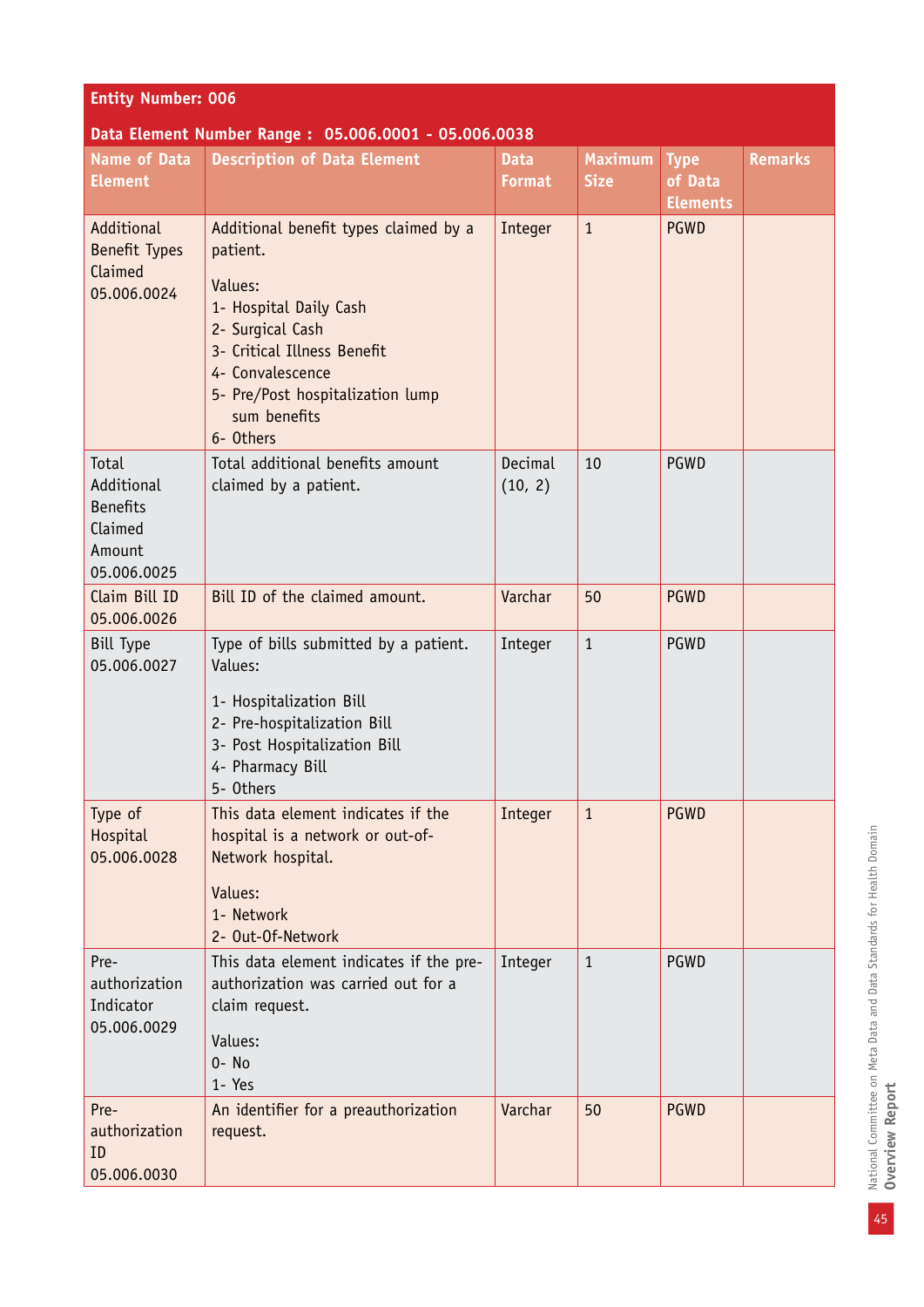| <b>Entity Number: 006</b>                                             |                                                                                                                                                                                                                                                                                                                                                                      |                              |                               |                                           |                              |  |
|-----------------------------------------------------------------------|----------------------------------------------------------------------------------------------------------------------------------------------------------------------------------------------------------------------------------------------------------------------------------------------------------------------------------------------------------------------|------------------------------|-------------------------------|-------------------------------------------|------------------------------|--|
|                                                                       | Data Element Number Range: 05.006.0001 - 05.006.0038                                                                                                                                                                                                                                                                                                                 |                              |                               |                                           |                              |  |
| <b>Name of Data</b><br><b>Element</b>                                 | <b>Description of Data Element</b>                                                                                                                                                                                                                                                                                                                                   | <b>Data</b><br><b>Format</b> | <b>Maximum</b><br><b>Size</b> | <b>Type</b><br>of Data<br><b>Elements</b> | <b>Remarks</b>               |  |
| Health<br>Insurance<br>Coverage Begin<br>Date<br>05.006.0031          | The begin date of the health plan<br>coverage of the individual. These dates<br>may not apply equally to all benefits<br>included in the health plan coverage.<br>Some benefits may have waiting<br>periods for coverage to be effective<br>which results in a different benefit<br>begin date.                                                                      |                              |                               | $\mathsf{C}$                              | Refer<br>to Date<br>(600.01) |  |
|                                                                       | The purpose of providing this<br>information in the registration/<br>medication summary is to better<br>inform patients about their health<br>coverage. Providers should use the<br>applicable standard transactions<br>required under regulation to determine<br>patient eligibility for benefits                                                                   |                              |                               |                                           |                              |  |
| Health<br>Insurance<br>Coverage End<br>Date<br>05.006.0032            | The end date of the health plan<br>coverage of the individual.<br>The purpose of providing this<br>information in the registration/<br>medication summary is to better<br>inform patients about their health<br>coverage. Providers should use the<br>applicable standard transactions<br>required under regulation to determine<br>patient eligibility for benefits |                              |                               | $\mathsf{C}$                              | Refer<br>to Date<br>(600.01) |  |
| Claims<br><b>Documents</b><br>Submission<br>Check List<br>05.006.0033 | Checklist for documents for claims<br>submission.<br>Values: Refer Code Directory CD05.029                                                                                                                                                                                                                                                                           | Integer                      | $\overline{c}$                | PGWD                                      |                              |  |
| Patient<br>Employee ID<br>05.006.0034                                 | An Identifier assigned by the<br>employing authority.                                                                                                                                                                                                                                                                                                                | Varchar                      | 50                            | <b>PGWD</b>                               |                              |  |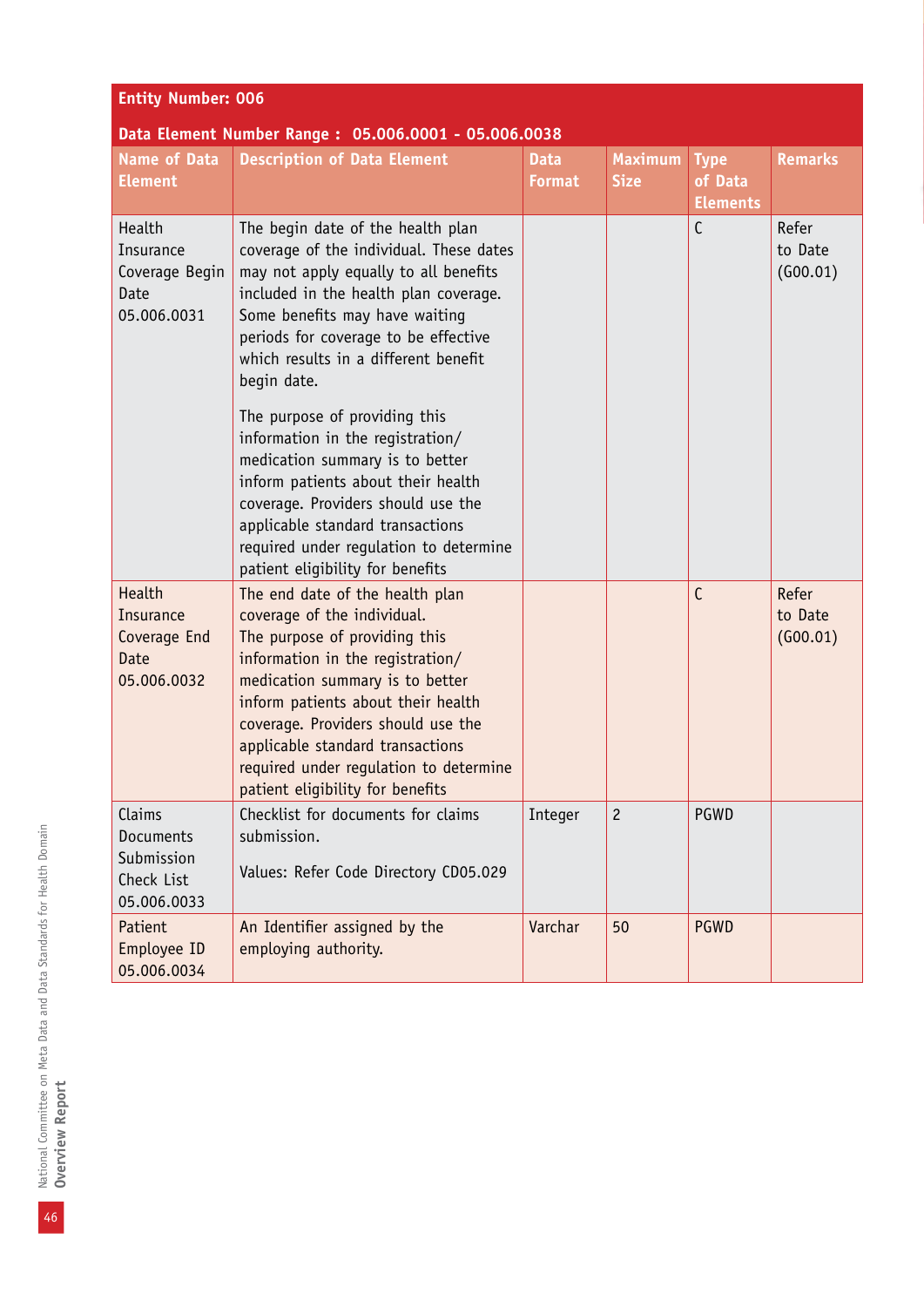## **7. Bill Entity**

| <b>Name</b><br>of Data<br><b>Element</b>                                  | <b>Description of Data Element</b>                                                                                                                                                                                                                                                                                         | <b>Data</b><br>Format | <b>Maximum</b><br><b>Size</b> | <b>Type</b><br>of Data<br><b>Elements</b> | <b>Remarks</b>               |
|---------------------------------------------------------------------------|----------------------------------------------------------------------------------------------------------------------------------------------------------------------------------------------------------------------------------------------------------------------------------------------------------------------------|-----------------------|-------------------------------|-------------------------------------------|------------------------------|
| <b>Bill ID</b><br>05.007.0001                                             | An identifier for a patient bill.                                                                                                                                                                                                                                                                                          | Varchar               | 50                            | <b>PGWD</b>                               |                              |
| <b>Bill Date</b><br>05.007.0002                                           | Date of bill generation.                                                                                                                                                                                                                                                                                                   |                       |                               | $\mathsf{C}$                              | Refer<br>to Date<br>(600.01) |
| <b>Bill</b><br>Generation<br><b>Type</b><br>05.007.0003                   | This data element indicates the type of bill<br>to be generated.<br>>> A Summary bill indicates expenses under<br>major cost-heads (service types) only.<br>This is also called as main bill.<br>>> A Detailed bill provides the break-up of<br>expenses under each service type. This is<br>also called as Break-up bill. | Integer               | $\mathbf{1}$                  | PGWD                                      |                              |
|                                                                           | Values:<br>1- Summary Bill<br>2- Detailed Bill                                                                                                                                                                                                                                                                             |                       |                               |                                           |                              |
| <b>Bill Copy</b><br><b>Type</b><br>05.007.0004                            | This data element indicates the type of bill<br>copy generated.<br>Values:<br>1- Patient Copy<br>2- Hospital Copy<br>3- Insurance Company Copy<br>4- TPA Copy<br>5- Employer Copy<br>7- Duplicate Bill Copy<br>6- Others                                                                                                   | Integer               | $\mathbf{1}$                  | <b>PGWD</b>                               |                              |
| Reason for<br>Duplicate<br><b>Bill Copy</b><br>05.007.0005                | Free text to capture reason for generating a $\sqrt{ }$ Varchar<br>duplicate bill.                                                                                                                                                                                                                                         |                       | 255                           | PGWD                                      |                              |
| Approval<br>Indicator for<br>Duplicate<br><b>Bill Copy</b><br>05.007.0006 | This data element indicates if approvals are<br>in place for generating a duplicate bill.<br>Values:<br>$0 - No$<br>1- Yes                                                                                                                                                                                                 | Integer               | $\mathbf{1}$                  | <b>PGWD</b>                               |                              |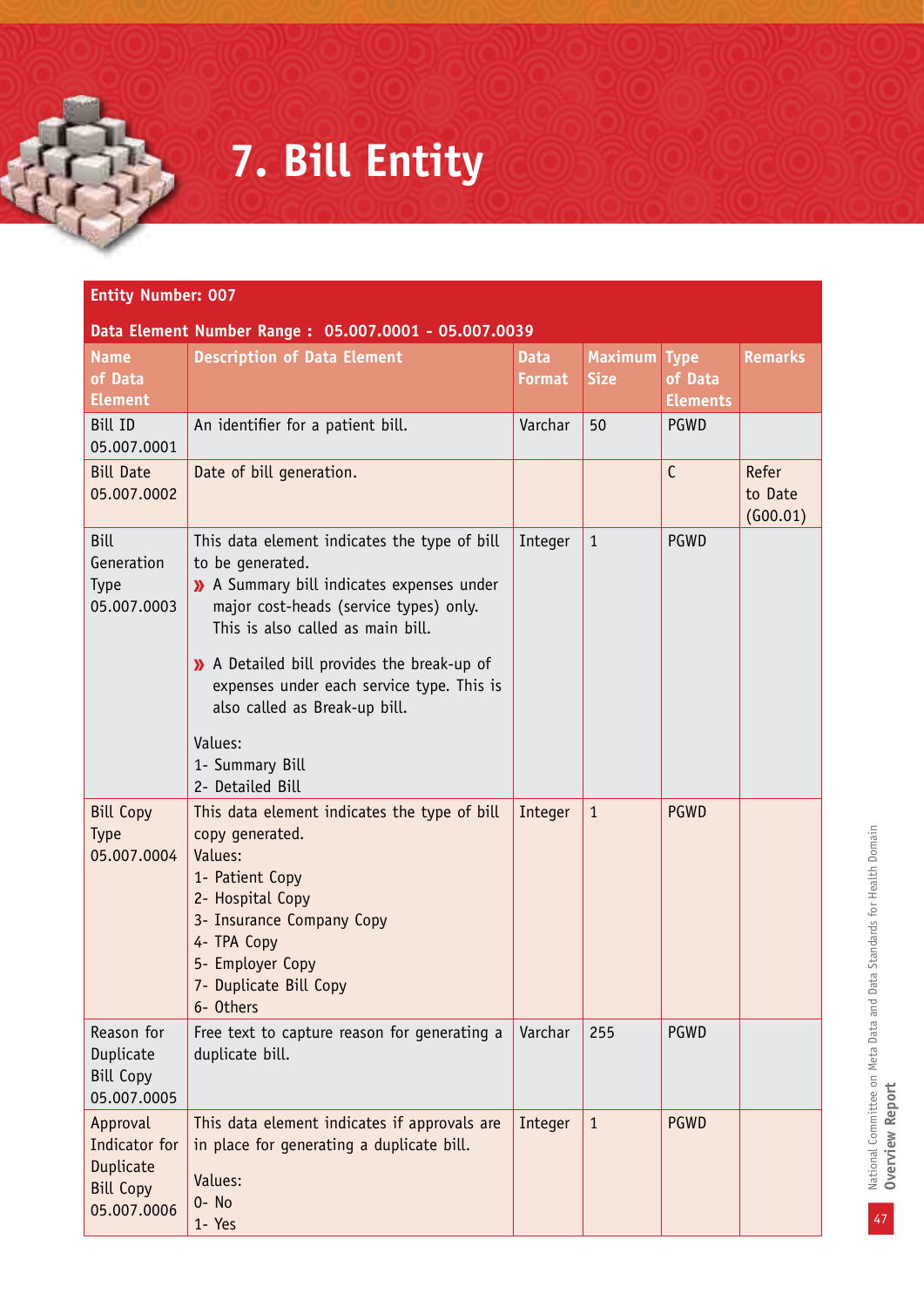| <b>Entity Number: 007</b> |  |  |
|---------------------------|--|--|
|                           |  |  |

#### **Data Element Number Range : 05.007.0001 - 05.007.0039**

| <b>Name</b><br>of Data<br><b>Element</b> | <b>Description of Data Element</b>                                                                                                                                                                                       | <b>Data</b><br><b>Format</b> | <b>Maximum</b><br><b>Size</b> | <b>Type</b><br>of Data<br><b>Elements</b> | <b>Remarks</b> |
|------------------------------------------|--------------------------------------------------------------------------------------------------------------------------------------------------------------------------------------------------------------------------|------------------------------|-------------------------------|-------------------------------------------|----------------|
| <b>Tariff</b><br>Category<br>05.007.0007 | A hospital has to generate bill based on the<br>applicable tariff according to the patient<br>category.                                                                                                                  | Integer                      | $\overline{c}$                | PGWD                                      |                |
|                                          | The tariff categories are based on the valid<br>contract with different types of sponsors.<br>In case the patient sponsoring his/her own<br>hospital expenses, the applicable tariff is<br>'Hospital Tariff'.            |                              |                               |                                           |                |
|                                          | Patient has to produce necessary<br>certificates/approvals/valid ID in order to<br>be billed as per any other chosen tariff.                                                                                             |                              |                               |                                           |                |
|                                          | Values:<br>1- Hospital Tariff<br>2- CGHS Tariff<br>3- ESI Tariff<br>4- PPN Tariff<br>5- RSBY Tariff<br>6- TPA Specific Tariff<br>7- Others                                                                               |                              |                               |                                           |                |
| Service Type<br>05.007.0008              | Different types of services, tariffs or cost-<br>heads under which the services are billed.<br>The details of the services will be taken<br>from the respective code directory.<br>Values: Refer Code Directory CD05.080 | Integer                      | $\overline{c}$                | <b>PGWD</b>                               |                |
| Payment<br><b>Type</b><br>05.007.0009    | This data element identifies if the patient<br>bears his own expenses or there is a<br>sponsoring entity.<br>Values:<br>1- Cash<br>2- Credit                                                                             | Integer                      | $\mathbf{1}$                  | PGWD                                      |                |
| Sponsoring<br>Entity<br>05.007.0010      | Entity that sponsors the healthcare<br>expenses of a patient.<br>Values: Refer Code Directory CD05.141                                                                                                                   | Integer                      | $\overline{c}$                | <b>PGWD</b>                               |                |
| Approving<br>Entity<br>05.007.0011       | Name of the approving entity. This may be<br>different from the sponsoring entity.                                                                                                                                       | Varchar                      | 99                            | PGWD                                      |                |
| Insurance<br>Company<br><b>Name</b>      | Name of the Insurance company issuing the<br>health insurance policy.<br>Values: Refer Code Directory CD05.119                                                                                                           | Varchar                      | 99                            | <b>PGWD</b>                               |                |
| 05.007.0012                              |                                                                                                                                                                                                                          |                              |                               |                                           |                |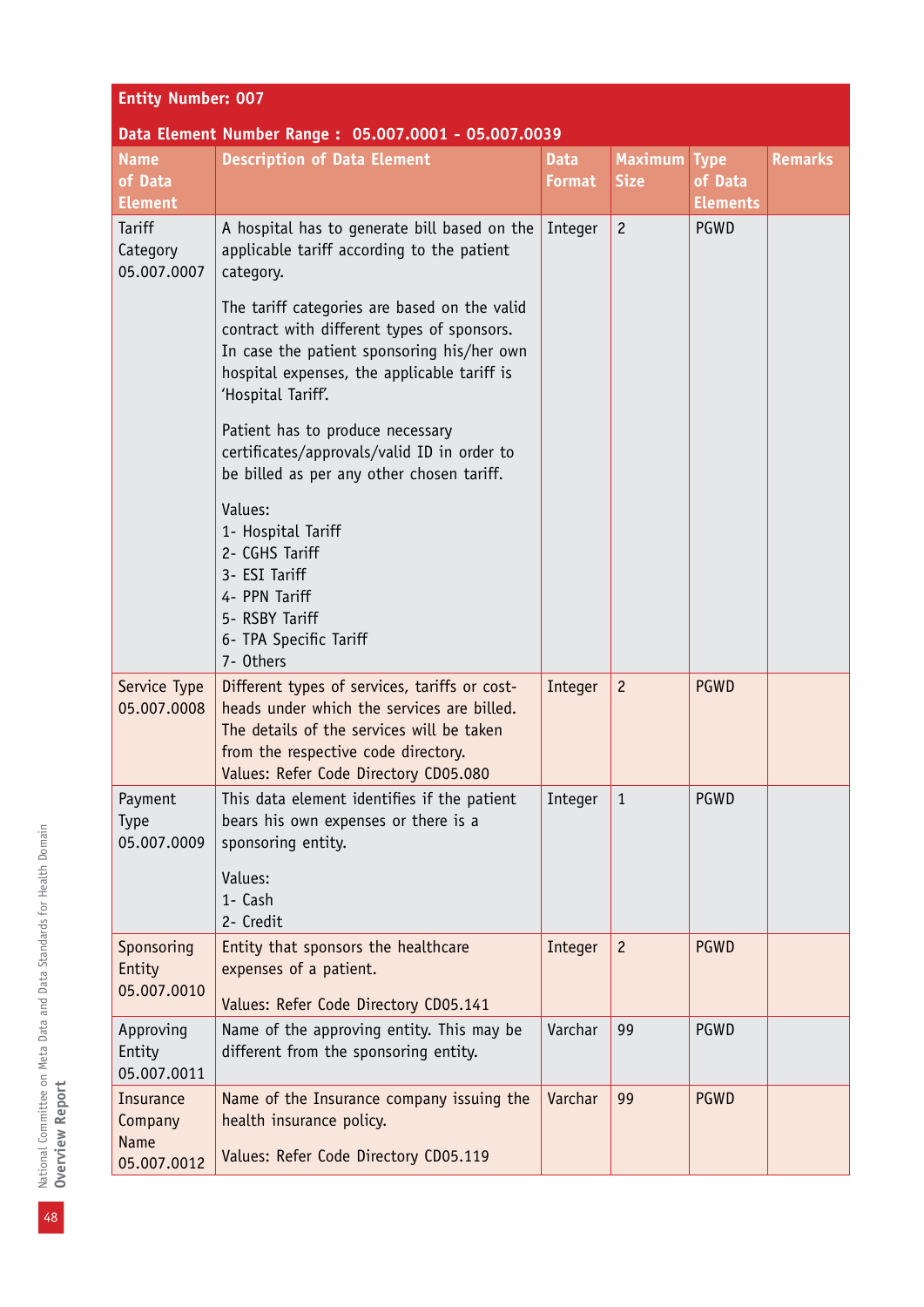| <b>Entity Number: 007</b>                       |                                                                                                                                                                        |                              |                               |                                           |                |  |
|-------------------------------------------------|------------------------------------------------------------------------------------------------------------------------------------------------------------------------|------------------------------|-------------------------------|-------------------------------------------|----------------|--|
|                                                 | Data Element Number Range: 05.007.0001 - 05.007.0039                                                                                                                   |                              |                               |                                           |                |  |
| <b>Name</b><br>of Data<br><b>Element</b>        | <b>Description of Data Element</b>                                                                                                                                     | <b>Data</b><br><b>Format</b> | <b>Maximum</b><br><b>Size</b> | <b>Type</b><br>of Data<br><b>Elements</b> | <b>Remarks</b> |  |
| Insurance<br>Company<br>Code<br>05.007.0013     | A unique Identifier for an insurance<br>company. This is applicable when the<br>sponsoring entity is an insurance company.<br>Values: Refer Code Directory CD05.119    | Integer                      | $\overline{3}$                | PGWD                                      |                |  |
| Sponsor<br>Approval<br>Indicator<br>05.007.0014 | This data element identifies if approvals are<br>received in case the sponsor is other than<br>self.<br>Values:<br>$0 - No$<br>1- Yes                                  | Integer                      | $\mathbf{1}$                  | <b>PGWD</b>                               |                |  |
| Maximum<br>Eligibility<br>Limit<br>05.007.0015  | Maximum expenses authorized for the<br>episode of hospitalization or encounter.                                                                                        | Decimal<br>(10, 2)           | 10                            | <b>PGWD</b>                               |                |  |
| Eligibility<br>Sub-Limits<br>05.007.0016        | Eligibility limits capped for major services<br>like Room Rent, Pharmacy, Professional Fee<br>etc.                                                                     | Decimal<br>(10, 2)           | 10                            | <b>PGWD</b>                               |                |  |
| Eligibility<br>Remarks<br>05.007.0017           | Free text to capture additional information<br>on eligibility limit and details.                                                                                       | Varchar                      | 254                           | <b>PGWD</b>                               |                |  |
| Service Item<br>Name<br>05.007.0018             | Name of services defined under each service<br>type.<br>Values: Refer Code Directory CD05.027                                                                          | Varchar                      | 99                            | <b>PGWD</b>                               |                |  |
| Service Item<br>Price<br>05.007.0019            | Price of service as per applicable unit of<br>measurement. Service item will link to<br>service type code directory CD05.080.<br>Values: Refer Code Directory CD05.027 | Decimal<br>(10, 2)           | 10                            | PGWD                                      |                |  |
| Package<br><b>Item Name</b><br>05.007.0020      | Package refers to a group of service items<br>with sub-limits.<br>Values: Refer Code Directory CD05.028                                                                | Varchar                      | 99                            | <b>PGWD</b>                               |                |  |
| Package<br>Item Price<br>05.007.0021            | Price of the service package item<br>Values: Refer Code Directory CD05.028                                                                                             | Decimal<br>(10, 2)           | 10                            | <b>PGWD</b>                               |                |  |
| Quantity of<br>Service<br>05.007.0022           | It indicates quantity of services utilized<br>e.g. 5 days of stay, 10 Units of A+ blood<br>group etc.                                                                  | Varchar                      | 50                            | <b>PGWD</b>                               |                |  |
| Tax<br>05.007.0023                              | Taxes applicable for each of the services<br>utilized                                                                                                                  | Decimal<br>(10, 2)           | 10                            | <b>PGWD</b>                               |                |  |
| <b>Total Billed</b><br>Amount<br>05.007.0024    | Total amount billed for the episode of<br>hospitalization or encounter                                                                                                 | Decimal<br>(10, 2)           | 10                            | <b>PGWD</b>                               |                |  |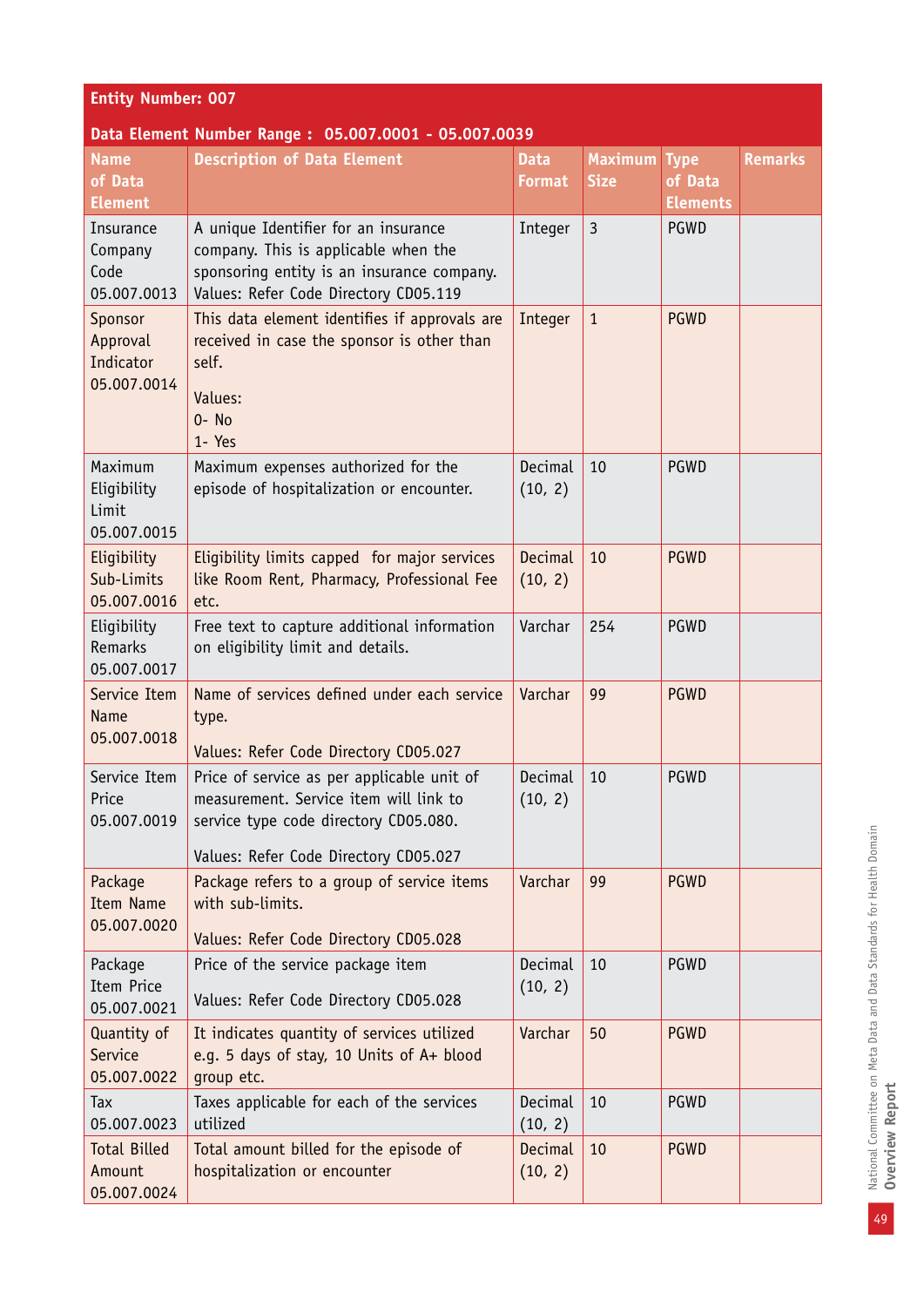#### **Entity Number: 007**

#### **Data Element Number Range : 05.007.0001 - 05.007.0039**

| <b>Name</b><br>of Data<br><b>Element</b>                  | <b>Description of Data Element</b>                                                                                                            | <b>Data</b><br><b>Format</b> | <b>Maximum</b><br><b>Size</b> | <b>Type</b><br>of Data<br><b>Elements</b> | <b>Remarks</b> |
|-----------------------------------------------------------|-----------------------------------------------------------------------------------------------------------------------------------------------|------------------------------|-------------------------------|-------------------------------------------|----------------|
| Discount<br>Approval<br>Indicator<br>05.007.0025          | This data element indicates whether<br>approvals are in place for any discount<br>provision.<br>Values:<br>$0 - No$<br>1- Yes                 | Integer                      | $\mathbf{1}$                  | PGWD                                      |                |
| <b>Discount</b><br>Approver<br><b>Name</b><br>05.007.0026 | Name of approving authority for discounts                                                                                                     | Varchar                      | 99                            | <b>PGWD</b>                               |                |
| Discount<br>Indicator<br>05.007.0027                      | This data element indicates if the discount<br>type is of amount or percentage.<br>Values:<br>1- Amount<br>2- Percentage                      | Integer                      | $\mathbf{1}$                  | PGWD                                      |                |
| Discount<br>05.007.0028                                   | This data element indicates the discount<br>unit                                                                                              | Decimal<br>(10, 2)           | 10                            | <b>PGWD</b>                               |                |
| Discount<br>Remarks<br>05.007.0029                        | Free text to capture additional information<br>on discount.                                                                                   | Varchar                      | 255                           | PGWD                                      |                |
| Advance<br>Deposit<br>Amount<br>05.007.0030               | Deposit amount collected from patient<br>before admission or during the hospital<br>stay.                                                     | Decimal<br>(10, 2)           | 10                            | <b>PGWD</b>                               |                |
| <b>Balance</b><br>Payable<br>05.007.0031                  | Balance amount payable to the healthcare<br>service provider.                                                                                 | Decimal<br>(10, 2)           | 10                            | PGWD                                      |                |
| Amount<br>Payable by<br>Patient<br>05.007.0032            | Amount to be collected from the patient<br>as per sub-limits caps and other applicable<br>clauses.                                            | Decimal<br>(10, 2)           | 10                            | <b>PGWD</b>                               |                |
| Amount<br>Payable by<br>Sponsor<br>05.007.0033            | Amount payable by the sponsor based on<br>the authorization/approval provided. This<br>will be applicable if sponsor entity is not<br>'Self'. | Decimal<br>(10, 2)           | 10                            | PGWD                                      |                |
| Amount Paid<br>by Patient<br>05.007.0034                  | Amount paid against amount payable by the<br>patient                                                                                          | Decimal<br>(10, 2)           | 10                            | <b>PGWD</b>                               |                |
| Patient Dues<br>05.007.0035                               | Unpaid amount in the patient account                                                                                                          | Decimal<br>(10, 2)           | 10                            | PGWD                                      |                |
| Transaction<br>ID<br>05.007.0036                          | Transaction ID in case payment is made by<br>NEFT/RGTS/Credit Card/Debit Card.                                                                | Varchar                      | 50                            | PGAD                                      |                |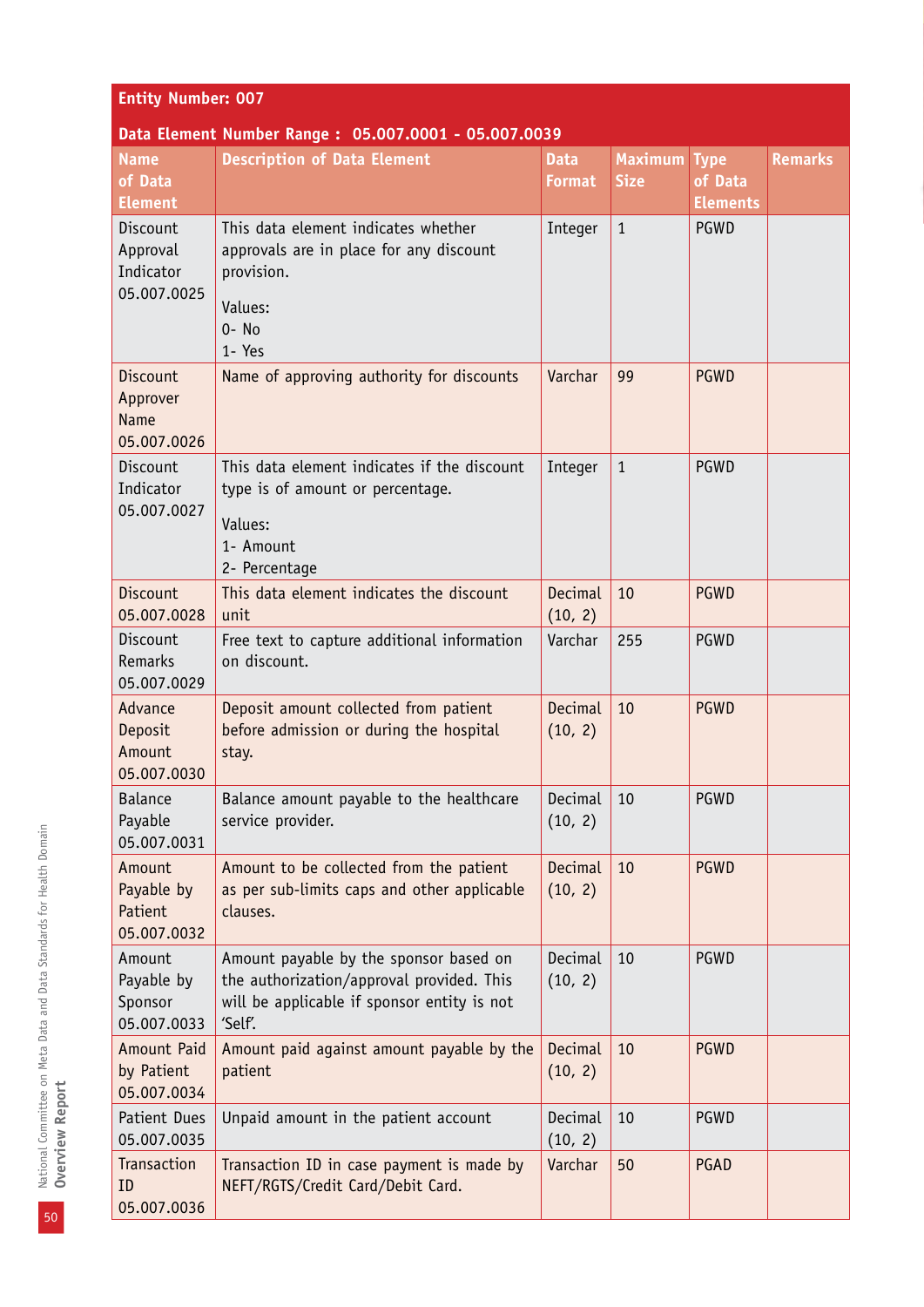## **8. Facility Entity**

| <b>Entity Number: 008</b>                                  |                                                                                                                                                                                                                                      |                              |                               |                                           |                                                                                                                                                                                      |  |  |
|------------------------------------------------------------|--------------------------------------------------------------------------------------------------------------------------------------------------------------------------------------------------------------------------------------|------------------------------|-------------------------------|-------------------------------------------|--------------------------------------------------------------------------------------------------------------------------------------------------------------------------------------|--|--|
|                                                            | Data Element Number Range: 05.008.0001 - 05.008.0032                                                                                                                                                                                 |                              |                               |                                           |                                                                                                                                                                                      |  |  |
| <b>Name of Data</b><br><b>Element</b>                      | <b>Description of Data Element</b>                                                                                                                                                                                                   | <b>Data</b><br><b>Format</b> | <b>Maximum</b><br><b>Size</b> | <b>Type</b><br>of Data<br><b>Elements</b> | <b>Remarks</b>                                                                                                                                                                       |  |  |
| Unique Facility<br>Identification<br>Number<br>05.008.0001 | Unique Facility Identification<br>assigned to healthcare facility<br>providing care to patient. This<br>code will be unique to identify and<br>search a facility (both in public<br>or private organizations) based on<br>unique ID. | Integer                      | 10                            | <b>PGWD</b>                               |                                                                                                                                                                                      |  |  |
|                                                            | Values: Refer Code Directory<br>CD05.001                                                                                                                                                                                             |                              |                               |                                           |                                                                                                                                                                                      |  |  |
| <b>Facility Type</b><br>Code<br>05.008.0002                | Code describing the type of facility<br>such as district hospital, sub center<br>etc.<br>Values: Refer Code Directory<br>CD05.002                                                                                                    | Integer                      | $\overline{c}$                | <b>PGWD</b>                               |                                                                                                                                                                                      |  |  |
| Facility<br>Address Type<br>05.008.0003                    | This data element is extended in<br>health domain to include more<br>address type values. The value list<br>has been coded using a character<br>code to identify the address type.<br>Values: Refer Code Directory<br>CD05.120       | Char                         | $\mathbf{1}$                  | PGAD                                      | Refer to Address<br><b>Type</b><br>$(G02.03-00-01).$<br>Recommendation<br>to add values<br>to Generic<br>Address Type<br>as described<br>in customized<br>code directory<br>CD05.120 |  |  |
| Facility<br><b>Address</b><br>05.008.0004                  | Address of Facility                                                                                                                                                                                                                  |                              |                               | $\mathsf{C}$                              | Refer to Address<br>of a Premises<br>(G02.03)                                                                                                                                        |  |  |
| Facility<br>Ownership<br>Authority<br>05.008.0005          | Code representing the owner of the<br>facility. The data element can take<br>following values for the owner of<br>the facility:<br>Values: Refer Code Directory<br>CD05.003                                                          | Integer                      | 10                            | PGWD                                      |                                                                                                                                                                                      |  |  |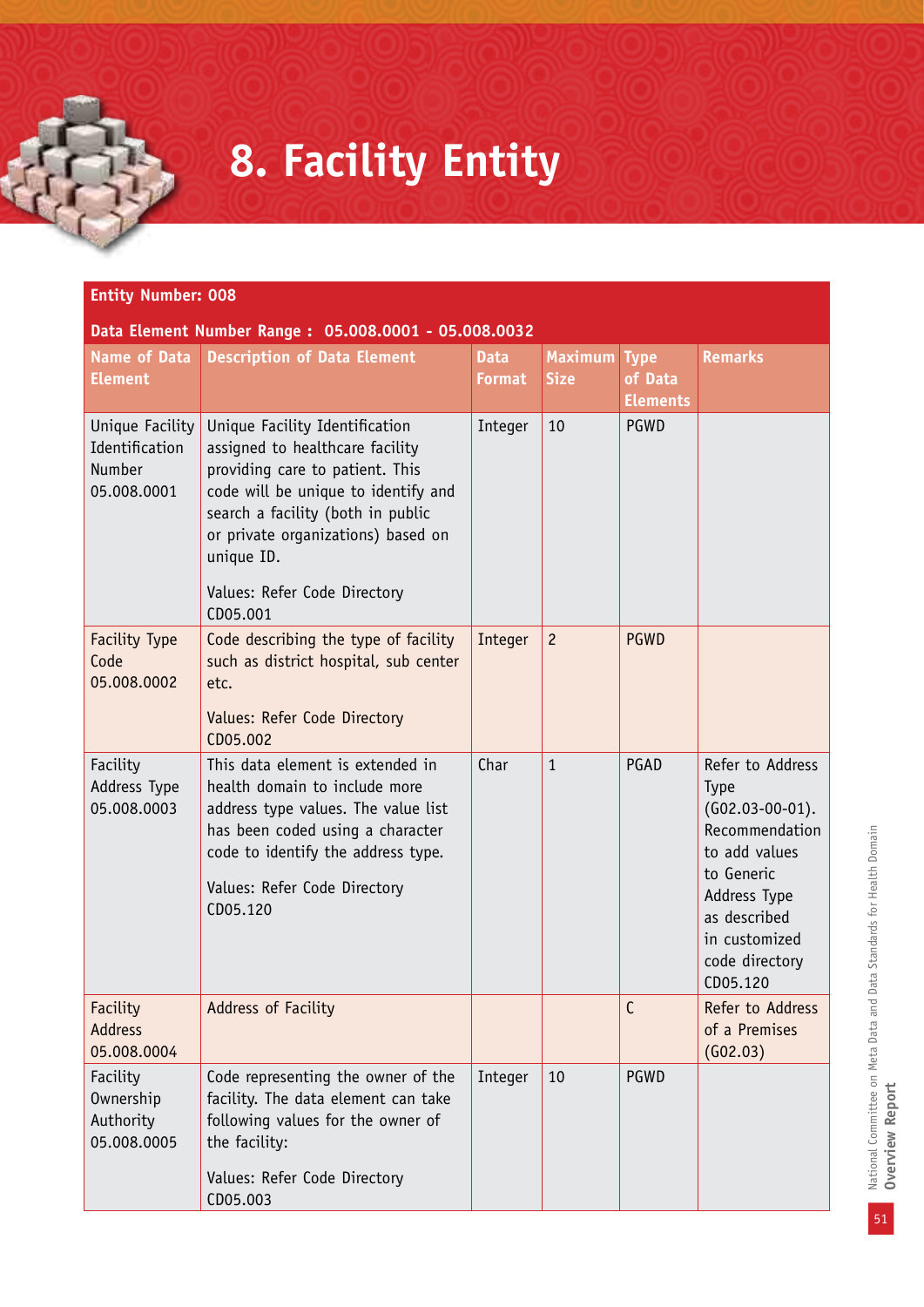| <b>Entity Number: 008</b>                          |                                                                                                                                                                    |                              |                               |                                           |                |  |  |
|----------------------------------------------------|--------------------------------------------------------------------------------------------------------------------------------------------------------------------|------------------------------|-------------------------------|-------------------------------------------|----------------|--|--|
|                                                    | Data Element Number Range: 05.008.0001 - 05.008.0032                                                                                                               |                              |                               |                                           |                |  |  |
| <b>Name of Data</b><br><b>Element</b>              | <b>Description of Data Element</b>                                                                                                                                 | <b>Data</b><br><b>Format</b> | <b>Maximum</b><br><b>Size</b> | <b>Type</b><br>of Data<br><b>Elements</b> | <b>Remarks</b> |  |  |
| Facility<br>Ownership<br><b>Authority Type</b>     | Code representing the type of the<br>ownership of the facility.<br>Values: Refer Code Directory                                                                    | Integer                      | $\overline{c}$                | <b>PGWD</b>                               |                |  |  |
| 05.008.0006                                        | CD05.103                                                                                                                                                           |                              |                               |                                           |                |  |  |
| Facility<br><b>Owning</b><br>Relationship          | Code represents the relationship<br>between owners and owned facility.<br>Values:                                                                                  | Integer                      | $\mathbf{1}$                  | PGWD                                      |                |  |  |
| 05.008.0007                                        | 1- Complete Ownership<br>2- Management control<br>3- Financing                                                                                                     |                              |                               |                                           |                |  |  |
| <b>Facility Region</b><br>Indicator<br>05.008.0008 | Flag to indicate whether facility is<br>in rural area or urban area                                                                                                | Integer                      | $\mathbf{1}$                  | <b>PGWD</b>                               |                |  |  |
|                                                    | Values:<br>1- Rural<br>2- Urban                                                                                                                                    |                              |                               |                                           |                |  |  |
| Facility Service<br>Code<br>05.008.0009            | Code of the service offered under<br>this facility. This data element<br>will be repeated for each service<br>provided in the facility.                            | Integer                      | $\overline{c}$                | PGWD                                      |                |  |  |
|                                                    | Values: Refer Code Directory<br>CD05.043                                                                                                                           |                              |                               |                                           |                |  |  |
| Facility<br>Specialty Code<br>05.008.0010          | Code of the specialty linked with<br>the services offered by the facility.<br>This data element will be repeated<br>for every service provided in the<br>facility. | Integer                      | $\mathbf{3}$                  | <b>PGWD</b>                               |                |  |  |
|                                                    | Values: Refer Code Directory<br>CD05.011                                                                                                                           |                              |                               |                                           |                |  |  |
| Facility<br><b>Operational</b><br><b>Status</b>    | The status of the facility will<br>indicate its operational status,<br>such as:                                                                                    | Integer                      | $\mathbf{1}$                  | PGWD                                      |                |  |  |
| 05.008.0011                                        | Values:<br>1- Operational<br>2- Non Operational<br>3- Under Construction<br>4- Closed for Repairs/Renovation<br>5- Closed                                          |                              |                               |                                           |                |  |  |
| Facility<br>Population<br>Covered<br>05.008.0012   | Population covered under the<br>facility services. This data will be<br>taken from Census.                                                                         | Integer                      | 10                            | <b>PGWD</b>                               |                |  |  |
|                                                    | Values: Refer Code Directory<br>CD05.001                                                                                                                           |                              |                               |                                           |                |  |  |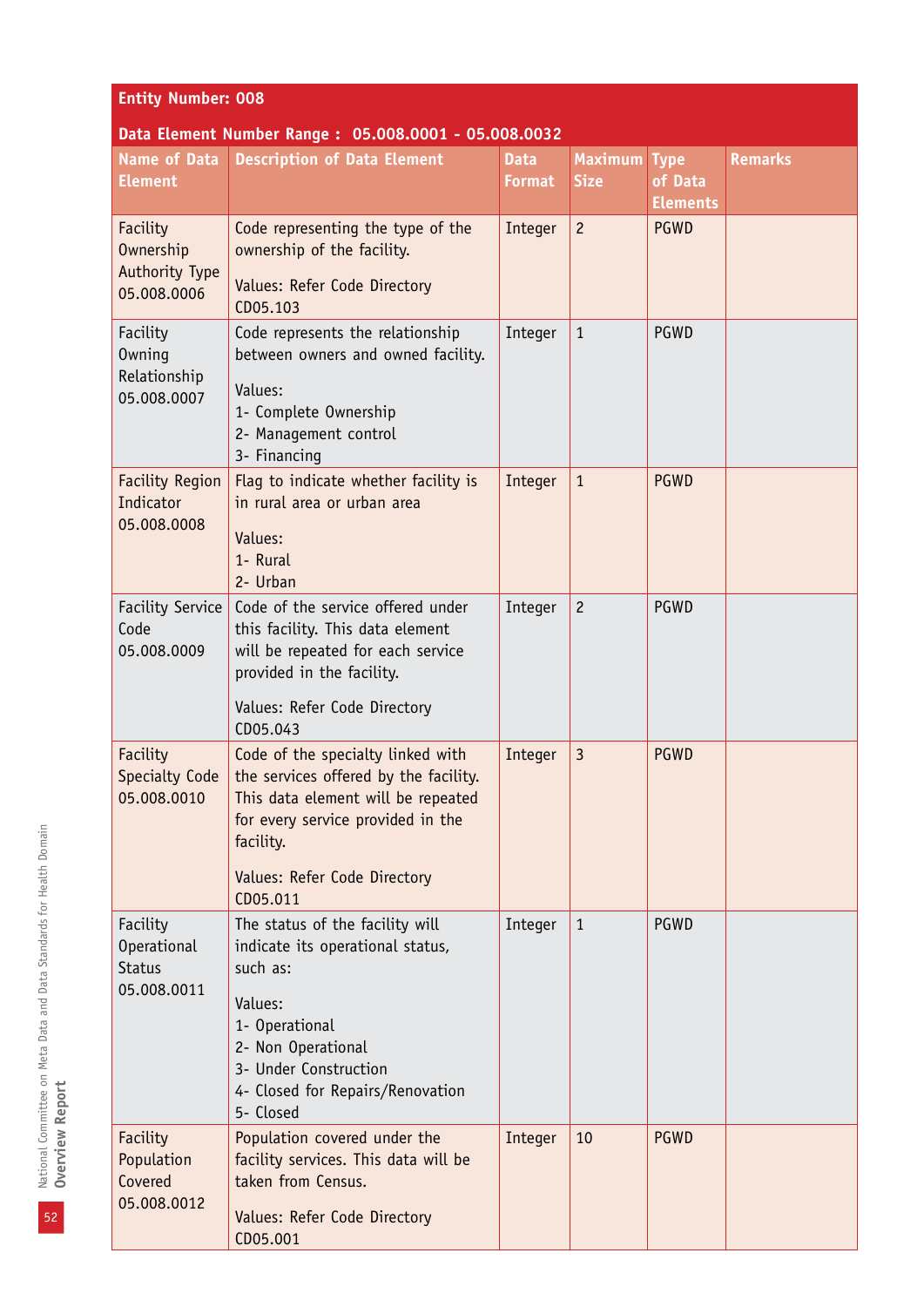| <b>Entity Number: 008</b>                            |                                                                                                                                                                                                                                                                                                          |                              |                               |                                           |                |  |  |
|------------------------------------------------------|----------------------------------------------------------------------------------------------------------------------------------------------------------------------------------------------------------------------------------------------------------------------------------------------------------|------------------------------|-------------------------------|-------------------------------------------|----------------|--|--|
| Data Element Number Range: 05.008.0001 - 05.008.0032 |                                                                                                                                                                                                                                                                                                          |                              |                               |                                           |                |  |  |
| <b>Name of Data</b><br><b>Element</b>                | <b>Description of Data Element</b>                                                                                                                                                                                                                                                                       | <b>Data</b><br><b>Format</b> | <b>Maximum</b><br><b>Size</b> | <b>Type</b><br>of Data<br><b>Elements</b> | <b>Remarks</b> |  |  |
| Access to<br>Facility<br>Indicator<br>05.008.0013    | Flag indicating the ease of access to<br>the facility. In case of hilly/desert<br>areas it is difficult, and in case<br>of plains the access to facility is<br>considered easy access.<br>Values:<br>1- Easy                                                                                             | Integer                      | $\mathbf{1}$                  | PGWD                                      |                |  |  |
| Number of<br>Personnel<br>05.008.0014                | 2- Difficult<br>Total count of human resource/<br>personnel in a facility                                                                                                                                                                                                                                | Integer                      | $\overline{4}$                | <b>PGWD</b>                               |                |  |  |
| Department<br>Name<br>05.008.0015                    | The name of the department in<br>the hospital or other healthcare<br>facilities e.g. emergency, surgery,<br>medicine etc. Suggestive values for<br>department have been provided in<br>the code directory.<br>Values: Refer Code Directory<br>CD05.090                                                   | Varchar                      | 99                            | <b>PGWD</b>                               |                |  |  |
| <b>Ward Name</b><br>05.008.0016                      | Ward of a hospital or other<br>healthcare facilities e.g. General<br>ward, Cardiology ward, Neurology<br>ward etc.<br>Values: Refer Code Directory<br>CD05.088                                                                                                                                           | Varchar                      | 99                            | <b>PGWD</b>                               |                |  |  |
| Bed Type<br>05.008.0017                              | The term "hospital bed" is used to<br>describe the amount of bed space<br>in a health care facility or hospital,<br>as the capacity for the number of<br>patients at the facility is measured<br>in available "beds." Such as<br>Sanctioned, Available etc.<br>Values : Refer Code Directory<br>CD05.091 | Integer                      | $\mathbf{1}$                  | PGWD                                      |                |  |  |
| Number of<br><b>Beds</b><br>05.008.0018              | Total number of beds available<br>in the facility. This will include<br>all beds available with different<br>departments.<br>Values: Refer Code Directory<br>CD05.062                                                                                                                                    | Integer                      | $\overline{4}$                | <b>PGWD</b>                               |                |  |  |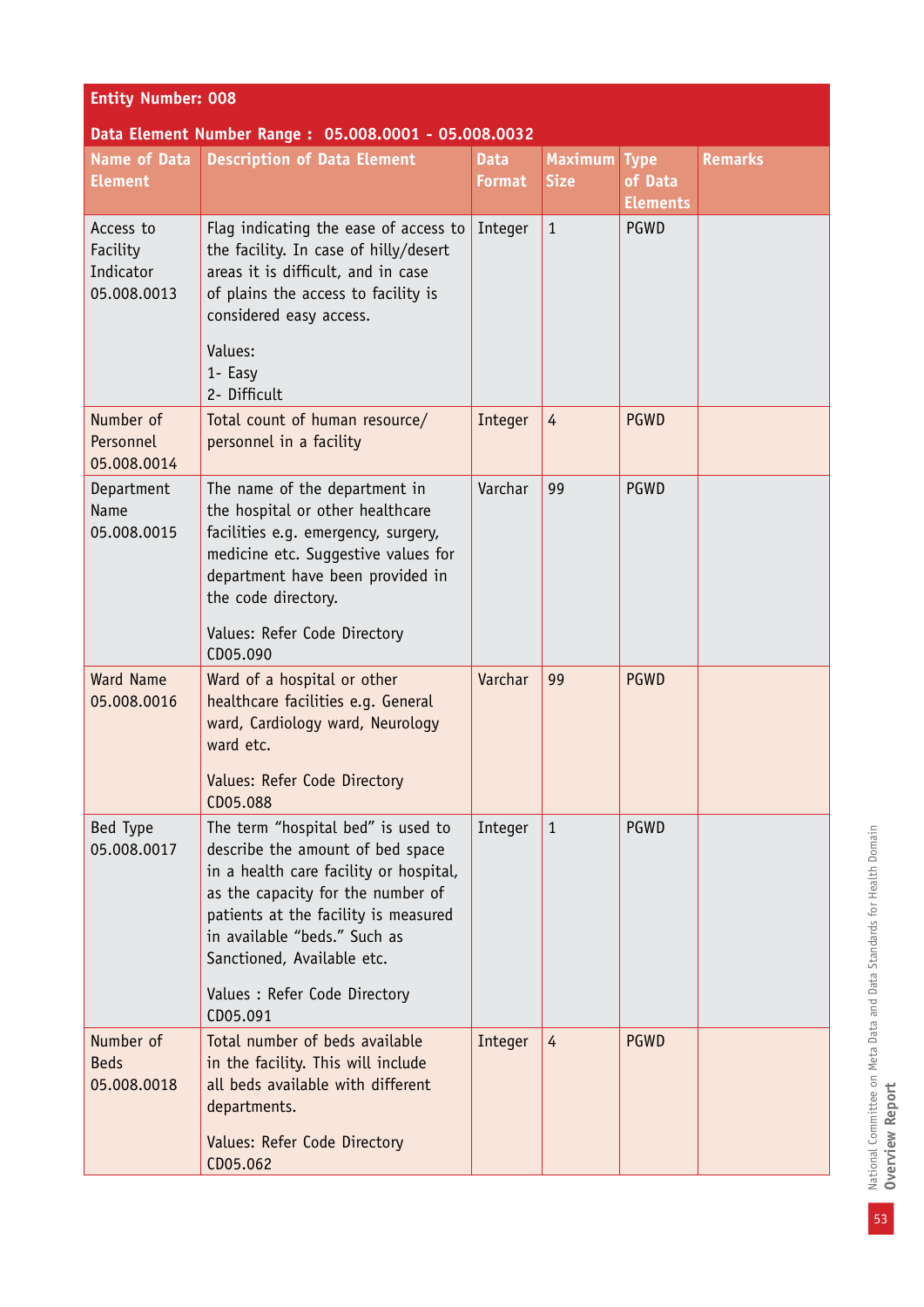| <b>Entity Number: 008</b>                                                       |                                                                                                                                                                                                                                                                                                                                                                                                                                                |                              |                               |                                           |                |  |  |
|---------------------------------------------------------------------------------|------------------------------------------------------------------------------------------------------------------------------------------------------------------------------------------------------------------------------------------------------------------------------------------------------------------------------------------------------------------------------------------------------------------------------------------------|------------------------------|-------------------------------|-------------------------------------------|----------------|--|--|
|                                                                                 | Data Element Number Range: 05.008.0001 - 05.008.0032                                                                                                                                                                                                                                                                                                                                                                                           |                              |                               |                                           |                |  |  |
| <b>Name of Data</b><br><b>Element</b>                                           | <b>Description of Data Element</b>                                                                                                                                                                                                                                                                                                                                                                                                             | <b>Data</b><br><b>Format</b> | <b>Maximum</b><br><b>Size</b> | <b>Type</b><br>of Data<br><b>Elements</b> | <b>Remarks</b> |  |  |
| Referral<br>Facility<br>Identification<br>Number<br>05.008.0019                 | Unique Facility Identification<br>Number assigned to healthcare<br>facility where Patient is referred.<br>Values : Refer code directory<br>CD05.001                                                                                                                                                                                                                                                                                            | Integer                      | 10                            | PGWD                                      |                |  |  |
| Referral<br>Facility Type<br>Code<br>05.008.0020                                | Code describes the type of Referral<br>facility<br>Values: Refer Code Directory<br>CD05.002                                                                                                                                                                                                                                                                                                                                                    | Integer                      | $\overline{c}$                | <b>PGWD</b>                               |                |  |  |
| Referral<br>From Facility<br>Identification<br>Number<br>05.008.0021            | Unique Facility Identification<br>Number assigned to healthcare<br>facility from where patient is<br>referred.<br>Values: Refer Code Directory<br>CD05.001                                                                                                                                                                                                                                                                                     | Integer                      | 10                            | PGWD                                      |                |  |  |
| <b>Referral From</b><br>Facility Type<br>Code<br>05.008.0022                    | Code describes the type of 'Referral<br>from facility'<br>Values: Refer Code Directory<br>CD05.002                                                                                                                                                                                                                                                                                                                                             | Integer                      | $\overline{c}$                | <b>PGWD</b>                               |                |  |  |
| Linked<br>Administrative<br>Facility<br>Identification<br>Number<br>05.008.0023 | Unique Facility Identification<br>Number assigned to linked<br>administrative healthcare facility.<br>Values: Refer Code Directory<br>CD05.001                                                                                                                                                                                                                                                                                                 | Integer                      | 10                            | <b>PGWD</b>                               |                |  |  |
| Linked<br>Administrative<br><b>Facility Type</b><br>Code<br>05.008.0024         | Code describes the type of linked<br>administrative facility<br>Values: Refer code directory<br>CD05.002                                                                                                                                                                                                                                                                                                                                       | Integer                      | $\overline{c}$                | <b>PGWD</b>                               |                |  |  |
| Facility<br>Global Unique<br>Identifier<br>(GUID)<br>05.008.0025                | Facility GUID is a 16-bit number<br>(byte string), which will be<br>generated by systems according<br>to a standardized algorithm. An<br>example of a GUID in its standard<br>form is 40e74fae-c0ab-11dfb090-<br>0017f2300bf5.<br>GUID will guarantee global<br>uniqueness of each facility no<br>matter where or by whom they are<br>generated. All prospective systems<br>need to follow standard algorithm in<br>their backend to use GUID. | bits                         | 16                            | PGWD                                      |                |  |  |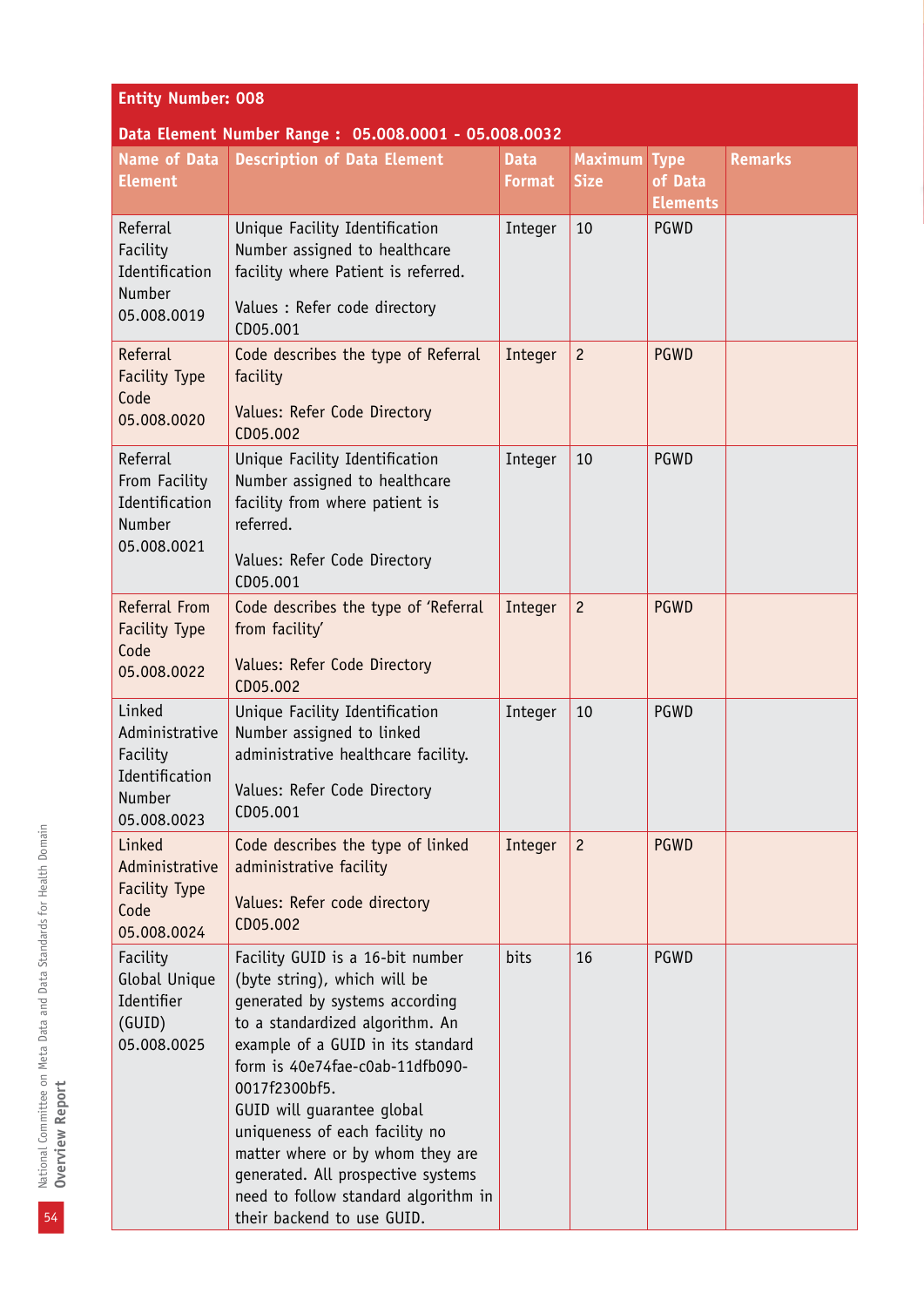# **9. Episode Entity**

| <b>Entity Number: 009</b>             |                                                                                                                                                                                                                                                                                                                                                                                                                                                                                                                                                                                                                                                                                                                                                                                                                                                                                                                                                                                                                                                                                    |                              |                               |                                           |                |  |  |  |
|---------------------------------------|------------------------------------------------------------------------------------------------------------------------------------------------------------------------------------------------------------------------------------------------------------------------------------------------------------------------------------------------------------------------------------------------------------------------------------------------------------------------------------------------------------------------------------------------------------------------------------------------------------------------------------------------------------------------------------------------------------------------------------------------------------------------------------------------------------------------------------------------------------------------------------------------------------------------------------------------------------------------------------------------------------------------------------------------------------------------------------|------------------------------|-------------------------------|-------------------------------------------|----------------|--|--|--|
|                                       | Data Element Number Range: 05.009.0001 - 05.009.0002                                                                                                                                                                                                                                                                                                                                                                                                                                                                                                                                                                                                                                                                                                                                                                                                                                                                                                                                                                                                                               |                              |                               |                                           |                |  |  |  |
| <b>Name of Data</b><br><b>Element</b> | <b>Description of Data Element</b>                                                                                                                                                                                                                                                                                                                                                                                                                                                                                                                                                                                                                                                                                                                                                                                                                                                                                                                                                                                                                                                 | <b>Data</b><br><b>Format</b> | <b>Maximum</b><br><b>Size</b> | <b>Type</b><br>of Data<br><b>Elements</b> | <b>Remarks</b> |  |  |  |
| Episode ID<br>05.009.0001             | Identifier assigned to a Patient Episode.<br>An episode of care consists of all<br>clinically related services for one<br>patient for a discrete diagnostic<br>condition from the onset of symptoms<br>until the treatment is complete.<br>Thus, for every new problem or set<br>of problems that a person visits his<br>clinical care provider, it is considered<br>a new episode. Within that episode<br>the patient will have many encounters<br>with his clinical care providers till<br>the treatment for that episode is<br>complete. Even before the resolution<br>of an episode, the person may have a<br>new episode that is considered as a<br>distinctly separate event altogether.<br>Thus, there may be none, one or several<br>ongoing active episodes. All resolved<br>episodes are considered inactive. Hence<br>they become part of the patient's past<br>history. A notable point here is that all<br>chronic diseases are considered active<br>and may never get resolved during the<br>life-time of the person, e.g., diabetes<br>mellitus, hypertension, etc. | Varchar                      | 50                            | PGWD                                      |                |  |  |  |
| Episode Type<br>05.009.0002           | This data element describes the type of<br>the episode. It can have the following<br>values:                                                                                                                                                                                                                                                                                                                                                                                                                                                                                                                                                                                                                                                                                                                                                                                                                                                                                                                                                                                       | Integer                      | $\mathbf{1}$                  | <b>PGWD</b>                               |                |  |  |  |
|                                       | 1- New<br>2- Ongoing                                                                                                                                                                                                                                                                                                                                                                                                                                                                                                                                                                                                                                                                                                                                                                                                                                                                                                                                                                                                                                                               |                              |                               |                                           |                |  |  |  |
|                                       | 3- Active                                                                                                                                                                                                                                                                                                                                                                                                                                                                                                                                                                                                                                                                                                                                                                                                                                                                                                                                                                                                                                                                          |                              |                               |                                           |                |  |  |  |
|                                       | 4- Inactive                                                                                                                                                                                                                                                                                                                                                                                                                                                                                                                                                                                                                                                                                                                                                                                                                                                                                                                                                                                                                                                                        |                              |                               |                                           |                |  |  |  |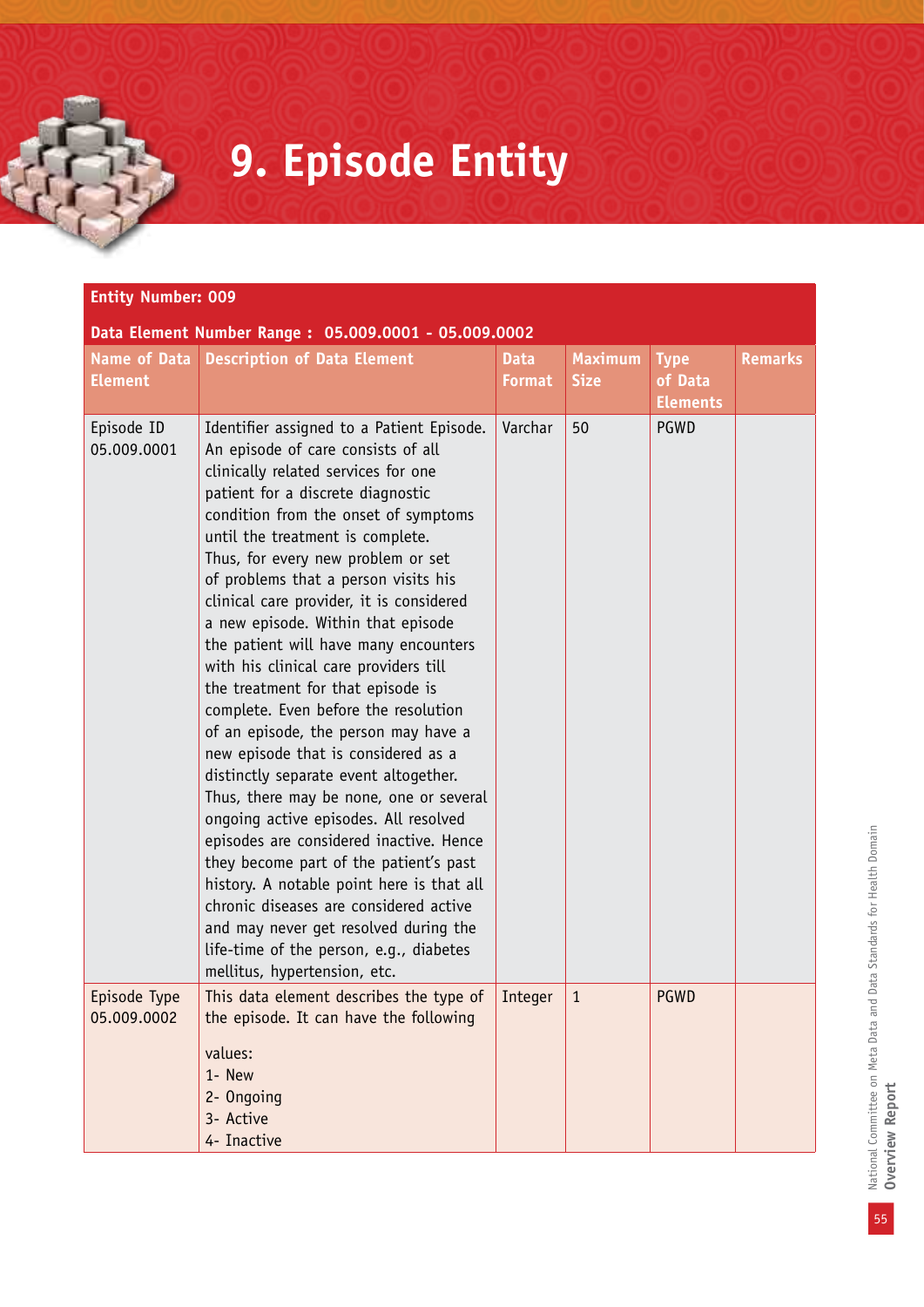## **10. Encounter Entity**

| <b>Entity Number: 010</b>             |                                                                                                                                                                                                                                                                                                                                                                                                                                                                                                                                                                                                                                                                                                                                                                                                                                                                                                                                                                                                                                                                                                        |                              |                               |                                           |                |  |  |
|---------------------------------------|--------------------------------------------------------------------------------------------------------------------------------------------------------------------------------------------------------------------------------------------------------------------------------------------------------------------------------------------------------------------------------------------------------------------------------------------------------------------------------------------------------------------------------------------------------------------------------------------------------------------------------------------------------------------------------------------------------------------------------------------------------------------------------------------------------------------------------------------------------------------------------------------------------------------------------------------------------------------------------------------------------------------------------------------------------------------------------------------------------|------------------------------|-------------------------------|-------------------------------------------|----------------|--|--|
| <b>Name of Data</b><br><b>Element</b> | Data Element Number Range: 05.010.0001 - 05.010.0009<br><b>Description of Data Element</b>                                                                                                                                                                                                                                                                                                                                                                                                                                                                                                                                                                                                                                                                                                                                                                                                                                                                                                                                                                                                             | <b>Data</b><br><b>Format</b> | <b>Maximum</b><br><b>Size</b> | <b>Type</b><br>of Data<br><b>Elements</b> | <b>Remarks</b> |  |  |
| Encounter ID<br>05.010.0001           | A patient encounter is a record of a<br>patient's arrival in the health facility<br>for any form of diagnostic and/or<br>therapeutic event.<br>It is essential to retain permanent<br>records of all patient encounters.<br>Unique ID to be assigned for each<br>patient encounter.                                                                                                                                                                                                                                                                                                                                                                                                                                                                                                                                                                                                                                                                                                                                                                                                                    | Varchar                      | 18                            | PGWD                                      |                |  |  |
|                                       | A clinical encounter is defined as<br>(1) an instance of direct provider/<br>practitioner to patient interaction,<br>regardless of the setting, between a<br>patient and a practitioner vested with<br>primary responsibility for diagnosing,<br>evaluating or treating the patient's<br>condition, or both, or providing<br>social worker services. (2) A contact<br>between a patient and a practitioner<br>who has primary responsibility for<br>assessing and treating the patient at a<br>given contact, exercising independent<br>judgment. Encounter serves as a focal<br>point linking clinical, administrative<br>and financial information. Encounters<br>occur in many different settings<br>- ambulatory care, inpatient care,<br>emergency care, home health care,<br>field and virtual (telemedicine). It<br>must be ensured that no encounter<br>number is arbitrarily assigned. The<br>system will need to ensure this. When<br>linking records from diverse systems,<br>episode and encounter reconciliation<br>through appropriate merging and<br>demerging will need to take place. |                              |                               |                                           |                |  |  |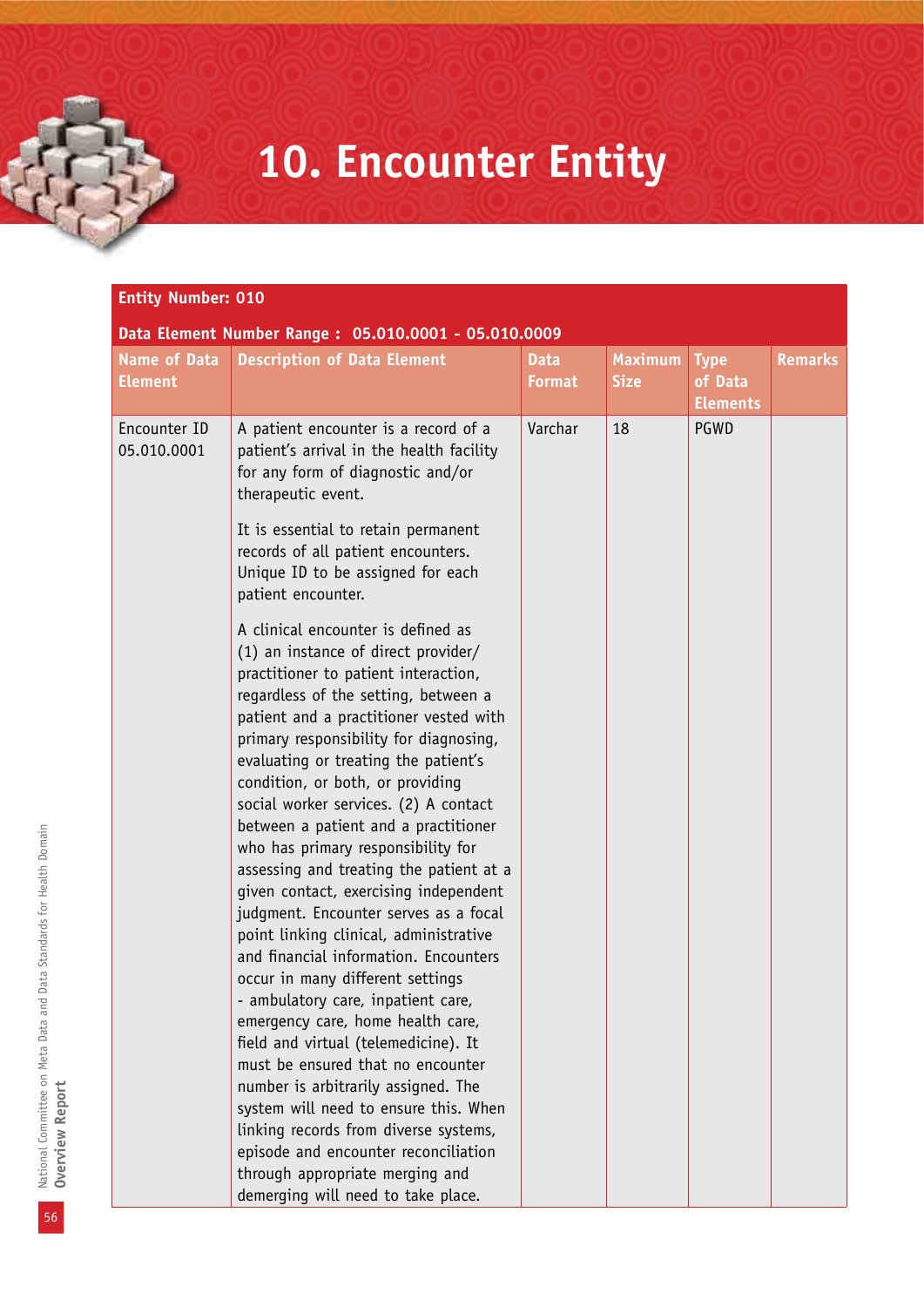| <b>Entity Number: 010</b>                            |                                                                                                                                                                     |                              |                               |                                           |                                                       |  |  |  |
|------------------------------------------------------|---------------------------------------------------------------------------------------------------------------------------------------------------------------------|------------------------------|-------------------------------|-------------------------------------------|-------------------------------------------------------|--|--|--|
| Data Element Number Range: 05.010.0001 - 05.010.0009 |                                                                                                                                                                     |                              |                               |                                           |                                                       |  |  |  |
| Name of Data<br><b>Element</b>                       | <b>Description of Data Element</b>                                                                                                                                  | <b>Data</b><br><b>Format</b> | <b>Maximum</b><br><b>Size</b> | <b>Type</b><br>of Data<br><b>Elements</b> | <b>Remarks</b>                                        |  |  |  |
| Encounter Type<br>05.010.0002                        | This is a coded value describing<br>the type of the Encounter such as<br>outpatient encounter, inpatient<br>encounter etc.<br>Values: Refer Code Directory CD05.047 | Integer                      | $\overline{c}$                | <b>PGWD</b>                               |                                                       |  |  |  |
| Encounter Type<br>Description<br>05.010.0003         | Free text describing the type of<br>encounter. This is valid for Encounter<br>Type value 'Others'                                                                   | Varchar                      | 99                            | PGWD                                      |                                                       |  |  |  |
| <b>Encounter Time</b><br>05.010.0004                 | Time of patient encounter with a care<br>provider                                                                                                                   | HH:MM:SS                     | 8                             | PGAD (To<br>be named<br>as 'Time')        | "Time"<br>may be<br>used<br>across<br>the<br>domains. |  |  |  |
| Encounter Date<br>05.010.0005                        | Date of patient encounter with a care<br>provider                                                                                                                   |                              |                               | $\mathsf{C}$                              | Refer<br>to Date<br>(600.01)                          |  |  |  |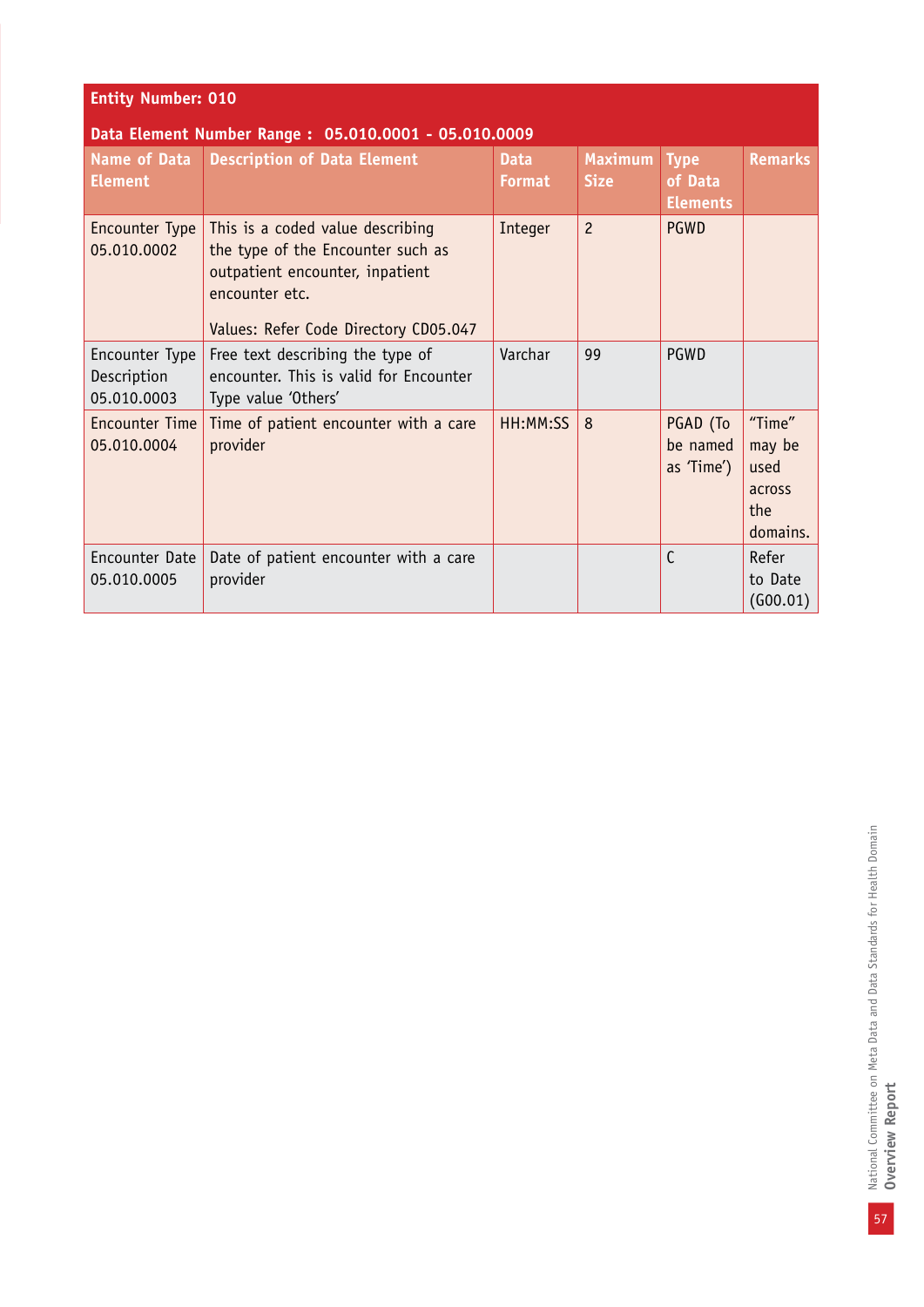# **11. Advance Directive Entity**

| Data Element Number Range: 05.011.0001 - 05.011.0006                         |                                                                                                                                                                                                                                        |                              |                               |                                           |                              |  |  |  |
|------------------------------------------------------------------------------|----------------------------------------------------------------------------------------------------------------------------------------------------------------------------------------------------------------------------------------|------------------------------|-------------------------------|-------------------------------------------|------------------------------|--|--|--|
| <b>Name of Data</b><br><b>Element</b>                                        | <b>Description of Data Element</b>                                                                                                                                                                                                     | <b>Data</b><br><b>Format</b> | <b>Maximum</b><br><b>Size</b> | <b>Type</b><br>of Data<br><b>Elements</b> | <b>Remarks</b>               |  |  |  |
| Advance<br>Directive Type<br>05.011.0001                                     | This is a coded value describing<br>the type of the Advance<br>Directive. Advance Directive<br>includes patient's living wills,<br>healthcare proxies and CPR and<br>resuscitation status.<br>Values: Refer Code Directory<br>CD05.035 | Integer                      | $\overline{c}$                | PGWD                                      |                              |  |  |  |
| Advance<br>Directive Type<br>Description<br>05.011.0002                      | Free text comment to describe<br>the Advance Directive Type                                                                                                                                                                            | Varchar                      | 99                            | <b>PGWD</b>                               |                              |  |  |  |
| Custodian of<br>the Document<br>05.011.0003                                  | Name, address or other contact<br>information for the person or<br>organization that can provide a<br>copy of the document                                                                                                             | Varchar                      | 99                            | PGWD                                      |                              |  |  |  |
| Advance<br><b>Directive</b><br><b>Effective Start</b><br>Date<br>05.011.0004 | The effective start date for the<br><b>Advance Directive</b>                                                                                                                                                                           |                              |                               | $\mathsf{C}$                              | Refer<br>to Date<br>(G00.01) |  |  |  |
| Advance<br>Directive<br><b>Effective End</b><br>Date<br>05.011.0005          | The effective end date for the<br><b>Advance Directive</b>                                                                                                                                                                             |                              |                               | $\mathsf{C}$                              | Refer<br>to Date<br>(600.01) |  |  |  |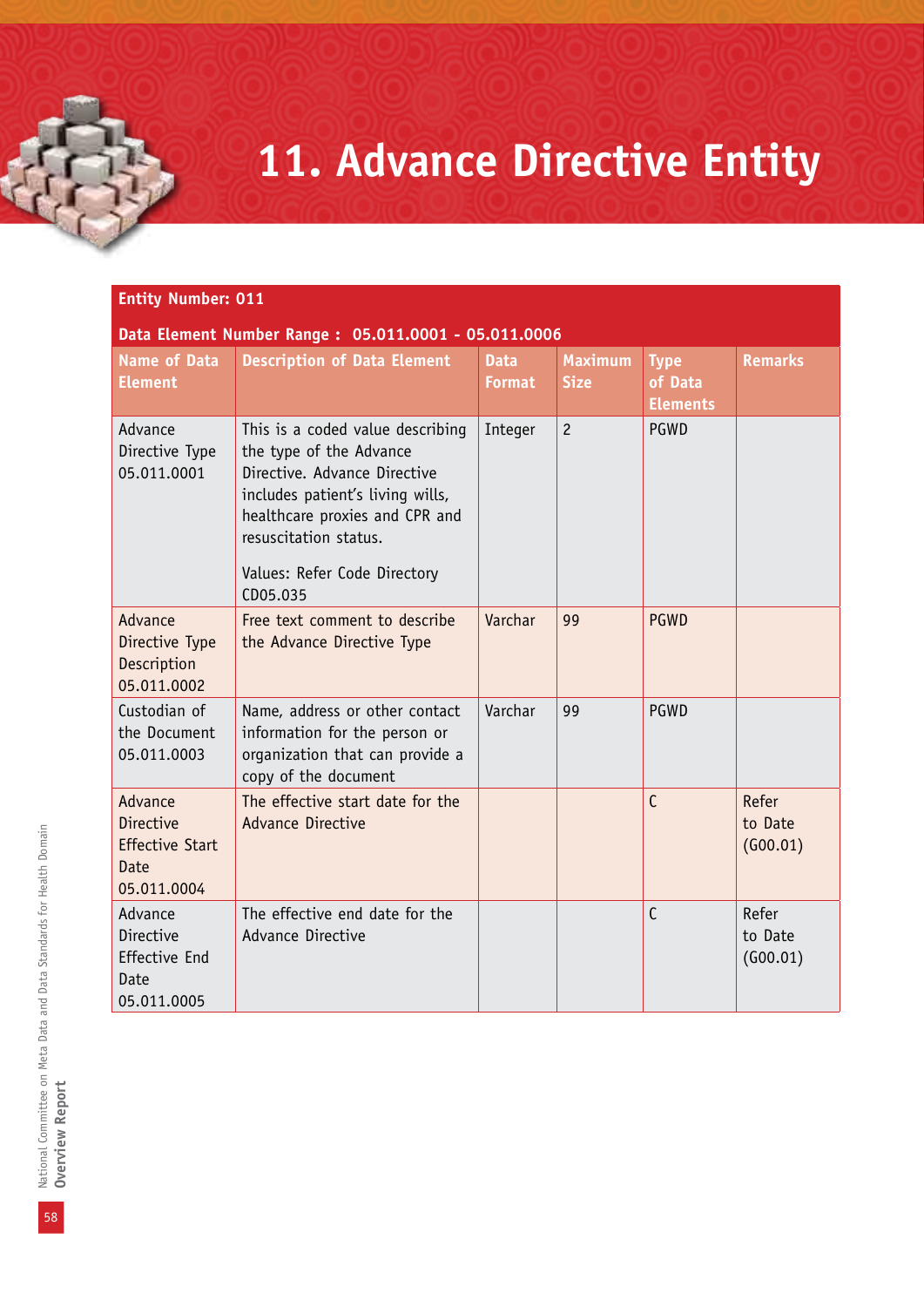## **12. ADT Entity**

|  | Data Element Number Range: 05.012.0001 - 05.012.0056 |
|--|------------------------------------------------------|
|--|------------------------------------------------------|

| Name of<br><b>Data Element</b>            | <b>Description of Data Element</b>                                                                         | <b>Data</b><br><b>Format</b> | <b>Maximum</b><br><b>Size</b> | <b>Type</b><br>of Data<br><b>Elements</b> | <b>Remarks</b>                                  |
|-------------------------------------------|------------------------------------------------------------------------------------------------------------|------------------------------|-------------------------------|-------------------------------------------|-------------------------------------------------|
| Order to<br>Admit Date<br>05.012.0001     | The date the provider has ordered<br>that the patient be admitted                                          |                              |                               | C                                         | Refer<br>to Date<br>(600.01)                    |
| Decision to<br>Admit Date<br>05.012.0002  | The date the provider decided to<br>admit the patient                                                      |                              |                               | $\mathsf{C}$                              | Refer<br>to Date<br>(600.01)                    |
| Admission<br>Date<br>05.012.0003          | Date of admission                                                                                          |                              |                               | $\mathsf{C}$                              | Refer<br>to Date<br>(600.01)                    |
| Admission<br>Time<br>05.012.0004          | Time of admission                                                                                          | HH:MM:SS                     | 8                             | PGAD (To<br>be named<br>as 'Time')        | "Time" may<br>be used<br>across the<br>domains. |
| Admission<br>Reason<br>05.012.0005        | Reason for which the patient is<br>admitted                                                                | Varchar                      | 254                           | <b>PGWD</b>                               |                                                 |
| Admission<br><b>Type</b><br>05.012.0006   | Type of Patient admission<br>Values: Refer Code Directory<br>CD05.015                                      | Integer                      | $\mathbf{1}$                  | <b>PGWD</b>                               |                                                 |
| Admission to<br>Department<br>05.012.0007 | Name of the department under<br>which the patient is admitted.<br>Values: Refer Code Directory<br>CD05.090 | Integer                      | $\overline{c}$                | <b>PGWD</b>                               |                                                 |
| Admission to<br>Floor<br>05.012.0008      | Floor location of patient bed.<br>Values: Refer Code Directory<br>CD05.126                                 | Integer                      | $\overline{c}$                | <b>PGWD</b>                               |                                                 |
| Admission to<br>Ward<br>05.012.0009       | Ward location of patient bed.<br>Values: Refer Code Directory<br>CD05.088                                  | Integer                      | $\overline{c}$                | <b>PGWD</b>                               |                                                 |
| Admission to<br>Room<br>05.012.0010       | Room location of patient bed<br>Values: Refer Code Directory<br>CD05.068                                   | Integer                      | $\overline{c}$                | <b>PGWD</b>                               |                                                 |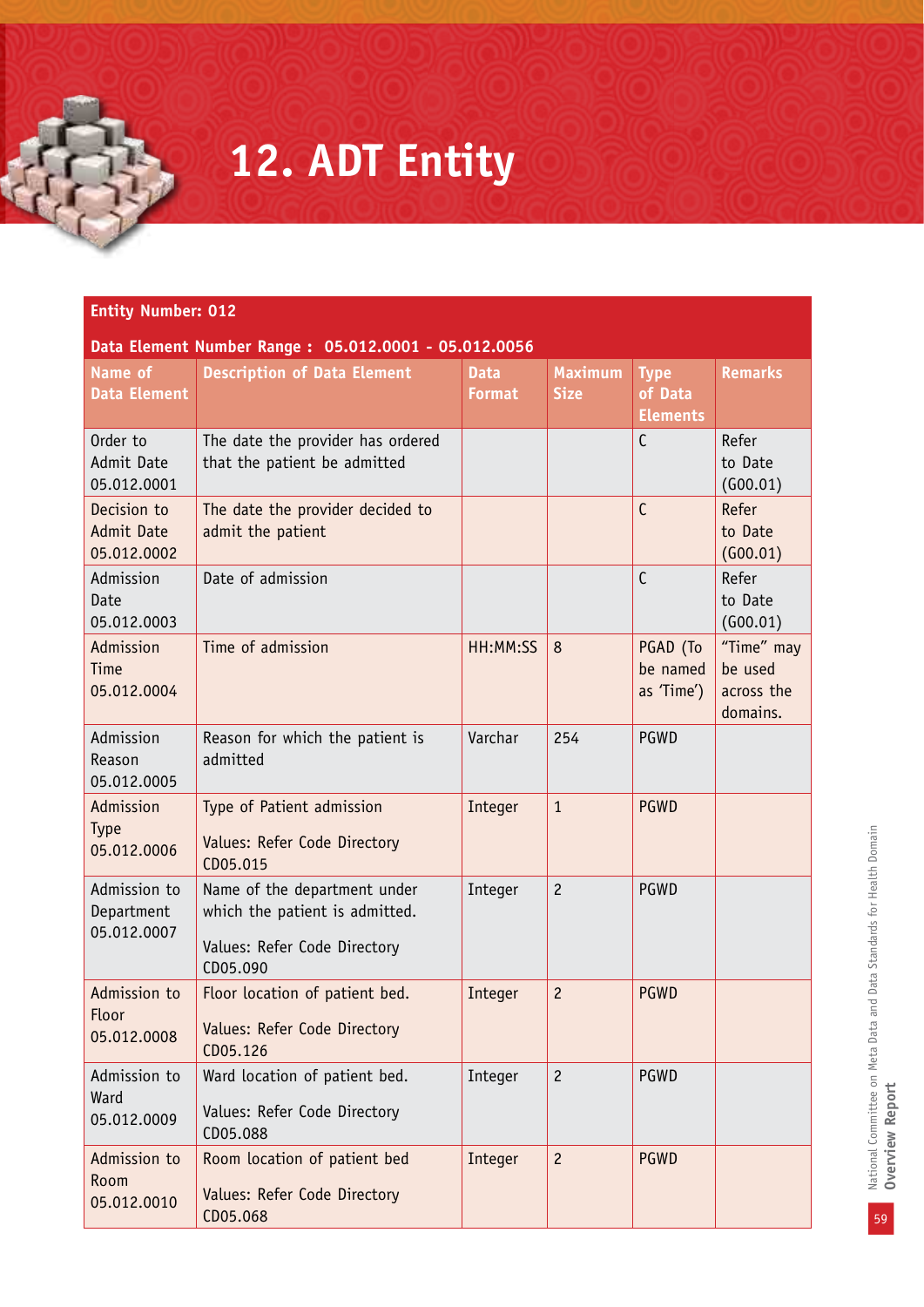| <b>Entity Number: 012</b>                |                                                                                                                         |                              |                               |                                           |                |  |
|------------------------------------------|-------------------------------------------------------------------------------------------------------------------------|------------------------------|-------------------------------|-------------------------------------------|----------------|--|
|                                          | Data Element Number Range: 05.012.0001 - 05.012.0056                                                                    |                              |                               |                                           |                |  |
| <b>Name of</b><br><b>Data Element</b>    | <b>Description of Data Element</b>                                                                                      | <b>Data</b><br><b>Format</b> | <b>Maximum</b><br><b>Size</b> | <b>Type</b><br>of Data<br><b>Elements</b> | <b>Remarks</b> |  |
| Bed ID<br>05.012.0011                    | Assigned bed identifier which can<br>be linked to a patient at the time<br>of admission<br>Values: Refer Code Directory | Varchar                      | 99                            | PGWD                                      |                |  |
|                                          | CD05.089                                                                                                                |                              |                               |                                           |                |  |
| <b>Bed Status</b><br>05.012.0012         | Status of the bed e.g. occupied,<br>vacant etc.<br>Values: Refer Code Directory<br>CD05.069                             | Integer                      | $\mathbf{1}$                  | <b>PGWD</b>                               |                |  |
| From Unit -<br>Department<br>05.012.0013 | Department from which the patient<br>is transferred.<br>Values: Refer Code Directory<br>CD05.090                        | Integer                      | $\overline{c}$                | PGWD                                      |                |  |
| From Unit -<br>Floor<br>05.012.0014      | Floor from which the patient is<br>transferred<br>Values: Refer Code Directory<br>CD05.126                              | Integer                      | $\overline{c}$                | <b>PGWD</b>                               |                |  |
| From Unit -<br>Room<br>05.012.0015       | Room from which the patient is<br>transferred<br>Values: Refer Code Directory<br>CD05.068                               | Integer                      | $\overline{c}$                | <b>PGWD</b>                               |                |  |
| From Unit -<br>Ward<br>05.012.0016       | Ward from which the patient is<br>transferred.<br>Values: Refer Code Directory<br>CD05.088                              | Integer                      | $\overline{c}$                | <b>PGWD</b>                               |                |  |
| From Bed ID<br>05.012.0017               | Bed from which the patient is<br>transferred.<br>Values: Refer Code Directory<br>CD05.089                               | Varchar                      | 99                            | PGWD                                      |                |  |
| To Unit -<br>Department<br>05.012.0018   | Department to which the patient is<br>transferred.<br>Values: Refer Code Directory<br>CD05.090                          | Integer                      | $\overline{c}$                | <b>PGWD</b>                               |                |  |
| To Unit -<br>Floor<br>05.012.0019        | Floor to which the patient is<br>transferred<br>Values: Refer Code Directory<br>CD05.126                                | Integer                      | $\overline{c}$                | PGWD                                      |                |  |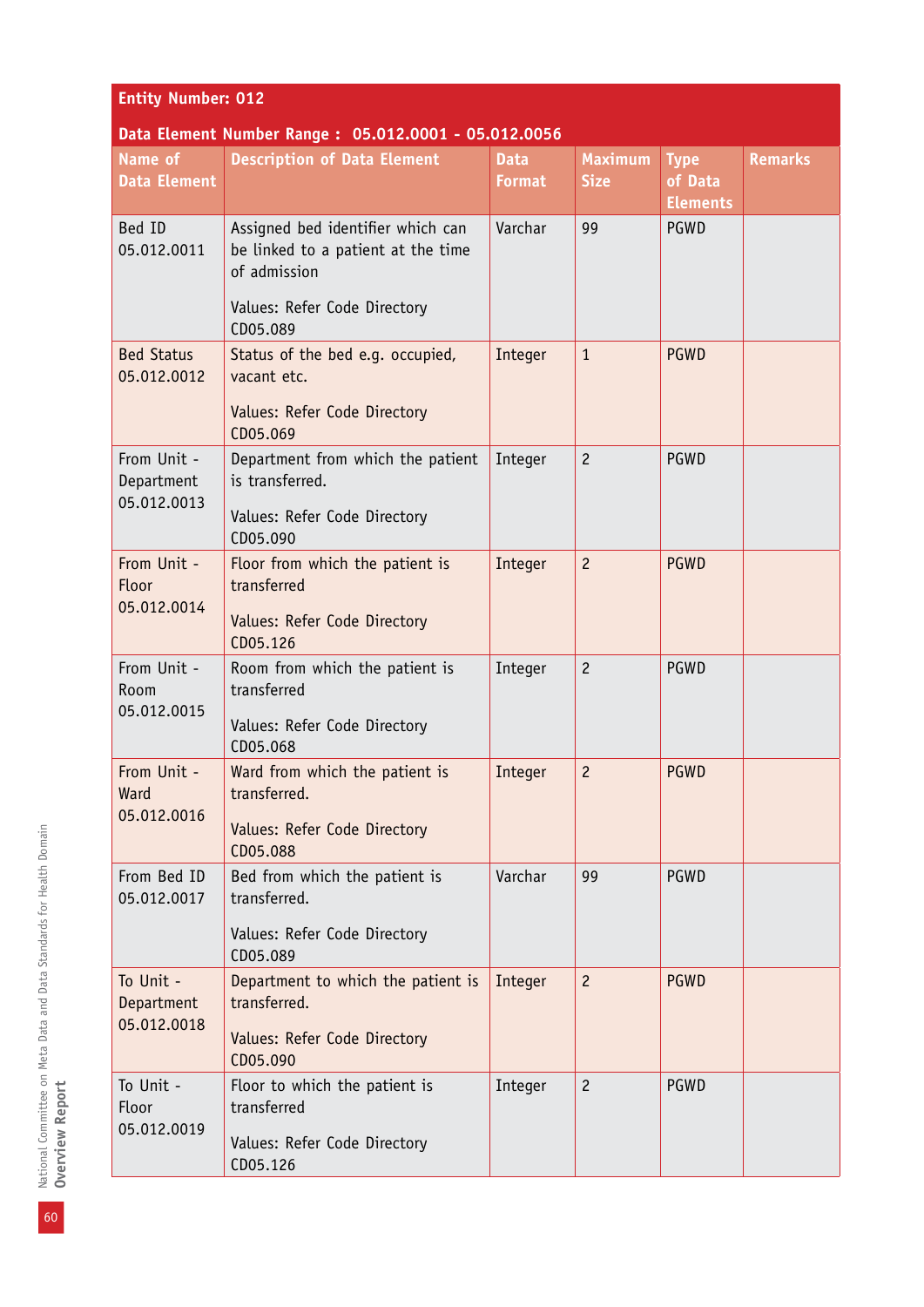| <b>Entity Number: 012</b>                        |                                                                                                                          |                              |                               |                                           |                                                 |  |
|--------------------------------------------------|--------------------------------------------------------------------------------------------------------------------------|------------------------------|-------------------------------|-------------------------------------------|-------------------------------------------------|--|
|                                                  | Data Element Number Range: 05.012.0001 - 05.012.0056                                                                     |                              |                               |                                           |                                                 |  |
| Name of<br><b>Data Element</b>                   | <b>Description of Data Element</b>                                                                                       | <b>Data</b><br><b>Format</b> | <b>Maximum</b><br><b>Size</b> | <b>Type</b><br>of Data<br><b>Elements</b> | <b>Remarks</b>                                  |  |
| To Unit -<br>Room<br>05.012.0020                 | Room to which the patient is<br>transferred.                                                                             | Integer                      | $\overline{c}$                | <b>PGWD</b>                               |                                                 |  |
|                                                  | Values: Refer Code Directory<br>CD05.068                                                                                 |                              |                               |                                           |                                                 |  |
| To Unit -<br>Ward<br>05.012.0021                 | Ward to which the patient is<br>transferred.                                                                             | Integer                      | $\overline{c}$                | PGWD                                      |                                                 |  |
|                                                  | Values: Refer Code Directory<br>CD05.088                                                                                 |                              |                               |                                           |                                                 |  |
| To Bed ID<br>05.012.0022                         | Bed to which the patient is<br>transferred.                                                                              | Varchar                      | 99                            | <b>PGWD</b>                               |                                                 |  |
|                                                  | Values: Refer Code Directory<br>CD05.089                                                                                 |                              |                               |                                           |                                                 |  |
| Bed Billing<br>Category<br>05.012.0023           | Applicable billing category of the<br>patient. This is based on the room<br>type of the patient                          | Integer                      | $\overline{c}$                | PGWD                                      |                                                 |  |
|                                                  | Values: Refer Code Directory<br>CD05.068                                                                                 |                              |                               |                                           |                                                 |  |
| Reason for<br><b>Transfer</b><br>05.012.0024     | Free Text to capture reason for<br>transfer                                                                              | Varchar                      | 254                           | <b>PGWD</b>                               |                                                 |  |
| Date of<br>Transfer<br>05.012.0025               | Date of patient transfer                                                                                                 |                              |                               | $\mathsf{C}$                              | Refer<br>to Date<br>(600.01)                    |  |
| Time of<br><b>Transfer</b><br>05.012.0026        | Time of patient transfer                                                                                                 | HH:MM:SS                     | 8                             | PGAD (To<br>be named<br>as 'Time')        | "Time" may<br>be used<br>across the<br>domains. |  |
| Transfer Type<br>05.012.0027                     | Type of patient transfer<br>Values :<br>1- Intra-Ward<br>2- Intra-Department<br>3- Inter-Department<br>4- Inter-Facility | Integer                      | $\mathbf{1}$                  | PGWD                                      |                                                 |  |
| <b>Transfer</b><br>Comments<br>05.012.0028       | Additional Free text to record<br><b>Transfer Summary</b>                                                                | Varchar                      | 99                            | <b>PGWD</b>                               |                                                 |  |
| <b>Bed Retention</b><br>From Date<br>05.012.0029 | The date from which the bed is<br>retained. This usually happens<br>when a patient is sent to the<br>OT/ICU etc.         |                              |                               | $\mathsf{C}$                              | Refer<br>to Date<br>(G00.01)                    |  |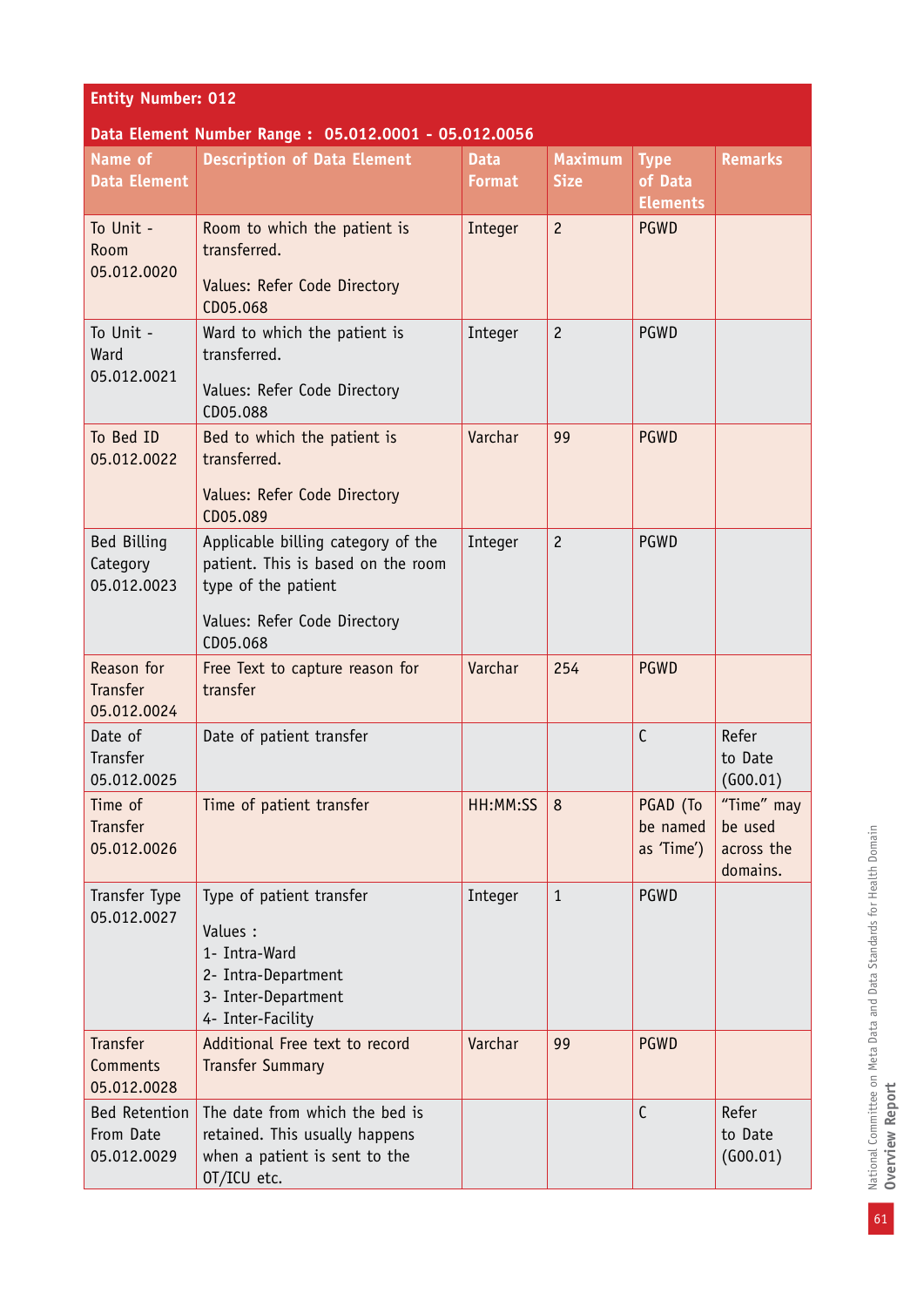| <b>Entity Number: 012</b>                             |                                                                                                                                                                           |                              |                               |                                           |                                                 |
|-------------------------------------------------------|---------------------------------------------------------------------------------------------------------------------------------------------------------------------------|------------------------------|-------------------------------|-------------------------------------------|-------------------------------------------------|
|                                                       | Data Element Number Range: 05.012.0001 - 05.012.0056                                                                                                                      |                              |                               |                                           |                                                 |
| Name of<br><b>Data Element</b>                        | <b>Description of Data Element</b>                                                                                                                                        | <b>Data</b><br><b>Format</b> | <b>Maximum</b><br><b>Size</b> | <b>Type</b><br>of Data<br><b>Elements</b> | <b>Remarks</b>                                  |
| <b>Bed Retention</b><br>From Time<br>05.012.0030      | The time from which the bed is<br>retained. This usually happens<br>when a patient is sent to the OT/<br>ICU etc.                                                         | HH:MM:SS                     | 8                             | PGAD (To<br>be named<br>as 'Time')        | "Time" may<br>be used<br>across the<br>domains. |
| <b>Bed Retention</b><br>To Date<br>05.012.0031        | The date to which the bed is<br>retained. This usually happens<br>when a patient is sent to the $O(T)$<br>ICU etc.                                                        |                              |                               | $\mathsf{C}$                              | Refer<br>to Date<br>(600.01)                    |
| <b>Bed Retention</b><br>To Time<br>05.012.0032        | The time for which the bed is<br>retained. This usually happens<br>when a patient is sent to the OT/<br>ICU etc.                                                          | HH:MM:SS                     | 8                             | PGAD (to<br>be named<br>as 'Time')        | "Time" may<br>be used<br>across the<br>domains. |
| Discharge<br>Type<br>05.012.0033                      | Type of discharge<br>Values: Refer Code Directory CD.070                                                                                                                  | Integer                      | $\mathbf{1}$                  | PGWD                                      |                                                 |
| Discharge<br>Intimation<br><b>Date</b><br>05.012.0034 | Date of discharge intimation to the<br>patient                                                                                                                            |                              |                               | $\mathsf{C}$                              | Refer<br>to Date<br>(G00.01)                    |
| Discharge<br>Intimation<br>Time<br>05.012.0035        | Time of discharge intimation to the<br>patient                                                                                                                            | HH:MM:SS                     | 8                             | PGAD (to<br>be named<br>as 'Time')        | "Time" may<br>be used<br>across the<br>domains. |
| Discharge<br>Initiation<br>Date<br>05.012.0036        | Date of discharge initiation by the<br>provider                                                                                                                           |                              |                               | $\mathsf{C}$                              | Refer<br>to Date<br>(600.01)                    |
| Discharge<br>Initiation<br>Time<br>05.012.0037        | Time of discharge initiation by the<br>provider                                                                                                                           | HH:MM:SS                     | 8                             | PGAD (to<br>be named<br>as 'Time')        | "Time" may<br>be used<br>across the<br>domains. |
| Discharge<br>Date<br>05.012.0038                      | Date of patient discharge from the<br>provider facility                                                                                                                   |                              |                               | $\mathsf{C}$                              | Refer<br>to Date<br>(G00.01)                    |
| Discharge<br>Time<br>05.012.0039                      | Time at which the patient was<br>discharged                                                                                                                               | HH:MM:SS                     | 8                             | PGAD (to<br>be named<br>as 'Time')        | "Time" may<br>be used<br>across the<br>domains. |
| Discharge<br>Comments<br>05.012.0040                  | Free text to record discharge<br>comments. This should be used<br>only for short comments in<br>addition to 'Clinical Document' with<br>Document Type 'Discharge Summary' | Varchar                      | 99                            | <b>PGWD</b>                               |                                                 |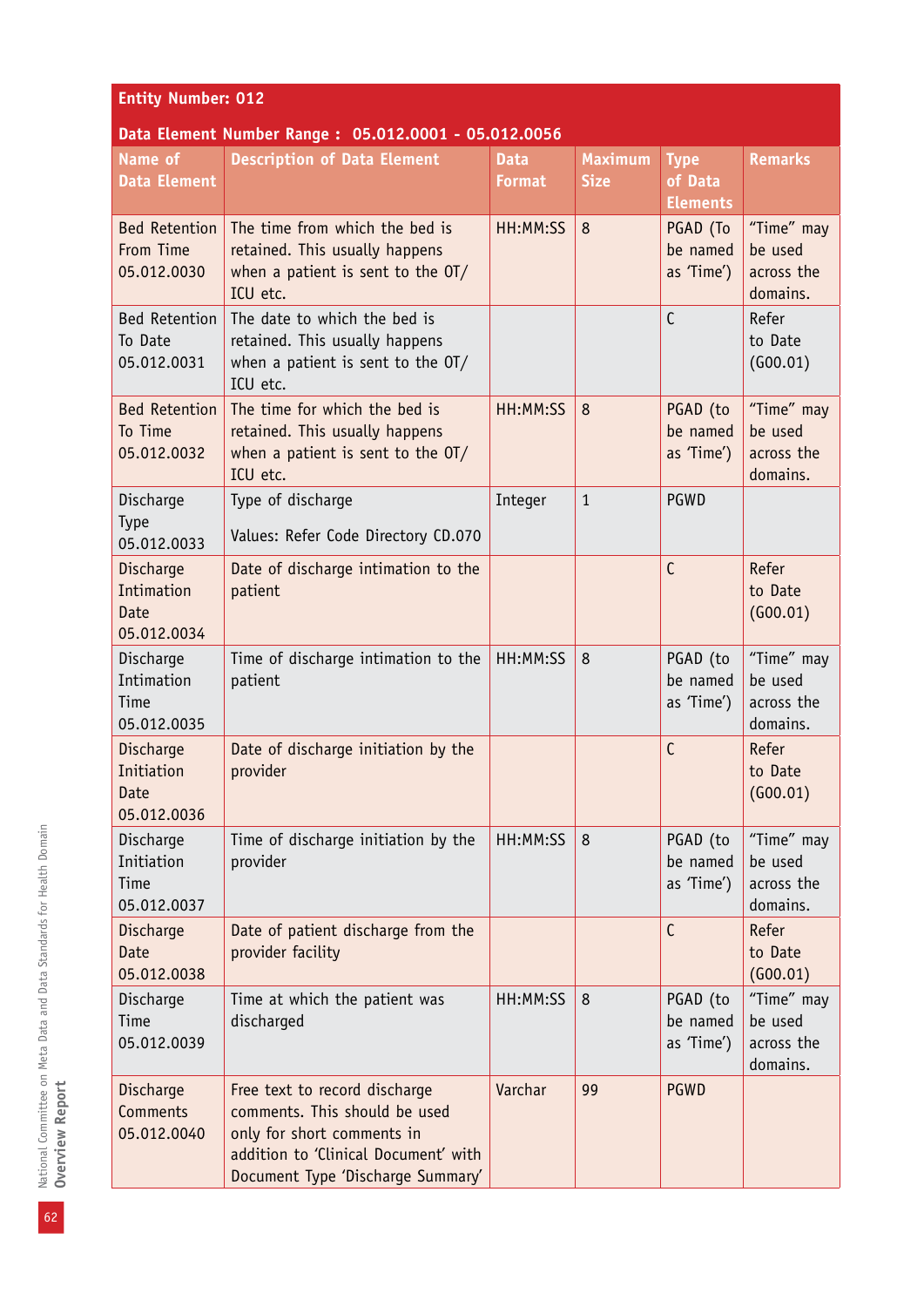| <b>Entity Number: 012</b>                             |                                                                                                                                                                                                                                                |                              |                               |                                           |                                                 |  |
|-------------------------------------------------------|------------------------------------------------------------------------------------------------------------------------------------------------------------------------------------------------------------------------------------------------|------------------------------|-------------------------------|-------------------------------------------|-------------------------------------------------|--|
| Data Element Number Range: 05.012.0001 - 05.012.0056  |                                                                                                                                                                                                                                                |                              |                               |                                           |                                                 |  |
| Name of<br><b>Data Element</b>                        | <b>Description of Data Element</b>                                                                                                                                                                                                             | <b>Data</b><br><b>Format</b> | <b>Maximum</b><br><b>Size</b> | <b>Type</b><br>of Data<br><b>Elements</b> | <b>Remarks</b>                                  |  |
| Discharge<br>Disposition<br>05.012.0041               | Discharge Disposition (sometimes<br>called "Discharge Status") is the<br>person's anticipated location or<br>status following the encounter such<br>as death, transfer to home/hospice<br>$etc.$ )<br>Values: Refer Code Directory<br>CD05.016 | Integer                      | $\overline{c}$                | PGWD                                      |                                                 |  |
| Date of Death<br>05.012.0042                          | Date of death                                                                                                                                                                                                                                  |                              |                               | $\mathsf{C}$                              | Refer<br>to Date<br>(600.01)                    |  |
| Time of Death<br>05.012.0043                          | Time of death                                                                                                                                                                                                                                  | HH:MM:SS                     | 8                             | PGAD                                      | "Time" may<br>be used<br>across the<br>domains. |  |
| <b>Primary Cause</b><br>of Death<br>05.012.0044       | Primary cause associated with<br>patient death. The value is taken<br>from the code directory depending<br>upon whether the patient is an<br>adult or infant.<br>Values: Refer Code Directory<br>CD05.056 (General) or CD05.057<br>(infant)    | Varchar                      | 99                            | <b>PGWD</b>                               |                                                 |  |
| Secondary<br>Cause of<br>Death<br>05.012.0045         | Secondary cause associated with<br>patient death. The value is taken<br>from the code directory depending<br>upon whether the patient is an<br>adult or infant.<br>Values: Refer Code Directory<br>CD05.056 (General) or CD05.057<br>(Infant)  | Varchar                      | 99                            | PGWD                                      |                                                 |  |
| Certifying<br>Physician<br><b>Name</b><br>05.012.0046 | Physician who confirms the clinical<br>death of a person                                                                                                                                                                                       |                              |                               | $\mathsf{C}$                              | Refer to<br>Name of<br>the Person<br>(G01.02)   |  |
| Autopsy<br>Required<br>Indicator<br>05.012.0047       | This data element identifies if<br>autopsy is required based on<br>certain identified parameters<br>Values:<br>$0 - No$<br>1- Yes                                                                                                              | Integer                      | $\mathbf{1}$                  | PGWD                                      |                                                 |  |
| Autopsy<br><b>Center Name</b><br>05.012.0048          | Name of the autopsy center                                                                                                                                                                                                                     | Varchar                      | 50                            | <b>PGWD</b>                               |                                                 |  |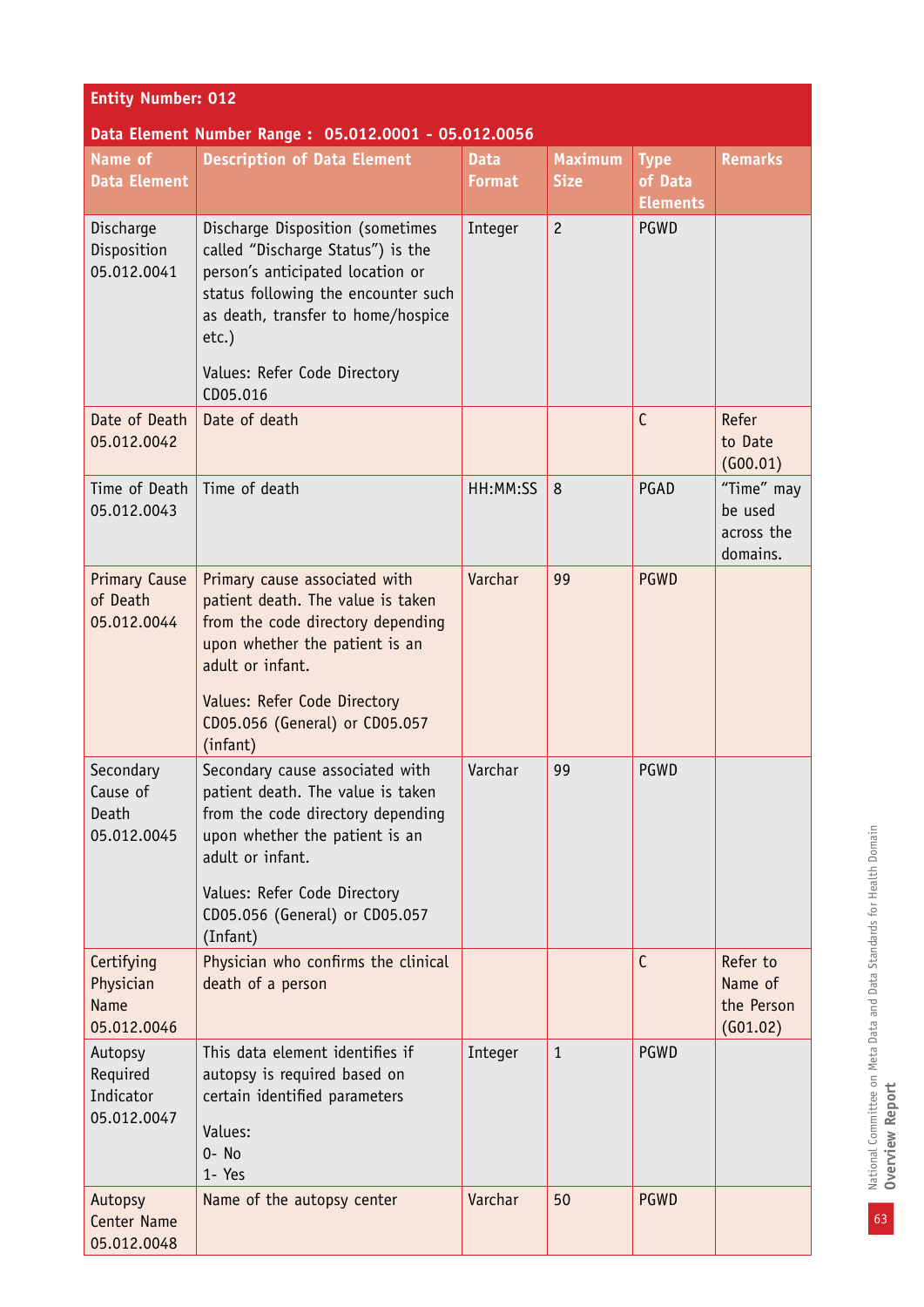### **13. Emergency Entity**

|                                            | Data Element Number Range: 05.013.0001 - 05.013.0019                                                                                                                      |                              |                               |                                           |                                                    |
|--------------------------------------------|---------------------------------------------------------------------------------------------------------------------------------------------------------------------------|------------------------------|-------------------------------|-------------------------------------------|----------------------------------------------------|
| <b>Name</b><br>of Data<br><b>Element</b>   | <b>Description of Data Element</b>                                                                                                                                        | <b>Data</b><br><b>Format</b> | <b>Maximum</b><br><b>Size</b> | <b>Type</b><br>of Data<br><b>Elements</b> | <b>Remarks</b>                                     |
| Patient<br>Arrival Date<br>05.013.0001     | Arrival date of the patient at the<br>provider facility                                                                                                                   |                              |                               | $\mathsf{C}$                              | Refer<br>to Date<br>(600.01)                       |
| Patient<br>Arrival Time<br>05.013.0002     | Arrival time of the patient at the<br>provider facility                                                                                                                   | HH:MM:SS                     | 8                             | PGAD (to<br>be named<br>as 'Time')        | "Time"<br>may be<br>used<br>across the<br>domains. |
| Patient<br><b>Status</b><br>05.013.0003    | This data element describes the<br>patient condition:<br>Values:<br>1- Stable<br>2- Unstable<br>3- Conscious<br>4- Unconscious                                            | Integer                      | $\overline{c}$                | PGWD                                      |                                                    |
| Ambulatory<br><b>Status</b><br>05.013.0004 | Describes the ambulatory status of<br>the patient i.e. Vision impaired,<br>amputee etc.<br>Values: Refer Code Directory<br>CD05.065                                       | Char                         | $\overline{c}$                | <b>PGWD</b>                               |                                                    |
| <b>MLC</b><br>Indicator<br>05.013.0005     | This data element identifies if the<br>case is registered as a medico legal<br>case<br>Values:<br>$0 - No$<br>1- Yes                                                      | Integer                      | $\mathbf{1}$                  | PGWD                                      |                                                    |
| Mass Injury<br>Indicator<br>05.013.0006    | This data element identifies if<br>patient sustained injury because<br>of mass injury such as natural<br>calamity, railway accident etc.<br>Values:<br>$0 - No$<br>1- Yes | Integer                      | $\mathbf{1}$                  | <b>PGWD</b>                               |                                                    |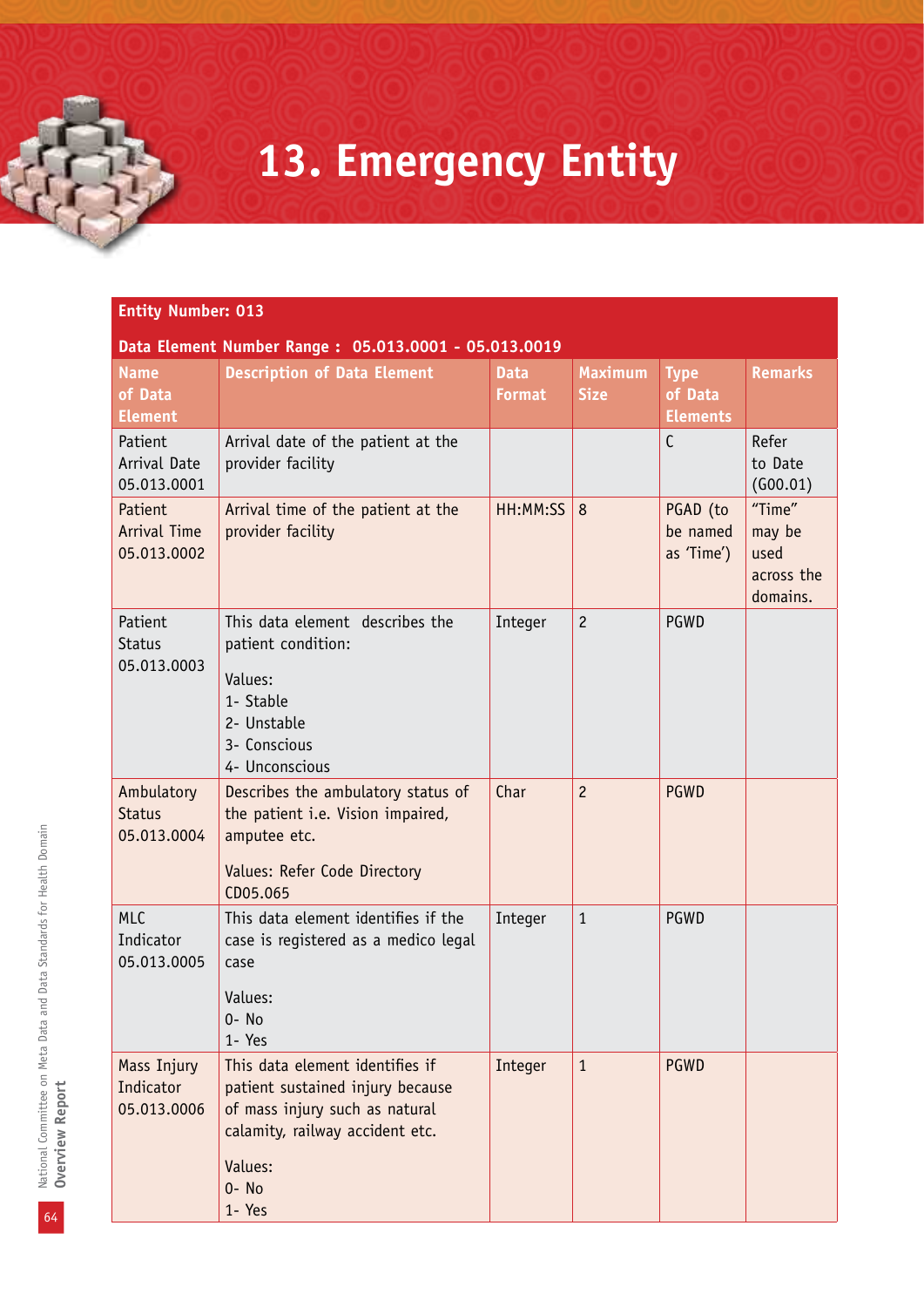| <b>Entity Number: 013</b>                                                                                                                                                                                                                            |                              |                                                                                                |                                           |                                                    |  |
|------------------------------------------------------------------------------------------------------------------------------------------------------------------------------------------------------------------------------------------------------|------------------------------|------------------------------------------------------------------------------------------------|-------------------------------------------|----------------------------------------------------|--|
|                                                                                                                                                                                                                                                      |                              |                                                                                                |                                           |                                                    |  |
| <b>Description of Data Element</b>                                                                                                                                                                                                                   | <b>Data</b><br><b>Format</b> | <b>Maximum</b><br><b>Size</b>                                                                  | <b>Type</b><br>of Data<br><b>Elements</b> | <b>Remarks</b>                                     |  |
| Description of cause of mass Injury<br>Values: Refer Code Directory<br>CD05.066                                                                                                                                                                      | Integer                      | $\overline{c}$                                                                                 | <b>PGWD</b>                               |                                                    |  |
| Geographical location of accident                                                                                                                                                                                                                    |                              |                                                                                                | $\mathsf{C}$                              | Refer to<br>Address of<br>a Premises<br>(602.03)   |  |
| Patient Referral Category<br>Values: Refer code directory<br>CD05.067                                                                                                                                                                                | Char                         | $\mathbf{1}$                                                                                   | <b>PGWD</b>                               |                                                    |  |
| Date of patient referral to a provider<br>or facility                                                                                                                                                                                                |                              |                                                                                                | $\mathsf{C}$                              | Refer<br>to Date<br>(600.01)                       |  |
| or facility                                                                                                                                                                                                                                          | HH:MM:SS                     | 8                                                                                              | PGAD (To<br>be named<br>as 'Time')        | "Time"<br>may be<br>used<br>across the<br>domains. |  |
| Free text to capture detailed<br>reason for referral. This should be<br>used only for short comments in<br>addition to 'Clinical Document' with<br>Document Type 'Referral Summary'                                                                  | Varchar                      | 99                                                                                             | <b>PGWD</b>                               |                                                    |  |
| Facility Identification Number of the<br>healthcare provider facility where<br>the patient has been referred<br>Values: Refer Code Directory<br>CD05.001                                                                                             | Integer                      | 10                                                                                             | <b>PGWD</b>                               |                                                    |  |
| Type of intervention required for<br>managing the patient<br>Values: Refer Code Directory<br>CD05.125                                                                                                                                                | Integer                      | $\overline{c}$                                                                                 | <b>PGWD</b>                               |                                                    |  |
| This data element identifies if the<br>patient is ready for discharge. If<br>"yes" would be the indicator, then<br>patient would be discharged to<br>home or else admitted to Inpatient<br>department for further interventions.<br>Values:<br>0- No | Integer                      | $\mathbf{1}$                                                                                   | PGWD                                      |                                                    |  |
|                                                                                                                                                                                                                                                      | 1- Yes                       | Data Element Number Range: 05.013.0001 - 05.013.0019<br>Time of patient referral to a provider |                                           |                                                    |  |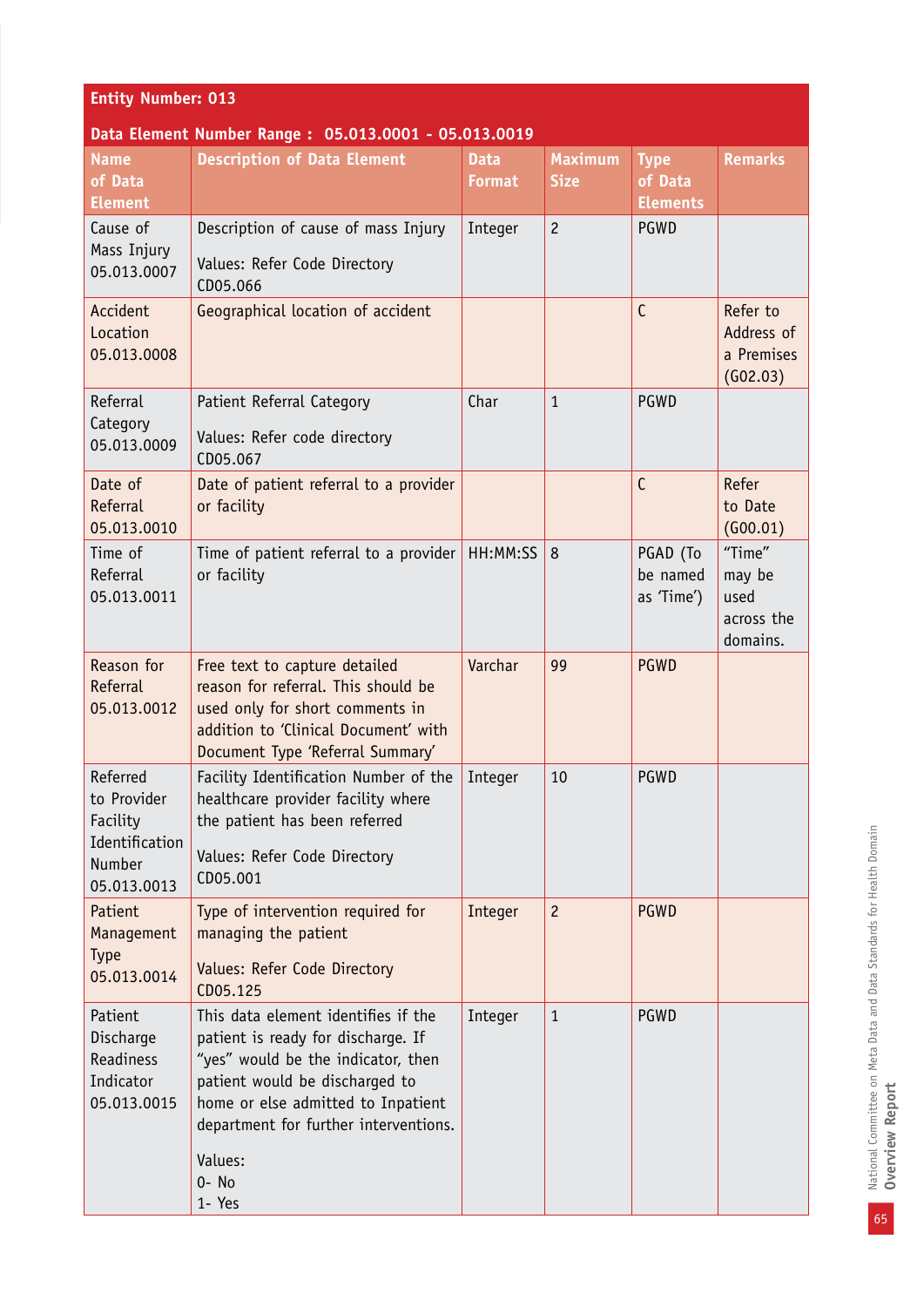### **14. Outreach Entity**

|  | Data Element Number Range: 05.014.0001 - 05.014.0011 |  |
|--|------------------------------------------------------|--|
|  |                                                      |  |

| <b>Name of Data</b><br><b>Element</b>                                                    | <b>Description of Data Element</b>                                                                     | <b>Data</b><br><b>Format</b> | <b>Maximum</b><br><b>Size</b> | <b>Type</b><br>of Data<br><b>Elements</b> | <b>Remarks</b>                                   |
|------------------------------------------------------------------------------------------|--------------------------------------------------------------------------------------------------------|------------------------------|-------------------------------|-------------------------------------------|--------------------------------------------------|
| Outreach Service<br>Delivery Place<br>Name<br>05.014.0001                                | Name of the place where<br>outreach services are given                                                 |                              |                               | $\mathsf{C}$                              | Refer to<br>Name of<br>Land Region<br>(602.02)   |
| Outreach Service<br>Delivery Place<br><b>Address</b><br>05.014.0002                      | Address of the place where<br>outreach services are given.                                             |                              |                               | C                                         | Refer to<br>Address of<br>a Premises<br>(602.03) |
| Outreach Service<br>Delivery Place<br><b>Type</b><br>05.014.0003                         | Type of place where outreach<br>services are given.<br>Values: Refer Code Directory<br>CD05.047        | Integer                      | $\overline{c}$                | PGWD                                      |                                                  |
| Outreach Service<br>Purpose<br>05.014.0004                                               | Purpose for which home based<br>care was organized.<br>Values: Refer Code Directory<br>CD05.127        | Integer                      | $\overline{c}$                | <b>PGWD</b>                               |                                                  |
| Outreach Service<br>Provider Name<br>05.014.0005                                         | Name of the health service<br>provider who is engaged for<br>providing services during<br>outreach.    |                              |                               | C                                         | Refer to<br>Name of the<br>Person<br>(601.02)    |
| Outreach Service<br>Provider Type<br>05.014.0006                                         | Type of the health provider<br>engaged in outreach service<br>Values: Refer Code Directory<br>CD05.010 | Integer                      | $\overline{c}$                | <b>PGWD</b>                               |                                                  |
| Outreach<br>Service Provider<br>Identification<br><b>Number</b><br>05.014.0007           | ID of the health service provider<br>engaged in outreach service.                                      | Varchar                      | 18                            | PGWD                                      |                                                  |
| Outreach<br><b>Services</b><br><b>Treatment Plan</b><br><b>Start Date</b><br>05.014.0008 | Treatment initiation date of a<br>patient receiving care through<br>outreach services                  |                              |                               | $\mathsf{C}$                              | Refer<br>to Date<br>(600.01)                     |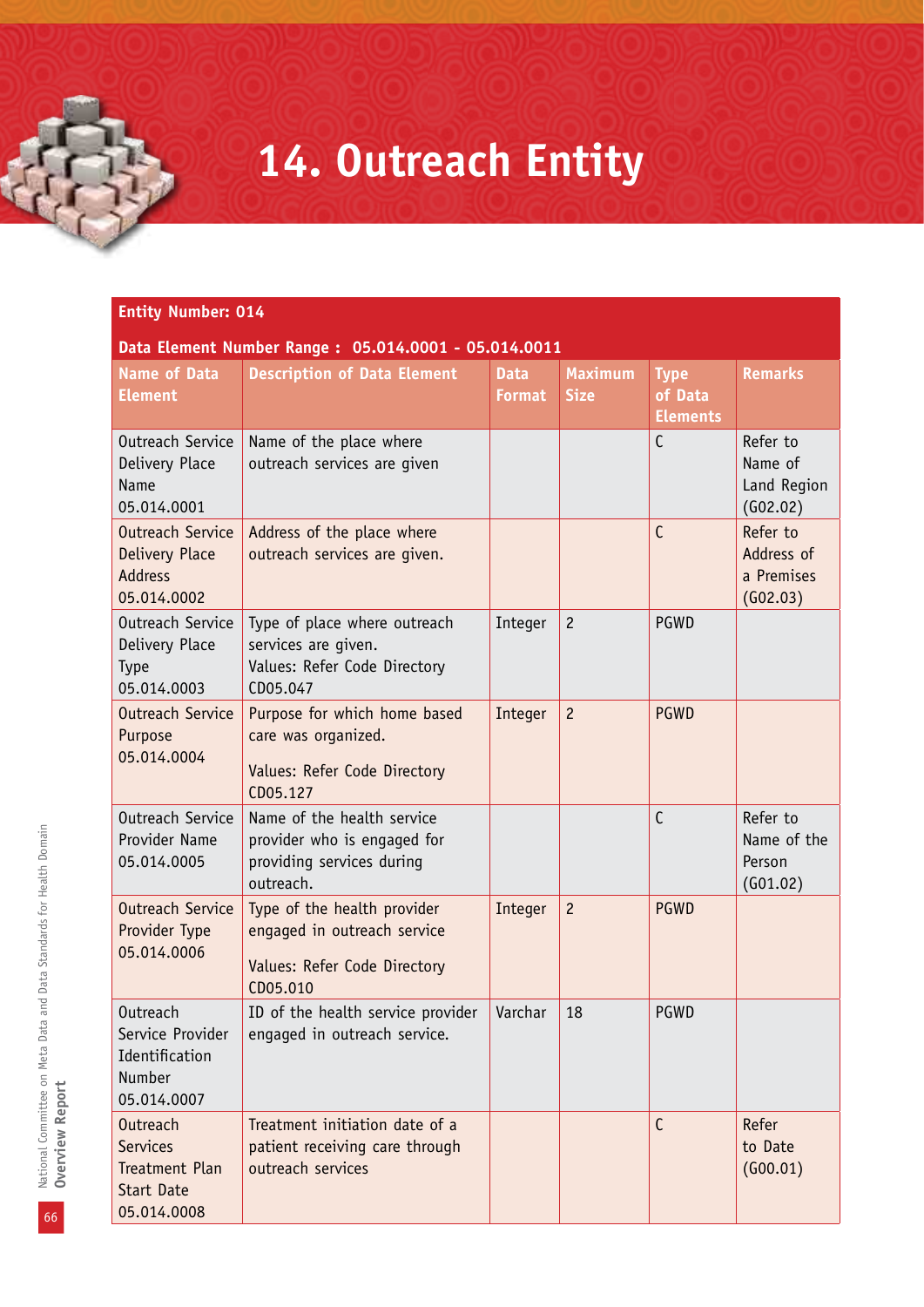| <b>Entity Number: 014</b>                                                |                                                                                                                                                                        |                              |                               |                                           |                              |
|--------------------------------------------------------------------------|------------------------------------------------------------------------------------------------------------------------------------------------------------------------|------------------------------|-------------------------------|-------------------------------------------|------------------------------|
|                                                                          | Data Element Number Range: 05.014.0001 - 05.014.0011                                                                                                                   |                              |                               |                                           |                              |
| <b>Name of Data</b><br><b>Element</b>                                    | <b>Description of Data Element</b>                                                                                                                                     | <b>Data</b><br><b>Format</b> | <b>Maximum</b><br><b>Size</b> | <b>Type</b><br>of Data<br><b>Elements</b> | <b>Remarks</b>               |
| <b>Outreach</b><br>Services<br>Treatment Plan<br>End Date<br>05.014.0009 | Treatment end date of a patient<br>receiving care through outreach<br>services                                                                                         |                              |                               | C                                         | Refer<br>to Date<br>(600.01) |
| Referral Support<br>Indicator<br>05.014.0010                             | This data element indicates<br>whether the patient is escorted<br>from the field to the facility by a<br>health care service provider.<br>Values:<br>$0 - No$<br>1-Yes | Integer                      | $\mathbf{1}$                  | <b>PGWD</b>                               |                              |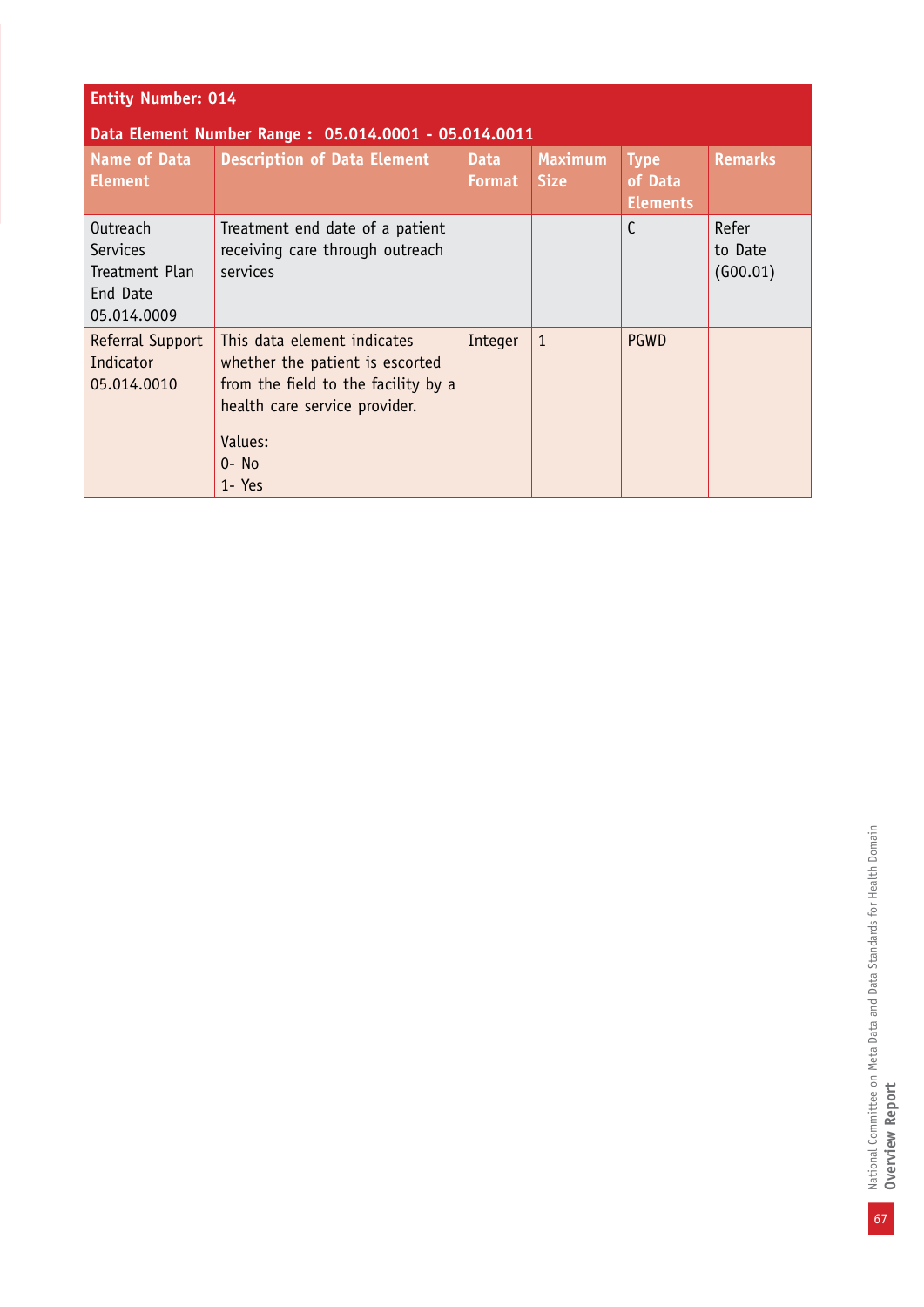### **15. Disaster Response Entity**

#### **Entity Number: 015**

#### **Data Element Number Range : 05.015.0001 - 05.015.0031**

| <b>Name</b><br>of Data<br><b>Element</b>              | <b>Description of Data Element</b>                                                                                                                                                                                                                                                                                                                                | <b>Data Format</b> | <b>Maximum</b><br><b>Size</b> | <b>Type</b><br>of Data<br><b>Elements</b> | <b>Remarks</b>                                                                      |
|-------------------------------------------------------|-------------------------------------------------------------------------------------------------------------------------------------------------------------------------------------------------------------------------------------------------------------------------------------------------------------------------------------------------------------------|--------------------|-------------------------------|-------------------------------------------|-------------------------------------------------------------------------------------|
| Mass Casualty<br>Incident<br>Name<br>05.015.0001      | Name of the incident which led<br>to mass casualty/injury. This<br>incident can be a man-made<br>disaster, natural disaster or any<br>other emergency leading to<br>mass casualty.                                                                                                                                                                                | Varchar            | 99                            | PGWD                                      |                                                                                     |
| Mass Casualty<br>Incident Type<br>05.015.0002         | Types of mass injury events.<br>This will include all disasters<br>and emergencies whether man<br>made, natural or due to human<br>system failure i.e. Accident,<br>stampede, disease outbreak etc.<br>Values for this will come from<br>the code directory. This will be<br>listing of all types of disasters.<br>Values : Refer from Code<br>directory CD05.066 | Integer            | $\mathbf{1}$                  | <b>PGWD</b>                               |                                                                                     |
| Mass Casualty<br>Incident<br>ID<br>05.015.0003        | An identifier for mass casualty<br>incident. This is proposed to be<br>provided by the NDMA or local<br>authority.                                                                                                                                                                                                                                                | Varchar            | 15                            | PGWD                                      |                                                                                     |
| Mass casualty<br>Incident Date<br>05.015.0004         | Date on which mass casualty<br>incident took place                                                                                                                                                                                                                                                                                                                |                    |                               | $\mathsf{C}$                              | Refer to Date<br>(G00.01)                                                           |
| Mass casualty<br>Incident<br>Time<br>05.015.0005      | Time of the mass casualty<br>incident.                                                                                                                                                                                                                                                                                                                            | HH:MM:SS           | 8                             | PGAD (to<br>be named<br>as 'Time')        | "Time" may<br>be used<br>across the<br>domains.                                     |
| Mass casualty<br>Incident<br>Longitude<br>05.015.0006 | Longitude of place where mass<br>casualty occurred.                                                                                                                                                                                                                                                                                                               |                    |                               | $\mathsf{C}$                              | Refer to Geo-<br>coding of a<br>Land region<br>Longitude<br>$(602.05 - 00 -$<br>01) |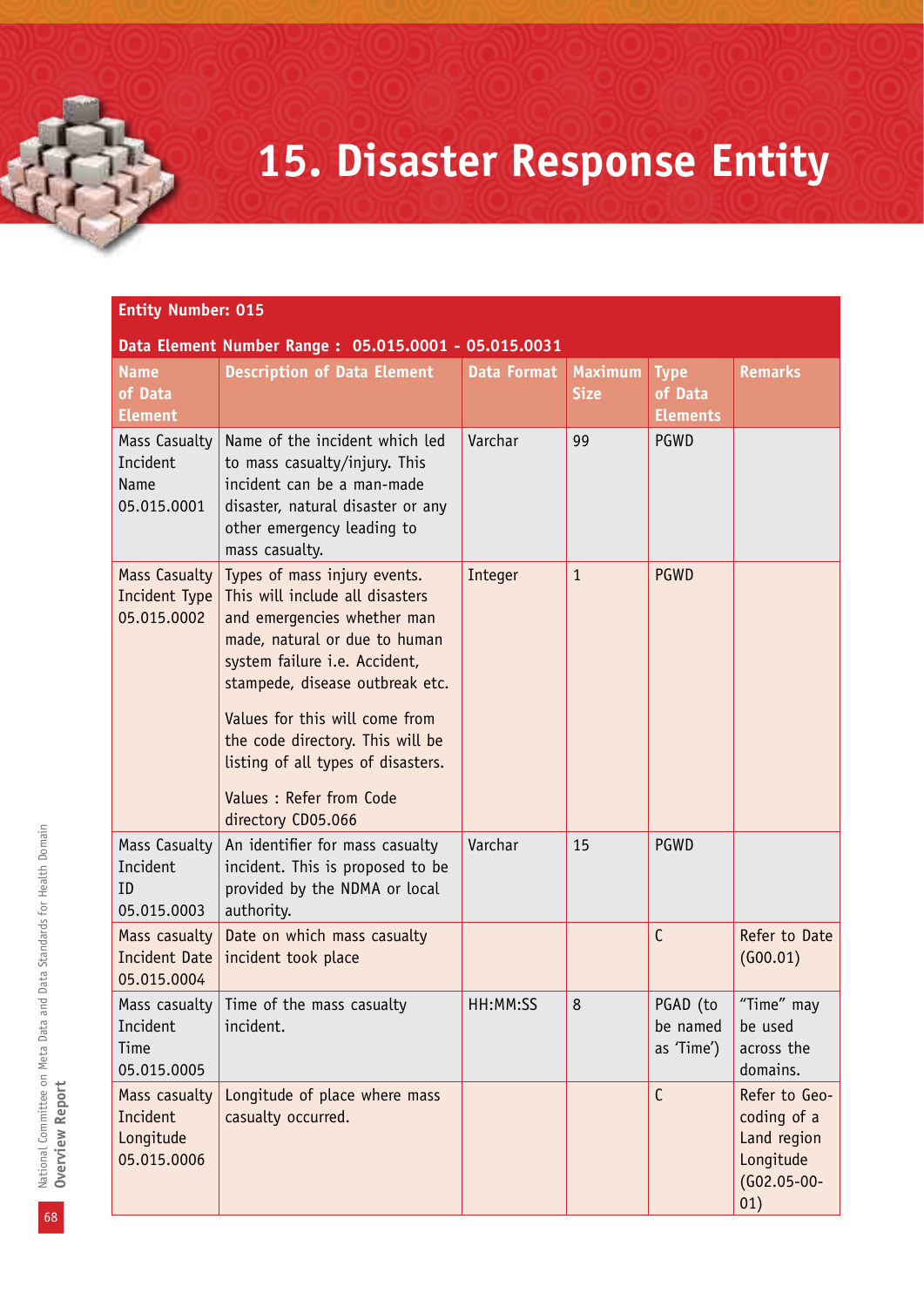| <b>Entity Number: 015</b>                                                             |                                                                                                                                                                                                                                                                                                |                    |                               |                                           |                                                                                 |  |
|---------------------------------------------------------------------------------------|------------------------------------------------------------------------------------------------------------------------------------------------------------------------------------------------------------------------------------------------------------------------------------------------|--------------------|-------------------------------|-------------------------------------------|---------------------------------------------------------------------------------|--|
| Data Element Number Range: 05.015.0001 - 05.015.0031                                  |                                                                                                                                                                                                                                                                                                |                    |                               |                                           |                                                                                 |  |
| <b>Name</b><br>of Data<br><b>Element</b>                                              | <b>Description of Data Element</b>                                                                                                                                                                                                                                                             | <b>Data Format</b> | <b>Maximum</b><br><b>Size</b> | <b>Type</b><br>of Data<br><b>Elements</b> | <b>Remarks</b>                                                                  |  |
| Mass casualty<br>Incident<br>Latitude<br>05.015.0007                                  | Latitude of the place where<br>mass casualty occurred.                                                                                                                                                                                                                                         |                    |                               | $\mathsf{C}$                              | Refer to Geo-<br>coding of a<br>Land region<br>Latitude<br>$(G02.05-00-$<br>02) |  |
| Mass casualty<br><b>Incident Site</b><br><b>Address</b><br>05.015.0008                | Address of the place where mass<br>casualty occurred                                                                                                                                                                                                                                           |                    |                               | C                                         | Refer to<br>Address of<br>a Premises<br>(G02.03)                                |  |
| Mass casualty<br><b>Incident Site</b><br><b>Name</b><br>05.015.0009                   | Name of the place where mass<br>casualty occurred.                                                                                                                                                                                                                                             |                    |                               | C                                         | Refer to<br>Name of<br>Land Region<br>(602.02)                                  |  |
| Multiple<br><b>Place Mass</b><br>casualty<br>Indicator<br>05.015.0010                 | This will indicate whether the<br>same mass casualty Incident<br>has caused casualty in multiple<br>places.<br>Values:<br>$0 - No$<br>1- Yes                                                                                                                                                   | Integer            | $\mathbf{1}$                  | PGWD                                      |                                                                                 |  |
| Mass casualty<br>Incident On-<br>Site Triage<br>Prioritization<br>Code<br>05.015.0011 | Code used for patient triage<br>and putting them in a category<br>required for prioritizing<br>medical attention. This code<br>will be given to each person.<br>The values are from National<br>Disaster Management Authority.<br>Values: Refer Code Directory<br>CD05.132                     | Integer            | $\overline{c}$                | PGWD                                      |                                                                                 |  |
| Mass casualty<br>Incident<br>On-Site<br>Treatment<br>05.015.0012                      | On-site treatment given to<br>patient before transporting or<br>admitting to the hospital.<br>Values:<br>1- Airway maintenance<br>2- Artificial Respiration<br>3- Ventilation Support<br>4- Compression to control<br>bleeding<br>5- Immobilising broken bones<br>6- Pain control<br>7- Others | Integer            | $\overline{c}$                | <b>PGWD</b>                               |                                                                                 |  |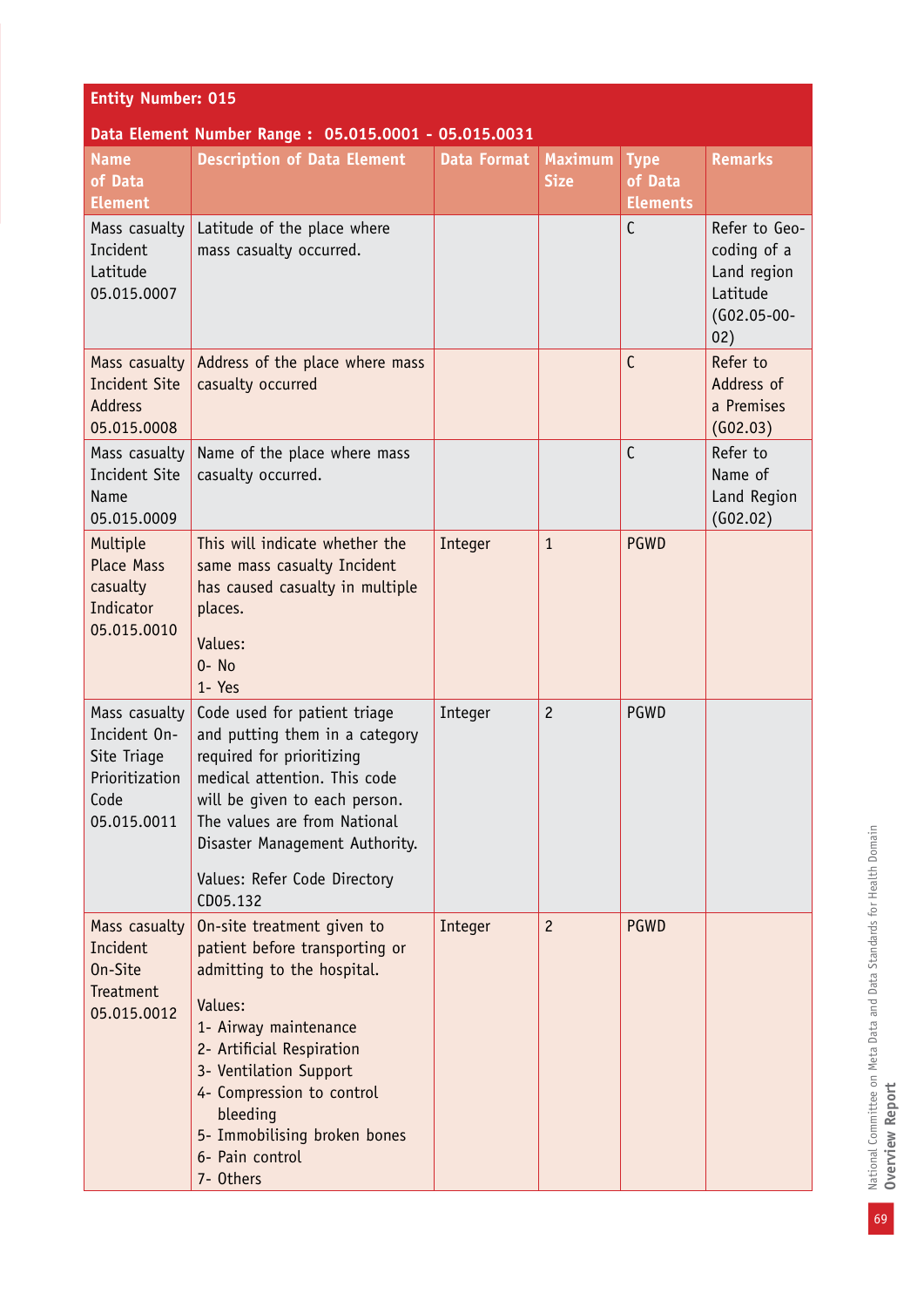| <b>Entity Number: 015</b>                                                           |                                                                                                                                                                                                                                                                                                                                                                                     |                    |                               |                                           |                                                          |  |
|-------------------------------------------------------------------------------------|-------------------------------------------------------------------------------------------------------------------------------------------------------------------------------------------------------------------------------------------------------------------------------------------------------------------------------------------------------------------------------------|--------------------|-------------------------------|-------------------------------------------|----------------------------------------------------------|--|
| Data Element Number Range: 05.015.0001 - 05.015.0031                                |                                                                                                                                                                                                                                                                                                                                                                                     |                    |                               |                                           |                                                          |  |
| <b>Name</b><br>of Data<br><b>Element</b>                                            | <b>Description of Data Element</b>                                                                                                                                                                                                                                                                                                                                                  | <b>Data Format</b> | <b>Maximum</b><br><b>Size</b> | <b>Type</b><br>of Data<br><b>Elements</b> | <b>Remarks</b>                                           |  |
| Ambulance<br>On-board<br>patient<br>Triage<br>Prioritization<br>Code<br>05.015.0013 | Triage Code of individual patient<br>on-board Ambulance.<br>Values: Refer Code Directory<br>CD05.132                                                                                                                                                                                                                                                                                | Integer            | $\overline{c}$                | <b>PGWD</b>                               |                                                          |  |
| Unknown<br>Person<br>Identifier<br>05.015.0014                                      | Unique number used to identify<br>unknown injured & unconscious<br>patient at the hospital. This<br>will be combination of name<br>of recovery place (MCI Site<br>Name), Ambulance ID No.<br>and or Recovery person name.<br>This same identification<br>number will be used in data<br>element "Unique Dead Body<br>Identification Code" if the<br>person dies.                    | Varchar            | 20                            | <b>PGWD</b>                               |                                                          |  |
| Unique<br>Dead Body<br>Identifier<br>05.015.0015                                    | Identification number used to<br>uniquely identify dead body<br>during recovery after a disaster<br>or Mass Casualty Incident. This<br>will be a combination of 3<br>sections in the following format:<br>>> First Section - Place of<br>recovery<br>>> Second Section - Recovery<br>Team/Ambulance Number<br>>> Third Section - Body Count<br>Number<br>$\lambda$ Separators - '/' | Varchar            | 99                            | <b>PGWD</b>                               |                                                          |  |
| Dead Body<br>Recovery<br><b>Place Name</b><br>05.015.0016                           | Name of the place from where<br>the dead body was recovered<br>after Mass Casualty Incident.                                                                                                                                                                                                                                                                                        |                    |                               | $\mathsf{C}$                              | Refer to<br>Name of<br>Land Region<br>(602.02)           |  |
| Dead Body<br>Recovering<br><b>Entity Name</b><br>05.015.0017                        | Name of the team or person<br>who have recovered dead body<br>after MCI.                                                                                                                                                                                                                                                                                                            |                    |                               | C                                         | Refer to<br>Name of the<br>Person<br>(601.02)            |  |
| Dead Body<br>Gender<br>Identification<br>Code<br>05.015.0018                        | Gender of dead body which<br>should be confirmed by the<br>recovery team or by the<br>identification team.                                                                                                                                                                                                                                                                          |                    |                               | C                                         | Refer to<br>Gender<br>Identification<br>Code<br>(601.03) |  |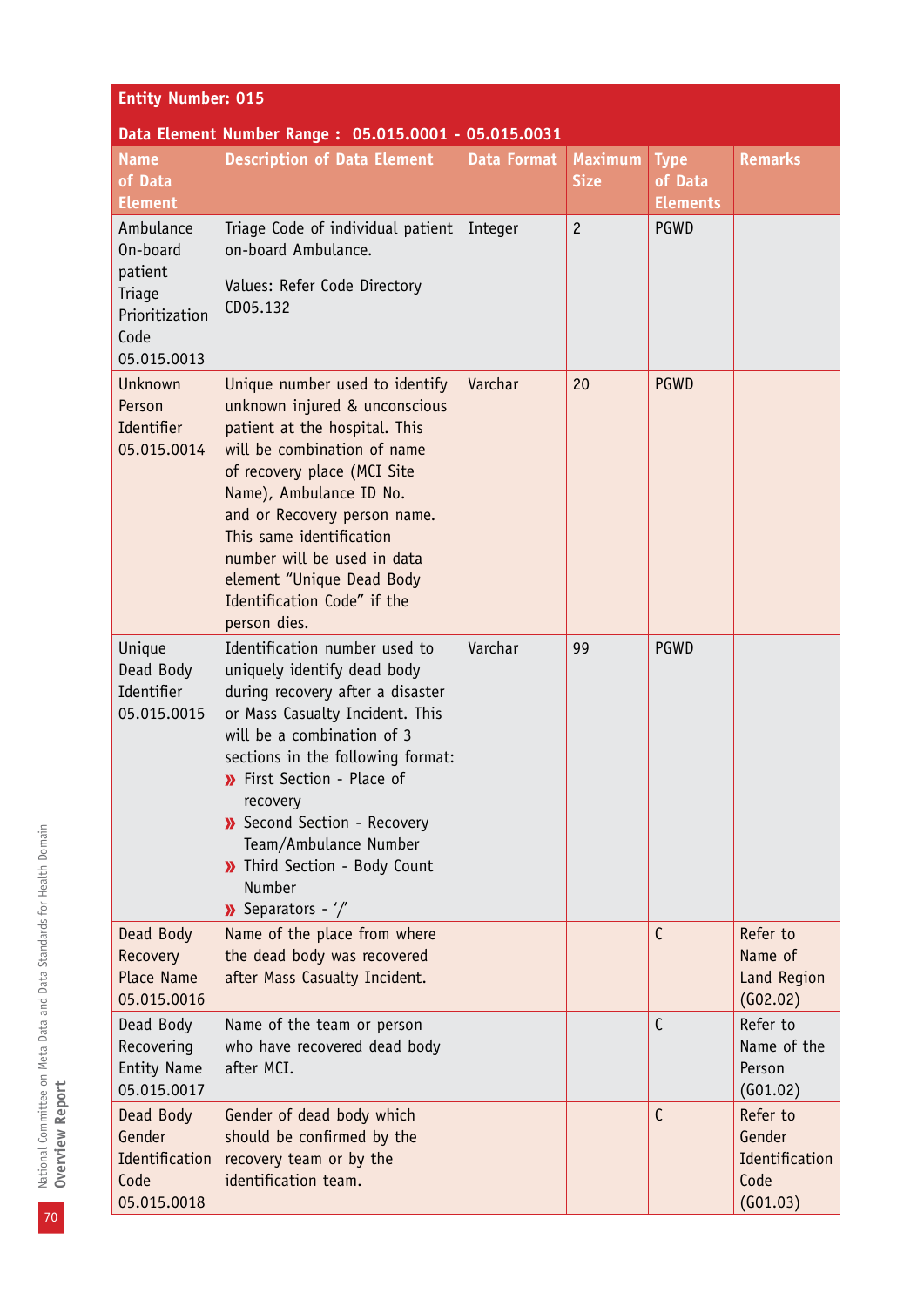| <b>Entity Number: 015</b>                                                    |                                                                                                                                                                                                                        |                                                                                                                                                                                      |                               |                                           |                                                                                                                    |  |
|------------------------------------------------------------------------------|------------------------------------------------------------------------------------------------------------------------------------------------------------------------------------------------------------------------|--------------------------------------------------------------------------------------------------------------------------------------------------------------------------------------|-------------------------------|-------------------------------------------|--------------------------------------------------------------------------------------------------------------------|--|
| Data Element Number Range: 05.015.0001 - 05.015.0031                         |                                                                                                                                                                                                                        |                                                                                                                                                                                      |                               |                                           |                                                                                                                    |  |
| <b>Name</b><br>of Data<br><b>Element</b>                                     | <b>Description of Data Element</b>                                                                                                                                                                                     | <b>Data Format</b>                                                                                                                                                                   | <b>Maximum</b><br><b>Size</b> | <b>Type</b><br>of Data<br><b>Elements</b> | <b>Remarks</b>                                                                                                     |  |
| Dead Body<br>Age<br>05.015.0019                                              | Age of the dead body if the DOB<br>or age can be confirmed by the<br>documents available with the<br>dead body.                                                                                                        | Age-year(s)<br>(yyy)<br>Integer(3)<br>Age-<br>Month(s)<br>(mm)<br>Integer(2)<br>$Age-Day(s)$<br>(dd)<br>Integer (2)<br>999,99,99<br>no preceding<br>zero [years,<br>months,<br>days] | $\overline{7}$                | PGAD (to<br>be named<br>as 'Age')         | Can be<br>considered as<br>a Prospective<br>Generic Data<br>element as it<br>may be used<br>across the<br>domains. |  |
| Dead Body<br>Age Range<br>05.015.0020                                        | Approximate age range of the<br>dead body if no age proof is<br>available, which should be<br>confirmed by body identification<br>team.<br>Values:<br>1- Infant<br>2- Child<br>3- Adolescent<br>4- Adult<br>5- Elderly | Integer                                                                                                                                                                              | $\mathbf{1}$                  | PGAD                                      |                                                                                                                    |  |
| Dead Body<br>Personal<br>Belongings<br>05.015.0021                           | Free text for recording personal<br>belonging recovered from the<br>dead body. These should be<br>listed one by one.                                                                                                   | Varchar                                                                                                                                                                              | 254                           | PGWD                                      |                                                                                                                    |  |
| Dead Body<br><b>Obvious</b><br>Identification<br><b>Marks</b><br>05.015.0022 | Skin Marks or obvious disability<br>should be described in this<br>section which would help in<br>identification of dead body. This<br>should also include color of hair<br>& eyes.                                    | Varchar                                                                                                                                                                              | 50                            | <b>PGWD</b>                               |                                                                                                                    |  |
| Dead Body<br>Height<br>05.015.0023                                           | Height of the dead body<br>measured during the body<br>identification.                                                                                                                                                 |                                                                                                                                                                                      |                               | $\mathsf{C}$                              | Refer to<br>Measurement<br>of Distance<br>in Centimeter<br>$(G00.02-13)$                                           |  |
| Mortuary<br>Identification<br>Number<br>05.015.0024                          | Unique Identifier used for<br>identifying mortuaries.<br>Values : Refer Code Directory<br>CD05.001                                                                                                                     | Integer                                                                                                                                                                              | 10                            | <b>PGWD</b>                               |                                                                                                                    |  |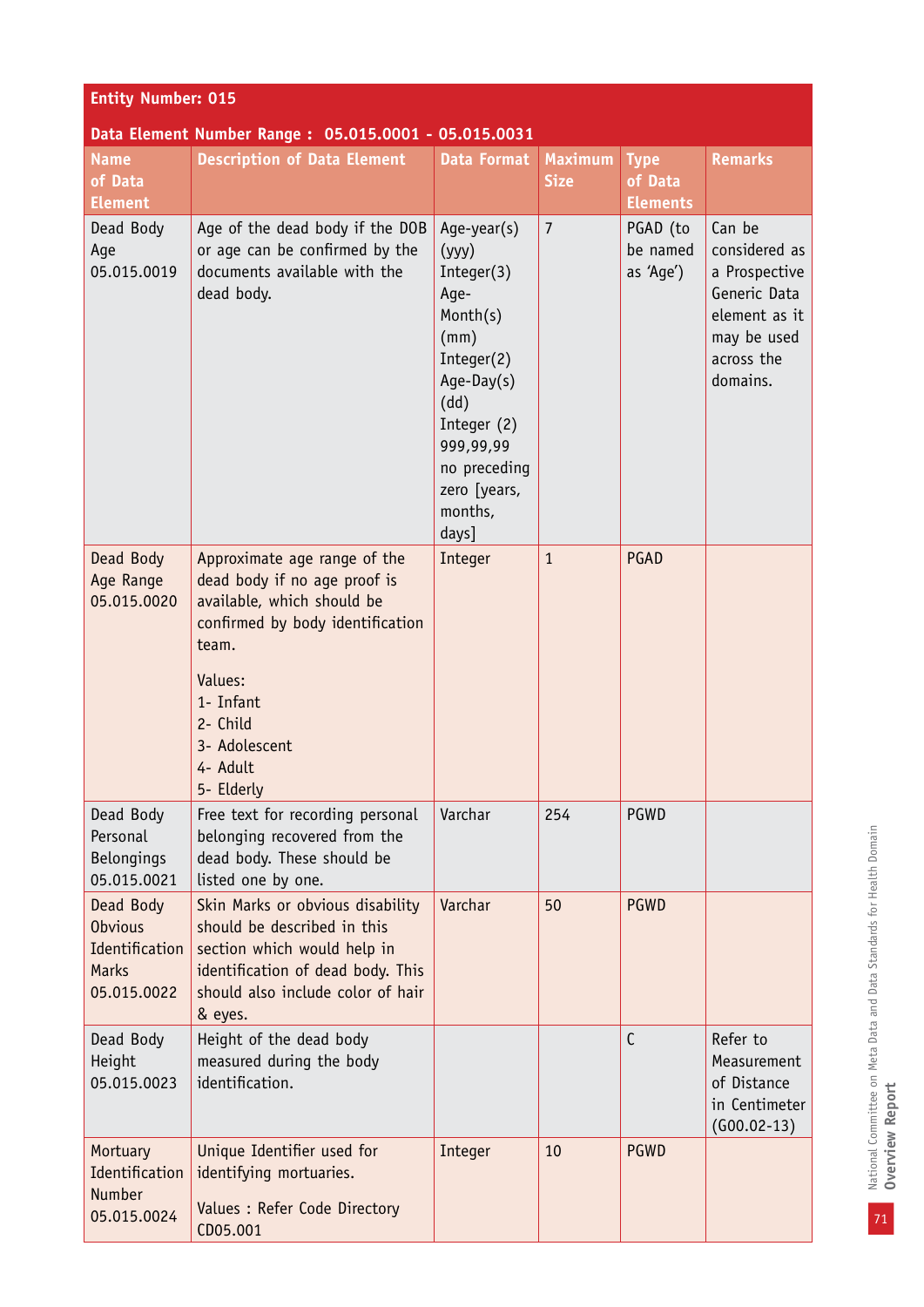| <b>Entity Number: 015</b>                                                     |                                                                                                                                                                                                                                  |                    |                               |                                           |                                               |  |
|-------------------------------------------------------------------------------|----------------------------------------------------------------------------------------------------------------------------------------------------------------------------------------------------------------------------------|--------------------|-------------------------------|-------------------------------------------|-----------------------------------------------|--|
| Data Element Number Range: 05.015.0001 - 05.015.0031                          |                                                                                                                                                                                                                                  |                    |                               |                                           |                                               |  |
| <b>Name</b><br>of Data<br><b>Element</b>                                      | <b>Description of Data Element</b>                                                                                                                                                                                               | <b>Data Format</b> | <b>Maximum</b><br><b>Size</b> | <b>Type</b><br>of Data<br><b>Elements</b> | <b>Remarks</b>                                |  |
| Mortuary<br>Name<br>05.015.0025                                               | Name of the Mortuary.                                                                                                                                                                                                            |                    |                               | $\mathsf{C}$                              | Refer to<br>Name of the<br>Person<br>(G01.02) |  |
| Dead Body<br>Release<br>Requesting<br><b>Entity Name</b><br>05.015.0026       | Name of the person or relative<br>requesting for the release of<br>dead body after verification is<br>done.                                                                                                                      |                    |                               | C                                         | Refer to<br>Name of the<br>Person<br>(G01.02) |  |
| Dead Body<br>Release<br>Requesting<br>Entity ID<br>05.015.0027                | ID of the person or relative<br>requesting for the release of<br>dead body after verification is<br>done.                                                                                                                        |                    |                               | $\mathsf{C}$                              | Refer to<br>Name of the<br>Person<br>(G01.02) |  |
| Dead Body<br>Release<br>Requesting<br>Authority<br>05.015.0028                | Organization authority<br>requesting release of dead<br>body. This is required in case of<br>disaster management where a<br>government official may request<br>release of dead body.<br>Values: Refer Code Directory<br>CD05.098 | Integer            | 5                             | <b>PGWD</b>                               |                                               |  |
| Dead Body<br>Release<br>Requesting<br>Authority<br><b>Name</b><br>05.015.0029 | Name of the person from<br>an organization authority<br>requesting release of dead<br>body. This is required in case of<br>disaster management where a<br>government official may request<br>release of dead body.               |                    |                               | $\mathsf{C}$                              | Refer to<br>Name of the<br>Person<br>(G01.02) |  |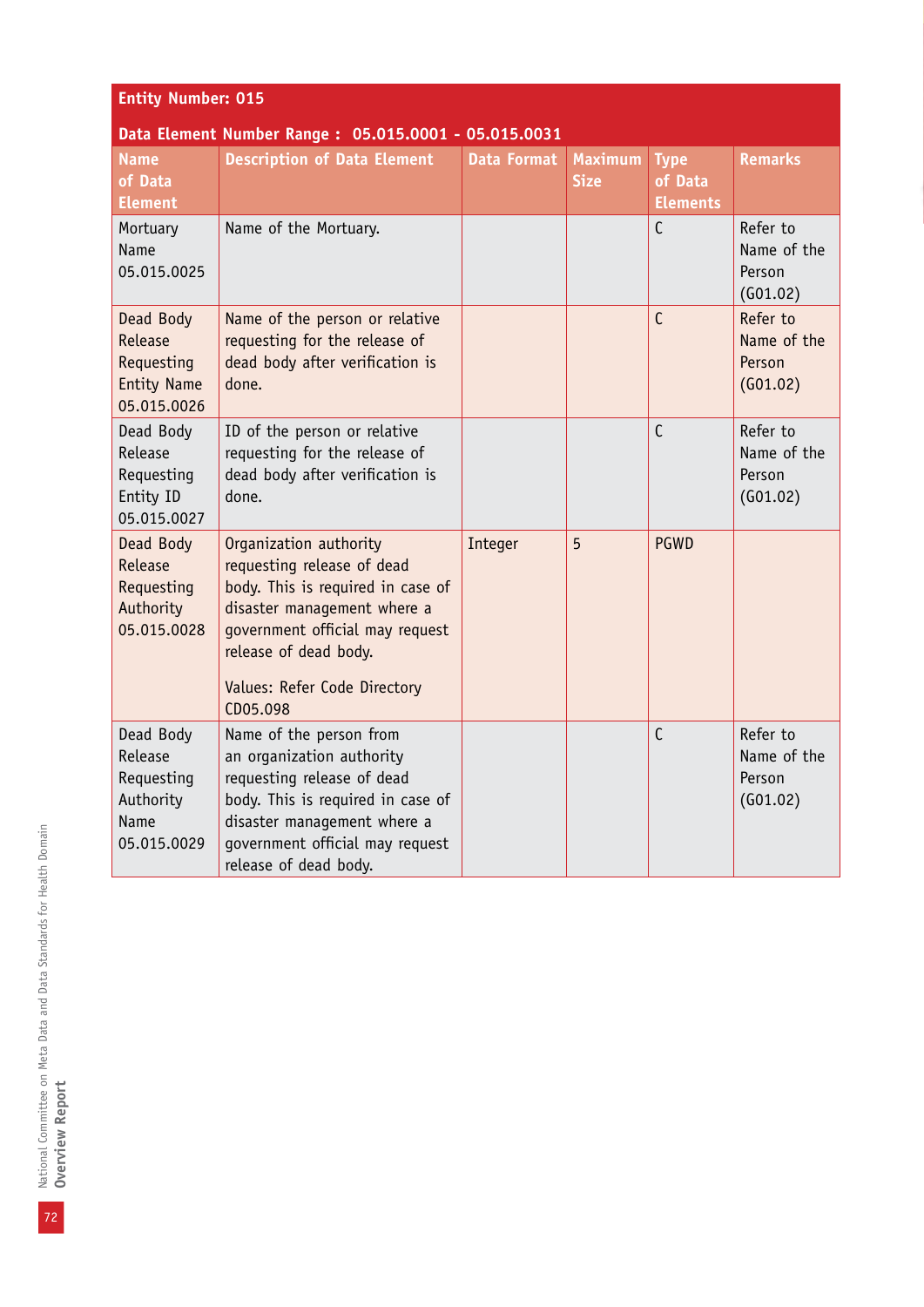### **16. Examination Entity**

#### **Entity Number: 016**

**Data Element Number Range : 05.016.0001 - 05.016.0005**

| <b>Name</b><br>of Data<br><b>Element</b>  | <b>Description of Data Element</b>                                                                                                               | <b>Data</b><br><b>Format</b> | <b>Maximum</b><br><b>Size</b> | <b>Type</b><br>of Data<br><b>Elements</b> | <b>Remarks</b> |
|-------------------------------------------|--------------------------------------------------------------------------------------------------------------------------------------------------|------------------------------|-------------------------------|-------------------------------------------|----------------|
| Examination<br><b>Type</b><br>05.016.0001 | Physical examination done by<br>physician such as Inspection,<br>Palpation, Percussion, Auscultation<br>Values: Refer Code Directory<br>CD05.061 | Integer                      | 3                             | <b>PGWD</b>                               |                |
| Examination<br>Finding<br>05.016.0002     | Free text to record examination<br>findings performed by a care<br>provider.                                                                     | Varchar                      | 254                           | <b>PGWD</b>                               |                |
| Examined<br>System<br>05.016.0003         | This data element includes<br>systemic examination of human<br>organ system<br>Values: Refer Code Directory<br>CD05.033                          | Integer                      | 2                             | PGWD                                      |                |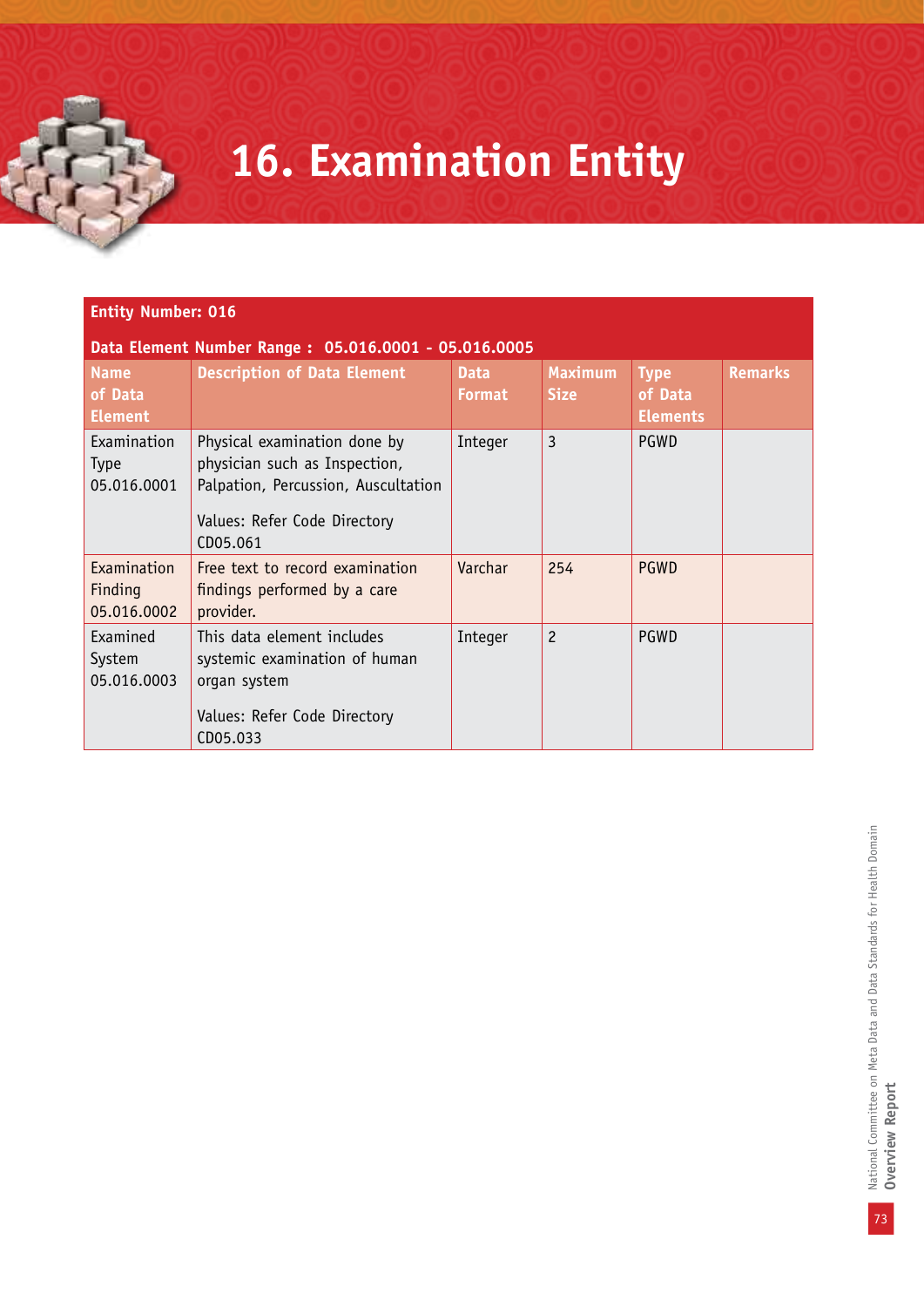### **17. Vital Signs Entity**

#### **Entity Number: 017**

#### **Data Element Number Range : 05.017.0001 - 05.017.0016**

| Name of<br><b>Data Element</b>                        | <b>Description of Data Element</b>                                                                                                                                                                                                           | <b>Data</b><br><b>Format</b> | <b>Maximum</b><br><b>Size</b> | <b>Type</b><br>of Data<br><b>Elements</b> | <b>Remarks</b>                                  |
|-------------------------------------------------------|----------------------------------------------------------------------------------------------------------------------------------------------------------------------------------------------------------------------------------------------|------------------------------|-------------------------------|-------------------------------------------|-------------------------------------------------|
| Vital Sign<br><b>Result Time</b><br>05.017.0001       | The time at which vital signs<br>observation was recorded.                                                                                                                                                                                   | HH:MM:SS                     | 8                             | PGAD (to<br>be named<br>as 'Time')        | "Time" may<br>be used<br>across the<br>domains. |
| Vital Sign<br>Result Type<br>05.017.0002              | A coded representation of the<br>vital sign observation performed<br>(e.g. Blood Pressure - Systolic and<br>Diastolic, Body Weight/Height etc.)<br>Values: Refer Code Directory<br>CD05.041                                                  | Integer                      | $\overline{c}$                | <b>PGWD</b>                               |                                                 |
| Vital Signs<br><b>Result Status</b><br>05.017.0003    | Status for this vital sign<br>observation, e.g., complete,<br>preliminary<br>Values: Refer Code Directory<br>CD05.038                                                                                                                        | Integer                      | $\overline{c}$                | PGWD                                      |                                                 |
| Vital Sign<br><b>Result Value</b><br>05.017.0004      | The value of the result. For example<br>Blood pressure diastolic measured<br>as 130 mm of Hg, Temperature<br>measured as 100 degree Celsius.<br>The unit of measurement will be<br>provided in the 'Vital Signs Result<br>Unit' data element | Varchar                      | 20                            | <b>PGWD</b>                               |                                                 |
| Vital Sign<br>Result Unit<br>05.017.0005              | Appropriate unit of measurement for<br>vital signs.<br>Values: Refer Code Directory<br>CD05.025                                                                                                                                              | Integer                      | $\overline{c}$                | PGWD                                      |                                                 |
| Vital Sign<br>Result<br>Interpretation<br>05.017.0006 | An abbreviated interpretation of the<br>vital sign observation, e.g., normal,<br>abnormal, high, etc.<br>Values: Refer Code Directory<br>CD05.135                                                                                            | Integer                      | $\overline{c}$                | <b>PGWD</b>                               |                                                 |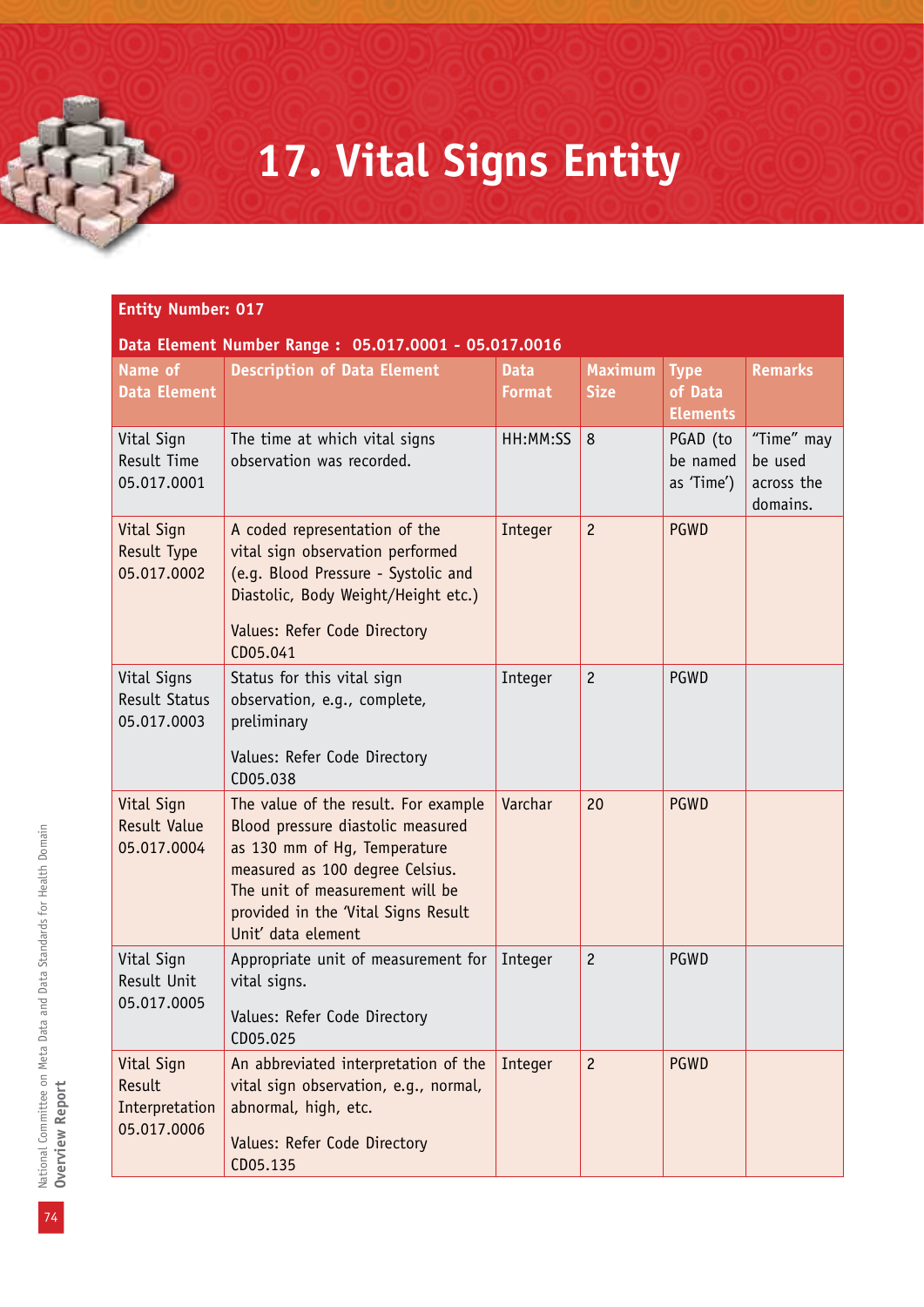| <b>Entity Number: 017</b>                                                         |                                                                                                                    |                              |                               |                                           |                              |  |  |
|-----------------------------------------------------------------------------------|--------------------------------------------------------------------------------------------------------------------|------------------------------|-------------------------------|-------------------------------------------|------------------------------|--|--|
|                                                                                   | Data Element Number Range: 05.017.0001 - 05.017.0016                                                               |                              |                               |                                           |                              |  |  |
| Name of<br><b>Data Element</b>                                                    | <b>Description of Data Element</b>                                                                                 | <b>Data</b><br><b>Format</b> | <b>Maximum</b><br><b>Size</b> | <b>Type</b><br>of Data<br><b>Elements</b> | <b>Remarks</b>               |  |  |
| Vital Sign<br>Result<br>Reference<br>Range - lower<br><b>limit</b><br>05.017.0007 | Lower limit of reference range $(s)$ for<br>the vital sign observation<br>Values: Refer Code Directory<br>CD05.039 | Integer                      | $\overline{3}$                | PGWD                                      |                              |  |  |
| Vital Sign<br>Result<br>Reference<br>Range - Upper<br>limit<br>05.017.0008        | Upper limit of reference range(s)<br>for the vital sign observation<br>Values: Refer Code Directory<br>CD05.039    | Integer                      | $\overline{3}$                | <b>PGWD</b>                               |                              |  |  |
| Vital Sign<br>Result Date<br>05.017.0009                                          | The date on which vital signs<br>observation was recorded.                                                         |                              |                               | C                                         | Refer<br>to Date<br>(G00.01) |  |  |
| Vital Sign<br>Result ID<br>05.017.0010                                            | An identifier for this specific vital<br>sign observation                                                          | Integer                      | 10                            | <b>PGWD</b>                               |                              |  |  |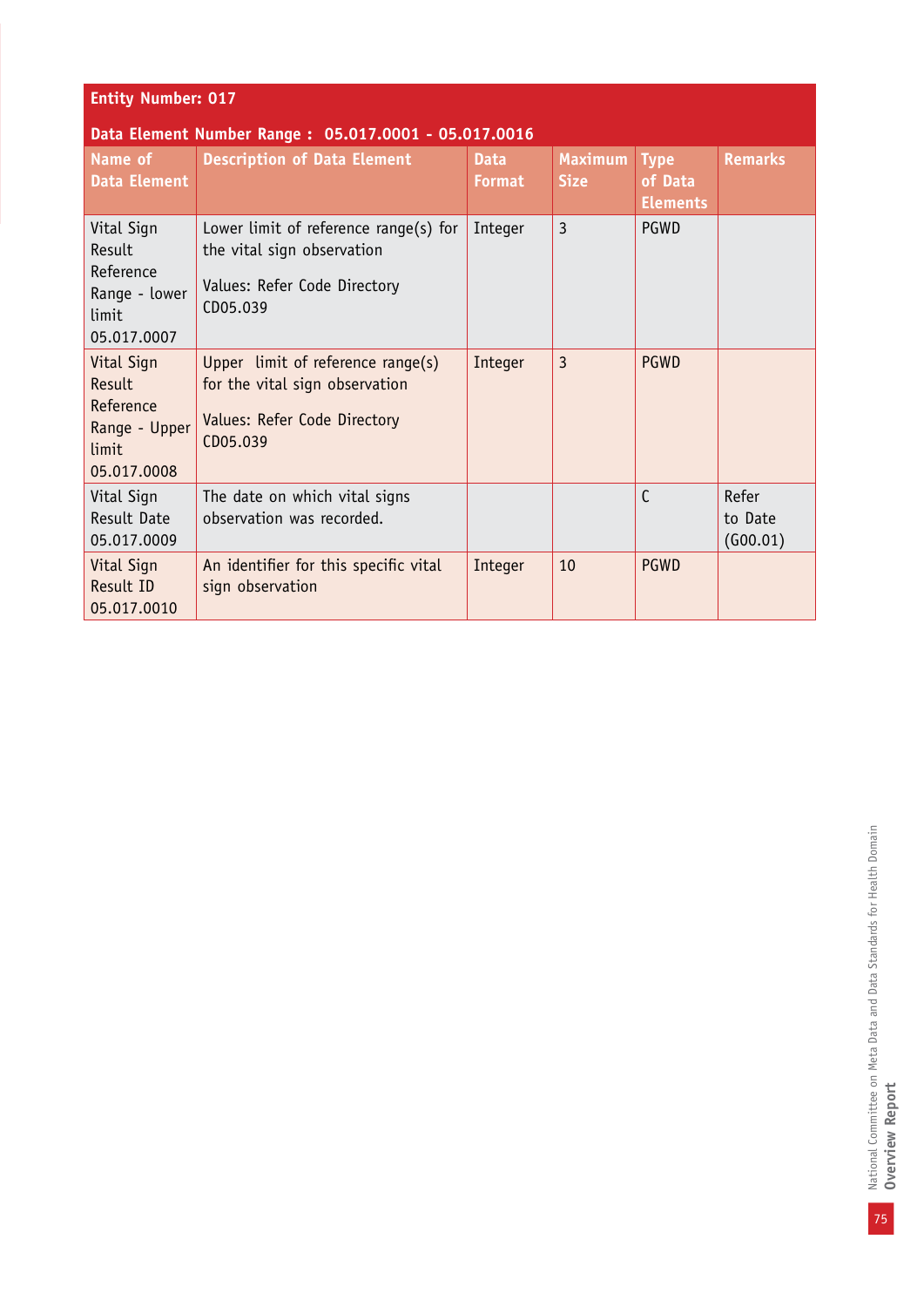### **18. Allergy Entity**

| Data Element Number Range: 05.018.0001 - 05.018.0013 |                                                                                                                                                                                                                                                                                                                                                                                                                                                                                                                                                                                                                   |                              |                               |                                           |                |  |  |
|------------------------------------------------------|-------------------------------------------------------------------------------------------------------------------------------------------------------------------------------------------------------------------------------------------------------------------------------------------------------------------------------------------------------------------------------------------------------------------------------------------------------------------------------------------------------------------------------------------------------------------------------------------------------------------|------------------------------|-------------------------------|-------------------------------------------|----------------|--|--|
| <b>Name</b><br>of Data<br><b>Element</b>             | <b>Description of Data Element</b>                                                                                                                                                                                                                                                                                                                                                                                                                                                                                                                                                                                | <b>Data</b><br><b>Format</b> | <b>Maximum</b><br><b>Size</b> | <b>Type</b><br>of Data<br><b>Elements</b> | <b>Remarks</b> |  |  |
| Allergy<br>Product Code<br>05.018.0001               | This is the code of the product or<br>agent that causes the intolerance<br>(Allergy, sensitivity or Intolerance)<br>1. Food and non-medicinal allergies/<br>sensitivities should be coded as<br>Ingredient Name.<br>2. Allergies/Drug Sensitivity to a class<br>of medication should be coded<br>as Medication Drug Class. There<br>can be multiple medication drug<br>class codes causing allergies/drug<br>sensitivity.<br>3. Allergies/Drug Sensitivity to a<br>specific medication should be<br>coded as Medication Brand Name or<br>Medication Clinical Drug Names.<br>Values: Refer Code Directory CD05.018 | Integer                      | 5                             | PGWD                                      |                |  |  |
| Allergy<br>Product<br>Description<br>05.018.0002     | This is the name or other description<br>of the product or agent that causes the<br>intolerance                                                                                                                                                                                                                                                                                                                                                                                                                                                                                                                   | Varchar                      | 99                            | <b>PGWD</b>                               |                |  |  |
| Allergy<br>Reaction<br>Code<br>05.018.0003           | This value is a code describing<br>the reaction. Allergic reactions are<br>sensitivities to allergens that come<br>into contact with the skin, nose, eyes,<br>respiratory tract, and gastrointestinal<br>tract e.g. Allergic Rhinitis, Allergic<br>Sinusitis, Allergic Conjunctivitis,<br>Bronchoconstriction, wheezing and<br>dyspnea, Ear Infection etc.<br>Values : Refer Code Directory CD05.019                                                                                                                                                                                                              | Varchar                      | 10                            | PGWD                                      |                |  |  |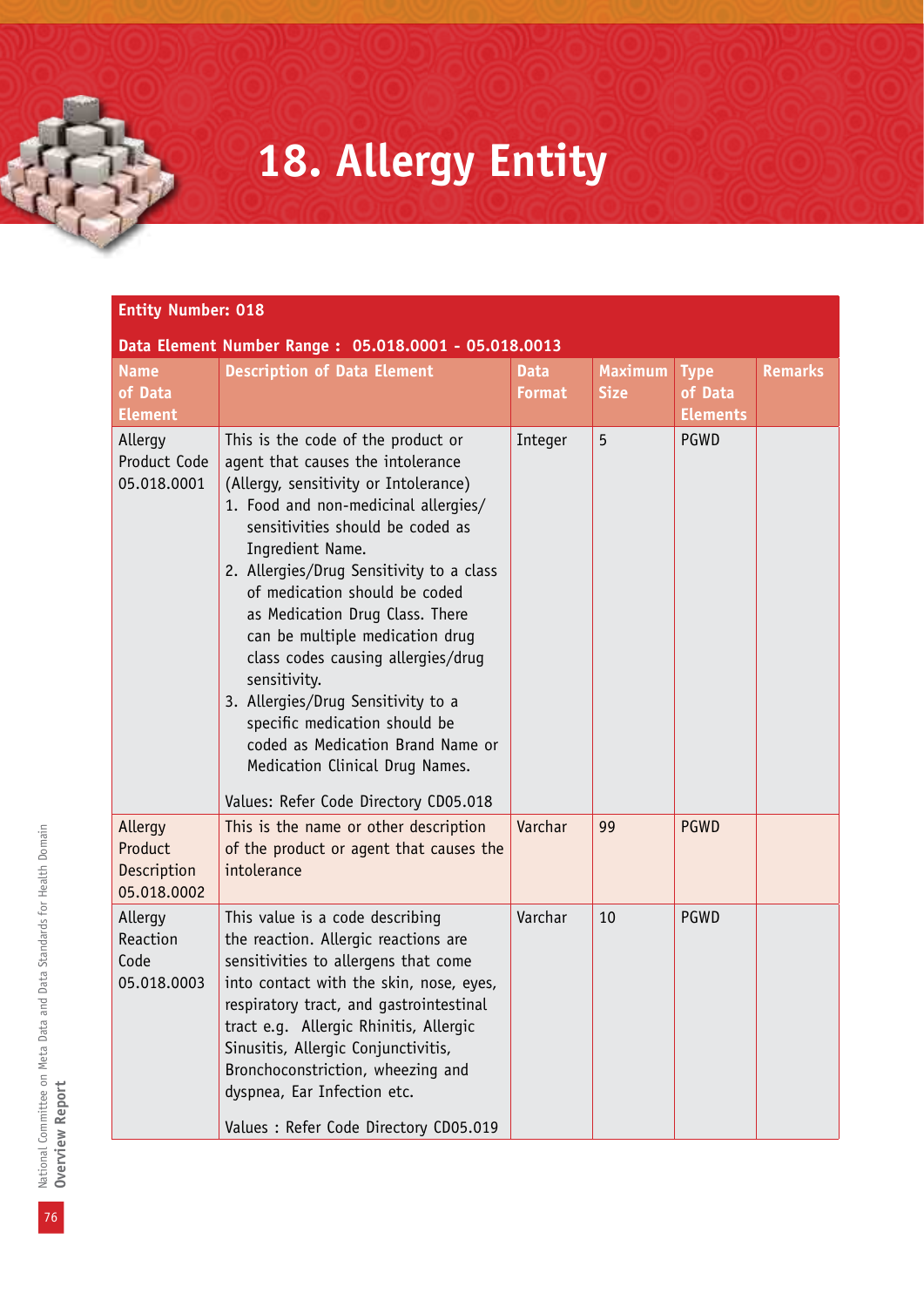| <b>Entity Number: 018</b>                         |                                                                                                                                                                                                                                                                                                                                                                                                                                                                                                                                                                                   |                              |                               |                                           |                              |  |  |
|---------------------------------------------------|-----------------------------------------------------------------------------------------------------------------------------------------------------------------------------------------------------------------------------------------------------------------------------------------------------------------------------------------------------------------------------------------------------------------------------------------------------------------------------------------------------------------------------------------------------------------------------------|------------------------------|-------------------------------|-------------------------------------------|------------------------------|--|--|
|                                                   | Data Element Number Range: 05.018.0001 - 05.018.0013                                                                                                                                                                                                                                                                                                                                                                                                                                                                                                                              |                              |                               |                                           |                              |  |  |
| <b>Name</b><br>of Data<br><b>Element</b>          | <b>Description of Data Element</b>                                                                                                                                                                                                                                                                                                                                                                                                                                                                                                                                                | <b>Data</b><br><b>Format</b> | <b>Maximum</b><br><b>Size</b> | <b>Type</b><br>of Data<br><b>Elements</b> | <b>Remarks</b>               |  |  |
| Allergy<br>Reaction<br><b>Name</b><br>05.018.0004 | This value is the name or description<br>of the reaction.<br>Allergic reactions are sensitivities to<br>allergens that come into contact with<br>the skin, nose, eyes, respiratory tract,<br>and gastrointestinal tract<br>Values: Refer Code Directory CD05.019                                                                                                                                                                                                                                                                                                                  | Varchar                      | 99                            | <b>PGWD</b>                               |                              |  |  |
| Allergy<br>Reaction<br>Description<br>05.018.0005 | This is any additional information<br>regarding reaction that may be caused<br>by the product or agent                                                                                                                                                                                                                                                                                                                                                                                                                                                                            | Varchar                      | 99                            | PGWD                                      |                              |  |  |
| Allergy<br>Severity Code<br>05.018.0006           | This value is a code describing the<br>level of severity of the allergy or<br>intolerance. e.g. Mild, Moderate,<br>Severe etc.<br>Values: Refer Code Directory CD05.020                                                                                                                                                                                                                                                                                                                                                                                                           | Integer                      | $\overline{c}$                | <b>PGWD</b>                               |                              |  |  |
| Allergy<br>Severity<br>Description<br>05.018.0007 | This is any additional information<br>regarding severity that may be caused<br>by the product or agent                                                                                                                                                                                                                                                                                                                                                                                                                                                                            | Varchar                      | 99                            | PGWD                                      |                              |  |  |
| Allergy<br><b>Status</b><br>05.018.0008           | The status of the allergy intolerance<br>such as Active, Inactive, remitted etc.<br>Values: Refer Code Directory CD05.021                                                                                                                                                                                                                                                                                                                                                                                                                                                         | Integer                      | $\overline{c}$                | <b>PGWD</b>                               |                              |  |  |
| Allergy<br>History<br>05.018.0009                 | History of allergies as narrated by<br>the patient or if any past document<br>available.                                                                                                                                                                                                                                                                                                                                                                                                                                                                                          | Varchar                      | 4096                          | PGWD                                      |                              |  |  |
| Adverse<br>Event Type<br>05.018.0010              | Describes the type of product and<br>intolerance suffered by the patient.<br>The type of product shall be classified<br>with respect to whether the adverse<br>event occurs in relationship with a<br>medication, food, or environmental<br>or other product. The adverse event<br>should also be classified more<br>specifically as an allergy, non-allergy<br>intolerance, or just adverse reaction if<br>that level of detail is not known. E.g.<br>After initial allergic reaction to bug<br>bite, the site turning into an abscess.<br>Values: Refer Code Directory CD05.019 | Varchar                      | 10                            | <b>PGWD</b>                               |                              |  |  |
| Adverse<br>Event Date<br>05.018.0011              | This is the date on which adverse<br>event was noted.                                                                                                                                                                                                                                                                                                                                                                                                                                                                                                                             |                              |                               | $\mathsf{C}$                              | Refer<br>to Date<br>(600.01) |  |  |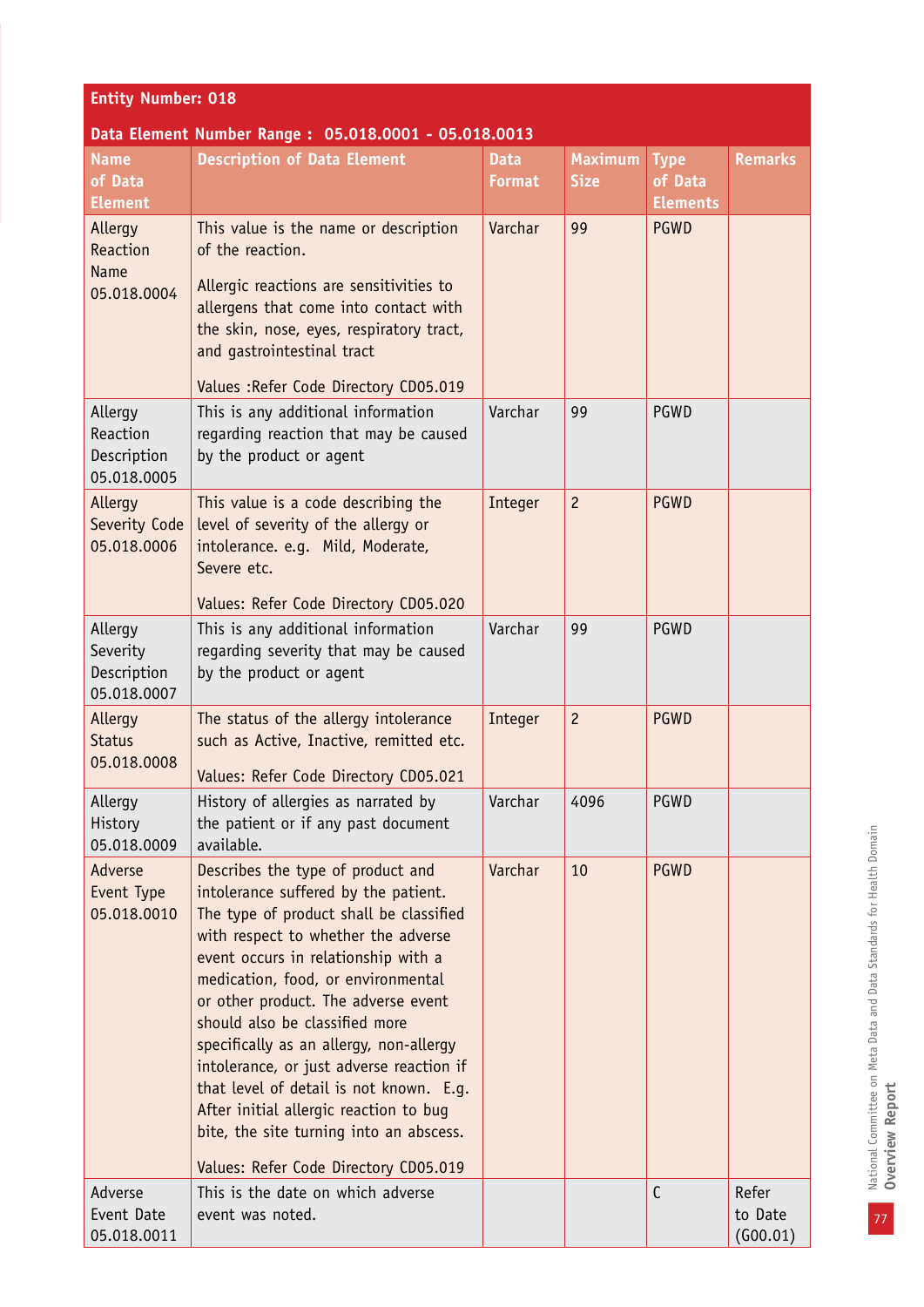### **19. Clinical Notes Entity**

#### **Entity Number: 019**

#### **Data Element Number Range : 05.019.0001 - 05.019.0015**

| <b>Name</b><br>of Data<br><b>Element</b>           | <b>Description of Data Element</b>                                                                                                                                                                         | <b>Data Format</b> | <b>Maximum</b><br><b>Size</b> | <b>Type</b><br>of Data<br><b>Elements</b> | <b>Remarks</b>                                  |
|----------------------------------------------------|------------------------------------------------------------------------------------------------------------------------------------------------------------------------------------------------------------|--------------------|-------------------------------|-------------------------------------------|-------------------------------------------------|
| Author Time<br>05.019.0001                         | The time at which patient<br>clinical information was<br>recorded.                                                                                                                                         | HH:MM:SS           | 8                             | PGAD (to<br>be named<br>as 'Time')        | "Time" may<br>be used<br>across the<br>domains. |
| <b>Author Date</b><br>05.019.0002                  | The date on which patient<br>clinical information was<br>recorded.                                                                                                                                         |                    |                               | $\mathsf{C}$                              | Refer<br>to Date<br>(G00.01)                    |
| Reference<br>05.019.0003                           | A reference to the original<br>document from which<br>information was obtained                                                                                                                             | Varchar            | 99                            | PGWD                                      |                                                 |
| Information<br>Source Name<br>05.019.0004          | The name of the person or<br>organization that provided the<br>information. This is mostly<br>used in clinical notes e.g. to<br>capture voice of accompanying<br>person etc.                               | Varchar            | 99                            | <b>PGWD</b>                               |                                                 |
| Clinical<br>Document<br>05.019.0005                | This data element is used to<br>record findings/observations<br>regarding any clinical<br>document type, such as clinical<br>observations, chief complaints,<br>past illness, past medical<br>history etc. | Varchar            | 4096                          | PGWD                                      |                                                 |
| Clinical<br>Document<br><b>Type</b><br>05.019.0006 | Type of clinical document e.g.<br>Progress Note - Subjective,<br>Objective, Assessment, Protocol<br>Values: Refer Code Directory<br>CD05.046                                                               | Integer            | $\overline{c}$                | <b>PGWD</b>                               |                                                 |
| Discharge<br>Instructions<br>05.019.0007           | Discharge instructions provide<br>the patient with education<br>on expected progression of<br>illness or injury, treatment and<br>care, use of medications and<br>follow-up                                | Varchar            | 254                           | PGWD                                      |                                                 |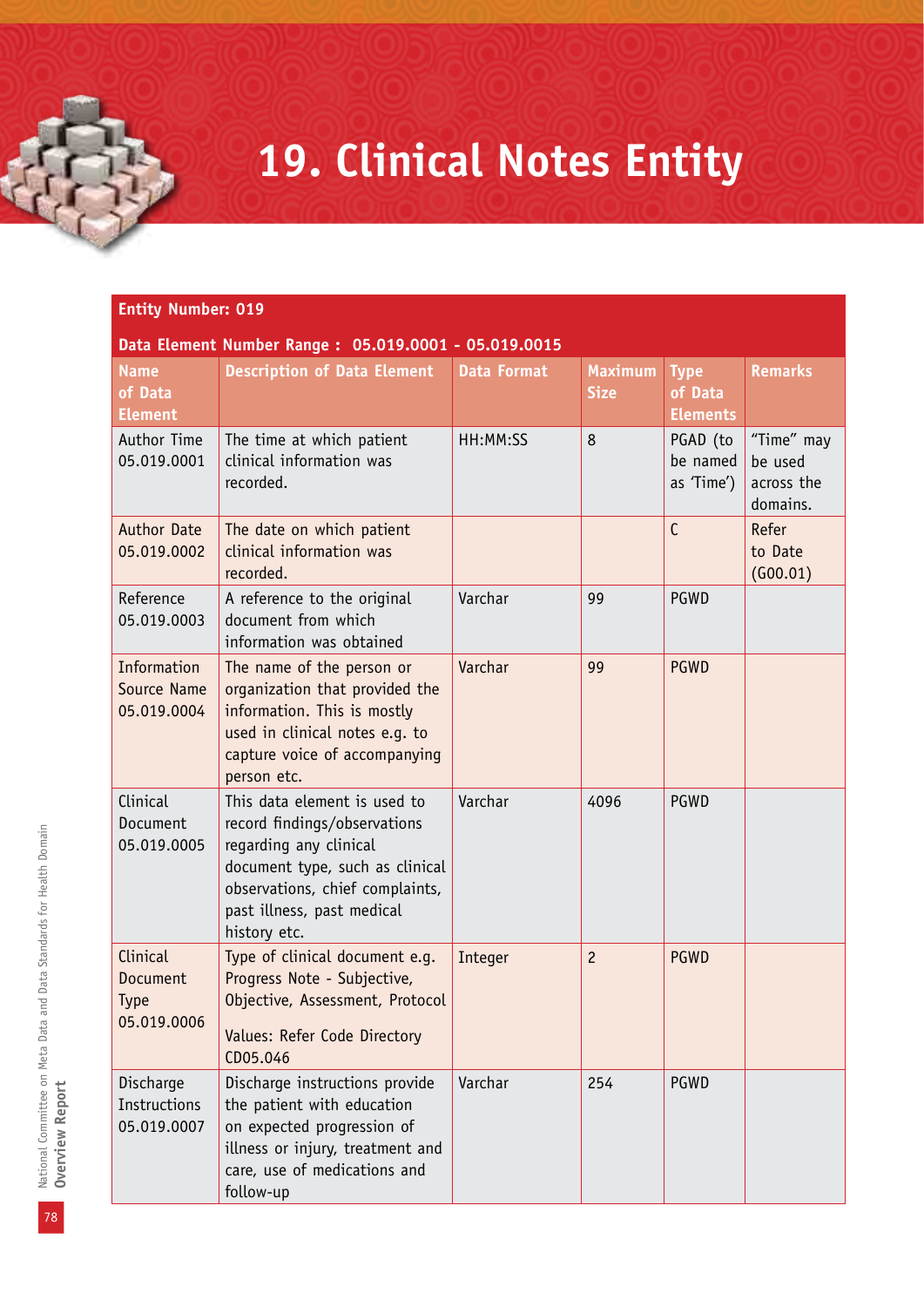| <b>Entity Number: 019</b>                                                 |                                                                                                                                                                                                                                                                                                    |                                                                                                                                                                       |                               |                                           |                                                                                                                          |  |  |
|---------------------------------------------------------------------------|----------------------------------------------------------------------------------------------------------------------------------------------------------------------------------------------------------------------------------------------------------------------------------------------------|-----------------------------------------------------------------------------------------------------------------------------------------------------------------------|-------------------------------|-------------------------------------------|--------------------------------------------------------------------------------------------------------------------------|--|--|
| Data Element Number Range: 05.019.0001 - 05.019.0015                      |                                                                                                                                                                                                                                                                                                    |                                                                                                                                                                       |                               |                                           |                                                                                                                          |  |  |
| <b>Name</b><br>of Data<br><b>Element</b>                                  | <b>Description of Data Element</b>                                                                                                                                                                                                                                                                 | <b>Data Format</b>                                                                                                                                                    | <b>Maximum</b><br><b>Size</b> | <b>Type</b><br>of Data<br><b>Elements</b> | <b>Remarks</b>                                                                                                           |  |  |
| Care Plan<br>Comment<br>05.019.0008                                       | Any additional information<br>containing data defining<br>prospective or intended orders,<br>interventions, encounters,<br>services, and procedures for<br>the patient. This should be<br>used only for short comments<br>in addition to 'Clinical<br>Document' with Document Type<br>'Care Plan'. | Varchar                                                                                                                                                               | 99                            | <b>PGWD</b>                               |                                                                                                                          |  |  |
| Patient Age<br>at onset<br>of health<br>condition<br>05.019.0009          | The age of the patient or<br>subject at onset of the<br>condition.                                                                                                                                                                                                                                 | Age-year(s)<br>(yyy)<br>Integer(3)<br>Age-Month(s)<br>(mm) Integer(2)<br>Age-Day(s) (dd)<br>Integer (2)<br>999,99,99 no<br>preceding zero<br>[years, months,<br>days] | $\overline{7}$                | PGAD (to<br>be named<br>as 'Age')         | Can be<br>considered<br>as a<br>Prospective<br>Generic Data<br>element<br>as it may<br>be used<br>across the<br>domains. |  |  |
| Family<br>Member Age<br>at Onset<br>of Health<br>Condition<br>05.019.0010 | The age (real or approximate)<br>of the family member at the<br>onset of the illness.                                                                                                                                                                                                              | Age-year(s)<br>(yyy)<br>Integer(3)<br>Age-Month(s)<br>(mm) Integer(2)<br>Age-Day(s) (dd)<br>Integer (2)<br>999,99,99 no<br>preceding zero<br>[years, months,<br>days] | $\overline{7}$                | PGAD (to<br>be named<br>as 'Age')         | Can be<br>considered<br>as a<br>Prospective<br>Generic Data<br>element<br>as it may<br>be used<br>across the<br>domains. |  |  |
| Family<br>Member<br>Cause of<br>Death Known<br>Indicator<br>05.019.0011   | Indicates whether the cause of<br>death of the family member is<br>known.<br>Values:<br>0- No<br>1- Yes<br>Default value will be 0.                                                                                                                                                                | Integer                                                                                                                                                               | $\mathbf{1}$                  | <b>PGWD</b>                               |                                                                                                                          |  |  |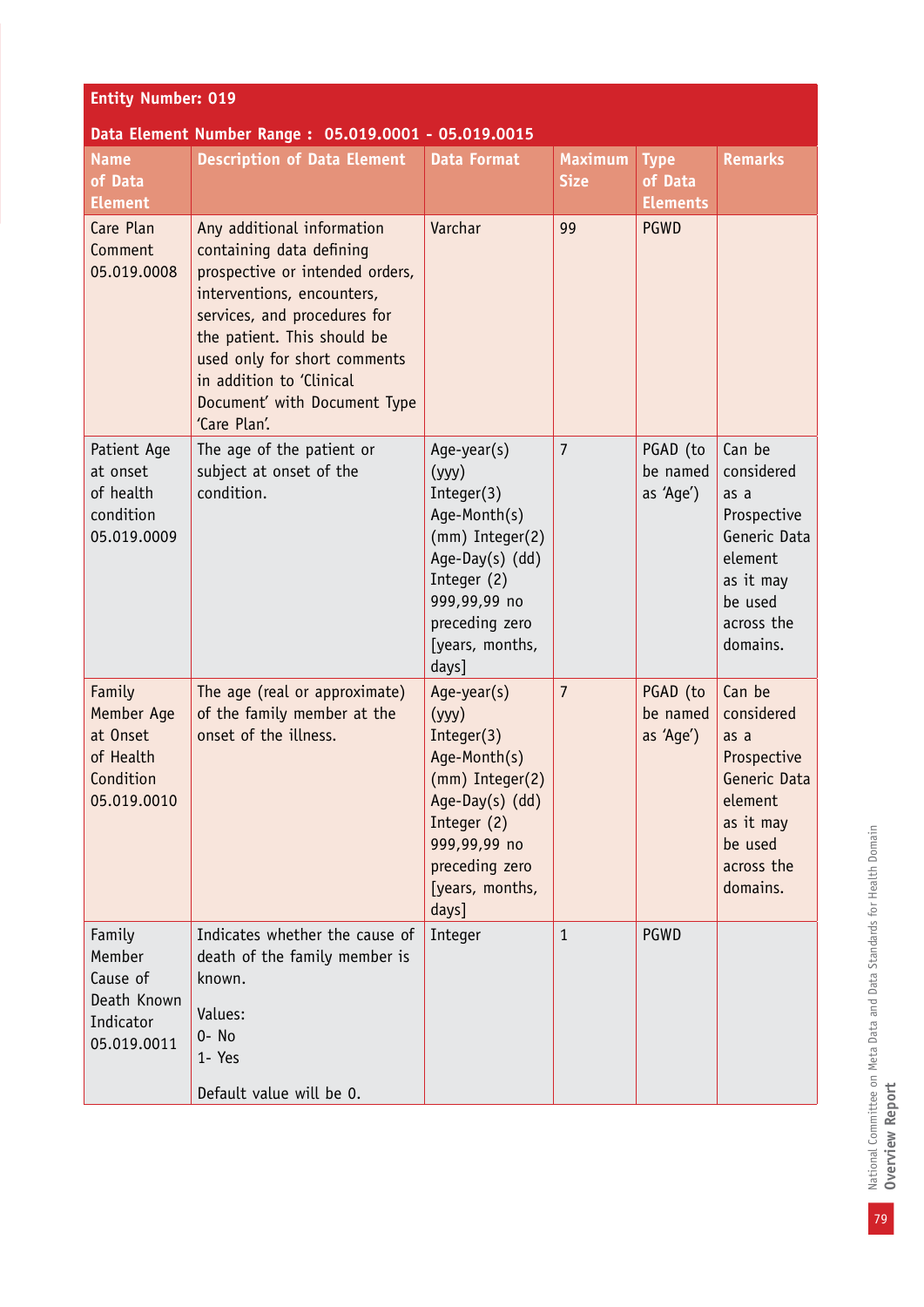| <b>Entity Number: 019</b>                                          |                                                                                                                                                                                              |                                                                                                                                                                       |                               |                                           |                                                                                                                          |  |  |
|--------------------------------------------------------------------|----------------------------------------------------------------------------------------------------------------------------------------------------------------------------------------------|-----------------------------------------------------------------------------------------------------------------------------------------------------------------------|-------------------------------|-------------------------------------------|--------------------------------------------------------------------------------------------------------------------------|--|--|
|                                                                    | Data Element Number Range: 05.019.0001 - 05.019.0015                                                                                                                                         |                                                                                                                                                                       |                               |                                           |                                                                                                                          |  |  |
| <b>Name</b><br>of Data<br><b>Element</b>                           | <b>Description of Data Element</b>                                                                                                                                                           | <b>Data Format</b>                                                                                                                                                    | <b>Maximum</b><br><b>Size</b> | <b>Type</b><br>of Data<br><b>Elements</b> | <b>Remarks</b>                                                                                                           |  |  |
| Family<br>Member Age<br>At Death<br>05.019.0012                    | The age (real or approximate)<br>of the family member at death                                                                                                                               | Age-year(s)<br>(yyy)<br>Integer(3)<br>Age-Month(s)<br>(mm) Integer(2)<br>Age-Day(s) (dd)<br>Integer (2)<br>999,99,99 no<br>preceding zero<br>[years, months,<br>days] | $\overline{7}$                | PGAD (to<br>be named<br>as 'Age')         | Can be<br>considered<br>as a<br>Prospective<br>Generic Data<br>element<br>as it may<br>be used<br>across the<br>domains. |  |  |
| Family<br>Member<br>Multiple<br><b>Birth Status</b><br>05.019.0013 | Specifies the number of live<br>fetuses born. Usually used<br>for capturing the record of<br>live fetuses born to the same<br>mother.                                                        | Integer                                                                                                                                                               | $\overline{c}$                | PGWD                                      |                                                                                                                          |  |  |
| Family<br>Member<br>Multiple<br><b>Birth Order</b><br>05.019.0014  | Indicates the ordinal position<br>of the family member in their<br>order of birth in a multiple<br>birth. At the time of linking<br>mother ID to child ID, this<br>data element is required. | Integer                                                                                                                                                               | $\overline{c}$                | <b>PGWD</b>                               |                                                                                                                          |  |  |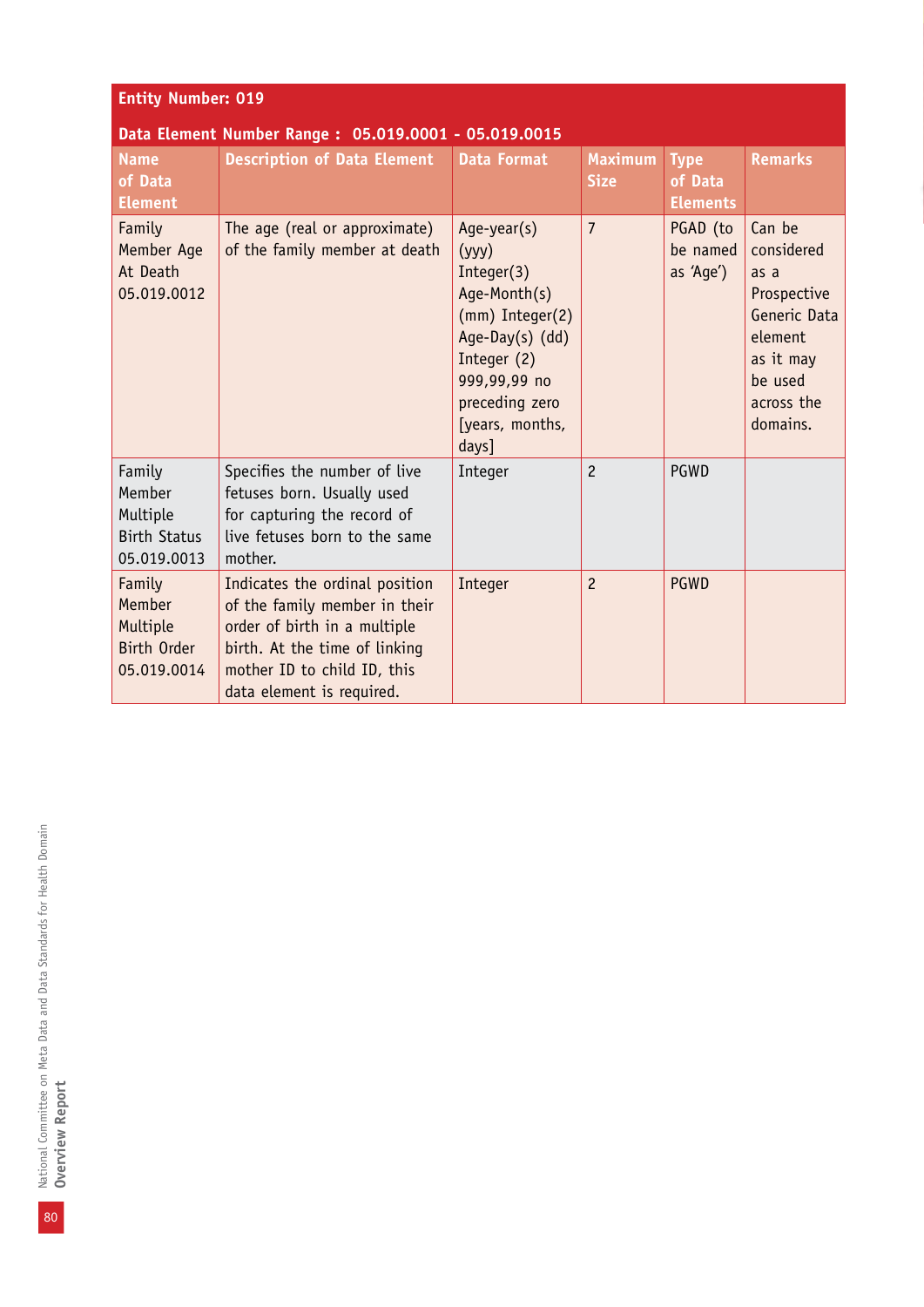### **20. Diagnosis Entity**

#### **Entity Number: 020**

#### **Data Element Number Range : 05.020.0001 - 05.020.0014**

| <b>Name</b><br>of Data<br><b>Element</b>          | <b>Description of Data Element</b>                                                                                                                                                                                                                                                                                                                                                                                                                                                                                                                                                                             | <b>Data</b><br><b>Format</b> | <b>Maximum</b><br><b>Size</b> | <b>Type</b><br>of Data<br><b>Elements</b> | <b>Remarks</b> |
|---------------------------------------------------|----------------------------------------------------------------------------------------------------------------------------------------------------------------------------------------------------------------------------------------------------------------------------------------------------------------------------------------------------------------------------------------------------------------------------------------------------------------------------------------------------------------------------------------------------------------------------------------------------------------|------------------------------|-------------------------------|-------------------------------------------|----------------|
| Health<br>Condition<br><b>Type</b><br>05.020.0001 | Health Condition Type is the classification of<br>WHO International Classification of Diseases.<br>Values: Refer Code Directory CD05.022                                                                                                                                                                                                                                                                                                                                                                                                                                                                       | Integer                      | $\overline{3}$                | PGWD                                      |                |
| Health<br>Condition<br>name<br>05.020.0002        | This is a text description of the Health<br>condition suffered by a Patient.<br>Values: Refer Code Directory CD05.019                                                                                                                                                                                                                                                                                                                                                                                                                                                                                          | Varchar                      | 99                            | <b>PGWD</b>                               |                |
| Health<br>Condition<br>Code<br>05.020.0003        | This value is an ICD-10 code describing the<br>condition according to a specific vocabulary<br>of conditions.<br>Values : Refer Code Directory CD05.019                                                                                                                                                                                                                                                                                                                                                                                                                                                        | Varchar                      | 10                            | <b>PGWD</b>                               |                |
| Health<br>Condition<br>Description<br>05.020.0004 | This data element describes additional<br>information about the health condition of a<br>patient in detail.                                                                                                                                                                                                                                                                                                                                                                                                                                                                                                    | Varchar                      | 254                           | <b>PGWD</b>                               |                |
| Health<br>Condition<br>Category<br>05.020.0005    | The classification of the category of the<br>health condition.<br>Values:<br>S- Suspected - A case with some compatible<br>clinical findings, but not meeting the<br>criteria for a probable case. A case that is<br>not laboratory confirmed and is done by<br>non-physician health worker.<br>P- Presumptive - A case with associated<br>complications, but has not been<br>laboratory confirmed. Done by Physician.<br>L- Lab Confirmed - A clinically consistent<br>case that is laboratory confirmed<br>C - Clinically Confirmed by a relevant<br>specialist clinician based on facts and<br>observations | Char                         | $\mathbf{1}$                  | PGWD                                      |                |

National Committee on Meta Data and Data Standards for Health Domain<br>**Overview Report** National Committee on Meta Data and Data Standards for Health Domain **Overview Report**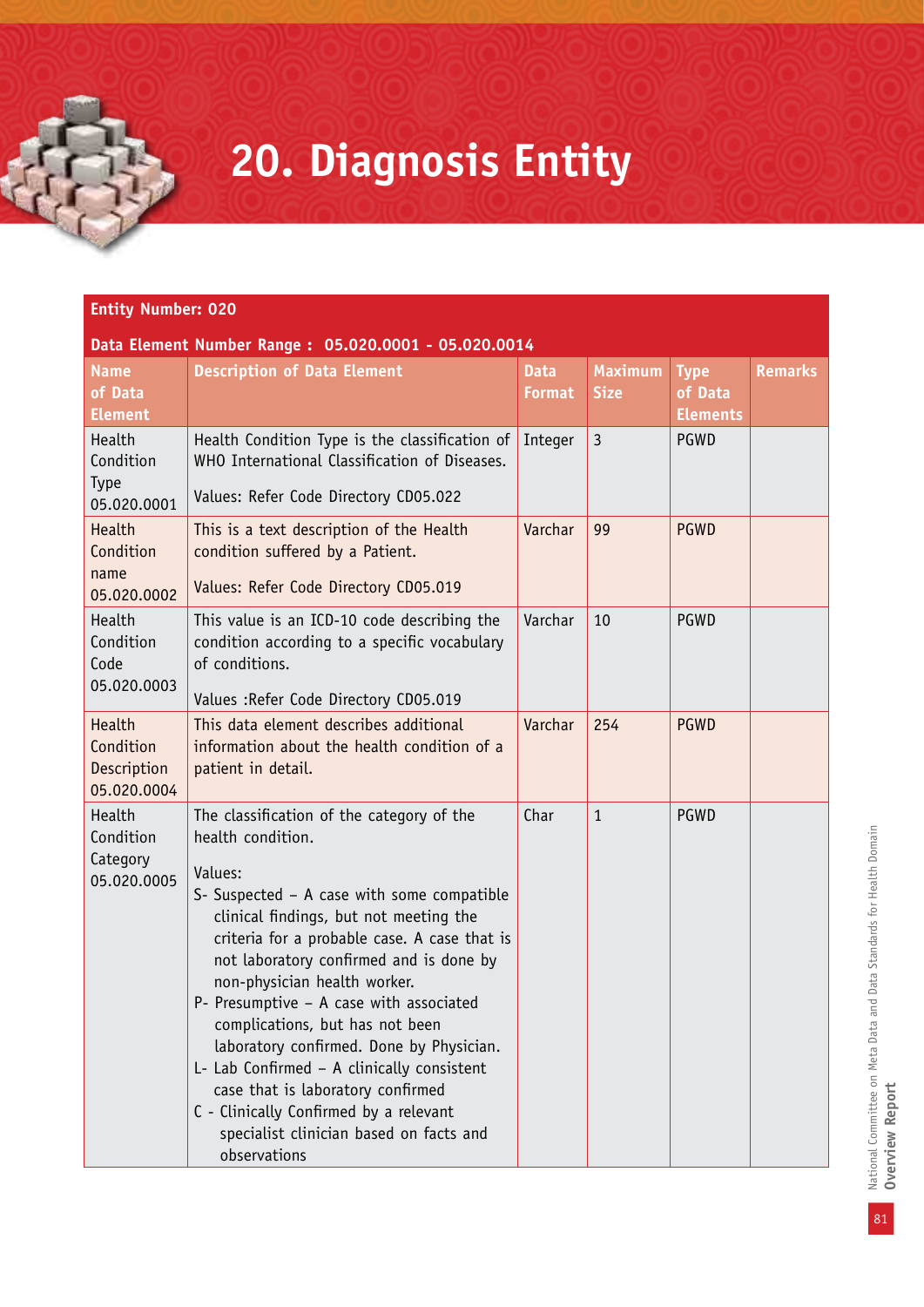### **Entity Number: 020**

#### **Data Element Number Range : 05.020.0001 - 05.020.0014**

| <b>Name</b><br>of Data<br><b>Element</b>                    | Pata Etchicht Namber Kange: 09.020.0001 - 09.020.0<br><b>Description of Data Element</b>                                                                                                                                                                                                                                                                                                                                                             | <b>Data</b><br><b>Format</b> | <b>Maximum</b><br><b>Size</b> | <b>Type</b><br>of Data<br><b>Elements</b> | <b>Remarks</b>               |
|-------------------------------------------------------------|------------------------------------------------------------------------------------------------------------------------------------------------------------------------------------------------------------------------------------------------------------------------------------------------------------------------------------------------------------------------------------------------------------------------------------------------------|------------------------------|-------------------------------|-------------------------------------------|------------------------------|
| <b>Diagnosis</b><br>Priority<br>05.020.0006                 | A number indicating the significance or the<br>priority of the diagnosis code. It is used to<br>distinguish between the primary and other<br>diagnoses.<br>Values:<br>1- Primary<br>2- Secondary<br>Default is 1.                                                                                                                                                                                                                                    | Integer                      | $\mathbf{1}$                  | <b>PGWD</b>                               |                              |
| Health<br>Condition<br><b>Status</b><br>05.020.0007         | The status of the health condition e.g.<br>Active, Inactive, Resolved, Relapsed,<br>Remitted etc.<br>Values: Refer Code Directory CD05.021                                                                                                                                                                                                                                                                                                           | Integer                      | $\overline{c}$                | PGWD                                      |                              |
| Comorbidity<br>Indicator<br>05.020.0008                     | Data element indicates whether comorbidity<br>exists or not<br>Values:<br>$0 - No$<br>1- Yes                                                                                                                                                                                                                                                                                                                                                         | Integer                      | $\mathbf{1}$                  | <b>PGWD</b>                               |                              |
| Comorbidity<br>Health<br>Condition<br>Code<br>05.020.0009   | This data element indicates two or more<br>coexisting medical conditions or disease<br>processes that are additional to an initial<br>diagnosis. The simultaneous presence of<br>two or more conditions or diseases may<br>complicate a patient's stay at the healthcare<br>facility, and may have effect on clinical<br>implications, diagnosis, prognosis and<br>therapy. E.g. diabetes with hypertension<br>Values: Refer Code Directory CD05.019 | Varchar                      | 10                            | PGWD                                      |                              |
| Present<br>Health<br>Condition<br>Onset Date<br>05.020.0010 | This is the onset date of patient's present<br>health condition based on confirmed<br>diagnosis. If the exact date of onset is not<br>known then an approximate date should be<br>written.                                                                                                                                                                                                                                                           |                              |                               | $\mathsf{C}$                              | Refer<br>to Date<br>(600.01) |
| Prognosis<br>05.020.0011                                    | Prognosis as observed by the health service<br>provider.<br>Values:<br>1- Poor<br>2- Guarded<br>3- Fair<br>4- Good<br>5- Unknown                                                                                                                                                                                                                                                                                                                     | Integer                      | $\overline{2}$                | PGWD                                      |                              |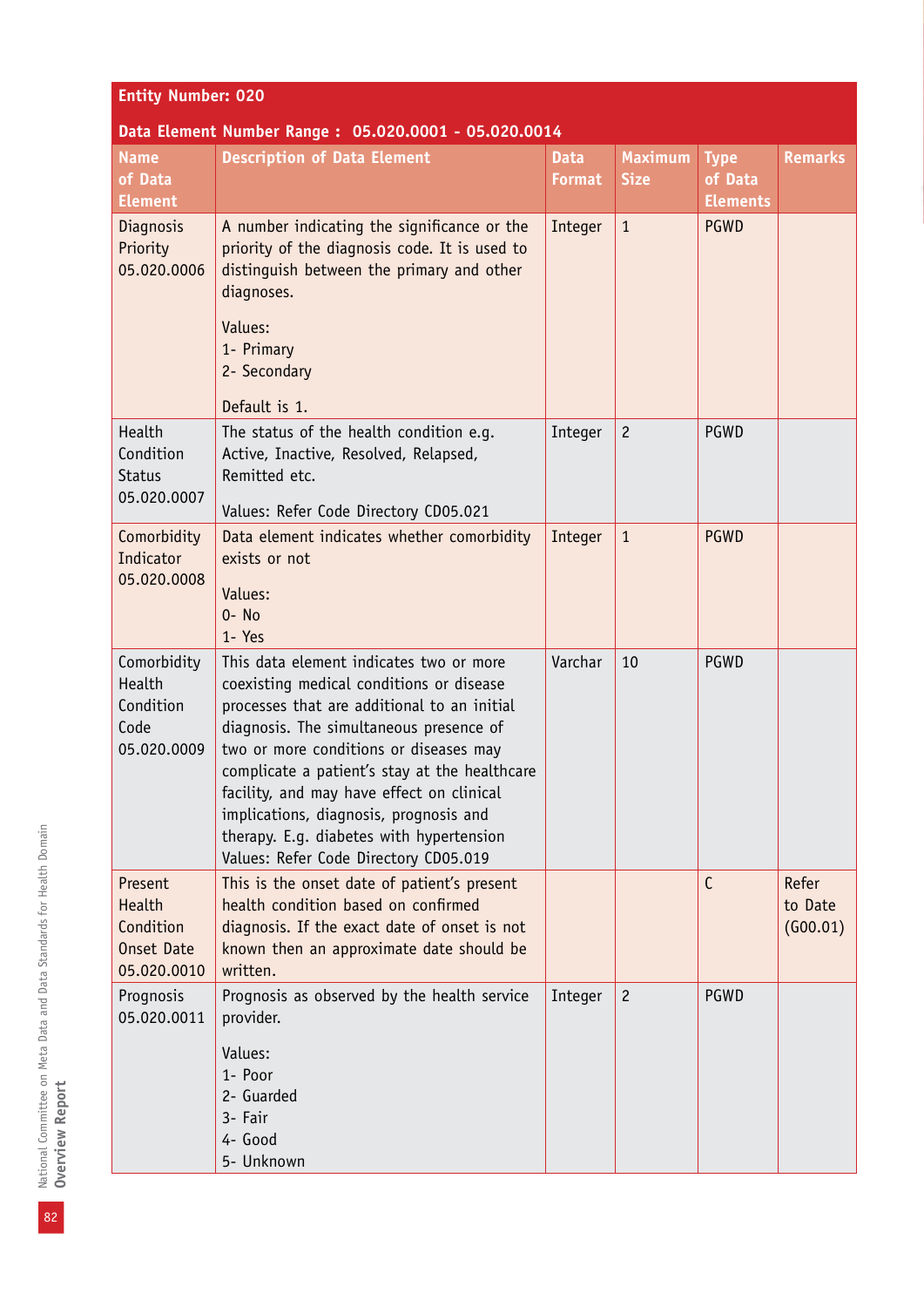## **21. Lab Entity**

| Data Element Number Range: 05.022.0001 - 05.022.0039 |  |
|------------------------------------------------------|--|
|------------------------------------------------------|--|

| <b>Name of Data</b><br><b>Element</b>                        | <b>Description of Data Element</b>                                                                                                        | <b>Data</b><br><b>Format</b> | <b>Maximum</b><br><b>Size</b> | <b>Type</b><br>of Data<br><b>Elements</b> | <b>Remarks</b>                                     |
|--------------------------------------------------------------|-------------------------------------------------------------------------------------------------------------------------------------------|------------------------------|-------------------------------|-------------------------------------------|----------------------------------------------------|
| Result Date<br>05.021.0001                                   | The date of the result observation                                                                                                        |                              |                               | $\mathsf{C}$                              | Refer<br>to Date<br>(600.01)                       |
| <b>Result Time</b><br>05.021.0002                            | The time of result observation                                                                                                            | HH:MM:SS                     | 8                             | PGAD (to<br>be named<br>as 'Time')        | "Time"<br>may be<br>used<br>across the<br>domains. |
| Result Type<br>05.021.0003                                   | A coded representation of the<br>observation performed.<br>Values: Refer to Code directory<br>CD05.024                                    | Varchar                      | 10                            | <b>PGWD</b>                               |                                                    |
| <b>Result Status</b><br>05.021.0004                          | Status for this observation, e.g.,<br>complete, preliminary<br>Values: Refer to Code directory<br>CD05.038                                | Char                         | $\overline{c}$                | <b>PGWD</b>                               |                                                    |
| Result Value<br>05.021.0005                                  | The value of the result, including<br>units of measure, if applicable.                                                                    | Varchar                      | 20                            | PGWD                                      |                                                    |
| Result<br>Interpretation<br>05.021.0006                      | An abbreviated interpretation of the<br>observation, e.g., normal, abnormal,<br>high, etc.<br>Values: Refer to Code directory<br>CD05.135 | Integer                      | $\overline{c}$                | <b>PGWD</b>                               |                                                    |
| Result<br>Reference<br>Range - lower<br>limit<br>05.021.0007 | Lower limit of reference range(s) for<br>the observation<br>Values: Refer to Code directory<br>CD05.039                                   | Integer                      | $\overline{7}$                | PGWD                                      |                                                    |
| Result<br>Reference<br>Range - Upper<br>limit<br>05.021.0008 | Upper limit of reference range(s) for<br>the observation<br>Values: Refer to Code directory<br>CD05.039                                   | Integer                      | $\overline{7}$                | <b>PGWD</b>                               |                                                    |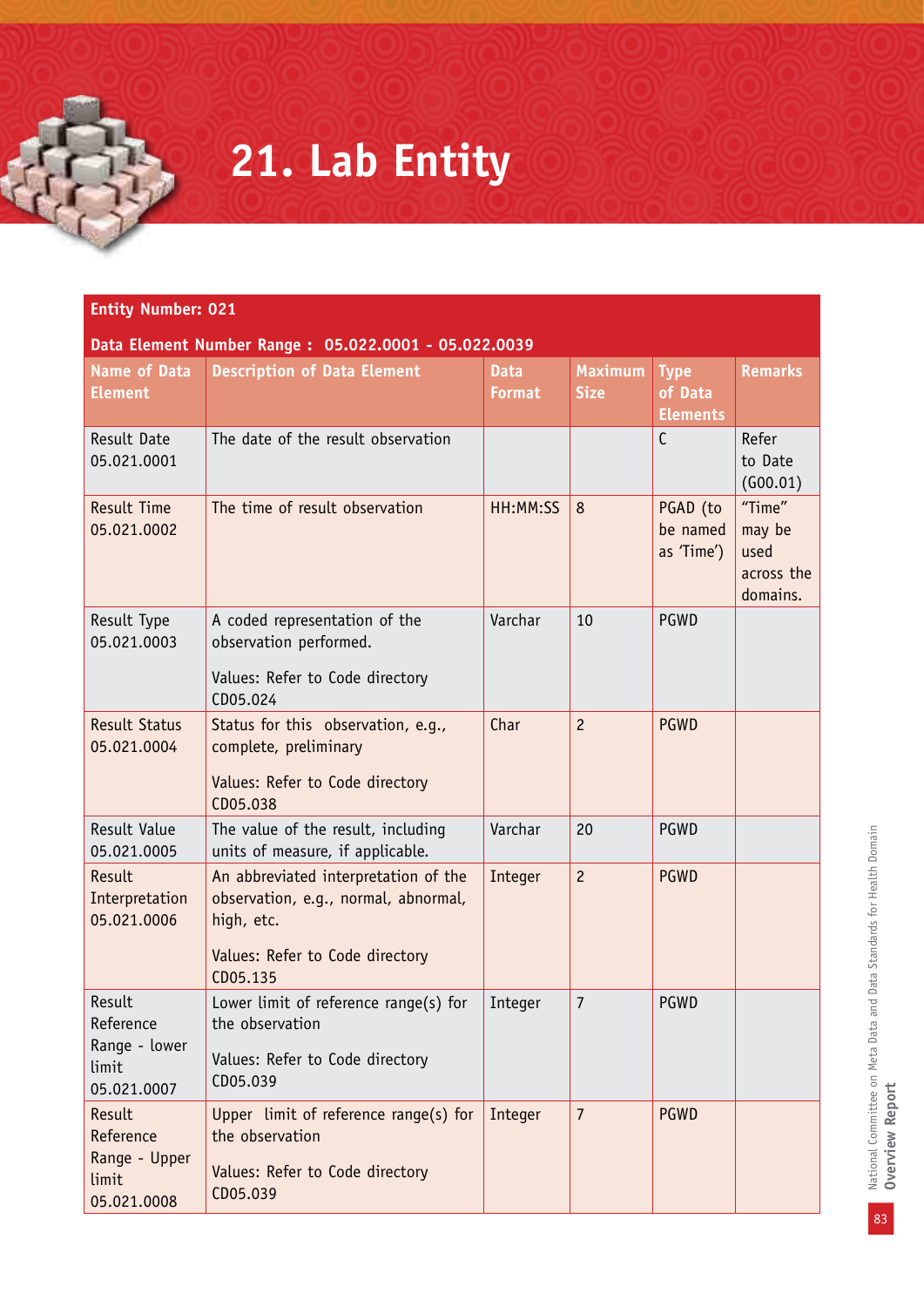| <b>Entity Number: 021</b>                          |                                                                                                                                                                                                                                                                |                              |                               |                                           |                                                    |
|----------------------------------------------------|----------------------------------------------------------------------------------------------------------------------------------------------------------------------------------------------------------------------------------------------------------------|------------------------------|-------------------------------|-------------------------------------------|----------------------------------------------------|
|                                                    | Data Element Number Range: 05.022.0001 - 05.022.0039                                                                                                                                                                                                           |                              |                               |                                           |                                                    |
| <b>Name of Data</b><br><b>Element</b>              | <b>Description of Data Element</b>                                                                                                                                                                                                                             | <b>Data</b><br><b>Format</b> | <b>Maximum</b><br><b>Size</b> | <b>Type</b><br>of Data<br><b>Elements</b> | <b>Remarks</b>                                     |
| Result Category<br>05.021.0009                     | Category of Result observation i.e.<br>Vital signs, Laboratory observations,<br>radiology results etc.<br>Values: Refer Code directory                                                                                                                         | Varchar                      | 10                            | <b>PGWD</b>                               |                                                    |
| Accession<br>Source<br>05.021.0010                 | CD05.040<br>Source of Accession e.g. Accession<br>done at facility or within facility<br>(Facility or organization or ward/<br>Department/floor code directories). If<br>there are multiple levels of accession,<br>then this data element can be<br>repeated. | Varchar                      | 99                            | <b>PGWD</b>                               |                                                    |
| Specimen Type<br>05.021.0011                       | The precise nature of the specimen<br>observed/received.<br>Values: Refer to Code directory<br>CD05.049                                                                                                                                                        | Integer                      | $\overline{3}$                | PGWD                                      |                                                    |
| Specimen<br>Collection<br>Method<br>05.021.0012    | Describes the procedure or process by<br>which the specimen was collected<br>Values: Refer to Code directory<br>CD05.050                                                                                                                                       | Integer                      | $\overline{c}$                | <b>PGWD</b>                               |                                                    |
| Specimen<br>Source Site<br>Modifier<br>05.021.0013 | Additional modifiers or qualifies<br>description(s) about the specimen<br>source site. E.g. Sometimes in cases<br>of tumors it is difficult to identify<br>accurate body site.                                                                                 | Varchar                      | 99                            | <b>PGWD</b>                               |                                                    |
| Specimen Risk<br>05.021.0014                       | Describes any known or suspected<br>specimen hazards. E.g. exceptionally<br>infectious agent or blood from a<br>hepatitis patient. The code directory<br>has been populated with sample<br>values for reference.<br>Values: Refer Code Directory<br>CD05.051   | Integer                      | $\overline{c}$                | <b>PGWD</b>                               |                                                    |
| Specimen<br>collection Date<br>05.021.0015         | The date when the specimen was<br>acquired from the source.                                                                                                                                                                                                    |                              |                               | $\mathsf{C}$                              | Refer<br>to Date<br>(G00.01)                       |
| Specimen<br><b>Collection Time</b><br>05.021.0016  | The time when the specimen was<br>acquired from the source.                                                                                                                                                                                                    | HH:MM:SS                     | 8                             | PGAD (to<br>be named<br>as 'Time')        | "Time"<br>may be<br>used<br>across the<br>domains. |
| Specimen<br>Received Date<br>05.021.0017           | The date that the specimen is<br>received at the diagnostic service                                                                                                                                                                                            |                              |                               | C                                         | Refer<br>to Date<br>(600.01)                       |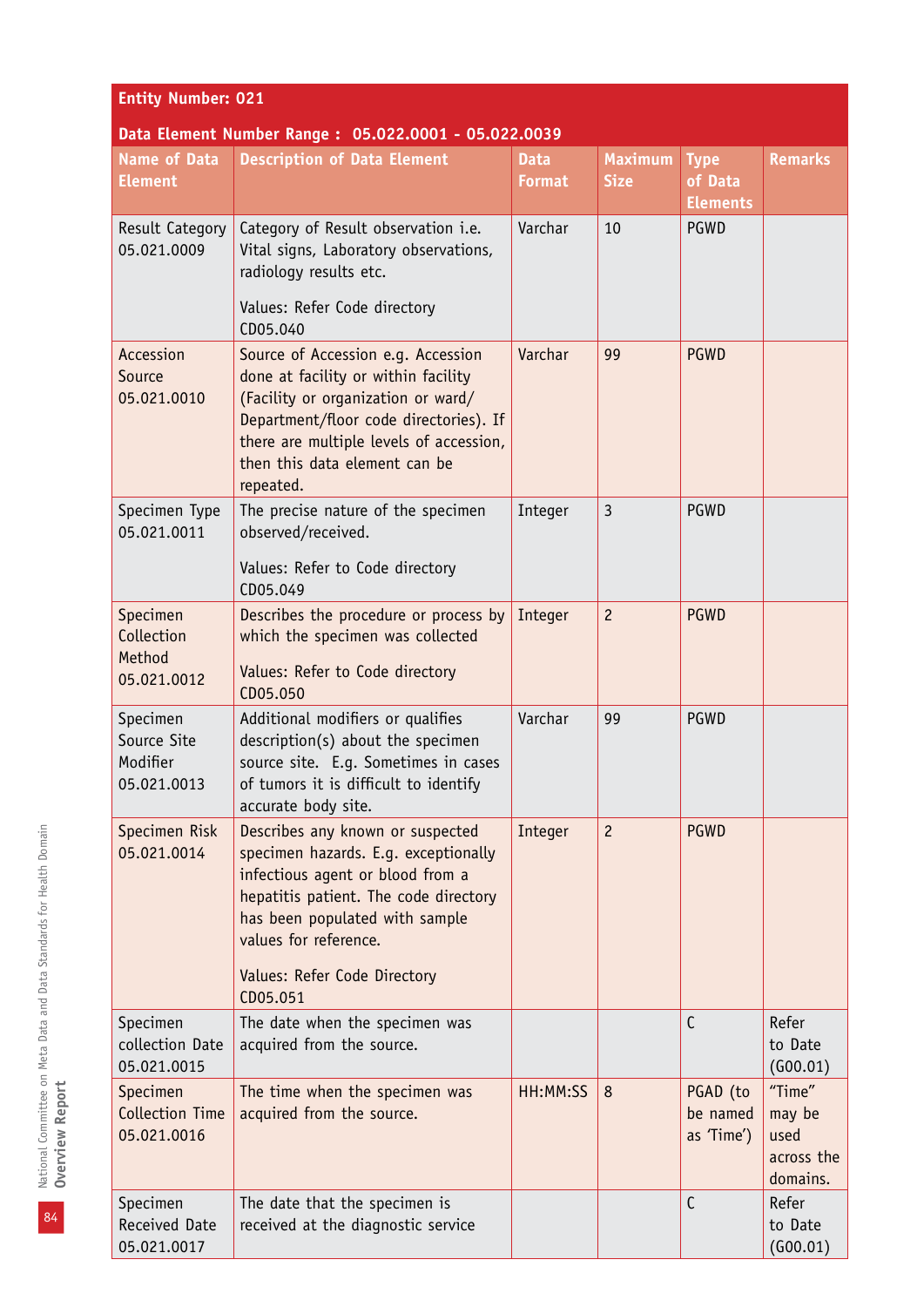| <b>Entity Number: 021</b>                            |                                                                                                                                                                                                                                                                                                                                    |                              |                               |                                           |                                                    |
|------------------------------------------------------|------------------------------------------------------------------------------------------------------------------------------------------------------------------------------------------------------------------------------------------------------------------------------------------------------------------------------------|------------------------------|-------------------------------|-------------------------------------------|----------------------------------------------------|
|                                                      | Data Element Number Range: 05.022.0001 - 05.022.0039                                                                                                                                                                                                                                                                               |                              |                               |                                           |                                                    |
| <b>Name of Data</b><br><b>Element</b>                | <b>Description of Data Element</b>                                                                                                                                                                                                                                                                                                 | <b>Data</b><br><b>Format</b> | <b>Maximum</b><br><b>Size</b> | <b>Type</b><br>of Data<br><b>Elements</b> | <b>Remarks</b>                                     |
| Specimen<br><b>Received Time</b><br>05.021.0018      | The time that the specimen is<br>received at the diagnostic service                                                                                                                                                                                                                                                                | HH:MM:SS                     | 8                             | PGAD (to<br>be named<br>as 'Time')        | "Time"<br>may be<br>used<br>across the<br>domains. |
| Specimen<br>Availability<br>Indicator<br>05.021.0019 | Describes whether the specimen, as<br>it exists, is currently available to use<br>in an analysis<br>Values:<br>$0 - No$<br>1- Yes                                                                                                                                                                                                  | Integer                      | $\mathbf{1}$                  | <b>PGWD</b>                               |                                                    |
| Specimen<br>Rejection<br>reason<br>05.021.0020       | Describes a reason for which the<br>specimen is being rejected for the<br>specified observation/result/analysis<br>Values: Refer Code directory<br>CD05.052                                                                                                                                                                        | Integer                      | $\overline{c}$                | <b>PGWD</b>                               |                                                    |
| Number of<br>Specimen<br>Containers<br>05.021.0021   | The number of containers for a<br>given sample. (For sample receipt<br>verification purposes; this may be<br>different from the total number of<br>samples that accompany the order)                                                                                                                                               | Integer                      | $\overline{c}$                | <b>PGWD</b>                               |                                                    |
| Lab Order Code<br>05.021.0022                        | The order code for the requested<br>observation, test, and/or battery.<br>Note: This can be based on local<br>and/or standardized order codes. E.g.<br>For Laboratory Orders, refer to LOINC<br>code directory<br>Values: Refer Code Directory<br>CD05.024                                                                         | Varchar                      | 10                            | <b>PGWD</b>                               |                                                    |
| Lab ID<br>05.021.0023                                | It is an identifier for the local Labs.<br>This identifier will come from the<br>application level Lab Master.<br>This has to be used in case the<br>Lab identifier cannot be taken<br>from facility master code directory<br>CD05.001. This can include the<br>private sector Labs also.<br>Values: Refer code directory CD05.122 | Integer                      | 10                            | <b>PGWD</b>                               |                                                    |
| Lab Type<br>05.021.0024                              | This data element defines the types<br>of Labs.<br>Values :<br>1- Clinical Pathology<br>2- Clinical Microbiology<br>3- Clinical Biochemistry                                                                                                                                                                                       | Integer                      | $\mathbf{1}$                  | <b>PGWD</b>                               |                                                    |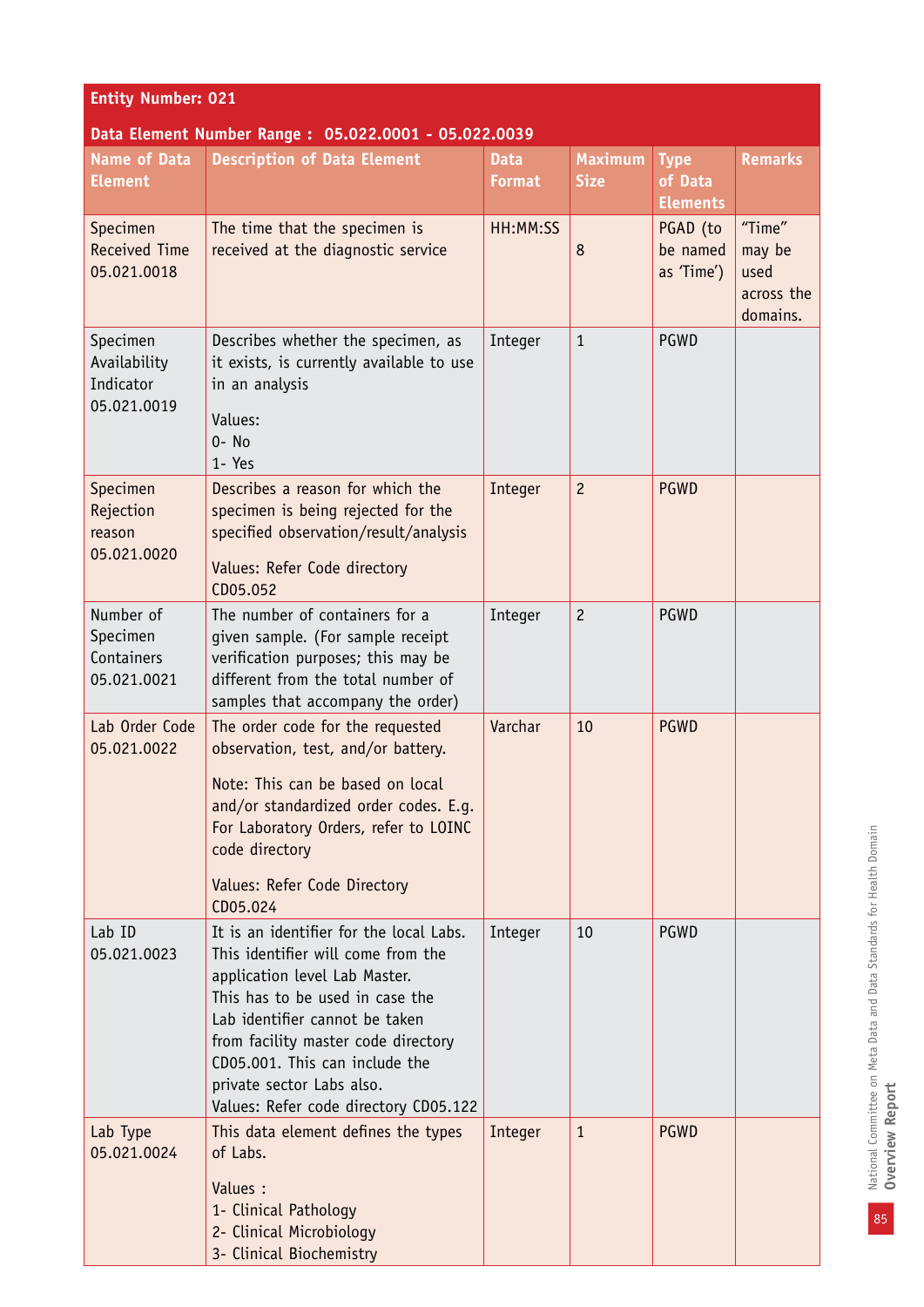| <b>Entity Number: 021</b> |  |  |
|---------------------------|--|--|
|                           |  |  |

#### **Data Element Number Range : 05.022.0001 - 05.022.0039**

| <b>Name of Data</b><br><b>Element</b>       | <b>Description of Data Element</b>                                                                                                                                                                                                   | <b>Data</b><br><b>Format</b> | <b>Maximum</b><br><b>Size</b> | <b>Type</b><br>of Data<br><b>Elements</b> | <b>Remarks</b> |
|---------------------------------------------|--------------------------------------------------------------------------------------------------------------------------------------------------------------------------------------------------------------------------------------|------------------------------|-------------------------------|-------------------------------------------|----------------|
| Lab Result ID<br>05.021.0025                | An identifier for a specific lab result<br>observation                                                                                                                                                                               | Varchar                      | 10                            | <b>PGWD</b>                               |                |
| Lab Specimen<br>Collector ID<br>05.021.0026 | The person, department, or facility<br>that collected the specimen.<br>(may include both a name and an<br>identifier)                                                                                                                | Varchar                      | 99                            | <b>PGWD</b>                               |                |
| Lab Specimen<br>ID<br>05.021.0027           | An identifier for this specific<br>Specimen                                                                                                                                                                                          | Varchar                      | 10                            | PGWD                                      |                |
| Lab Accession<br>TD.<br>05.021.0028         | An identifier for the accession                                                                                                                                                                                                      | Varchar                      | 16                            | <b>PGWD</b>                               |                |
| Specimen<br>Parent ID<br>05.021.0029        | The identifiers for the specimen or<br>specimens that contributed to the<br>specimen                                                                                                                                                 | Varchar                      | 10                            | PGWD                                      |                |
| Specimen<br>Source Site ID<br>05.021.0030   | Specifies the source from which the<br>specimen was obtained. For example,<br>in the case where a liver biopsy is<br>obtained via a percutaneous needle,<br>the source would be liver<br>Values: Refer to Code directory<br>CD05.026 | Integer                      | $\overline{3}$                | <b>PGWD</b>                               |                |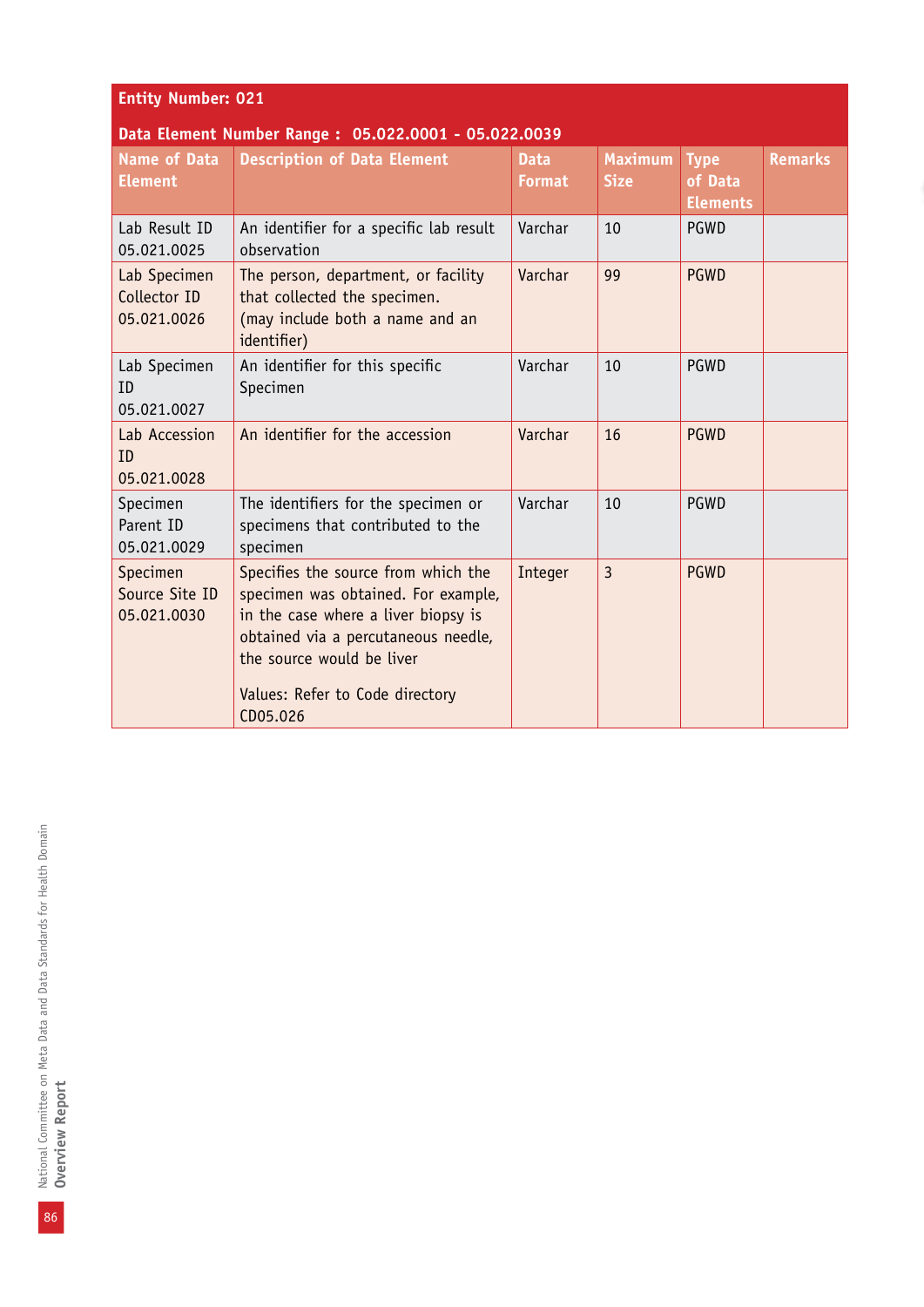## **22. Radiology Entity**

| <b>Name</b><br>of Data<br><b>Element</b>      | <b>Description of Data Element</b>                                                                                                                                                                                                                                                                                                                                                                                   | <b>Data</b><br><b>Format</b> | <b>Maximum</b><br><b>Size</b> | <b>Type</b><br>of Data<br><b>Elements</b> | <b>Remarks</b>                                        |
|-----------------------------------------------|----------------------------------------------------------------------------------------------------------------------------------------------------------------------------------------------------------------------------------------------------------------------------------------------------------------------------------------------------------------------------------------------------------------------|------------------------------|-------------------------------|-------------------------------------------|-------------------------------------------------------|
| Radiology<br>Center ID<br>05.022.0001         | It is an identifier for the local<br>radiology diagnostic centers, assigned<br>by BARC. This identifier will come from<br>the application level Radiology Center<br>Master.                                                                                                                                                                                                                                          | Integer                      | 10                            | PGWD                                      |                                                       |
|                                               | This has to be used in case the<br>Radiology Center identifier cannot<br>be taken from facility master code<br>directory CD05.001. This can include<br>the private sector Radiology Centers.                                                                                                                                                                                                                         |                              |                               |                                           |                                                       |
|                                               | Values: Refer Code Directory CD05.094                                                                                                                                                                                                                                                                                                                                                                                |                              |                               |                                           |                                                       |
| Radiology<br>Center Type<br>05.022.0002       | It is an identifier for the local<br>radiology diagnostic centers, assigned<br>by BARC. This identifier will come from<br>the application level Radiology Center<br>Master.<br>This has to be used in case the<br>Radiology Center identifier cannot<br>be taken from facility master code<br>directory CD05.001. This can include<br>the private sector Radiology Centers.<br>Values: Refer Code Directory CD05.094 | Integer                      | $\mathbf{1}$                  | <b>PGWD</b>                               |                                                       |
| Radiology<br>Procedure<br>Date<br>05.022.0003 | Date on which radiological procedure is<br>performed                                                                                                                                                                                                                                                                                                                                                                 |                              |                               | $\mathsf{C}$                              | Refer<br>to Date<br>(600.01)                          |
| Radiology<br>Procedure<br>Time<br>05.022.0004 | Time at which radiological procedure is<br>performed                                                                                                                                                                                                                                                                                                                                                                 | HH:MM:SS                     | 8                             | PGAD (to<br>be named<br>as 'Time')        | "Time"<br>may be<br>used<br>across<br>the<br>domains. |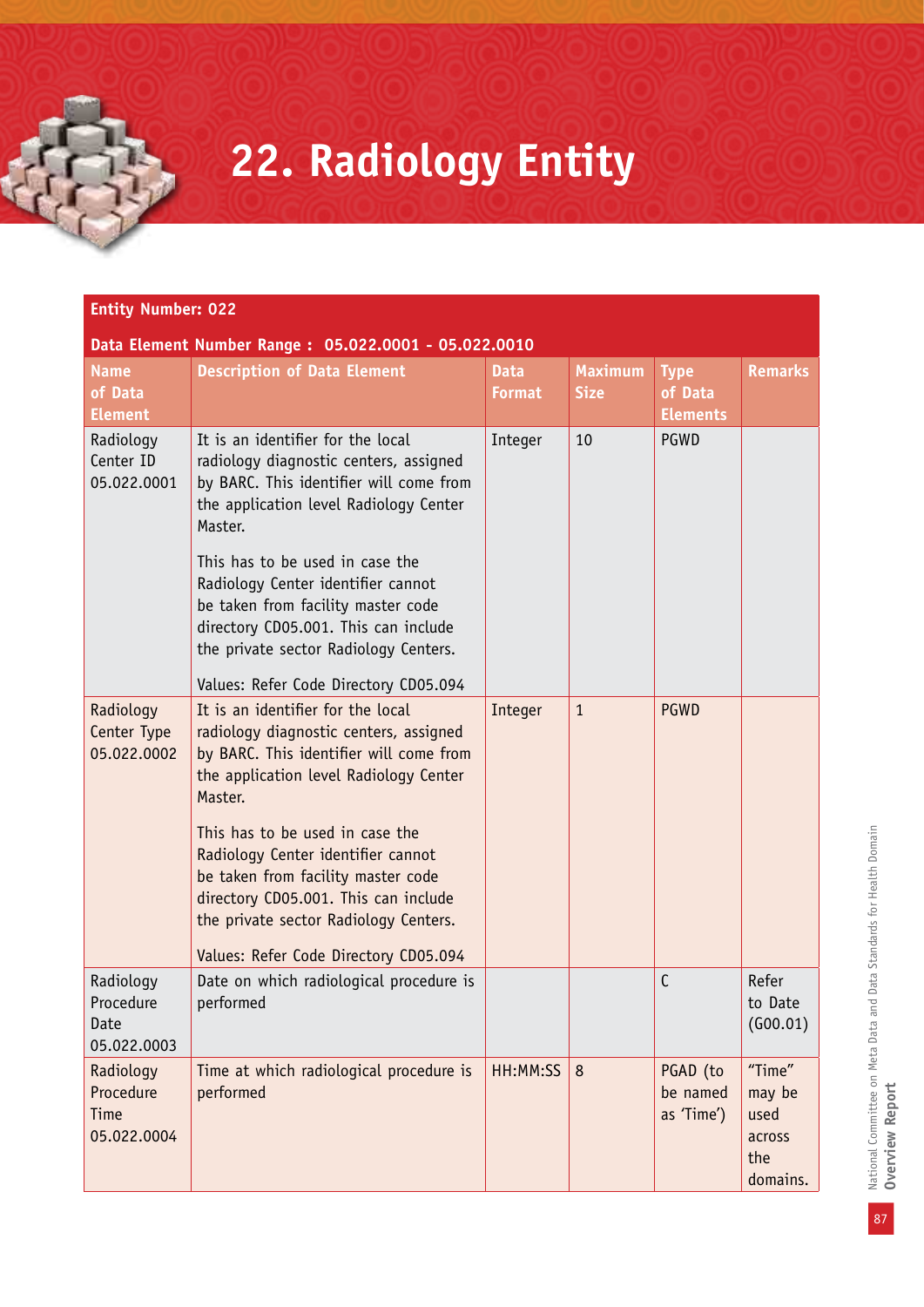| <b>Entity Number: 022</b>                          |                                                                                                                                                                                                                               |                              |                               |                                           |                |
|----------------------------------------------------|-------------------------------------------------------------------------------------------------------------------------------------------------------------------------------------------------------------------------------|------------------------------|-------------------------------|-------------------------------------------|----------------|
|                                                    | Data Element Number Range: 05.022.0001 - 05.022.0010                                                                                                                                                                          |                              |                               |                                           |                |
| <b>Name</b><br>of Data<br><b>Element</b>           | <b>Description of Data Element</b>                                                                                                                                                                                            | <b>Data</b><br><b>Format</b> | <b>Maximum</b><br><b>Size</b> | <b>Type</b><br>of Data<br><b>Elements</b> | <b>Remarks</b> |
| Radiology<br>Technician<br>Comments<br>05.022.0005 | Comments from the radiology<br>technician performing the radiology<br>procedure. This should be used only<br>for short comments in addition to<br>'Clinical Document' with Document Type<br>'Radiology Report'                | Varchar                      | 99                            | PGWD                                      |                |
| Radiologist's<br>Impression<br>05.022.0006         | Impression from the radiologist<br>performing the radiology procedure.<br>This should be used only for short<br>comments in addition to 'Clinical<br>Document' with Document Type<br>'Radiology Report'                       | Varchar                      | 254                           | <b>PGWD</b>                               |                |
| Radiology<br>Procedure<br>Name<br>05.022.0007      | Name of the Radiology procedure<br>performed. E.g. X-rays, CT, and<br>MRI etc. The values can be taken<br>from CCI (Canadian Classification of<br>Interventions).<br>Values: Refer to Code directory<br>CD05.043              | Varchar                      | 254                           | PGWD                                      |                |
| Radiology<br>Procedure<br>Code<br>05.022.0008      | A coded representation of the<br>Radiology procedure performed e.g.<br>X-rays, CT, MRI etc. The values can be<br>taken from CCI (Canadian Classification<br>of Interventions).<br>Values: Refer to Code directory<br>CD05.043 | Varchar                      | 10                            | <b>PGWD</b>                               |                |
| Radiology<br><b>Result Status</b><br>05.022.0009   | Status for this Radiological Procedure.<br>E.q. Complete, preliminary etc.<br>Values: Refer to Code directory<br>CD05.038                                                                                                     | Integer                      | $\overline{c}$                | PGWD                                      |                |
| Radiology<br>Result ID<br>05.022.0010              | An identifier for the radiological<br>observation                                                                                                                                                                             | Varchar                      | 10                            | <b>PGWD</b>                               |                |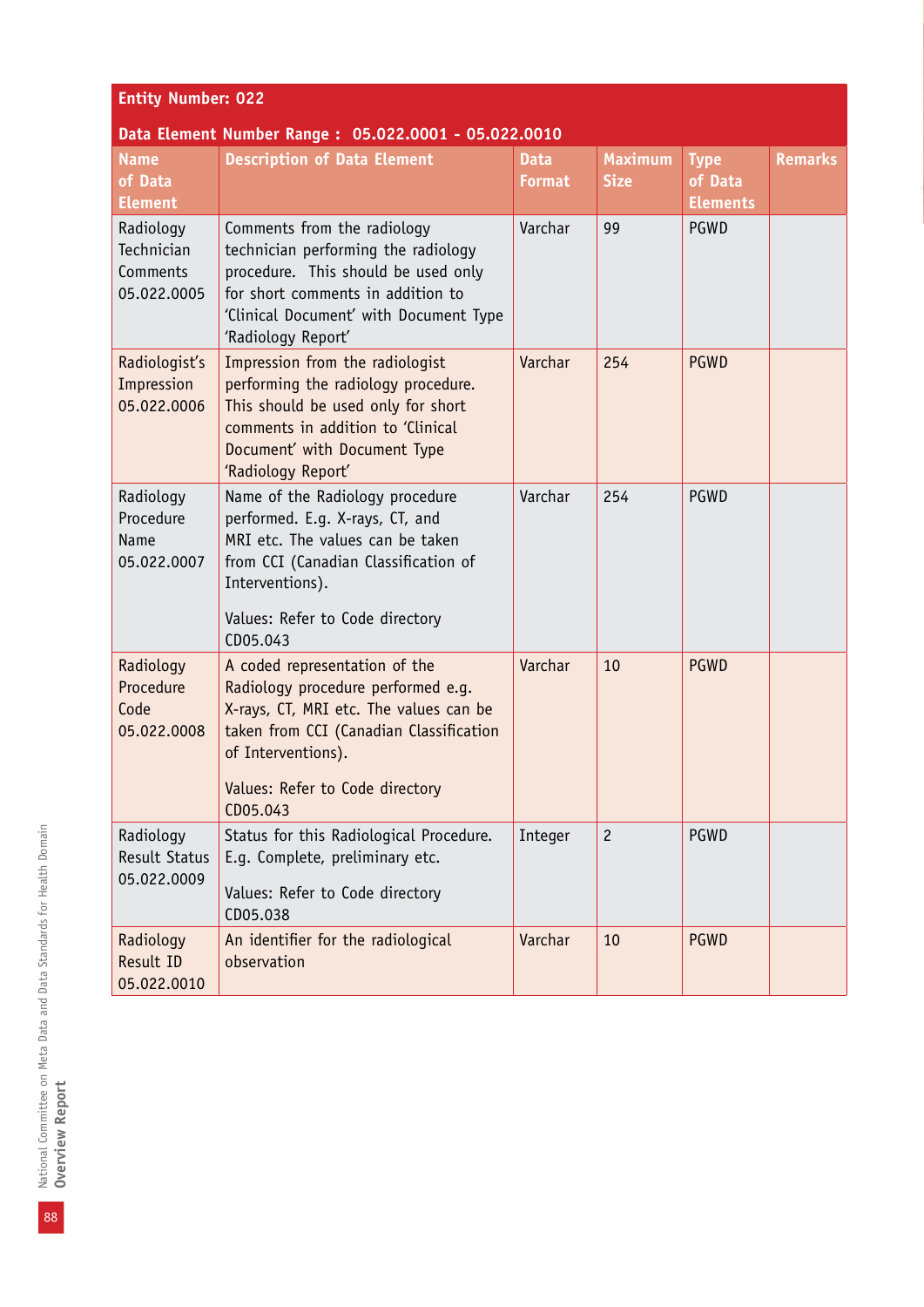### **23. Pharmacy Entity**

#### **Entity Number: 023**

#### **Data Element Number Range : 05.023.0001 - 05.023.0032**

| <b>Name of Data</b><br><b>Element</b>                   | <b>Description of Data Element</b>                                                                                                                                                                                                                                                                                                                                                                                                                                              | <b>Data</b><br>Format | <b>Maximum</b><br><b>Size</b> | <b>Type</b><br>of Data<br><b>Elements</b> | <b>Remarks</b> |
|---------------------------------------------------------|---------------------------------------------------------------------------------------------------------------------------------------------------------------------------------------------------------------------------------------------------------------------------------------------------------------------------------------------------------------------------------------------------------------------------------------------------------------------------------|-----------------------|-------------------------------|-------------------------------------------|----------------|
| Drug<br>Classification<br>Code<br>05.023.0001           | Drug classification according to nature<br>of the Drug such as Antipyretics,<br>Antianalgesics etc.                                                                                                                                                                                                                                                                                                                                                                             | Integer               | $\overline{c}$                | PGWD                                      |                |
| Route of<br>Administration<br>05.023.0002               | Values: Refer Code Directory CD05.106<br>A route of administration is a way of<br>administering a drug to a site in a<br>patient such as: Oral, Intra-venous,<br>Intra-muscular etc.<br>Values : Refer Code director CD05.111                                                                                                                                                                                                                                                   | Varchar               | $6\overline{6}$               | <b>PGWD</b>                               |                |
| Medication<br>Frequency<br>05.023.0003                  | Defines how often the medication is to<br>be administered as events per unit of<br>time. Often expressed as the number<br>of times per day (e.g. four times a<br>day), but may also include event-<br>related information (E.g. 1 hour before<br>meals, in the morning, at bedtime).<br>Complimentary to Interval, although<br>equivalent expressions may have<br>different implications (E.g. every 8 hours<br>versus 3 Times a day)<br>Values : Refer Code Directory CD05.023 | Varchar               | 5                             | PGWD                                      |                |
| Medication<br>Administration<br>Interval<br>05.023.0004 | Defines how the product is to be<br>administered as an interval of Time. For<br>example, every 8 hours. Complimentary<br>to Frequency, although equivalent<br>expressions may have different<br>implications (e.g., If a person is taking<br>3 medicines at a time, then he has to<br>maintain a certain interval between the<br>three of them like 1 hour, 15 minutes<br>$etc.$ )                                                                                              | Varchar               | 40                            | <b>PGWD</b>                               |                |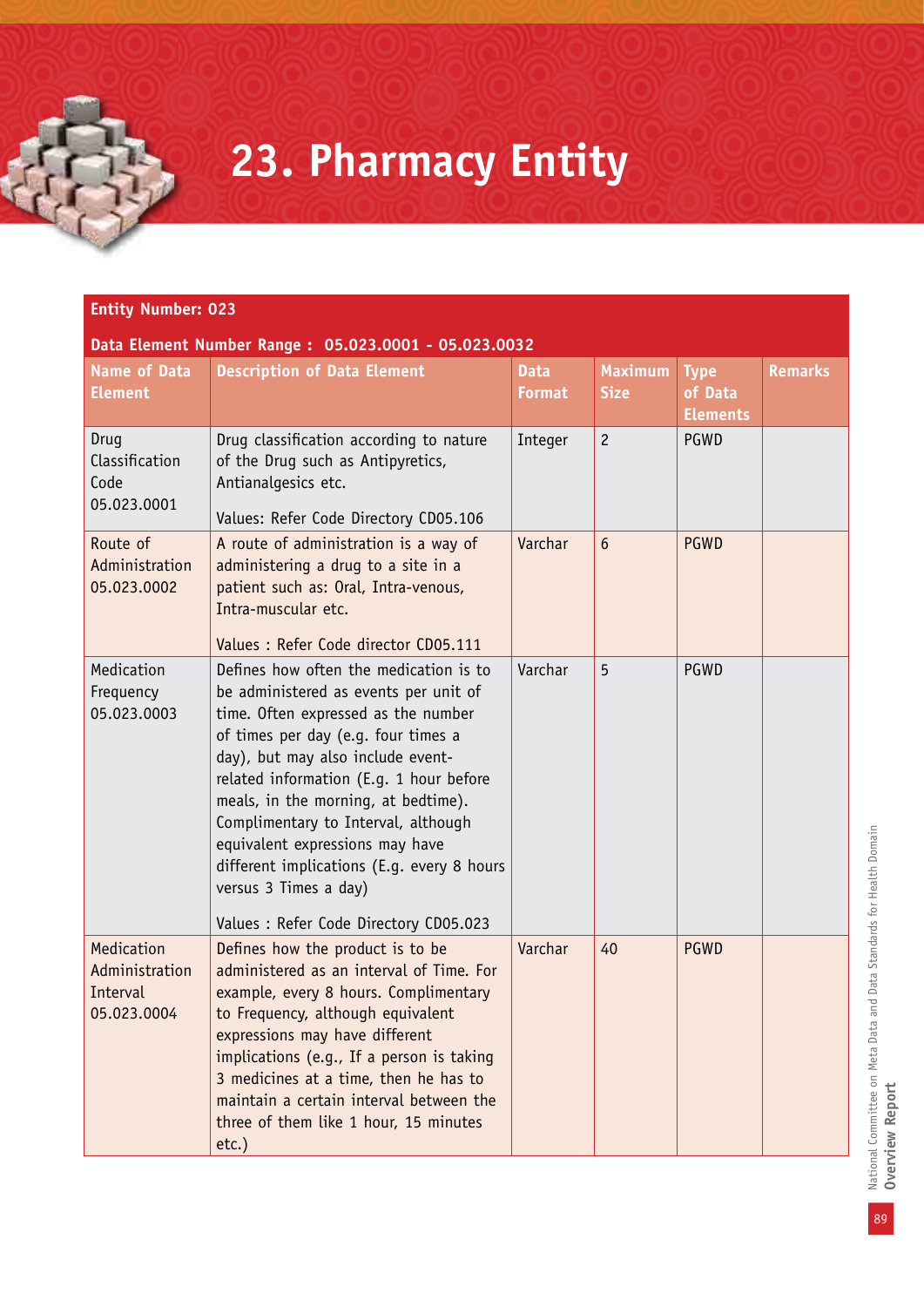| <b>Entity Number: 023</b>                         |                                                                                                                                                                                                                                                                                                                                                                                                                                    |                              |                               |                                           |                |
|---------------------------------------------------|------------------------------------------------------------------------------------------------------------------------------------------------------------------------------------------------------------------------------------------------------------------------------------------------------------------------------------------------------------------------------------------------------------------------------------|------------------------------|-------------------------------|-------------------------------------------|----------------|
|                                                   | Data Element Number Range: 05.023.0001 - 05.023.0032                                                                                                                                                                                                                                                                                                                                                                               |                              |                               |                                           |                |
| <b>Name of Data</b><br><b>Element</b>             | <b>Description of Data Element</b>                                                                                                                                                                                                                                                                                                                                                                                                 | <b>Data</b><br><b>Format</b> | <b>Maximum</b><br><b>Size</b> | <b>Type</b><br>of Data<br><b>Elements</b> | <b>Remarks</b> |
| Dose<br>05.023.0005                               | The amount of the product to be given.<br>This may be a known, measurable unit<br>(e.g. milliliters), an administration unit<br>(e.g. tablet), or an amount of active<br>ingredient (e.g., 250 mg). May define<br>a variable dose, dose range or dose<br>options based upon identified criteria.<br>Units may be present when needed.<br>If present it should be coded as per<br>Units of Measurement code directory<br>(CD05.109) | Varchar                      | 60                            | PGWD                                      |                |
|                                                   | When the coded product or brand name<br>describes the strength or concentration<br>of the medication, and the dosing is<br>in administration units (e.g., 1 tablet,<br>2 capsules), units should contain the<br>preferred name<br>of the presentation units within braces<br>{ } using the Unit of measurement code<br>directory.                                                                                                  |                              |                               |                                           |                |
| Medication<br>Stopped<br>Indicator<br>05.023.0006 | Used to express a "hard stop," such as<br>the last sequence in a tapering dose,<br>where the last sequence is 'then $D/C'$ or<br>where the therapy/drug is used to treat<br>a condition and that treatment is for a<br>fixed duration with a hard stop, such as<br>antibiotic treatment, etc.<br>Values:<br>$0 - No$<br>1- Yes<br>Default Value will be 0.                                                                         | Integer                      | $\mathbf{1}$                  | <b>PGWD</b>                               |                |
| <b>Body Site</b><br>05.023.0007                   | The anatomic site where the medication<br>is administered. Usually applicable to<br>injected or topical products<br>Values: Refer Code directory CD05.026                                                                                                                                                                                                                                                                          | Integer                      | 3                             | PGWD                                      |                |
| Dose Restriction<br>05.023.0008                   | Defines a maximum or minimum dose<br>limit. This segment can repeat for more<br>than one dose restriction                                                                                                                                                                                                                                                                                                                          | Varchar                      | 60                            | <b>PGWD</b>                               |                |
| Medication<br>Delivery Method<br>05.023.0009      | A description of how the product is<br>administered or consumed. This can<br>be used in addition to the 'Route of<br>Administration' data element (CD05.111)                                                                                                                                                                                                                                                                       | Varchar                      | 99                            | PGWD                                      |                |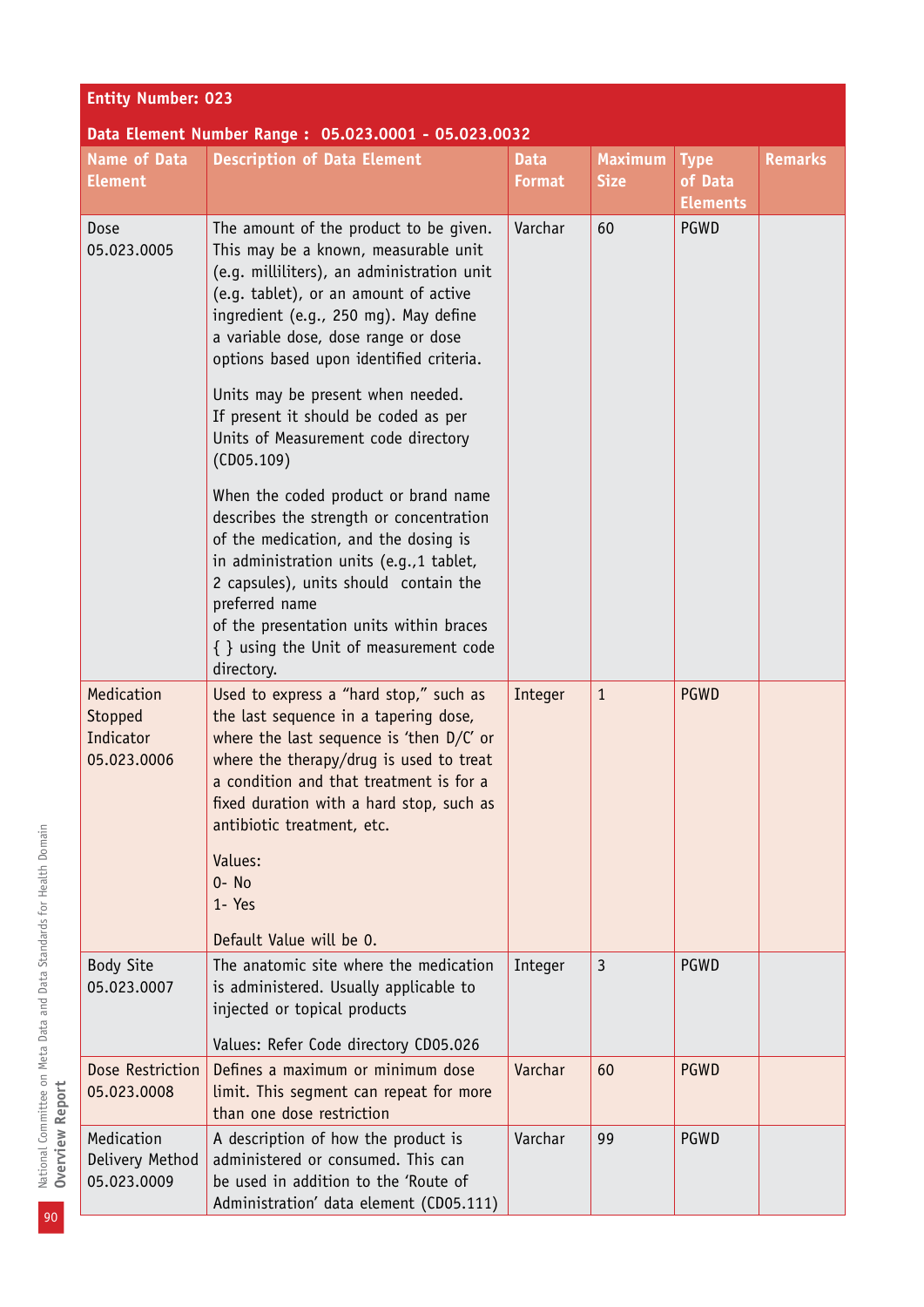| <b>Entity Number: 023</b>                      |                                                                                                                                                                                                                                           |                              |                               |                                           |                                                 |
|------------------------------------------------|-------------------------------------------------------------------------------------------------------------------------------------------------------------------------------------------------------------------------------------------|------------------------------|-------------------------------|-------------------------------------------|-------------------------------------------------|
|                                                | Data Element Number Range: 05.023.0001 - 05.023.0032                                                                                                                                                                                      |                              |                               |                                           |                                                 |
| Name of Data<br><b>Element</b>                 | <b>Description of Data Element</b>                                                                                                                                                                                                        | <b>Data</b><br><b>Format</b> | <b>Maximum</b><br><b>Size</b> | <b>Type</b><br>of Data<br><b>Elements</b> | <b>Remarks</b>                                  |
| Medication<br><b>Status</b><br>05.023.0010     | This data element describes the status<br>of medication i.e. if the medication is<br>Active, discontinued etc.                                                                                                                            | Integer                      | $\overline{c}$                | <b>PGWD</b>                               |                                                 |
|                                                | Values: Refer Code Directory CD05.123                                                                                                                                                                                                     |                              |                               |                                           |                                                 |
| Patient<br>Instructions<br>05.023.0011         | Instructions to the patient e.g. "keep in<br>the refrigerator." More extensive patient<br>education materials can also be included                                                                                                        | Varchar                      | 254                           | PGWD                                      |                                                 |
| Prescription ID<br>05.023.0012                 | The prescription identifier assigned by<br>the pharmacy.                                                                                                                                                                                  | Varchar                      | 20                            | <b>PGWD</b>                               |                                                 |
| Order Date<br>05.023.0013                      | The date when the ordering provider<br>wrote the order/prescription                                                                                                                                                                       |                              |                               | $\mathsf{C}$                              | Refer<br>to Date<br>(G00.01)                    |
| Order Time<br>05.023.0014                      | The time when the ordering provider<br>wrote the order/prescription                                                                                                                                                                       | HH:MM:SS                     | 8                             | PGAD (to<br>be named<br>as 'Time')        | "Time" may<br>be used<br>across the<br>domains. |
| Order Expiration<br>Date<br>05.023.0015        | The date after which the order<br>is no longer valid. Dispenses and<br>administrations are not continued past<br>this date for an order instance                                                                                          |                              |                               | $\mathsf{C}$                              | Refer<br>to Date<br>(G00.01)                    |
| <b>Order Expiration</b><br>Time<br>05.023.0016 | The time, when the order is no longer<br>valid. Dispenses and administrations<br>are not continued past this date for an<br>order instance                                                                                                | HH:MM:SS                     | 8                             | PGAD (to<br>be named<br>as 'Time')        | "Time" may<br>be used<br>across the<br>domains. |
| Indication<br>05.023.0017                      | It is the limited number of objective<br>measures that can describe the drug use<br>situation in a health facility or in other<br>words, it is defined as the reasons to<br>prescribe a drug.<br>E.g. The presence of bacterial infection | Varchar                      | 10                            | PGWD                                      |                                                 |
|                                                | was an indication for the use of<br>antibiotics.<br>Values: Refer Code directory CD05.019                                                                                                                                                 |                              |                               |                                           |                                                 |
| Contraindication<br>05.023.0018                | It is defined as the reason that makes it<br>inadvisable to prescribe a particular drug<br>or treatment. E.g. An allergic reaction<br>to penicillin is a contraindication to the<br>future use of the drug.                               | Varchar                      | 10                            | <b>PGWD</b>                               |                                                 |
|                                                | Values: Refer Code directory CD05.019                                                                                                                                                                                                     |                              |                               |                                           |                                                 |
| <b>Medication Fills</b><br>05.023.0019         | The number of times that the ordering<br>provider has authorized the pharmacy to<br>dispense this medication                                                                                                                              | Integer                      | 3                             | PGWD                                      |                                                 |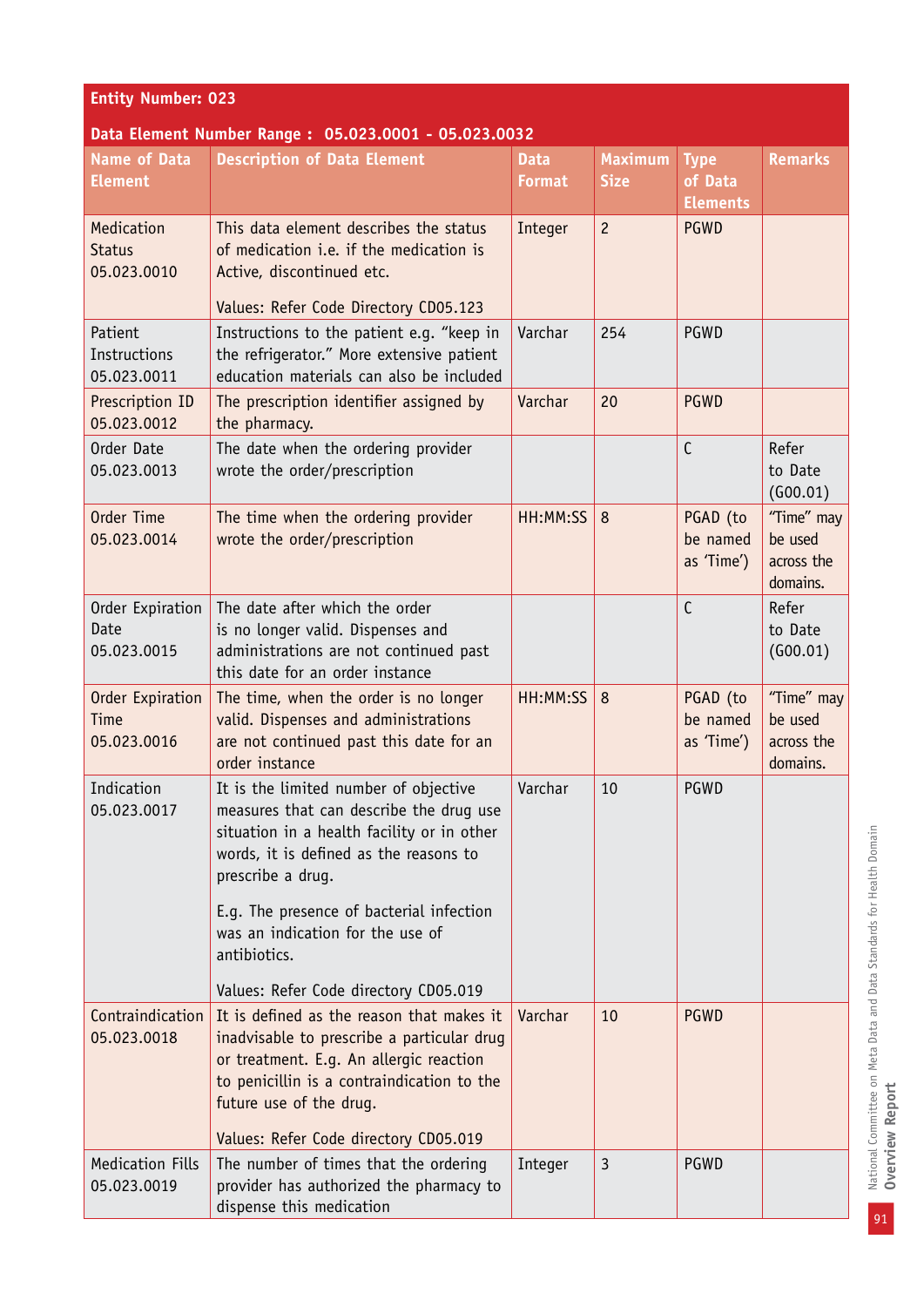| <b>Entity Number: 023</b>                        |                                                                                                                                                                                                                                                                                                                                |                              |                               |                                           |                              |
|--------------------------------------------------|--------------------------------------------------------------------------------------------------------------------------------------------------------------------------------------------------------------------------------------------------------------------------------------------------------------------------------|------------------------------|-------------------------------|-------------------------------------------|------------------------------|
|                                                  | Data Element Number Range: 05.023.0001 - 05.023.0032                                                                                                                                                                                                                                                                           |                              |                               |                                           |                              |
| <b>Name of Data</b><br><b>Element</b>            | <b>Description of Data Element</b>                                                                                                                                                                                                                                                                                             | <b>Data</b><br><b>Format</b> | <b>Maximum</b><br><b>Size</b> | <b>Type</b><br>of Data<br><b>Elements</b> | <b>Remarks</b>               |
| Quantity<br><b>Ordered Value</b><br>05.023.0020  | The amount of product indicated by the<br>ordering provider to be dispensed. E.g.<br>number of dosage units or volume of a<br>liquid substance.<br>Note: This is comprised of both a<br>numeric value and a unit of measure is<br>captured in "Pharmacy Units"                                                                 | Integer                      | 10                            | <b>PGWD</b>                               |                              |
| <b>Pharmacy Units</b><br>05.023.0021             | The unit value of the ordered quantity.<br>Values: Refer Code Directory CD05.109                                                                                                                                                                                                                                               | Varchar                      | 25                            | PGWD                                      |                              |
| Quantity<br><b>Dispensed</b><br>05.023.0022      | The actual quantities of product supplied<br>in this dispense. Note: this is comprised<br>of both a numeric value and a unit of<br>measure is captured in "Pharmacy Units"<br>e.g. Half Tablet, Lotion half bottle.                                                                                                            | Integer                      | 10                            | <b>PGWD</b>                               |                              |
| Medication<br>dispense Date<br>05.023.0023       | Date of medication dispense                                                                                                                                                                                                                                                                                                    |                              |                               | $\mathsf{C}$                              | Refer<br>to Date<br>(G00.01) |
| Medication<br><b>Instructions</b><br>05.023.0024 | The instructions, typically from the ordering<br>provider, to the patient on the proper means<br>and timing for the use of the product. A<br>criteria that specifies when an action is, or<br>is not, to be taken. For example, "if blood<br>sugar is above 250 mg/dl"                                                         | Varchar                      | 254                           | <b>PGWD</b>                               |                              |
| Fulfillment<br>Instructions<br>05.023.0025       | Instructions to the dispensing<br>pharmacist or nurse. For example,<br>"instruct patient on the use of occlusive<br>dressing"                                                                                                                                                                                                  | Varchar                      | 254                           | PGWD                                      |                              |
| <b>Fulfillment</b><br>History<br>05.023.0026     | History of dispenses for this order.                                                                                                                                                                                                                                                                                           | Varchar                      | 4096                          | <b>PGWD</b>                               |                              |
| Fill No.<br>05.023.0027                          | The fill number for the history entry.<br>Identifies this dispense as a distinct<br>event of the prescription                                                                                                                                                                                                                  | Varchar                      | 20                            | PGWD                                      |                              |
| <b>Fill Status</b><br>05.023.0028                | The fill event status is typically<br>'complete' indicating the fill event has<br>been, or is expected to be picked up.<br>A status of 'aborted' indicates that the<br>dispense was never picked up (e.g.,<br>"returned to stock")<br>Values:<br>1- Complete<br>2- Partial<br>3- Not filled<br>4- Rejected<br>5- Not available | Integer                      | $\overline{c}$                | <b>PGWD</b>                               |                              |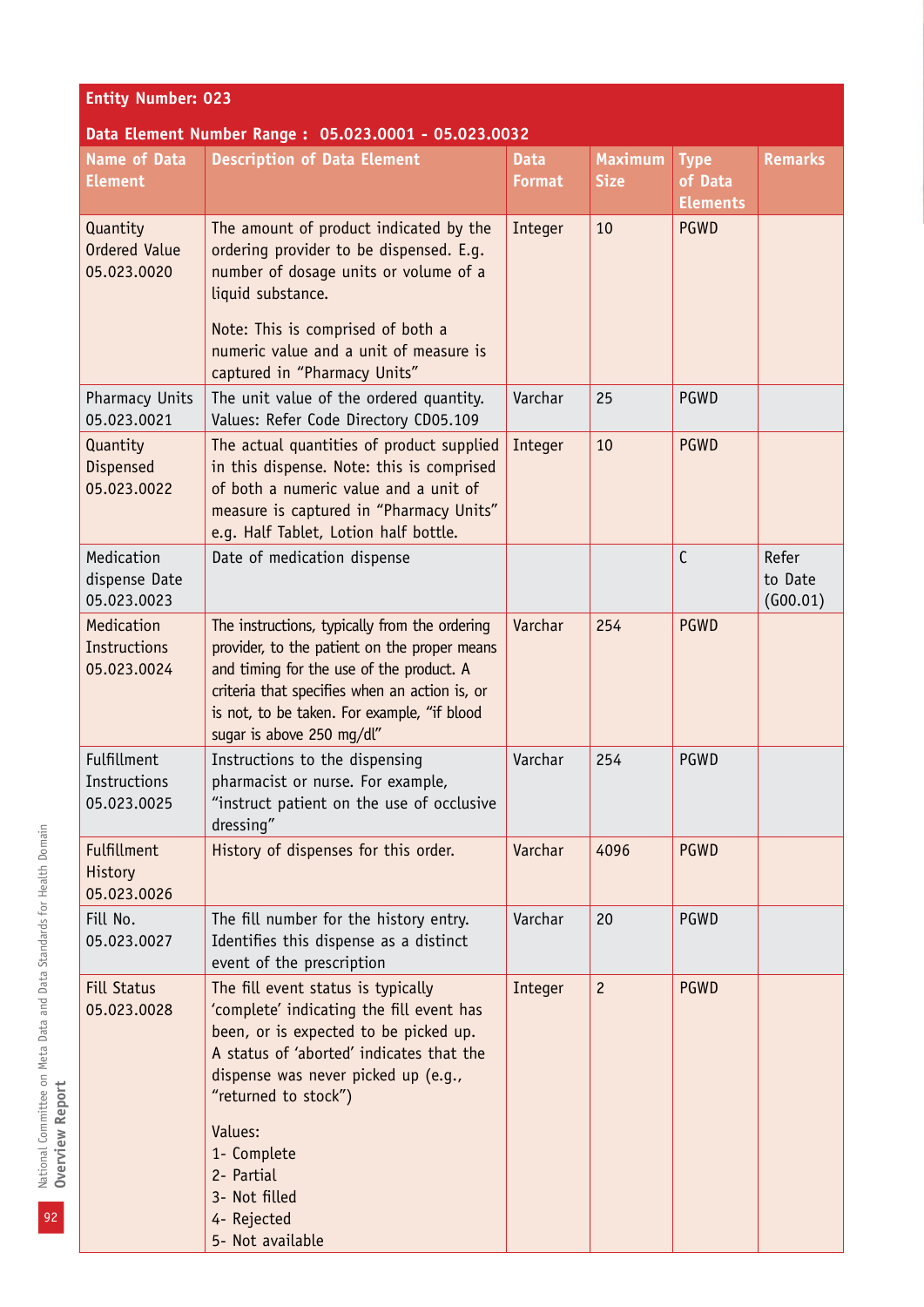### **24. Immunization Order Entity**

| Data Element Number Range: 05.024.0001 - 05.024.0010 |
|------------------------------------------------------|
|------------------------------------------------------|

| <b>Name of Data</b><br><b>Element</b>                                | <b>Description of Data Element</b>                                                                                                                                                                                                                                                                | <b>Data</b><br>Format | <b>Maximum</b><br><b>Size</b> | <b>Type</b><br>of Data<br><b>Elements</b> | <b>Remarks</b>                                     |
|----------------------------------------------------------------------|---------------------------------------------------------------------------------------------------------------------------------------------------------------------------------------------------------------------------------------------------------------------------------------------------|-----------------------|-------------------------------|-------------------------------------------|----------------------------------------------------|
| Immunization<br>Refusal Reason<br>05.024.0001                        | The reason that the immunization<br>event did not occur.<br>Values: Refer Code Directory<br>CD05.037                                                                                                                                                                                              | Integer               | $\overline{c}$                | PGWD                                      |                                                    |
| Immunization<br>Administration<br>Time<br>05.024.0002                | The time that substance was<br>administered or refused, i.e., when<br>the immunization was administered<br>to the patient, or refused by the<br>patient or patient caregiver.                                                                                                                     | HH:MM:SS              | 8                             | PGAD (To<br>be named<br>as 'Time')        | "Time"<br>may be<br>used<br>across the<br>domains. |
| Medication<br>Series No.<br>05.024.0003                              | Indicate which in a series of<br>administrations a particular<br>administration represents (e.g.<br>"hepatitis B vaccine number 2")<br>For example, if a particular vaccine<br>had to be administered twice<br>then value of 2 indicates that<br>this the second time it is being<br>administered | Integer               | $\overline{c}$                | PGWD                                      |                                                    |
| Immunization<br>Performer<br>Identification<br>Number<br>05.024.0004 | The person that administered<br>the immunization to the patient<br>(may include both a name and an<br>identifier)                                                                                                                                                                                 | Varchar               | 18                            | <b>PGWD</b>                               |                                                    |
| Immunization<br>Product Code<br>05.024.0005                          | A code describing the immunization<br>product from a controlled<br>vocabulary.<br>Values: Refer Code Directory<br>CD05.036                                                                                                                                                                        | Integer               | $\overline{3}$                | PGWD                                      |                                                    |
| Immunization<br>Product<br>Description<br>05.024.0006                | The name of the Immunization<br>substance or product without<br>reference to a specific vendor (e.g.<br>generic or other non-proprietary<br>name). If a coded product name is<br>present, this is the text associated<br>with the coded concept                                                   | Varchar               | 99                            | <b>PGWD</b>                               |                                                    |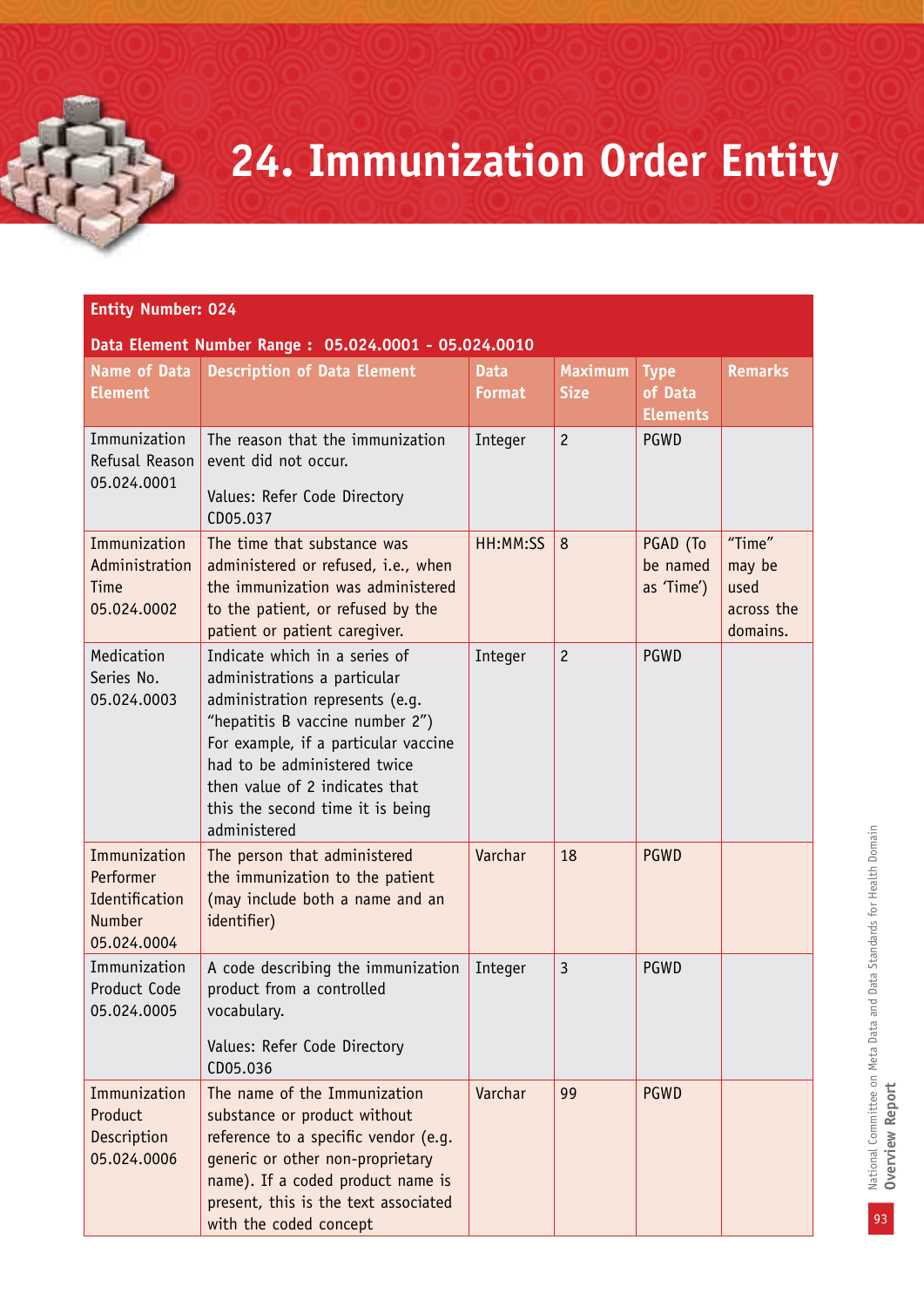| <b>Entity Number: 024</b>                            |                                                                                                                                                                                                 |                              |                               |                                           |                              |  |
|------------------------------------------------------|-------------------------------------------------------------------------------------------------------------------------------------------------------------------------------------------------|------------------------------|-------------------------------|-------------------------------------------|------------------------------|--|
|                                                      | Data Element Number Range: 05.024.0001 - 05.024.0010                                                                                                                                            |                              |                               |                                           |                              |  |
| <b>Name of Data</b><br><b>Element</b>                | <b>Description of Data Element</b>                                                                                                                                                              | <b>Data</b><br><b>Format</b> | <b>Maximum</b><br><b>Size</b> | <b>Type</b><br>of Data<br><b>Elements</b> | <b>Remarks</b>               |  |
| Immunization<br>Information<br>Source<br>05.024.0007 | The immunization information<br>source is a value which indicates<br>where the information about a<br>specific immunization record came<br>from.<br>Values: Refer to Code directory<br>CD05.046 | Integer                      | 3                             | <b>PGWD</b>                               |                              |  |
| Immunization<br>Administered<br>Date<br>05.024.0008  | The date that substance was<br>administered or refused, i.e., when<br>the immunization was administered<br>to the patient, or refused by the<br>patient or patient caregiver                    |                              |                               | C                                         | Refer<br>to Date<br>(G00.01) |  |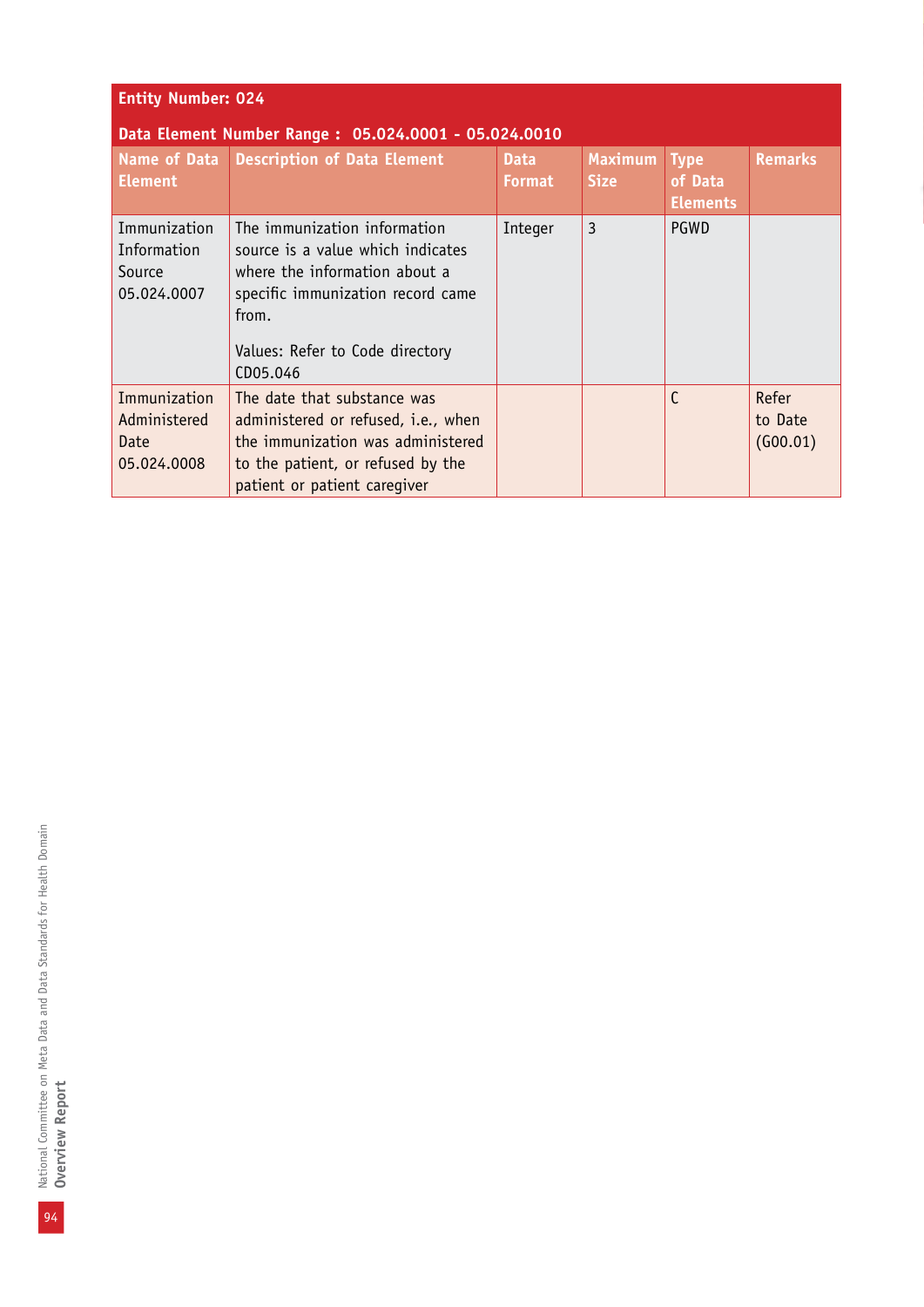### **25. Clinical Orders Entity**

| Data Element Number Range: 05.025.0001 - 05.025.0019 |  |
|------------------------------------------------------|--|
|                                                      |  |

| <b>Name</b><br>of Data<br><b>Element</b>                        | <b>Description of Data Element</b>                                                                                                                                                                                                                                                                   | <b>Data</b><br><b>Format</b> | <b>Maximum</b><br><b>Size</b> | <b>Type</b><br>of Data<br><b>Elements</b> | <b>Remarks</b>                                  |
|-----------------------------------------------------------------|------------------------------------------------------------------------------------------------------------------------------------------------------------------------------------------------------------------------------------------------------------------------------------------------------|------------------------------|-------------------------------|-------------------------------------------|-------------------------------------------------|
| Order to<br>Admit Time<br>05.025.0001                           | The time the provider has ordered<br>that the patient be admitted                                                                                                                                                                                                                                    | HH:MM:SS                     | 8                             | PGAD (to<br>be named<br>as 'Time')        | "Time" may<br>be used<br>across the<br>domains. |
| Decision to<br><b>Admit Time</b><br>05.025.0002                 | The time the provider decided to<br>admit the patient                                                                                                                                                                                                                                                | HH:MM:SS                     | 8                             | PGAD (to<br>be named<br>as 'Time')        | "Time" may<br>be used<br>across the<br>domains. |
| Clinical<br><b>Orders</b><br>Description<br>05.025.0003         | This data element is the free text<br>description of clinical orders. E.g.<br>Warm saline gargles three times a<br>day. In addition, quantity related<br>orders such as 'take two qlasses<br>of milk daily in Diet Orders', 'One<br>tablespoon of Jaggery in breakfast<br>daily' can also be ordered | Varchar                      | 254                           | PGWD                                      |                                                 |
| Order ID<br>05.025.0004                                         | The order identifier from the<br>perspective of the ordering provider.<br>Also known as the 'placer number'<br>versus the pharmacies prescription<br>number (or 'filler number')                                                                                                                     | Varchar                      | 12                            | <b>PGWD</b>                               |                                                 |
| Parent Order<br>ID<br>05.025.0005                               | The Order number of the parent<br>order which may have spawned<br>Child orders. Used to maintain the<br>connection of the original order                                                                                                                                                             | Varchar                      | 10                            | <b>PGWD</b>                               |                                                 |
| <b>Order</b><br>Verifying<br>Care Provider<br>ID<br>05.025.0006 | The identity of the person (Unique<br>Individual Care provider ID) who<br>verified the accuracy of the entered<br>request If Individual Care provider ID<br>is not available; the Order Verified by<br>person UID can be used in Alternate<br>UID data element.                                      | Varchar                      | 18                            | <b>PGWD</b>                               |                                                 |
| Order Group<br>ID<br>05.025.0007                                | An order group is a list of orders<br>associated with an -placer group<br>number. A group is established when<br>the placer supplies a placer group<br>number with the original order                                                                                                                | Varchar                      | 10                            | PGWD                                      |                                                 |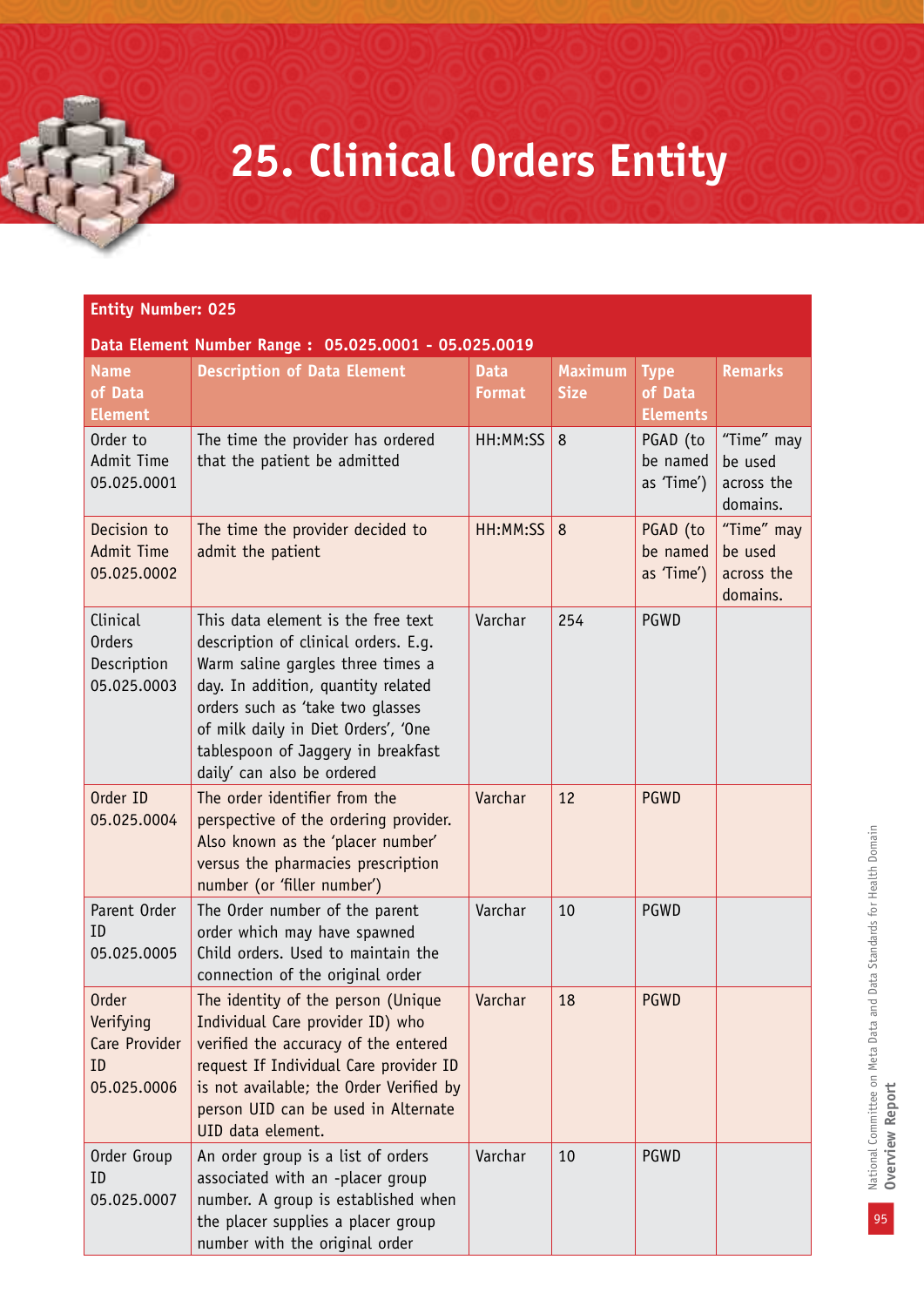| <b>Entity Number: 025</b>                       |                                                                                                                                                                                                                                   |                              |                               |                                           |                                                 |  |  |  |
|-------------------------------------------------|-----------------------------------------------------------------------------------------------------------------------------------------------------------------------------------------------------------------------------------|------------------------------|-------------------------------|-------------------------------------------|-------------------------------------------------|--|--|--|
|                                                 | Data Element Number Range: 05.025.0001 - 05.025.0019                                                                                                                                                                              |                              |                               |                                           |                                                 |  |  |  |
| <b>Name</b><br>of Data<br><b>Element</b>        | <b>Description of Data Element</b>                                                                                                                                                                                                | <b>Data</b><br><b>Format</b> | <b>Maximum</b><br><b>Size</b> | <b>Type</b><br>of Data<br><b>Elements</b> | <b>Remarks</b>                                  |  |  |  |
| <b>Order Status</b><br>05.025.0008              | Report the status of an order either<br>upon request or when the status<br>changes<br>Values: Refer Code directory<br>CD05.121                                                                                                    | Char                         | $\overline{c}$                | <b>PGWD</b>                               |                                                 |  |  |  |
| Time of Order<br>Transaction<br>05.025.0009     | Time of the order transaction                                                                                                                                                                                                     | HH:MM:SS                     | 8                             | PGAD (to<br>be named<br>as 'Time')        | "Time" may<br>be used<br>across the<br>domains. |  |  |  |
| Order Setting<br>Facility Type<br>05.025.0010   | Indicates the care setting in which<br>the order is executed<br>Values: Refer Code Directory<br>CD05.002                                                                                                                          | Integer                      | $\overline{c}$                | <b>PGWD</b>                               |                                                 |  |  |  |
| Requested<br>Order Start<br>Time<br>05.025.0011 | The time when the ordering provider<br>is requesting the execution of orders                                                                                                                                                      | HH:MM:SS                     | 8                             | PGAD (to<br>be named<br>as 'Time')        | "Time" may<br>be used<br>across the<br>domains. |  |  |  |
| Order Priority<br>05.025.0012                   | The priority of the order<br>Values: Refer Code Directory<br>CD05.048                                                                                                                                                             | Integer                      | $\overline{c}$                | <b>PGWD</b>                               |                                                 |  |  |  |
| Placer Order<br>ID<br>05.025.0013               | The order identifier from the<br>perspective of the system placing the<br>order                                                                                                                                                   | Varchar                      | 10                            | PGWD                                      |                                                 |  |  |  |
| Filler Order<br>ID<br>05.025.0014               | The order identifier from the<br>perspective of the system fulfilling<br>the order                                                                                                                                                | Varchar                      | 10                            | <b>PGWD</b>                               |                                                 |  |  |  |
| Specimen<br>Action<br>05.025.0015               | Identifies the action to be taken<br>with respect to the specimens that<br>accompany or precede this order. The<br>purpose of this field is to further<br>qualify (when appropriate) the<br>general action indicated by the order | Varchar                      | 30                            | <b>PGWD</b>                               |                                                 |  |  |  |
| Date of Order<br>Transaction<br>05.025.0016     | The date of the order transaction                                                                                                                                                                                                 |                              |                               | $\mathsf{C}$                              | Refer<br>to Date<br>(G00.01)                    |  |  |  |
| Requested<br>Order Start<br>Date<br>05.025.0017 | The date when the ordering provider<br>is requesting the execution of orders                                                                                                                                                      |                              |                               | $\mathsf{C}$                              | Refer<br>to Date<br>(600.01)                    |  |  |  |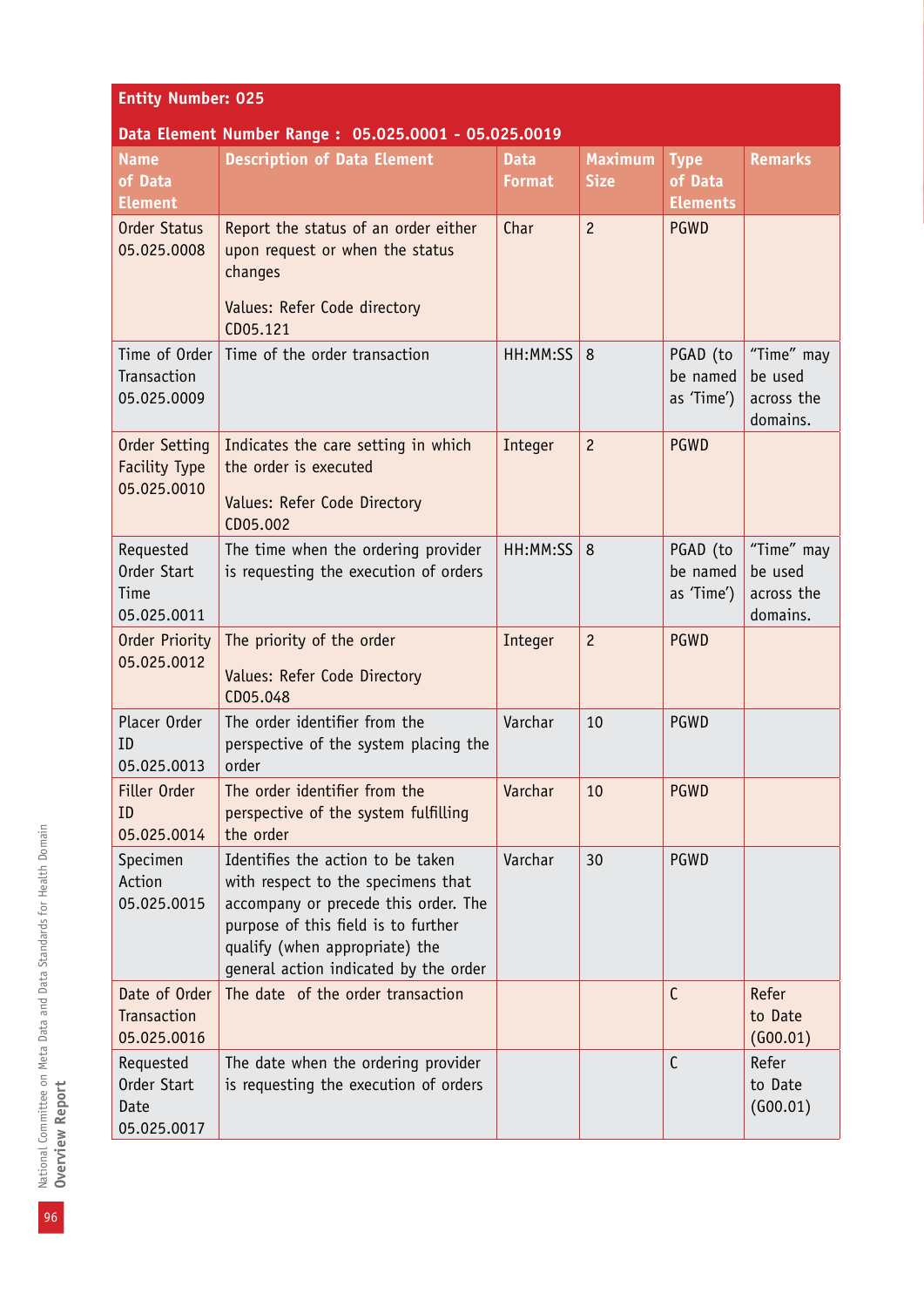### **26. Procedures Entity**

| Data Element Number Range: 05.026.0001 - 05.026.0008 |                                                                                                                                                  |                              |                               |                                           |                                                    |  |
|------------------------------------------------------|--------------------------------------------------------------------------------------------------------------------------------------------------|------------------------------|-------------------------------|-------------------------------------------|----------------------------------------------------|--|
| <b>Name</b><br>of Data<br><b>Element</b>             | <b>Description of Data Element</b>                                                                                                               | <b>Data</b><br><b>Format</b> | <b>Maximum</b><br><b>Size</b> | <b>Type</b><br>of Data<br><b>Elements</b> | <b>Remarks</b>                                     |  |
| Procedure<br>Name<br>05.026.0001                     | Name of procedure.<br>Values: Refer Code Directory CD05.043                                                                                      | Varchar                      | 254                           | PGWD                                      |                                                    |  |
| Procedure<br>Modifier<br>05.026.0002                 | It is defined as body site on which<br>this procedure was going to be<br>performed.<br>Values: Refer Code Directory CD05.026                     | Integer                      | $\overline{3}$                | <b>PGWD</b>                               |                                                    |  |
| Procedure<br>Code<br>05.026.0003                     | A coded value for procedure performed<br>on patient taken from various<br>vocabularies (e.g. CCI codes)<br>Values: Refer Code Directory CD05.043 | Varchar                      | 10                            | PGWD                                      |                                                    |  |
| Procedure<br>Type<br>05.026.0004                     | This is a coded value describing the<br>type of the procedure.<br>Values: Refer Code Directory CD05.044                                          | Integer                      | $\overline{3}$                | <b>PGWD</b>                               |                                                    |  |
| Procedure<br>Type<br>Description<br>05.026.0005      | Free text describing the procedure                                                                                                               | Varchar                      | 99                            | PGWD                                      |                                                    |  |
| Procedure<br>Time<br>05.026.0006                     | Time of procedure performed                                                                                                                      | HH:MM:SS                     | 8                             | PGAD (to<br>be named<br>as 'Time')        | "Time"<br>may be<br>used<br>across the<br>domains. |  |
| Procedure<br>Date<br>05.026.0007                     | Date that the procedure was performed                                                                                                            |                              |                               | C                                         | Refer<br>to Date<br>(600.01)                       |  |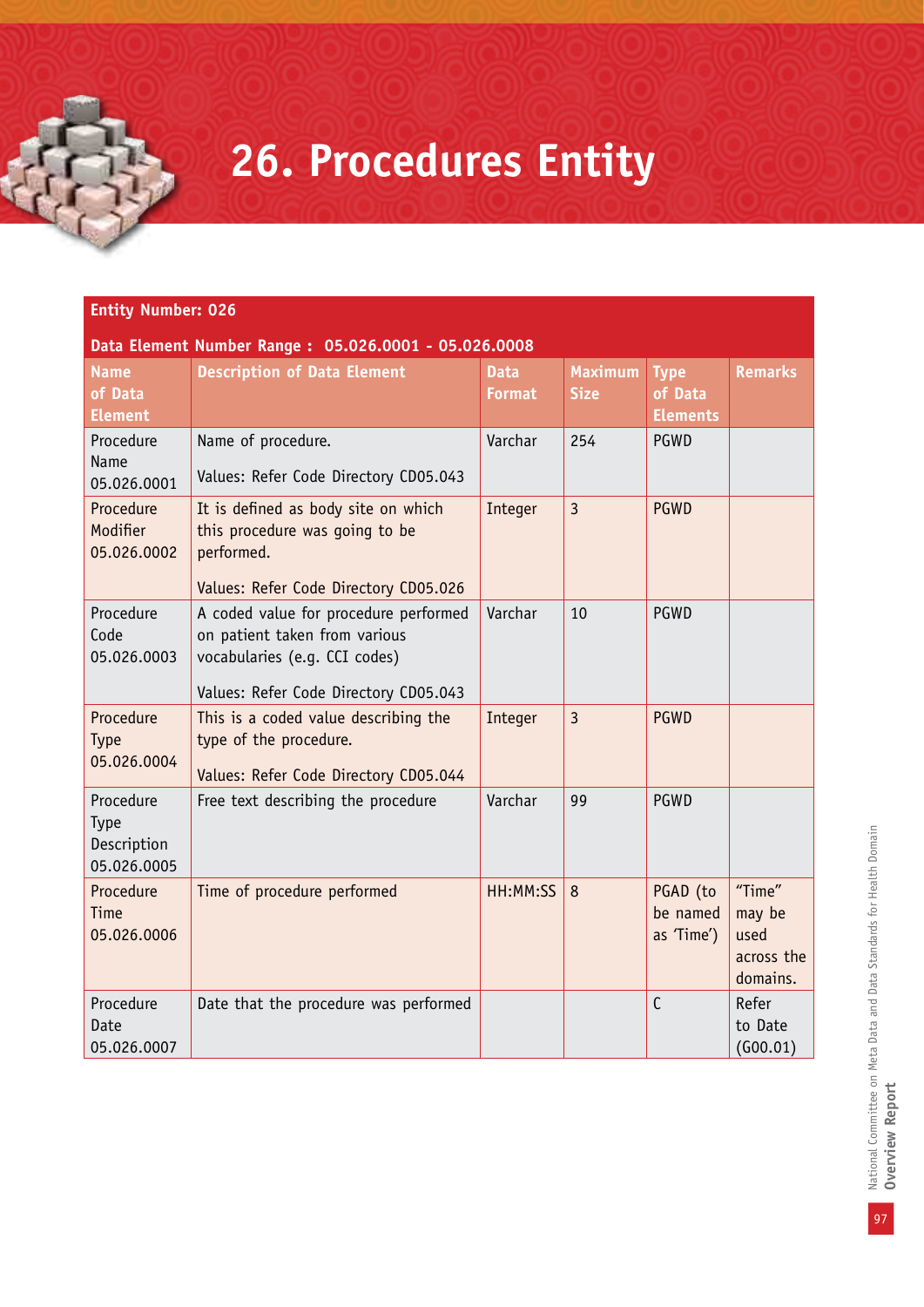### **27. Blood Bank Entity**

#### **Entity Number: 027 Data Element Number Range : 05.027.0001 - 05.027.0036 Name of Data Element Description of Data Element Data Format Maximum Size Type of Data Elements Remarks** Blood Bank Identification Number 05.027.0001 It is an identifier for the local Blood | Integer | 10 | PGWD Bank given by State level DCGI and monitored by NACO. This identifier will come from the application level Blood Bank Master. This has to be used in case the Blood Bank identifier cannot be taken from facility master code directory CD05.001. This can include the private sector Blood Banks also. Values: Refer Code Directory CD05.086 Blood Bank Type 05.027.0002 This data element defines the types of blood banks. Values: 1- Blood Bank 2- Store Integer 1 PGWD Blood Donor ID 05.027.0003 It is unique registration number that has been issued to blood donor at the time of donation of blood. Varchar 20 PGWD Blood Donor Name 05.027.0004 It is defined as name of Blood Donor. C Refer to Name of the Person Blood Donor DOB 05.027.0005 It is defined as date of birth of Blood Donor. C Refer to Date (G00.01)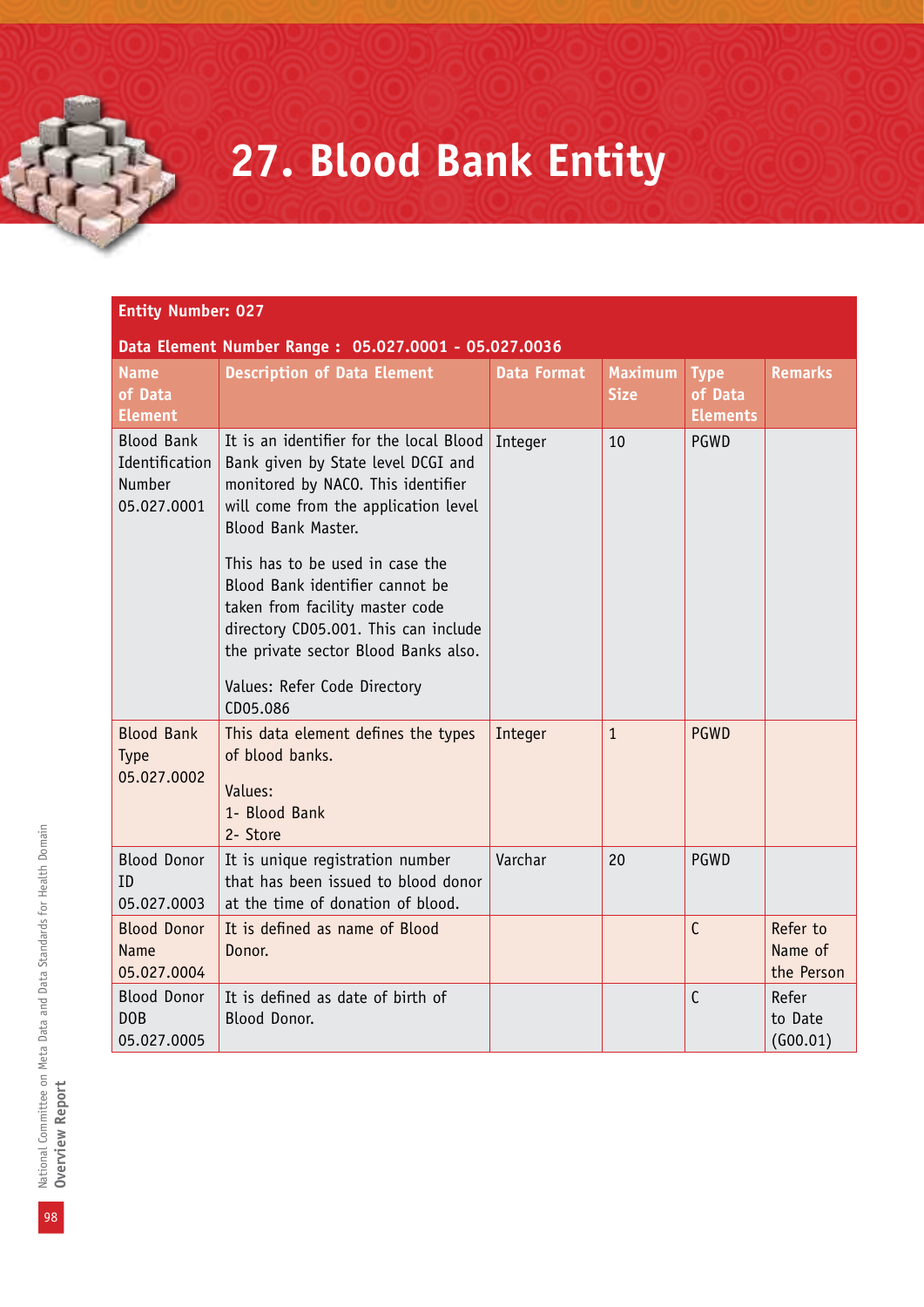| <b>Entity Number: 027</b>                               |                                                                                                                        |                                                                                                                                                                             |                               |                                           |                                                                                                                             |  |
|---------------------------------------------------------|------------------------------------------------------------------------------------------------------------------------|-----------------------------------------------------------------------------------------------------------------------------------------------------------------------------|-------------------------------|-------------------------------------------|-----------------------------------------------------------------------------------------------------------------------------|--|
| Data Element Number Range: 05.027.0001 - 05.027.0036    |                                                                                                                        |                                                                                                                                                                             |                               |                                           |                                                                                                                             |  |
| <b>Name</b><br>of Data<br><b>Element</b>                | <b>Description of Data Element</b>                                                                                     | <b>Data Format</b>                                                                                                                                                          | <b>Maximum</b><br><b>Size</b> | <b>Type</b><br>of Data<br><b>Elements</b> | <b>Remarks</b>                                                                                                              |  |
| <b>Blood Donor</b><br>Age<br>05.027.0006                | Age of Blood Donor                                                                                                     | Age-year(s)<br>(yyy)<br>Integer(3)<br>Age-Month(s)<br>(mm)<br>Integer(2)<br>Age-Day(s)<br>(dd)<br>Integer (2)<br>999,99,99<br>no preceding<br>zero [years,<br>months, days] | $\overline{7}$                | PGAD (to<br>be named<br>as 'Age')         | Can be<br>considered<br>as a<br>Prospective<br>Generic<br>Data<br>element<br>as it may<br>be used<br>across the<br>domains. |  |
| <b>Blood Donor</b><br><b>Blood Group</b><br>05.027.0007 | The blood group of the blood donor.<br>Values: Refer Code Directory<br>CD05.006                                        | Integer                                                                                                                                                                     | $\mathbf{1}$                  | PGWD                                      |                                                                                                                             |  |
| Date of<br>Donation<br>05.027.0008                      | It is defined date of donation on<br>which blood has been donated.                                                     |                                                                                                                                                                             |                               | C                                         | Refer<br>to Date<br>(G00.01)                                                                                                |  |
| Time of<br>Donation<br>05.027.0009                      | Time of donation on which blood<br>has been donated.                                                                   | HH:MM:SS                                                                                                                                                                    | 8                             | PGAD (to<br>be named<br>as 'Time')        | "Time"<br>may be<br>used<br>across the<br>domains.                                                                          |  |
| <b>Blood</b><br>Recipient ID<br>05.027.0010             | It is unique registration number<br>that has been issued to blood<br>recipient at the time of transfusion<br>of blood. | Varchar                                                                                                                                                                     | 20                            | <b>PGWD</b>                               |                                                                                                                             |  |
| <b>Blood</b><br>Recipient<br>Name<br>05.027.0011        | Name of Blood Recipient.                                                                                               |                                                                                                                                                                             |                               | $\mathsf{C}$                              | Refer to<br>Name of<br>the Person                                                                                           |  |
| <b>Blood</b><br>Recipient<br>Age<br>05.027.0012         | Age of Blood Recipient                                                                                                 | Age-year(s)<br>(yyy)<br>Integer(3)<br>Age-Month(s)<br>(mm)<br>Integer(2)<br>Age-Day(s)<br>(dd)<br>Integer (2)<br>999,99,99<br>no preceding<br>zero [years,<br>months, days] | $\overline{7}$                | PGAD (to<br>be named<br>as 'Age')         | Can be<br>considered<br>as a<br>Prospective<br>Generic<br>Data<br>element<br>as it may<br>be used<br>across the<br>domains. |  |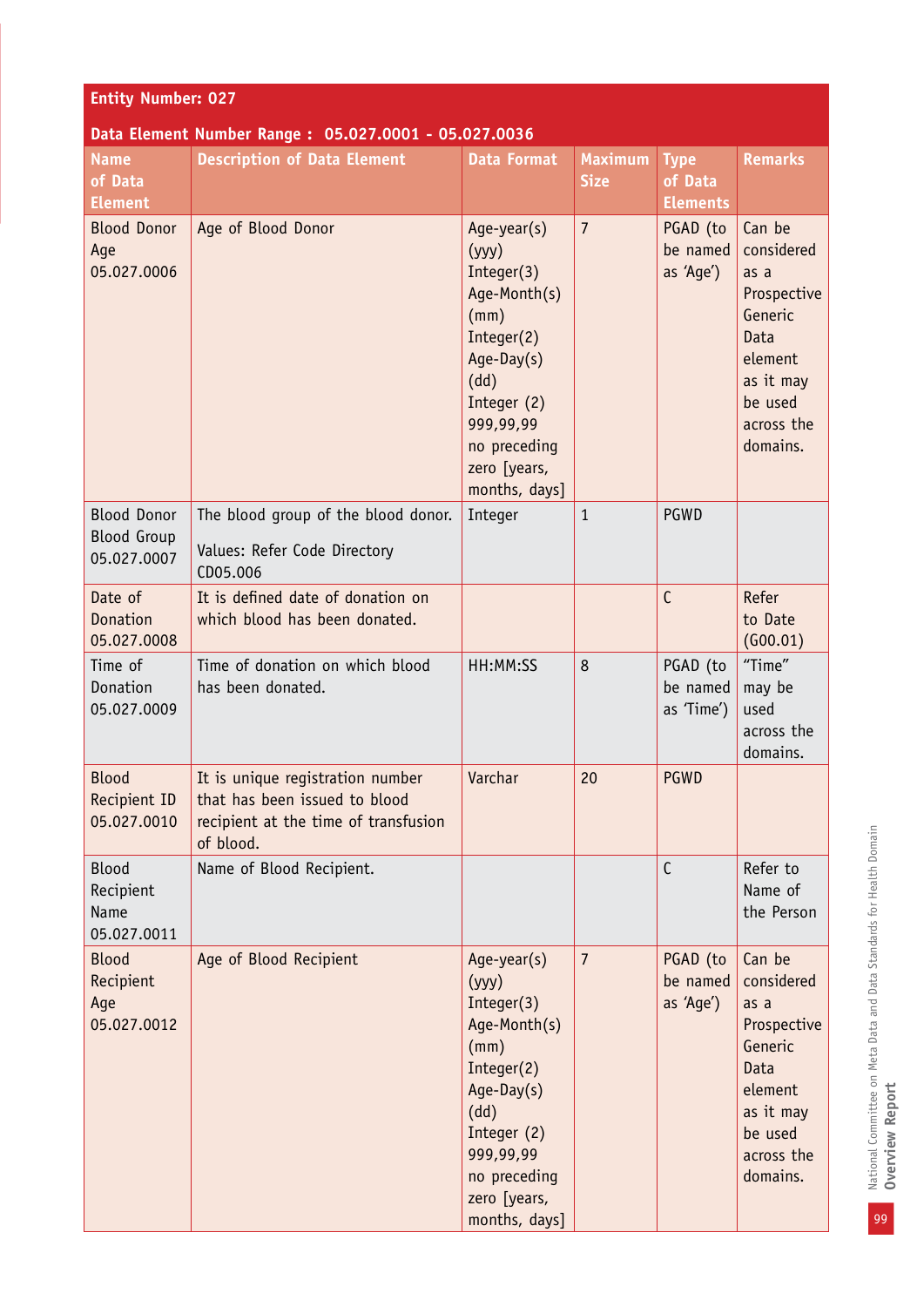| <b>Entity Number: 027</b>                       |                                                                                                                                                                                                                                                                                                                                                                                                              |                    |                               |                                           |                |  |
|-------------------------------------------------|--------------------------------------------------------------------------------------------------------------------------------------------------------------------------------------------------------------------------------------------------------------------------------------------------------------------------------------------------------------------------------------------------------------|--------------------|-------------------------------|-------------------------------------------|----------------|--|
|                                                 | Data Element Number Range: 05.027.0001 - 05.027.0036                                                                                                                                                                                                                                                                                                                                                         |                    |                               |                                           |                |  |
| <b>Name</b><br>of Data<br><b>Element</b>        | <b>Description of Data Element</b>                                                                                                                                                                                                                                                                                                                                                                           | <b>Data Format</b> | <b>Maximum</b><br><b>Size</b> | <b>Type</b><br>of Data<br><b>Elements</b> | <b>Remarks</b> |  |
| <b>Blood Group</b><br>05.027.0013               | A blood type (also called a blood<br>group) is a classification of blood<br>based on the presence or absence<br>of inherited antigenic substances<br>on the surface of red blood cells<br>(RBCs). The two most important<br>ones are ABO and the Rh antigen;<br>they determine someone's blood<br>type (A, B, AB and O, with $+$ and $-$<br>denoting Rh status).<br>Values: Refer Code Directory<br>CD05.006 | Integer            | $\mathbf{1}$                  | PGWD                                      |                |  |
| <b>Blood</b><br>Components<br>05.027.0014       | These are defined as the<br>components present in blood. To<br>provide maximum benefits from<br>each blood donation, blood banks<br>fractionate whole blood into<br>components like RBCs, platelets and<br>preserve them for future purpose.<br>Values: Refer Code Directory<br>CD05.083                                                                                                                     | Integer            | $\overline{c}$                | <b>PGWD</b>                               |                |  |
| Blood<br>Screening<br>Check list<br>05.027.0015 | This checklist denotes screening of<br>blood before donation or transfusion<br>to the intended recipient. It<br>includes series of laboratory tests<br>which will rule out diseases like<br>AIDS, syphilis, jaundice etc.<br>Values: Refer Code Directory<br>CD05.031                                                                                                                                        | Integer            | $\overline{c}$                | PGWD                                      |                |  |
| Serum<br>Screening<br>Comments<br>05.027.0016   | Details of serum screening including<br>cross matching of blood group                                                                                                                                                                                                                                                                                                                                        | Varchar            | 254                           | <b>PGWD</b>                               |                |  |
| Donation<br>Type<br>05.027.0017                 | It is defined as type of blood<br>donation. It includes voluntary<br>donation through camping<br>conducted by Rotary, Red Cross etc.<br>or can be replacement.<br>Values: Refer Code Directory                                                                                                                                                                                                               | Integer            | $\overline{c}$                | PGWD                                      |                |  |

100

CD05.084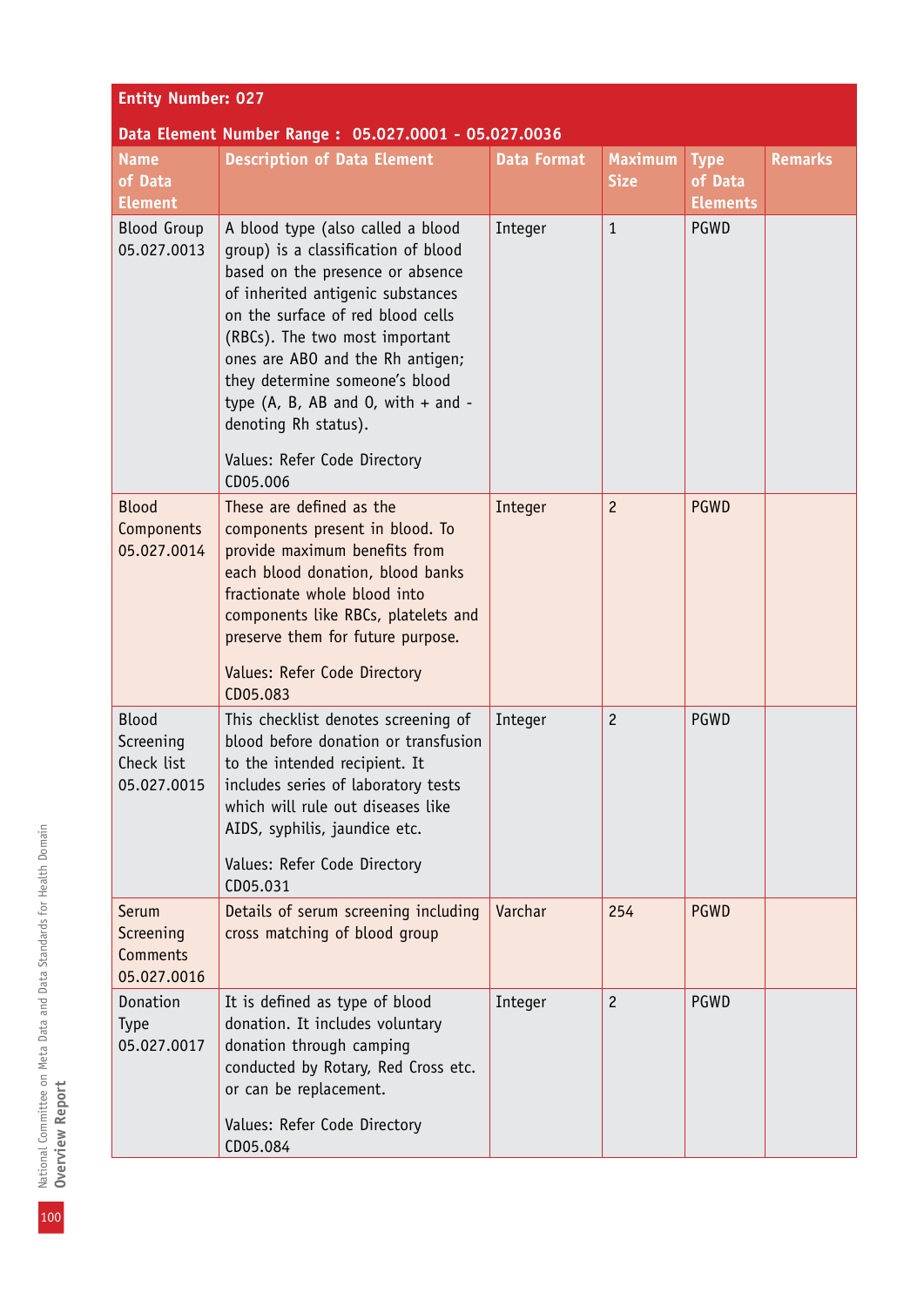| <b>Entity Number: 027</b>                                       |                                                                                                                                                                                                                                                                                                                                              |                               |                                                 |                                                   |                                                    |  |  |
|-----------------------------------------------------------------|----------------------------------------------------------------------------------------------------------------------------------------------------------------------------------------------------------------------------------------------------------------------------------------------------------------------------------------------|-------------------------------|-------------------------------------------------|---------------------------------------------------|----------------------------------------------------|--|--|
| Data Element Number Range: 05.027.0001 - 05.027.0036            |                                                                                                                                                                                                                                                                                                                                              |                               |                                                 |                                                   |                                                    |  |  |
| <b>Name</b><br>of Data<br><b>Element</b><br><b>Bag Quantity</b> | <b>Description of Data Element</b><br>It is defined as number of blood                                                                                                                                                                                                                                                                       | <b>Data Format</b><br>Integer | <b>Maximum</b><br><b>Size</b><br>$\overline{c}$ | <b>Type</b><br>of Data<br><b>Elements</b><br>PGWD | <b>Remarks</b>                                     |  |  |
| <b>Used</b><br>05.027.0018                                      | bags used.                                                                                                                                                                                                                                                                                                                                   |                               |                                                 |                                                   |                                                    |  |  |
| Blood<br>Components<br>Donated<br>05.027.0019                   | It is defined as the blood<br>components donated.<br>Values: Refer Code Directory<br>CD05.083                                                                                                                                                                                                                                                | Integer                       | $\overline{c}$                                  | PGWD                                              |                                                    |  |  |
| <b>Blood Bag</b><br>Batch ID<br>05.027.0020                     | Batch number of blood bag.                                                                                                                                                                                                                                                                                                                   | Varchar                       | 20                                              | <b>PGWD</b>                                       |                                                    |  |  |
| <b>Blood Bag</b><br>Expiry Date<br>05.027.0021                  | Date of expiry of blood bag                                                                                                                                                                                                                                                                                                                  |                               |                                                 | $\mathsf{C}$                                      | Refer<br>to Date<br>(600.01)                       |  |  |
| <b>Blood Bag</b><br>Order ID<br>05.027.0022                     | Order ID of blood bag.                                                                                                                                                                                                                                                                                                                       | Varchar                       | 10                                              | <b>PGWD</b>                                       |                                                    |  |  |
| <b>Blood</b><br>Request Date<br>05.027.0023                     | Date of request for blood group.                                                                                                                                                                                                                                                                                                             |                               |                                                 | $\mathsf{C}$                                      | Refer<br>to Date<br>(600.01)                       |  |  |
| <b>Blood</b><br>Request Time<br>05.027.0024                     | Time of request for blood group                                                                                                                                                                                                                                                                                                              | HH:MM:SS                      | 8                                               | PGAD (to<br>be named<br>as 'Time')                | "Time"<br>may be<br>used<br>across the<br>domains. |  |  |
| <b>Blood</b><br>Amount<br>05.027.0025                           | It defined as volume (quantity)<br>of blood donated or transfused.<br>E.g. 300 ml, 600 ml etc. The units<br>will be captured in the 'Unit of<br>Measurement' Data element                                                                                                                                                                    | Integer                       | 10                                              | PGWD                                              |                                                    |  |  |
| Indication<br>for Blood<br>Transfusion<br>05.027.0026           | The value indicates the reason that<br>the blood product was ordered.<br>This information is helpful for<br>prospective review or retrospective<br>studies of blood product ordering<br>practices of the ordering provider by<br>the Quality Assurance Department<br>and/or Transfusion Committee.<br>Values<br>1- Therapeutic<br>2- Surgery | Integer                       | $\overline{c}$                                  | <b>PGWD</b>                                       |                                                    |  |  |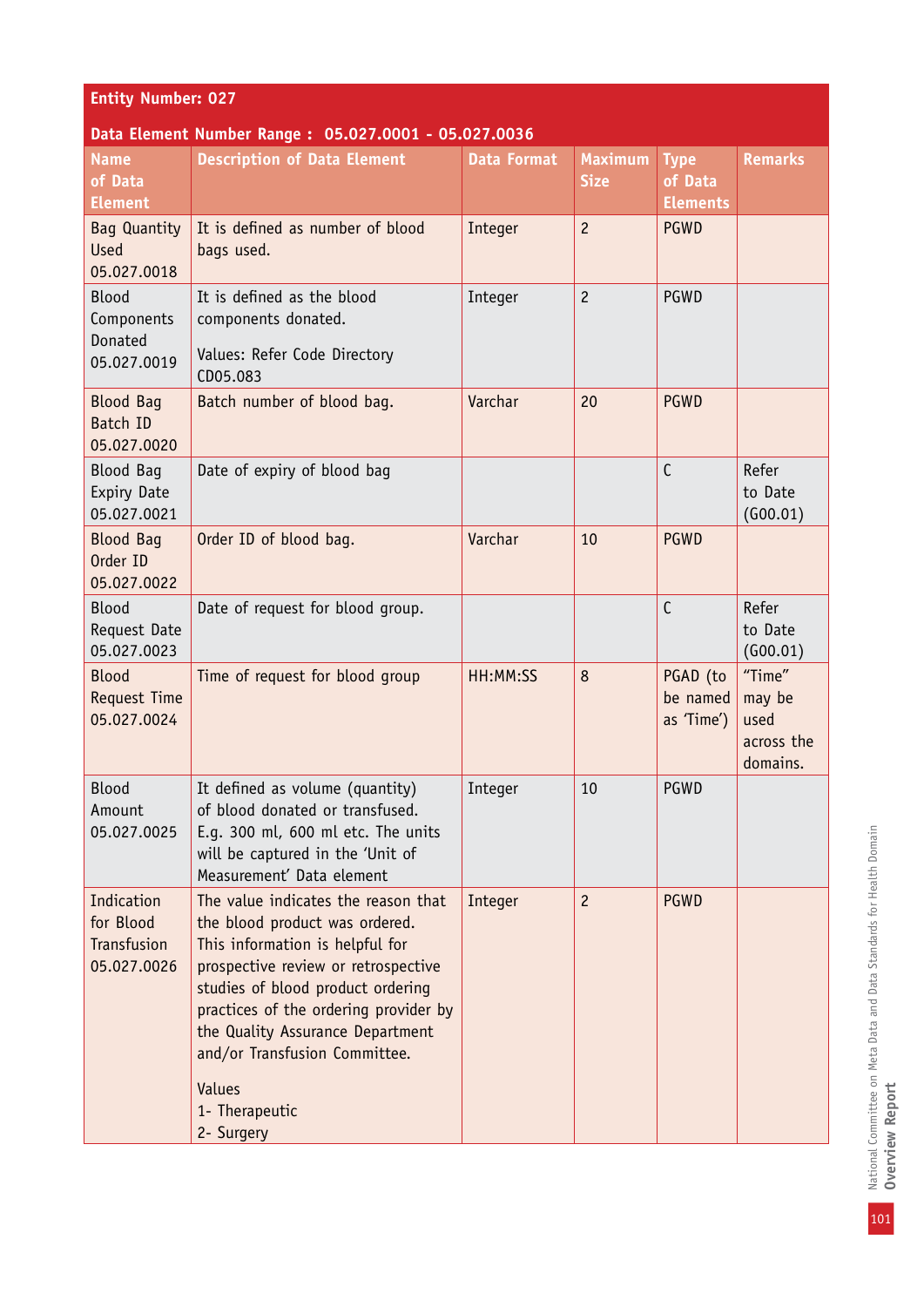| <b>Entity Number: 027</b>                            |                                                                                                                                                                                                                                                                           |                    |                               |                                           |                                                    |  |  |
|------------------------------------------------------|---------------------------------------------------------------------------------------------------------------------------------------------------------------------------------------------------------------------------------------------------------------------------|--------------------|-------------------------------|-------------------------------------------|----------------------------------------------------|--|--|
| Data Element Number Range: 05.027.0001 - 05.027.0036 |                                                                                                                                                                                                                                                                           |                    |                               |                                           |                                                    |  |  |
| <b>Name</b><br>of Data<br><b>Element</b>             | <b>Description of Data Element</b>                                                                                                                                                                                                                                        | <b>Data Format</b> | <b>Maximum</b><br><b>Size</b> | <b>Type</b><br>of Data<br><b>Elements</b> | <b>Remarks</b>                                     |  |  |
| Transfusion<br><b>Status</b><br>05.027.0027          | It is defined as the status of<br>blood transfusion like transfused,<br>transfused with adverse reaction etc.<br>Values: Refer Code Directory<br>CD05.085                                                                                                                 | Integer            | $\overline{c}$                | PGWD                                      |                                                    |  |  |
| Transfusion<br>Date<br>05.027.0028                   | Date of transfusion                                                                                                                                                                                                                                                       |                    |                               | $\mathsf{C}$                              | Refer<br>to Date<br>(600.01)                       |  |  |
| Transfusion<br>Time<br>05.027.0029                   | Time of transfusion                                                                                                                                                                                                                                                       | HH:MM:SS           | 8                             | PGAD (to<br>be named<br>as 'Time')        | "Time"<br>may be<br>used<br>across the<br>domains. |  |  |
| Transfusion<br>Verifier Name<br>05.027.0030          | This field contains the identity<br>of the individual who assists in<br>the identification of the patient<br>and verification of the product<br>information prior to transfusion<br>of the blood product and also<br>administers the transfusion of the<br>blood product. |                    |                               | $\mathsf{C}$                              | Refer to<br>Name of<br>the Person<br>(G01.02)      |  |  |
| Adverse<br>Reaction<br>Type<br>05.027.0031           | This field contains the type of<br>adverse reaction that the recipient<br>of the blood product experienced.<br>Values: Refer Code Directory<br>CD05.087                                                                                                                   | Integer            | $\overline{c}$                | <b>PGWD</b>                               |                                                    |  |  |

102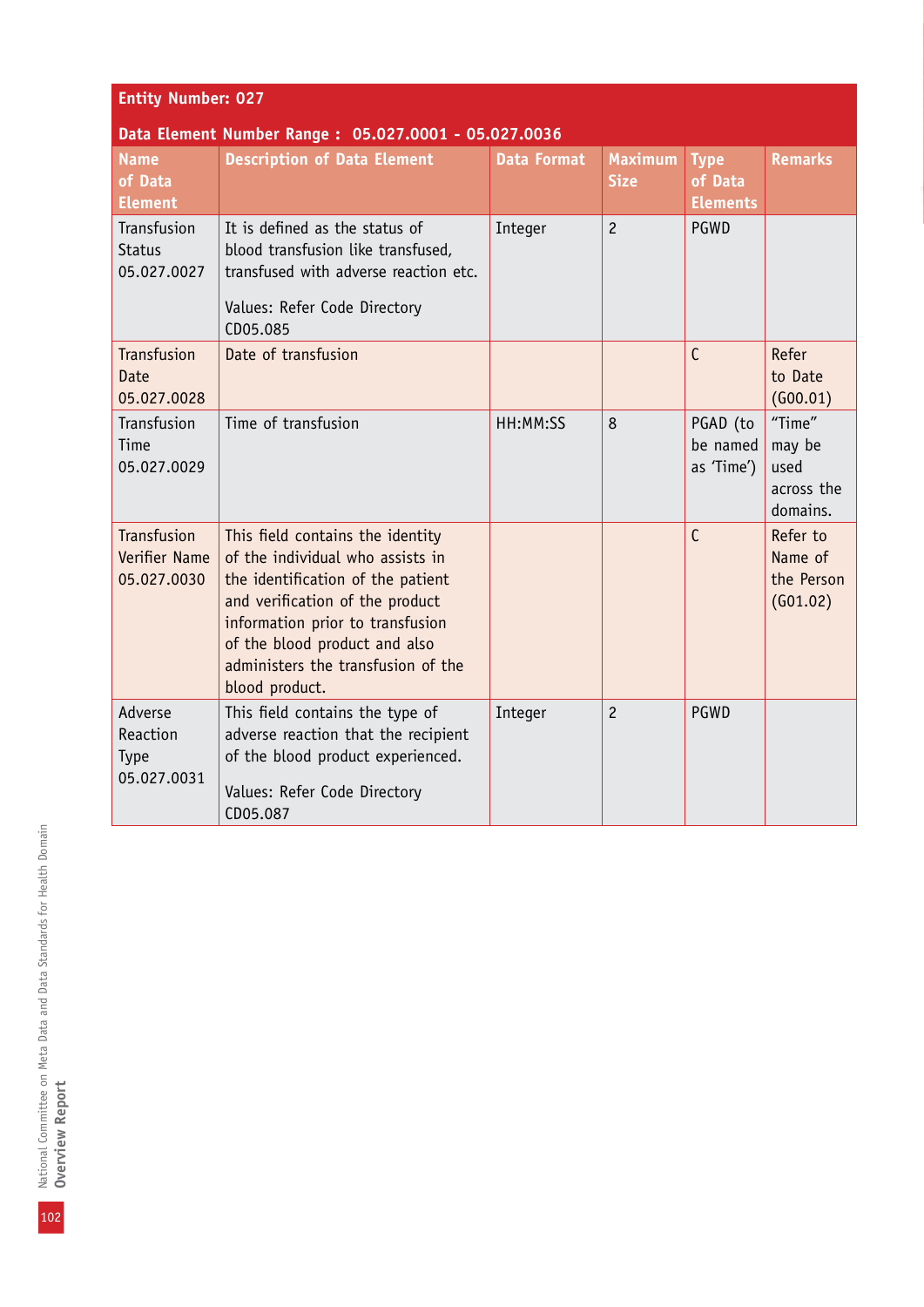### **28. Nursing Entity**

| Data Element Number Range: 05.028.0001 - 05.029.0021 |                                                                                              |                              |                               |                                           |                                                |  |
|------------------------------------------------------|----------------------------------------------------------------------------------------------|------------------------------|-------------------------------|-------------------------------------------|------------------------------------------------|--|
| <b>Name</b><br>of Data<br><b>Element</b>             | <b>Description of Data Element</b>                                                           | <b>Data</b><br><b>Format</b> | <b>Maximum</b><br><b>Size</b> | <b>Type</b><br>of Data<br><b>Elements</b> | <b>Remarks</b>                                 |  |
| Functional<br>Dependence<br>05.028.0001              | Assessment of functional dependence<br>of a person<br>Values: Refer Code Directory CD05.071  | Integer                      | $\mathbf{1}$                  | PGWD                                      |                                                |  |
| <b>Fall Risk</b><br>05.028.0002                      | Assessment of how vulnerable a patient<br>is for fall<br>Values:<br>1- Level 1<br>2- Level 2 | Integer                      | $\mathbf{1}$                  | <b>PGWD</b>                               |                                                |  |
| Site of Pain<br>05.028.0003                          | Body site identified for pain<br>assessment<br>Values: Refer Code Directory CD05.026         | Integer                      | $\overline{3}$                | PGWD                                      |                                                |  |
| Pain<br>Description<br>05.028.0004                   | Description of pain in patient's words                                                       | Varchar                      | 254                           | <b>PGWD</b>                               |                                                |  |
| Severity of<br>Pain<br>05.028.0005                   | Severity of pain<br>Values:<br>1- Acute<br>2- Chronic                                        | Integer                      | $\mathbf{1}$                  | PGWD                                      |                                                |  |
| Character of<br>Pain<br>05.028.0006                  | Character of pain<br>Values: Refer Code Directory CD05.072                                   | Integer                      | $\overline{c}$                | <b>PGWD</b>                               |                                                |  |
| Pain Score<br>05.028.0007                            | Pain score based on pain character and<br>severity on a scale of 0-10                        | Integer                      | $\overline{c}$                | PGWD                                      |                                                |  |
| Time of Pain<br>Assessment<br>05.028.0008            | Time of pain assessment                                                                      | HH:MM:SS                     |                               | PGAD (to<br>be named<br>as 'Time')        | "Time"<br>may be<br>used<br>across<br>domains. |  |
| Pain Relief<br>Intervention<br>05.028.0009           | Interventions taken to relieve pain                                                          | Varchar                      | 254                           | PGWD                                      |                                                |  |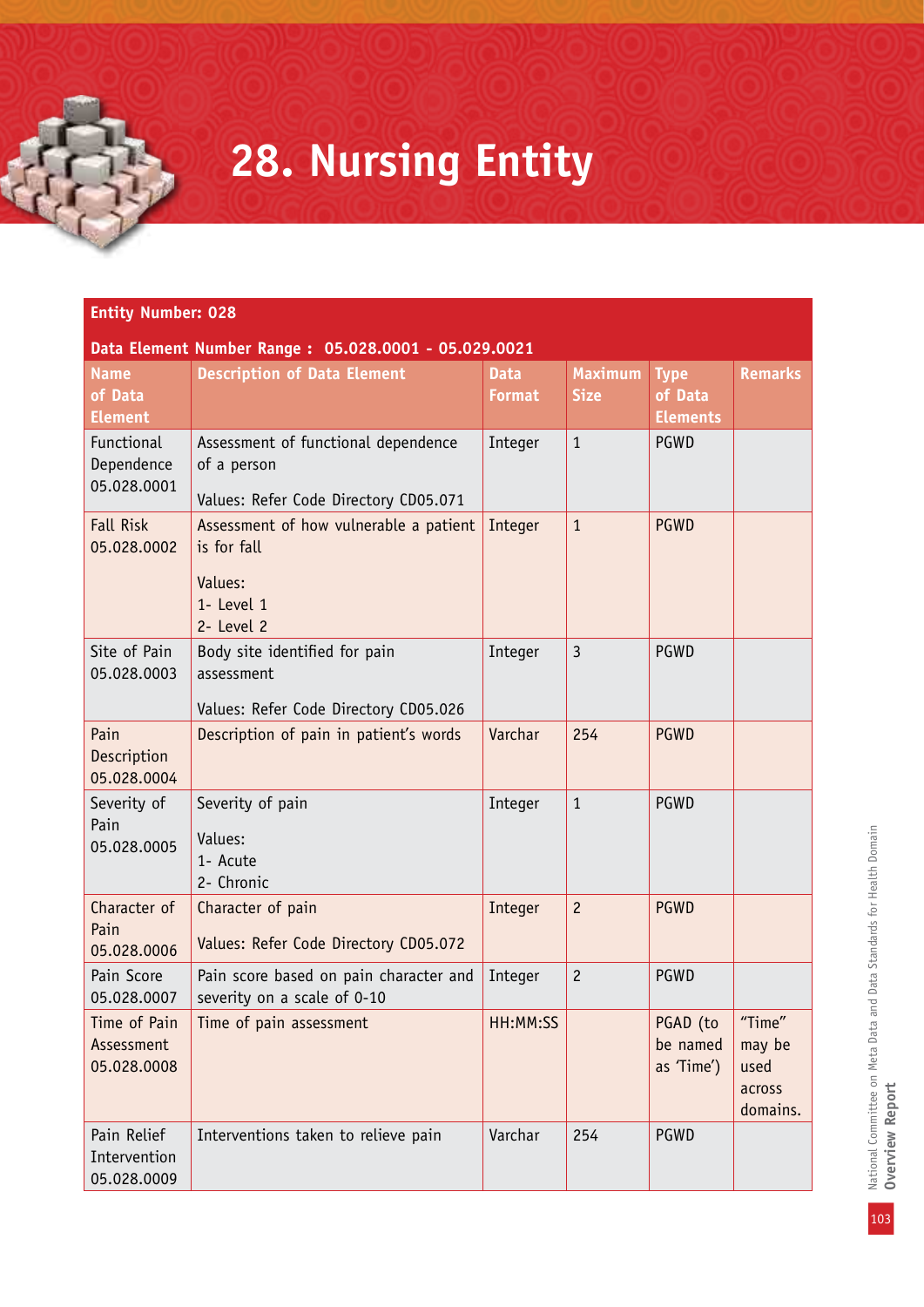| <b>Entity Number: 028</b>                                |                                                                                                          |                              |                               |                                           |                                                |  |
|----------------------------------------------------------|----------------------------------------------------------------------------------------------------------|------------------------------|-------------------------------|-------------------------------------------|------------------------------------------------|--|
|                                                          | Data Element Number Range: 05.028.0001 - 05.029.0021                                                     |                              |                               |                                           |                                                |  |
| <b>Name</b><br>of Data<br><b>Element</b>                 | <b>Description of Data Element</b>                                                                       | <b>Data</b><br><b>Format</b> | <b>Maximum</b><br><b>Size</b> | <b>Type</b><br>of Data<br><b>Elements</b> | <b>Remarks</b>                                 |  |
| Aggravating<br><b>Factors</b><br>05.028.0010             | Factors which aggravate pain<br>Values: Refer Code Directory CD05.073                                    | Integer                      | $\overline{c}$                | <b>PGWD</b>                               |                                                |  |
| Relieving<br>Factors<br>05.028.0011                      | Factors relieving pain<br>Values: Refer Code Directory CD05.074                                          | Integer                      | $\overline{c}$                | <b>PGWD</b>                               |                                                |  |
| Effects of<br>Pain<br>05.028.0012                        | Impact of pain on the patient<br>Values: Refer Code Directory CD05.075                                   | Integer                      | $\overline{c}$                | <b>PGWD</b>                               |                                                |  |
| <b>Bed Side</b><br>Procedure<br>Indicator<br>05.028.0013 | This data element identifies if bed side<br>procedure need to be performed<br>Values:<br>0- No<br>1- Yes | Integer                      | $\mathbf{1}$                  | <b>PGWD</b>                               |                                                |  |
| Diet Type<br>05.028.0014                                 | Diet type requested for patient<br>Values:<br>1- Solid<br>2- Soft<br>3- Liquid                           | Integer                      | $\mathbf{1}$                  | <b>PGWD</b>                               |                                                |  |
| Diet Order<br>Date<br>05.028.0015                        | Diet order date                                                                                          |                              |                               | $\mathsf{C}$                              | Refer<br>to Date<br>(600.01)                   |  |
| Diet Order<br>Time<br>05.028.0016                        | Diet order time                                                                                          | HH:MM:SS                     | 8                             | PGAD (to<br>be named<br>as 'Time')        | "Time"<br>may be<br>used<br>across<br>domains. |  |
| Diet<br>Instructions<br>05.028.0017                      | Free text to record additional<br>information related to patient diet                                    | Varchar                      | 254                           | PGWD                                      |                                                |  |
| Laundry<br><b>Instructions</b><br>05.028.0018            | Free text to record additional<br>information related to patient laundry                                 | Varchar                      | 254                           | <b>PGWD</b>                               |                                                |  |
| Laundry<br>Order Date<br>05.028.0019                     | Laundry order date                                                                                       |                              |                               | $\mathsf{C}$                              | Refer<br>to Date<br>(600.01)                   |  |
| Laundry<br>Order Time<br>05.028.0020                     | Laundry order time                                                                                       | HH:MM:SS                     | 8                             | PGAD (to<br>be named<br>as 'Time')        | "Time"<br>may be<br>used<br>across<br>domains. |  |
| <b>Special</b><br>Instructions<br>05.028.0021            | Free text for additional nursing<br>instructions                                                         | Varchar                      | 99                            | <b>PGWD</b>                               |                                                |  |

104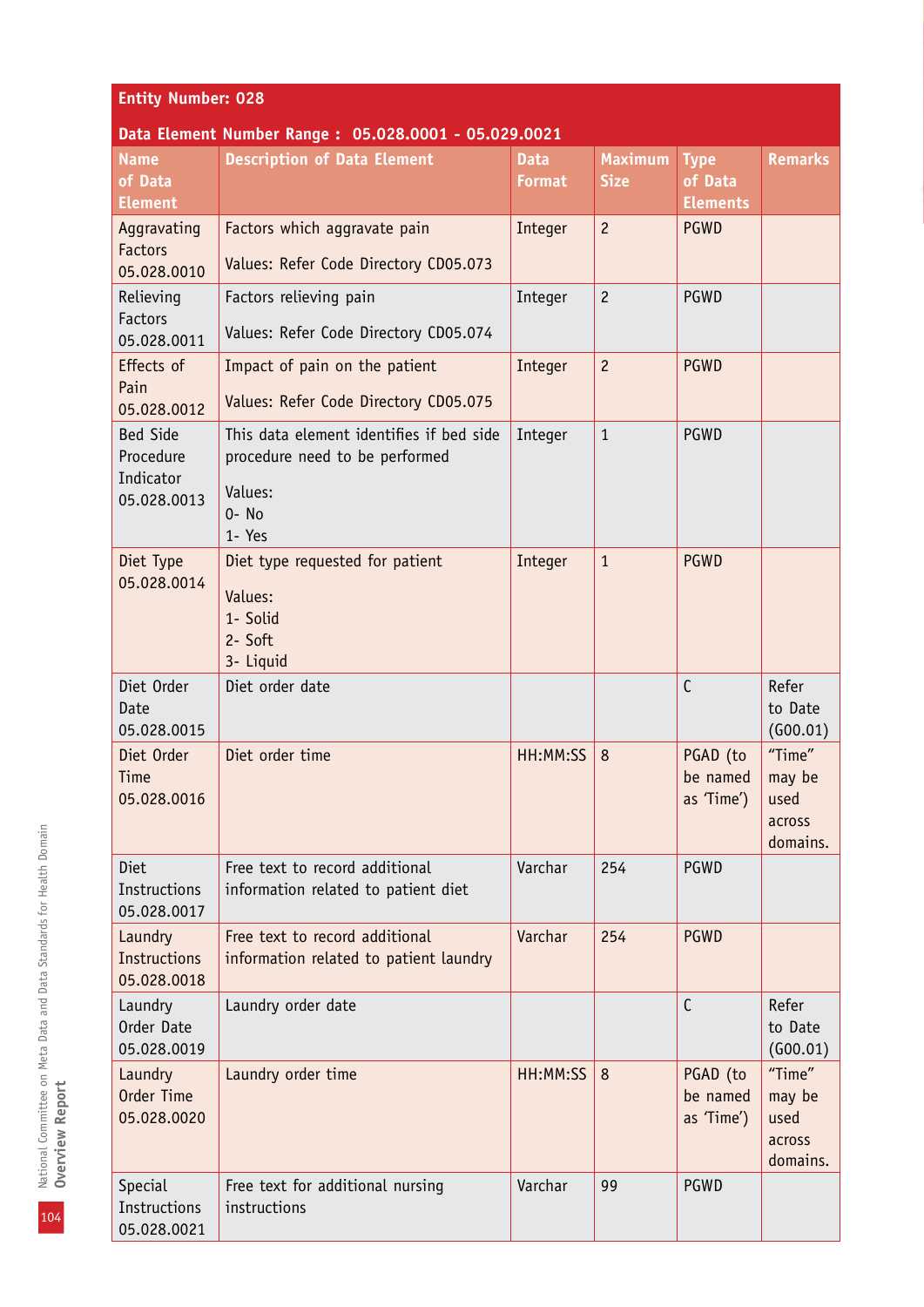# **29. OT Entity**

| <b>Entity Number: 029</b><br>Data Element Number Range: 05.029.0001 - 05.029.0033 |                                                                                                                                                                                                                           |                              |                               |                                           |                                                    |
|-----------------------------------------------------------------------------------|---------------------------------------------------------------------------------------------------------------------------------------------------------------------------------------------------------------------------|------------------------------|-------------------------------|-------------------------------------------|----------------------------------------------------|
| <b>Name of Data</b><br><b>Element</b>                                             | <b>Description of Data Element</b>                                                                                                                                                                                        | <b>Data</b><br><b>Format</b> | <b>Maximum</b><br><b>Size</b> | <b>Type</b><br>of Data<br><b>Elements</b> | <b>Remarks</b>                                     |
| Chief Surgeon<br>Name<br>05.029.0001                                              | Name of Chief Surgeon                                                                                                                                                                                                     |                              |                               | $\mathsf{C}$                              | Refer to<br>Name of<br>the Person<br>(G01.02)      |
| Assistant<br>Surgeon Name<br>05.029.0002                                          | Name of Assistant Surgeon                                                                                                                                                                                                 |                              |                               | $\mathsf{C}$                              | Refer to<br>Name of<br>the Person<br>(601.02)      |
| Anesthesiologist<br><b>Name</b><br>05.029.0003                                    | Name of Anesthesiologist                                                                                                                                                                                                  |                              |                               | $\mathsf{C}$                              | Refer to<br>Name of<br>the Person<br>(G01.02)      |
| OT Type<br>05.029.0004                                                            | Name of OT designated to specific<br>department like Orthopedic OT,<br>Neurology OT, Gynecology OT etc.<br>Sample values are provided in the<br>code directory for reference.<br>Values: Refer Code Directory<br>CD05.076 | Integer                      | $\overline{c}$                | <b>PGWD</b>                               |                                                    |
| OT Slot Start<br>Date<br>05.029.0005                                              | Operation Theater slot booking<br>start date                                                                                                                                                                              |                              |                               | $\mathsf{C}$                              | Refer<br>to Date<br>(G00.01)                       |
| OT Slot Start<br><b>Time</b><br>05.029.0006                                       | Operation Theater slot booking<br>start time                                                                                                                                                                              | HH:MM:SS                     | 8                             | PGAD (to<br>be named<br>as 'Time')        | "Time"<br>may be<br>used<br>across the<br>domains. |
| OT Slot Finish<br>Date<br>05.029.0007                                             | Operation Theater slot booking<br>finish date                                                                                                                                                                             |                              |                               | $\mathsf{C}$                              | Refer<br>to Date<br>(600.01)                       |
| OT Slot Finish<br><b>Time</b><br>05.029.0008                                      | Operation Theater slot booking<br>finish time                                                                                                                                                                             | HH:MM:SS                     | 8                             | PGAD (to<br>be named<br>as 'Time')        | "Time"<br>may be<br>used<br>across the<br>domains. |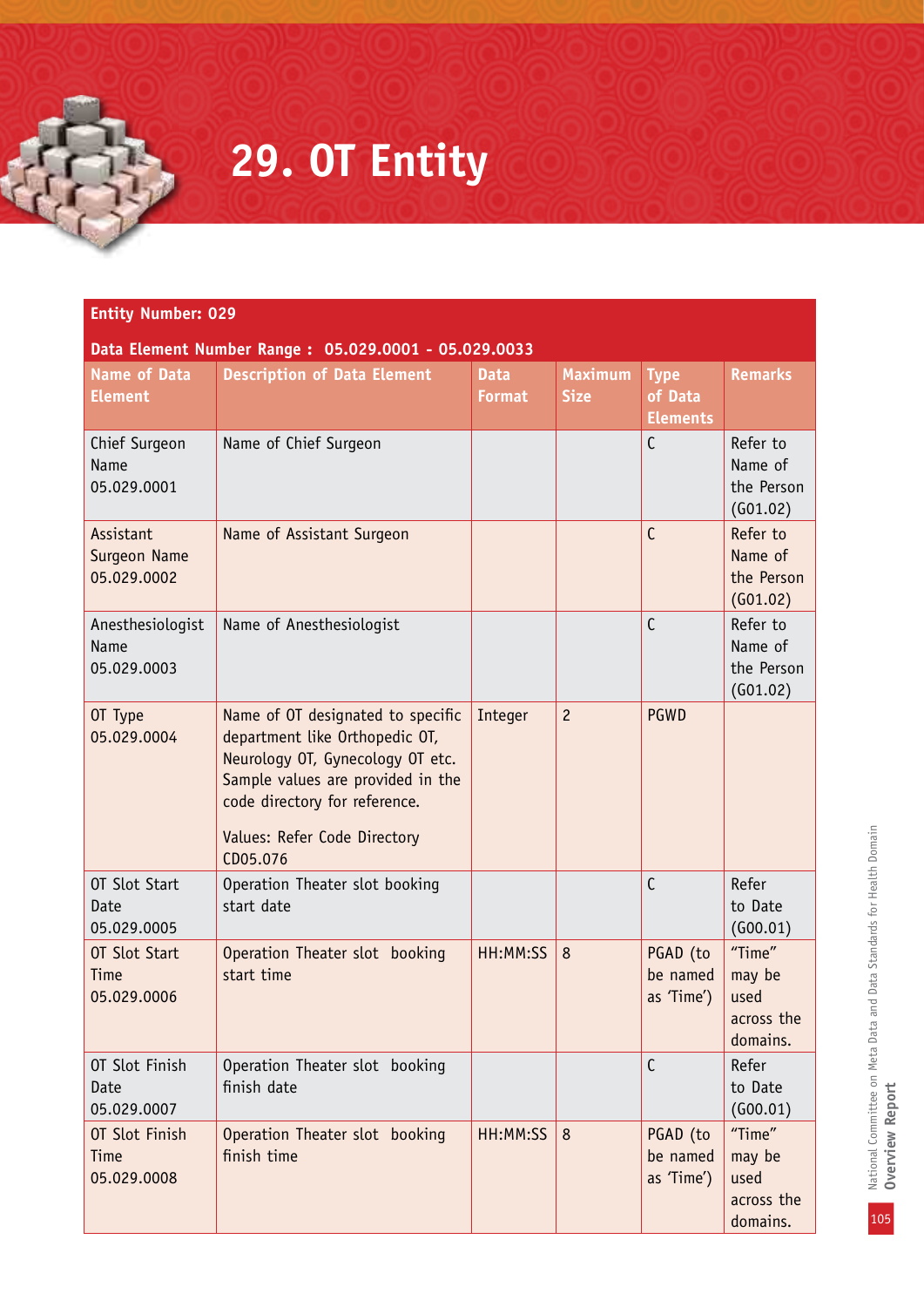| <b>Entity Number: 029</b>                            |                                                                                                                               |                              |                               |                                           |                                                    |  |
|------------------------------------------------------|-------------------------------------------------------------------------------------------------------------------------------|------------------------------|-------------------------------|-------------------------------------------|----------------------------------------------------|--|
| Data Element Number Range: 05.029.0001 - 05.029.0033 |                                                                                                                               |                              |                               |                                           |                                                    |  |
| <b>Name of Data</b><br><b>Element</b>                | <b>Description of Data Element</b>                                                                                            | <b>Data</b><br><b>Format</b> | <b>Maximum</b><br><b>Size</b> | <b>Type</b><br>of Data<br><b>Elements</b> | <b>Remarks</b>                                     |  |
| Scheduling<br><b>Status</b><br>05.029.0009           | Scheduling status of Operation<br>Theater.<br>Values: Refer Code Directory<br>CD05.077                                        | Integer                      | $\overline{c}$                | PGWD                                      |                                                    |  |
| OT Call Slip<br><b>Details</b><br>05.029.0010        | OT Call slip is simple instructions<br>to call the patient to OT. Free<br>texts defining the details on OT<br>call slips.     | Varchar                      | 99                            | <b>PGWD</b>                               |                                                    |  |
| Patient Check In<br>Date<br>05.029.0011              | Patient's entrance date to<br>Operation Theater.                                                                              |                              |                               | $\mathsf{C}$                              | Refer<br>to Date<br>(G00.01)                       |  |
| Patient Check In<br>Time<br>05.029.0012              | Patient's entrance time to<br>Operation Theater.                                                                              | HH:MM:SS                     | 8                             | PGAD (to<br>be named<br>as 'Time')        | "Time"<br>may be<br>used<br>across the<br>domains. |  |
| Patient Check<br>Out Date<br>05.029.0013             | Patient's exit date from Operation<br>Theater.                                                                                |                              |                               | $\mathsf{C}$                              | Refer<br>to Date<br>(600.01)                       |  |
| <b>Patient Check</b><br>Out Time<br>05.029.0014      | Patient's exit time from Operation<br>Theater.                                                                                | HH:MM:SS                     | 8                             | PGAD (to<br>be named<br>as 'Time')        | "Time"<br>may be<br>used<br>across the<br>domains. |  |
| Consent Taken<br>Indicator<br>05.029.0015            | Indicators whether consent taken<br>or not.<br>Values:<br>$0 - No$<br>1- Yes                                                  | Integer                      | $\mathbf{1}$                  | PGWD                                      |                                                    |  |
| Anesthesia Type<br>05.029.0016                       | Type of anesthesia chosen for the<br>procedure performed in Operation<br>Theater.<br>Values: Refer Code Directory<br>CD05.078 | Integer                      | $\overline{c}$                | <b>PGWD</b>                               |                                                    |  |
| Patient Valuables<br>05.029.0017                     | Free text defining the patient's<br>valuables at the entrance of<br>Operation Theater.                                        | Varchar                      | 254                           | PGWD                                      |                                                    |  |
| OT Checklist<br>05.029.0018                          | Checklist before entering the<br>Operation Theater. Suggested<br>sample values are provided in the<br>code directory          | Integer                      | $\overline{c}$                | <b>PGWD</b>                               |                                                    |  |
|                                                      | Values: Refer Code Directory<br>CD05.079                                                                                      |                              |                               |                                           |                                                    |  |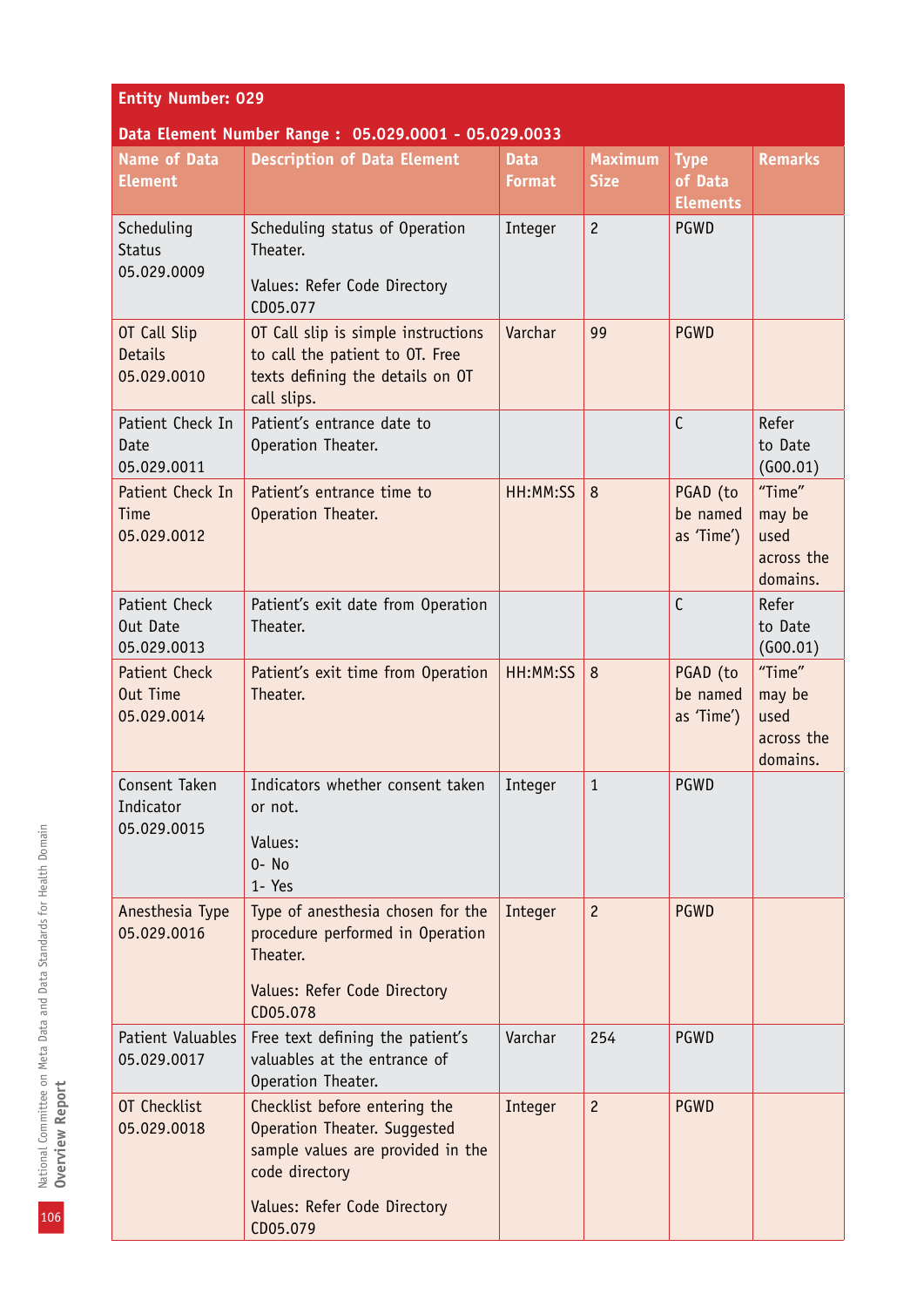| <b>Entity Number: 029</b>                            |                                                                                                                                                                                                        |                              |                               |                                           |                                                    |  |
|------------------------------------------------------|--------------------------------------------------------------------------------------------------------------------------------------------------------------------------------------------------------|------------------------------|-------------------------------|-------------------------------------------|----------------------------------------------------|--|
| Data Element Number Range: 05.029.0001 - 05.029.0033 |                                                                                                                                                                                                        |                              |                               |                                           |                                                    |  |
| <b>Name of Data</b><br><b>Element</b>                | <b>Description of Data Element</b>                                                                                                                                                                     | <b>Data</b><br><b>Format</b> | <b>Maximum</b><br><b>Size</b> | <b>Type</b><br>of Data<br><b>Elements</b> | <b>Remarks</b>                                     |  |
| Procedure<br>Priority<br>05.029.0019                 | This field contains a number<br>that identifies the significance or<br>priority of the procedure.<br>Values: Refer Code Directory<br>CD05.048                                                          | Integer                      | $\overline{c}$                | PGWD                                      |                                                    |  |
| Preference Cards<br>05.029.0020                      | Preference cards are used by the<br>surgeon to list the inventory<br>preferred for the surgery. This has<br>an impact on the patient bill.<br>Values: Refer Code Directory<br>CD.081                   | Integer                      | $\overline{3}$                | <b>PGWD</b>                               |                                                    |  |
| Anesthesia<br>Complications<br>05.029.0021           | This field indicates the<br>complications occurred after<br>administration of anesthesia.<br>Values: Refer Code Directory                                                                              | Varchar                      | 10                            | PGWD                                      |                                                    |  |
|                                                      | CD.019                                                                                                                                                                                                 |                              |                               |                                           |                                                    |  |
| Post-Operative<br>Comments<br>05.029.0022            | Free text for additional details of<br>post-operative monitoring. This<br>should be used only for short<br>comments in addition to 'Clinical<br>Document' with Document Type<br>'Post-Operative Notes' | Varchar                      | 99                            | <b>PGWD</b>                               |                                                    |  |
| Recovery Room<br>Dispatch Date<br>05.029.0023        | Date of sending the patient to<br>Recovery Room                                                                                                                                                        |                              |                               | C                                         | Refer<br>to Date<br>(600.01)                       |  |
| Recovery Room<br>Dispatch Time<br>05.029.0024        | Time of sending the patient to<br><b>Recovery Room</b>                                                                                                                                                 | HH:MM:SS                     | 8                             | PGAD (to<br>be named<br>as 'Time')        | "Time"<br>may be<br>used<br>across the<br>domains. |  |
| Date of Recovery<br>05.029.0025                      | Recovery date of the patient                                                                                                                                                                           |                              |                               | $\mathsf{C}$                              | Refer<br>to Date<br>(600.01)                       |  |
| Time of Recovery<br>05.029.0026                      | Time of recovery                                                                                                                                                                                       | HH:MM:SS                     | 8                             | PGAD (to<br>be named<br>as 'Time')        | "Time"<br>may be<br>used<br>across the<br>domains. |  |
| Recovery<br>Duration<br>05.029.0027                  | Recovery duration of the patient.<br>It can be denoted in terms of<br>days, hours or minutes.                                                                                                          | Varchar                      | 254                           | PGWD                                      |                                                    |  |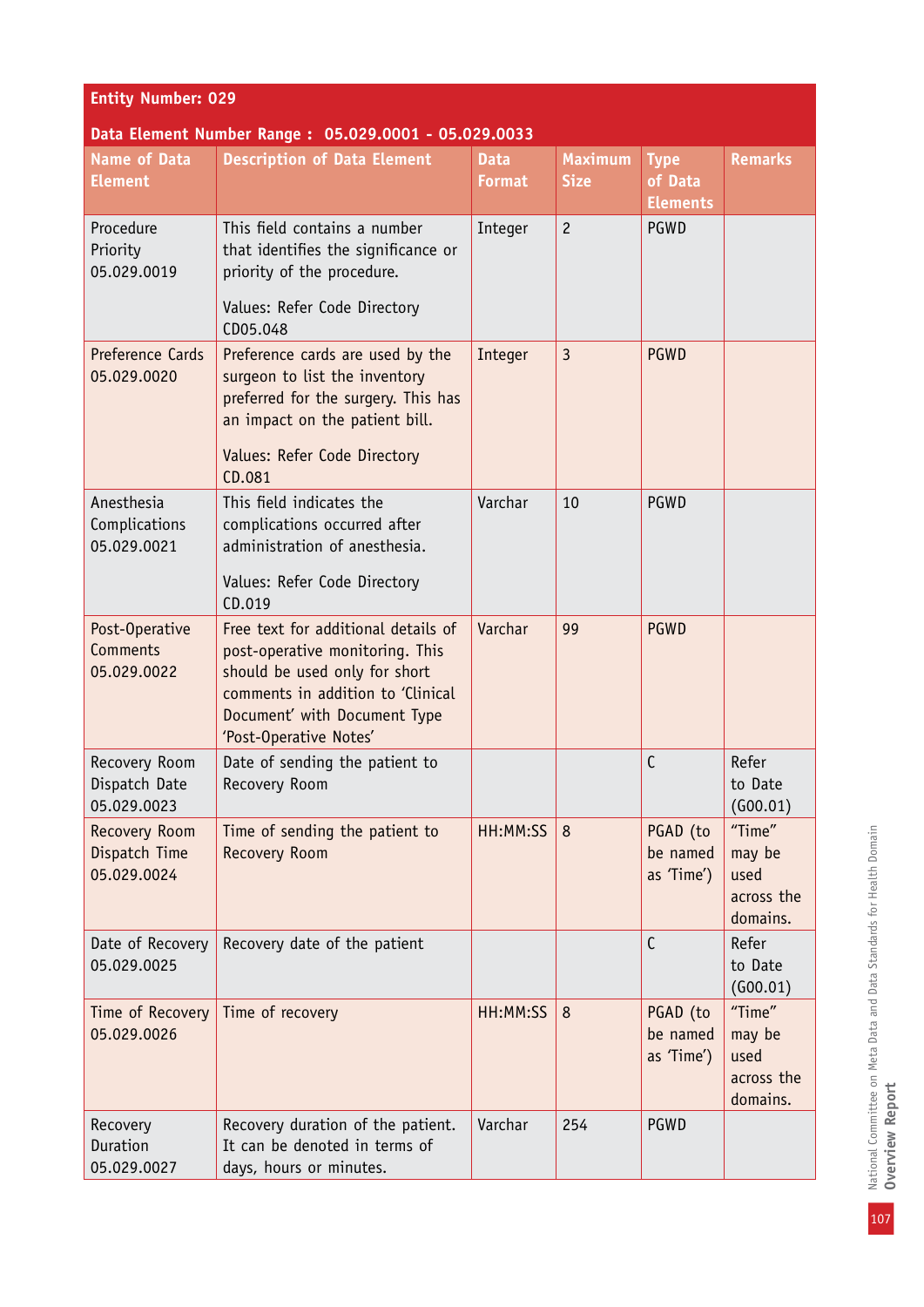### **30. CSSD Entity**

| Data Element Number Range: 05.030.0001 - 05.030.0020 |                                                                                                                                                                                                                                                                          |                              |                               |                                           |                                                    |
|------------------------------------------------------|--------------------------------------------------------------------------------------------------------------------------------------------------------------------------------------------------------------------------------------------------------------------------|------------------------------|-------------------------------|-------------------------------------------|----------------------------------------------------|
| <b>Name</b><br>of Data<br><b>Element</b>             | <b>Description of Data Element</b>                                                                                                                                                                                                                                       | <b>Data</b><br><b>Format</b> | <b>Maximum</b><br><b>Size</b> | <b>Type</b><br>of Data<br><b>Elements</b> | <b>Remarks</b>                                     |
| Sterilization<br>Test ID<br>05.030.0001              | Numbers, letters or a combination<br>of both by which a particular group<br>of products can be traced to a<br>particular sterilization operation.                                                                                                                        | Varchar                      | 10                            | PGWD                                      |                                                    |
| Sterilization<br>Cycle<br>05.030.0002                | A defined sequence of operational<br>events designed to achieve<br>sterilization which is carried out in<br>a sealed chamber. A cycle type is a<br>specific sterilization method used for<br>a specific type of supply item.<br>Values: Refer Code Directory<br>CD05.092 | Integer                      | $\overline{c}$                | <b>PGWD</b>                               |                                                    |
| Maintenance<br>Cycle<br>05.030.0003                  | This field contains the maintenance<br>cycle used for the inventory supply<br>item, such as the number of times to<br>sharpen after five uses.<br>Values: Refer Code Directory<br>CD05.093                                                                               | Integer                      | $\overline{c}$                | PGWD                                      |                                                    |
| Sterilization<br>Date<br>05.030.0004                 | Date of sterilization                                                                                                                                                                                                                                                    |                              |                               | $\mathsf{C}$                              | Refer<br>to Date<br>(600.01)                       |
| Cycle Start<br>Time<br>05.030.0005                   | Start time of Sterilization Cycle                                                                                                                                                                                                                                        | HH:MM:SS                     | 8                             | PGAD (to<br>be named<br>as 'Time')        | "Time"<br>may be<br>used<br>across the<br>domains. |
| Cycle Finish<br>Time<br>05.030.0006                  | Finish time of Sterilization Cycle.                                                                                                                                                                                                                                      | HH:MM:SS                     | 8                             | PGAD (to<br>be named<br>as 'Time')        | "Time"<br>may be<br>used<br>across the<br>domains. |
| Holding Time<br>05.030.0007                          | Period of time during a sterilization<br>process in which items are exposed<br>to the sterilant at the specified<br>sterilization parameters.                                                                                                                            | HH:MM:SS                     | 8                             | PGAD (to<br>be named<br>as 'Time')        | "Time"<br>may be<br>used<br>across the<br>domains. |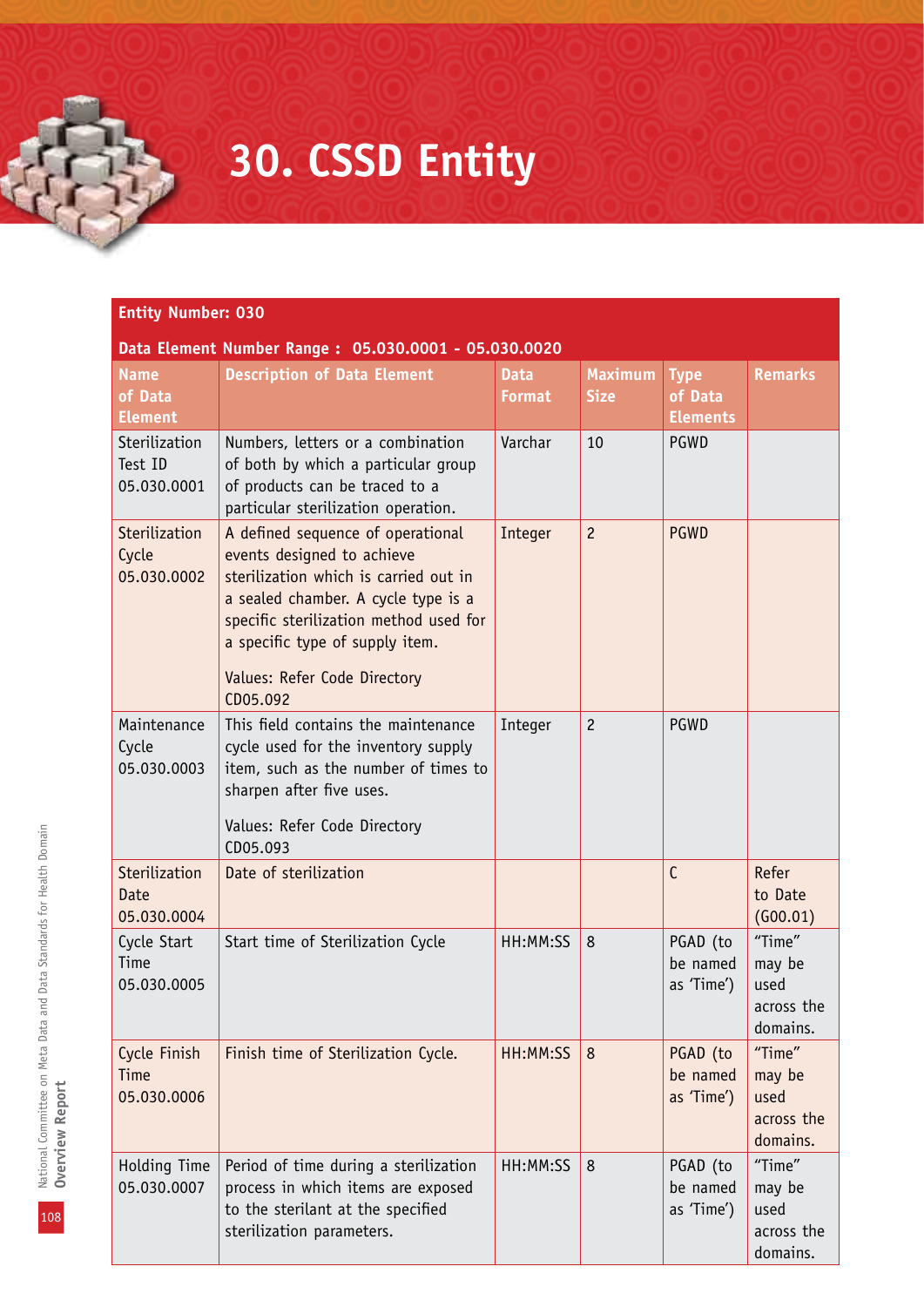| <b>Entity Number: 030</b>                                   |                                                                                                                                                                                                                                                                                                                                                                                    |                              |                               |                        |                                               |  |  |
|-------------------------------------------------------------|------------------------------------------------------------------------------------------------------------------------------------------------------------------------------------------------------------------------------------------------------------------------------------------------------------------------------------------------------------------------------------|------------------------------|-------------------------------|------------------------|-----------------------------------------------|--|--|
|                                                             | Data Element Number Range: 05.030.0001 - 05.030.0020                                                                                                                                                                                                                                                                                                                               |                              |                               |                        |                                               |  |  |
| <b>Name</b><br>of Data                                      | <b>Description of Data Element</b>                                                                                                                                                                                                                                                                                                                                                 | <b>Data</b><br><b>Format</b> | <b>Maximum</b><br><b>Size</b> | <b>Type</b><br>of Data | <b>Remarks</b>                                |  |  |
| <b>Element</b>                                              |                                                                                                                                                                                                                                                                                                                                                                                    |                              |                               | <b>Elements</b>        |                                               |  |  |
| Number of<br>Sterilization<br><b>Devices</b><br>05.030.0008 | Number of Decontaminated/Sterilized<br>Devices. Decontamination is defined<br>as the use of physical or chemical<br>means to remove, inactivate or<br>destroy blood borne pathogens<br>on a surface or item to the point<br>where they are no longer capable of<br>transmitting infectious particles and<br>the surface or item is rendered safe<br>for handling, use or disposal. | Integer                      | 5                             | <b>PGWD</b>            |                                               |  |  |
| Tape Colour<br>Change<br>05.030.0009                        | Indication showing that devices are<br>sterilized and ready for use.                                                                                                                                                                                                                                                                                                               | Varchar                      | 254                           | PGWD                   |                                               |  |  |
| Final<br>Sterilization<br><b>Status</b><br>05.030.0010      | It defined as status of sterilization<br>test whether unsatisfactory or<br>satisfactory.<br>Values:<br>1- Satisfactory<br>2- Unsatisfactory                                                                                                                                                                                                                                        | Integer                      | $\overline{c}$                | PGWD                   |                                               |  |  |
| Sterilization<br>Operator<br>Name<br>05.030.0011            | It is name of the operator who<br>performs sterilization.                                                                                                                                                                                                                                                                                                                          |                              |                               | C                      | Refer to<br>Name of<br>the Person<br>(601.02) |  |  |
| Sterilization<br>Observation<br>05.030.0012                 | It is defined as problems<br>encountered during sterilization.                                                                                                                                                                                                                                                                                                                     | Varchar                      | 254                           | <b>PGWD</b>            |                                               |  |  |
| Sterilization<br>Problem<br>Resolution<br>05.030.0013       | This indicates the action taken<br>against the problems coming during<br>sterilization.                                                                                                                                                                                                                                                                                            | Varchar                      | 254                           | PGWD                   |                                               |  |  |
| Sterilized<br>Devices Issue<br>Date<br>05.030.0014          | Issue date of sterilized devices.                                                                                                                                                                                                                                                                                                                                                  |                              |                               | $\mathsf{C}$           | Refer<br>to Date<br>(600.01)                  |  |  |
| Sterilized<br>Devices<br>Location<br>05.030.0015            | It refers to an inventory location<br>specific to a particular area of the<br>healthcare facility, such as Surgery                                                                                                                                                                                                                                                                 | Varchar                      | 60                            | PGWD                   |                                               |  |  |
| Sterilized<br><b>Device</b><br>Description<br>05.030.0016   | It refers to the description of<br>inventory supply item.                                                                                                                                                                                                                                                                                                                          | Varchar                      | 254                           | <b>PGWD</b>            |                                               |  |  |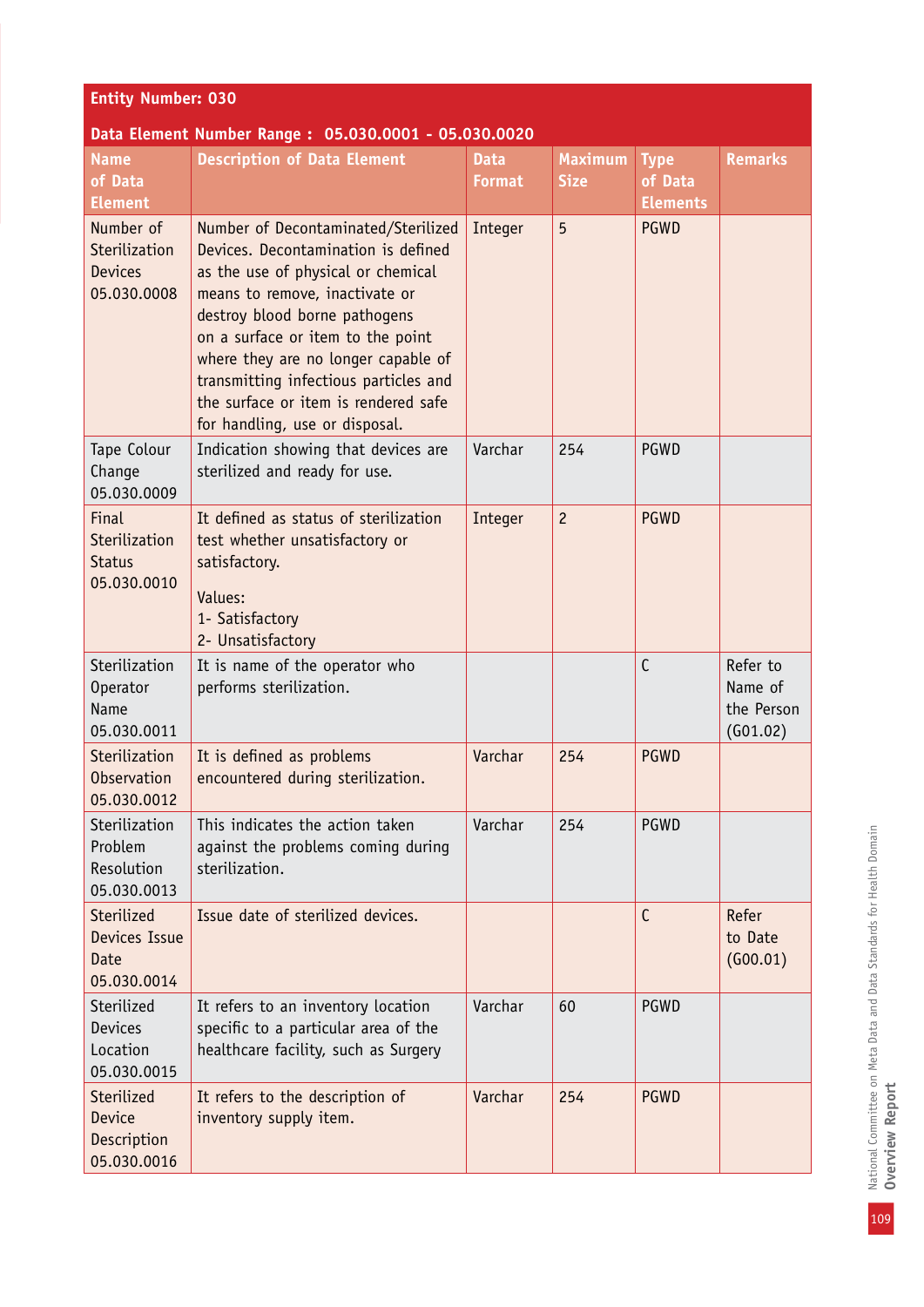## **31. Inventory Entity**

### **Entity Number: 031**

| Data Element Number Range: 05.031.0001 - 05.031.0179 |                                                                                                                                                                                                                                                                                                |                              |                               |                                           |                |  |  |
|------------------------------------------------------|------------------------------------------------------------------------------------------------------------------------------------------------------------------------------------------------------------------------------------------------------------------------------------------------|------------------------------|-------------------------------|-------------------------------------------|----------------|--|--|
| Name of<br><b>Data Element</b>                       | <b>Description of Data Element</b>                                                                                                                                                                                                                                                             | <b>Data</b><br><b>Format</b> | <b>Maximum</b><br><b>Size</b> | <b>Type</b><br>of Data<br><b>Elements</b> | <b>Remarks</b> |  |  |
| Inventory<br>Item Type<br>05.031.0001                | Inventory is classification into two<br>broad categories:<br>1. Drug Inventory constitutes all types<br>of medications.<br>2. Non-Drug Inventory constitutes<br>consumables and supplies such as<br>Syringes, Cotton, Band-Aids, Plaster<br>of Paris etc.<br>Values:<br>1- Drug<br>2- Non-Drug | Integer                      | $\mathbf{1}$                  | PGWD                                      |                |  |  |
| Inventory<br>Item ID<br>05.031.0002                  | An identifier assigned to identify an<br>item in inventory - drugs, disposables<br>etc.                                                                                                                                                                                                        | Varchar                      | 50                            | <b>PGWD</b>                               |                |  |  |
| Inventory<br>Group ID<br>05.031.0003                 | An identifier for grouping inventory<br>identifiers. For example, a hardware<br>store may sell a set of tools that<br>consists of multiple inventory items<br>with a single inventory ID.                                                                                                      | Integer                      | 10                            | PGWD                                      |                |  |  |
| Generic Drug<br>Code<br>05.031.0004                  | A code describing the prescription or<br>non-prescription generic drug product<br>from a controlled vocabulary.<br>A generic drug is the simplified<br>chemical name of the drug. There can<br>be multiple brand names for the same<br>generic drug.<br>Values: Refer Code Directory CD05.104  | Integer                      | 5                             | <b>PGWD</b>                               |                |  |  |
| <b>Brand Drug</b><br>Name<br>05.031.0005             | The branded or trademarked name<br>of a generic drug. This may include<br>additional information such as strength,<br>dose form, etc.<br>Values: Refer Code Directory CD05.105                                                                                                                 | Varchar                      | 99                            | PGWD                                      |                |  |  |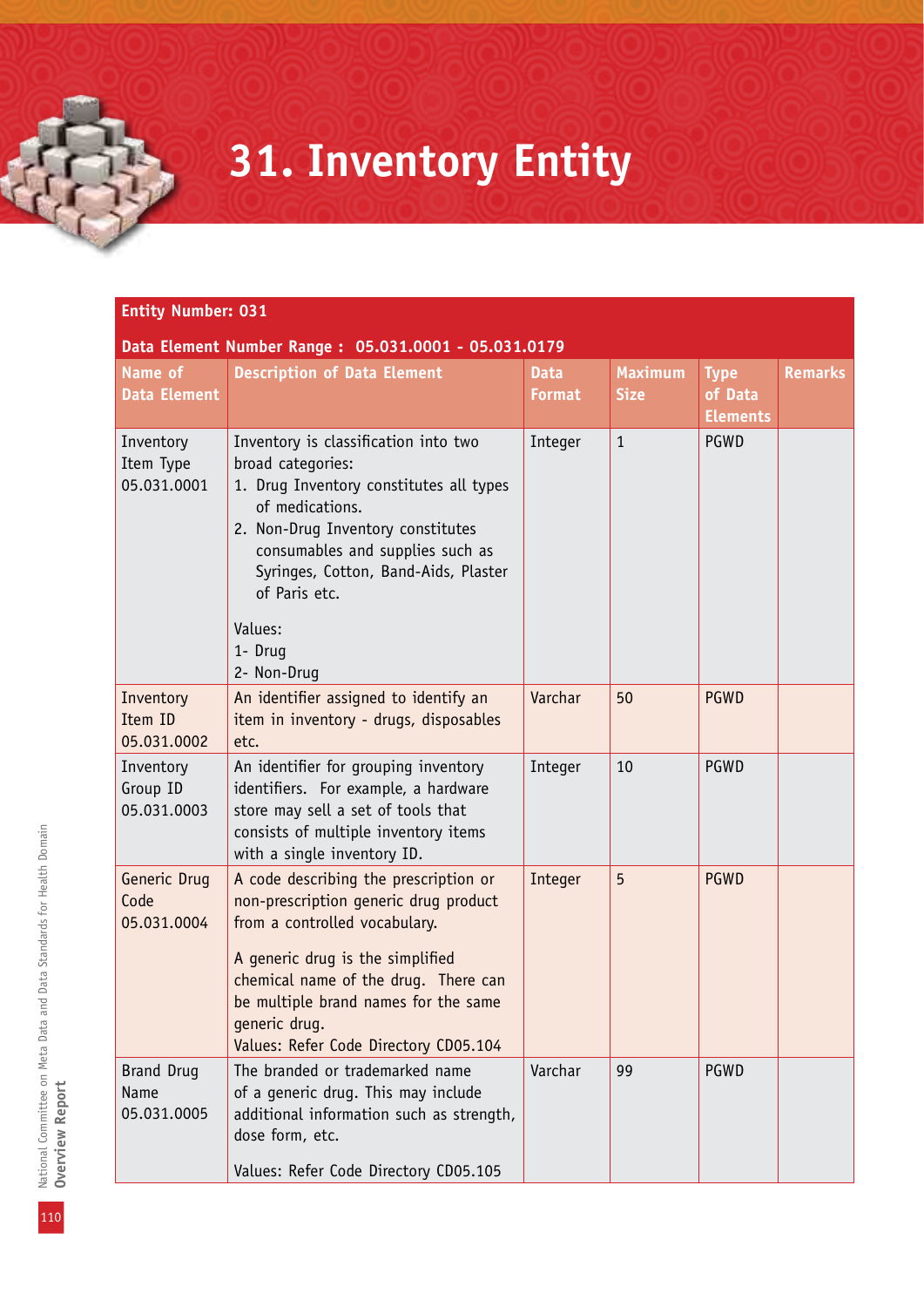| <b>Entity Number: 031</b>                         |                                                                                                                                                                                                                                                                                                                                        |                              |                               |                                           |                |  |  |
|---------------------------------------------------|----------------------------------------------------------------------------------------------------------------------------------------------------------------------------------------------------------------------------------------------------------------------------------------------------------------------------------------|------------------------------|-------------------------------|-------------------------------------------|----------------|--|--|
|                                                   | Data Element Number Range: 05.031.0001 - 05.031.0179                                                                                                                                                                                                                                                                                   |                              |                               |                                           |                |  |  |
| Name of<br><b>Data Element</b>                    | <b>Description of Data Element</b>                                                                                                                                                                                                                                                                                                     | <b>Data</b><br><b>Format</b> | <b>Maximum</b><br><b>Size</b> | <b>Type</b><br>of Data<br><b>Elements</b> | <b>Remarks</b> |  |  |
| <b>Brand Drug</b><br>Code<br>05.031.0006          | A drug that has a trade name and is<br>protected by a patent (can be produced<br>and sold only by the company holding<br>the patent)<br>Values: Refer Code Directory CD05.105                                                                                                                                                          | Integer                      | 10                            | <b>PGWD</b>                               |                |  |  |
| Drug Class<br>05.031.0007                         | Classification of drugs as per NFI e.g.<br>Antipyretics, Analgesics, Macrolide etc.<br>Values: Refer Code Directory CD05.106                                                                                                                                                                                                           | Integer                      | $\overline{c}$                | PGWD                                      |                |  |  |
| Lot Number<br>05.031.0008                         | The manufacturer's production lot<br>number for the administered product.<br>A lot number is an identification<br>number assigned to a particular<br>quantity or lot of material from a single<br>manufacturer. Lot numbers can typically<br>be found on the outside of packaging                                                      | Varchar                      | 30                            | <b>PGWD</b>                               |                |  |  |
| Drug<br>Marketing<br><b>Status</b><br>05.031.0009 | Marketing status indicates how a drug<br>product is sold in the market.<br>Values: Please refer CD05.107                                                                                                                                                                                                                               | Integer                      | $\mathbf{1}$                  | PGWD                                      |                |  |  |
| Physical Form<br>of Drug<br>05.031.0010           | Physical form is in which a drug is<br>produced and dispensed, such as a<br>tablet, a capsule, or an injectable etc.<br>Please refer Code Directory CD05.108                                                                                                                                                                           | Varchar                      | $6\phantom{1}$                | <b>PGWD</b>                               |                |  |  |
| Strength<br>Value<br>05.031.0011                  | The numeric value of the dose strength<br>of the active ingredient as specified in<br>the medicinal product labeling should<br>be indicated in this field. For numeric<br>values with decimal fractions, a full<br>stop should be used.                                                                                                | Varchar                      | 25                            | PGWD                                      |                |  |  |
| Package Type<br>05.031.0012                       | Medications and prescription drugs<br>come in different types of packaging<br>designed to keep the medications<br>safe and to be useful to the patient/<br>practitioner who administers the<br>medication. It refers to method of<br>Drug storage and sold in the market.<br>Example: bottles<br>Values: Refer code directory CD05.110 | Varchar                      | $6\phantom{1}$                | <b>PGWD</b>                               |                |  |  |
| Package<br>Identifier<br>05.031.0013              | Identifier code to uniquely identify a<br>package of inventory items.                                                                                                                                                                                                                                                                  | Varchar                      | 20                            | <b>PGWD</b>                               |                |  |  |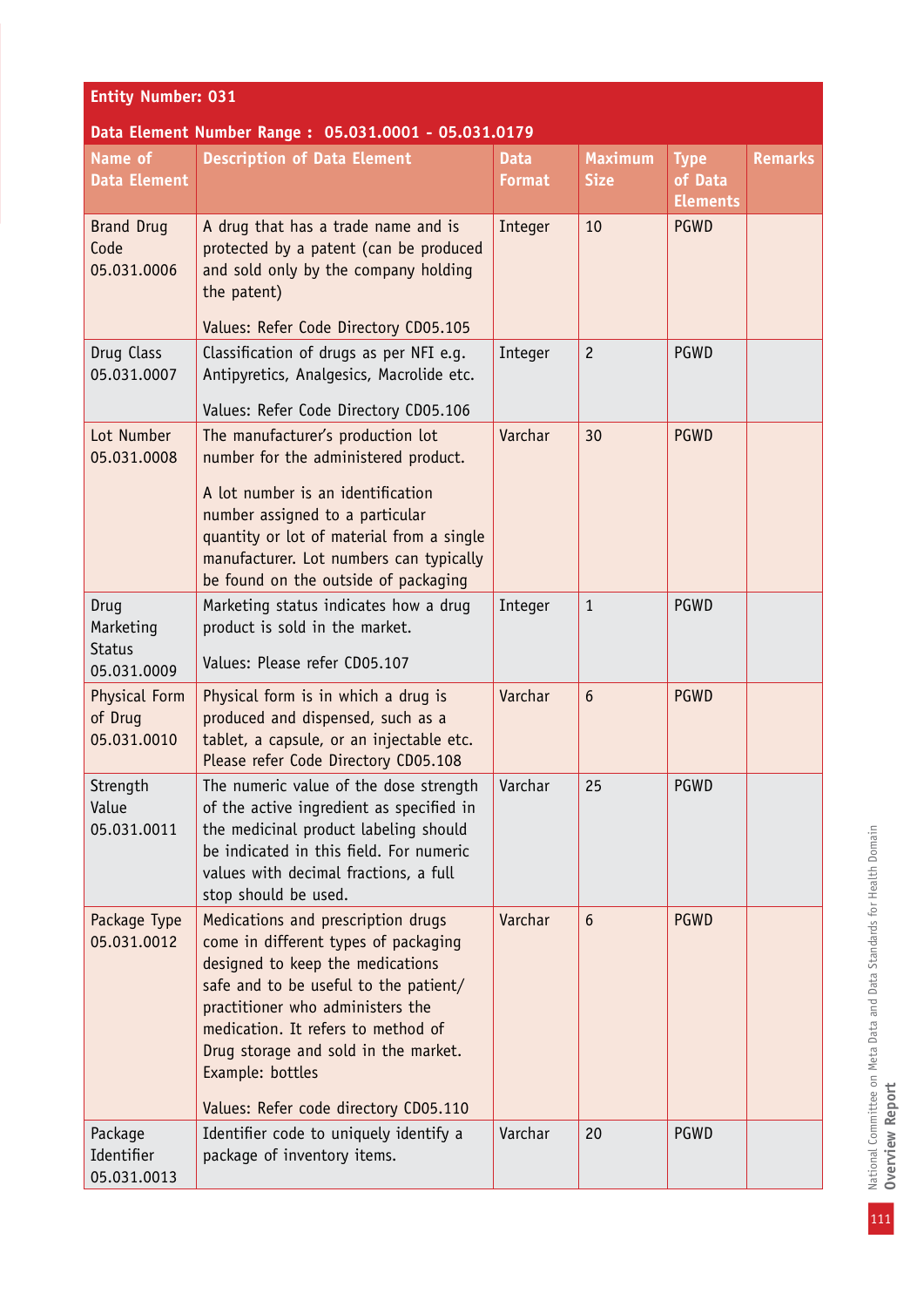| <b>Entity Number: 031</b>                    |                                                                                                                                                                                                                                                                                                                                                                                                |                              |                               |                                           |                              |  |  |
|----------------------------------------------|------------------------------------------------------------------------------------------------------------------------------------------------------------------------------------------------------------------------------------------------------------------------------------------------------------------------------------------------------------------------------------------------|------------------------------|-------------------------------|-------------------------------------------|------------------------------|--|--|
|                                              | Data Element Number Range: 05.031.0001 - 05.031.0179                                                                                                                                                                                                                                                                                                                                           |                              |                               |                                           |                              |  |  |
| Name of<br><b>Data Element</b>               | <b>Description of Data Element</b>                                                                                                                                                                                                                                                                                                                                                             | <b>Data</b><br><b>Format</b> | <b>Maximum</b><br><b>Size</b> | <b>Type</b><br>of Data<br><b>Elements</b> | <b>Remarks</b>               |  |  |
| Manufacturer<br><b>Name</b><br>05.031.0014   | Name of the manufacturer of the drug<br>or non-drug item. The manufacturer of<br>the substance or product as ordered<br>or supplied. The distributor may be<br>supplier if the manufacturer is not<br>known.<br>Values : Refer code directory CD05.112                                                                                                                                         | Varchar                      | 99                            | <b>PGWD</b>                               |                              |  |  |
| Manufactured<br>Date<br>05.031.0015          | Date when the inventory item was<br>manufactured.                                                                                                                                                                                                                                                                                                                                              |                              |                               | $\mathsf{C}$                              | Refer<br>to Date<br>(G00.01) |  |  |
| <b>Expiry Date</b><br>05.031.0016            | Date of Expiry of an inventory item.                                                                                                                                                                                                                                                                                                                                                           |                              |                               | $\mathsf{C}$                              | Refer<br>to Date<br>(G00.01) |  |  |
| Batch ID<br>05.031.0017                      | Batch number means any distinctive<br>combination of letters, numbers, or<br>symbols, or any combination of them,<br>from which the complete history of<br>the manufacture, processing, packing,<br>holding, and distribution of a batch or<br>lot of drug product or other material<br>can be determined. It is the unique<br>identifier to identify the batch of a<br>drug or non-drug item. | Varchar                      | 50                            | PGWD                                      |                              |  |  |
| Inventory<br><b>Item Name</b><br>05.031.0018 | Name of a non-drug inventory item.<br>Values: Refer Code Directory CD05.114                                                                                                                                                                                                                                                                                                                    | Varchar                      | 99                            | <b>PGWD</b>                               |                              |  |  |
| Brand Non-<br>Drug Name<br>05.031.0019       | Brand name of a non-drug inventory<br>item.<br>Values: Refer Code Directory CD05.045                                                                                                                                                                                                                                                                                                           | Varchar                      | 20                            | PGWD                                      |                              |  |  |
| Brand Non-<br>Drug Code<br>05.031.0020       | Brand code of a non-drug inventory<br>item.<br>Values: Refer Code Directory CD05.045                                                                                                                                                                                                                                                                                                           | Varchar                      | 99                            | <b>PGWD</b>                               |                              |  |  |
| Equipment<br>Code<br>05.031.0021             | An identifier for the equipments or<br>instruments inventory items.<br>Values: Refer Code Directory CD05.116                                                                                                                                                                                                                                                                                   | Varchar                      | 50                            | PGWD                                      |                              |  |  |
| Equipment<br>Classification<br>05.031.0022   | Classification of equipment/instrument<br>inventory items such as laboratory<br>instruments, gynecology instruments<br>etc.<br>Values: Refer CD05.115 Code Directory                                                                                                                                                                                                                           | Varchar                      | 50                            | <b>PGWD</b>                               |                              |  |  |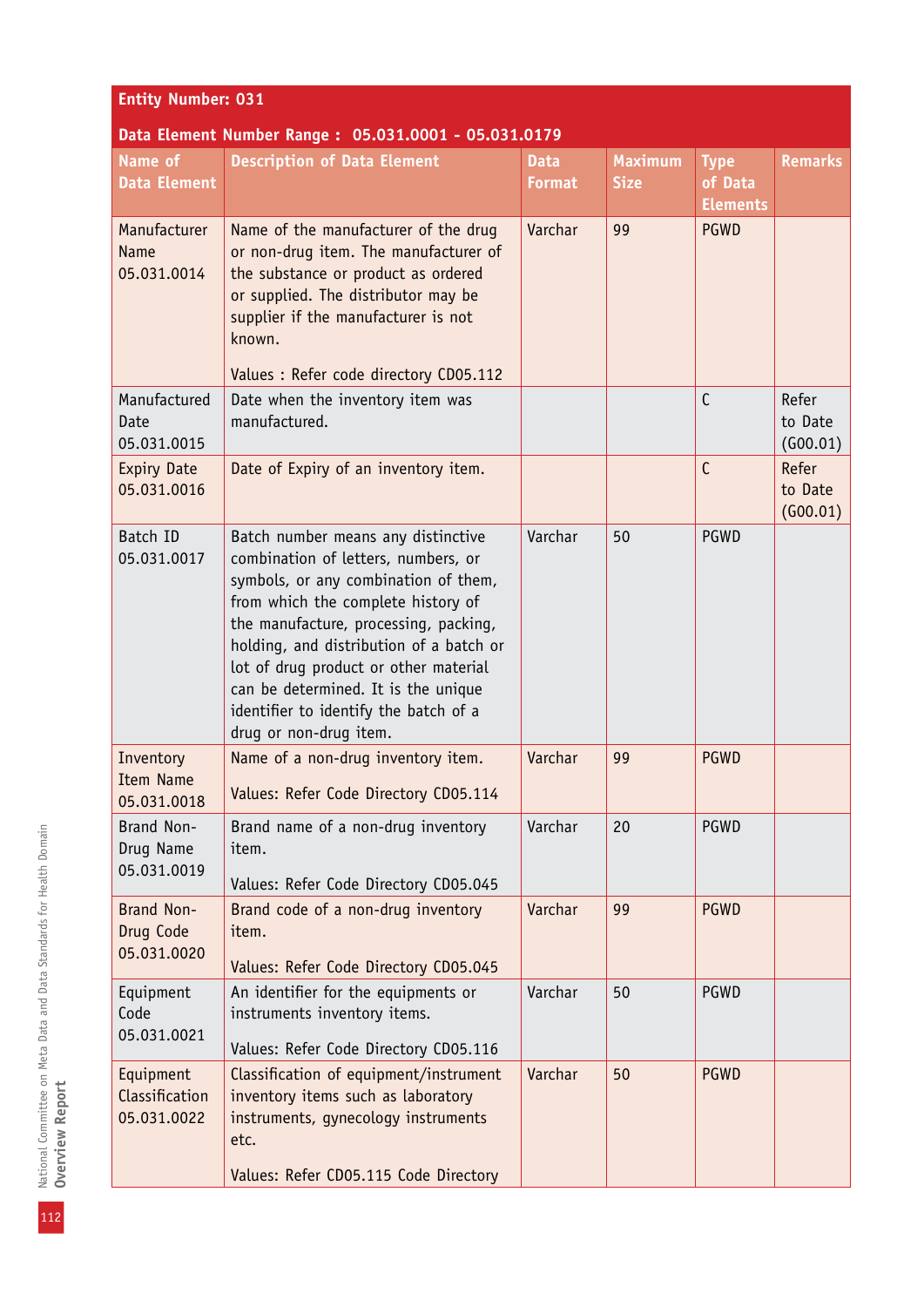| <b>Entity Number: 031</b>                            |                                                                                                                                                                                                                                                                                                                          |                              |                               |                                           |                                                     |  |  |
|------------------------------------------------------|--------------------------------------------------------------------------------------------------------------------------------------------------------------------------------------------------------------------------------------------------------------------------------------------------------------------------|------------------------------|-------------------------------|-------------------------------------------|-----------------------------------------------------|--|--|
| Data Element Number Range: 05.031.0001 - 05.031.0179 |                                                                                                                                                                                                                                                                                                                          |                              |                               |                                           |                                                     |  |  |
| Name of<br><b>Data Element</b>                       | <b>Description of Data Element</b>                                                                                                                                                                                                                                                                                       | <b>Data</b><br><b>Format</b> | <b>Maximum</b><br><b>Size</b> | <b>Type</b><br>of Data<br><b>Elements</b> | <b>Remarks</b>                                      |  |  |
| Equipment                                            | Name of equipment/instrument                                                                                                                                                                                                                                                                                             | Varchar                      | 100                           | PGWD                                      |                                                     |  |  |
| Name<br>05.031.0023                                  | Values: Refer Code Directory CD05.116                                                                                                                                                                                                                                                                                    |                              |                               |                                           |                                                     |  |  |
| Supplier ID<br>05.031.0024                           | An identifier for a supplier that sells<br>inventory items.<br>Suppliers cover all the different types<br>of companies or businesses that provide<br>goods and services to an organization.<br>If an inventory is directly sold by the<br>manufacturer, then manufacturer and<br>inventory supplier will be same entity. | Varchar                      | 50                            | <b>PGWD</b>                               |                                                     |  |  |
|                                                      | Values: Please refer Code Directory<br>CD05.117                                                                                                                                                                                                                                                                          |                              |                               |                                           |                                                     |  |  |
| Supplier Name<br>05.031.0025                         | Name of the supplier as identified by a<br>'Supplier ID'.<br>Values: Please refer Code Directory<br>CD05.117                                                                                                                                                                                                             | Varchar                      | 99                            | PGWD                                      |                                                     |  |  |
| Supplier<br>License<br>Number<br>05.031.0026         | Valid license ID from a State/Central<br>Government authority to supply drug or<br>non-drug items.<br>Values: Please refer Code Directory<br>CD05.117                                                                                                                                                                    | Varchar                      | 50                            | <b>PGWD</b>                               |                                                     |  |  |
| Supplier TIN<br>05.031.0027                          | Tax Identification Number of supplier<br>Values: Please refer Code Directory<br>CD05.117                                                                                                                                                                                                                                 | Varchar                      | 20                            | PGWD                                      |                                                     |  |  |
| Supplier<br><b>Status</b><br>05.031.0028             | Status of supplier for the purpose of<br>procurement of items.<br>Values:<br>1- Approved<br>2- Rejected<br>3- Blacklisted                                                                                                                                                                                                | Integer                      | $\mathbf{1}$                  | <b>PGWD</b>                               |                                                     |  |  |
| Supplier<br>Address<br>05.031.0029                   | Detailed Address of the supplier.                                                                                                                                                                                                                                                                                        |                              |                               | $\mathsf{C}$                              | Refer to<br>Address<br>of a<br>Premises<br>(602.03) |  |  |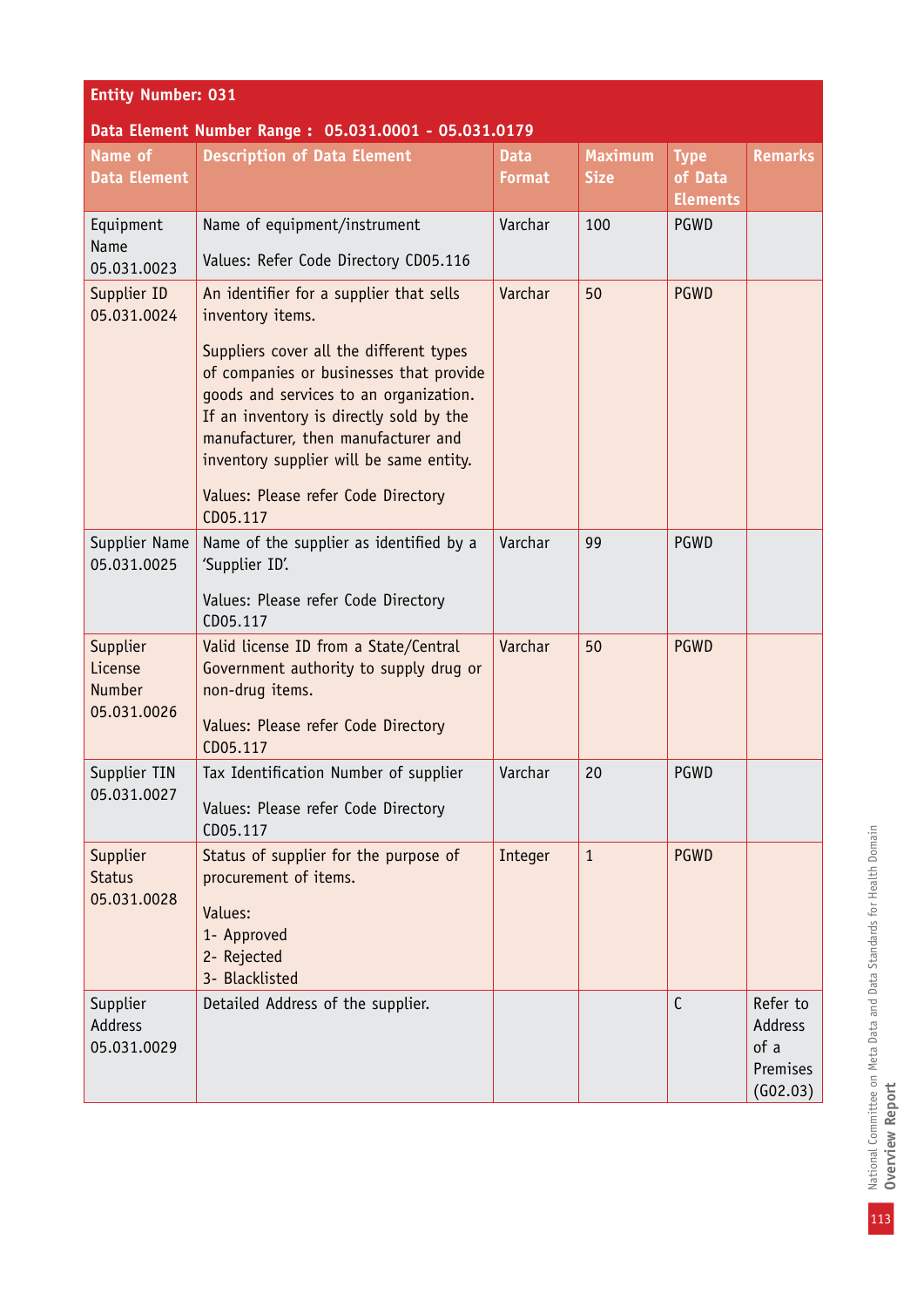| <b>Entity Number: 031</b>                                |                                                                                                |                              |                               |                                           |                                                                                                                 |  |  |
|----------------------------------------------------------|------------------------------------------------------------------------------------------------|------------------------------|-------------------------------|-------------------------------------------|-----------------------------------------------------------------------------------------------------------------|--|--|
| Data Element Number Range: 05.031.0001 - 05.031.0179     |                                                                                                |                              |                               |                                           |                                                                                                                 |  |  |
| Name of<br><b>Data Element</b>                           | <b>Description of Data Element</b>                                                             | <b>Data</b><br><b>Format</b> | <b>Maximum</b><br><b>Size</b> | <b>Type</b><br>of Data<br><b>Elements</b> | <b>Remarks</b>                                                                                                  |  |  |
| Supplier<br>Contact<br><b>Number</b><br>05.031.0030      | Business telephone or mobile number of<br>supplier.                                            |                              |                               | $\mathsf{C}$                              | Refer to<br>Landline<br><b>Number</b><br>$(G00.06 -$<br>$01-05)$<br>Mobile<br>Number<br>$(G00.06 -$<br>$02-05)$ |  |  |
| Supplier<br>Contact Email<br>05.031.0031                 | Email of supplier.                                                                             |                              |                               | $\mathsf{C}$                              | Refer to<br>Email<br>(600.09)                                                                                   |  |  |
| Supplier<br><b>Bank Account</b><br>Number<br>05.031.0032 | Bank Account Number of the supplier.                                                           | Integer                      | 50                            | PGAD                                      |                                                                                                                 |  |  |
| Supplier Bank<br><b>Name</b><br>05.031.0033              | Name of the Bank of the supplier bank<br>account number.                                       | Varchar                      | 100                           | PGAD                                      |                                                                                                                 |  |  |
| Supplier Bank<br><b>Branch Name</b><br>05.031.0034       | Branch details of the bank of the<br>supplier bank account number.                             | Varchar                      | 100                           | PGAD                                      |                                                                                                                 |  |  |
| Supplier<br>Contract ID<br>05.031.0035                   | A unique identifier for a contract with a<br>supplier uniquely.                                | Varchar                      | 50                            | PGWD                                      |                                                                                                                 |  |  |
| Supplier<br>Contract<br><b>Status</b><br>05.031.0036     | Contract status with the supplier<br>Values:<br>1- Active<br>2- In-Active                      | Integer                      | $\mathbf{1}$                  | <b>PGWD</b>                               |                                                                                                                 |  |  |
| Purchase Rate<br>Per Unit<br>05.031.0037                 | The rate at which the supplier offers to<br>sell the item.                                     | Decimal<br>(10, 2)           | 10                            | PGWD                                      |                                                                                                                 |  |  |
| Minimum<br><b>Order Quantity</b><br>05.031.0038          | Minimum quantity to be ordered<br>whenever a purchase order is raised as<br>per the agreement. | Integer                      | 10                            | <b>PGWD</b>                               |                                                                                                                 |  |  |
| Supplier<br>Contract From<br>Date<br>05.031.0039         | The valid start date of a supplier<br>contract.                                                |                              |                               | $\mathsf{C}$                              | Refer<br>to Date<br>(600.01)                                                                                    |  |  |
| Supplier<br>Contract To<br><b>Date</b><br>05.031.0040    | The valid end date of a supplier<br>contract.                                                  |                              |                               | $\mathsf{C}$                              | Refer<br>to Date<br>(600.01)                                                                                    |  |  |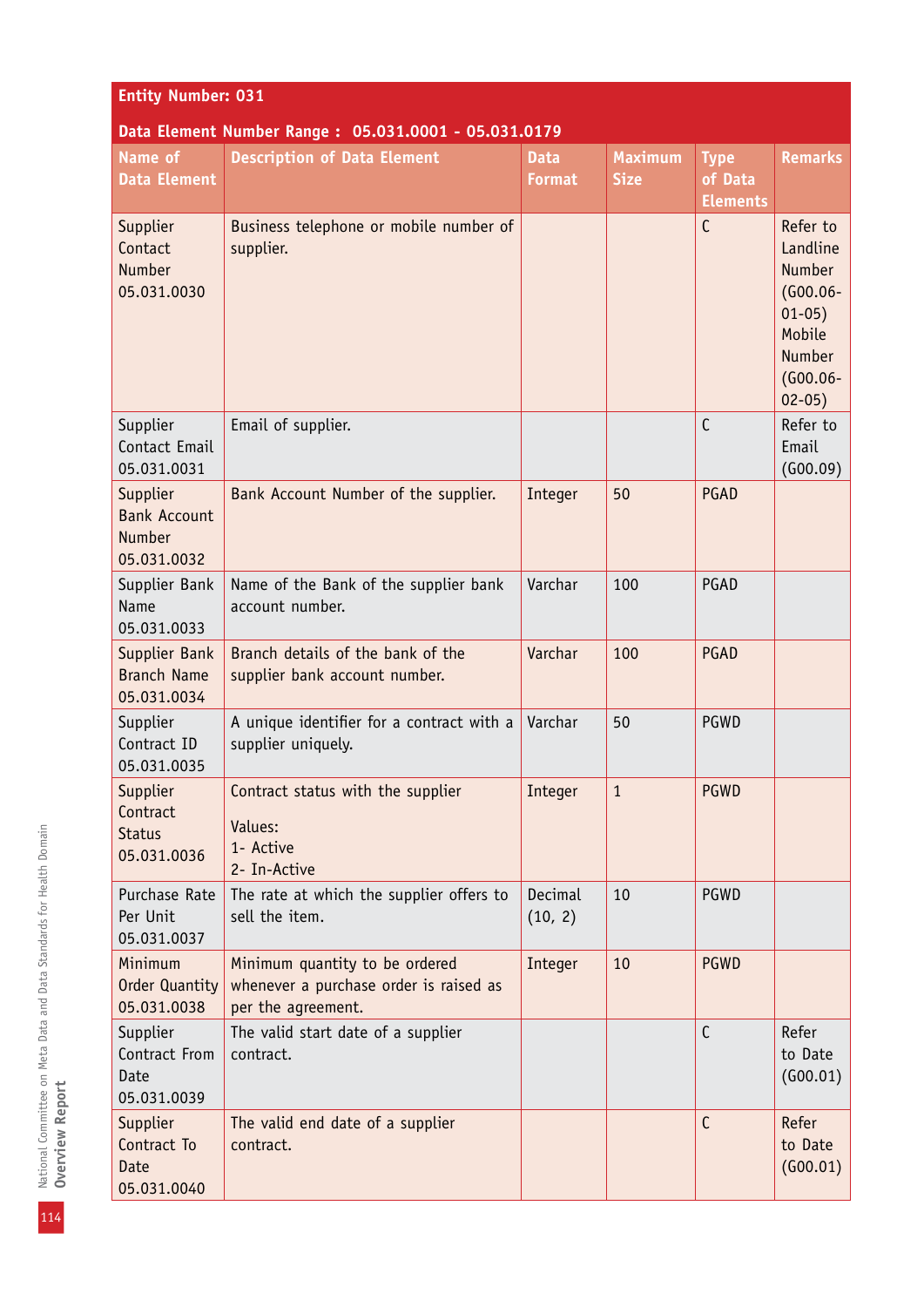| <b>Entity Number: 031</b>                                                     |                                                                                                                                                                                                                                                                                                                                                                                   |                                           |                               |                                           |                |  |  |
|-------------------------------------------------------------------------------|-----------------------------------------------------------------------------------------------------------------------------------------------------------------------------------------------------------------------------------------------------------------------------------------------------------------------------------------------------------------------------------|-------------------------------------------|-------------------------------|-------------------------------------------|----------------|--|--|
|                                                                               | Data Element Number Range: 05.031.0001 - 05.031.0179                                                                                                                                                                                                                                                                                                                              |                                           |                               |                                           |                |  |  |
| Name of<br><b>Data Element</b>                                                | <b>Description of Data Element</b>                                                                                                                                                                                                                                                                                                                                                | <b>Data</b><br><b>Format</b>              | <b>Maximum</b><br><b>Size</b> | <b>Type</b><br>of Data<br><b>Elements</b> | <b>Remarks</b> |  |  |
| Supplier<br>Expected Turn<br>Around Time<br>05.031.0041                       | Lead time required by the supplier to<br>supply inventory after a PO (Purchase<br>Order) has been raised.                                                                                                                                                                                                                                                                         | nn:nn:nnn<br>(year,<br>month<br>and days) |                               | <b>PGWD</b>                               |                |  |  |
| Value<br>Supplied Till<br>Date<br>05.031.0042                                 | Total value of inventory supplied by a<br>supplier till date. The default value will<br>be measured in Indian currency.                                                                                                                                                                                                                                                           | Decimal<br>(10, 2)                        | 10                            | <b>PGWD</b>                               |                |  |  |
| Quantity<br>supplied till<br>Date<br>05.031.0043                              | Total quantity supplied by a supplier till<br>date.                                                                                                                                                                                                                                                                                                                               | Integer                                   | 10                            | PGWD                                      |                |  |  |
| Maximum<br>Order quantity<br>05.031.0044                                      | Maximum quantity to be ordered<br>whenever a purchase order is raised as<br>per the agreement.                                                                                                                                                                                                                                                                                    | Integer                                   | 10                            | <b>PGWD</b>                               |                |  |  |
| <b>Standard Price</b><br>05.031.0045                                          | Standard price of procurement of an<br>inventory item as per the agreement.                                                                                                                                                                                                                                                                                                       | Decimal<br>(10, 2)                        | 10                            | PGWD                                      |                |  |  |
| Percentage<br><b>Discount</b><br>05.031.0046                                  | Discount percentage on inventory<br>purchase offered by a supplier or<br>manufacturer or trader as per agreement                                                                                                                                                                                                                                                                  | Integer                                   | $\overline{3}$                | <b>PGWD</b>                               |                |  |  |
| Payment<br><b>Terms</b><br>05.031.0047                                        | Details of payment terms and conditions<br>as defined in a supplier contract.                                                                                                                                                                                                                                                                                                     | Varchar                                   | 254                           | PGWD                                      |                |  |  |
| Inventory<br>Store ID<br>05.031.0048                                          | It is an identifier for the local drug<br>distribution store. This identifier<br>will come from the application level<br>inventory store master.<br>This has to be used in case the store<br>identifier cannot be taken from facility<br>master code directory CD05.001. This<br>can include the private sector pharmacy<br>stores also.<br>Values: Refer Code Directory CD05.004 | Integer                                   | 10                            | <b>PGWD</b>                               |                |  |  |
| Inventory<br>Store Type<br>05.031.0049                                        | It indicates different store or sub-store<br>types in a facility. E.g. OP Store, IP<br>Store etc.<br>Values: Please refer Code Directory<br>CD05.082                                                                                                                                                                                                                              | Integer                                   | $\overline{c}$                | PGWD                                      |                |  |  |
| Inventory<br><b>Store Facility</b><br>Identification<br>Number<br>05.031.0050 | If a store is within a facility, then the<br>store ID is linked to facility ID that the<br>store is linked to.<br>Values: Please refer Code Directory<br>CD05.001                                                                                                                                                                                                                 | Integer                                   | 10                            | <b>PGWD</b>                               |                |  |  |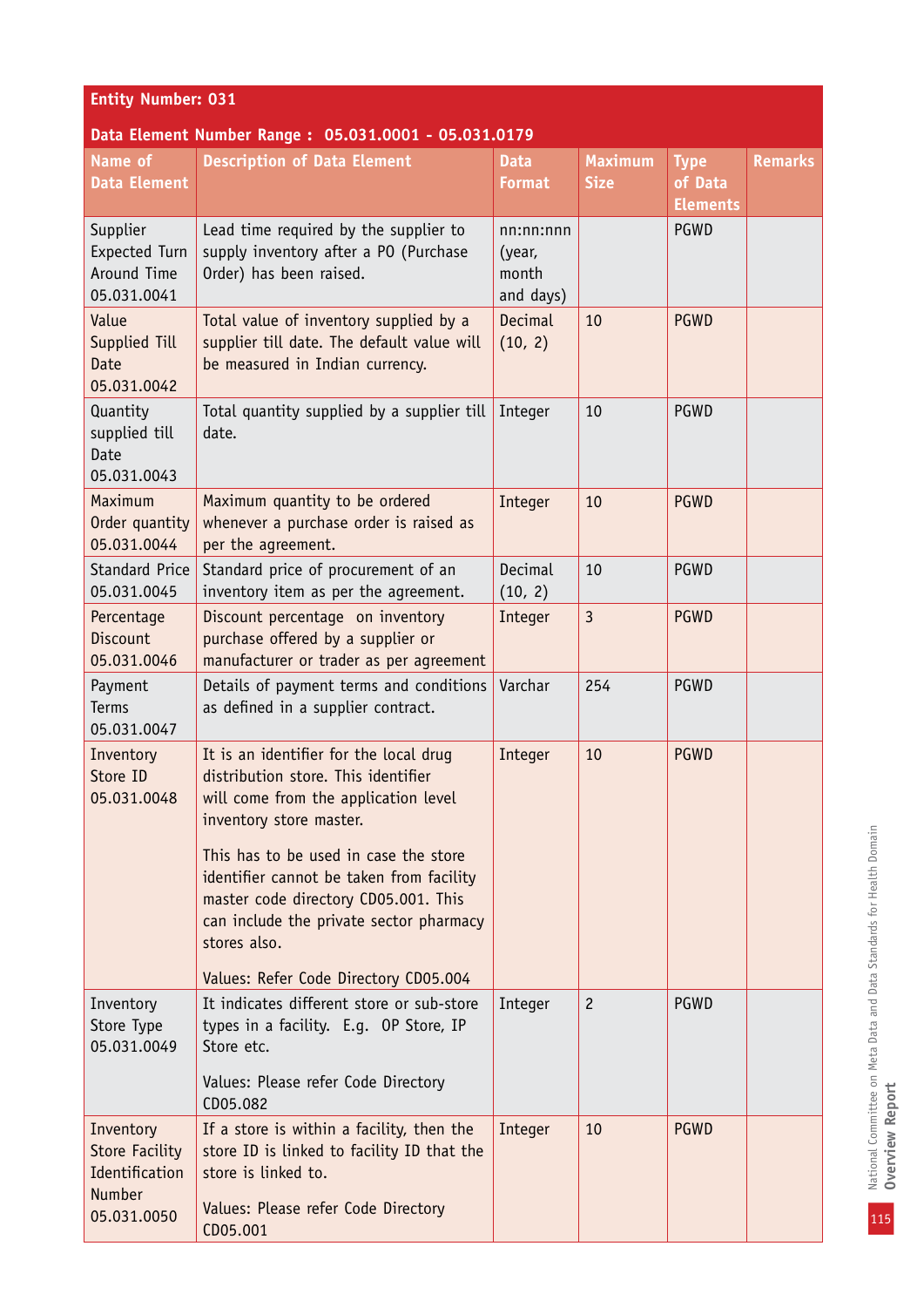| Name of                                        | bata Etchlicht Number Range: 05:051:0001 - 05:051:0173<br><b>Description of Data Element</b>                                                                                                                                                                                                                                                                                                                                                                                                                                                                                                                                                                                                                                              | <b>Data</b>   | <b>Maximum</b> | <b>Type</b>                | <b>Remarks</b>               |
|------------------------------------------------|-------------------------------------------------------------------------------------------------------------------------------------------------------------------------------------------------------------------------------------------------------------------------------------------------------------------------------------------------------------------------------------------------------------------------------------------------------------------------------------------------------------------------------------------------------------------------------------------------------------------------------------------------------------------------------------------------------------------------------------------|---------------|----------------|----------------------------|------------------------------|
| <b>Data Element</b>                            |                                                                                                                                                                                                                                                                                                                                                                                                                                                                                                                                                                                                                                                                                                                                           | <b>Format</b> | <b>Size</b>    | of Data<br><b>Elements</b> |                              |
| Purchase<br>Order ID<br>05.031.0051            | A unique identifier for purchase order.<br>The purchase order is raised once the<br>demand for an item is approved.<br>A purchase order (PO) is a commercial<br>document and first official offer issued<br>by a buyer to a seller, indicating<br>types, quantities, and agreed prices<br>for products or services the seller<br>will provide to the buyer. Sending a<br>purchase order to a supplier constitutes<br>a legal offer to buy products or<br>services. Acceptance of a purchase order<br>by a seller usually forms a contract<br>between the buyer and seller, so no<br>contract exists until the purchase order<br>is accepted. It is used to control the<br>purchasing of products and services<br>from external suppliers. | Varchar       | 50             | PGAD                       |                              |
| PO Challan<br>No.<br>05.031.0052               | Applicable challan number for the<br>purchase order. A challan is a written<br>instrument mentioning all details of<br>ordered goods of which one copy is<br>kept by seller, one with buyer and one<br>with transporter. Purchase Order Challan<br>number is used to track the purchase<br>order status of inventory item by seller<br>and buyer.                                                                                                                                                                                                                                                                                                                                                                                         | Varchar       | 50             | PGAD                       |                              |
| Purchase<br>Order Date<br>05.031.0053          | Date on which the purchase order was<br>raised.                                                                                                                                                                                                                                                                                                                                                                                                                                                                                                                                                                                                                                                                                           |               |                | C                          | Refer<br>to Date<br>(600.01) |
| Purchase<br><b>Order Status</b><br>05.031.0054 | Status of a purchase order.<br>Values:<br>1- New<br>2- In Process<br>3- Rejected<br>4- Completed<br>5- Approved                                                                                                                                                                                                                                                                                                                                                                                                                                                                                                                                                                                                                           | Integer       | $\mathbf{1}$   | PGAD                       |                              |
| Quotation<br>Date<br>05.031.0055               | A government/private entity may invite<br>quotations from various suppliers for an<br>item. The date on which a quotation<br>is received is known as the quotation<br>date.                                                                                                                                                                                                                                                                                                                                                                                                                                                                                                                                                               |               |                | $\mathsf{C}$               | Refer<br>to Date<br>(G00.01) |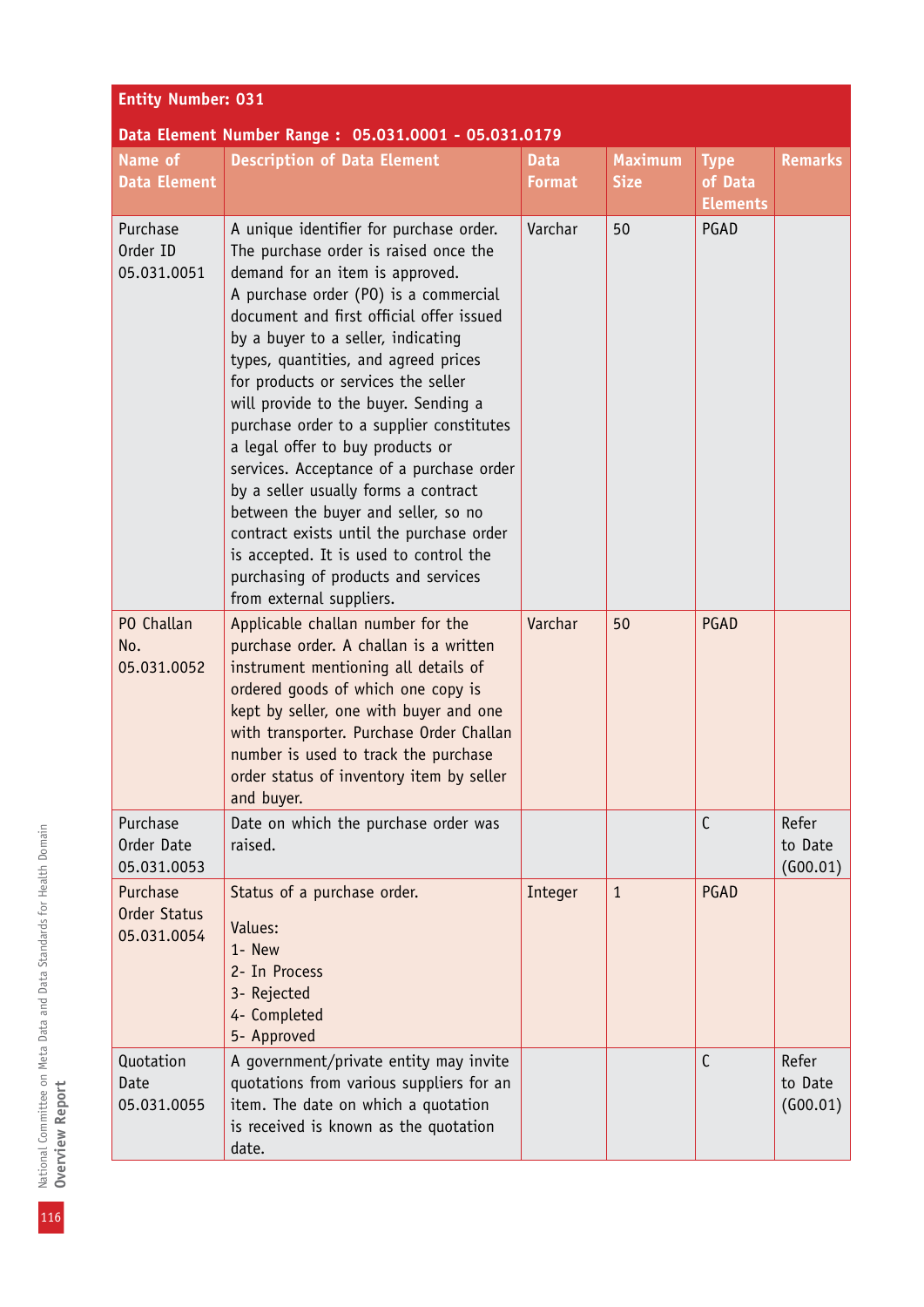| <b>Entity Number: 031</b>                                                            |                                                                                                                                                                                                                                                                                                                                                                                                                                                                                                                                                                                                        |                              |                               |                                           |                |  |  |
|--------------------------------------------------------------------------------------|--------------------------------------------------------------------------------------------------------------------------------------------------------------------------------------------------------------------------------------------------------------------------------------------------------------------------------------------------------------------------------------------------------------------------------------------------------------------------------------------------------------------------------------------------------------------------------------------------------|------------------------------|-------------------------------|-------------------------------------------|----------------|--|--|
| Data Element Number Range: 05.031.0001 - 05.031.0179                                 |                                                                                                                                                                                                                                                                                                                                                                                                                                                                                                                                                                                                        |                              |                               |                                           |                |  |  |
| <b>Name of</b><br><b>Data Element</b>                                                | <b>Description of Data Element</b>                                                                                                                                                                                                                                                                                                                                                                                                                                                                                                                                                                     | <b>Data</b><br><b>Format</b> | <b>Maximum</b><br><b>Size</b> | <b>Type</b><br>of Data<br><b>Elements</b> | <b>Remarks</b> |  |  |
| Quotation ID<br>05.031.0056                                                          | A government/private entity may invite<br>quotations from various suppliers for<br>an item. Quotation ID is the unique<br>identifier assigned to each quotation.<br>A Quotation is a formal statement of<br>promise (submitted usually in response<br>to a request for quotation) by potential<br>supplier to supply the goods or services<br>required by a buyer, at specified<br>prices, and within a specified period.<br>A quotation may also contain terms<br>of sale and payment, and warranties.<br>Acceptance of quotation by the buyer<br>constitutes an agreement binding on<br>both parties | Varchar                      | 50                            | PGAD                                      |                |  |  |
| P <sub>0</sub><br>Destination<br>Facility<br>Identification<br>Number<br>05.031.0057 | The identifier of destination facility<br>at which the entity raising the PO<br>is requesting supply of items from a<br>supplier.<br>Values: Refer to Code directory<br>CD05.001                                                                                                                                                                                                                                                                                                                                                                                                                       | Varchar                      | 10                            | PGWD                                      |                |  |  |
| P <sub>0</sub><br><b>Destination</b><br><b>Facility Name</b><br>05.031.0058          | The name of destination facility at<br>which the entity raising the PO is<br>requesting supply of items from a<br>supplier.<br>Values: Refer to Code directory<br>CD05.001                                                                                                                                                                                                                                                                                                                                                                                                                             | Varchar                      | 99                            | PGAD                                      |                |  |  |
| Shelf Life<br>05.031.0059                                                            | Desired shelf life of the item.<br>Shelf life is expressed in terms of<br>percentage of duration to expiry like<br>75%, 80% etc. on delivery.<br>Shelf life is the length of time that an<br>inventory item may be stored without<br>becoming unfit for use or consumption.<br>Shelf life is the recommended maximum<br>time for which products can be stored,<br>during which the defined quality of<br>a specified proportion of the goods<br>remains acceptable under expected (or<br>specified) conditions of distribution,<br>storage and display.                                                | Varchar                      | 4                             | PGWD                                      |                |  |  |
| Purchase<br>Quantity<br>05.031.0060                                                  | Quantity to be purchased as mentioned<br>in a PO.                                                                                                                                                                                                                                                                                                                                                                                                                                                                                                                                                      | Integer                      | 10                            | PGAD                                      |                |  |  |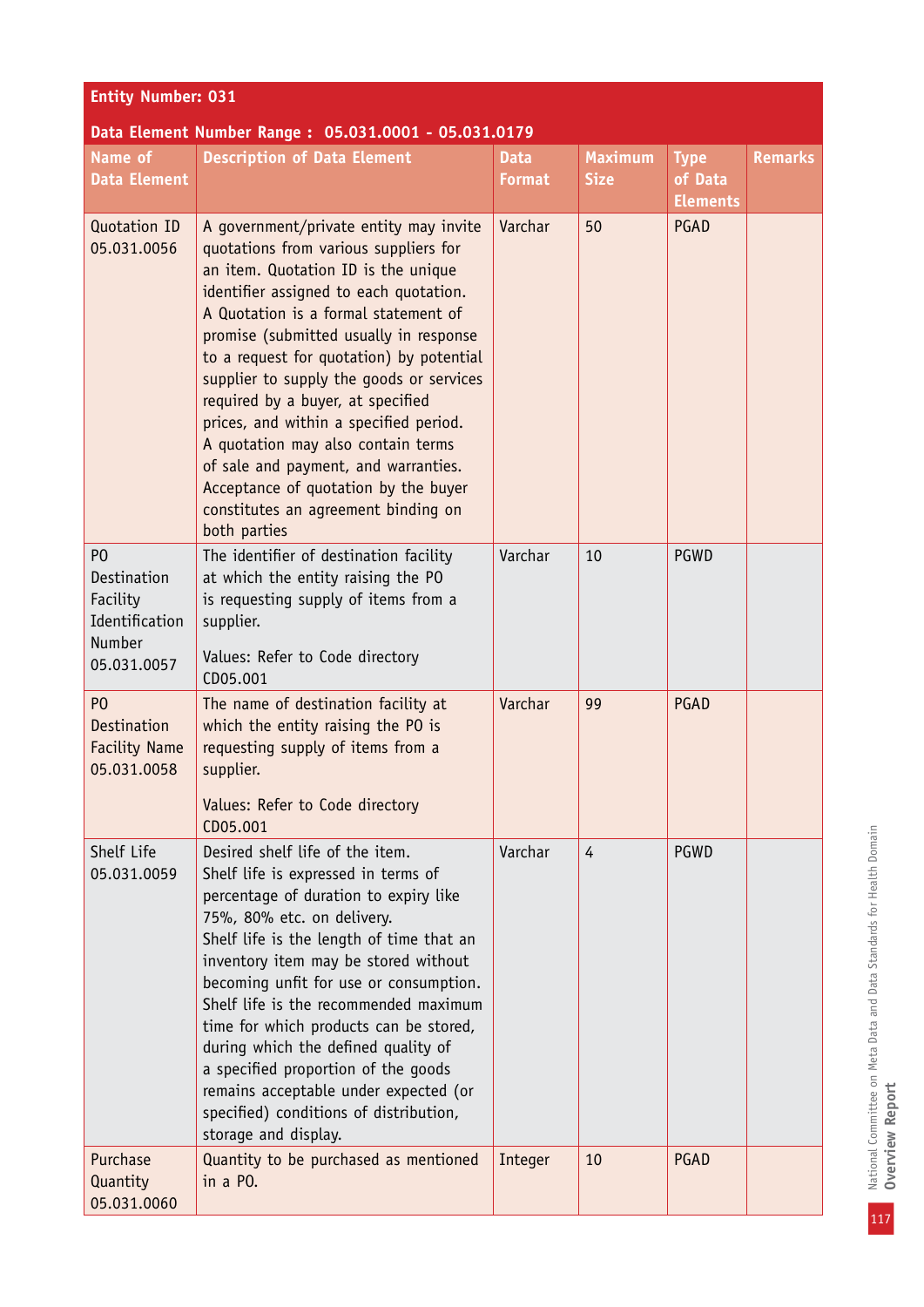| <b>Entity Number: 031</b>                                 |                                                                                                                                                                                                                                                                                                                                                                                                                                  |                              |                               |                                           |                              |  |
|-----------------------------------------------------------|----------------------------------------------------------------------------------------------------------------------------------------------------------------------------------------------------------------------------------------------------------------------------------------------------------------------------------------------------------------------------------------------------------------------------------|------------------------------|-------------------------------|-------------------------------------------|------------------------------|--|
|                                                           | Data Element Number Range: 05.031.0001 - 05.031.0179                                                                                                                                                                                                                                                                                                                                                                             |                              |                               |                                           |                              |  |
| Name of<br><b>Data Element</b>                            | <b>Description of Data Element</b>                                                                                                                                                                                                                                                                                                                                                                                               | <b>Data</b><br><b>Format</b> | <b>Maximum</b><br><b>Size</b> | <b>Type</b><br>of Data<br><b>Elements</b> | <b>Remarks</b>               |  |
| PO Total<br>Amount<br>05.031.0061                         | Total amount of the purchase order                                                                                                                                                                                                                                                                                                                                                                                               | Decimal<br>(10, 2)           | 10                            | PGAD                                      |                              |  |
| Indent<br>Request ID<br>05.031.0062                       | An identifier for an indent request. This<br>ID is used to track the status of the<br>indent. If the indent is approved, issues<br>are made against this indent request<br>ID.<br>An indent is an Order for goods (placed<br>often through a local or foreign agent<br>of a foreign supplier) under specified<br>conditions of sale, the acceptance of<br>which by the supplier (or the agent)<br>constitutes a contract of sale | Varchar                      | 50                            | PGAD                                      |                              |  |
| Indent<br>Request Name<br>05.031.0063                     | Name of the indent request as identified<br>by the Indent Request ID.                                                                                                                                                                                                                                                                                                                                                            | Varchar                      | 254                           | PGWD                                      |                              |  |
| Indent<br>Request<br>Period<br>05.031.0064                | Period for which indent is requested.<br>Values:<br>1- Annual<br>2- Special<br>3- Quarterly<br>4- Monthly                                                                                                                                                                                                                                                                                                                        | Integer                      | $\mathbf{1}$                  | <b>PGWD</b>                               |                              |  |
| Indent<br>Request Date<br>05.031.0065                     | Date of indent request.                                                                                                                                                                                                                                                                                                                                                                                                          |                              |                               | $\mathsf{C}$                              | Refer<br>to Date<br>(G00.01) |  |
| Facility<br>Requesting<br>Indent<br>05.031.0066           | Identifier of the facility that is<br>requesting an indent. This will be a<br>facility identifier.<br>Values: Refer Code Directory CD05.001                                                                                                                                                                                                                                                                                      | Integer                      | 10                            | <b>PGWD</b>                               |                              |  |
| Store<br>Requesting<br>Indent<br>05.031.0067              | Identifier of the store that is requesting<br>an indent. This will be a local store<br>identifier.<br>Values: Refer Code Directory CD05.004                                                                                                                                                                                                                                                                                      | Integer                      | 10                            | PGWD                                      |                              |  |
| Facility<br>Receiving<br>Indent<br>Request<br>05.031.0068 | Identifier of the facility that is<br>receiving an indent request. This will<br>be a facility identifier.<br>Values: Refer Code Directory CD05.001                                                                                                                                                                                                                                                                               | Integer                      | 10                            | <b>PGWD</b>                               |                              |  |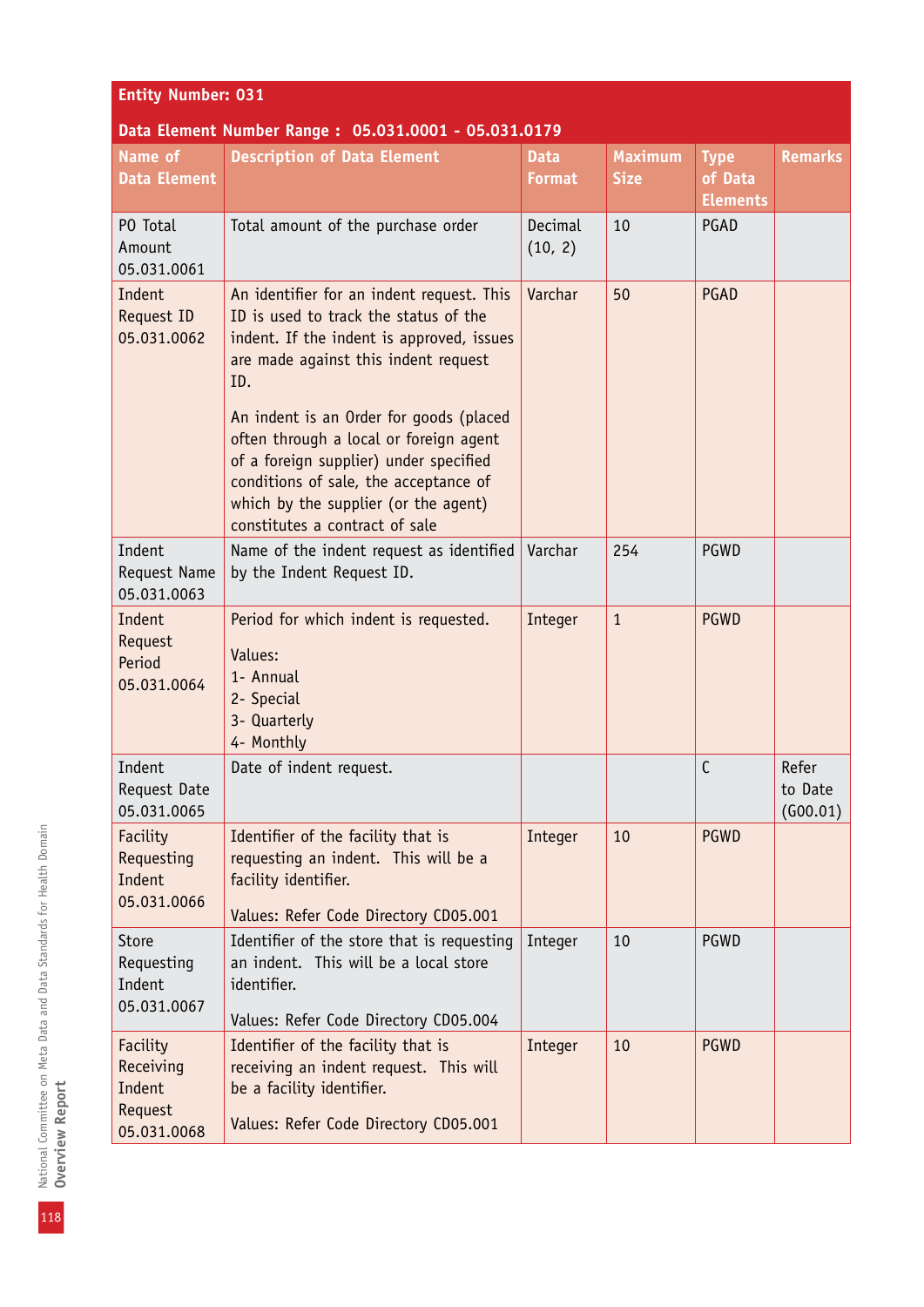| <b>Entity Number: 031</b>                                       |                                                                                                                                                              |                              |                               |                                           |                                                  |  |  |  |
|-----------------------------------------------------------------|--------------------------------------------------------------------------------------------------------------------------------------------------------------|------------------------------|-------------------------------|-------------------------------------------|--------------------------------------------------|--|--|--|
| Data Element Number Range: 05.031.0001 - 05.031.0179            |                                                                                                                                                              |                              |                               |                                           |                                                  |  |  |  |
| Name of<br><b>Data Element</b>                                  | <b>Description of Data Element</b>                                                                                                                           | <b>Data</b><br><b>Format</b> | <b>Maximum</b><br><b>Size</b> | <b>Type</b><br>of Data<br><b>Elements</b> | <b>Remarks</b>                                   |  |  |  |
| Store<br>Receiving<br>Indent<br>Request<br>05.031.0069          | Identifier of the store that is receiving<br>an indent request. This will be a local<br>store identifier.<br>Values: Refer Code Directory CD05.004           | Integer                      | 10                            | PGWD                                      |                                                  |  |  |  |
| Indent<br>Requestor ID<br>05.031.0070                           | ID of the person who raised indent for<br>any facility.                                                                                                      | Integer                      | 12                            | <b>PGWD</b>                               |                                                  |  |  |  |
| Indent<br>Requestor<br>Name<br>05.031.0071                      | Name of the requestor of an indent.                                                                                                                          |                              |                               | $\mathsf{C}$                              | Refer to<br>Name<br>of the<br>Person<br>(G01.02) |  |  |  |
| Indent<br>Request Type<br>05.031.0072                           | Indent request type which can either be<br>issue or return.<br>Values:<br>1- Issue<br>2- Return                                                              | Integer                      | $\mathbf{1}$                  | PGAD                                      |                                                  |  |  |  |
| Indent<br>Priority<br>05.031.0073                               | Priority indicator of an indent, which<br>has an impact on the delivery of the<br>items. Example: urgent, routine etc.<br>Values:<br>1- Routine<br>2- Urgent | Integer                      | $\mathbf{1}$                  | PGAD                                      |                                                  |  |  |  |
| Indent<br><b>Request Item</b><br>Quantity<br>05.031.0074        | Quantity of an inventory item that has<br>been requested by an indent request.                                                                               | Integer                      | 10                            | PGAD                                      |                                                  |  |  |  |
| Item Last<br>Received<br>Quantity<br>05.031.0075                | Most recent previous received quantity<br>of an inventory item.                                                                                              | Integer                      | 10                            | PGWD                                      |                                                  |  |  |  |
| Item Last<br><b>Received Date</b><br>05.031.0076                | Date on which the 'Item Last Received<br>Quantity' was received.                                                                                             |                              |                               | $\mathsf{C}$                              | Refer<br>to Date<br>(600.01)                     |  |  |  |
| Current<br>Available<br><b>Stock</b><br>Quantity<br>05.031.0077 | Current balance inventory with the<br>receiver for an inventory item.                                                                                        | Integer                      | 10                            | PGAD                                      |                                                  |  |  |  |
| Inventory<br>Consumption<br>Value<br>05.031.0078                | Inventory consumption or usage is the<br>value of the amount or number of units<br>of an inventory item consumed during<br>an accounting period.             | Integer                      | 10                            | PGAD                                      |                                                  |  |  |  |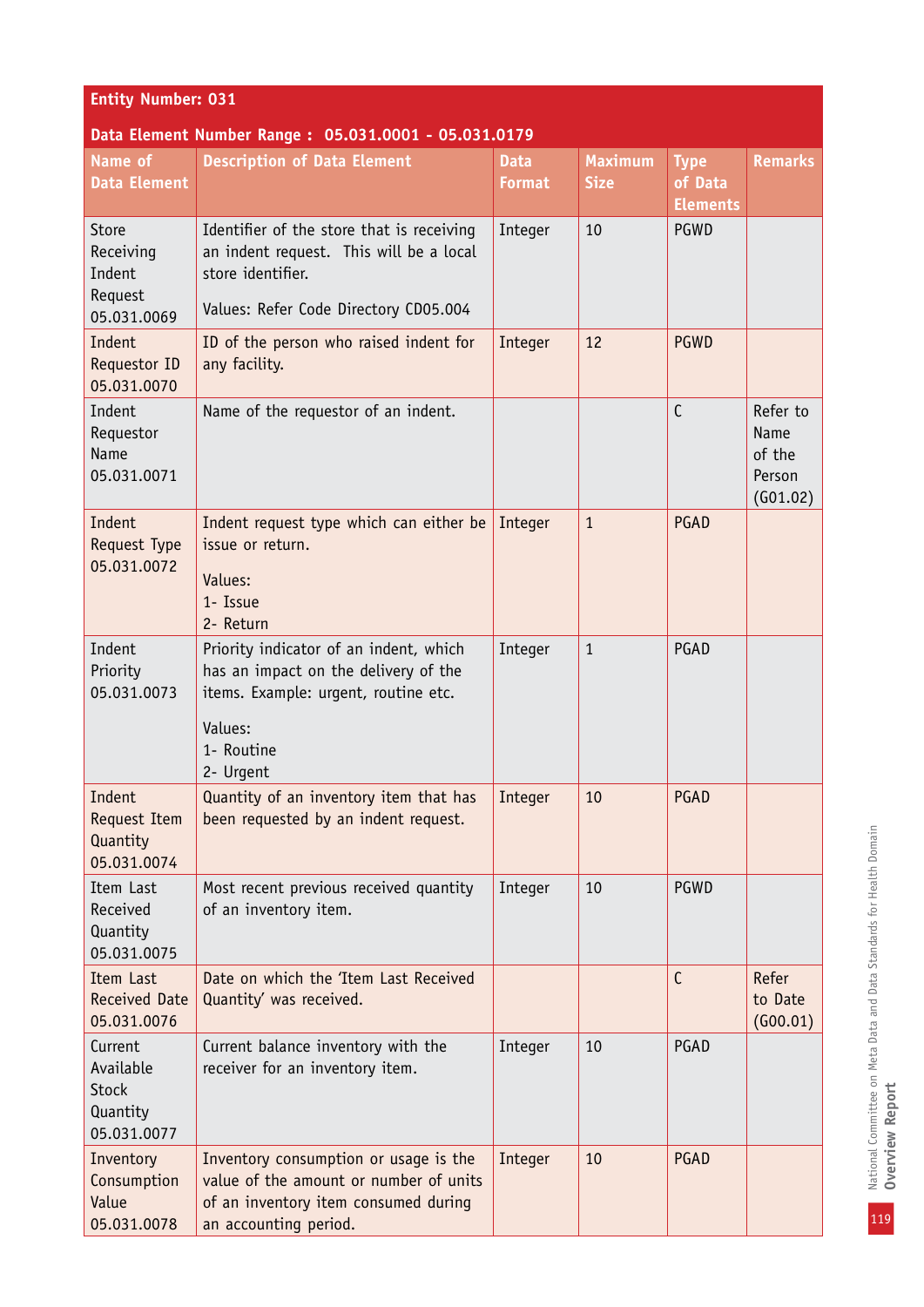| <b>Entity Number: 031</b>                            |                                                                                                                                                                                                     |                              |                               |                                           |                                                  |  |
|------------------------------------------------------|-----------------------------------------------------------------------------------------------------------------------------------------------------------------------------------------------------|------------------------------|-------------------------------|-------------------------------------------|--------------------------------------------------|--|
|                                                      | Data Element Number Range: 05.031.0001 - 05.031.0179                                                                                                                                                |                              |                               |                                           |                                                  |  |
| Name of<br><b>Data Element</b>                       | <b>Description of Data Element</b>                                                                                                                                                                  | <b>Data</b><br><b>Format</b> | <b>Maximum</b><br><b>Size</b> | <b>Type</b><br>of Data<br><b>Elements</b> | <b>Remarks</b>                                   |  |
| Indent Cost<br>05.031.0079                           | Approximated cost of the indent.                                                                                                                                                                    | Decimal<br>(10, 2)           | 10                            | PGAD                                      |                                                  |  |
| <b>Budgeted</b><br><b>Indent Cost</b><br>05.031.0080 | Allocated budget for the indent.                                                                                                                                                                    | Decimal<br>(10, 2)           | 10                            | PGAD                                      |                                                  |  |
| Indent<br><b>Remarks</b><br>05.031.0081              | Free Text to record additional<br>comments.                                                                                                                                                         | Varchar                      | 254                           | PGAD                                      |                                                  |  |
| Indent<br>Request<br><b>Status</b><br>05.031.0082    | An indent request passes through<br>multiple statuses before it is approved<br>or rejected.<br>Values:<br>1- Submitted<br>2- Fully Approved<br>3- Partially Approved<br>4- Rejected                 | Integer                      | $\mathbf{1}$                  | PGAD                                      |                                                  |  |
| Date of<br><b>Indent Status</b><br>05.031.0083       | Date of indent approval/rejection.                                                                                                                                                                  |                              |                               | $\mathsf{C}$                              | Refer<br>to Date<br>(G00.01)                     |  |
| Approver ID<br>05.031.0084                           | Unique Identifier of approver of an<br>indent request. This should be an<br>employee ID if available, otherwise use<br>UID or alternate UID data element.<br>Values: Refer Code Directory CD05.017  | Varchar                      | 18                            | <b>PGWD</b>                               |                                                  |  |
| Approver<br>Name<br>05.031.0085                      | Name of the approver of an indent<br>request.<br>Values: Refer Code Directory CD05.017                                                                                                              |                              |                               | $\mathcal{C}$                             | Refer to<br>Name<br>of the<br>Person<br>(G01.02) |  |
| Verifier ID<br>05.031.0086                           | Unique Identifier of verifier of an indent<br>request. This should be an employee<br>ID if available, otherwise, use UID or<br>alternate UID data element.<br>Values: Refer Code Directory CD05.017 | Varchar                      | 18                            | <b>PGWD</b>                               |                                                  |  |
| Verifier Name<br>05.031.0087                         | Name of the verifier of an indent<br>request.<br>Values: Refer Code Directory CD05.017                                                                                                              |                              |                               | $\mathsf{C}$                              | Refer to<br>Name<br>of the<br>Person<br>(G01.02) |  |
| Issuer ID<br>05.031.0088                             | Unique Identifier of issuer of an indent<br>request. This should be an employee<br>ID, if available, otherwise use UID or<br>alternate UID data element.<br>Values: Refer Code Directory CD05.017   | Varchar                      | 50                            | <b>PGWD</b>                               |                                                  |  |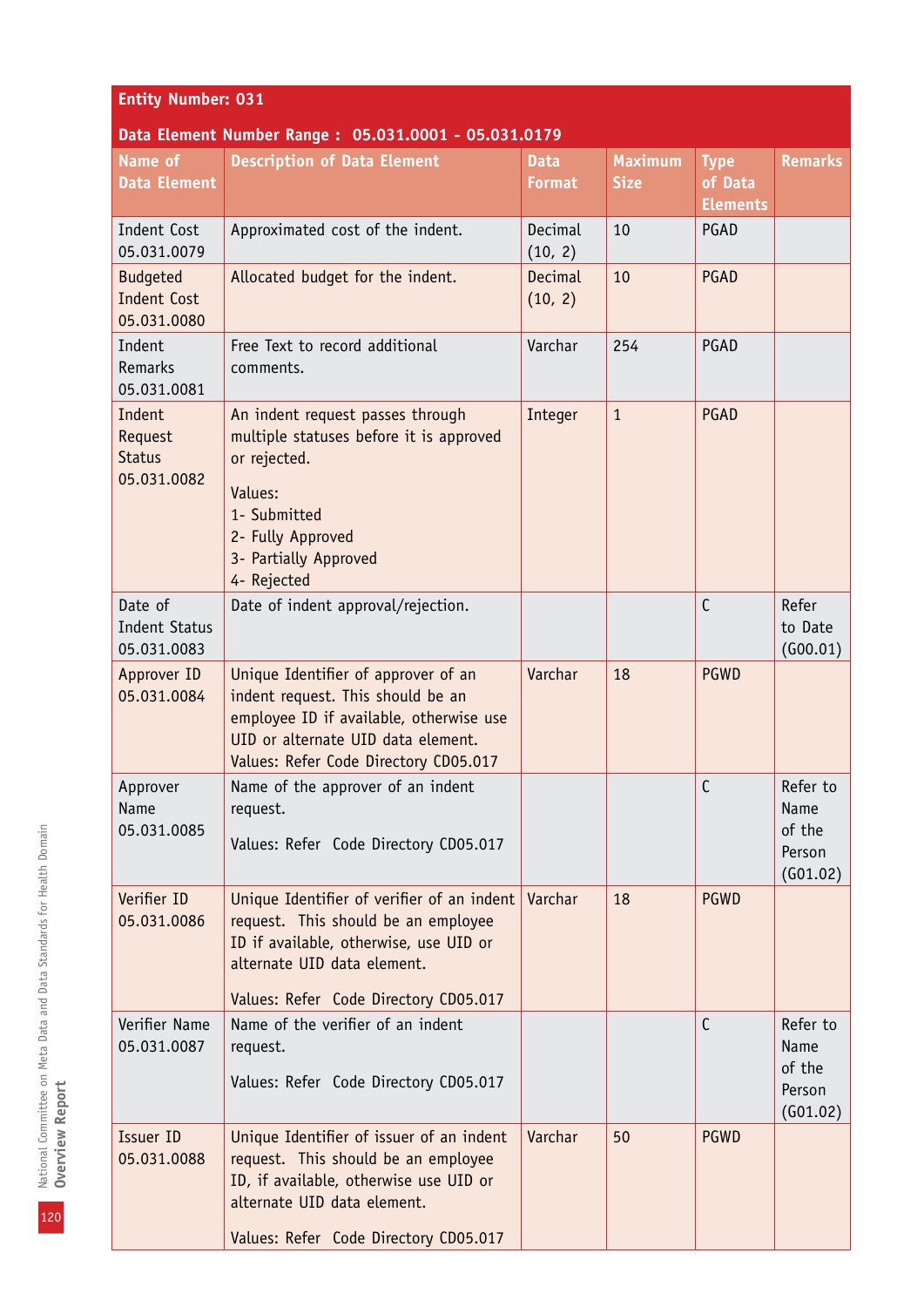| <b>Entity Number: 031</b>                         |                                                                                                                                                                                               |                              |                               |                                           |                                                         |  |  |
|---------------------------------------------------|-----------------------------------------------------------------------------------------------------------------------------------------------------------------------------------------------|------------------------------|-------------------------------|-------------------------------------------|---------------------------------------------------------|--|--|
|                                                   | Data Element Number Range: 05.031.0001 - 05.031.0179                                                                                                                                          |                              |                               |                                           |                                                         |  |  |
| Name of<br><b>Data Element</b>                    | <b>Description of Data Element</b>                                                                                                                                                            | <b>Data</b><br><b>Format</b> | <b>Maximum</b><br><b>Size</b> | <b>Type</b><br>of Data<br><b>Elements</b> | <b>Remarks</b>                                          |  |  |
| <b>Issuer Name</b><br>05.031.0089                 | Name of the issuer of an indent<br>request.<br>Values: Refer Code Directory CD05.017                                                                                                          |                              |                               | $\mathsf{C}$                              | Refer to<br>Name<br>of the<br>Person<br>(G01.02)        |  |  |
| Issue ID<br>05.031.0090                           | An identifier to identify an issue<br>against an indent request.                                                                                                                              | Varchar                      | 50                            | <b>PGWD</b>                               |                                                         |  |  |
| Issue Date<br>05.031.0091                         | Date of issue of an inventory item.                                                                                                                                                           |                              |                               | $\mathsf{C}$                              | Refer<br>to Date<br>(600.01)                            |  |  |
| Facility<br>Issuing<br>Inventory<br>05.031.0092   | Identifier of the facility that is issuing<br>an inventory. This will be a facility<br>identifier.<br>Values: Refer Code Directory CD05.001                                                   | Integer                      | 10                            | <b>PGWD</b>                               |                                                         |  |  |
| Store Issuing<br>Inventory<br>05.031.0093         | Identifier of the store that is issuing<br>an inventory. This will be a local store<br>identifier.<br>Values: Refer Code Directory CD05.004                                                   | Integer                      | 10                            | PGWD                                      |                                                         |  |  |
| Facility<br>Receiving<br>Inventory<br>05.031.0094 | Identifier of the facility that is<br>receiving an inventory. This will be a<br>facility identifier.<br>Values: Refer Code Directory CD05.001                                                 | Integer                      | 10                            | <b>PGWD</b>                               |                                                         |  |  |
| Store<br>Receiving<br>Inventory<br>05.031.0095    | Identifier of the store that is receiving<br>an inventory. This will be a local store<br>identifier.<br>Values: Refer Code Directory CD05.004                                                 | Integer                      | 10                            | <b>PGWD</b>                               |                                                         |  |  |
| Item Quantity<br>Approved<br>05.031.0096          | Quantity of inventory item approved for<br>issue against an indent request.                                                                                                                   | Integer                      | 10                            | <b>PGWD</b>                               |                                                         |  |  |
| Item Quantity<br><b>Issued</b><br>05.031.0097     | Quantity of inventory item issued<br>against approval of an indent request                                                                                                                    | Integer                      | 10                            | PGWD                                      |                                                         |  |  |
| <b>Issue Remarks</b><br>05.031.0098               | Any remarks or additional information<br>about an indent issue.                                                                                                                               | Varchar                      | 254                           | <b>PGWD</b>                               |                                                         |  |  |
| Receipt ID<br>05.031.0099                         | An identifier to identify a receipt<br>uniquely.                                                                                                                                              | Varchar                      | 50                            | <b>PGWD</b>                               |                                                         |  |  |
| Received By<br>05.031.0100                        | Unique identifier of person receiving<br>the issued inventory. This should be<br>an employee ID, otherwise use UID or<br>alternate UID data element.<br>Values: Refer Code Directory CD05.017 |                              |                               | $\mathsf{C}$                              | Refer to<br><b>Name</b><br>of the<br>Person<br>(601.02) |  |  |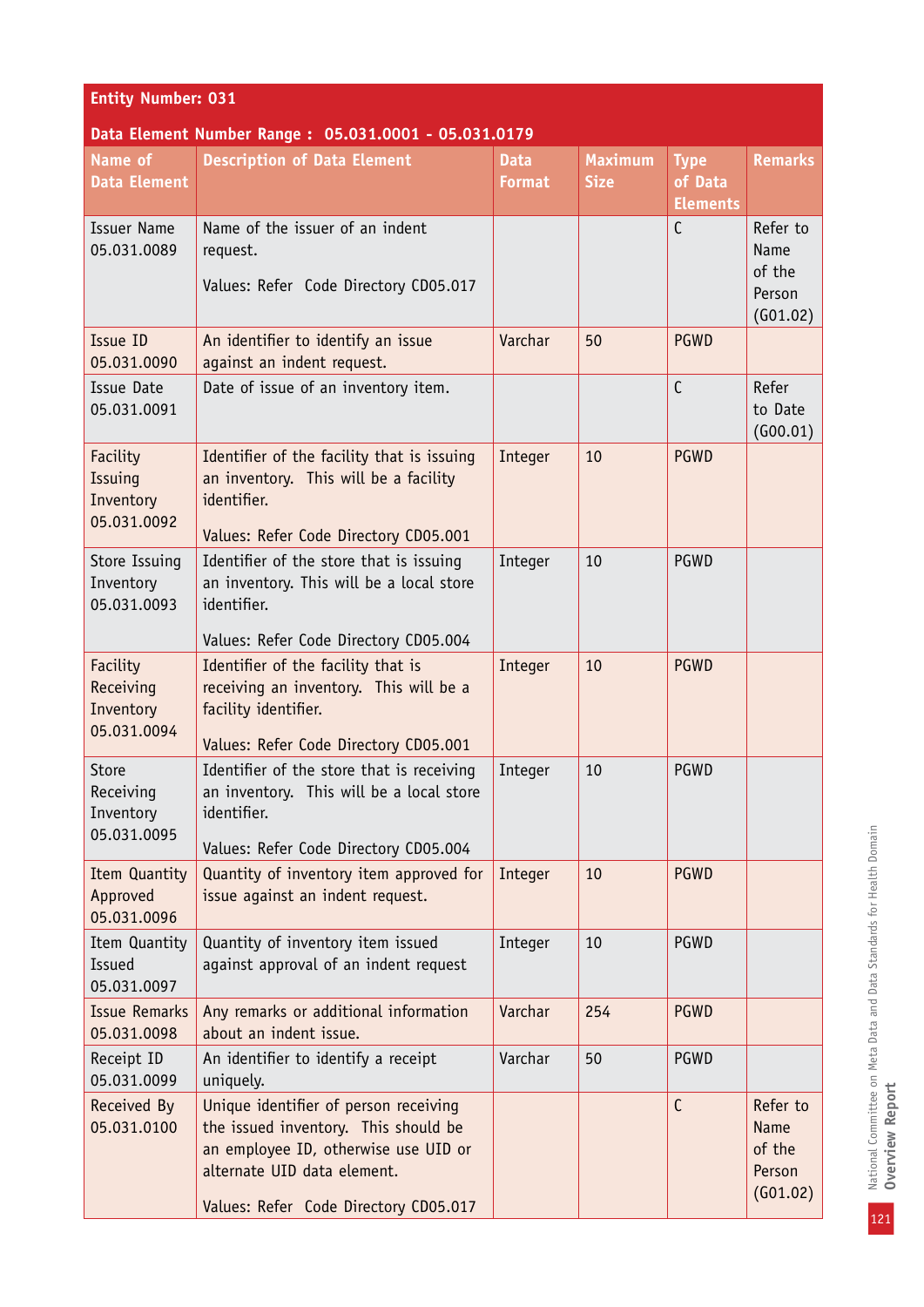#### **Entity Number: 031 Data Element Number Range : 05.031.0001 - 05.031.0179 Name of Data Element Description of Data Element Data Format Maximum Size Type of Data Elements Remarks** Receipt Date 05.031.0101 Date of receipt of inventory item C Refer to Date (G00.01) Item Quantity Received 05.031.0102 Quantity of inventory item received against an issue. Integer 10 PGWD Receipt Remarks 05.031.0103 Any remarks made against a receipt of item. For example: 12 received, 1 was broken. Varchar 254 PGWD GRN ID 05.031.0104 An identifier for a Goods Receipt Note. GRN or Goods Received Note is a statement prepared by the goods receiving department showing the details of goods received by the goods received are then sent to stores for proper storing. It proves that material is delivered at stores department. GRN is the base document and important documents for proof of receipt of material at warehouse. GRN contains Ordered Quantity, Received Quantity and Accepted Quantity. Varchar 50 PGWD GRN Date 05.031.0105 Date of GRN. The contract of the contract of the contract of the contract of the contract of the contract of the contract of the contract of the contract of the contract of the contract of the contract of the contract of t to Date (G00.01) GRN Receiving Facility 05.031.0106 Identifier of the facility that is receiving an inventory and issuing GRN. Values: Refer Code Directory CD05.001 Integer 10 PGWD GRN Receiving Store 05.031.0107 Identifier of the store that is receiving an inventory and issuing GRN. This will be a local store identifier. Values: Refer Code Directory CD05.004 Integer 10 PGWD Challan Date 05.031.0108 Date of Challan preparation **C** Refer to Date (G00.01) Supplier Bill ID 05.031.0109 An identifier to identify a bill provided by a supplier. Varchar 50 PGAD Supplier Bill Date Date of supplier bill generation.  $\begin{vmatrix} 1 & 1 \\ 1 & 1 \end{vmatrix}$  C Refer to Date

(G00.01)

05.031.0110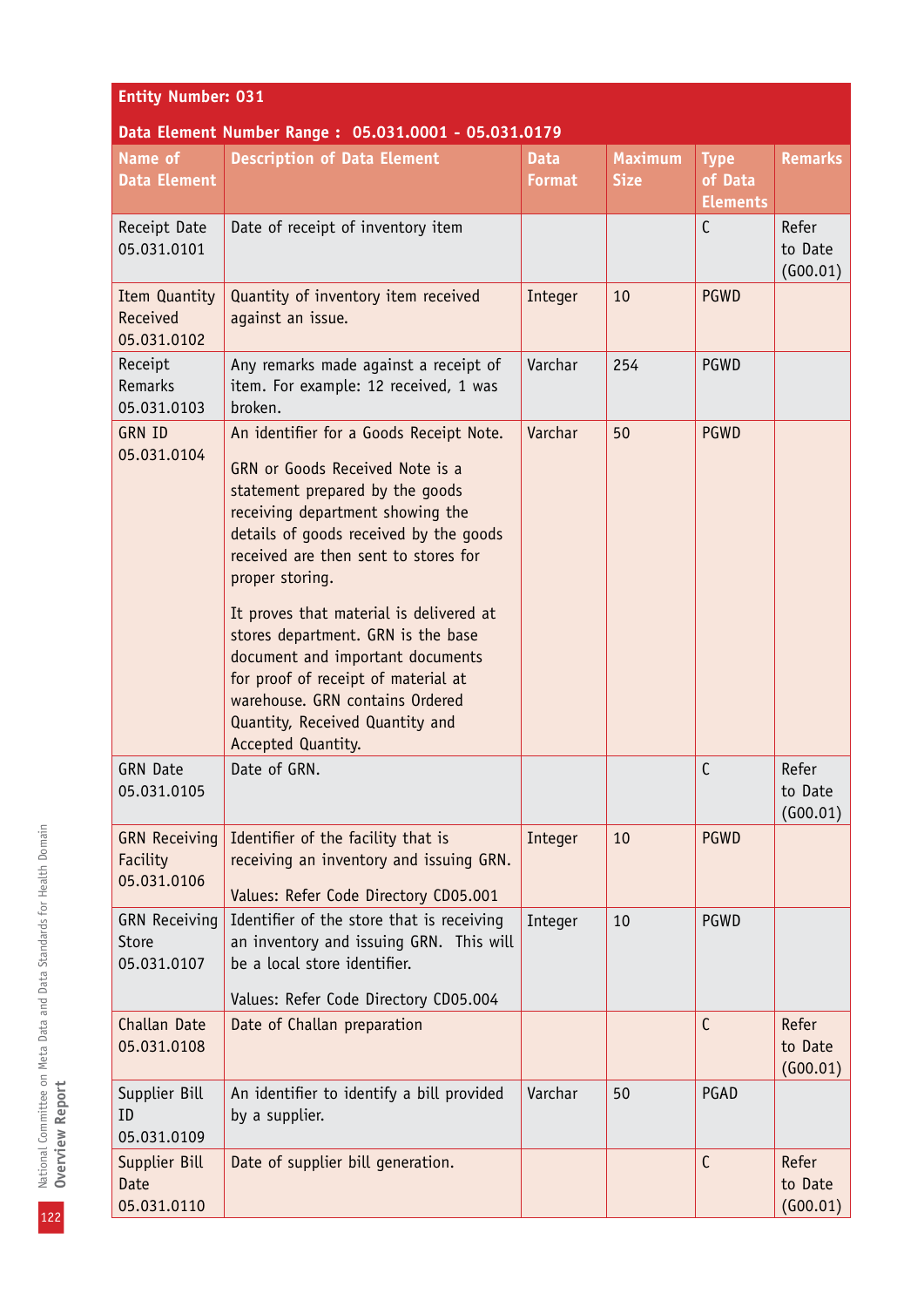| <b>Entity Number: 031</b>                                       |                                                                                                                                                                                                                                                                                       |                              |                               |                                           |                              |  |  |
|-----------------------------------------------------------------|---------------------------------------------------------------------------------------------------------------------------------------------------------------------------------------------------------------------------------------------------------------------------------------|------------------------------|-------------------------------|-------------------------------------------|------------------------------|--|--|
|                                                                 | Data Element Number Range: 05.031.0001 - 05.031.0179                                                                                                                                                                                                                                  |                              |                               |                                           |                              |  |  |
| Name of<br><b>Data Element</b>                                  | <b>Description of Data Element</b>                                                                                                                                                                                                                                                    | <b>Data</b><br><b>Format</b> | <b>Maximum</b><br><b>Size</b> | <b>Type</b><br>of Data<br><b>Elements</b> | <b>Remarks</b>               |  |  |
| Miscellaneous<br>Charges<br>05.031.0111                         | Miscellaneous charges by the supplier.<br>Example: packaging and handling<br>charges.                                                                                                                                                                                                 | Decimal<br>(10, 2)           | 10                            | PGAD                                      |                              |  |  |
| Supplier<br><b>Billed Amount</b><br>05.031.0112                 | The total amount billed by the supplier<br>against a GRN.                                                                                                                                                                                                                             | Decimal<br>(10, 2)           | 10                            | PGAD                                      |                              |  |  |
| <b>GRN Remarks</b><br>05.031.0113                               | Any remarks to be made at the time of<br>GRN.                                                                                                                                                                                                                                         | Varchar                      | 254                           | PGAD                                      |                              |  |  |
| Return to<br>Supplier<br>Document ID<br>05.031.0114             | There are instances such as a batch<br>failing to meet the quality standard for<br>a batch of inventory item, where in<br>the purchaser may return the item to<br>the supplier. An identifier to identify<br>the return document is known as the<br>'Return to supplier Document ID'. | Varchar                      | 50                            | PGAD                                      |                              |  |  |
| Inventory<br>Returning<br>Facility<br>05.031.0115               | Identifier of the facility that is<br>returning an inventory.<br>Values: Refer Code Directory CD05.001                                                                                                                                                                                | Integer                      | 10                            | PGAD                                      |                              |  |  |
| Inventory<br>Returning<br><b>Store</b><br>05.031.0116           | Identifier of the store that is returning<br>an inventory. This will be a local store<br>identifier.<br>Values: Refer Code Directory CD05.004                                                                                                                                         | Integer                      | 10                            | PGAD                                      |                              |  |  |
| Facility<br>Receiving<br>Inventory<br>Return<br>05.031.0117     | Identifier of the facility that is<br>receiving an inventory return.<br>Values: Refer Code Directory CD05.001                                                                                                                                                                         | Integer                      | 10                            | PGAD                                      |                              |  |  |
| <b>Store</b><br>Receiving<br>Inventory<br>Return<br>05.031.0118 | Identifier of a store that is receiving an<br>inventory return.<br>This will be a local<br>store identifier.<br>Values: Refer Code Directory CD05.004                                                                                                                                 | Integer                      | 10                            | PGAD                                      |                              |  |  |
| Inventory<br>Return Date<br>05.031.0119                         | Date of inventory return.                                                                                                                                                                                                                                                             |                              |                               | $\mathsf{C}$                              | Refer<br>to Date<br>(G00.01) |  |  |
| <b>GRN Return</b><br><b>Reason Code</b><br>05.031.0120          | Reason for returning the inventory<br>items back to the supplier.<br>Values:<br>1- Rejected Inventory<br>2- Expired<br>3- QC Fail                                                                                                                                                     | Integer                      | $\mathbf{1}$                  | <b>PGWD</b>                               |                              |  |  |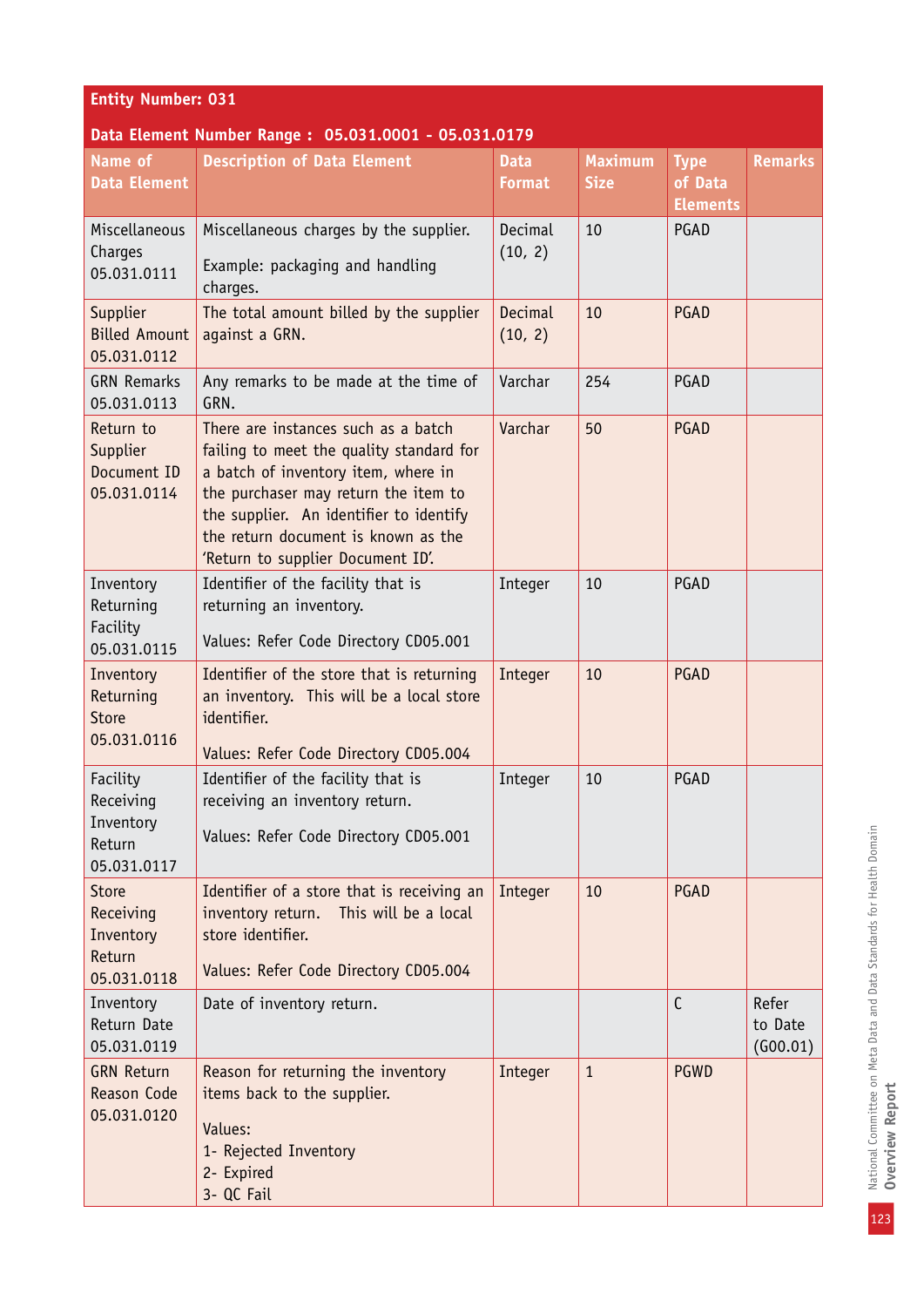| <b>Entity Number: 031</b> |
|---------------------------|
|---------------------------|

| Name of                                                              | <b>Description of Data Element</b>                                                                                                                  | <b>Data</b>   | <b>Maximum</b> | <b>Type</b>                | <b>Remarks</b>               |
|----------------------------------------------------------------------|-----------------------------------------------------------------------------------------------------------------------------------------------------|---------------|----------------|----------------------------|------------------------------|
| <b>Data Element</b>                                                  |                                                                                                                                                     | <b>Format</b> | <b>Size</b>    | of Data<br><b>Elements</b> |                              |
| Returned<br>Amount<br>05.031.0121                                    | The amount that needs to be refunded<br>by the supplier against the return of<br>inventory items.                                                   | Integer       | 10             | PGWD                       |                              |
| Inventory<br>Transferring<br>Facility<br>05.031.0122                 | Identifier of the facility that is<br>transferring an inventory.<br>Values: Refer Code Directory CD05.001                                           | Integer       | 10             | <b>PGWD</b>                |                              |
| Inventory<br>Transferring<br>Store<br>05.031.0123                    | Identifier of the store that is<br>transferring an inventory. This will be<br>a local store identifier.<br>Values: Refer Code Directory CD05.004    | Integer       | 10             | PGWD                       |                              |
| Facility<br>Receiving<br>Inventory<br><b>Transfer</b><br>05.031.0124 | Identifier of the facility that is<br>receiving inventory transfer.<br>Values: Refer Code Directory CD05.001                                        | Integer       | 10             | <b>PGWD</b>                |                              |
| <b>Store</b><br>Receiving<br>Inventory<br>Transfer<br>05.031.0125    | Identifier of the store that is receiving<br>inventory transfer. This will be a local<br>store identifier.<br>Values: Refer Code Directory CD05.004 | Integer       | 10             | PGWD                       |                              |
| Date of<br><b>Transfer</b><br>05.031.0126                            | Date of Transfer of the inventory item.                                                                                                             |               |                | C                          | Refer<br>to Date<br>(600.01) |
| <b>Transfer Item</b><br>Quantity<br>Requested<br>05.031.0127         | The quantity of the item requested to<br>be transferred.                                                                                            | Integer       | 10             | PGWD                       |                              |
| <b>Transfer Item</b><br>Quantity<br>Approved<br>05.031.0128          | The quantity of the item approved to be<br>transferred.                                                                                             | Integer       | 10             | <b>PGWD</b>                |                              |
| Item Quantity<br><b>Transferred</b><br>05.031.0129                   | Quantity of items transferred.                                                                                                                      | Integer       | 10             | PGWD                       |                              |
| <b>Transfer</b><br><b>Remarks</b><br>05.031.0130                     | Any remarks related to the transfer of<br>the inventory.                                                                                            | Varchar       | 254            | <b>PGWD</b>                |                              |
| QC Inspection<br>ID<br>05.031.0131                                   | A sample of a batch of all items<br>received from the supplier is sent for<br>quality check.                                                        | Varchar       | 50             | PGWD                       |                              |
|                                                                      | An identifier to identify an inspection<br>uniquely is known as QC Inspection ID.<br>This is an ID that will be populated by<br>the testing lab.    |               |                |                            |                              |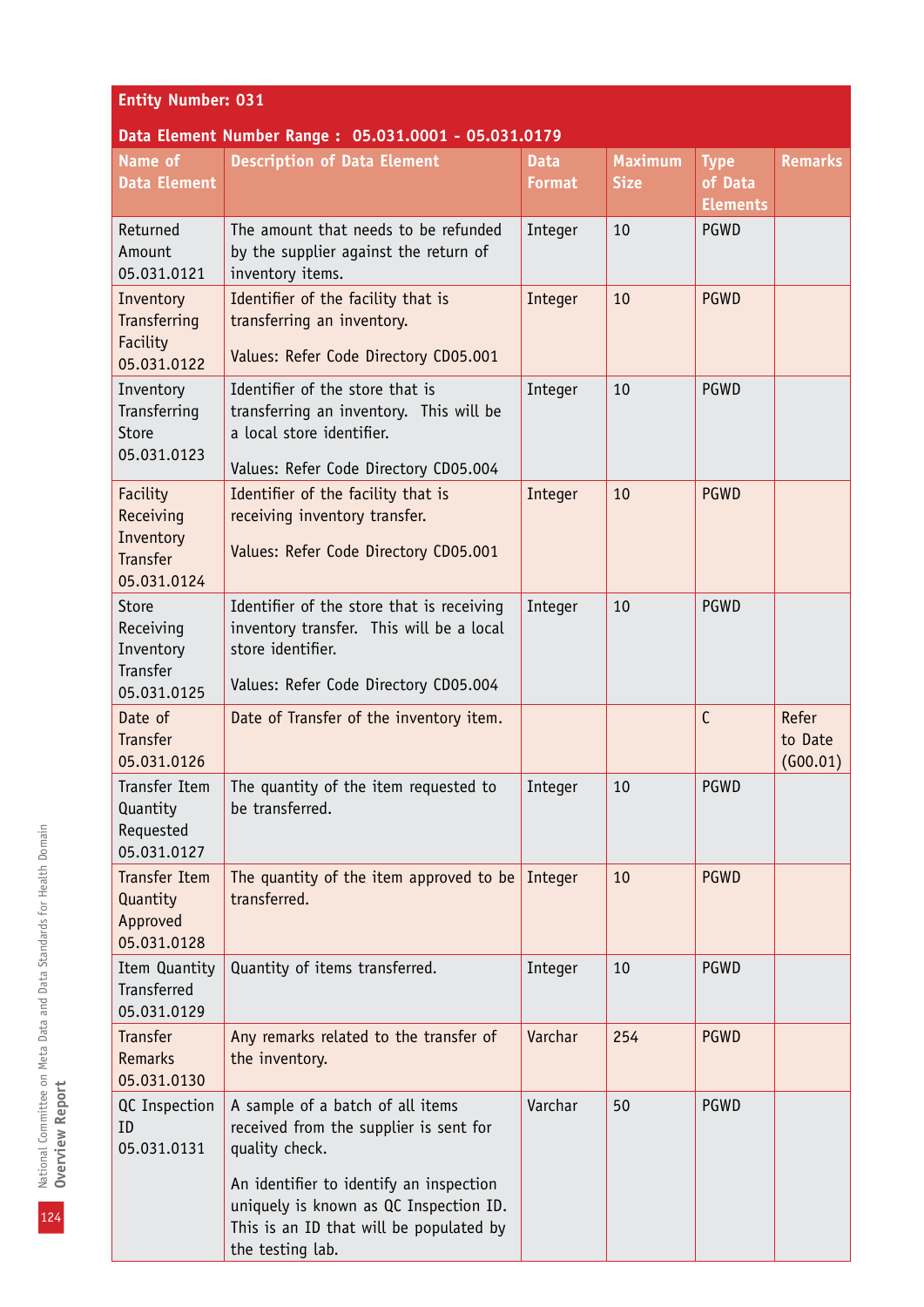| <b>Entity Number: 031</b>                                      |                                                                                                                                                                                                        |                              |                               |                                           |                                                         |  |
|----------------------------------------------------------------|--------------------------------------------------------------------------------------------------------------------------------------------------------------------------------------------------------|------------------------------|-------------------------------|-------------------------------------------|---------------------------------------------------------|--|
|                                                                | Data Element Number Range: 05.031.0001 - 05.031.0179                                                                                                                                                   |                              |                               |                                           |                                                         |  |
| Name of<br><b>Data Element</b>                                 | <b>Description of Data Element</b>                                                                                                                                                                     | <b>Data</b><br><b>Format</b> | <b>Maximum</b><br><b>Size</b> | <b>Type</b><br>of Data<br><b>Elements</b> | <b>Remarks</b>                                          |  |
| QC Inspection<br><b>Date</b><br>05.031.0132                    | Date of inspection of an inventory item.                                                                                                                                                               |                              |                               | $\mathsf{C}$                              | Refer<br>to Date<br>(G00.01)                            |  |
| QC Inspector<br>ID<br>05.031.0133                              | Unique Identifier of person inspecting<br>the inventory. This should be an<br>employee ID, if applicable, otherwise<br>use UID or alternate UID data element.<br>Values: Refer Code Directory CD05.017 | Varchar                      | 50                            | PGWD                                      |                                                         |  |
| QC Inspector<br><b>Name</b><br>05.031.0134                     | Name of the Inspector performing the<br>inspection.<br>Values: Refer Code Directory CD05.017                                                                                                           |                              |                               | $\mathsf{C}$                              | Refer to<br><b>Name</b><br>of the<br>Person<br>(G01.02) |  |
| Sample<br>Quantity for<br>QC<br>05.031.0135                    | Sample quantity selected for inspection.                                                                                                                                                               | Integer                      | 10                            | PGWD                                      |                                                         |  |
| QC Status<br>05.031.0136                                       | Outcome of quality check i.e. Pass/Fail.<br>Values:<br>1- Pass<br>2- Fail                                                                                                                              | Integer                      | $\mathbf{1}$                  | <b>PGWD</b>                               |                                                         |  |
| Patient Issue<br>Date<br>05.031.0137                           | The date of a patient issue of inventory<br>item.                                                                                                                                                      |                              |                               | $\mathsf{C}$                              | Refer<br>to Date<br>(600.01)                            |  |
| Unit<br>05.031.0138                                            | Sales Rate Per   Sales price per unit on which the<br>patient has been issued an inventory<br>item.                                                                                                    | Decimal<br>(10, 2)           | 10                            | <b>PGWD</b>                               |                                                         |  |
| Patient Item<br>Return ID<br>05.031.0139                       | An identifier for the return made by<br>patient towards a patient issue of<br>inventory item. This is generated by the<br>local inventory management system.                                           | Varchar                      | 50                            | PGWD                                      |                                                         |  |
| Patient Item<br>Return Date<br>05.031.0140                     | The date of return made by patient<br>towards a patient issue of inventory<br>item.                                                                                                                    |                              |                               | $\mathsf{C}$                              | Refer<br>to Date<br>(G00.01)                            |  |
| Patient Item<br>Return Reason<br>05.031.0141                   | Reason for returning the inventory item<br>by a patient.                                                                                                                                               | Varchar                      | 254                           | PGWD                                      |                                                         |  |
| Inventory<br><b>Item Stock</b><br><b>Status</b><br>05.031.0142 | Status of Stock for an inventory item.<br>Values:<br>1- Active<br>2- Inactive<br>3- Quarantine<br>4- Expired<br>5- Damaged                                                                             | Integer                      | $\mathbf{1}$                  | <b>PGWD</b>                               |                                                         |  |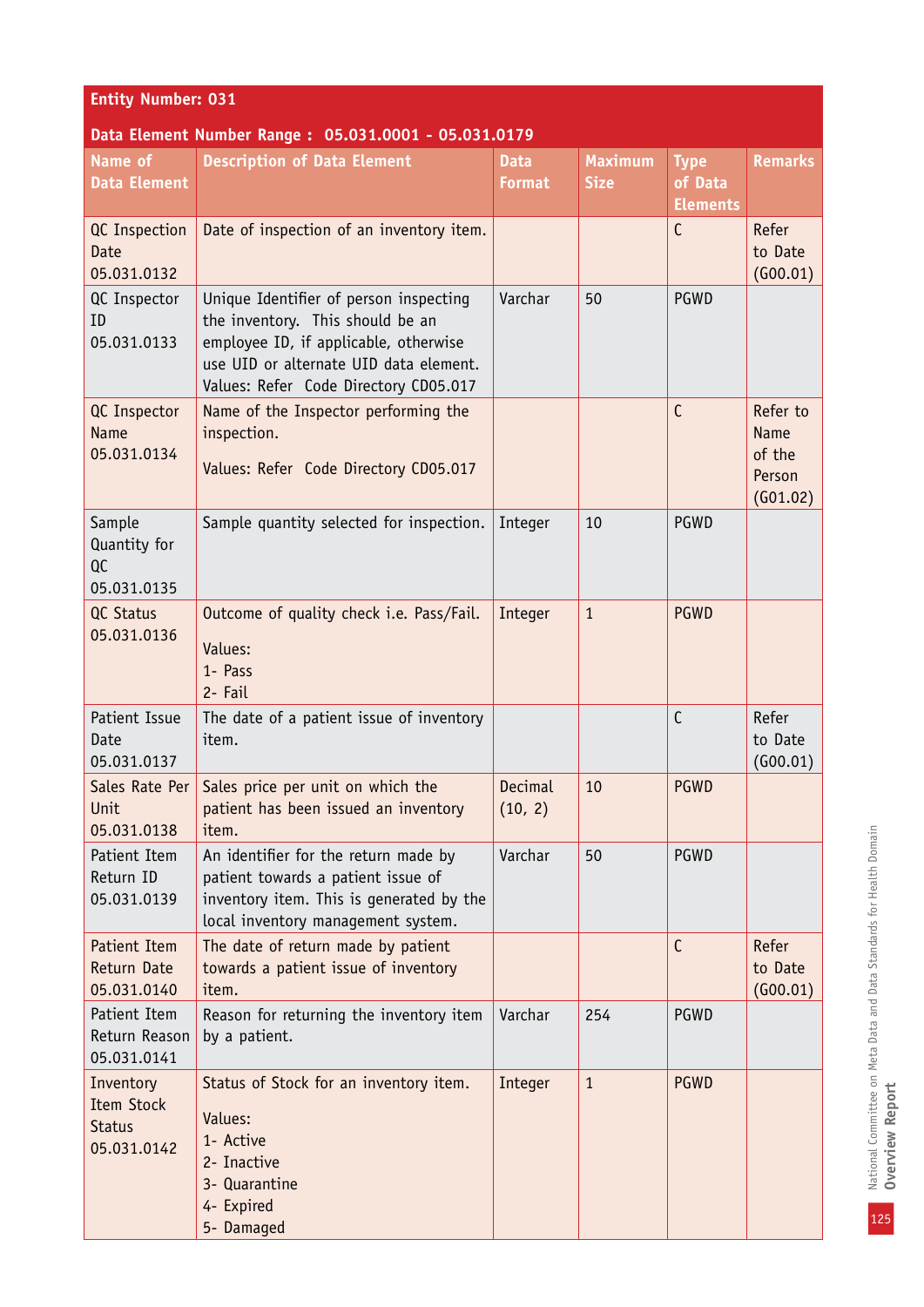#### **Data Element Number Range : 05.031.0001 - 05.031.0179**

| Name of<br><b>Data Element</b>                                       | pata Etement Number Range: 00.001.0001 - 00.001.0179<br><b>Description of Data Element</b>                                                                                                                                                                                                                                                                                                                                                                                                                                                                                                                                     | <b>Data</b><br><b>Format</b> | <b>Maximum</b><br><b>Size</b> | <b>Type</b><br>of Data<br><b>Elements</b> | <b>Remarks</b> |
|----------------------------------------------------------------------|--------------------------------------------------------------------------------------------------------------------------------------------------------------------------------------------------------------------------------------------------------------------------------------------------------------------------------------------------------------------------------------------------------------------------------------------------------------------------------------------------------------------------------------------------------------------------------------------------------------------------------|------------------------------|-------------------------------|-------------------------------------------|----------------|
| Re-Order Level<br>05.031.0143                                        | Stock Level (quantity) at which a re-<br>order is initiated.                                                                                                                                                                                                                                                                                                                                                                                                                                                                                                                                                                   | Integer                      | 10                            | PGWD                                      |                |
| Re-Order<br>Quantity<br>05.031.0144                                  | The quantity of items that is to be<br>ordered when a re-order level is reached<br>for an inventory item.                                                                                                                                                                                                                                                                                                                                                                                                                                                                                                                      | Integer                      | 10                            | <b>PGWD</b>                               |                |
| Inventory<br>Control<br>Classification<br><b>Type</b><br>05.031.0145 | The inventory control classification<br>mechanism that the facility is using.<br>The inventories can be classified in<br>various ways such as their value, range<br>of purchase cost per unit, inventory<br>criticality, difficulty in procurement,<br>difficulty in getting clearance, difficulty<br>in procurement, demand frequency,<br>demand variability with time etc.<br>Values:<br>1- ABC Classification<br>2- HML Classification<br>3- VED Classification<br>4- SDE Classification<br>5- GOLF Classification<br>6- FSN Classification<br>7- SOS Classification<br>8- XYZ Classification<br>9- MUSIC 3D Classification | Integer                      | $\overline{c}$                | PGWD                                      |                |
| ABC<br>Classification<br>05.031.0146                                 | Classification of Inventories based on<br>their values.<br>It is based on Pareto principle i.e. 10%<br>of total inventories cost 70% of total<br>inventories, next 20% of inventories<br>cost 20% of total inventories cost, and<br>the rest 70% of inventories just cost<br>10% of the total cost of inventories.<br>ABC analysis of inventories is based<br>on the data elements: Inventory Item<br>Name, Quantity of Inventory, Purchase<br>Rate Per Unit, and Total Purchase Cost.<br>Values:<br>$1 - A$<br>$2 - B$<br>$3 - C$                                                                                             | Integer                      | $\mathbf{1}$                  | <b>PGWD</b>                               |                |

126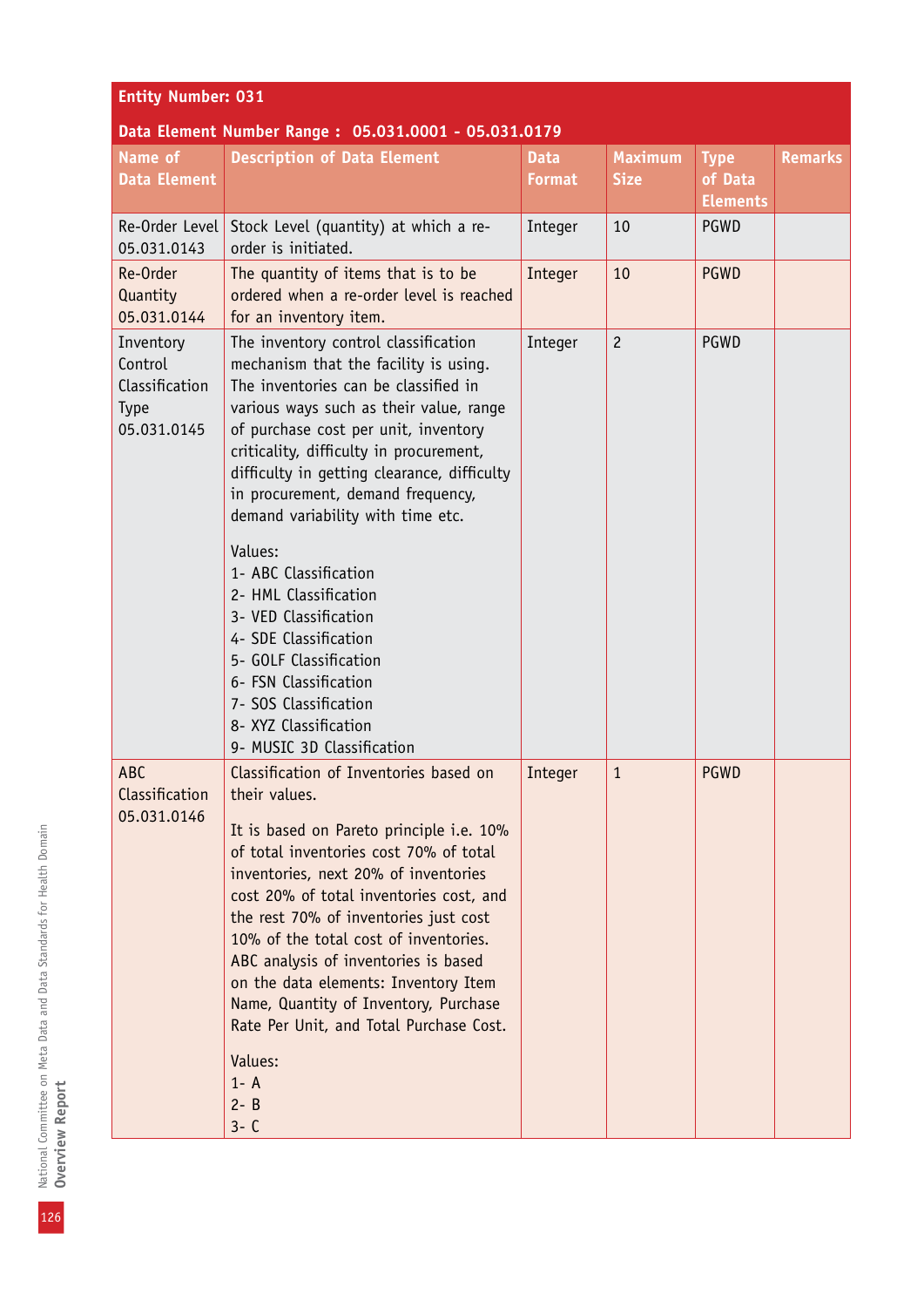| <b>Entity Number: 031</b>                            |                                                                                                                                                                                                                                                                                        |                              |                               |                                           |                |  |  |
|------------------------------------------------------|----------------------------------------------------------------------------------------------------------------------------------------------------------------------------------------------------------------------------------------------------------------------------------------|------------------------------|-------------------------------|-------------------------------------------|----------------|--|--|
| Data Element Number Range: 05.031.0001 - 05.031.0179 |                                                                                                                                                                                                                                                                                        |                              |                               |                                           |                |  |  |
| Name of<br><b>Data Element</b>                       | <b>Description of Data Element</b>                                                                                                                                                                                                                                                     | <b>Data</b><br><b>Format</b> | <b>Maximum</b><br><b>Size</b> | <b>Type</b><br>of Data<br><b>Elements</b> | <b>Remarks</b> |  |  |
| <b>HML</b><br>Classification<br>05.031.0147          | Classification of Inventories based on<br>their Unit Price.<br>The organization has to classify the<br>inventories based on a predefined range<br>of the unit price of the inventories.<br>The Primary data element for HML<br>Analysis: Purchase Rate Per Unit.<br>Values:<br>H- High | Char                         | $\mathbf{1}$                  | PGWD                                      |                |  |  |
|                                                      | M- Medium<br>L- Low                                                                                                                                                                                                                                                                    |                              |                               |                                           |                |  |  |
| <b>VED</b><br>Classification<br>05.031.0148          | Classification of inventories according<br>to criticality or loss of production.<br>Values:<br>V- Vital<br>E- Essential<br>D- Desirable                                                                                                                                                | Char                         | $\mathbf{1}$                  | <b>PGWD</b>                               |                |  |  |
| <b>SDE</b><br>Classification<br>05.031.0149          | Classification of inventories according<br>to difficulty in procurement.<br>Values:<br>S- Scarce<br>D- Difficult<br>E- Easy                                                                                                                                                            | Char                         | $\mathbf{1}$                  | PGWD                                      |                |  |  |
| <b>GOLF</b><br>Classification<br>05.031.0150         | Classification of inventories according<br>to difficulty in getting clearance<br>procurement or permission to procure<br>the product or material.<br>Values:<br>G- Government<br>0- Ordinary<br>L- Local<br>F- Foreign                                                                 | Char                         | $\mathbf{1}$                  | <b>PGWD</b>                               |                |  |  |
| <b>FSN</b><br>Classification<br>05.031.0151          | Classification of inventories according<br>to demand frequency.<br>Values:<br>F- Fast<br>S- Slow<br>N- Non Moving                                                                                                                                                                      | Char                         | $\mathbf{1}$                  | PGWD                                      |                |  |  |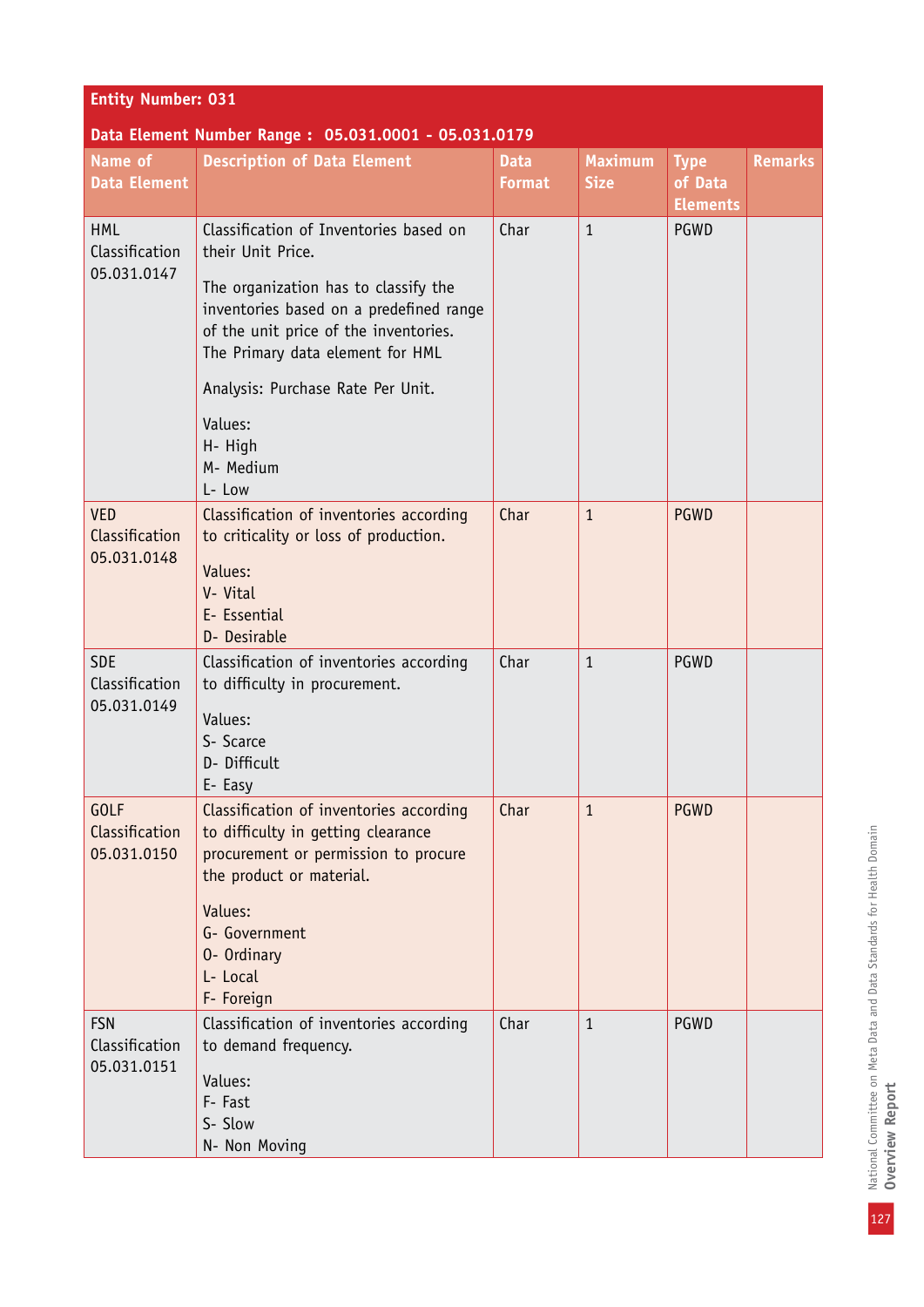| <b>Entity Number: 031</b>                         |                                                                                                                                                                                                                                                                                                                                                                                                                                                                                                                                                                                                                                                                                                                                                                                                                                                                                                                                                                                                                                                                                                                                                                           |                              |                               |                                           |                |  |
|---------------------------------------------------|---------------------------------------------------------------------------------------------------------------------------------------------------------------------------------------------------------------------------------------------------------------------------------------------------------------------------------------------------------------------------------------------------------------------------------------------------------------------------------------------------------------------------------------------------------------------------------------------------------------------------------------------------------------------------------------------------------------------------------------------------------------------------------------------------------------------------------------------------------------------------------------------------------------------------------------------------------------------------------------------------------------------------------------------------------------------------------------------------------------------------------------------------------------------------|------------------------------|-------------------------------|-------------------------------------------|----------------|--|
| Name of<br><b>Data Element</b>                    | Data Element Number Range: 05.031.0001 - 05.031.0179<br><b>Description of Data Element</b>                                                                                                                                                                                                                                                                                                                                                                                                                                                                                                                                                                                                                                                                                                                                                                                                                                                                                                                                                                                                                                                                                | <b>Data</b><br><b>Format</b> | <b>Maximum</b><br><b>Size</b> | <b>Type</b><br>of Data<br><b>Elements</b> | <b>Remarks</b> |  |
| S <sub>0</sub> S<br>Classification<br>05.031.0152 | Classification of inventories according<br>to demand variability with time.<br>Values:<br>S- Seasonal<br>0- Off Seasonal                                                                                                                                                                                                                                                                                                                                                                                                                                                                                                                                                                                                                                                                                                                                                                                                                                                                                                                                                                                                                                                  | Char                         | $\mathbf{1}$                  | <b>PGWD</b>                               |                |  |
| XYZ<br>Classification<br>05.031.0153              | Classification of inventories according<br>to closing stock values of the inventory<br>at the time of physical verification.<br>A system of categorization, with<br>similarities to Pareto analysis, the<br>method usually categorizes inventory<br>into three bands with each band<br>having a different management control<br>associated. Although different criteria<br>may be applied to each category<br>the typical method of "scoring" an<br>inventory item is that of annual stock<br>value of said item (quantity in stock<br>X cost of item) with the result then<br>ranked and then scored (X, Y or Z).<br>Bandings may be specific to the<br>industry but typically follow a 70%,<br>90%, 100% banding in that X class<br>items represent 70% of the stock<br>value (although they may account for<br>20% number wise), Y class items fall<br>between 70% and 90% of the annual<br>stock value with C class the remaining.<br>In practical terms the complex high<br>cost materials typically fall into the X<br>class items, with the consumable, low<br>cost (and typically fast moving) classed<br>as X class.<br>Values:<br>$1 - X$<br>$2 - Y$<br>$3 - 7$ | Integer                      | $\mathbf{1}$                  | PGWD                                      |                |  |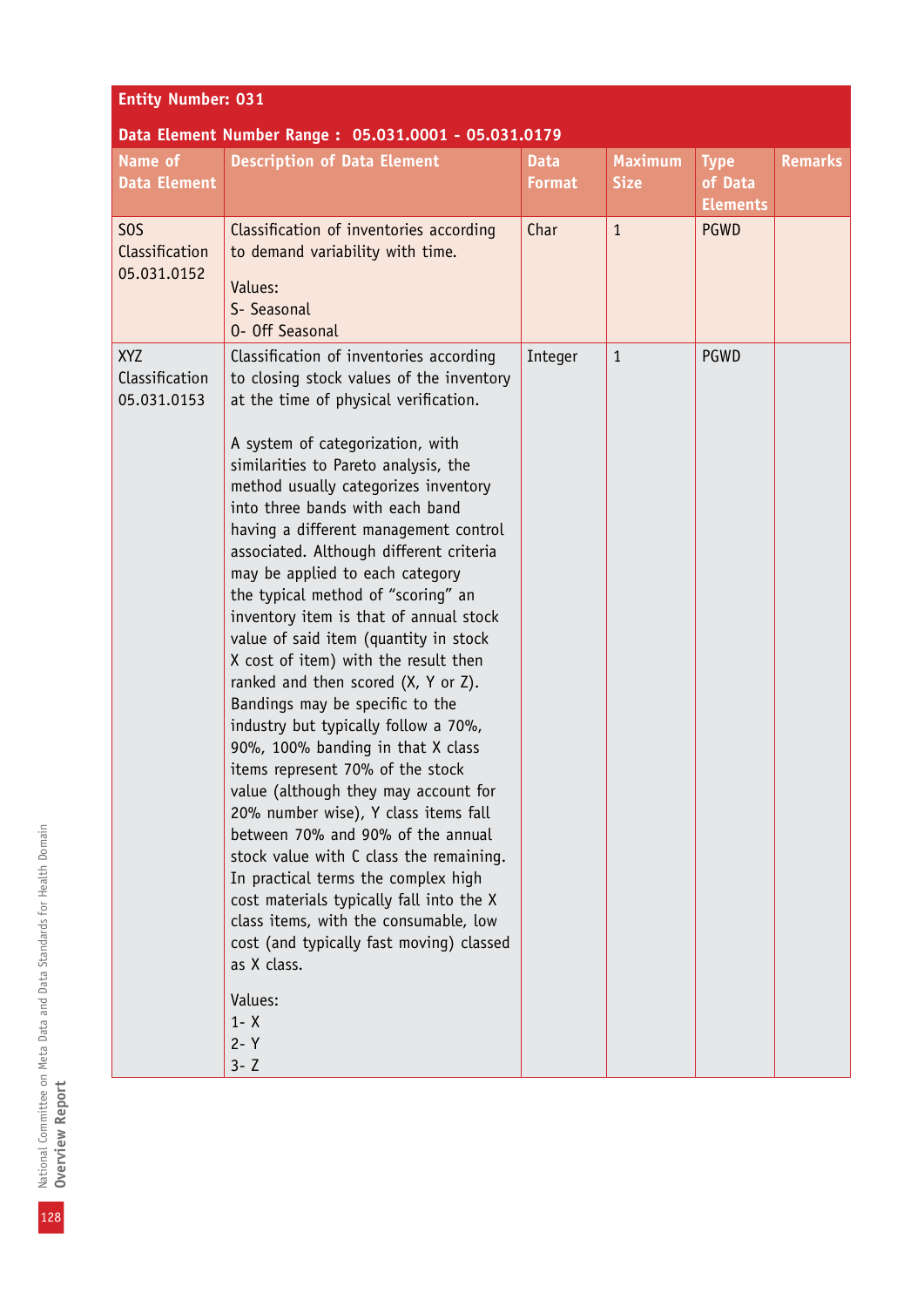| <b>Entity Number: 031</b>                             |                                                                                                                                                                                                                                                                                                                                                                                                                                                                                                                                                                                                                                                                                                                                                                                                                             |                              |                               |                                           |                |  |  |
|-------------------------------------------------------|-----------------------------------------------------------------------------------------------------------------------------------------------------------------------------------------------------------------------------------------------------------------------------------------------------------------------------------------------------------------------------------------------------------------------------------------------------------------------------------------------------------------------------------------------------------------------------------------------------------------------------------------------------------------------------------------------------------------------------------------------------------------------------------------------------------------------------|------------------------------|-------------------------------|-------------------------------------------|----------------|--|--|
| Data Element Number Range: 05.031.0001 - 05.031.0179  |                                                                                                                                                                                                                                                                                                                                                                                                                                                                                                                                                                                                                                                                                                                                                                                                                             |                              |                               |                                           |                |  |  |
| Name of<br><b>Data Element</b>                        | <b>Description of Data Element</b>                                                                                                                                                                                                                                                                                                                                                                                                                                                                                                                                                                                                                                                                                                                                                                                          | <b>Data</b><br><b>Format</b> | <b>Maximum</b><br><b>Size</b> | <b>Type</b><br>of Data<br><b>Elements</b> | <b>Remarks</b> |  |  |
| MUSIC 3D<br>Classification<br>05.031.0154             | Classification of inventories according<br>to the control criteria.<br>The Primary data element for MUSIC 3D<br>(Multi-Unit, Selective, Inventory, and<br>Control) Analysis: Control Criteria.<br>Values:<br>F- Finance<br>0- Operation<br>M- Material                                                                                                                                                                                                                                                                                                                                                                                                                                                                                                                                                                      | Char                         | $\mathbf{1}$                  | <b>PGWD</b>                               |                |  |  |
| Stock Keeping<br>Unit<br>05.031.0155                  | Stock Keeping Unit (SKU) is a distinct<br>item, such as a product or service, as<br>it is offered for sale that embodies all<br>attributes associated with the item and<br>that distinguish it from all other items.<br>For a product, these attributes include,<br>but are not limited to, manufacturer,<br>product description, material, size,<br>color, packaging, and warranty terms.<br>When a business takes an inventory,<br>it counts the quantity of each stock<br>keeping unit. SKU can also refer to a<br>unique identifier or code that refers to<br>the particular stock keeping unit.<br>SKUs are not always physical objects.<br>Anything that can be sold separately<br>from anything else has a stock keeping<br>unit, such as extended warranties,<br>delivery fees, installation fees, and<br>licenses. | Varchar                      | 30                            | PGWD                                      |                |  |  |
| Ayurvedic<br>Generic Drug<br>Name<br>05.031.0156      | Name of generic drug based on<br>controlled vocabulary of Ayurveda, e.g.<br>Sitopaladi Churna etc.<br>Values: Refer Code Directory CD05.136                                                                                                                                                                                                                                                                                                                                                                                                                                                                                                                                                                                                                                                                                 | Varchar                      | 254                           | <b>PGWD</b>                               |                |  |  |
| Ayurvedic<br><b>Brand Drug</b><br>Name<br>05.031.0157 | Name of the branded Ayurvedic<br>drugs as manufactured by different<br>pharmaceutical companies, e.g. LIV 52,<br>Mentat etc.<br>Values: Refer Code Directory CD05.137                                                                                                                                                                                                                                                                                                                                                                                                                                                                                                                                                                                                                                                       | Varchar                      | 254                           | PGWD                                      |                |  |  |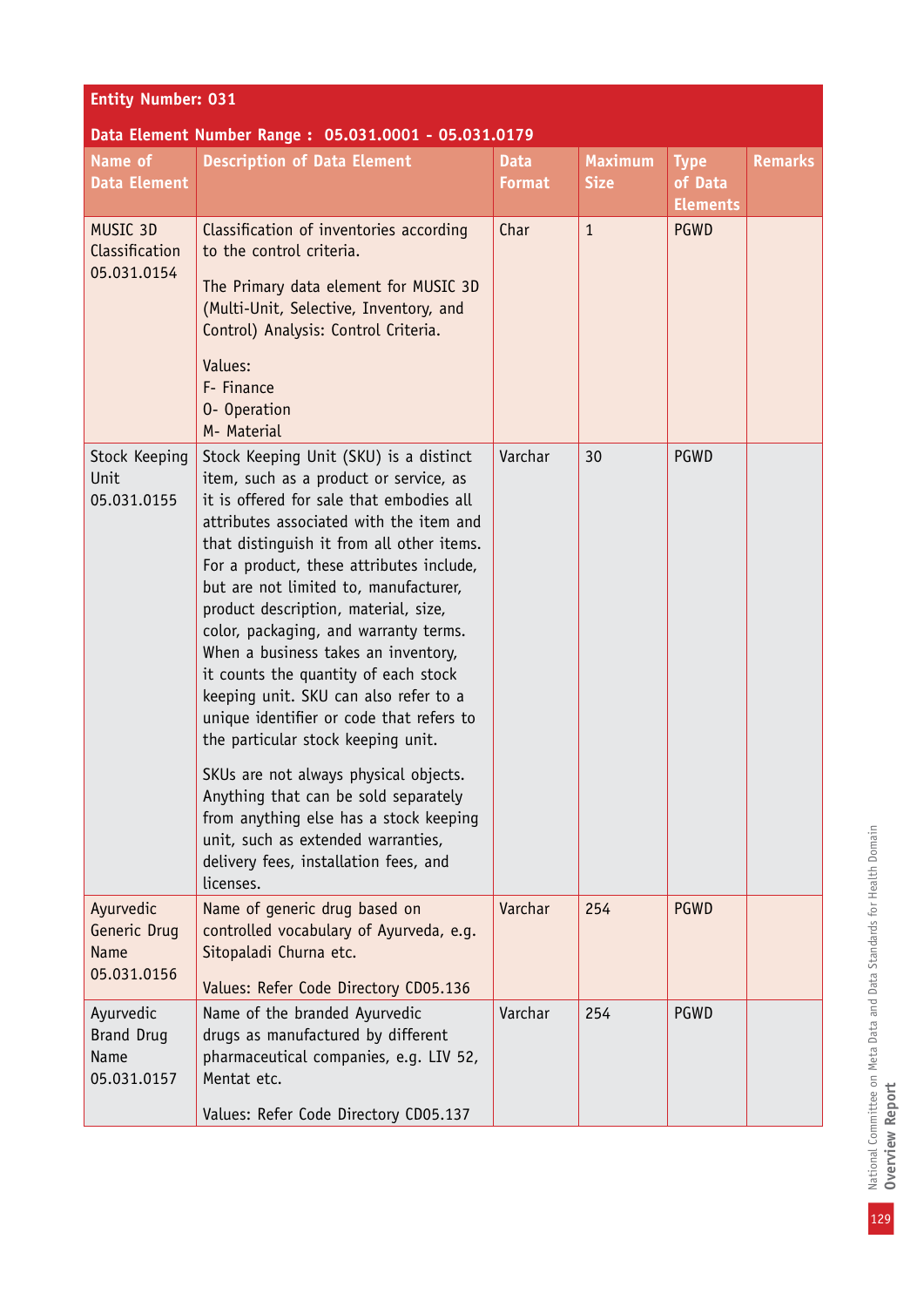| <b>Entity Number: 031</b> |  |  |
|---------------------------|--|--|
|                           |  |  |

| Name of<br><b>Data Element</b>                           | <b>Description of Data Element</b>                                                                                                                                                                                                 | <b>Data</b><br><b>Format</b> | <b>Maximum</b><br><b>Size</b> | <b>Type</b><br>of Data<br><b>Elements</b> | <b>Remarks</b> |
|----------------------------------------------------------|------------------------------------------------------------------------------------------------------------------------------------------------------------------------------------------------------------------------------------|------------------------------|-------------------------------|-------------------------------------------|----------------|
| Unani Generic<br>Drug Name<br>05.031.0158                | Name of generic drug based on<br>controlled vocabulary of Unani, e.g.<br>Khamira Abreshametc.<br>Values: Refer Code Directory CD05.138                                                                                             | Varchar                      | 254                           | <b>PGWD</b>                               |                |
| Unani Brand<br>Drug Name<br>05.031.0159                  | Name of the branded Unani drugs<br>as manufactured by different<br>pharmaceutical companies, e.g. Sualin<br>etc.<br>Values: Refer Code Directory CD05.139                                                                          | Varchar                      | 254                           | PGWD                                      |                |
| Homeopathy<br>Generic Drug<br><b>Name</b><br>05.031.0160 | Name of generic drug based on<br>controlled vocabulary of Homeopathy,<br>e.g. Thuja<br>Values: Refer Code Directory CD05.042                                                                                                       | Varchar                      | 254                           | <b>PGWD</b>                               |                |
| Homeopathy<br><b>Brand Drug</b><br>Name<br>05.031.0161   | Name of the branded Homeopathic<br>drugs as manufactured by different<br>pharmaceutical companies e.g. Alfavena<br>Malt, Aller Aid etc.<br>Values: Refer Code Directory CD05.060                                                   | Varchar                      | 254                           | PGWD                                      |                |
| Non-<br>Drug Item<br>Classification<br>05.031.0162       | Classification of non-drug inventories<br>into various categories such as surgical,<br>non-surgical supplies, Consumables,<br>Disposable and Durables<br>Values: Refer CD05.113 Code Directory<br>for Non-Drug Item Classification | Integer                      | $\mathbf{1}$                  | <b>PGWD</b>                               |                |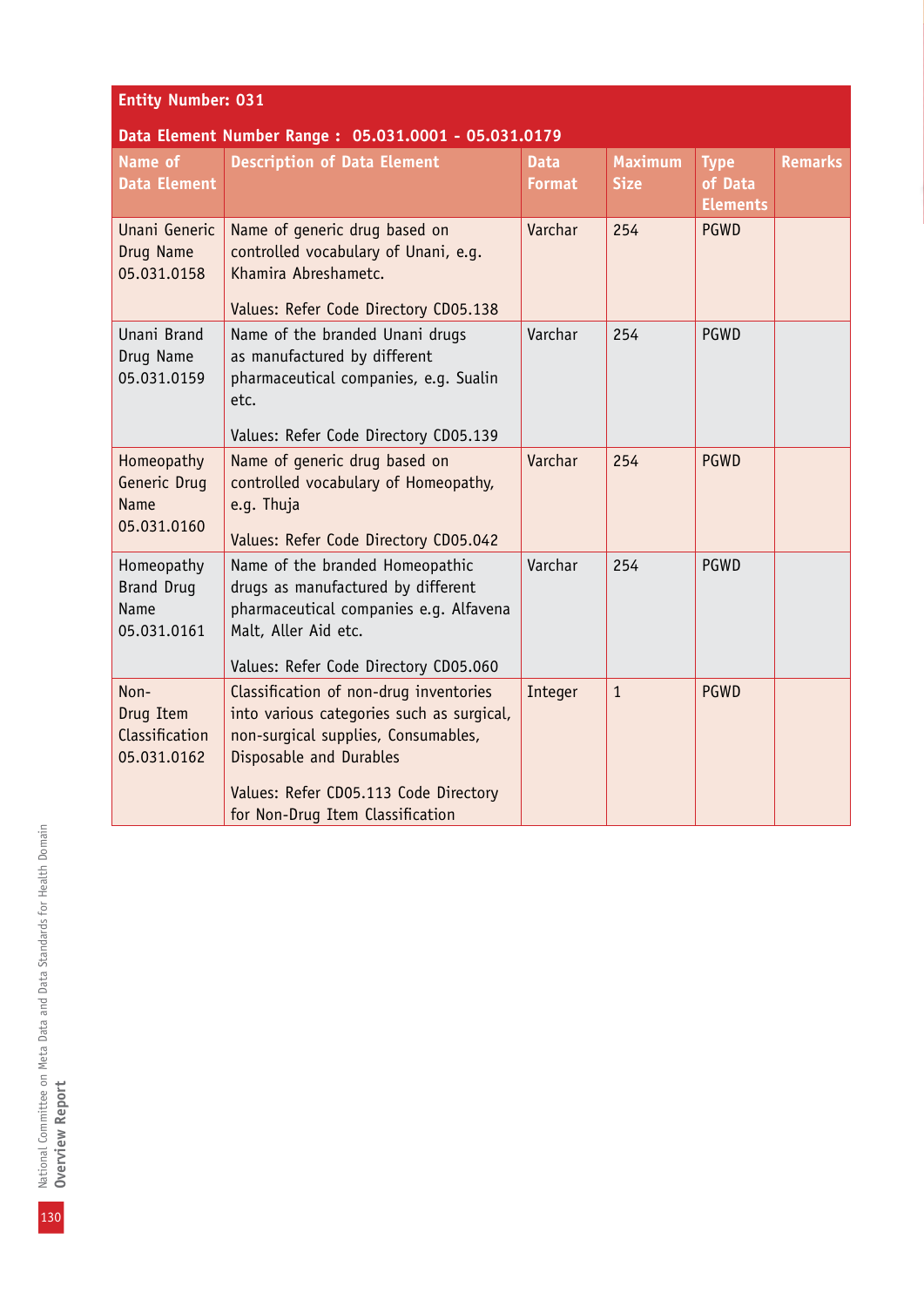## **32. Remission Entity**

#### **Entity Number: 032**

| <b>Name</b><br>of Data<br><b>Element</b> | <b>Description of Data Element</b>                                                                                                                                                                                                         | <b>Data</b><br><b>Format</b> | <b>Maximum</b><br><b>Size</b> | <b>Type</b><br>of Data<br><b>Elements</b> | <b>Remarks</b>               |
|------------------------------------------|--------------------------------------------------------------------------------------------------------------------------------------------------------------------------------------------------------------------------------------------|------------------------------|-------------------------------|-------------------------------------------|------------------------------|
| Date of<br>Remission<br>05.032.0001      | Date of remission                                                                                                                                                                                                                          |                              |                               | $\mathsf{C}$                              | Refer<br>to Date<br>(600.01) |
| Remission<br><b>Type</b><br>05.032.0002  | This data element indicates categorization<br>of Remission. WHO ICD-10 Classification to<br>be used for remission type.<br>Values: Refer Code Directory CD05.022                                                                           | Integer                      | $\overline{c}$                | <b>PGWD</b>                               |                              |
| Remission<br>Name<br>05.032.0003         | Name of remission Condition. Remission is<br>defined as the state of absence of disease<br>activity in patients with a chronic illness,<br>with the possibility of return of disease<br>activity.<br>Values: Refer Code Directory CD05.019 | Varchar                      | 99                            | <b>PGWD</b>                               |                              |
| Remission<br>Code<br>05.032.0004         | ICD -10 Code for remission condition name<br>Values: Refer Code Directory CD05.019                                                                                                                                                         | Varchar                      | 10                            | <b>PGWD</b>                               |                              |
| Remission<br>Description<br>05.032.0005  | Additional free text area to capture the<br>Remission name if the same is not listed<br>in WHO ICD -10 Classification of Diseases                                                                                                          | Varchar                      | 254                           | PGWD                                      |                              |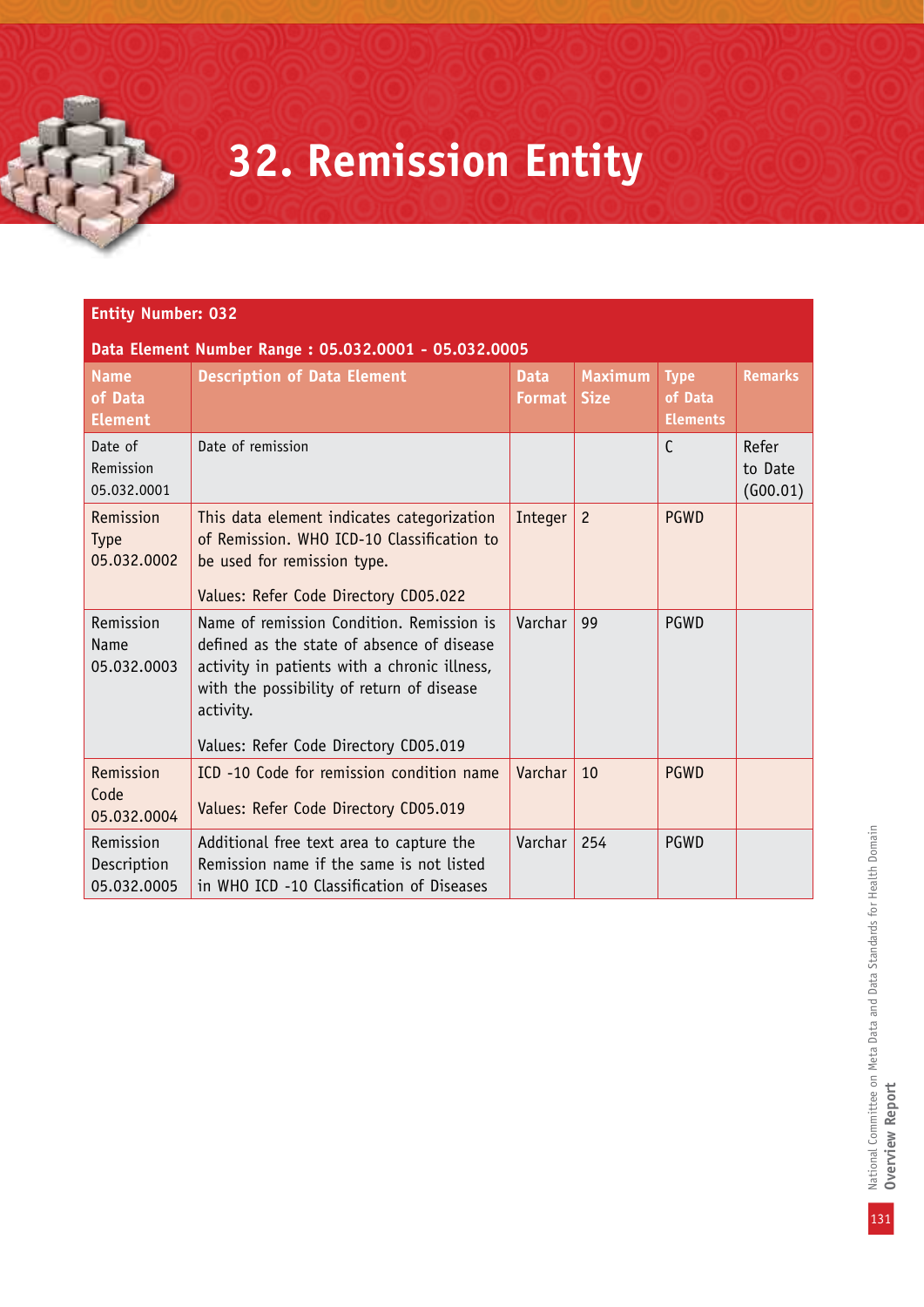## **33. Complications Entity**

#### **Entity Number: 033**

| <b>Name</b><br>of Data<br><b>Element</b>   | <b>Description of Data Element</b>                                                                                                                                           | <b>Data</b><br><b>Format</b> | <b>Maximum</b><br><b>Size</b> | <b>Type</b><br>of Data<br><b>Elements</b> | <b>Remarks</b>               |
|--------------------------------------------|------------------------------------------------------------------------------------------------------------------------------------------------------------------------------|------------------------------|-------------------------------|-------------------------------------------|------------------------------|
| Date of<br>Complication<br>05.033.0001     | Date of complication                                                                                                                                                         |                              |                               | $\mathsf{C}$                              | Refer<br>to Date<br>(600.01) |
| Complication<br><b>Type</b><br>05.033.0002 | This data element indicates the<br>categorization of Complication. WHO<br>ICD-10 Classification to be used for<br>complication type<br>Values: Refer Code Directory CD05.022 | Integer                      | $\overline{c}$                | <b>PGWD</b>                               |                              |
| Complication<br><b>Name</b><br>05.033.0003 | Name of the complication<br>Values: Refer Code Directory CD05.019                                                                                                            | Varchar                      | 99                            | <b>PGWD</b>                               |                              |
| Complication<br>Code<br>05.033.0004        | ICD -10 Code for complication name<br>Values: Refer Code Directory CD05.019                                                                                                  | Varchar                      | 10                            | <b>PGWD</b>                               |                              |
| Complication<br>Description<br>05.033.0005 | Additional free text area to capture<br>the complication name if the<br>same is not listed in WHO ICD -10<br>Classification of Diseases                                      | Varchar                      | 200                           | PGWD                                      |                              |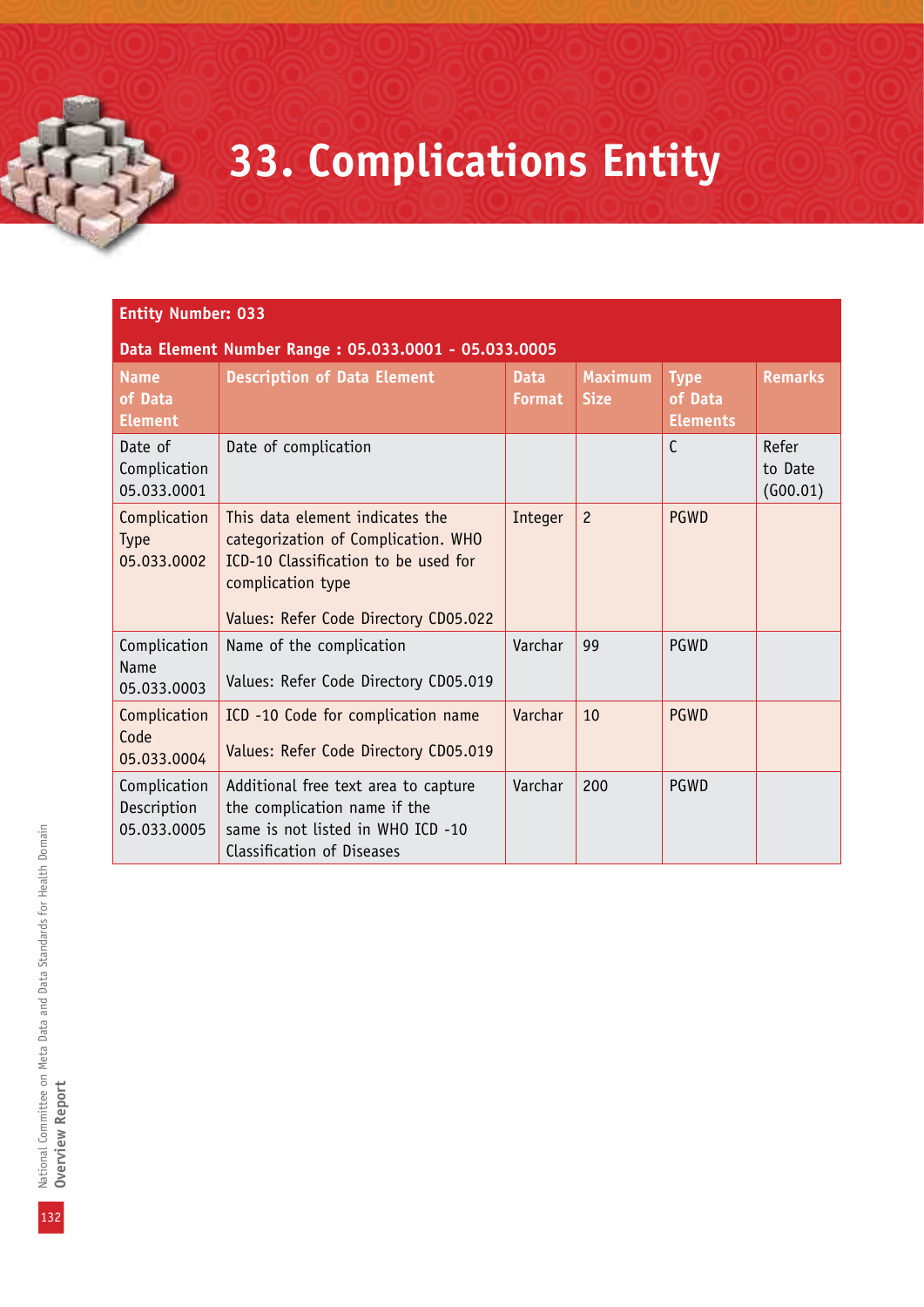## **34. Relapse Entity**

### **Entity Number: 034**

| <b>Name</b><br>of Data<br><b>Element</b> | <b>Description of Data Element</b>                                                                                                                                                                                                                                                                                                                             | <b>Data</b><br><b>Format</b> | <b>Maximum</b><br><b>Size</b> | <b>Type</b><br>of Data<br><b>Elements</b> | <b>Remarks</b>               |
|------------------------------------------|----------------------------------------------------------------------------------------------------------------------------------------------------------------------------------------------------------------------------------------------------------------------------------------------------------------------------------------------------------------|------------------------------|-------------------------------|-------------------------------------------|------------------------------|
| Date of<br>Relapse<br>05.034.0001        | Date of relapse                                                                                                                                                                                                                                                                                                                                                |                              |                               | $\mathsf{C}$                              | Refer<br>to Date<br>(600.01) |
| Relapse Type<br>05.034.0002              | This data element indicated<br>categorization of relapse. WHO ICD-10<br>Classification to be used for relapse<br>type.<br>Values: Refer Code Directory CD05.022                                                                                                                                                                                                | Integer                      | $\overline{c}$                | <b>PGWD</b>                               |                              |
| Relapse<br>Name<br>05.034.0003           | Name of relapse condition. Relapse is<br>defined as recurrence of a past (typically<br>medical) condition or in other words, to<br>fall back into an illness after a period of<br>remission.<br>Patients are said to relapse if they<br>improve while on treatment, but become<br>ill again after stopping treatment.<br>Values: Refer Code Directory CD05.019 | Varchar                      | 99                            | PGWD                                      |                              |
| Relapse Code<br>05.034.0004              | ICD -10 code for relapse condition name<br>Values: Refer Code Directory CD05.019                                                                                                                                                                                                                                                                               | Varchar                      | 10                            | <b>PGWD</b>                               |                              |
| Relapse<br>Description<br>05.034.0005    | Additional free text area to capture the<br>relapse name if the same is not listed in<br>WHO ICD -10 Classification of Diseases                                                                                                                                                                                                                                | Varchar                      | 254                           | PGWD                                      |                              |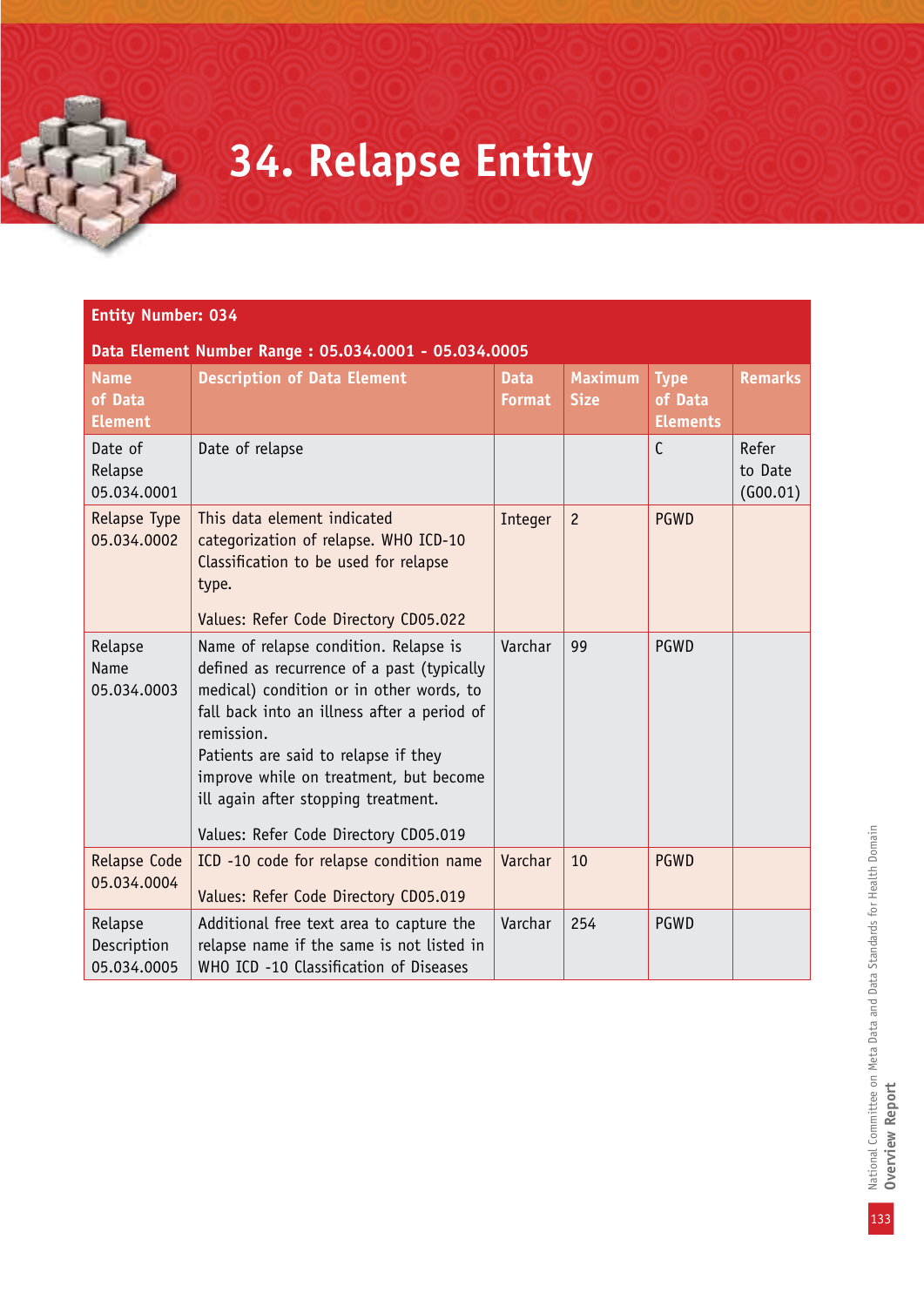## **35. Morbidity Entity**

#### **Entity Number: 035**

| Data Element Number Range: 05.035.0001 - 05.035.0006 |                                                                                                                                                                         |                       |                               |                                           |                              |  |  |
|------------------------------------------------------|-------------------------------------------------------------------------------------------------------------------------------------------------------------------------|-----------------------|-------------------------------|-------------------------------------------|------------------------------|--|--|
| <b>Name of Data</b><br><b>Element</b>                | <b>Description of Data Element</b>                                                                                                                                      | <b>Data</b><br>Format | <b>Maximum</b><br><b>Size</b> | <b>Type</b><br>of Data<br><b>Elements</b> | <b>Remarks</b>               |  |  |
| Date of<br>Morbidity<br>05.035.0001                  | Date of confirmation of morbidity                                                                                                                                       |                       |                               | $\mathsf{C}$                              | Refer<br>to Date<br>(600.01) |  |  |
| Morbidity Type<br>05.035.0002                        | Categorization of morbid conditions as per<br>WHO ICD-10 Classification.<br>Values: Refer Code Directory CD05.022                                                       | Integer               | $\overline{c}$                | PGWD                                      |                              |  |  |
| Morbidity<br>Name<br>05.035.0003                     | Name of the morbid condition.<br>(Morbid conditions refers to the state of being<br>diseased or unhealthy within a population)<br>Values: Refer Code Directory CD05.055 | Varchar               | 99                            | PGWD                                      |                              |  |  |
| Morbidity<br>Code<br>05.035.0004                     | ICD -10 code for the morbid condition.<br>Values: Refer Code Directory CD05.055                                                                                         | Varchar               | 10                            | PGWD                                      |                              |  |  |
| Morbidity<br>Description<br>05.035.0005              | Additional free text area to capture the morbid<br>condition in case the same is not listed WHO<br>tabulation lists for morbidity                                       | Varchar               | 200                           | PGWD                                      |                              |  |  |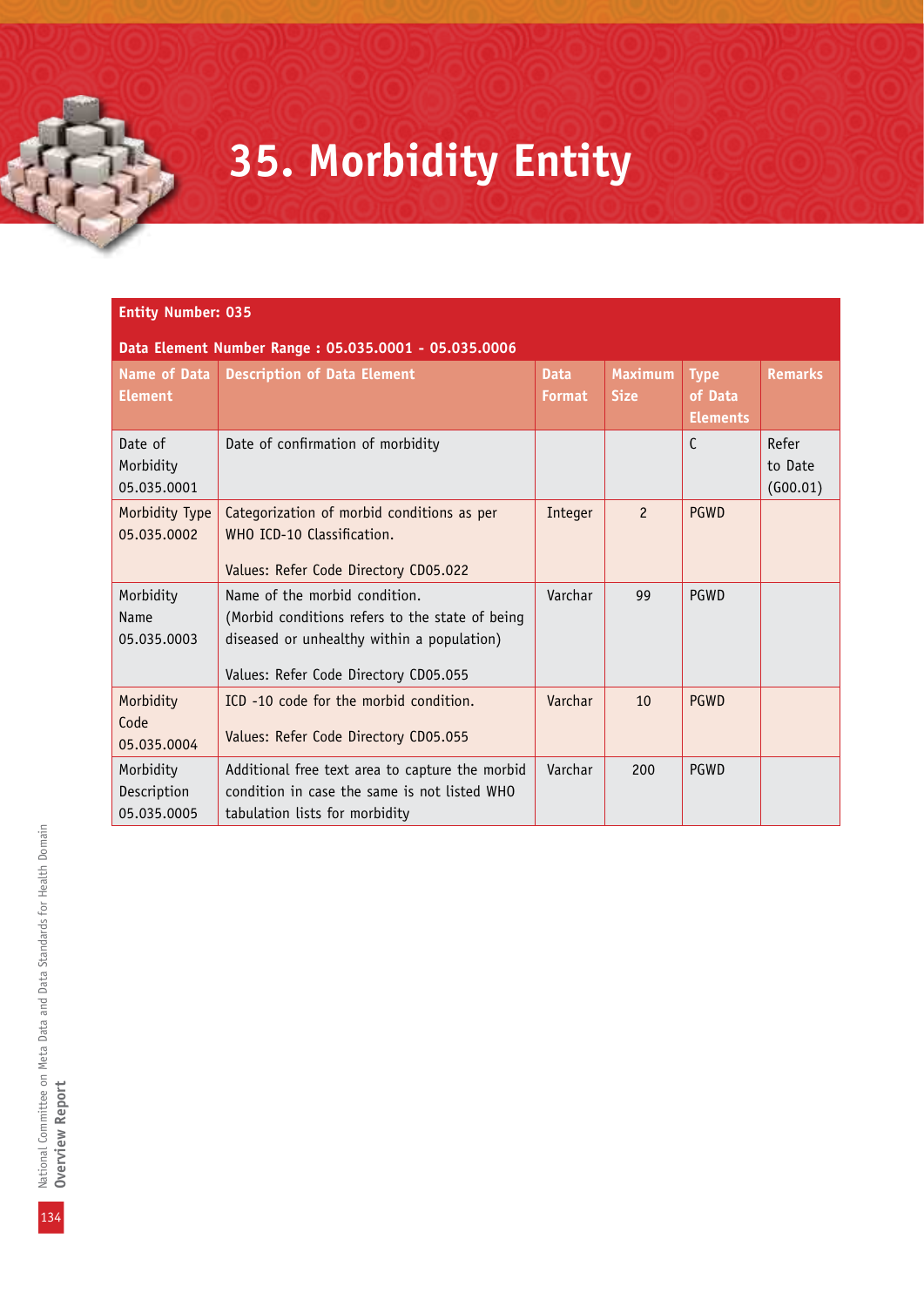# **36. Disability Entity**

#### **Entity Number: 036**

| <b>Name</b><br>of Data<br><b>Element</b> | <b>Description of Data Element</b>                                                                                                                                                                                                                 | <b>Data</b><br><b>Format</b> | <b>Maximum</b><br><b>Size</b> | <b>Type</b><br>of Data<br><b>Elements</b> | <b>Remarks</b>               |
|------------------------------------------|----------------------------------------------------------------------------------------------------------------------------------------------------------------------------------------------------------------------------------------------------|------------------------------|-------------------------------|-------------------------------------------|------------------------------|
| Date of<br>Disability<br>05.036.0001     | Date of disability                                                                                                                                                                                                                                 |                              |                               | $\mathsf{C}$                              | Refer<br>to Date<br>(600.01) |
| Disability<br>Type<br>05.036.0002        | Categorization of disability as per<br>WHO International Classification of<br>Functioning, Disability and Health (ICF).<br>Values: Refer Code Directory CD05.058                                                                                   | Integer                      | $\mathbf{1}$                  | <b>PGWD</b>                               |                              |
| Disability<br>Name<br>05.036.0003        | Name of the disability condition<br>(disability is the consequence of an<br>impairment that may be physical,<br>cognitive, mental, sensory, emotional,<br>developmental, or some combination of<br>these)<br>Values: Refer Code Directory CD05.059 | Varchar                      | 99                            | PGWD                                      |                              |
| Disability<br>Code<br>05.036.0004        | ICF Code for disability condition<br>values: Refer Code Directory CD05.059                                                                                                                                                                         | Varchar                      | 10                            | <b>PGWD</b>                               |                              |
| Disability<br>Description<br>05.036.0005 | Additional free text area to capture the<br>disability name if the same is not listed<br>in WHO International Classification of<br>Functioning, Disability and Health (ICF)                                                                        | Varchar                      | 200                           | <b>PGWD</b>                               |                              |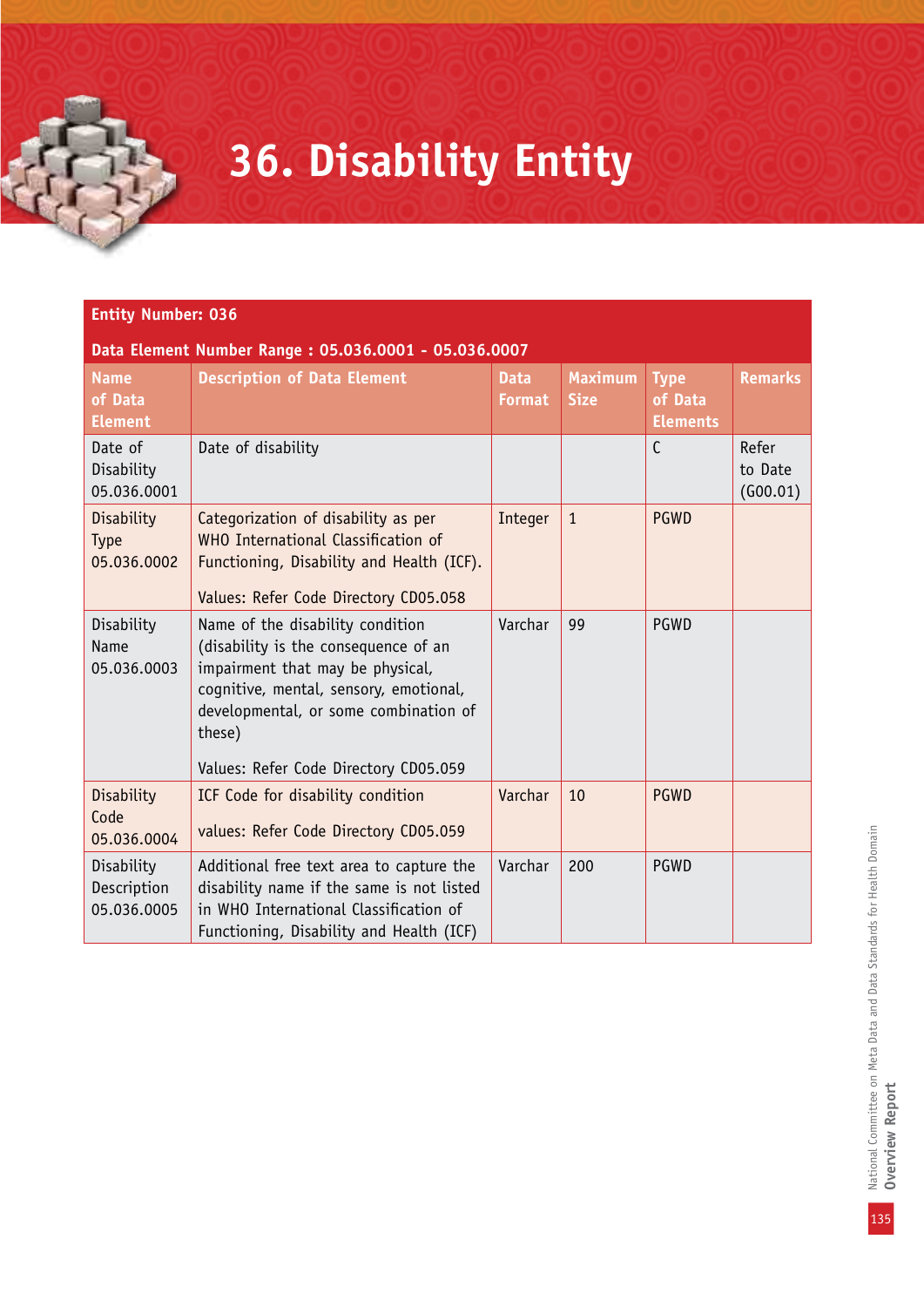## **37. Mortality Entity**

#### **Entity Number: 037**

| <b>Name</b><br>of Data<br><b>Element</b> | <b>Description of Data Element</b>                                                                                                                                                                                                                                                                                                                                                               | <b>Data</b><br>Format | <b>Maximum</b><br><b>Size</b> | <b>Type</b><br>of Data<br><b>Elements</b> | <b>Remarks</b>               |
|------------------------------------------|--------------------------------------------------------------------------------------------------------------------------------------------------------------------------------------------------------------------------------------------------------------------------------------------------------------------------------------------------------------------------------------------------|-----------------------|-------------------------------|-------------------------------------------|------------------------------|
| Date of<br>Mortality<br>05.037.0001      | Date of death                                                                                                                                                                                                                                                                                                                                                                                    |                       |                               | $\mathsf{C}$                              | Refer<br>to Date<br>(600.01) |
| Mortality<br>Category<br>05.037.0002     | Category of mortality - General and<br>Infant Mortality.<br>Values:<br>1- General Mortality<br>2- Infant Mortality                                                                                                                                                                                                                                                                               | Integer               | $\mathbf{1}$                  | <b>PGWD</b>                               |                              |
| Mortality<br>Type<br>05.037.0003         | It is the classification of mortality type<br>Values:<br>1 - Verbal Autopsy<br>2 - Clinical Confirmation                                                                                                                                                                                                                                                                                         | Integer               | $\mathbf{1}$                  | PGWD                                      |                              |
| Mortality<br><b>Name</b><br>05.037.0004  | Cause of death (Mortality Name is<br>defined as cause of death or condition<br>of illness that leads to death)<br>If the mortality type is 2 (Clinical<br>Confirmation) then the values are taken<br>from:<br>Values: Refer Code Directory CD05.056<br>or CD05.057<br>If the mortality type is 1 (Verbal<br>Autopsy) then the values are taken<br>from:<br>Values: Refer Code Directory CD05.124 | Varchar               | 99                            | <b>PGWD</b>                               |                              |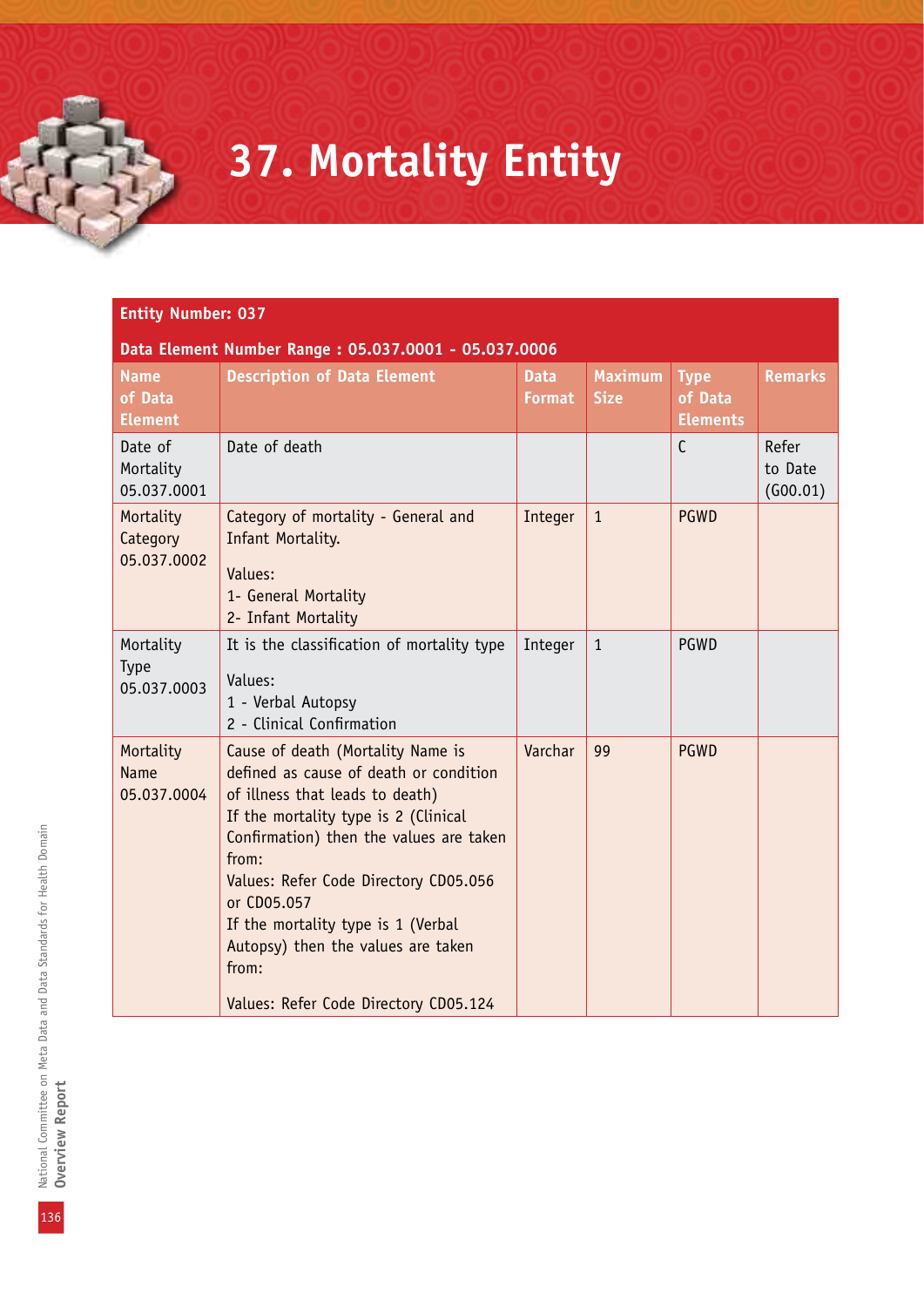| <b>Entity Number: 037</b>                            |                                                                                                                                                                                                                                                                                                                                                                                                   |                              |                               |                                           |                |  |  |
|------------------------------------------------------|---------------------------------------------------------------------------------------------------------------------------------------------------------------------------------------------------------------------------------------------------------------------------------------------------------------------------------------------------------------------------------------------------|------------------------------|-------------------------------|-------------------------------------------|----------------|--|--|
| Data Element Number Range: 05.037.0001 - 05.037.0006 |                                                                                                                                                                                                                                                                                                                                                                                                   |                              |                               |                                           |                |  |  |
| <b>Name</b><br>of Data<br><b>Element</b>             | <b>Description of Data Element</b>                                                                                                                                                                                                                                                                                                                                                                | <b>Data</b><br><b>Format</b> | <b>Maximum</b><br><b>Size</b> | <b>Type</b><br>of Data<br><b>Elements</b> | <b>Remarks</b> |  |  |
| Mortality<br>Code<br>05.037.0005                     | Cause of death (Mortality Name is<br>defined as cause of death or condition<br>of illness that leads to death)<br>If the mortality type is 2 (Clinical<br>Confirmation) then the values are taken<br>from:<br>Values: Refer Code Directory CD05.056<br>and CD05.057<br>If the mortality type is 1 (Verbal<br>Autopsy) then the values are taken<br>from:<br>Values: Refer Code Directory CD05.124 | Varchar                      | 10                            | PGWD                                      |                |  |  |
| Mortality<br>Description<br>05.037.0006              | Additional free text area to capture<br>the cause of death case the same is<br>not listed WHO tabulation lists for<br>mortality/Verbal Autopsy code list.                                                                                                                                                                                                                                         | Varchar                      | 254                           | <b>PGWD</b>                               |                |  |  |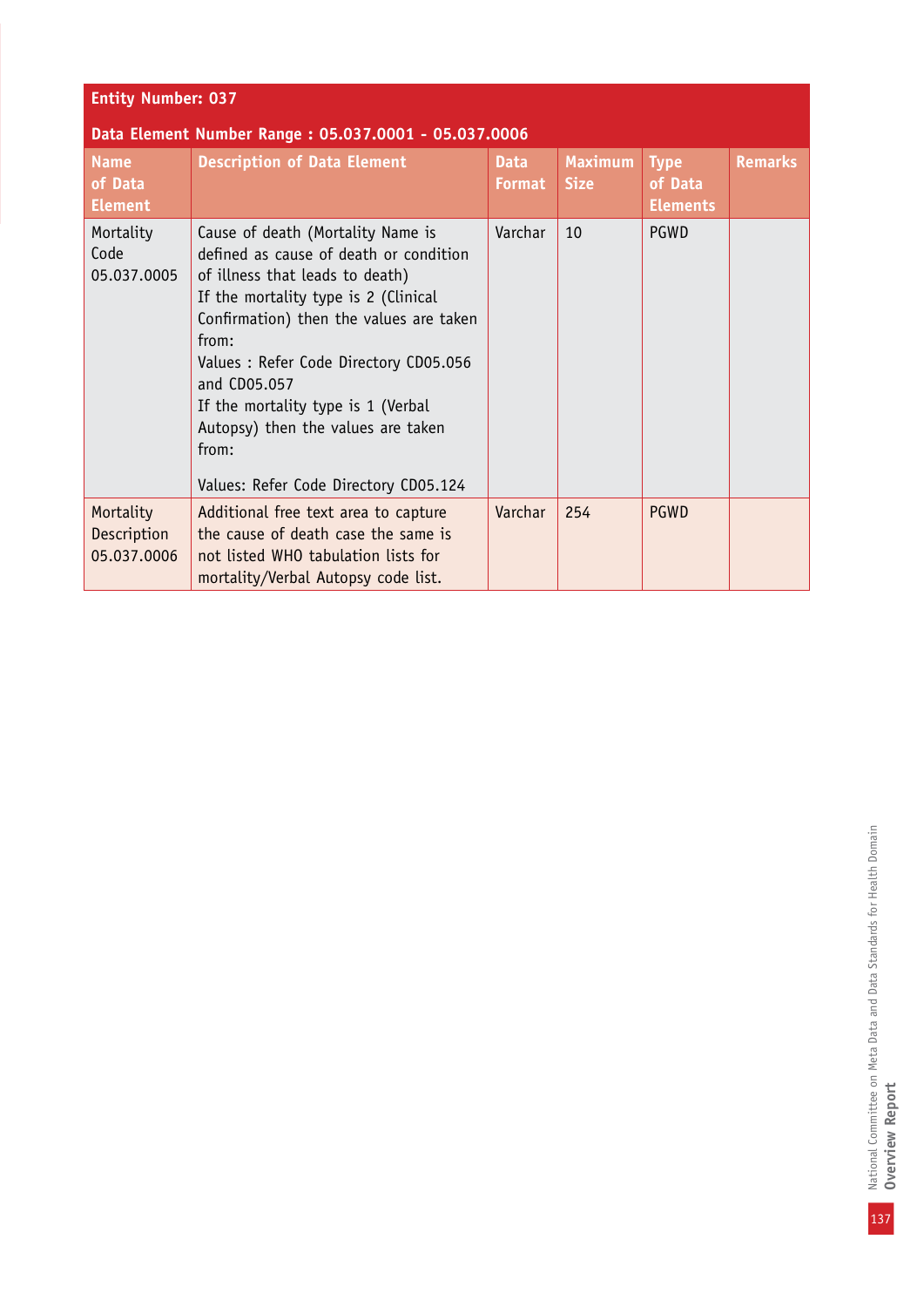## **38. Ambulance Entity**

#### **Entity Number: 038**

| Data Element Number Range: 05.038.0001 - 05.038.066                                |                                                                                                                                                                                                                                                                                                                                                 |                              |                               |                                           |                |  |
|------------------------------------------------------------------------------------|-------------------------------------------------------------------------------------------------------------------------------------------------------------------------------------------------------------------------------------------------------------------------------------------------------------------------------------------------|------------------------------|-------------------------------|-------------------------------------------|----------------|--|
| <b>Name of Data</b><br><b>Element</b>                                              | <b>Description of Data Element</b>                                                                                                                                                                                                                                                                                                              | <b>Data</b><br><b>Format</b> | <b>Maximum</b><br><b>Size</b> | Type of<br><b>Data</b><br><b>Elements</b> | <b>Remarks</b> |  |
| Ambulance<br>Identification<br>Number<br>05.038.0001                               | Identification Number to be used to<br>uniquely identify an ambulance. Vehicle<br>Registration Number would be used<br>for this purpose. Army ambulances use<br>special character to represent their<br>numbers and the data element type and<br>size would allow for incorporation of<br>these features.                                       | Varchar                      | 20                            | PGWD                                      |                |  |
| Ambulance<br>Service<br>Provider<br>Identification<br><b>Number</b><br>05.038.0002 | Identification number used to identify<br>different Ambulance Service Providers.<br>This number will uniquely identify each<br>provider be it state govt., central govt.,<br>private agency, NGO, Hospital etc.                                                                                                                                 | Varchar                      | 18                            | <b>PGWD</b>                               |                |  |
| Ambulance<br>Service<br>Provider Type<br>05.038.0003                               | Type of provider providing ambulance<br>services. There will be a code directory<br>similar to the facility identification in<br>this section and the values will come<br>from the code directory.<br>Values:<br>1. Private Ambulance Providers<br>2. PPP<br>3. Government Ambulances<br>4. NGO<br>5. Private Hospitals<br>6. Army<br>7. Others | Integer                      | $\overline{c}$                | PGWD                                      |                |  |
| Ambulance<br><b>Driver</b><br>Identification<br>Number<br>05.038.0004              | ID number of person driving the<br>ambulance. Usually there is more than<br>one driver for each ambulance and they<br>work in shifts. It would be required to<br>identify each trip made by individual<br>driver. Individual UID would be used in<br>case alternate UID (Driving License No.)<br>is not available.                              | Varchar                      | 18                            | <b>PGWD</b>                               |                |  |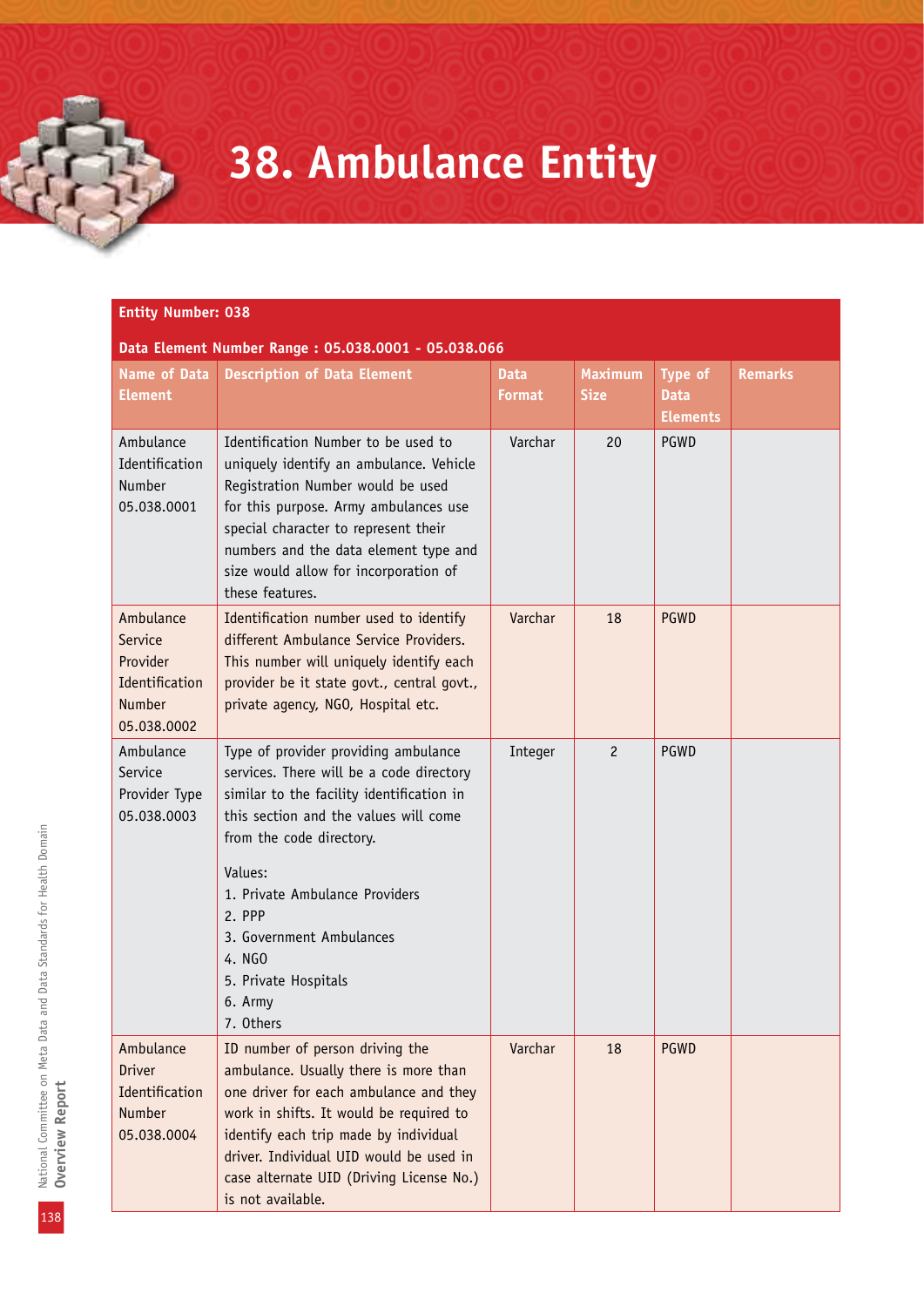| <b>Name of Data</b><br><b>Element</b>                          | <b>Description of Data Element</b>                                                                                                                                                                                                                                                                | <b>Data</b><br><b>Format</b> | <b>Maximum</b><br><b>Size</b> | <b>Type of</b><br><b>Data</b><br><b>Elements</b> | <b>Remarks</b>                                                               |
|----------------------------------------------------------------|---------------------------------------------------------------------------------------------------------------------------------------------------------------------------------------------------------------------------------------------------------------------------------------------------|------------------------------|-------------------------------|--------------------------------------------------|------------------------------------------------------------------------------|
| Ambulance<br>Driver Name<br>05.038.0005                        | Name of the driver in job for driving<br>ambulance.                                                                                                                                                                                                                                               |                              |                               | $\mathsf{C}$                                     | Refer to Name<br>of the Person<br>(G01.02)                                   |
| Ambulance<br>Paramedic ID<br>05.038.0006                       | ID Number of ambulance attendant                                                                                                                                                                                                                                                                  | Varchar                      | 18                            | PGWD                                             |                                                                              |
| Ambulance<br>Paramedic<br>Name<br>05.038.0007                  | Ambulance paramedic placed in the<br>ambulance.                                                                                                                                                                                                                                                   |                              |                               | $\mathsf{C}$                                     | Refer to Name<br>of the Person<br>(G01.02)                                   |
| Ambulance<br><b>Type</b><br>05.038.0008                        | Various ambulances are used to rescue<br>patients in the health system as per the<br>requirements of patient condition and<br>type of emergency. These ambulances<br>can be categorized into followings.                                                                                          | Integer                      | $\overline{c}$                | <b>PGWD</b>                                      |                                                                              |
| Ambulance                                                      | Values: Refer Code Directory CD05.131<br>Name of the place where ambulance is                                                                                                                                                                                                                     |                              |                               | C                                                | Refer to Name                                                                |
| Stationed<br>Place Name<br>05.038.0009                         | placed for emergency purposes. In public<br>sector ambulances, this place is known<br>as nodal center from where a cluster of<br>villages are accessible (1 Ambulance for<br>1 Lakh population). In private providers,<br>this place may be within the facility or<br>any other identified place. |                              |                               |                                                  | of Land Region<br>(G02.02)                                                   |
| Ambulance<br>Stationed<br><b>Place Address</b><br>05.038.0010  | Address of the place where ambulance is<br>placed for emergency purposes.                                                                                                                                                                                                                         |                              |                               | C                                                | Refer to<br>Address of<br>a Premises<br>(602.03)                             |
| Ambulance<br>Stationed<br>Place<br>Longitude<br>05.038.0011    | Longitude of Ambulance Stationed<br>Position                                                                                                                                                                                                                                                      |                              |                               | $\mathsf{C}$                                     | Refer to Geo-<br>coding of a<br>Land region<br>Longitude<br>$(G02.05-00-01)$ |
| Ambulance<br><b>Stationed</b><br>Place Latitude<br>05.038.0012 | Latitude of Ambulance Stationed<br>Position                                                                                                                                                                                                                                                       |                              |                               | $\mathsf{C}$                                     | Refer to Geo-<br>coding of a<br>Land region<br>Latitude<br>$(G02.05-00-02)$  |
| Ambulance<br>Running<br><b>Status</b><br>05.038.0013           | Running status of ambulance.<br>Values:<br>1. Stationed<br>2. Moving, patient on board,<br>3. Moving, no patient on board<br>4. Waiting, patient on board<br>5. Waiting, no patient on board                                                                                                      | Integer                      | $\overline{c}$                | PGWD                                             |                                                                              |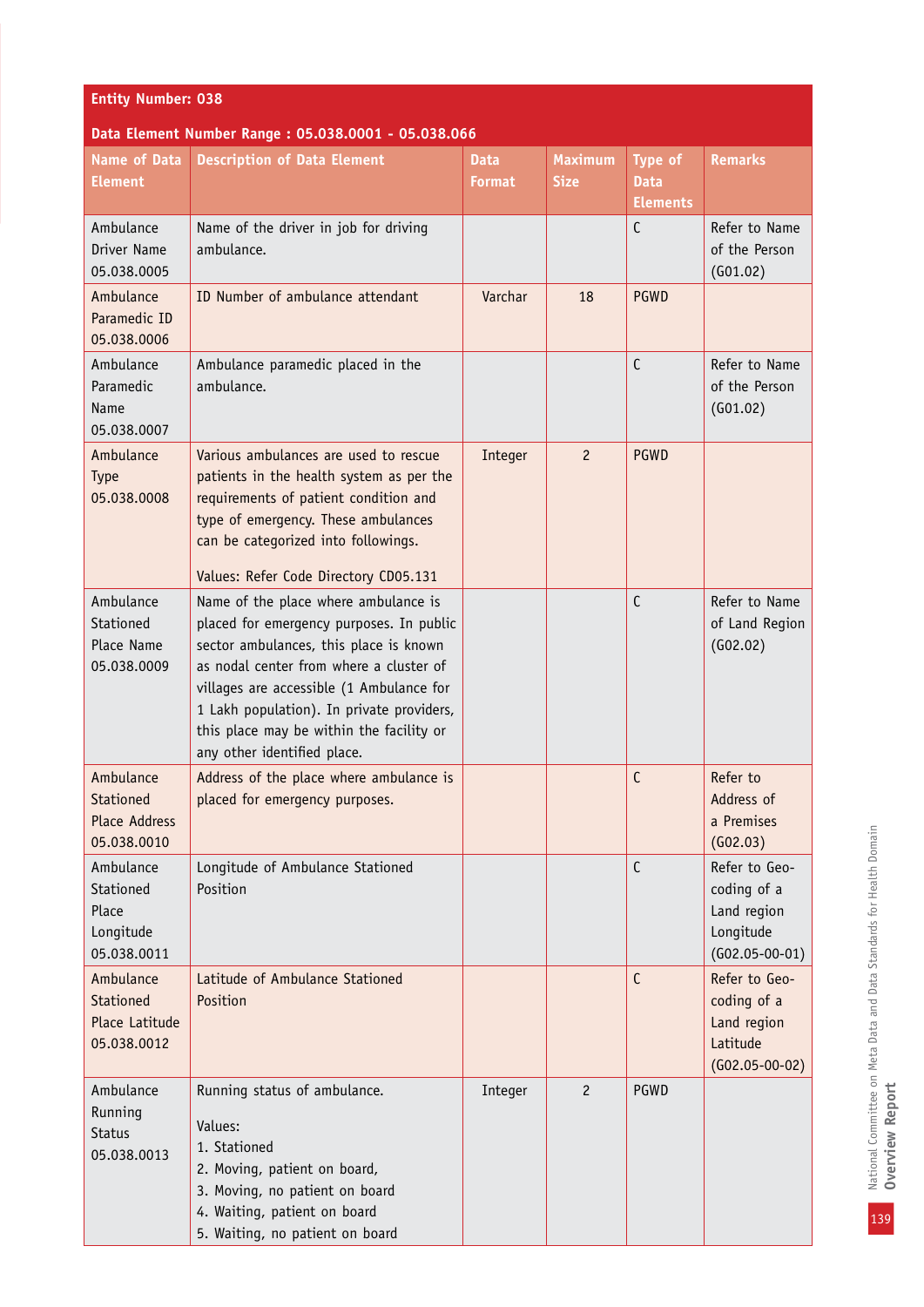| <b>Name of Data</b><br><b>Element</b>                              | <b>Description of Data Element</b>                                                                                                                                                             | <b>Data</b><br>Format | <b>Maximum</b><br><b>Size</b> | <b>Type of</b><br><b>Data</b><br><b>Elements</b> | <b>Remarks</b>                                                               |
|--------------------------------------------------------------------|------------------------------------------------------------------------------------------------------------------------------------------------------------------------------------------------|-----------------------|-------------------------------|--------------------------------------------------|------------------------------------------------------------------------------|
| Ambulance<br>Stationed<br>Reasons<br>05.038.0014                   | Reason for ambulance for being<br>stationed at one place<br>Values:<br>1. No calls received<br>2. Ambulance Break Down<br>3. Call received but no support staff/<br><b>Driver</b><br>4. Others | Integer               | $\overline{c}$                | <b>PGWD</b>                                      |                                                                              |
| Ambulance<br>Origination<br>Site Name<br>05.038.0015               | Name of the place from where<br>ambulance has started moving                                                                                                                                   |                       |                               | $\mathsf{C}$                                     | Refer to Name<br>of Land Region<br>(602.02)                                  |
| Ambulance<br>Origination<br>Site Address<br>05.038.0016            | Address of the place from where<br>ambulance has started moving.                                                                                                                               |                       |                               | $\mathsf{C}$                                     | Refer to<br>Address of<br>a Premises<br>(602.03)                             |
| Ambulance<br>Origination<br>Latitude<br>Coordinate<br>05.038.0017  | Latitude Coordinate of the Ambulance<br>position.                                                                                                                                              |                       |                               | $\mathsf{C}$                                     | Refer to Geo-<br>coding of a<br>Land region<br>Latitude<br>$(G02.05-00-02)$  |
| Ambulance<br>Origination<br>Longitude<br>Coordinate<br>05.038.0018 | Longitude Coordinates of the Ambulance<br>position.                                                                                                                                            |                       |                               | $\mathsf{C}$                                     | Refer to Geo-<br>coding of a<br>Land region<br>Longitude<br>$(G02.05-00-01)$ |
| Ambulance<br>Origination<br>Start Date<br>05.038.0019              | Date when ambulance has started<br>moving from originating place.                                                                                                                              |                       |                               | $\mathsf{C}$                                     | Refer to Date<br>(600.01)                                                    |
| Ambulance<br>Origination<br><b>Start Time</b><br>05.038.0020       | Time when ambulance has started<br>moving from originating place.                                                                                                                              | HH:MM:SS              | 8                             | PGAD (to<br>be named<br>as 'Time')               | "Time" may be<br>used across<br>the domains.                                 |
| Ambulance<br>Destination<br>Site Name<br>05.038.0021               | Name of the place/site where ambulance<br>has reached                                                                                                                                          |                       |                               | $\mathsf{C}$                                     | Refer to Name<br>of Land Region<br>(602.02)                                  |
| Ambulance<br>Destination<br>Site Address<br>05.038.0022            | Address of the place/site where<br>ambulance has reached                                                                                                                                       |                       |                               | $\mathsf{C}$                                     | Refer to<br>Address of<br>a Premises<br>(602.03)                             |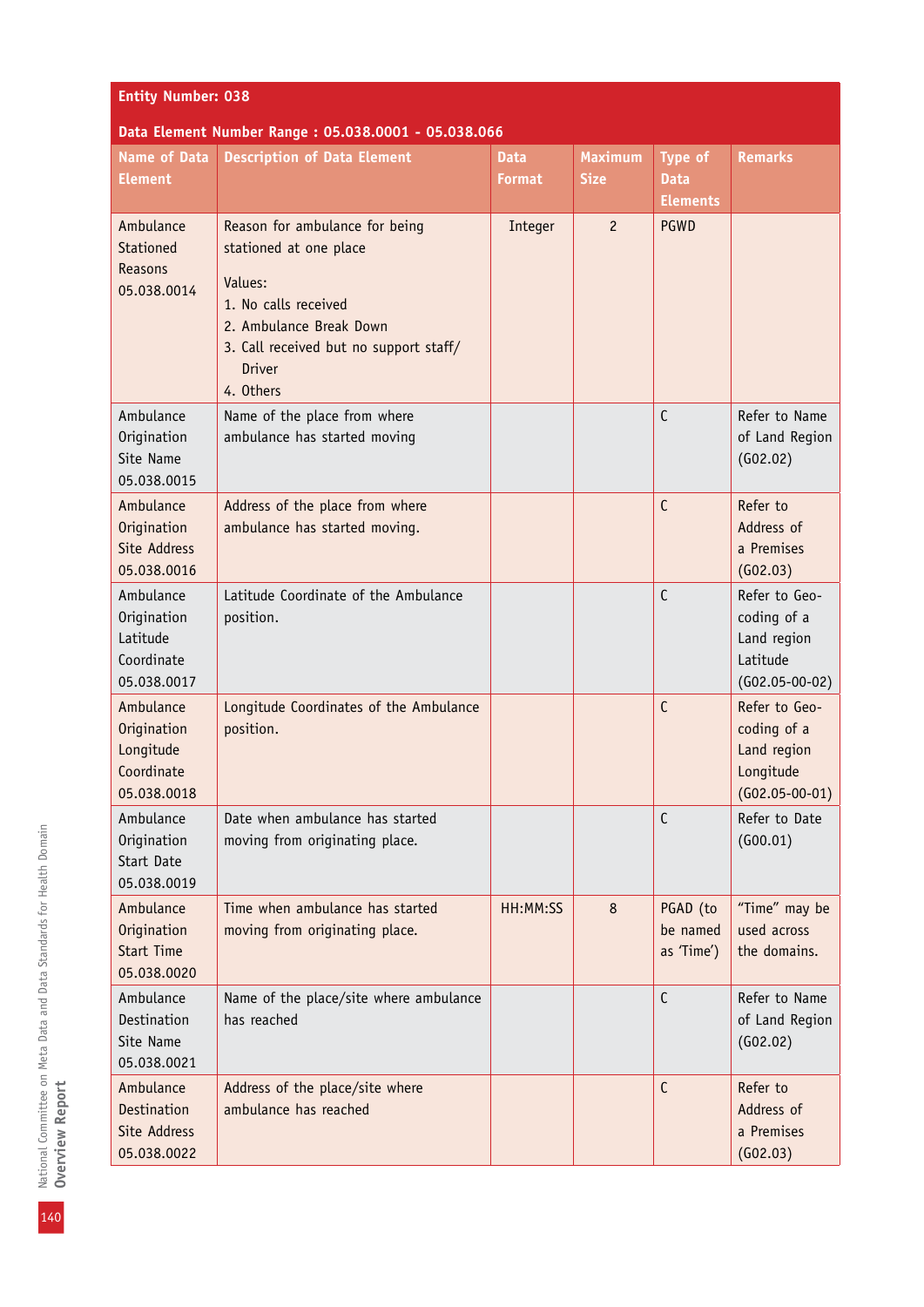| <b>Entity Number: 038</b> |  |
|---------------------------|--|
|                           |  |
|                           |  |

| <b>Name of Data</b><br><b>Element</b>                                   | <b>Description of Data Element</b>                                                                      | <b>Data</b><br><b>Format</b> | <b>Maximum</b><br><b>Size</b> | Type of<br><b>Data</b><br><b>Elements</b> | <b>Remarks</b>                                                               |
|-------------------------------------------------------------------------|---------------------------------------------------------------------------------------------------------|------------------------------|-------------------------------|-------------------------------------------|------------------------------------------------------------------------------|
| Ambulance<br>Destination<br>Latitude<br>Coordinate<br>05.038.0023       | Latitude Coordinate of the Ambulance<br>destination                                                     |                              |                               | $\mathsf{C}$                              | Refer to Geo-<br>coding of a<br>Land region<br>Latitude<br>$(G02.05-00-02)$  |
| Ambulance<br>Destination<br>Longitude<br>Coordinate<br>05.038.0024      | Longitude Coordinates of the Ambulance<br>Destination                                                   |                              |                               | $\mathsf{C}$                              | Refer to Geo-<br>coding of a<br>Land region<br>Longitude<br>$(G02.05-00-01)$ |
| Ambulance<br>Distance<br>Covered<br>05.038.0025                         | Distance covered by ambulance while<br>travelling from one place to another<br>measured in kilometers   |                              |                               | $\mathsf{C}$                              | Refer to<br>Measurement<br>of Distance<br>in Kilometer<br>$(600.02 - 12)$    |
| Ambulance<br>Destination<br>Reach Date<br>05.038.0026                   | Date when ambulance has reached<br>destination place/site.                                              |                              |                               | $\mathsf{C}$                              | Refer to Date<br>(G00.01)                                                    |
| Ambulance<br>Destination<br>Reach Time<br>05.038.0027                   | Time when ambulance has reached<br>destination place/site.                                              | HH:MM:SS                     | 8                             | PGAD (to<br>be named<br>as 'Time')        | "Time" may be<br>used across<br>the domains.                                 |
| Ambulance<br>Linked Facility<br><b>Name</b><br>05.038.0028              | Name of the Facility with which this<br>ambulance is linked.<br>Values: Refer code directory CD05.001   | Varchar                      | 99                            | <b>PGWD</b>                               |                                                                              |
| Ambulance<br>Linked Facility<br>Type<br>05.038.0029                     | Type of Facility with which this<br>ambulance is linked.<br>Values: Refer code directory CD05.002       | Integer                      | 2                             | PGWD                                      |                                                                              |
| Ambulance<br>Linked Facility<br>Identification<br>Number<br>05.038.0030 | ID of the linked facility<br>Values: Refer code directory CD05.001                                      | Integer                      | 10                            | <b>PGWD</b>                               |                                                                              |
| Ambulance<br>Scheduling<br>Indicator<br>05.038.0031                     | This data element indicates whether the<br>ambulance was scheduled or not<br>Values:<br>0. No<br>1. Yes | Integer                      | $\mathbf{1}$                  | PGWD                                      |                                                                              |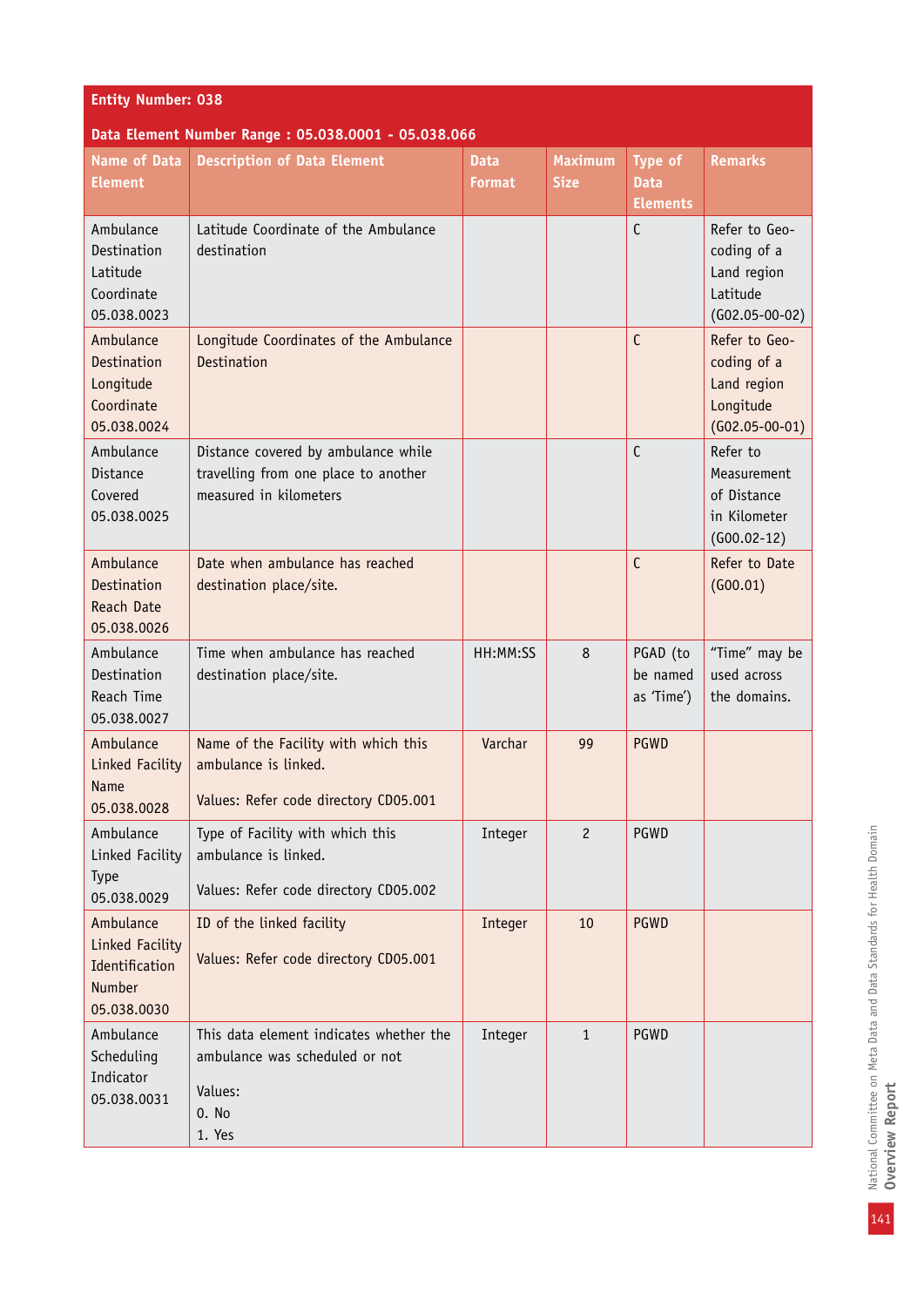| <b>Name of Data</b><br><b>Element</b>                                         | <b>Description of Data Element</b>                                                                                                                         | <b>Data</b><br><b>Format</b> | <b>Maximum</b><br><b>Size</b> | Type of<br><b>Data</b><br><b>Elements</b> | <b>Remarks</b> |
|-------------------------------------------------------------------------------|------------------------------------------------------------------------------------------------------------------------------------------------------------|------------------------------|-------------------------------|-------------------------------------------|----------------|
| Reasons for<br>Unscheduled<br>Trip<br>05.038.0032                             | Unscheduled Reasons for ambulance<br>transport.<br>Values: Refer code directory CD05.129                                                                   | Integer                      | $\overline{3}$                | <b>PGWD</b>                               |                |
| Reasons for<br>Scheduled Trip<br>05.038.0033                                  | Scheduled Reasons for ambulance<br>transport.<br>Values: Refer code directory CD05.130                                                                     | Integer                      | 3                             | PGWD                                      |                |
| Number of<br>Patients<br>Rescued<br>05.038.0034                               | Number of patients rescued in one trip<br>by ambulance.                                                                                                    | Integer                      | $\overline{4}$                | PGWD                                      |                |
| Reason for<br>Transport<br>of Multiple<br>Patients<br>05.038.0035             | Reasons for transporting multiple<br>patients in single trip by an ambulance                                                                               | Varchar                      | 254                           | PGWD                                      |                |
| <b>Transport Used</b><br>Rationale<br>05.038.0036                             | Rationale given for type of ambulance<br>used.                                                                                                             | Varchar                      | 254                           | <b>PGWD</b>                               |                |
| Treatment at<br>Destination<br>facility<br>Indicator<br>05.038.0037           | This data element indicates whether the<br>destination health care facility provided<br>appropriate treatment to the patient<br>Values:<br>0. No<br>1. Yes | Integer                      | $\mathbf{1}$                  | PGWD                                      |                |
| Ambulance<br>Receiving<br><b>Facility Name</b><br>05.038.0038                 | Facility which has admitted patient<br>during arrival.<br>Values: Refer code directory CD05.001                                                            | Varchar                      | 99                            | <b>PGWD</b>                               |                |
| Ambulance<br>Receiving<br>Facility<br>Identification<br>Number<br>05.038.0039 | ID of the facility admitting the patient.<br>Values: Refer code directory CD05.001                                                                         | Integer                      | 10                            | PGWD                                      |                |
| Ambulance<br>Receiving<br>Facility Type<br>05.038.0040                        | Type of facility admitting the patient.<br>Values: Refer code directory CD05.002                                                                           | Integer                      | $\overline{c}$                | PGWD                                      |                |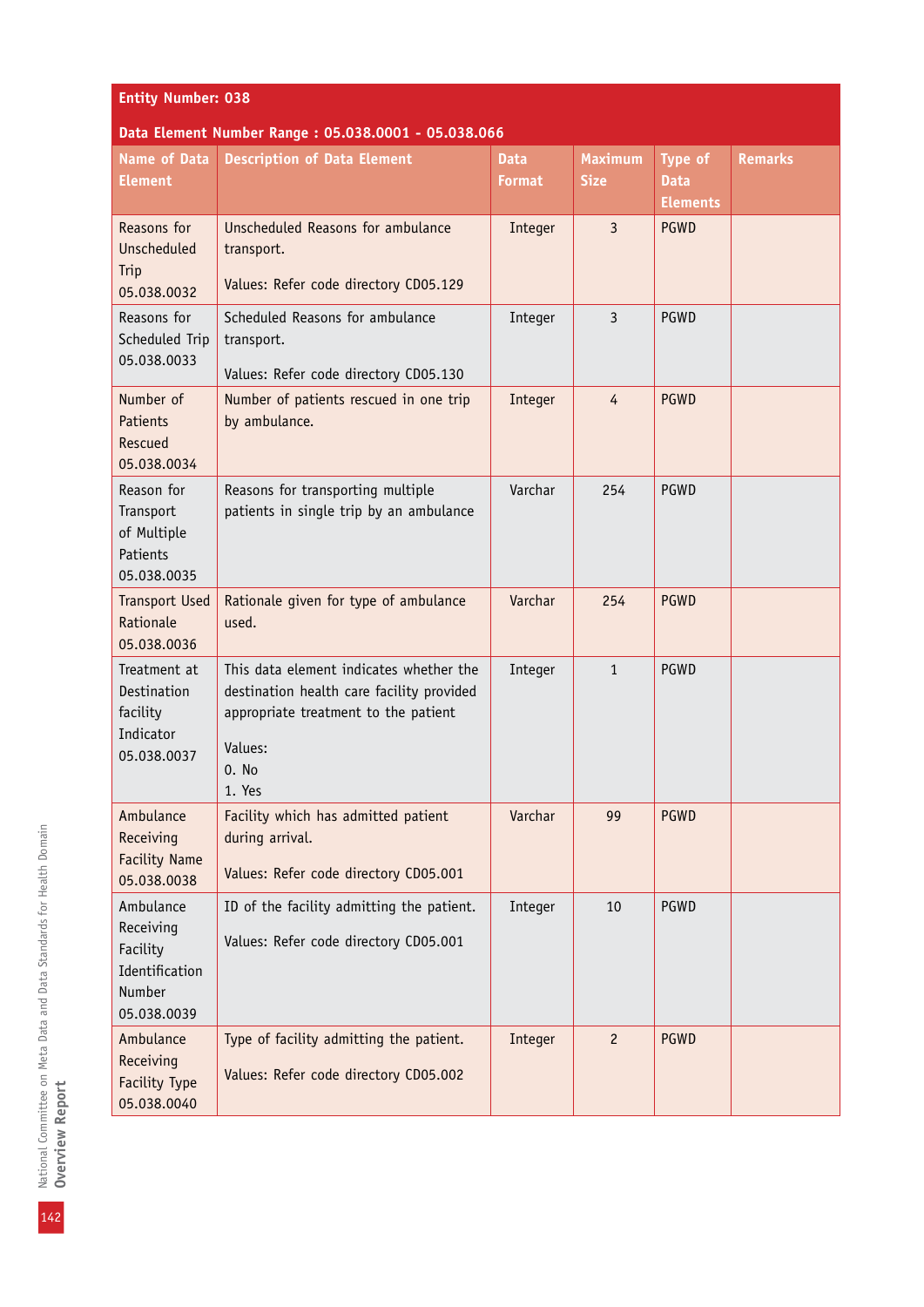| <b>Entity Number: 038</b>                                                    |                                                                                                                                                                                                                                                                                                                                                                                                                                                                                                                                                                                                                                                                                                                                                                      |                              |                               |                                           |                |  |  |  |
|------------------------------------------------------------------------------|----------------------------------------------------------------------------------------------------------------------------------------------------------------------------------------------------------------------------------------------------------------------------------------------------------------------------------------------------------------------------------------------------------------------------------------------------------------------------------------------------------------------------------------------------------------------------------------------------------------------------------------------------------------------------------------------------------------------------------------------------------------------|------------------------------|-------------------------------|-------------------------------------------|----------------|--|--|--|
| Data Element Number Range: 05.038.0001 - 05.038.066                          |                                                                                                                                                                                                                                                                                                                                                                                                                                                                                                                                                                                                                                                                                                                                                                      |                              |                               |                                           |                |  |  |  |
| <b>Name of Data</b><br><b>Element</b>                                        | <b>Description of Data Element</b>                                                                                                                                                                                                                                                                                                                                                                                                                                                                                                                                                                                                                                                                                                                                   | <b>Data</b><br><b>Format</b> | <b>Maximum</b><br><b>Size</b> | Type of<br><b>Data</b><br><b>Elements</b> | <b>Remarks</b> |  |  |  |
| Wait Time<br>Rationale<br>05.038.0041                                        | Rationale for wait time.<br>Values:<br>1. Patient not ready for transport<br>2. Patient took first Aid but refused<br>transport<br>3. Receiving facility not ready to accept<br>patient<br>4. Ambulance break-down on way<br>5. Patient not available at site                                                                                                                                                                                                                                                                                                                                                                                                                                                                                                        | Integer                      | $\overline{c}$                | PGWD                                      |                |  |  |  |
| Destination<br>Rationale<br>05.038.0042                                      | Rationale for patient transfer from one<br>place to another.<br>Values:<br>1. Patient was transported to nearest<br>facility for care of symptoms,<br>complaints or both.<br>2. Patient was transported back from<br>facility to home.<br>3. Patient was transported for the care<br>of a specialist or for availability of<br>specialized equipment.<br>4. Patient was transported due to<br>the lack of appropriate facilities/<br>specialist.<br>5. Patient was transported for the care<br>of a trauma center.<br>6. Patient was transported for the care<br>of a burn center.<br>7. Patient was transported for a special<br>care unit.<br>8. Patient was diverted to another<br>facility.<br>9. Patient was transported for the<br>nearness of family members. | Integer                      | $\overline{c}$                | <b>PGWD</b>                               |                |  |  |  |
| Ambulance<br>Transport<br>Additional<br>Mileage<br>Travelled.<br>05.038.0043 | This data element indicates whether<br>additional mileage was travelled.<br>Values:<br>0. No<br>1. Yes                                                                                                                                                                                                                                                                                                                                                                                                                                                                                                                                                                                                                                                               | Integer                      | $\mathbf{1}$                  | PGWD                                      |                |  |  |  |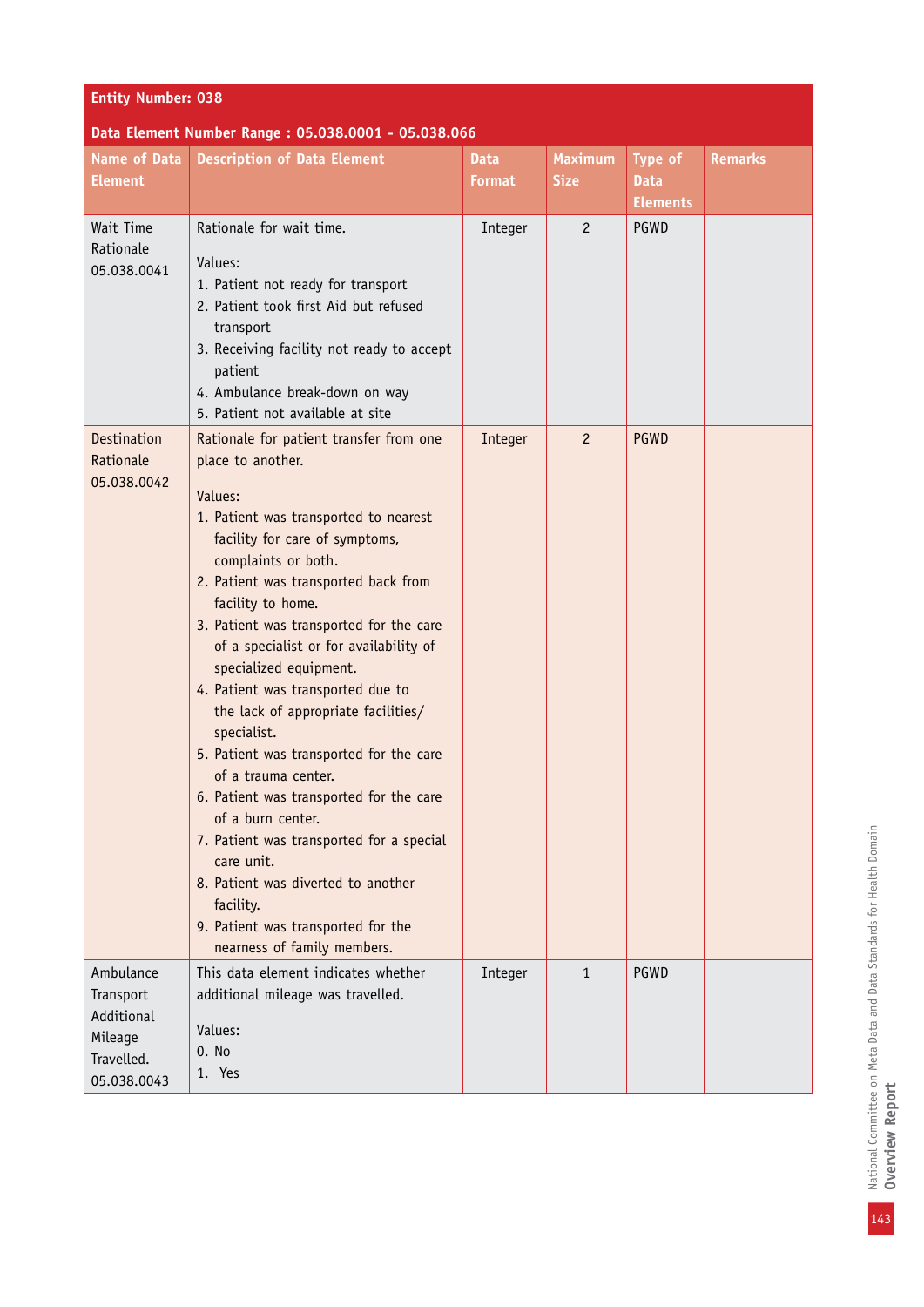| <b>Entity Number: 038</b>                                                    |                                                                                                                                                                                                   |                              |                               |                                    |                                              |  |  |  |
|------------------------------------------------------------------------------|---------------------------------------------------------------------------------------------------------------------------------------------------------------------------------------------------|------------------------------|-------------------------------|------------------------------------|----------------------------------------------|--|--|--|
| Data Element Number Range: 05.038.0001 - 05.038.066                          |                                                                                                                                                                                                   |                              |                               |                                    |                                              |  |  |  |
| <b>Name of Data</b><br><b>Element</b>                                        | <b>Description of Data Element</b>                                                                                                                                                                | <b>Data</b><br><b>Format</b> | <b>Maximum</b><br><b>Size</b> | Type of<br><b>Data</b>             | <b>Remarks</b>                               |  |  |  |
|                                                                              |                                                                                                                                                                                                   |                              |                               | <b>Elements</b>                    |                                              |  |  |  |
| Ambulance<br>Transport<br>Additional<br>Mileage<br>Rationale.<br>05.038.0044 | Rationale for additional mileage<br>Values:<br>W - Weather<br>E - Equipment<br>V - Vectoring<br>T - Terrain<br>R - Road Conditions<br>$0 - 0$ ther                                                | Char                         | $\mathbf{1}$                  | <b>PGWD</b>                        |                                              |  |  |  |
| Ambulance<br>Requesting<br>Authority<br>Name<br>05.038.0045                  | Name of the authority who ordered for<br>ambulance service. It can be hospital,<br>police, Traffic police, relative, etc.                                                                         | Varchar                      | 99                            | <b>PGWD</b>                        |                                              |  |  |  |
| Ambulance<br>Requesting<br><b>Entity Name</b><br>05.038.0046                 | Name of the individual requested for the<br>ambulance service. It can be individual<br>person, physician, health worker etc.                                                                      |                              |                               | $\mathsf{C}$                       | Refer to Name<br>of the Person<br>(G01.02)   |  |  |  |
| Ambulance<br>Requesting<br>Authority<br>05.038.0047                          | Type of the ordering authority. This<br>value will come from the code directory.<br>Values: Refer code directory CD05.098                                                                         | Integer                      | 5                             | PGWD                               |                                              |  |  |  |
| Choice of<br>Facility<br>Consent<br>Indicator<br>05.038.0048                 | Consent is taken from the patient/<br>relative for the facility they wanted to<br>go. In the case of unconscious patients<br>a standard protocol would be followed.<br>Values:<br>0. No<br>1. Yes | Integer                      | $\mathbf{1}$                  | PGWD                               |                                              |  |  |  |
| En Route<br>Event<br>05.038.0049                                             | Event occurred while patient was on<br>board.<br>Values:<br>1. Stabilization<br>2. First Aid<br>3. Patient died en route<br>4. Mother Delivered en route                                          | Integer                      | $\overline{2}$                | <b>PGWD</b>                        |                                              |  |  |  |
| En Route<br>Event Time<br>05.038.0050                                        | This data element would capture the<br>time of the Ambulance en route event                                                                                                                       | HH:MM:SS                     | 8                             | PGAD (to<br>be named<br>as 'Time') | "Time" may be<br>used across<br>the domains. |  |  |  |
| En Route<br>Event Date<br>05.038.0051                                        | This data element would capture the<br>date of the Ambulance en route event                                                                                                                       |                              |                               | $\mathsf{C}$                       | Refer to Date<br>(G00.01)                    |  |  |  |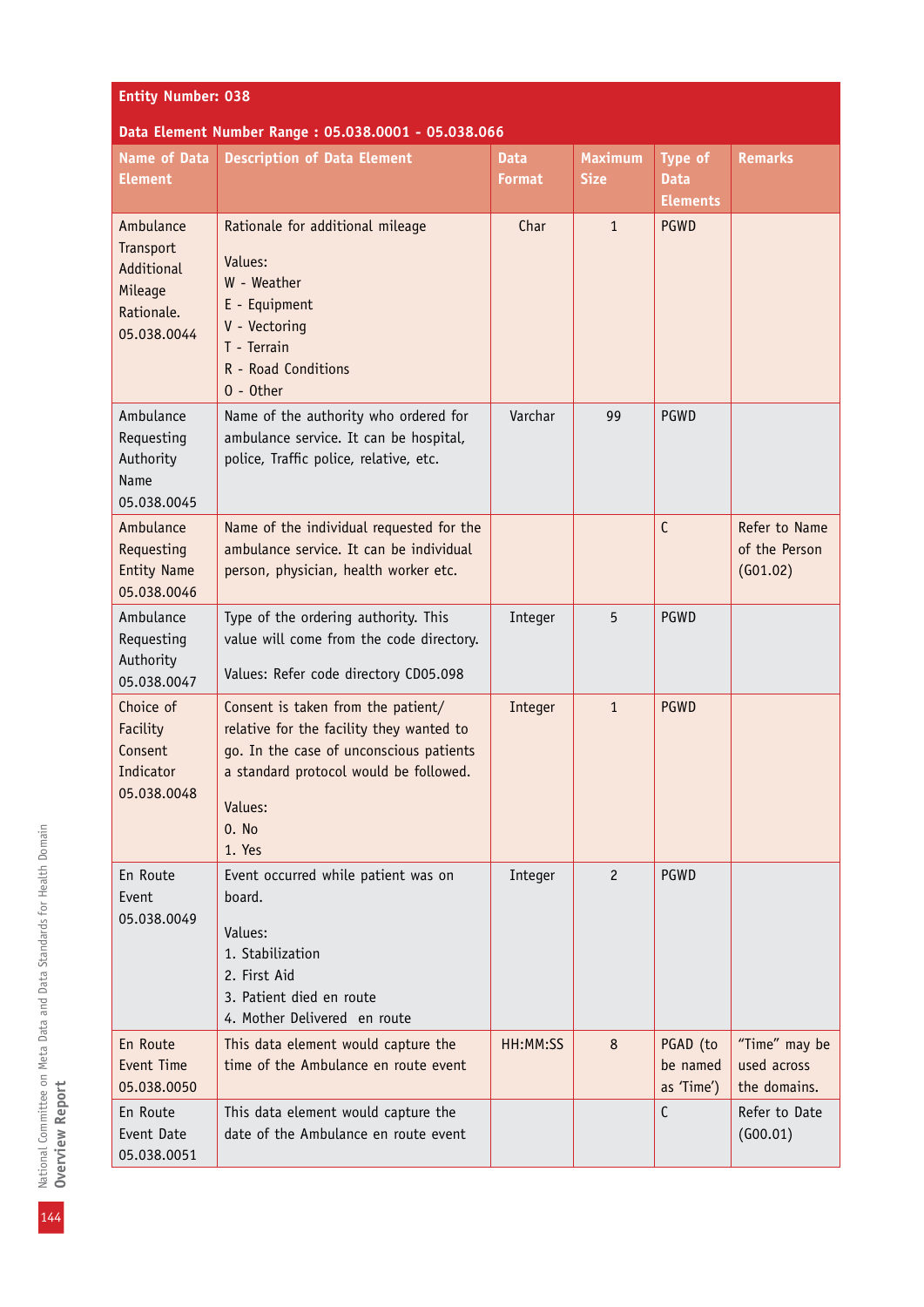| <b>Entity Number: 038</b> |
|---------------------------|
|---------------------------|

## **Data Element Number Range : 05.038.0001 - 05.038.066**

| <b>Name of Data</b><br><b>Element</b>                        | <b>Description of Data Element</b>                                                                                                                                                                                                                                                                      | <b>Data</b><br><b>Format</b> | <b>Maximum</b><br><b>Size</b> | Type of<br><b>Data</b><br><b>Elements</b> | <b>Remarks</b>                              |
|--------------------------------------------------------------|---------------------------------------------------------------------------------------------------------------------------------------------------------------------------------------------------------------------------------------------------------------------------------------------------------|------------------------------|-------------------------------|-------------------------------------------|---------------------------------------------|
| En Route<br><b>Delivery</b><br><b>Outcome</b><br>05.038.0052 | If pregnant women delivered en route<br>outcome of the delivery<br>Values:<br>1. Live Birth Male<br>2. Live Birth Female<br>3. Still Birth                                                                                                                                                              | Integer                      | $\mathbf{1}$                  | <b>PGWD</b>                               |                                             |
| Ambulance<br>Access<br>Number<br>05.038.0053                 | Any number used to access ambulance<br>service. This can be Phone Number/<br>mobile number/ toll free number etc.<br>Used for accessing an ambulance or a<br>toll free.<br>The data for this will come from Code<br>Directory.                                                                          |                              |                               | $\mathsf{C}$                              | Refer to<br>Telephone<br>Number<br>(G00.06) |
| Ambulance<br><b>Access</b><br>Medium<br>05.038.0054          | Type of the medium used to access<br>ambulance service.<br>Value:<br>1. Voice-Based<br>2. Text based.                                                                                                                                                                                                   | Integer                      | $\mathbf{1}$                  | <b>PGWD</b>                               |                                             |
| Ambulance<br>Call Centre ID<br>05.038.0055                   | ID of the Call Centre Receiving call for<br>that particular ambulance Service.<br>Values: Refer code directory CD05.001                                                                                                                                                                                 | Varchar                      | 10                            | PGWD                                      |                                             |
| Incoming<br>Phone Call<br><b>Status</b><br>05.038.0056       | Status of the incoming call in the call<br>center.<br>Values:<br>1. Received,<br>2. Unattended<br>3. Attended but denied ambulance due<br>to unavailability<br>4. Attended but patient refused to<br>accept ambulance<br>5. Incomplete calls.<br>6. Attended but denied ambulance due<br>to break-down. | Integer                      | $\overline{c}$                | <b>PGWD</b>                               |                                             |
| Incoming<br>Phone Call<br><b>Types</b><br>05.038.0057        | Type of call received in the call center.<br>Values:<br>1. Non-Emergency Calls<br>2. Medical Emergency Calls<br>3. Fire Emergency Calls<br>4. Police Emergency Calls<br>5. Chemical - Biological - Radiological -<br>Nuclear (CBRN) emergency<br>6. Other emergencies                                   | Integer                      | $\overline{c}$                | <b>PGWD</b>                               |                                             |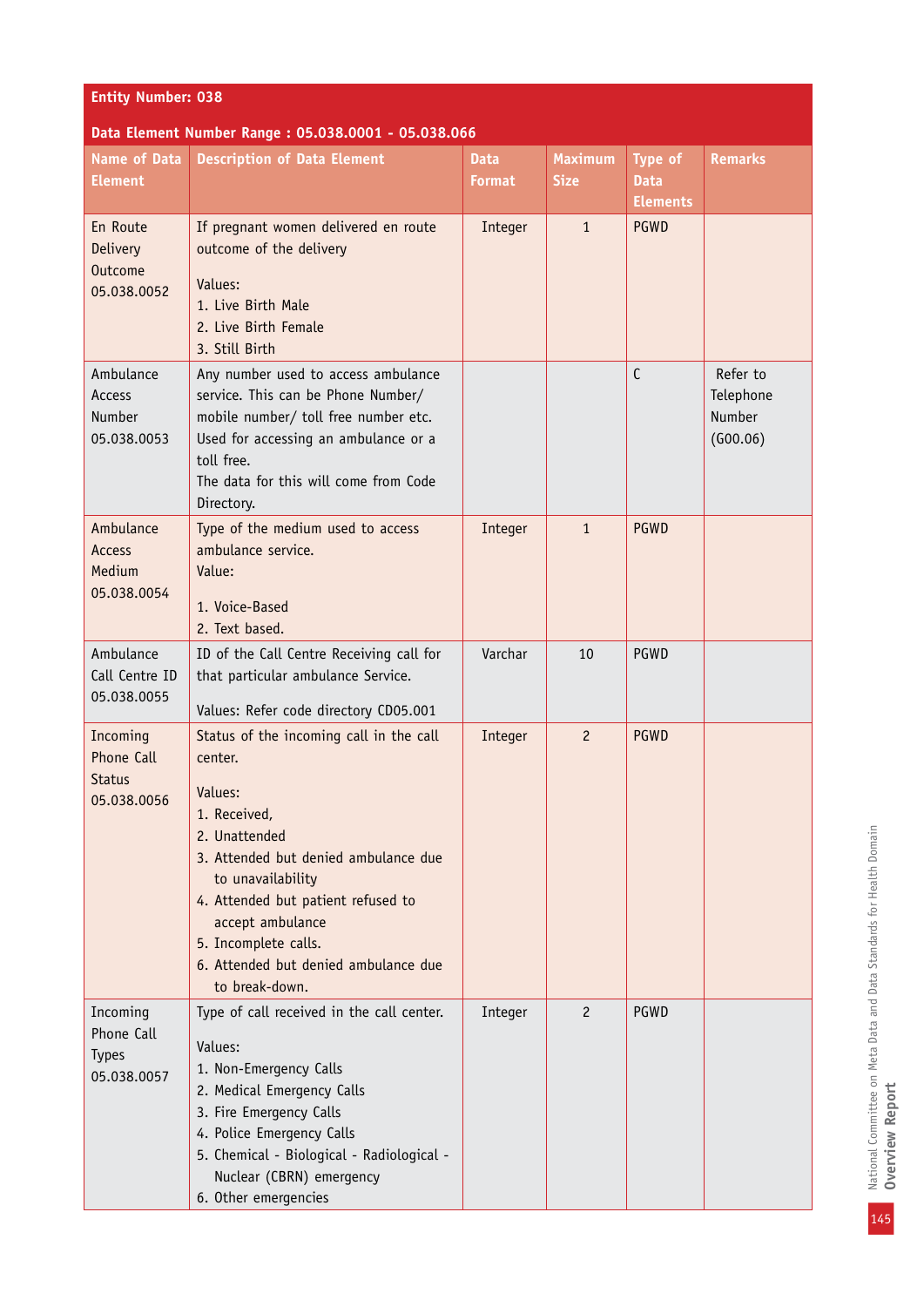| <b>Entity Number: 038</b>                                          |                                                                                                                                                                                                                                                               |                              |                               |                                           |                                              |  |
|--------------------------------------------------------------------|---------------------------------------------------------------------------------------------------------------------------------------------------------------------------------------------------------------------------------------------------------------|------------------------------|-------------------------------|-------------------------------------------|----------------------------------------------|--|
| Data Element Number Range: 05.038.0001 - 05.038.066                |                                                                                                                                                                                                                                                               |                              |                               |                                           |                                              |  |
| <b>Name of Data</b><br><b>Element</b>                              | <b>Description of Data Element</b>                                                                                                                                                                                                                            | <b>Data</b><br><b>Format</b> | <b>Maximum</b><br><b>Size</b> | Type of<br><b>Data</b><br><b>Elements</b> | <b>Remarks</b>                               |  |
| Call Receiving<br><b>Status</b><br>05.038.0058                     | Call attending Status in call center.<br>Values:<br>1. Call attended in first 5 seconds<br>2. Call attended between 6- 10 seconds<br>3. Call attended between 11-20 seconds<br>4. Call attended between 21-30 seconds.<br>5. Call attended beyond 30 seconds. | Integer                      | $\overline{c}$                | <b>PGWD</b>                               |                                              |  |
| Ambulance<br>Request Time<br>05.038.0059                           | Time on which Call center received<br>ambulance request.                                                                                                                                                                                                      | HH:MM:SS                     | 8                             | PGAD (to<br>be named<br>as 'Time')        | "Time" may be<br>used across<br>the domains. |  |
| Ambulance<br><b>Request Date</b><br>05.038.0060                    | Date on which call center received<br>ambulance request.                                                                                                                                                                                                      |                              |                               | $\mathsf{C}$                              | Refer to Date<br>(G00.01)                    |  |
| Ambulance<br>Request<br>Acceptance<br><b>Status</b><br>05.038.0061 | Status of Ambulance Request<br>Acceptance.<br>Values:<br>0. No<br>1. Yes                                                                                                                                                                                      | Integer                      | $\mathbf{1}$                  | PGWD                                      |                                              |  |
| <b>Incoming Call</b><br>Time<br>05.038.0062                        | Time of incoming call                                                                                                                                                                                                                                         | HH:MM:SS                     | 8                             | PGAD (to<br>be named<br>as 'Time')        | "Time" may be<br>used across<br>the domains. |  |
| Incoming Call<br>Date<br>05.038.0063                               | Date of incoming call.                                                                                                                                                                                                                                        |                              |                               | $\mathsf{C}$                              | Refer to Date<br>(G00.01)                    |  |